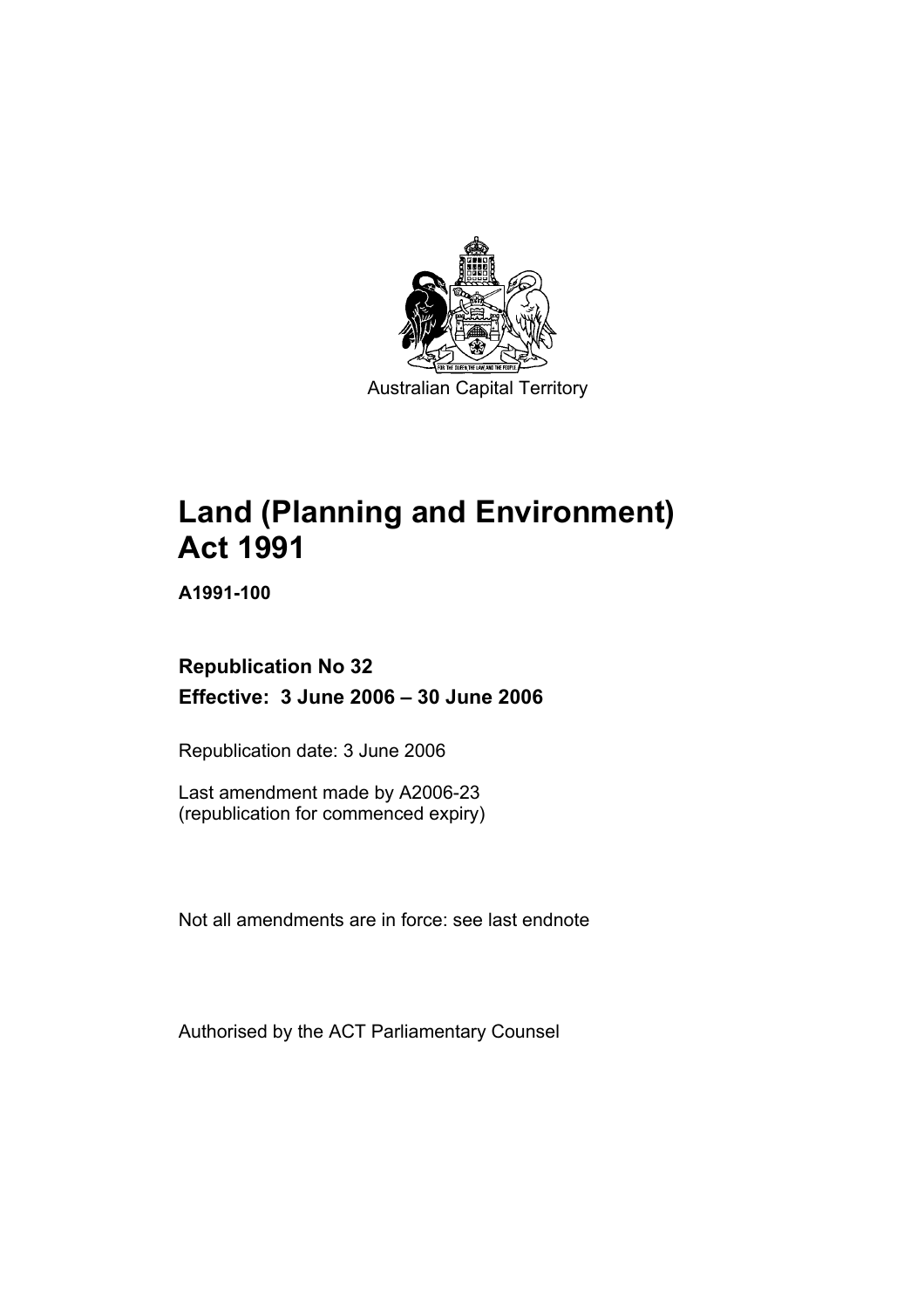#### **About this republication**

#### **The republished law**

This is a republication of the *Land (Planning and Environment) Act 1991* (including any amendment made under the *Legislation Act 2001*, part 11.3 (Editorial changes)) as in force on 3 June 2006*.* It also includes any amendment, repeal or expiry affecting the republished law to 3 June 2006.

The legislation history and amendment history of the republished law are set out in endnotes 3 and 4.

#### **Kinds of republications**

The Parliamentary Counsel's Office prepares 2 kinds of republications of ACT laws (see the ACT legislation register at www.legislation.act.gov.au):

- authorised republications to which the *Legislation Act 2001* applies
- unauthorised republications.

The status of this republication appears on the bottom of each page.

#### **Editorial changes**

The *Legislation Act 2001*, part 11.3 authorises the Parliamentary Counsel to make editorial amendments and other changes of a formal nature when preparing a law for republication. Editorial changes do not change the effect of the law, but have effect as if they had been made by an Act commencing on the republication date (see *Legislation Act 2001*, s 115 and s 117). The changes are made if the Parliamentary Counsel considers they are desirable to bring the law into line, or more closely into line, with current legislative drafting practice.

This republication includes amendments made under part 11.3 (see endnote 1).

#### **Uncommenced provisions and amendments**

If a provision of the republished law has not commenced or is affected by an uncommenced amendment, the symbol  $\mathbf{U}$  appears immediately before the provision heading. The text of the uncommenced provision or amendment appears only in the last endnote.

#### **Modifications**

If a provision of the republished law is affected by a current modification, the symbol  $\mathbf{M}$ appears immediately before the provision heading. The text of the modifying provision appears in the endnotes. For the legal status of modifications, see *Legislation Act 2001*, section 95.

#### **Penalties**

The value of a penalty unit for an offence against this republished law at the republication date is—

- (a) if the person charged is an individual—\$100; or
- (b) if the person charged is a corporation—\$500.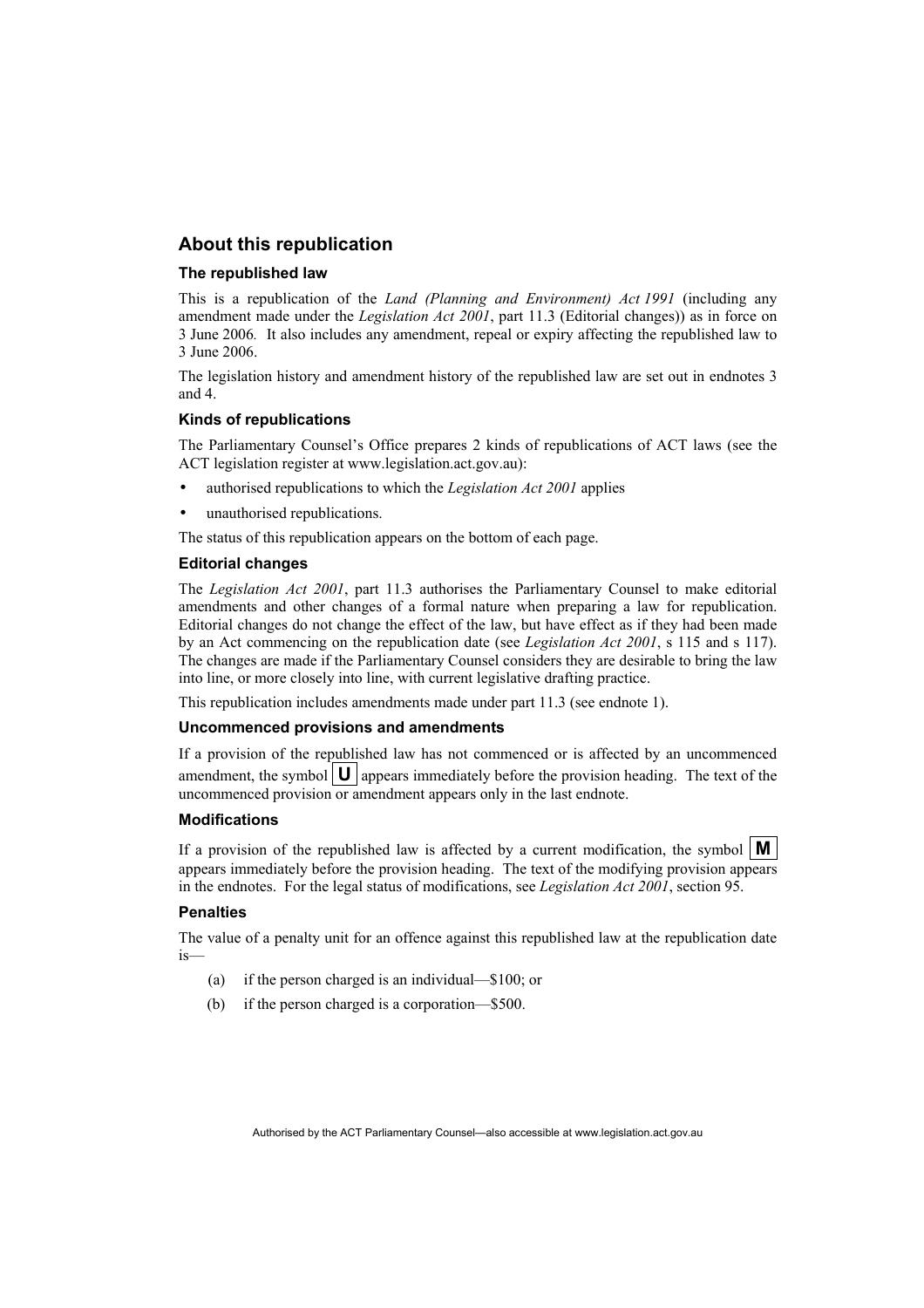

# **Land (Planning and Environment) Act 1991**

# **Contents**

03/06/06

|                     |                                                       | Page                  |
|---------------------|-------------------------------------------------------|-----------------------|
| Part 1              | <b>Preliminary</b>                                    |                       |
| 1                   | Name of Act                                           | $\mathbf{2}^{\prime}$ |
| 2                   | Dictionary                                            | 2                     |
| 3                   | <b>Notes</b>                                          | 2                     |
| 4                   | Offences against Act-application of Criminal Code etc | 3                     |
| Part 2              | <b>Planning</b>                                       |                       |
| <b>Division 2.1</b> | Preliminary                                           |                       |
| 5                   | Definitions for pt 2                                  | 4                     |
|                     |                                                       |                       |
| R32                 | Land (Planning and Environment) Act 1991              | contents 1            |

Authorised by the ACT Parliamentary Counsel—also accessible at www.legislation.act.gov.au

Effective: 03/06/06-30/06/06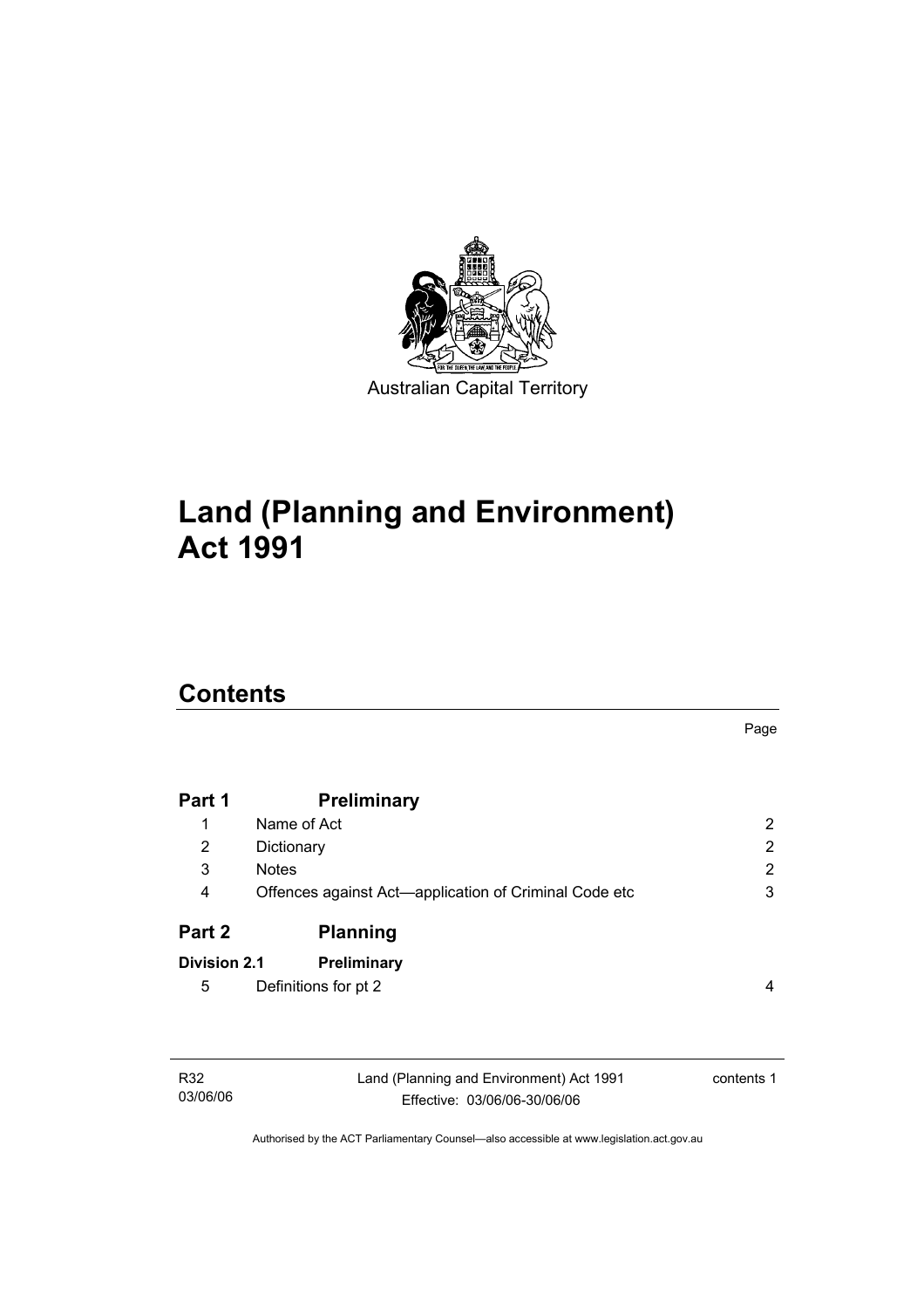|                     |                                                                                         | Page |
|---------------------|-----------------------------------------------------------------------------------------|------|
| <b>Division 2.2</b> | Territory plan-object and effect                                                        |      |
| 7                   | Object of territory plan                                                                | 6    |
| 8                   | Effect of plan                                                                          | 7    |
| 9                   | Effect of draft plan variation                                                          | 7    |
| 12                  | Plan not to have retrospective effect                                                   | 8    |
| <b>Division 2.3</b> | Territory plan-continuation and variation                                               |      |
|                     | <b>Territory plan</b><br><b>Subdivision 2.3.1</b>                                       |      |
| 13                  | Continuation of plan                                                                    | 8    |
|                     | Subdivision 2.3.2 Preparation of variations of territory plan                           |      |
| 14                  | Application of sdiv 2.3.2                                                               | 9    |
| 15                  | Preparation of plan variations                                                          | 9    |
| 16                  | Consultation with conservator                                                           | 9    |
| 17                  | Consultation with heritage council                                                      | 9    |
| 18                  | Environmental reports and inquiries                                                     | 9    |
| 19                  | Public consultation-notification                                                        | 10   |
| 19A                 | Public consultation-notice of interim effect etc                                        | 11   |
| 19B                 | Public consultation-availability of draft plan variation etc                            | 11   |
| 19 <sub>C</sub>     | Draft plan variations that do not affect rights                                         | 12   |
| 20                  | Consultation with national capital authority                                            | 12   |
| 21                  | Public inspection of comments                                                           | 13   |
| 22                  | Revision, deferral or withdrawal of draft plan variations                               | 13   |
|                     | Subdivision 2.3.3 Minister approval and consideration by Legislative<br><b>Assembly</b> |      |
| 23                  | Application of sdiv 2.3.3                                                               | 14   |
| 24                  | Submission of draft plan variation to Minister                                          | 14   |
| 25                  | Consideration by Legislative Assembly committee                                         | 16   |
| 26                  | Minister's powers                                                                       | 16   |
| 27                  | Return of draft plan variation to authority                                             | 17   |
| 28                  | Notice of revival of deferred draft plan variation                                      | 18   |
| 29                  | Consideration of plan variation by Legislative Assembly                                 | 18   |
| 30                  | Rejection of plan variation by Legislative Assembly                                     | 21   |
| 30A                 | Partial rejection of plan variation by Legislative Assembly                             | 21   |
| 30B                 | Partial rejection of plan variation-newspaper publication etc                           | 22   |
| contents 2          | Land (Planning and Environment) Act 1991                                                | R32  |

Effective: 03/06/06-30/06/06

03/06/06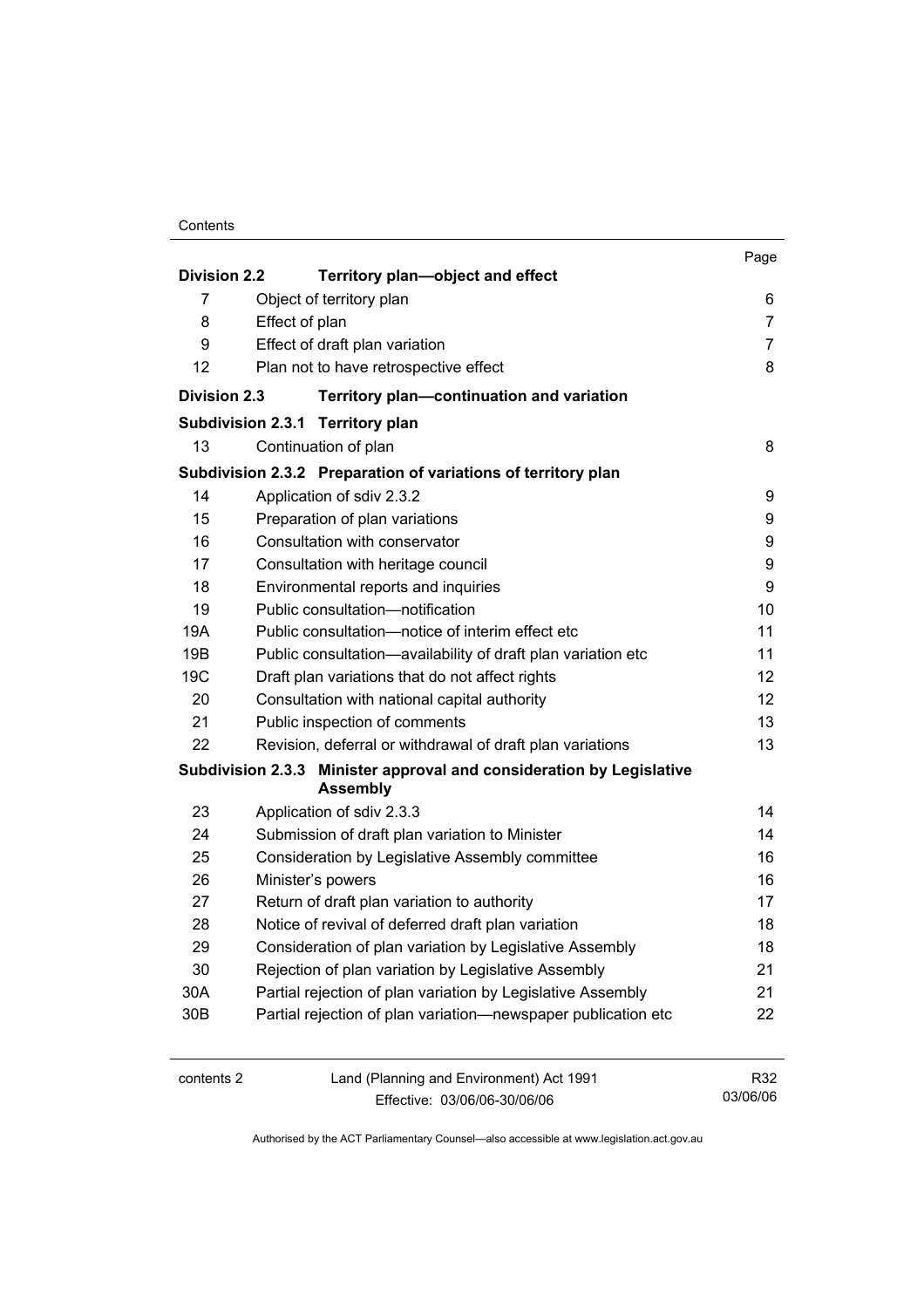|                     |                   |                                                                                               | Contents   |
|---------------------|-------------------|-----------------------------------------------------------------------------------------------|------------|
|                     |                   |                                                                                               | Page       |
|                     |                   | Subdivision 2.3.4 Plan variations-defined land                                                |            |
| 31                  |                   | Definition for sdiv 2.3.4                                                                     | 22         |
| 32                  |                   | Plan variations in relation to defined land                                                   | 22         |
| Division 2.5        |                   | <b>Miscellaneous</b>                                                                          |            |
| 51                  |                   | Challenge to validity of provisions of plan                                                   | 24         |
| Part 4              |                   | <b>Environmental assessments and inquiries</b>                                                |            |
| <b>Division 4.1</b> |                   | Preliminary                                                                                   |            |
| 111                 |                   | Definitions for pt 4                                                                          | 25         |
| 112                 | Proponents        |                                                                                               | 27         |
| <b>Division 4.2</b> |                   | <b>Preliminary assessments</b>                                                                |            |
| 113                 | <b>Directions</b> |                                                                                               | 27         |
| 114                 |                   | Mandatory preliminary assessments                                                             | 27         |
| 115                 | Content           |                                                                                               | 28         |
| 116                 |                   | Submission to Minister                                                                        | 28         |
| 117                 |                   | Public inspection                                                                             | 28         |
| 118                 |                   | <b>Exclusion of material</b>                                                                  | 29         |
| Division 4.3        |                   | <b>Assessments</b>                                                                            |            |
|                     |                   | Subdivision 4.3.1 Form and content                                                            |            |
| 119                 | Form              |                                                                                               | 30         |
| 120                 | statements        | Content of public environment reports and environmental impact                                | 30         |
|                     |                   | Subdivision 4.3.2 Direction of assessments                                                    |            |
| 121                 |                   | Decisions to direct assessments                                                               | 30         |
| 122                 |                   | Environment Minister's power to direct assessments                                            | 31         |
| 123                 | <b>Directions</b> |                                                                                               | 31         |
|                     |                   | Subdivision 4.3.3 Preparation, evaluation and consideration by Legislative<br><b>Assembly</b> |            |
| 124                 |                   | Public environment reports-preparation                                                        | 33         |
| 125                 |                   | Environmental impact statements-consultation and public inspection                            | 33         |
| 126                 | and reports       | Environmental impact statements-consideration of relevant comments                            | 35         |
| 127                 |                   | Submission of reports and statements to Environment Minister                                  | 35         |
| R32                 |                   | Land (Planning and Environment) Act 1991                                                      | contents 3 |
| 03/06/06            |                   | Effective: 03/06/06-30/06/06                                                                  |            |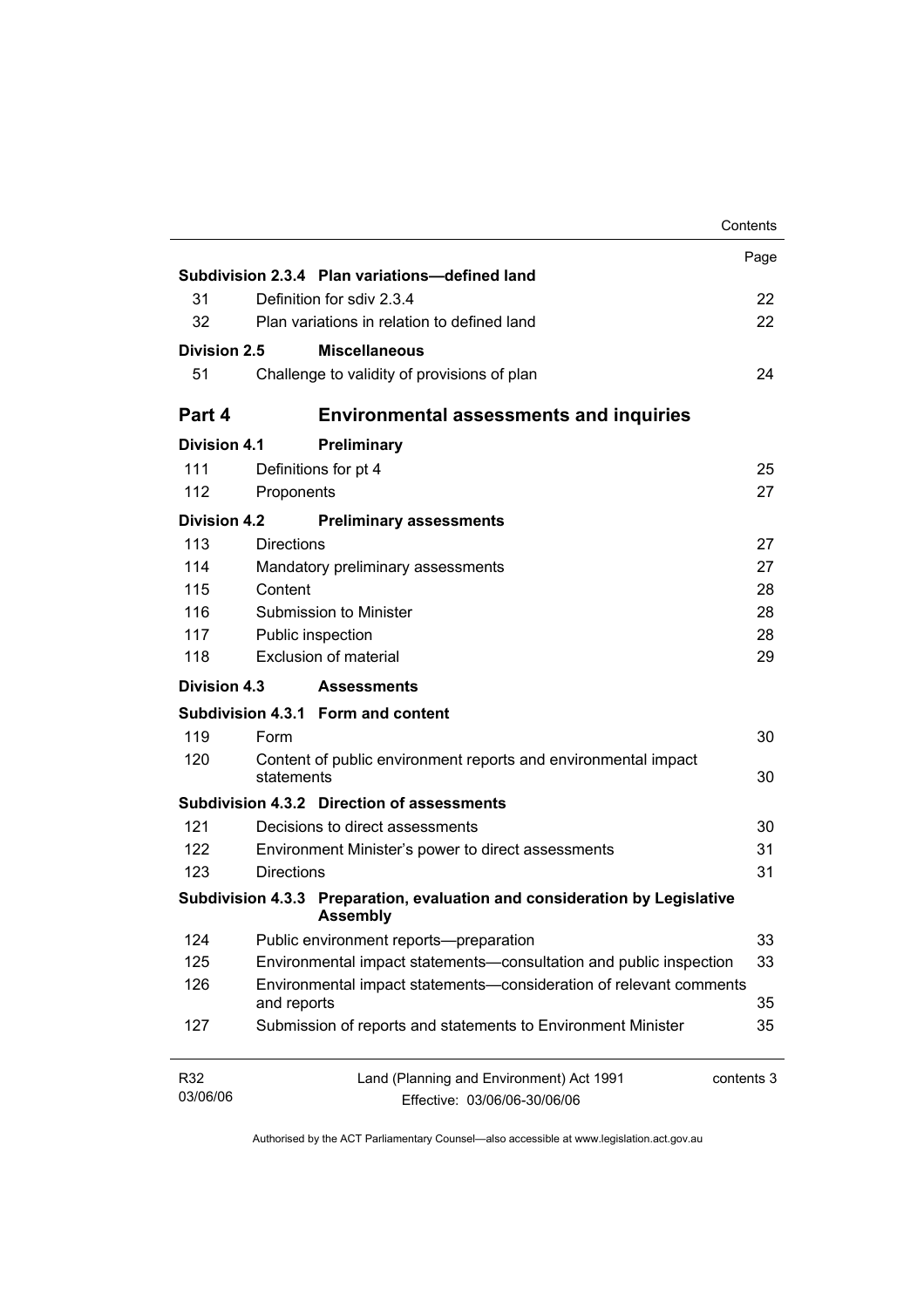#### **Contents**

| 128                 | Consultation                                                     | Page<br>35 |
|---------------------|------------------------------------------------------------------|------------|
| 129                 | Further information                                              | 36         |
| 130                 | Further revision                                                 | 37         |
| 131                 | <b>Evaluation by Environment Minister</b>                        | 37         |
| 132                 | Presentation to Legislative Assembly and public inspection       | 38         |
| 133                 | Exclusion of material                                            | 39         |
| 134                 | Exemptions                                                       | 39         |
| <b>Division 4.4</b> | <b>Inquiries</b>                                                 |            |
|                     | Subdivision 4.4.1 Establishment of panels and terms of reference |            |
| 135                 | Constitution                                                     | 40         |
| 136                 | Combined inquiries                                               | 41         |
| 138                 | Terms of reference                                               | 41         |
| 139                 | Notification                                                     | 42         |
|                     | Subdivision 4.4.2 Inquiry reports                                |            |
| 140                 | Inquiry reports                                                  | 42         |
| 141                 | Presentation to Legislative Assembly and public inspection       | 42         |
| 142                 | <b>Exclusion of material</b>                                     | 43         |
|                     | Subdivision 4.4.3 Procedures and powers                          |            |
| 143                 | Definitions for sdiv 4.4.3                                       | 43         |
| 144                 | Notice of inquiry hearings                                       | 44         |
| 145                 | Public hearings                                                  | 44         |
| 146                 | General procedure                                                | 45         |
| 147                 | Special hearings-consultation with interested persons            | 46         |
| 148                 | Assessments for purpose of inquiries                             | 46         |
| 149                 | Powers in relation to witnesses etc                              | 47         |
| 151                 | Inspection of books and documents                                | 48         |
| 152                 | Power of entry                                                   | 48         |
| 153                 | Search warrants                                                  | 49         |
| 154                 | Powers of search and inspection                                  | 51         |
| 155                 | Application of Criminal Code, ch 7                               | 51         |
| 156                 | Contempt of panel                                                | 51         |
| 157                 | Protection of panel members and witnesses                        | 51         |
|                     |                                                                  |            |

| contents 4 | Land (Planning and Environment) Act 1991 | R32      |
|------------|------------------------------------------|----------|
|            | Effective: 03/06/06-30/06/06             | 03/06/06 |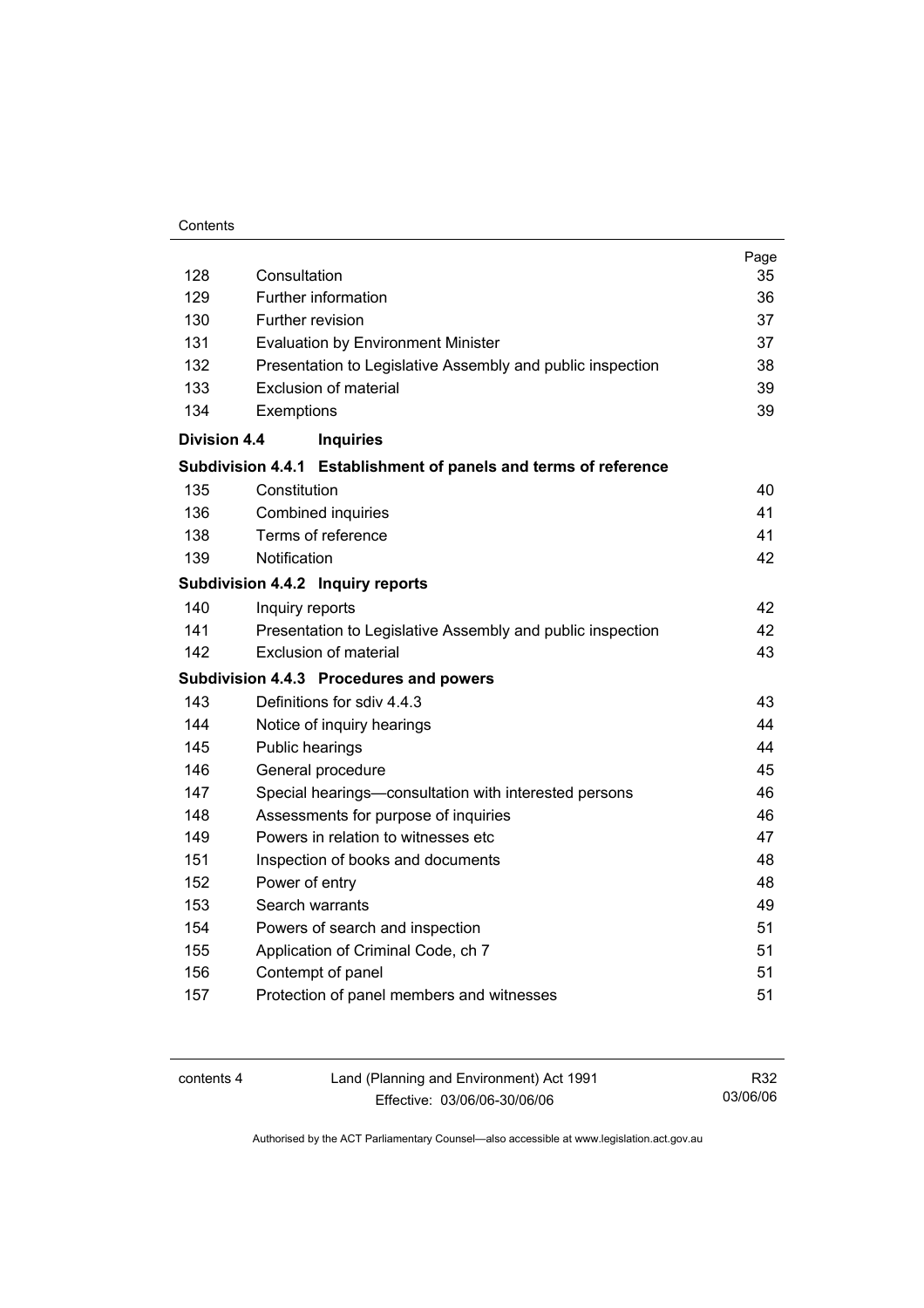|                                                                      | Contents |
|----------------------------------------------------------------------|----------|
|                                                                      | Page     |
| <b>Land administration</b>                                           |          |
| <b>Preliminary</b>                                                   |          |
| Definitions for pt 5                                                 | 53       |
| Meaning of concessional lease for Act                                | 55       |
| Application of pt 5                                                  | 56       |
| <b>Leases</b>                                                        |          |
| <b>Effect qualified</b>                                              | 56       |
| Planning and land authority may grant leases                         | 56       |
| Granting of leases                                                   | 57       |
| Leases to community organisations                                    | 58       |
| Special leases                                                       | 59       |
| Inquiries and assessments in relation to granting of leases          | 60       |
| Grants of leases after inquiries or assessments                      | 61       |
| Eligibility for certain classes of leases                            | 61       |
| Authority need not grant lease                                       | 63       |
| Payment for leases                                                   | 63       |
| Failure to accept and execute lease                                  | 63       |
| Grant of further residential leases                                  | 64       |
| Grant of further rural leases                                        | 65       |
| Grant of further leases for purposes other than residential or rural | 67       |
| Grant of further lease-unit titles                                   | 68       |
| Grant of further lease-community title                               | 68       |
| No right to use, flow and control of water                           | 69       |
| Lessee's rights in relation to improvements                          | 69       |
| Deciding value of improvements                                       | 72       |
| Use of land for leased purpose                                       | 73       |
| Variation of rent                                                    | 74       |
| Review of variations of rent                                         | 74       |
| Refund on lease surrender or termination                             | 75       |
| Certificates of compliance                                           | 75       |
| Transfer of land subject to building and development provision       | 77       |
| Mortgage of leasehold subject to building and development provision  | 79       |
| Land leased to be held as undivided parcel                           | 79       |
|                                                                      |          |

| R <sub>32</sub> | Land (Planning and Environment) Act 1991 | contents 5 |
|-----------------|------------------------------------------|------------|
| 03/06/06        | Effective: 03/06/06-30/06/06             |            |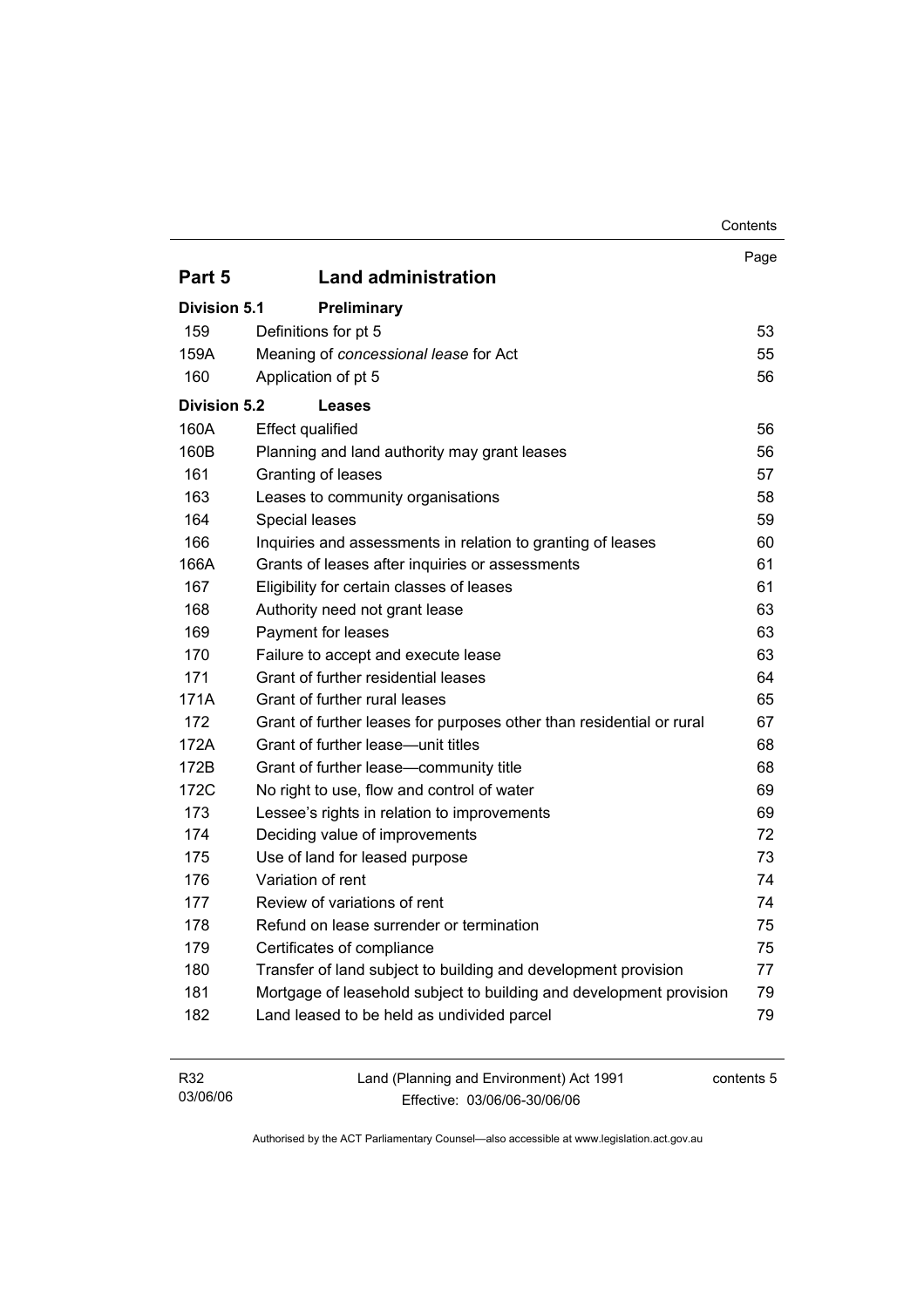#### **Contents**

|                     |                                                                     | Page     |
|---------------------|---------------------------------------------------------------------|----------|
| 183                 | Power of lessee to sublet part of building or land in certain cases | 79       |
| Division 5.3        | <b>Variation of leases</b>                                          |          |
| 183A                | <b>Effect qualified</b>                                             | 80       |
| 184                 | Application to surrender and regrant of leases                      | 80       |
| 184A                | Variation of nominal rent lease-change of use charge                | 81       |
| 184C                | Change of use charge for variations of nominal rent leases          | 82       |
| 184D                | Variation of rental leases                                          | 83       |
| 185                 | Advice of rent payable on variation of lease                        | 83       |
| 186                 | Variation of lease to pay out rent                                  | 84       |
| 186A                | No variations to extend term                                        | 85       |
| <b>Division 5.4</b> | <b>Restrictions on rural leases</b>                                 |          |
| 186B                | Definitions for div 5.4                                             | 85       |
| 186C                | Land management agreements                                          | 86       |
| 186D                | Dealings with rural leases                                          | 87       |
| 186E                | Discharge amount                                                    | 88       |
| 186F                | Discharge amount-special Pialligo leases                            | 89       |
| 186G                | Index numbers                                                       | 90       |
| 186H                | No subdivision or consolidation                                     | 91       |
| Division 5.5        | <b>Consolidation and subdivision</b>                                |          |
| 187AA               | <b>Effect qualified</b>                                             | 91       |
| 187                 | Application-nominal rent leases of territory land                   | 91       |
| 187A                | Consolidation and subdivision--change of use charge                 | 91       |
| 187C                | Change of use charge for consolidations and subdivisions            | 93       |
| <b>Division 5.6</b> | <b>Recovery of land</b>                                             |          |
| 188                 | Termination of leases                                               | 93       |
| 189                 | How land may be recovered                                           | 95       |
| 190                 | Evidence of ending of lease                                         | 96       |
| Division 5.7        | <b>Public land</b>                                                  |          |
|                     | <b>Subdivision 5.7.1 Preliminary</b>                                |          |
| 191                 | Definitions for div 5.7                                             | 96       |
|                     | Subdivision 5.7.2 Public land                                       |          |
| 192                 | Recommendations to planning and land authority                      | 96       |
| contents 6          | Land (Planning and Environment) Act 1991                            | R32      |
|                     | Effective: 03/06/06-30/06/06                                        | 03/06/06 |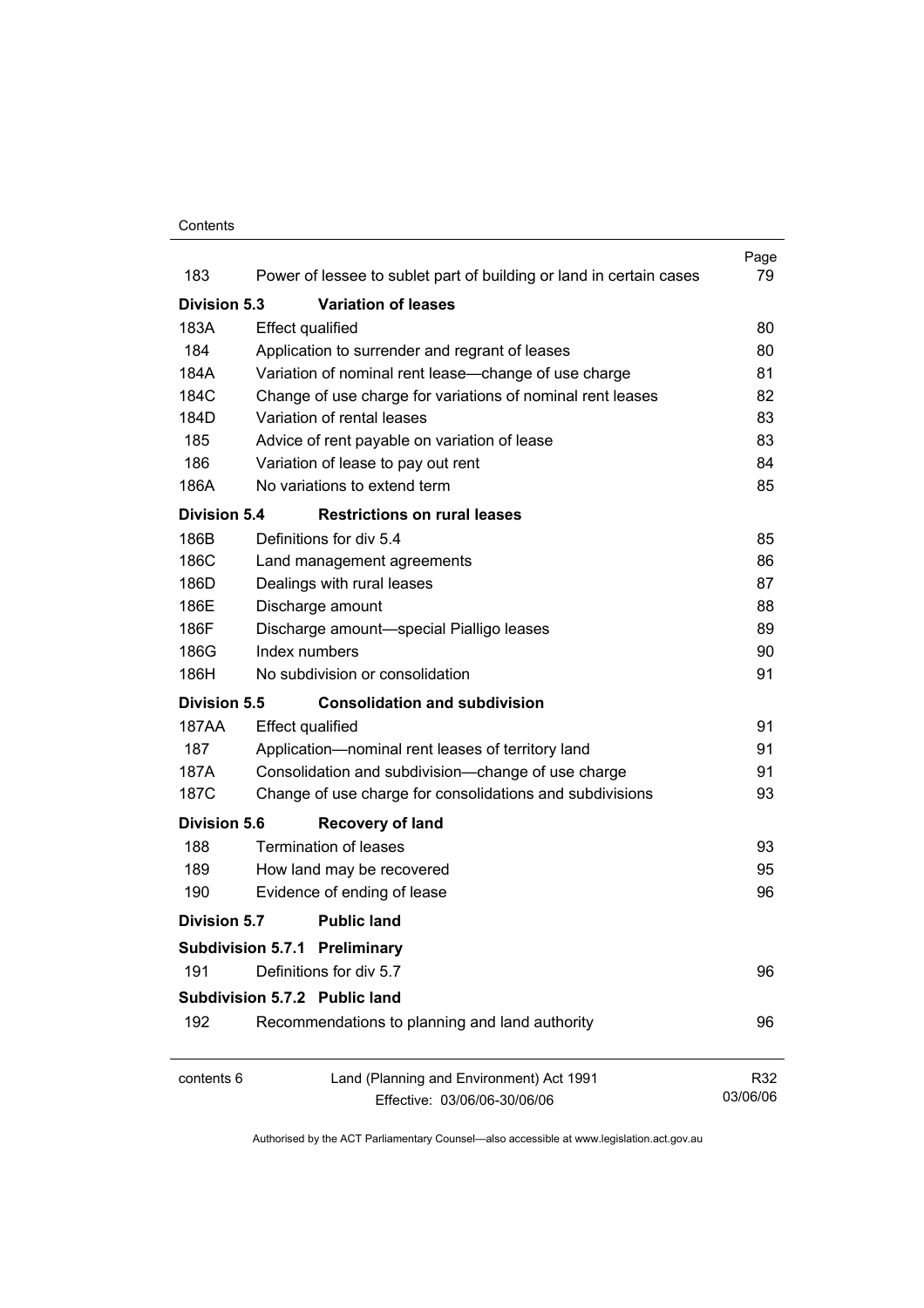|                     |                                                                          | Contents |
|---------------------|--------------------------------------------------------------------------|----------|
|                     |                                                                          | Page     |
|                     | Subdivision 5.7.3 Management of public land                              |          |
| 193                 | Reserved areas                                                           | 97       |
| 194                 | Management                                                               | 97       |
| 195                 | Management objectives                                                    | 97       |
|                     | Subdivision 5.7.4 Plans of management                                    |          |
| 196                 | Content                                                                  | 99       |
| 197                 | Preparation                                                              | 99       |
| 198                 | Variations                                                               | 99       |
| 199                 | Environmental assessments and inquiries                                  | 99       |
| 200                 | Public consultation                                                      | 100      |
| 201                 | Revision                                                                 | 100      |
| 202                 | Submission to Minister                                                   | 101      |
| 203                 | Consideration of plan of management by Legislative Assembly<br>committee | 101      |
| 204                 | Minister's powers                                                        | 101      |
| 205                 | Referral back to conservator                                             | 102      |
| 206                 | Notice of revival of deferred draft plan of management                   | 103      |
| 207                 | Notification, presentation, disallowance and date of effect              | 103      |
|                     | Subdivision 5.7.5 Leases and licences                                    |          |
| 208                 | Leases-generally                                                         | 103      |
| 209                 | <b>Grant of leases</b>                                                   | 104      |
| 210                 | Licences                                                                 | 104      |
| 211                 | Miner's rights in relation to public land                                | 106      |
| <b>Division 5.8</b> | <b>Miscellaneous</b>                                                     |          |
| 214                 | Lessee may surrender lease or part of lease                              | 106      |
| 215                 | Reduction of rent and relief from provisions of lease                    | 106      |
| 216                 | Access to leased land from roads and road related areas                  | 107      |
| 216A                | Notification of certain leases                                           | 108      |
| 217                 | Licences in relation to land that is not public land                     | 109      |
| 218                 | Reservation of minerals                                                  | 110      |
| 219                 | Rights to extract minerals                                               | 110      |
| 220                 | Access to lease documents and development agreements                     | 111      |
|                     |                                                                          |          |

| R32      | Land (Planning and Environment) Act 1991 | contents 7 |
|----------|------------------------------------------|------------|
| 03/06/06 | Effective: 03/06/06-30/06/06             |            |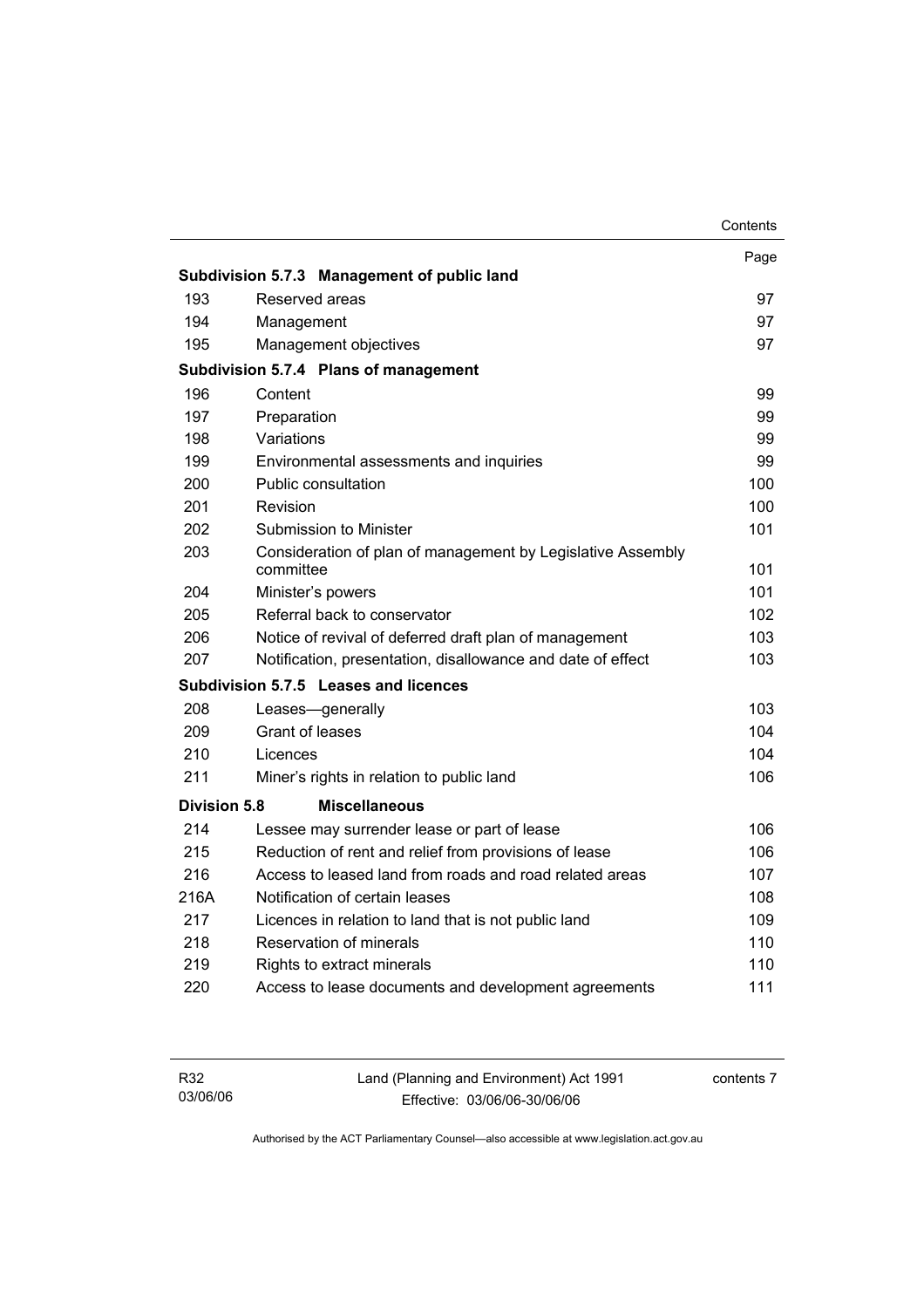#### **Contents**

|                     |                                                                                     | Page            |
|---------------------|-------------------------------------------------------------------------------------|-----------------|
| Part 6              | <b>Approvals and orders</b>                                                         |                 |
| <b>Division 6.1</b> | Preliminary                                                                         |                 |
| 222                 | Definitions for pt 6                                                                | 112             |
| 223                 | Meaning of variation for pt 6                                                       | 115             |
| <b>Division 6.2</b> | <b>Approvals</b>                                                                    |                 |
| Subdivision 6.2.1   | General                                                                             |                 |
| 225                 | Offence-development                                                                 | 116             |
| 226                 | Application to undertake development                                                | 116             |
| 227                 | Register of applications, approvals, orders and lease and development<br>conditions | 118             |
| 228                 | Restrictions on inspection of applications                                          | 120             |
| 229                 | Notice of application                                                               | 121             |
| 229A                | Direction that applications be submitted to Minister                                | 124             |
| 229B                | Minister may decide some applications                                               | 125             |
| 230                 | Approvals                                                                           | 126             |
| 231                 | Matters to be considered by relevant authority                                      | 127             |
| 232                 | Duty of applicants                                                                  | 130             |
| 233                 | More information                                                                    | 130             |
| 234                 | Effect of failure to give further information                                       | 131             |
| 236                 | Environmental assessments and inquiries                                             | 131             |
|                     | <b>Subdivision 6.2.2 Objections</b>                                                 |                 |
| 237                 | Objections-general                                                                  | 131             |
| 238                 | Inspection of objections                                                            | 132             |
| 239                 | Identity of objectors                                                               | 132             |
|                     | <b>Subdivision 6.2.3 Approvals</b>                                                  |                 |
| 242                 | Approvals-notices to applicants and registrar-general                               | 132             |
| 243                 | Notification of approval or refusal of application                                  | 133             |
| 244                 | Notification if more than 1 objector                                                | 134             |
| 244A                | Notice of decision to heritage council                                              | 134             |
| 244B                | Notice of decision to conservator                                                   | 135             |
| 245                 | Conditional approvals                                                               | 135             |
|                     | Subdivision 6.2.4 Reconsideration of applications for approval                      |                 |
| 245A                | Definitions for sdiv 6.2.4                                                          | 137             |
| contents 8          | Land (Planning and Environment) Act 1991<br>Effective: 03/06/06-30/06/06            | R32<br>03/06/06 |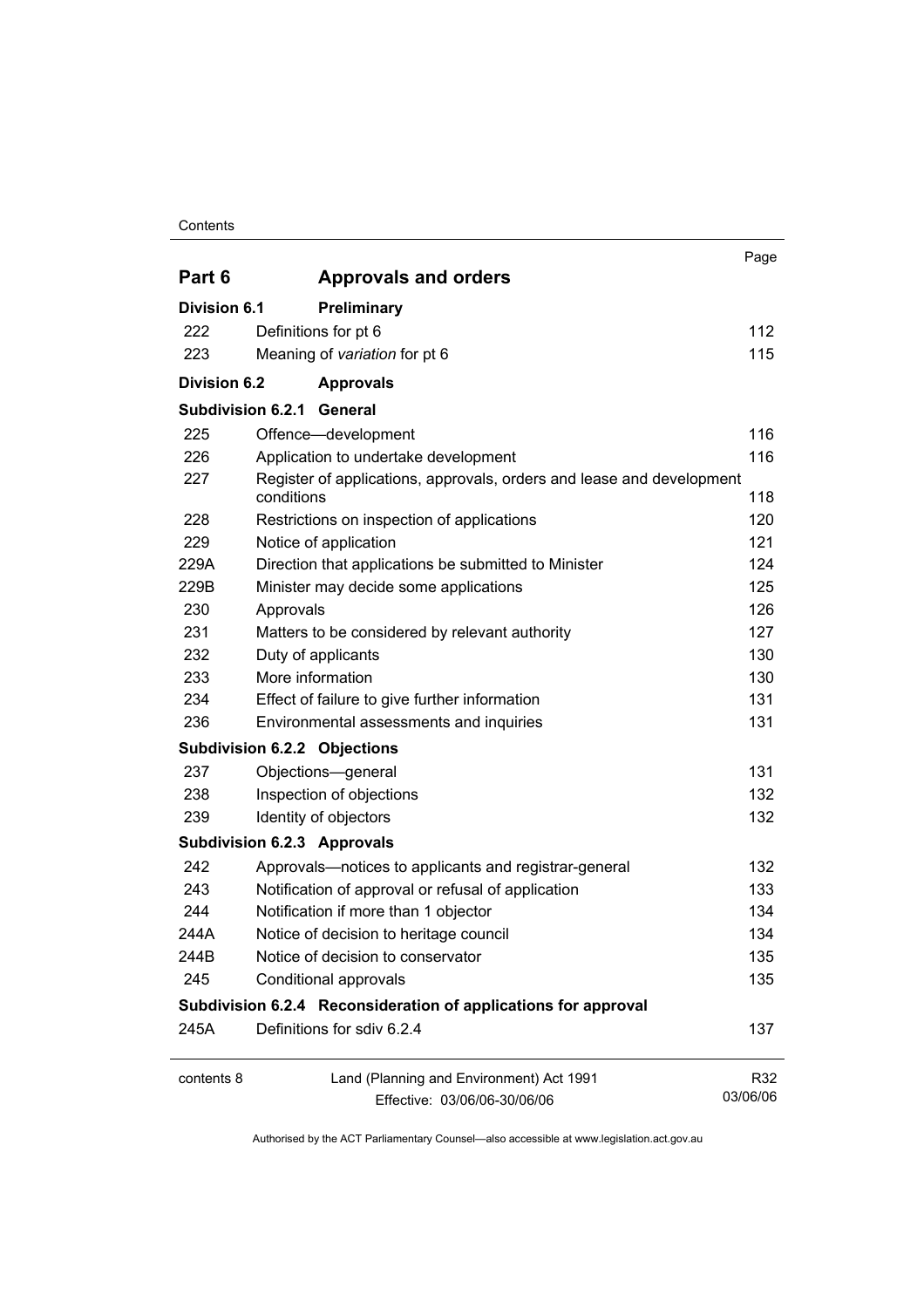|              |                                                                               | Contents   |
|--------------|-------------------------------------------------------------------------------|------------|
|              |                                                                               | Page       |
| 246          | Applications for reconsideration                                              | 137        |
| 246A         | Reconsideration of decisions                                                  | 138        |
| 246B         | No action by planning and land authority within time                          | 139        |
| 246C         | Notice of decision on reconsideration                                         | 139        |
|              | Subdivision 6.2.5 Approvals-miscellaneous                                     |            |
| 247          | Minor amendments                                                              | 140        |
| 248          | Corrections                                                                   | 141        |
| 249          | When approvals take effect                                                    | 141        |
| 250          | Execution of approvals for variations of leases                               | 142        |
| 251          | End of approvals                                                              | 142        |
| 252          | <b>Extension of time</b>                                                      | 142        |
| 253          | Revocation of approval                                                        | 143        |
|              | Subdivision 6.2.6 Powers of Supreme Court                                     |            |
| 253A         | Injunctions to require compliance with approvals                              | 143        |
| Division 6.3 | <b>Orders</b>                                                                 |            |
|              | Subdivision 6.3.1 Making of orders                                            |            |
| 254          | Applications to planning and land authority for orders                        | 144        |
| 254A         | Decision on application to planning and land authority for order              | 145        |
| 255          | Proposed orders on planning and land authority's own initiative               | 146        |
| 256          | Decision on proposed order on planning and land authority's own<br>initiative | 148        |
| 257          | Content of orders                                                             | 149        |
| 257A         | Notice of making of orders                                                    | 151        |
| 257B         | Who is bound by an order?                                                     | 152        |
| 258          | Contravening orders                                                           | 152        |
| 258A         | Ending of orders                                                              | 153        |
| 258B         | Notice ending orders                                                          | 153        |
|              | Subdivision 6.3.2 Rectification work                                          |            |
| 259          | Definitions for sdiv 6.3.2                                                    | 153        |
| 259A         | Direction to carry out rectification work                                     | 154        |
| 259B         | Contravening direction to carry out rectification work                        | 155        |
| 259C         | Authorisation to carry out rectification work                                 | 155        |
| 259D         | Obstructing etc authorised people                                             | 156        |
|              |                                                                               |            |
| R32          | Land (Planning and Environment) Act 1991                                      | contents 9 |

03/06/06

Authorised by the ACT Parliamentary Counsel—also accessible at www.legislation.act.gov.au

Effective: 03/06/06-30/06/06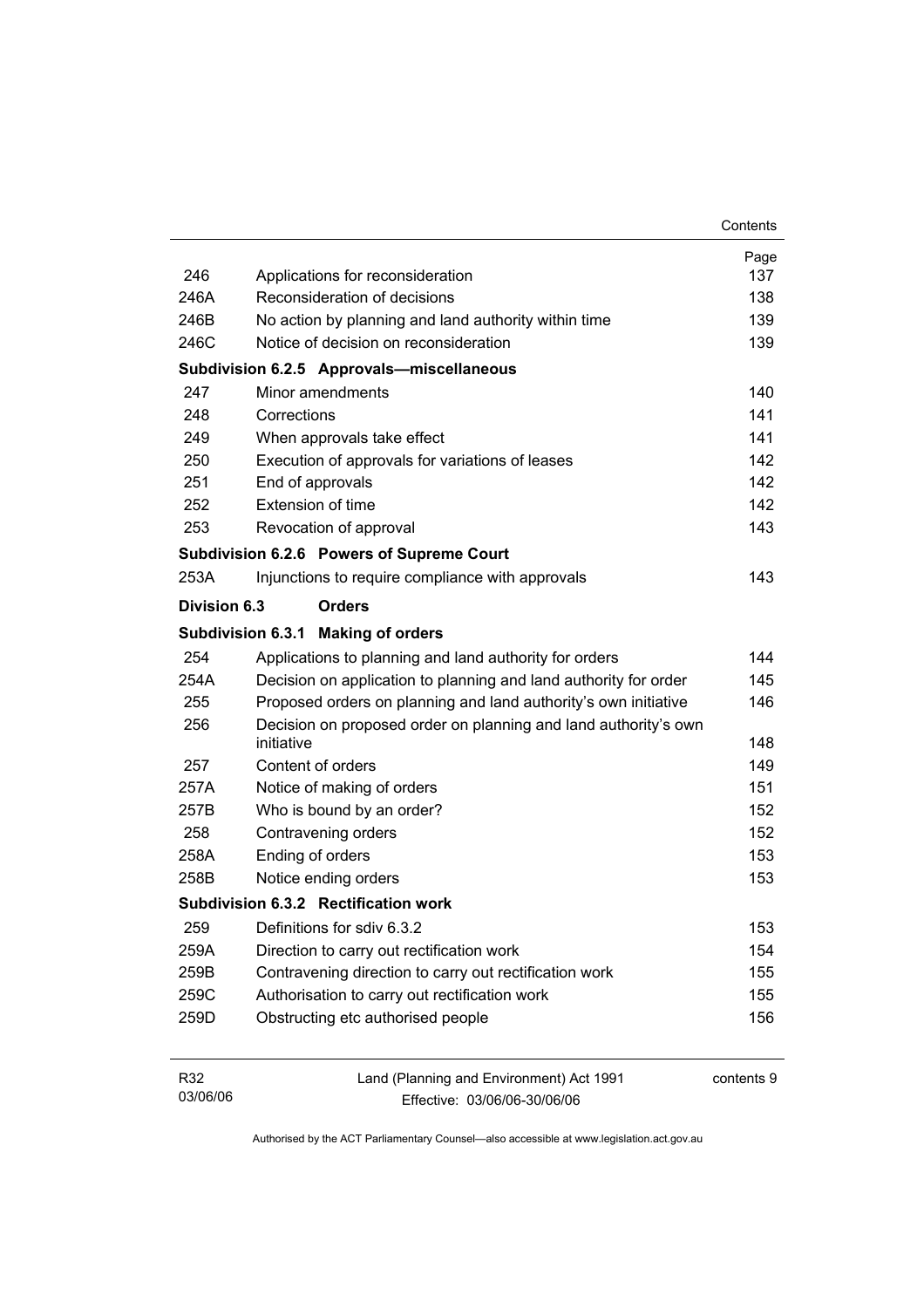| 259E                | Liability for cost of rectification work                               | Page<br>157 |
|---------------------|------------------------------------------------------------------------|-------------|
| 259F                | Determination of criteria for deferral of rectification work cost      | 157         |
| 259G                | Application for deferral of rectification work cost                    | 157         |
| 259H                | Deferral of rectification work cost                                    | 157         |
| 2591                | Security for deferred rectification work cost                          | 158         |
| 259J                | Payment of deferred rectification work cost                            | 158         |
|                     | Subdivision 6.3.3 Prohibition notices and injunctions                  |             |
| 260                 | Prohibition notices-making                                             | 159         |
| 260A                | Contravening prohibition notices                                       | 160         |
| 260B                | Prohibition notices-ending                                             | 161         |
| 260C                | Injunctions to restrain contravention of orders or prohibition notices | 162         |
| <b>Division 6.4</b> | Inspection and seizure powers                                          |             |
|                     | <b>Subdivision 6.4.1 Preliminary</b>                                   |             |
| 262                 | Definitions for div 6.4                                                | 163         |
| 263                 | Appointment of inspectors                                              | 164         |
| 264                 | Identity cards                                                         | 164         |
| 265                 | Power not to be exercised before identity card shown                   | 165         |
|                     | Subdivision 6.4.2 Inspection                                           |             |
| 266                 | Inspections etc                                                        | 165         |
| 267                 | Consent to entry                                                       | 166         |
| 269                 | Powers of inspection                                                   | 166         |
| 271                 | Taking samples                                                         | 167         |
| 272                 | Disposal of seized things                                              | 168         |
| 273                 | Search warrants                                                        | 168         |
|                     |                                                                        |             |
| <b>Division 6.6</b> | <b>Miscellaneous</b>                                                   |             |
|                     | Subdivision 6.6.1 Review of decisions                                  |             |
| 275                 | AAT review-general                                                     | 170         |
| 275A                | Approvals subject to entity's satisfaction                             | 170         |
| 276                 | Review of decisions-objectors and third parties to approvals           | 171         |
| 277                 | Review of decisions-orders and prohibition notices                     | 172         |
| 278                 | Notification of objectors                                              | 173         |
| 279                 | Application for review by objectors-notification to applicants         | 174         |
| 279A                | Challenge to validity of certain decisions                             | 174         |
| contents 10         | Land (Planning and Environment) Act 1991                               | R32         |
|                     | Effective: 03/06/06-30/06/06                                           | 03/06/06    |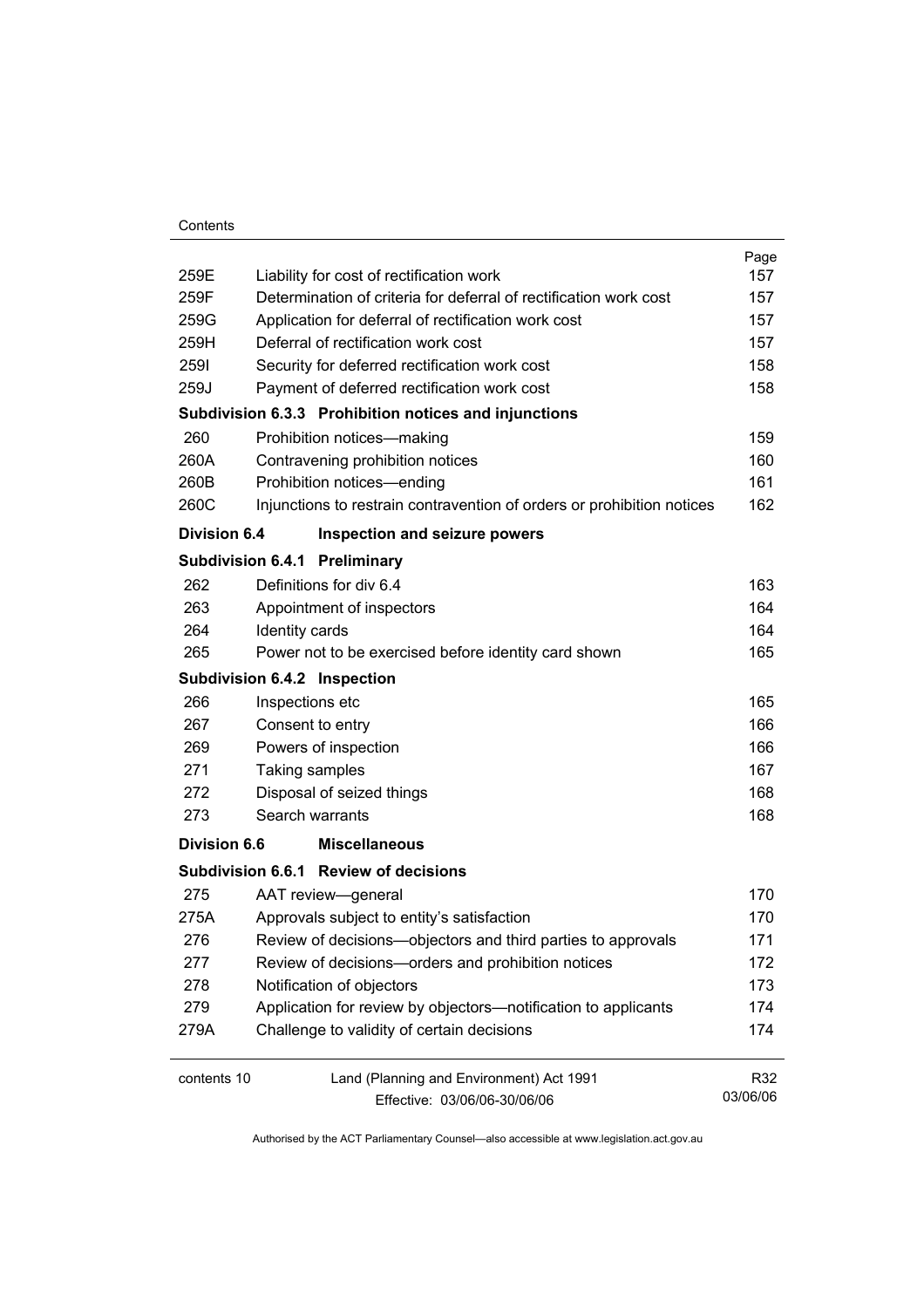|                   |                                                                          | Contents    |
|-------------------|--------------------------------------------------------------------------|-------------|
|                   |                                                                          | Page        |
|                   | <b>Subdivision 6.6.2 General</b>                                         |             |
| 282               | Regulations for pt 6                                                     | 174         |
| Part 7            | <b>Administrative appeals</b>                                            |             |
| 282A              | AAT review of decisions                                                  | 176         |
| Part 8            | <b>Miscellaneous</b>                                                     |             |
| 283               | Delegation by Executive                                                  | 177         |
| 284               | Power of administrative appeals tribunal and Supreme Court               | 177         |
| 286               | Acts and omissions of representatives                                    | 178         |
| 287               | Determination of fees                                                    | 179         |
| 287A              | Approved forms                                                           | 179         |
| 288               | Regulation-making power                                                  | 179         |
| Part 9            | <b>Transitional</b>                                                      |             |
| 289               | Status of leases and licences                                            | 181         |
| 290               | Continued application of certain repealed Acts and provisions            | 181         |
| 291               | Conversion of Commonwealth leases                                        | 183         |
| 294               | Territory plan variation-omission of heritage places register            | 184         |
| <b>Schedule 1</b> | <b>Management objectives for public land</b>                             | 185         |
| <b>Schedule 3</b> | <b>Content of preliminary assessments</b>                                | 187         |
| <b>Schedule 4</b> | <b>Decisions reviewable by AAT</b>                                       | 189         |
| <b>Part 4.1</b>   | Reviewable decisions under part 6                                        | 189         |
| <b>Part 4.2</b>   | Other reviewable decisions                                               | 190         |
| <b>Schedule 5</b> | <b>Activities subject to orders</b>                                      | 194         |
| R32<br>03/06/06   | Land (Planning and Environment) Act 1991<br>Effective: 03/06/06-30/06/06 | contents 11 |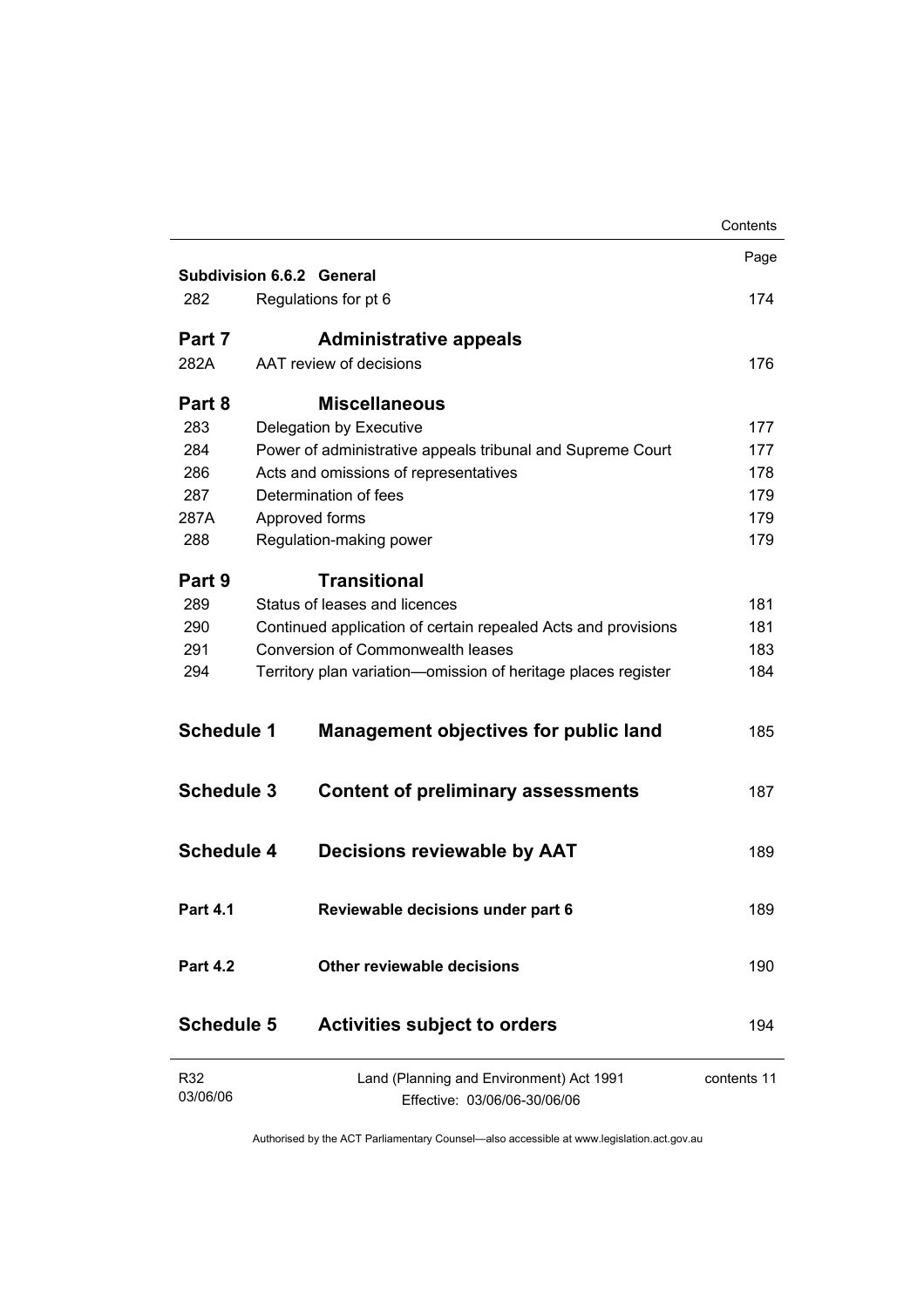#### **Contents**

## **Dictionary** 196

Page

#### **Endnotes**

|   | About the endnotes     | 203 |
|---|------------------------|-----|
| 2 | Abbreviation key       | 203 |
| 3 | Legislation history    | 204 |
| 4 | Amendment history      | 213 |
| 5 | Earlier republications | 254 |
| 6 | Uncommenced amendments | 256 |

contents 12 Land (Planning and Environment) Act 1991 Effective: 03/06/06-30/06/06

R32 03/06/06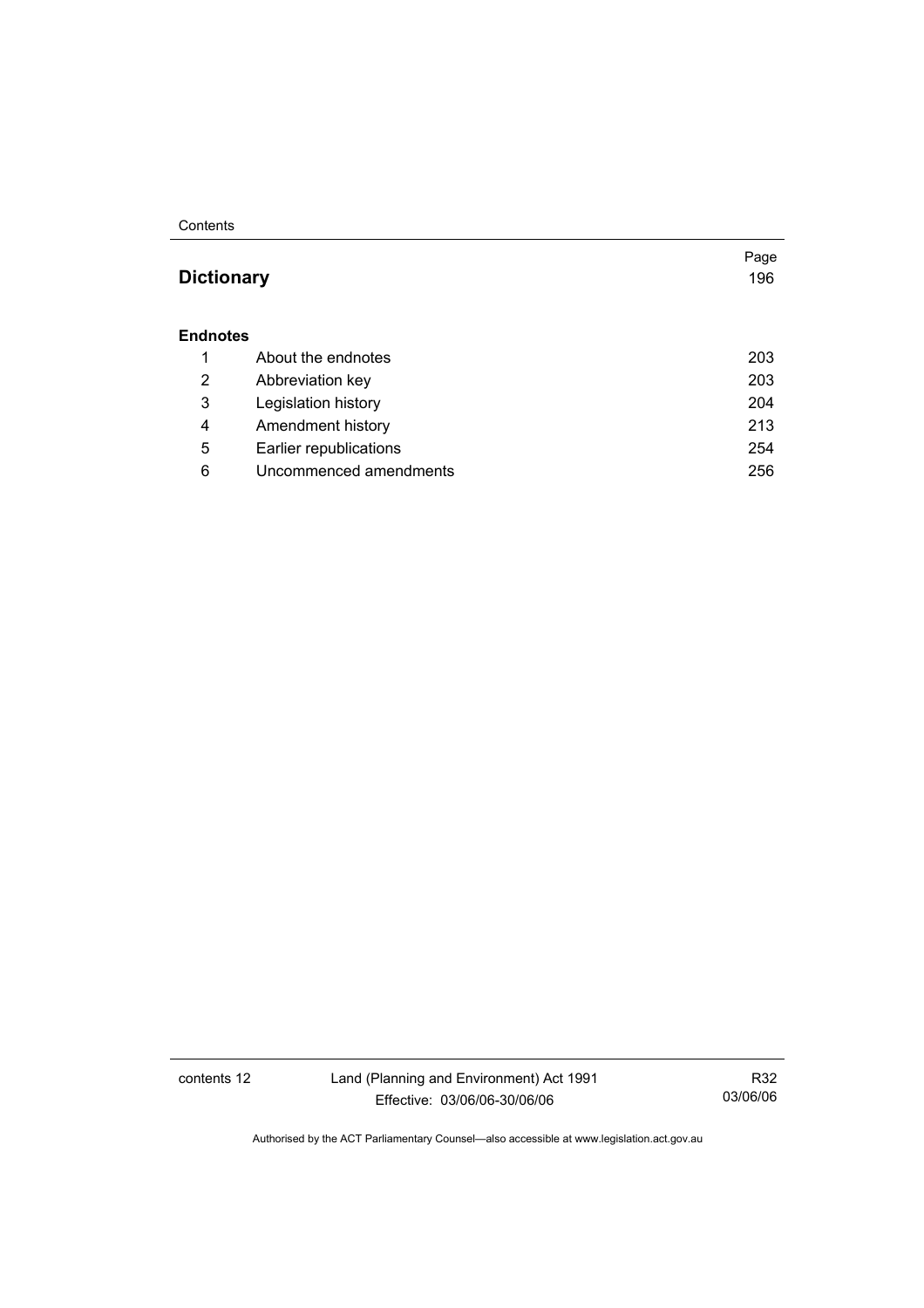

# **Land (Planning and Environment) Act 1991**

An Act relating to the use of land in the ACT, and for related purposes

R32 03/06/06

I

Land (Planning and Environment) Act 1991 Effective: 03/06/06-30/06/06

page 1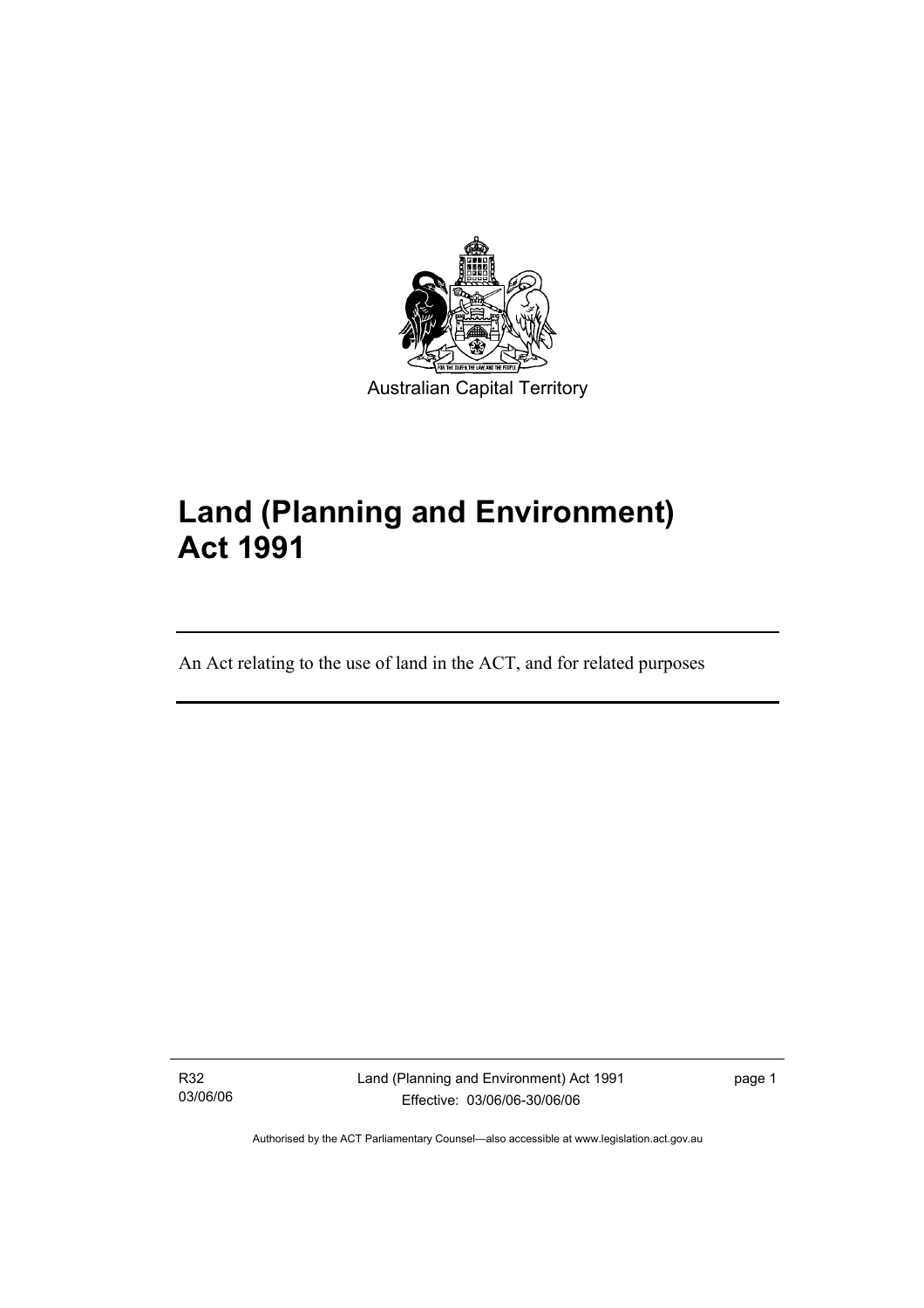#### **Part 1** Preliminary

Section 1

## **Part 1** Preliminary

#### **1 Name of Act**

This Act is the *Land (Planning and Environment) Act 1991*.

#### **2 Dictionary**

The dictionary at the end of this Act is part of this Act.

*Note 1* The dictionary at the end of this Act defines certain terms used in this Act, and includes references (*signpost definitions*) to other terms defined elsewhere in this Act.

> For example, the signpost definition '*order*, for part 6 (Approvals and orders)—see section 222.' means that the term 'order' is defined in that section and the definition applies to pt 6.

*Note 2* A definition in the dictionary (including a signpost definition) applies to the entire Act unless the definition, or another provision of the Act, provides otherwise or the contrary intention otherwise appears (see Legislation Act,  $s$  155 and  $s$  156 (1)).

#### **3 Notes**

A note included in this Act is explanatory and is not part of this Act.

*Note* See the Legislation Act, s 127 (1), (4) and (5) for the legal status of notes.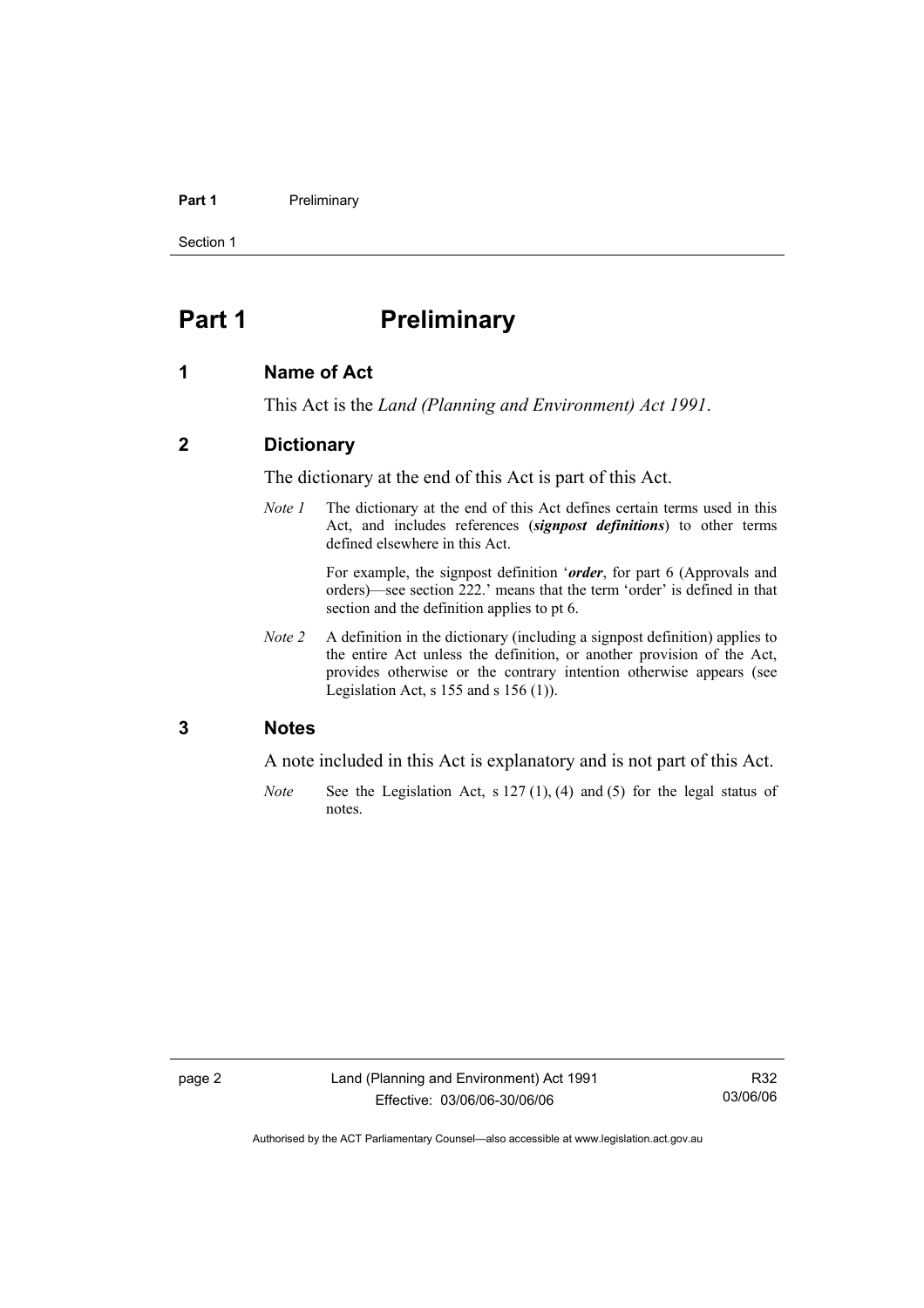#### **4 Offences against Act—application of Criminal Code etc**

Other legislation applies in relation to offences against this Act.

*Note 1 Criminal Code* 

 The Criminal Code, ch 2 applies to the following offences against this Act (see Code, pt 2.1):

- s 258 (Contravening orders)
- s 259B (Contravening direction to carry out rectification work)
- s 259D (1) (Obstructing etc authorised people)
- s 260A (Contravening prohibition notices)
- $s \; 264 \; (3)$  (Identity cards).

 The chapter sets out the general principles of criminal responsibility (including burdens of proof and general defences), and defines terms used for offences to which the Code applies (eg *conduct*, *intention*, *recklessness* and *strict liability*).

*Note 2 Penalty units*

 The Legislation Act, s 133 deals with the meaning of offence penalties that are expressed in penalty units.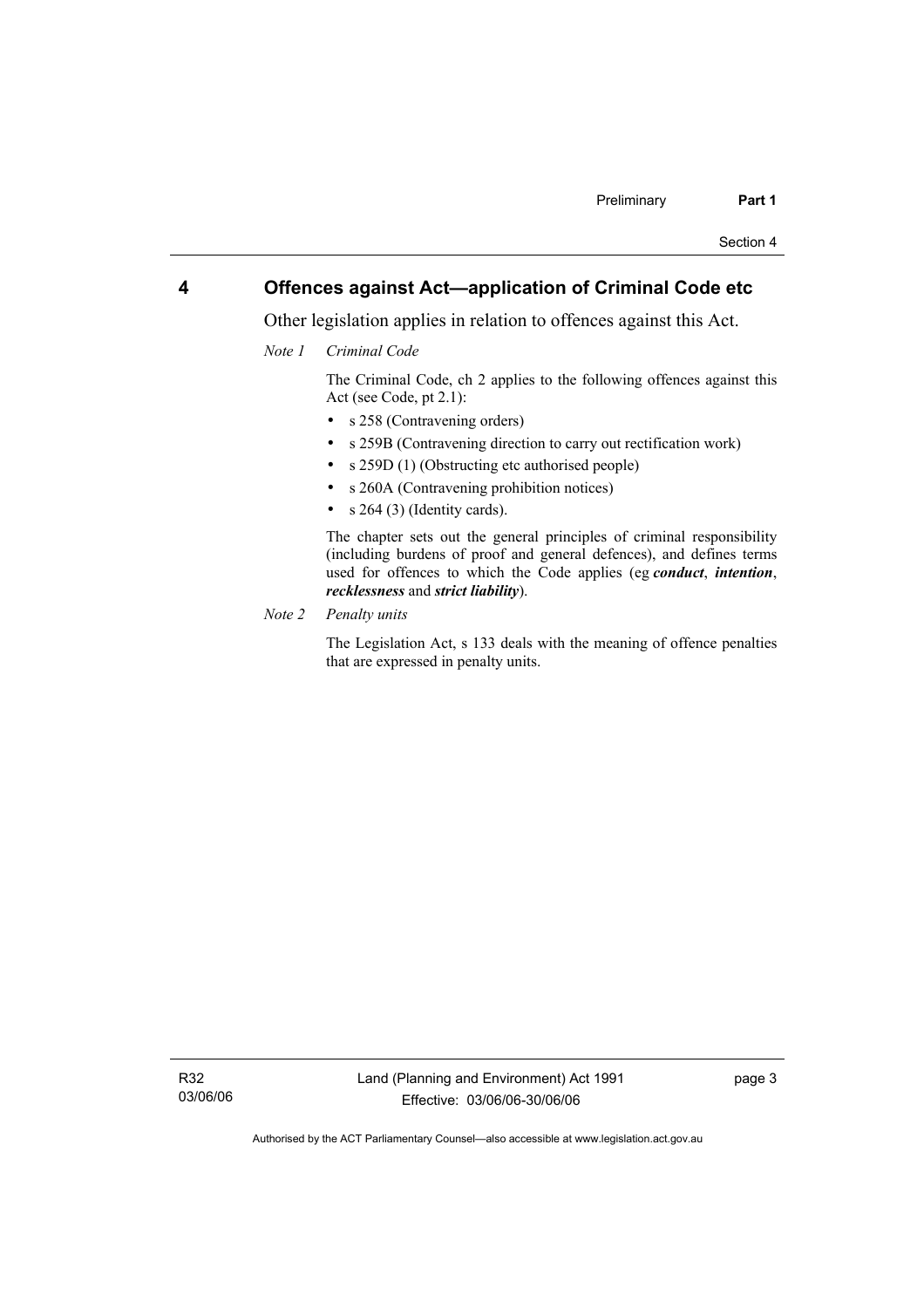**Part 2** Planning<br>**Division 2.1** Prelimina **Division 2.1** Preliminary Section 5

## **Part 2 Planning**

### **Division 2.1 Preliminary**

#### **5 Definitions for pt 2**

In this part:

*background papers*, in relation to a draft plan variation or a plan variation means—

- (a) an explanatory statement; and
- (b) a copy of—
	- (i) any relevant direction of the Minister; and

*Note* The Minister may give directions under this Act, s 26 and s 94 (1) (b) and the *Planning and Land Act 2002*, s 12 (1) (b).

- (ii) any submission of the conservator mentioned in section 16, including any preliminary draft plan of management (prepared under subdivision 5.7.4) accompanying such a submission; and
- (iii) any recommendation or submission made by the heritage council and mentioned in section 17 (Consultation with heritage council); and
- (iv) any relevant environmental report; and
- (v) the report of any relevant inquiry; and
- (vi) the report of any other inquiry relating to the variation; and
- (c) a statement, by the planning and land authority, of the reasons for any inconsistency between the draft plan and—
	- (i) a direction mentioned in paragraph (b) (i); or

| page 4 | Land (Planning and Environment) Act 1991 | R32      |
|--------|------------------------------------------|----------|
|        | Effective: 03/06/06-30/06/06             | 03/06/06 |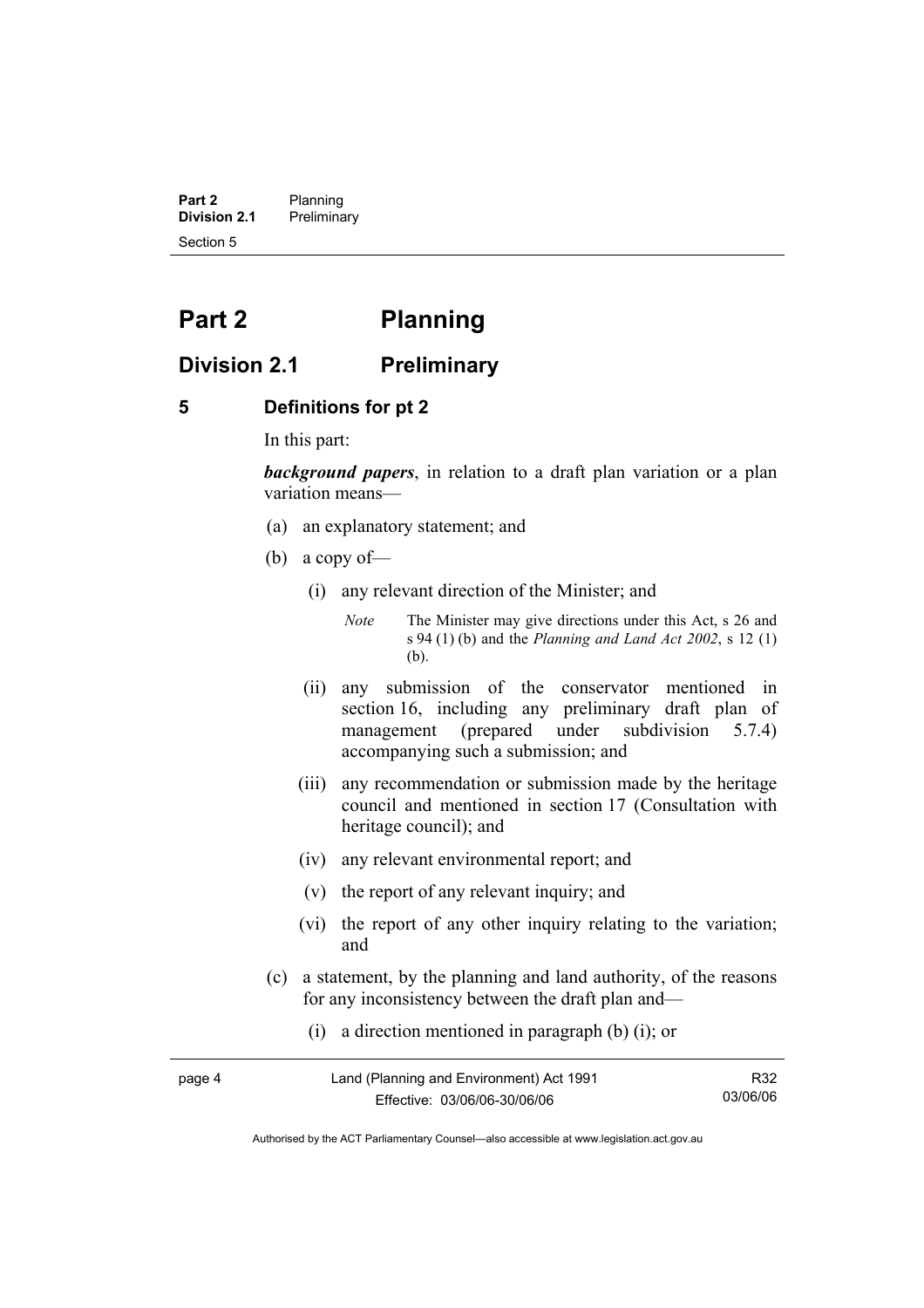| Part 2              | Planning    |  |
|---------------------|-------------|--|
| <b>Division 2.1</b> | Preliminary |  |
| Section 5           |             |  |

- (ii) a submission of the conservator mentioned in paragraph (b) (ii); or
- (iii) any recommendation or submission made by the heritage council and mentioned in section 17 (Consultation with heritage council); and
- (iv) a recommendation in a report mentioned in paragraph (b)  $(iv)$ ,  $(v)$  or  $(vi)$ ; and
- (d) any other documents—
	- (i) considered by the authority to be necessary or useful in explaining the draft plan variation; and
	- (ii) designated by the authority in writing as background papers.

*consultation notice*—see section 19 (Public consultation notification).

*development*, in relation to land, means—

- (a) the erection, alteration or demolition of a building on that land; or
- (b) the carrying on of work on that land; or
- (c) the use or change of use of that land; or
- (d) the use or change of use of a building or works on that land; or
- (e) the subdivision or consolidation of that land; or
- (f) the display of signs or advertising material on that land.

#### *draft plan variation*—

 (a) means a draft plan variation prepared by the planning and land authority under section 15 (Preparation of plan variations) and—

page 5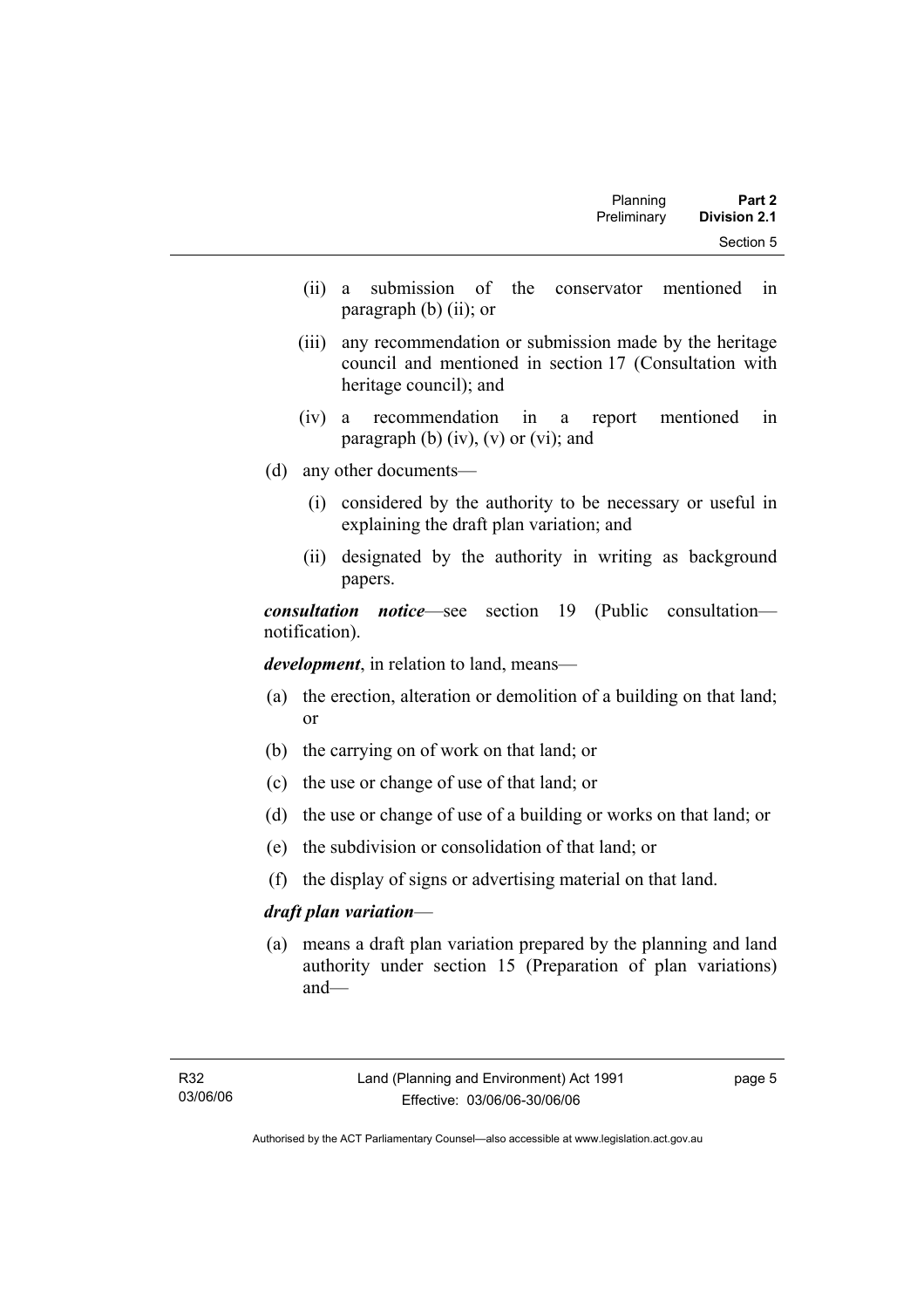- (i) if section 19C (Draft plan variations that do not affect rights) does not apply—notified under section 19 (Public consultation—notification); or
- (ii) if section 19C applies—notified in the legislation register under section 19C (2); and
- (b) for a draft plan variation that has been revised under section 22 (1) (a) or 27—includes the draft plan variation as revised.

#### *environmental report* means—

- (a) a preliminary assessment under division 4.2; or
- (b) a report under section 128; or
- (c) an assessment.

*land* includes water.

*national capital plan* means the plan approved under the *Australian Capital Territory (Planning and Land Management) Act 1988* (Cwlth), section 19.

*Note* A reference to an instrument under a law includes a reference to the instrument as amended from time to time (see Legislation Act, s 102)

*variation*, in relation to the plan, includes the revocation of the plan and its substitution with a new plan.

## **Division 2.2 Territory plan—object and effect**

#### **7 Object of territory plan**

- (1) The object of the plan is to ensure, in a way not inconsistent with the national capital plan, that the planning and development of the ACT provides the people of the ACT with an ecologically sustainable, healthy, attractive, safe and efficient environment in which to live, work and have their recreation.
- (2) The plan must set out the planning principles and policies for giving effect to its object.

| page 6 | Land (Planning and Environment) Act 1991 | R32      |
|--------|------------------------------------------|----------|
|        | Effective: 03/06/06-30/06/06             | 03/06/06 |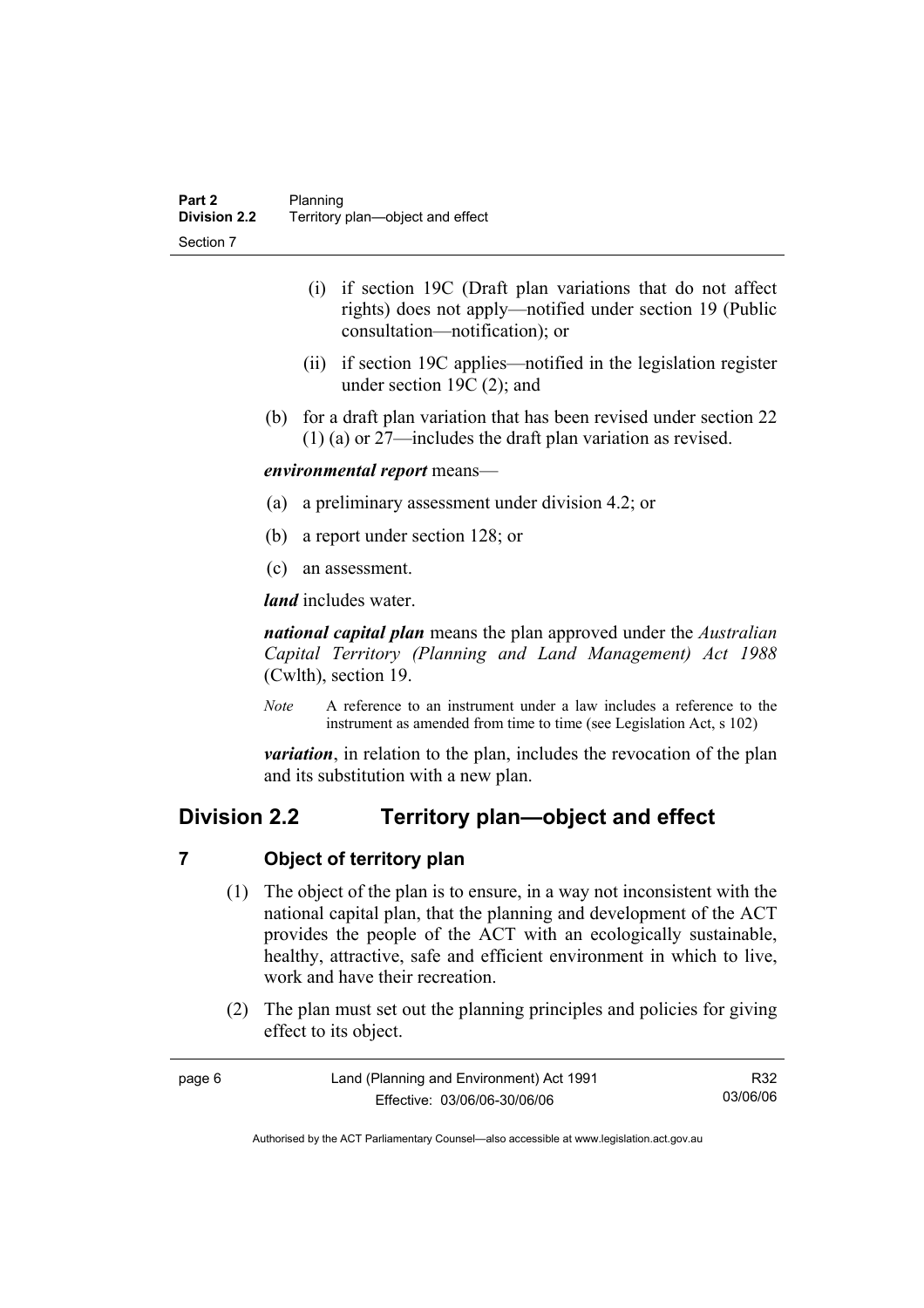- (3) For giving effect to the object of the plan and the principles and policies mentioned in subsection (2), the plan may—
	- (a) set out specific objectives and policies; and
	- (b) specify purposes for which land may be used; and
	- (c) identify land for subdivision 2.3.4, specifying in addition the principles and policies for its development; and
	- (d) for division 5.7—identify an area of land as public land and reserve it for a purpose specified in section 193; and
	- (e) provide for other matters relevant to the exercise of the powers of the Territory, the Executive or a territory authority under a territory law, or the administrative review of the exercise of those powers; and
	- (f) provide for other matters that are necessary or convenient.

## **8 Effect of plan**

The Territory, the Executive, a Minister or a territory authority must not do any act, or approve the doing of any act, that is inconsistent with the plan.

### **9 Effect of draft plan variation**

- (1) This section applies to a draft plan variation if a consultation notice states that it applies.
- (2) The Territory, the Executive, a Minister or a territory authority must not, during the defined period or a period stated in the consultation notice, whichever is shorter, do or approve the doing of anything that—
	- (a) would be inconsistent with the plan if it were varied in accordance with the draft variation; or
	- (b) is inconsistent with the plan.

page 7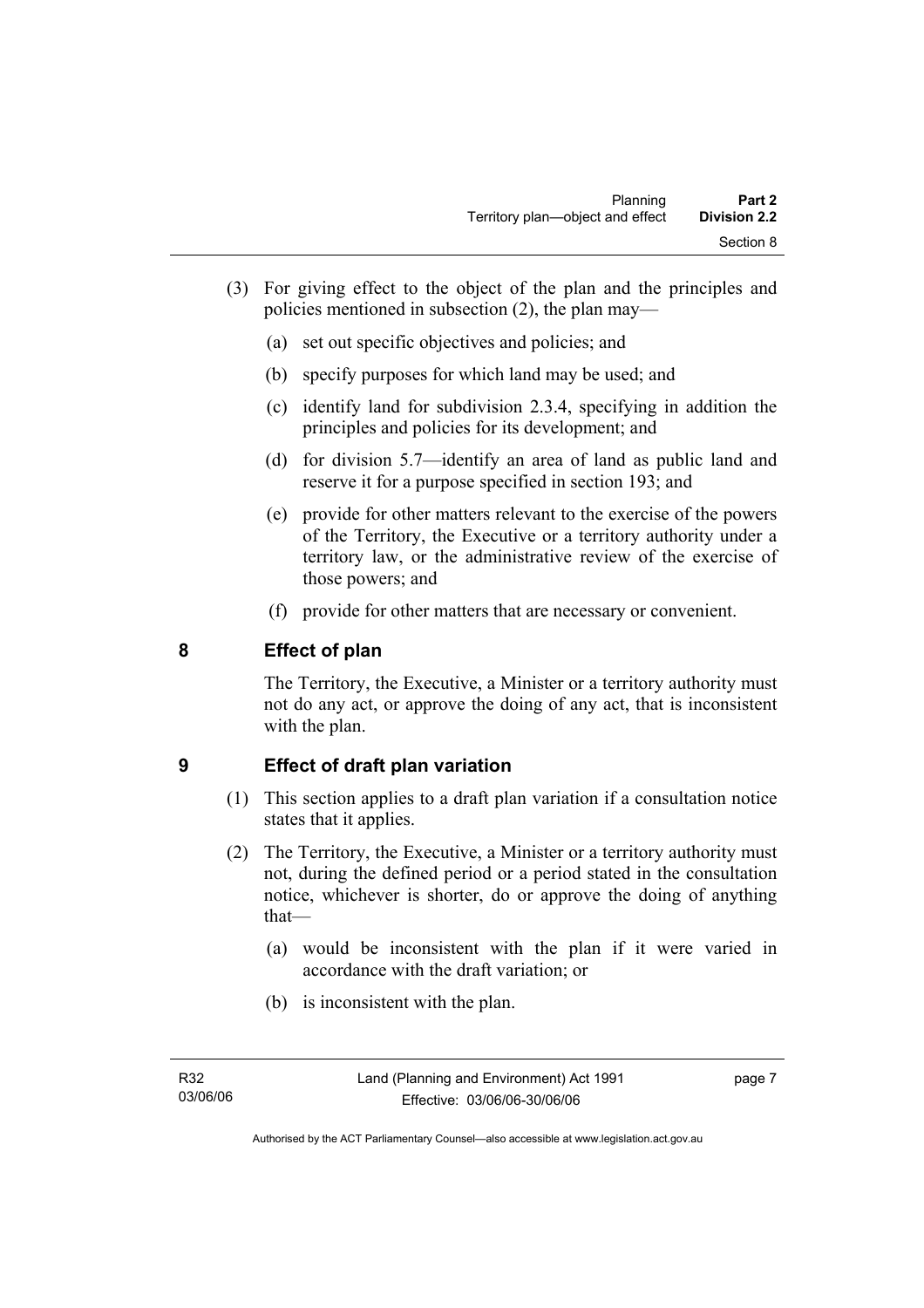- (3) If a draft plan variation to which this section applies is deferred under section 22 (1) (b) or section 27 (a), this section does not apply in relation to that draft variation during the period of its deferral.
- (4) In this section:

*defined period* means the period beginning on the day when the draft plan variation is notified under the Legislation Act (see section 19 (Public consultation—notification)) and ending at the end of the day before—

- (a) the date the draft variation comes into effect; or
- (b) the date the corresponding plan variation is rejected by the Legislative Assembly; or
- (c) the date the draft variation, or the corresponding plan variation, is withdrawn under section 22 (1) (c), section 27 (a) or section 30A (3) (b).

*draft plan variation* includes a provision of a draft plan variation.

#### **12 Plan not to have retrospective effect**

If, immediately before the plan comes into effect under this Act, it would be lawful to use any land in a particular way in the exercise of a right derived from an estate in that land, the plan does not prevent the use of that land in that way during the term of the estate.

## **Division 2.3 Territory plan—continuation and variation**

## **Subdivision 2.3.1 Territory plan**

### **13 Continuation of plan**

The plan established under the *Interim Planning Act 1990*, part 3, being that plan as in effect under that Act immediately before the

R32 03/06/06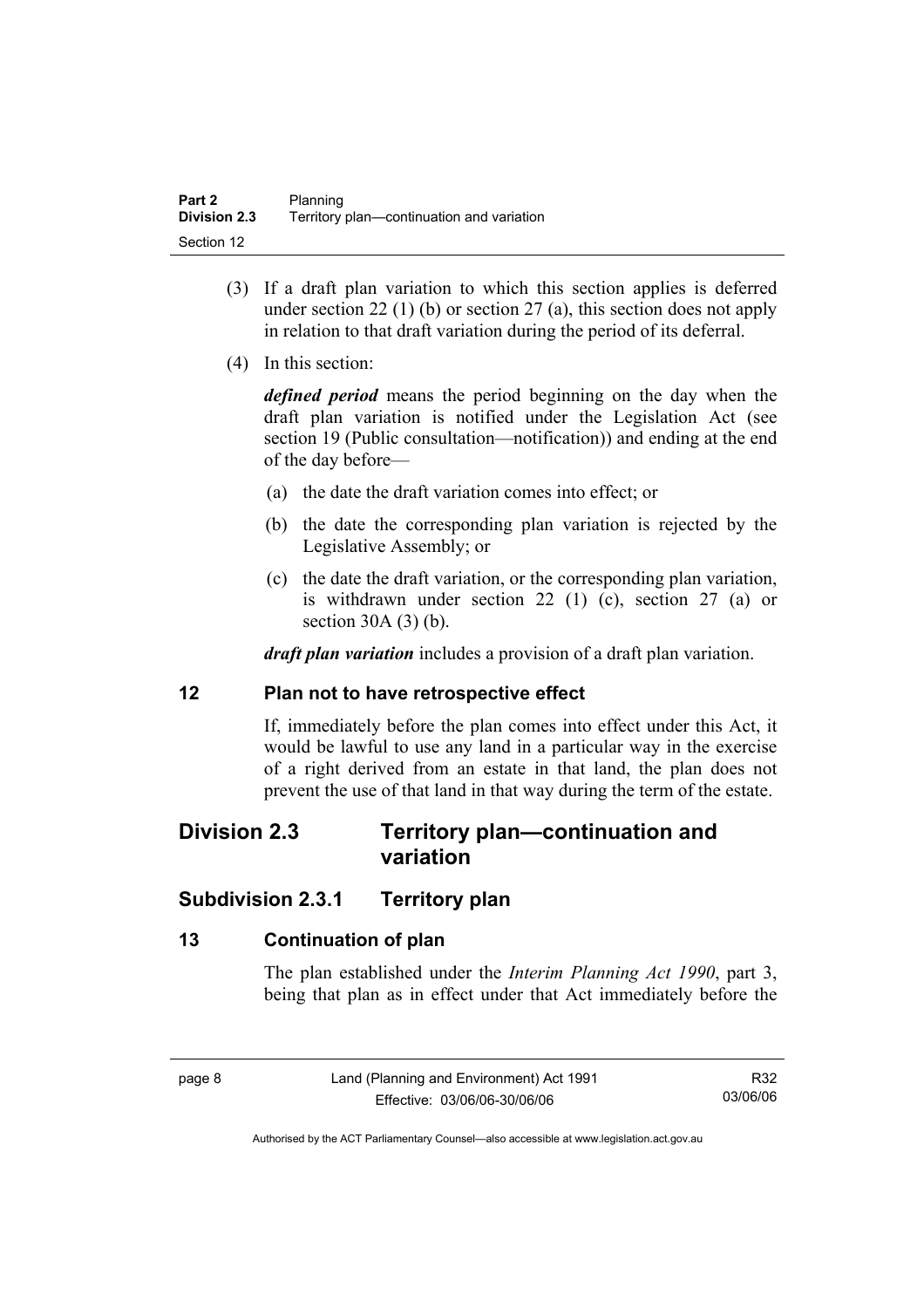commencement of this section, continues in effect under this Act as the territory plan and may be varied in accordance with this part.

## **Subdivision 2.3.2 Preparation of variations of territory plan**

## **14 Application of sdiv 2.3.2**

This subdivision does not apply in relation to a variation to the plan under subdivision 2.3.4.

## **15 Preparation of plan variations**

- (1) The planning and land authority may prepare variations to the plan.
- (2) A plan variation may be prepared in separate stages or parts.

## **16 Consultation with conservator**

In preparing a draft plan variation, the planning and land authority must—

- (a) consider any recommendation or submission made by the conservator in relation to the draft variation, including any preliminary draft plan of management under subdivision 5.7.4 accompanying the recommendation or submission; and
- (b) if the draft variation is to identify or affect public land consult with the conservator, unless the draft gives effect to a recommendation of the conservator under section 192.

## **17 Consultation with heritage council**

In preparing a draft plan variation, the planning and land authority must consult the heritage council and consider any recommendation or submission made by the council in relation to the variation.

## **18 Environmental reports and inquiries**

 (1) In preparing a draft plan variation, the planning and land authority must consider—

| R32      | Land (Planning and Environment) Act 1991 | page 9 |
|----------|------------------------------------------|--------|
| 03/06/06 | Effective: 03/06/06-30/06/06             |        |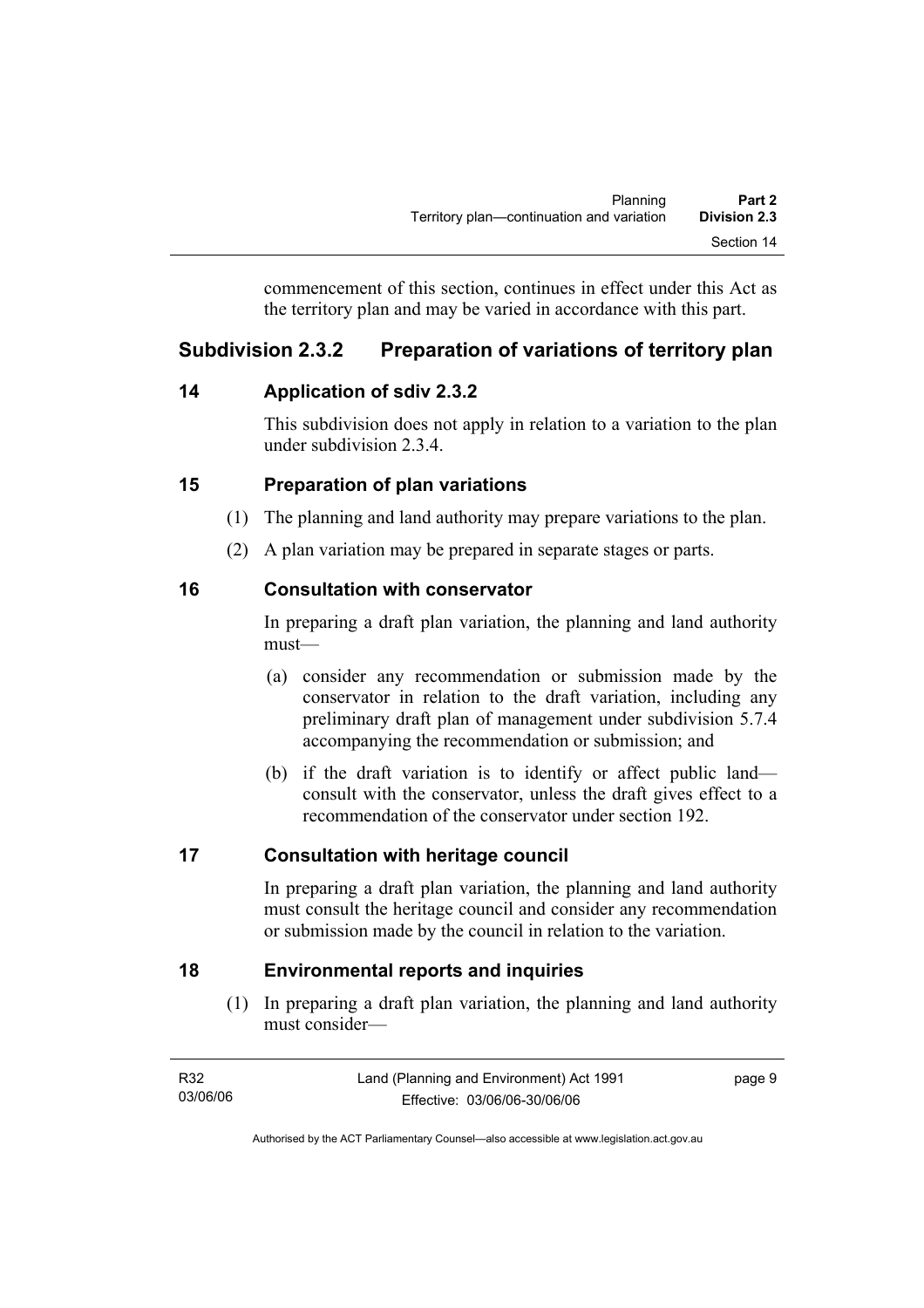- (a) any relevant environmental report; and
- (b) the report of any relevant inquiry; and
- (c) any relevant report required to be prepared by the plan.
- (2) The Minister may direct that an assessment be made, or establish a panel to conduct an inquiry, about any aspect of a draft plan variation or a proposed draft plan variation.
- (3) The Minister may initiate action under subsection (2) or act on written request by the planning and land authority.

## **19 Public consultation—notification**

- (1) Before submitting a draft plan variation to the Minister, the planning and land authority must prepare a notice (a *consultation notice*)—
	- (a) stating that copies of the draft plan variation and the background papers are available for public inspection and purchase during a stated period of not less than 15 business days at stated places; and
	- (b) inviting interested people to give written comments about the draft variation to the authority at a stated address during a stated period of not less than 15 business days; and
	- (c) stating that copies of written comments about the draft variation, given in response to the invitation in paragraph (b) or otherwise, or received from the national capital authority, will be made available for public inspection for a period of 15 business days after the end of the period mentioned in paragraph (b), at stated places; and
	- (d) complying with section 19A (as applicable).
- (2) The planning and land authority may, in writing (by an *extension notice*), extend or further extend the consultation period mentioned in subsection  $(1)$   $(a)$  or  $(b)$ .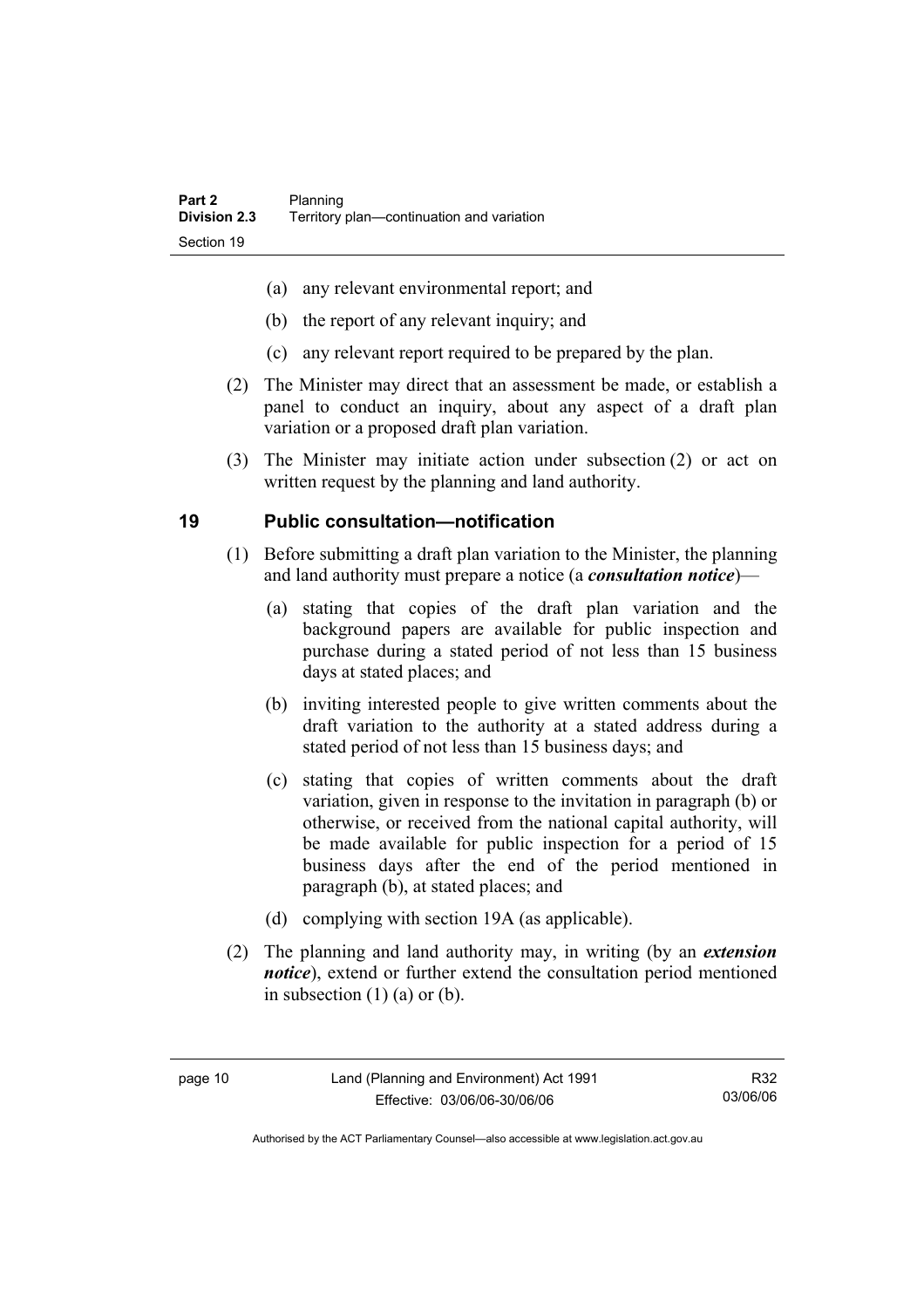- (3) An extension notice may be given after the end of the period to be extended.
- (4) The following are notifiable instruments:
	- (a) the consultation notice;
	- (b) any extension notice.
	- *Note* A notifiable instrument must be notified under the Legislation Act.
- (5) The planning and land authority must also publish the consultation notice and any extension notice in a daily newspaper.
- (6) This section does not apply in relation to a draft plan variation that has been revised by the planning and land authority in accordance with a direction under section 26 (1) (b) (Minister's powers).

### **19A Public consultation—notice of interim effect etc**

- (1) A consultation notice under section 19 must state whether or not section 9 (Effect of draft plan variation) applies in relation to the draft variation.
- (2) A consultation notice that states that section 9 applies must also state—
	- (a) for section 9 (2) (b), a period not longer than 1 year that is the maximum period during which the draft variation is to have interim effect; and
	- (b) the effect of section 9.
- (3) A consultation notice that states that section 11 applies must state the effect of that section.

### **19B Public consultation—availability of draft plan variation etc**

(1) The planning and land authority must make copies of the draft plan variation and the background papers mentioned in a consultation

page 11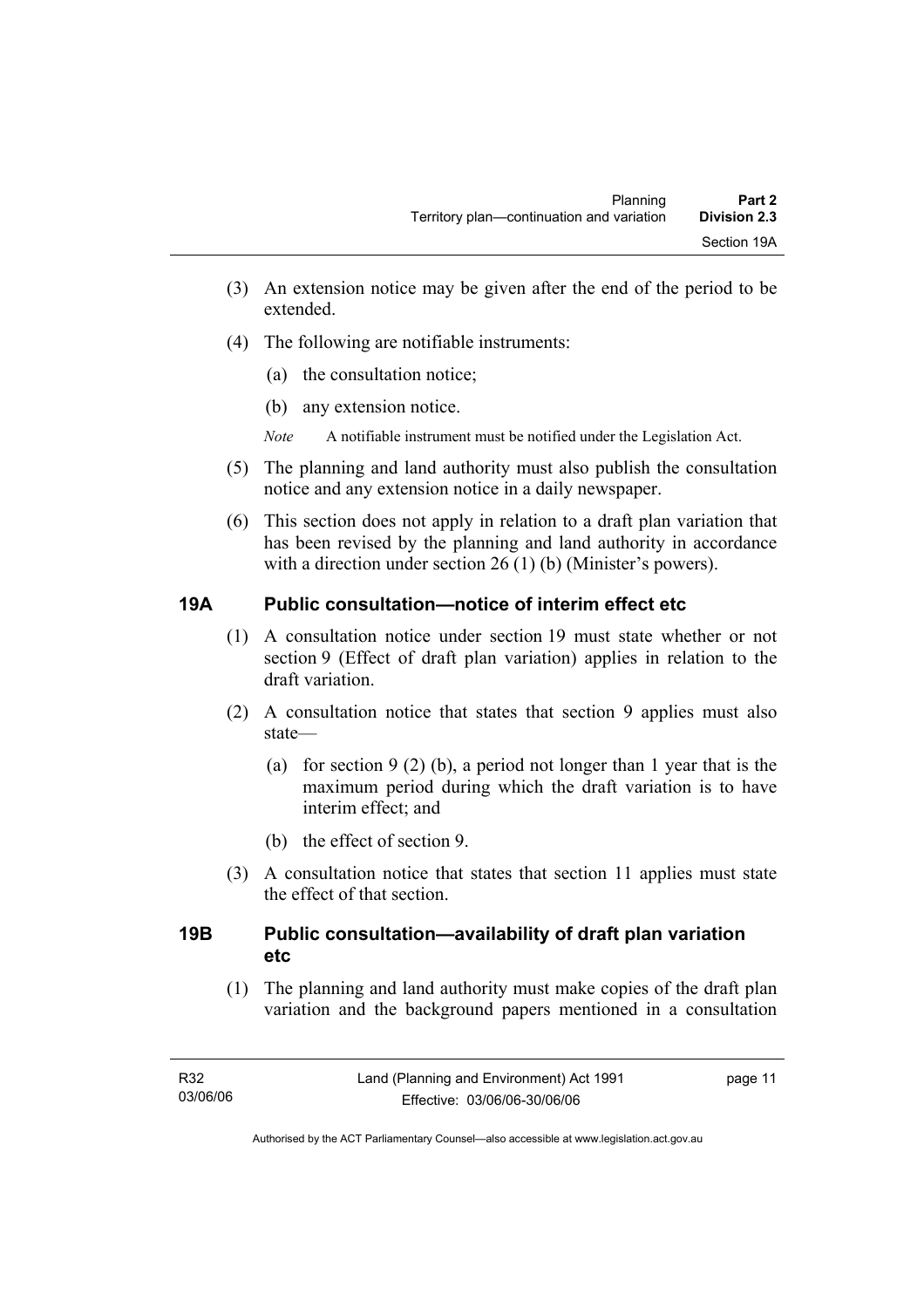notice available for public inspection and purchase during office hours during the period, and at the places, stated in the notice.

- (2) If, in the planning and land authority's opinion, it would not be in the public interest for part of the draft plan variation or of any background paper to be published, the authority must exclude that part from each copy of the document made available under subsection  $(1)$ .
- (3) If part of the draft plan variation or a background paper is excluded from the copies of the document made available for public inspection or purchase under subsection (1), each copy of the document must include a statement to the effect that an unspecified part of the document has been excluded in the public interest.

### **19C Draft plan variations that do not affect rights**

- (1) This section applies if the planning and land authority is satisfied that a draft plan variation—
	- (a) would, if approved, not affect adversely anybody's rights; or
	- (b) has as its only object the correction of a formal error in the plan.
- (2) The draft plan variation is a notifiable instrument.

*Note* A notifiable instrument must be notified under the Legislation Act.

 (3) Section 19 and section 19B do not apply to the draft plan variation, but the planning and land authority must take reasonable steps to inform itself about public attitudes to the draft plan variation.

#### **20 Consultation with national capital authority**

Before giving a draft plan variation to the Minister, the planning and land authority must consult with the national capital authority.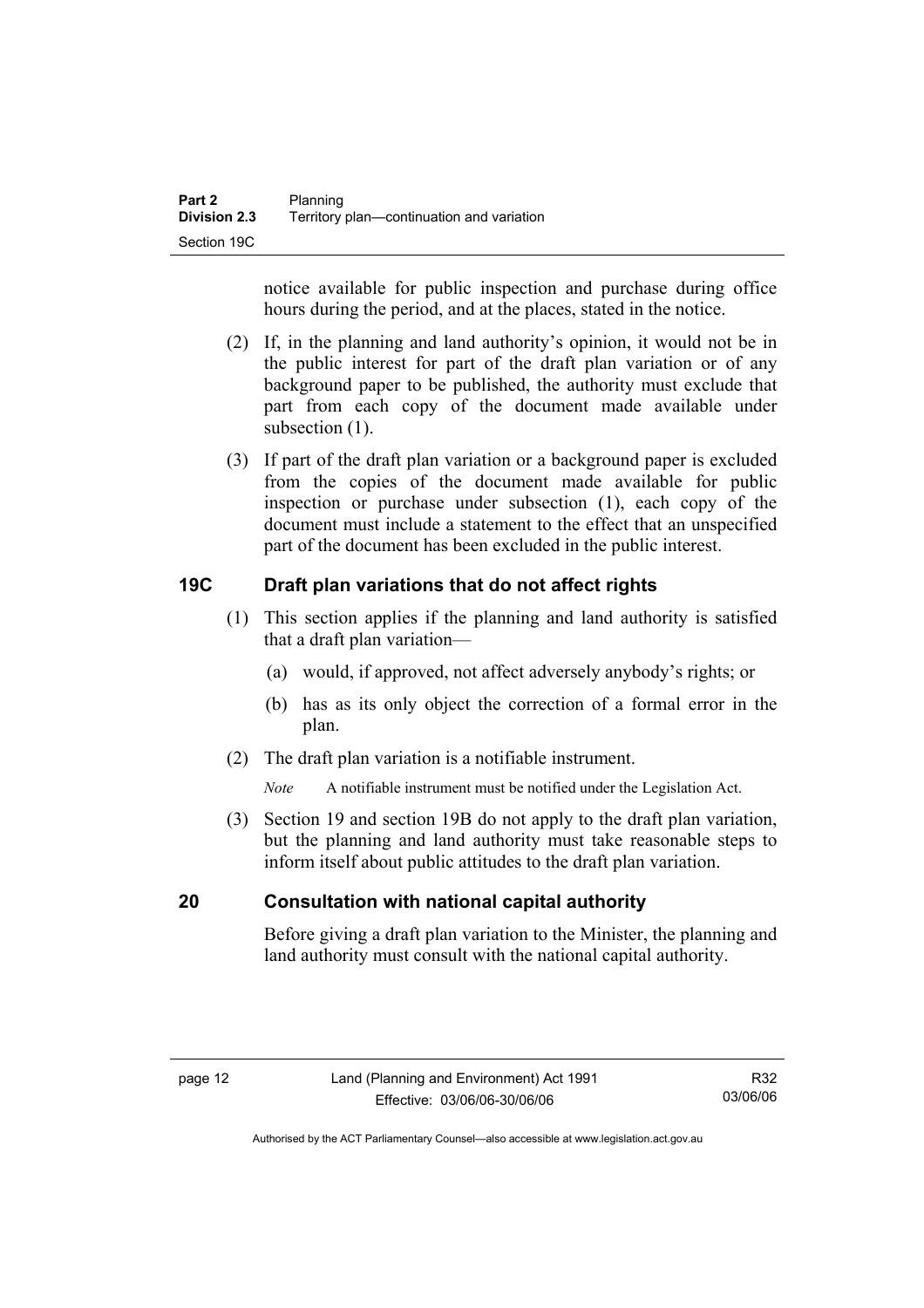#### **21 Public inspection of comments**

- (1) The planning and land authority must make copies of any comments mentioned in section 19 (1) (c) available for public inspection during office hours during the period, and at the places, mentioned in the consultation notice under section 19 that refers to the relevant draft plan variation.
- (2) The planning and land authority may omit from the copy of a comment made available under subsection (1) information that would identify the person who had made the comment if—
	- (a) the person has asked that the information be omitted; and
	- (b) the authority is reasonably satisfied that it would not be in the public interest for the information to be published.

#### **22 Revision, deferral or withdrawal of draft plan variations**

- (1) After the end of the period specified in the notice under section 19 (1) (b) the planning and land authority may, in writing—
	- (a) revise the draft plan variation; or
	- (b) defer until a specified date, or until the happening of a specified event, the submission of the draft plan variation to the Minister; or
	- (c) withdraw the draft plan variation.
- (2) A deferral or withdrawal of a draft plan variation must include a statement of the effect of section 9 (Effect of draft plan variation) in relation to the deferral or withdrawal.
- (3) A deferral or withdrawal of a draft plan variation is a notifiable instrument.

*Note* A notifiable instrument must be notified under the Legislation Act.

(4) The planning and land authority must also publish a deferral or withdrawal of a draft plan variation in a daily newspaper on the

page 13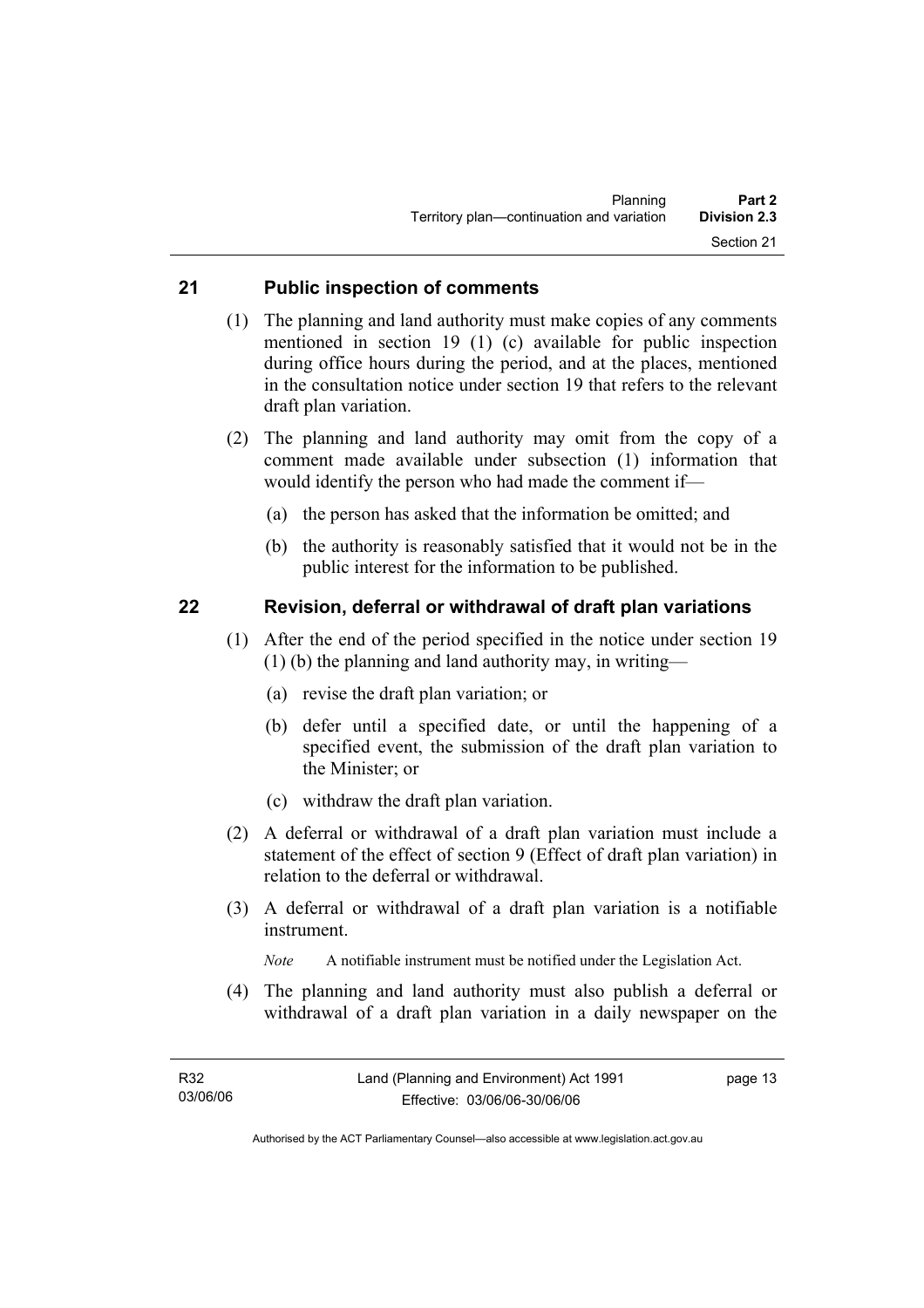same day, or as soon as practicable after the day, the deferral or withdrawal is notified under the Legislation Act.

- (5) In revising, deferring or withdrawing a draft plan variation under subsection (1), the planning and land authority must consider written comments about the draft variation received from any person or the national capital authority.
- (6) In addition to its power under subsection (1), the planning and land authority may, at any time before the submission or resubmission of a draft plan variation to the Minister, revise the draft variation to correct any formal error.
- (7) If the planning and land authority defers a draft plan variation, on the day stated in the deferral, or as soon as practicable after the event mentioned in the deferral, the authority must prepare a notice stating—
	- (a) that the draft plan variation is revived; and
	- (b) the effect of section 9 in relation to the revival.
- (8) The notice under subsection (7) is a notifiable instrument.

*Note* A notifiable instrument must be notified under the Legislation Act.

(9) The planning and land authority must also publish the notice in a daily newspaper as soon as practicable after preparing it.

## **Subdivision 2.3.3 Minister approval and consideration by Legislative Assembly**

#### **23 Application of sdiv 2.3.3**

This subdivision does not apply in relation to a plan variation under subdivision 2.3.4

### **24 Submission of draft plan variation to Minister**

 (1) After the end of the period specified in the notice under section 19 (1) (b), the planning and land authority must submit a

| page 14 | Land (Planning and Environment) Act 1991 | R32      |
|---------|------------------------------------------|----------|
|         | Effective: 03/06/06-30/06/06             | 03/06/06 |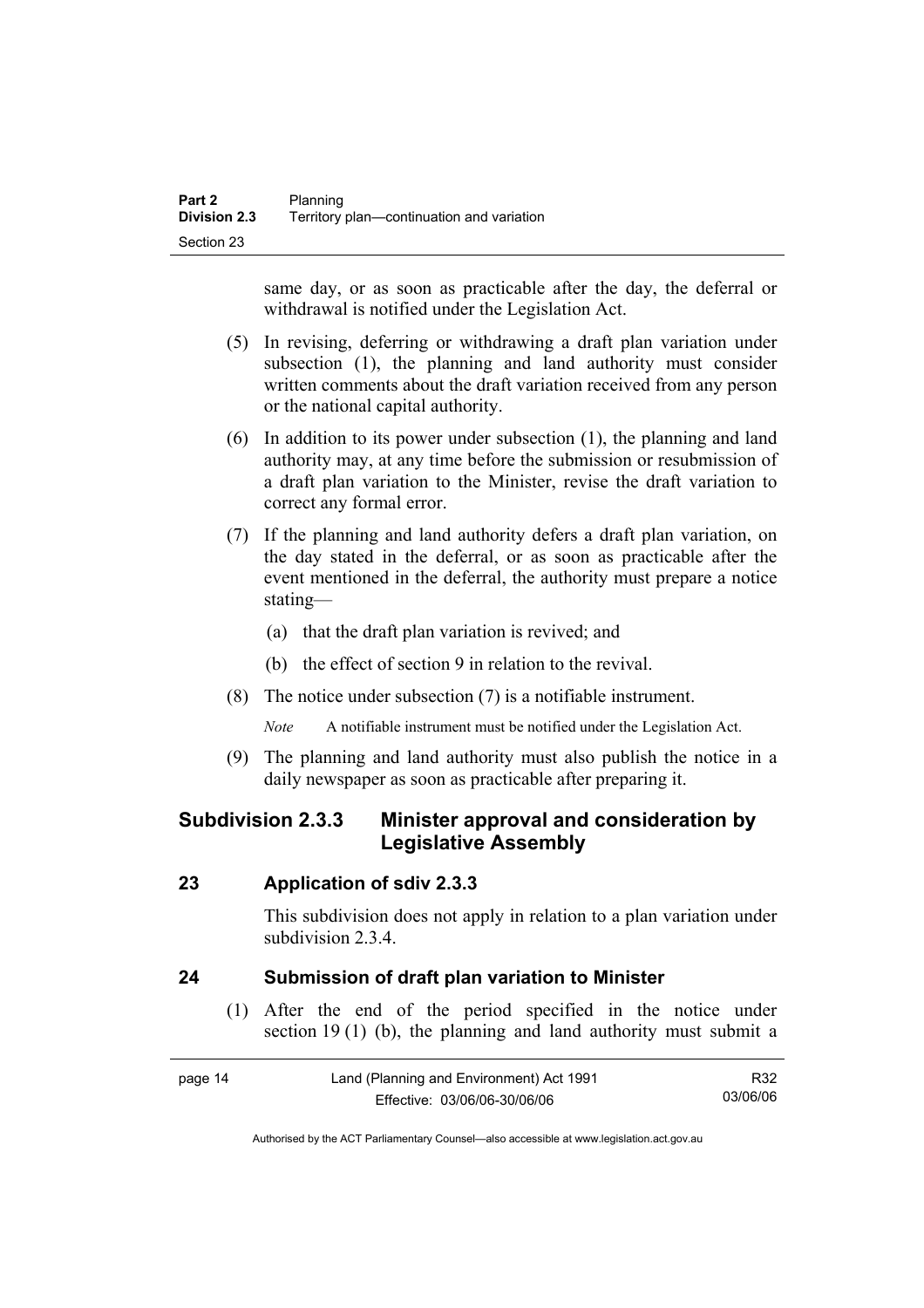draft plan variation (as revised, if at all, under section 22) to the Minister for approval, together with—

- (a) the background papers; and
- (b) a written report setting out the issues raised in any written comments about the draft variation submitted under the invitation in the notice under section 19 (1) or otherwise; and
- (c) a written report about its consultation with the public and the national capital authority; and
- (d) a written report about any consultation between the authority and the heritage council relating to the draft variation that specifies any difference between the views of the authority and the heritage council in relation to any site of heritage significance; and
- (e) a copy of any written comments submitted to the authority by the national capital authority in relation to the draft variation.
- (2) The planning and land authority must give the Executive a written report about the authority's consultation with the national capital authority.
- (3) The planning and land authority must prepare a written notice stating that the documents mentioned in subsection (1) are available for public inspection.
- (4) The notice is a notifiable instrument.

*Note* A notifiable instrument must be notified under the Legislation Act.

- (5) The planning and land authority must also publish the notice in a daily newspaper.
- (6) The planning and land authority must make copies of the documents mentioned in subsection (1) available for public inspection during office hours during the period, and at the places, stated in the notice.

page 15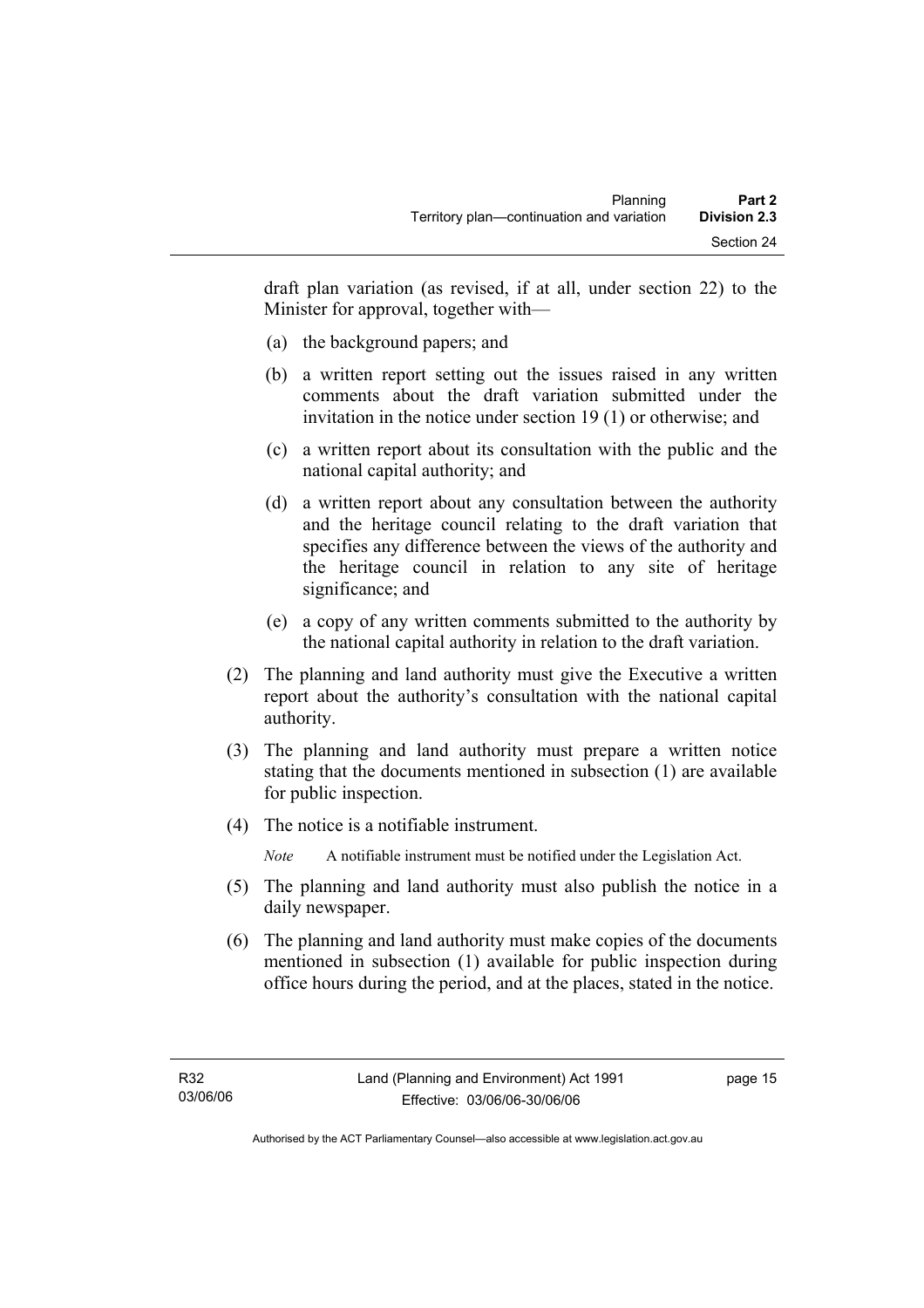## **25 Consideration by Legislative Assembly committee**

The Minister must, within 28 days of receiving a draft plan variation under section 24, refer—

- (a) the draft plan variation; and
- (b) the documents mentioned in section 24 (1) that relate to the draft plan variation;

to an appropriate committee of the Legislative Assembly together with a request that the committee report on the draft plan to the Legislative Assembly.

#### **26 Minister's powers**

- (1) On receipt of a draft plan variation submitted or resubmitted for approval, the Minister must—
	- (a) approve the draft variation in the form in which it is submitted or resubmitted; or
	- (b) return the draft variation to the planning and land authority together with any or all of the following written directions:
		- (i) to conduct further specified consultation;
		- (ii) to consider any relevant environmental report, the report of any relevant inquiry, or any other relevant report;
		- (iii) to consider any revision suggested by the Minister;
		- (iv) to revise the draft variation in a specified way;
		- (v) to defer, in writing, the resubmission of the draft variation to the Minister until a specified date or the happening of a specified event;
		- (vi) to withdraw the draft variation in writing.
- (2) Before taking action under subsection (1), the Minister must consider any recommendation made by a committee of the

| page 16 | Land (Planning and Environment) Act 1991 | R32      |
|---------|------------------------------------------|----------|
|         | Effective: 03/06/06-30/06/06             | 03/06/06 |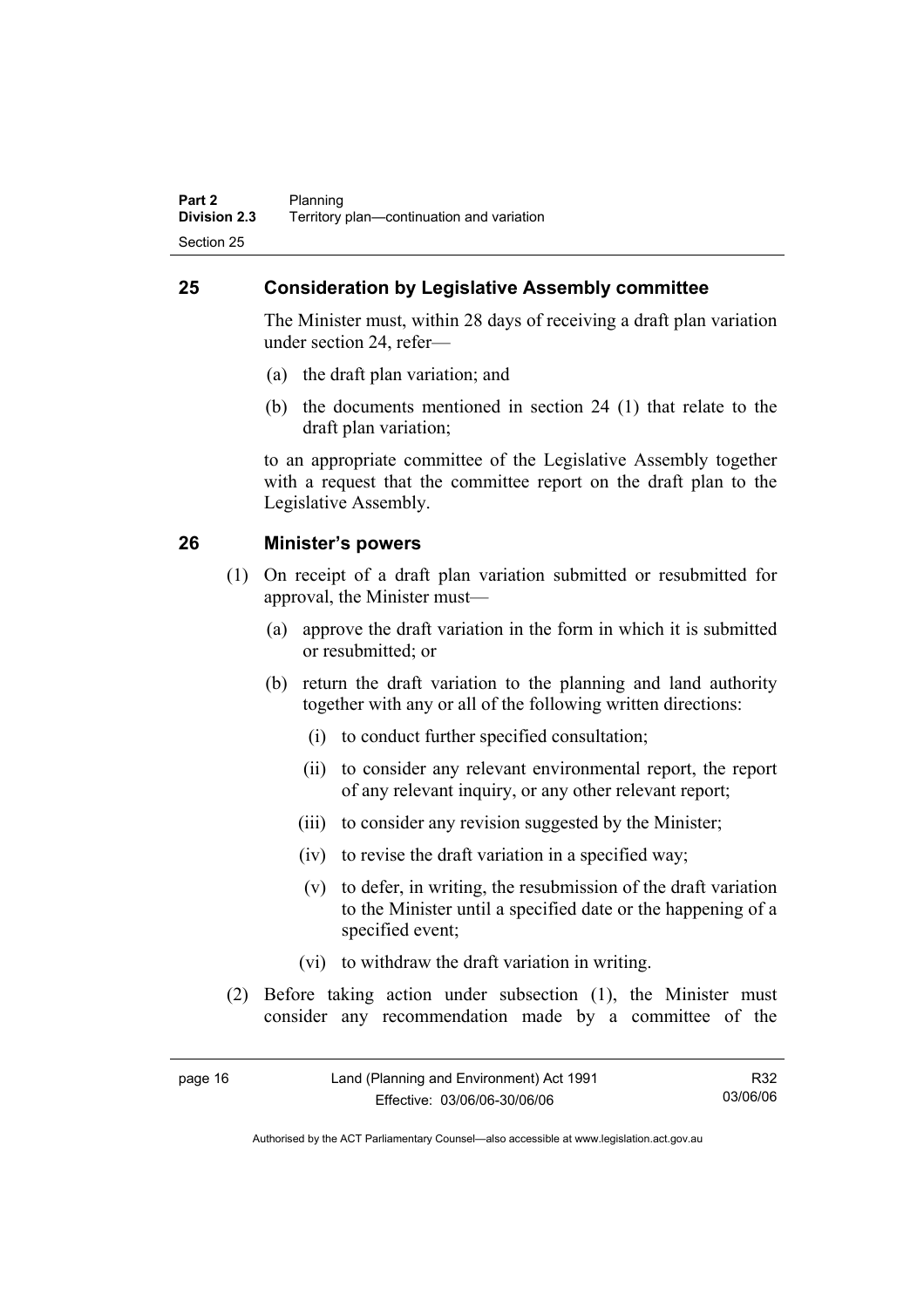Legislative Assembly in relation to the draft variation, or related documents, referred to the committee under section 25.

- (3) A deferral or withdrawal directed under subsection (1) (b) (v) or (vi) must state the effect of section 9 in relation to the deferral or withdrawal of the draft plan variation.
- (4) The following are notifiable instruments:
	- (a) a direction under subsection (1) (b);
	- (b) a deferral directed under subsection  $(1)$  (b)  $(v)$ ;
	- (c) a withdrawal directed under subsection (1) (b) (vi).
	- *Note* A notifiable instrument must be notified under the Legislation Act.
- (5) The authority must also publish a deferral or withdrawal directed under subsection (1) (b) (v) or (vi) in a daily newspaper on the same day, or as soon as practicable after, the deferral or withdrawal is notified under the Legislation Act.
- (6) After approving a draft plan variation under subsection (1) (a), the Minister may, before the draft variation is presented to the Legislative Assembly, revoke the approval and return the draft variation to the planning and land authority under subsection (1) (b).

### **27 Return of draft plan variation to authority**

- (1) This section applies if the Minister returns a draft plan variation to the authority with directions under section 26 (1) (b).
- (2) The authority must comply with each direction.
- (3) If a direction is given under section 26 (1) (b) (i), (ii) or (iii), the authority may revise the draft variation and resubmit it to the Minister for approval together with a written report about the authority's compliance with the Minister's direction and any further revision of the draft variation under section 22 (6).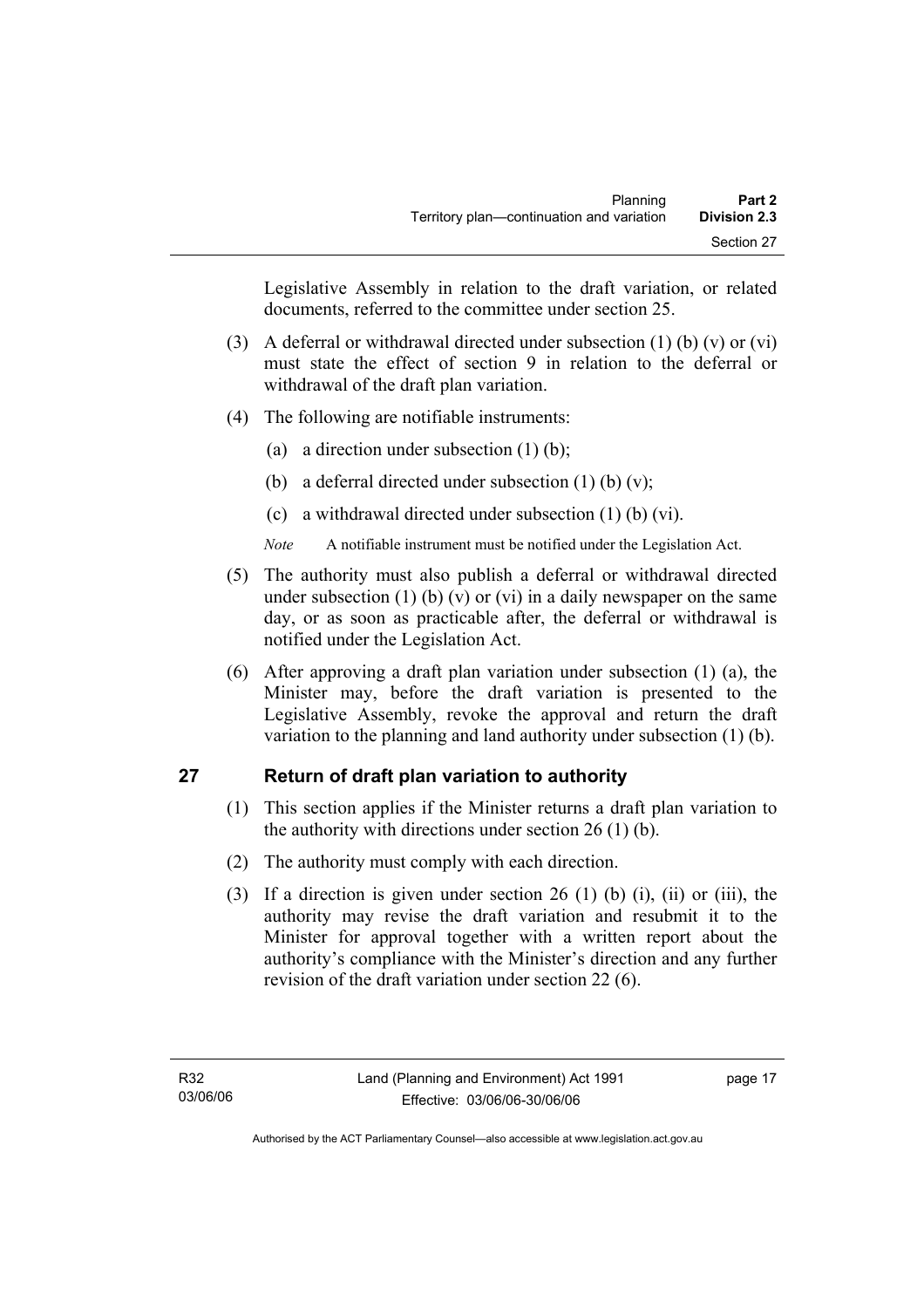(4) If a direction is given under section 26 (1) (b) (iv), the authority must resubmit the draft variation (as revised) together with a written report about any further revision of the draft variation under section 22 (6).

#### **28 Notice of revival of deferred draft plan variation**

- (1) If the planning and land authority defers a draft plan variation as directed under section 26 (1) (b) (v) (Minister's powers), on the day stated in the deferral, or as soon as practicable after the event mentioned in the deferral, the authority must—
	- (a) prepare a notice stating—
		- (i) that the draft plan variation is revived; and
		- (ii) the effect of section 9 (Effect of draft plan variation) in relation to the revival; and
		- (iii) the effect of any revision under section 22 (6) (Revision, deferral or withdrawal of draft plan variations); and
	- (b) resubmit the draft variation to the Minister; and
	- (c) advise the Legislative Assembly.
- (2) A notice under subsection (1) (a) is a notifiable instrument.

*Note* A notifiable instrument must be notified under the Legislation Act.

(3) The planning and land authority must also publish the notice in a daily newspaper.

#### **29 Consideration of plan variation by Legislative Assembly**

- (1) A plan variation must be presented to the Legislative Assembly within 5 sitting days after the day it is approved by the Minister, together with copies of the following documents in relation to the variation:
	- (a) the background papers;

R32 03/06/06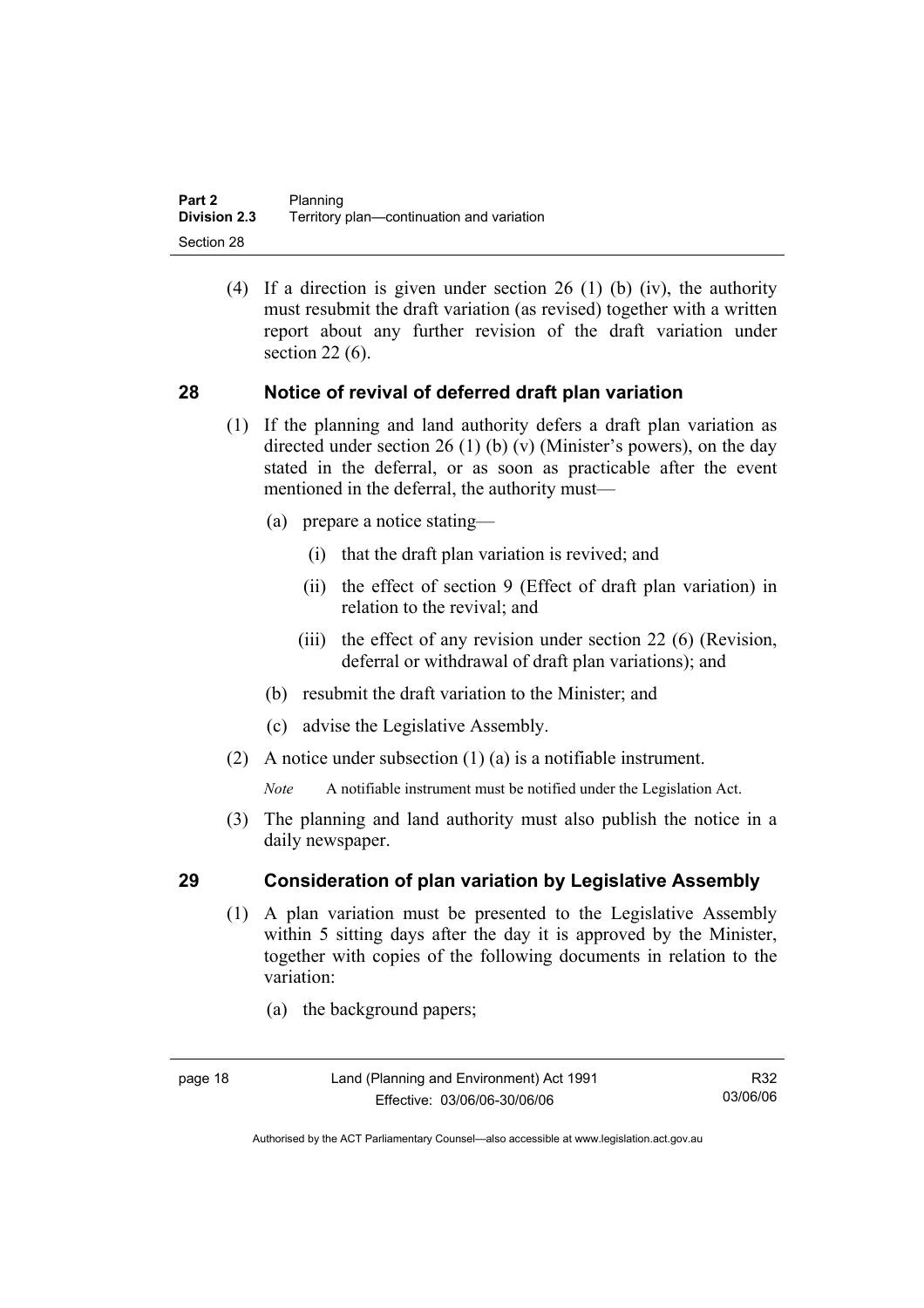- (b) the summaries and reports mentioned in section 24 (1) (b),  $(c)$ and  $(d)$ ;
- (c) any direction under section 26 (1) (b);
- (d) any report mentioned in section  $26(1)$  (b) (ii);
- (e) any report mentioned in section 27 (c).
- (2) Subsection (1) is subject to section 26 (6) (Minister's powers).
- (3) If a plan variation is not presented to the Legislative Assembly in accordance with subsection (1), it does not come into effect.
- (4) The Legislative Assembly may, on a motion of which notice has been given within 5 sitting days after a plan variation has been presented to it, by resolution reject the variation or any provision of it.
- (5) If, at the end of 5 sitting days after notice of a motion to reject a plan variation or a provision of a plan variation has been given in the Legislative Assembly (being notice given within 5 sitting days after the variation was presented to the Legislative Assembly)—
	- (a) the notice has not been called on; or
	- (b) the motion has been called on and moved and has not been withdrawn or otherwise disposed of;

the plan variation or provision specified in the motion is taken to have been rejected by the Legislative Assembly.

- (6) If, before the end of 5 sitting days after a notice of motion to disallow a plan variation or a provision of a plan variation has been given in the Legislative Assembly (being notice given within 5 sitting days after the variation was presented to the Legislative Assembly)—
	- (a) the Legislative Assembly is dissolved or expires; and
	- (b) at the time of dissolution or expiry—

page 19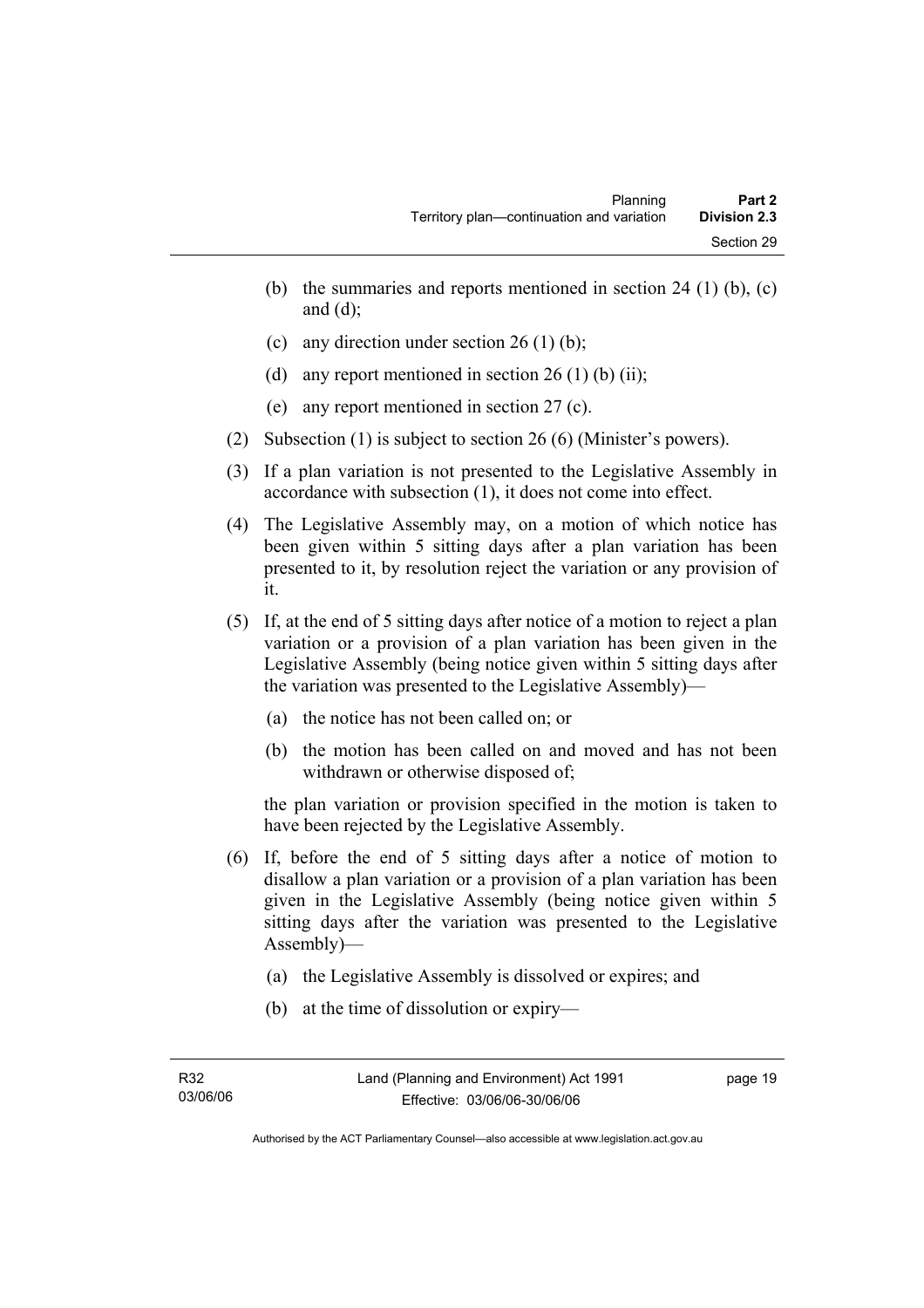- (i) the notice has not been withdrawn and the motion has not been called on; or
- (ii) the motion has been called on and moved and has not been withdrawn or otherwise disposed of;

the plan variation is taken, for subsections (4) and (5), to have been presented to the Legislative Assembly on the first sitting day of the Legislative Assembly after the next general election of members of the Assembly.

- (7) If, at the end of 5 sitting days after a plan variation is presented to the Legislative Assembly, the Assembly has not passed a resolution rejecting the variation or any provision of it and is not, under subsection (5), taken to have rejected the variation or any provision of it, the Minister must, in writing, fix a day when the plan variation is to commence.
	- *Note* An instrument under this subsection is a *commencement notice* (see Legislation Act, s 11). A commencement notice must be notified under the Legislation Act.
- (8) The planning and land authority must publish in a daily newspaper details of—
	- (a) the commencement notice under subsection (7); and
	- (b) where copies of the plan variation may be inspected or purchased.
- (9) The planning and land authority must make copies of the plan variation available for inspection or purchase during office hours at the places, and during the period, published in the newspaper under subsection  $(8)$  (b).
- (10) A plan variation notified under subsection (7) commences on the day fixed by the notice.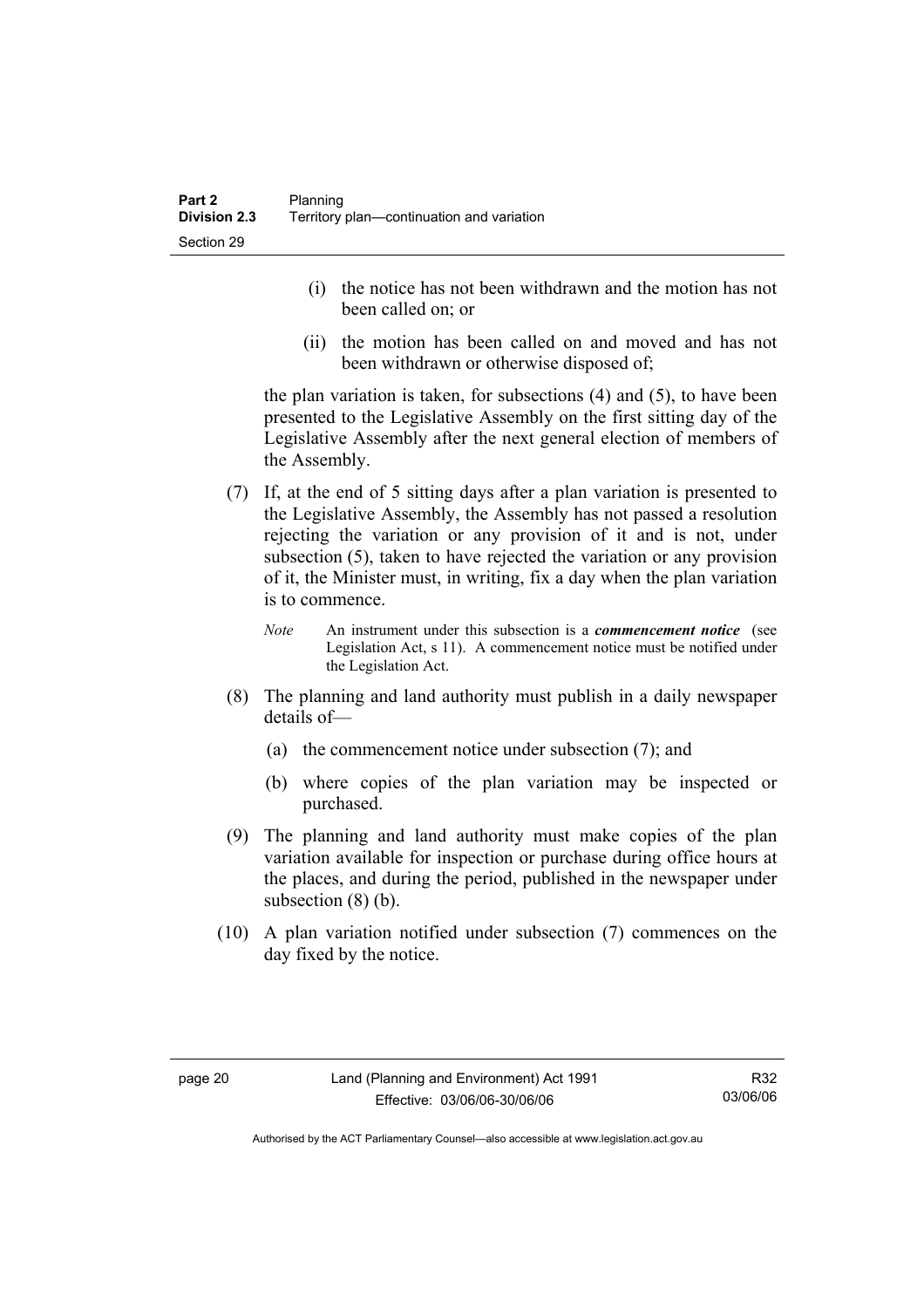#### **30 Rejection of plan variation by Legislative Assembly**

- (1) This section applies if a plan variation is completely rejected under section 29 (4) (Consideration of plan variation by Legislative Assembly), or taken to be completely rejected under section 29 (5).
- (2) The plan variation does not come into force if this section applies.
- (3) The planning and land authority must prepare a notice stating that the plan variation has been rejected.
- (4) The notice is a notifiable instrument.

*Note* A notifiable instrument must be notified under the Legislation Act.

(5) The planning and land authority must also publish the notice in a daily newspaper.

#### **30A Partial rejection of plan variation by Legislative Assembly**

- (1) This section applies if a plan variation is partly rejected under section 29 (4) (Consideration of plan variation by Legislative Assembly), or taken to be partly rejected under section 29 (5).
- (2) A provision of a plan variation does not come into force if—
	- (a) it is rejected by the Legislative Assembly under section 29 (4) or  $(5)$ ; or
	- (b) it is withdrawn under subsection (3) (b).
- (3) The Minister must, in relation to each provision of the plan that is not rejected under section 29 (4) or (5), in writing—
	- (a) fix a day when the provision (an *approved provision*) is to commence; or
	- (b) withdraw the provision.
	- *Note* An instrument under par (a) is a *commencement notice* (see Legislation Act, s 11). A commencement notice must be notified under the Legislation Act.

page 21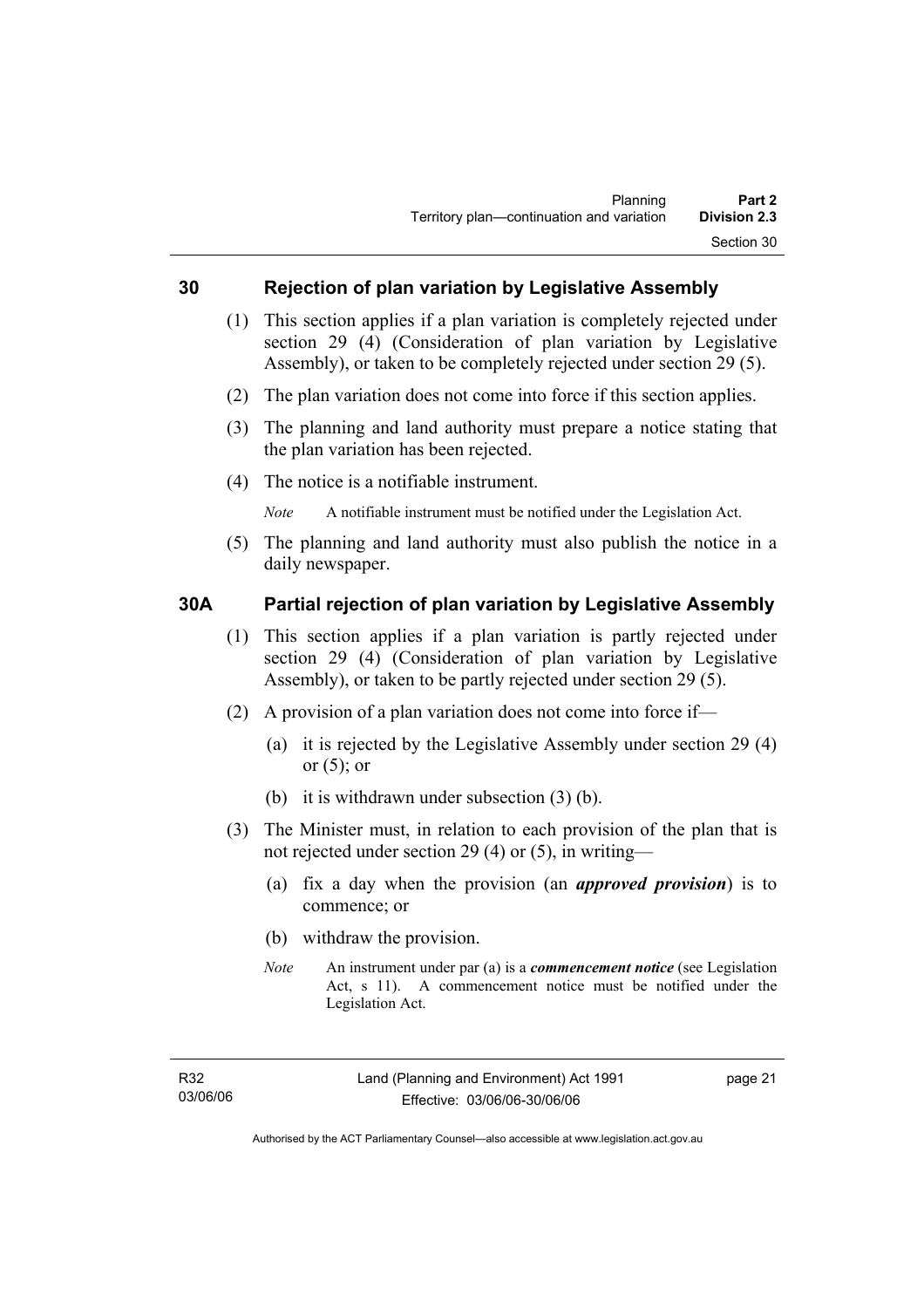(4) A withdrawal under subsection (3) (b) is a notifiable instrument.

*Note* A notifiable instrument must be notified under the Legislation Act.

### **30B Partial rejection of plan variation—newspaper publication etc**

- (1) The planning and land authority must publish in a daily newspaper details of—
	- (a) a commencement notice under section 30A (3) (a) for a provision (an *approved provision*); or
	- (b) a withdrawal notice under section 30A (3) (b).
- (2) The details of a commencement notice published under subsection (1) (a) for an approved provision must include details of where, and for what period, copies of the provision may be inspected or purchased.
- (3) The planning and land authority must make copies of each approved provision available for inspection or purchase during office hours at the place or places, and during the period, mentioned in subsection (2).

## **Subdivision 2.3.4 Plan variations—defined land**

### **31 Definition for sdiv 2.3.4**

In this subdivision:

*defined land* means land identified in the plan pursuant to section  $7(3)(c)$ .

## **32 Plan variations in relation to defined land**

 (1) On approval of the subdivision of a parcel or part of a parcel of defined land, the planning and land authority must, in writing, vary the plan to specify the purposes for which that land may be used.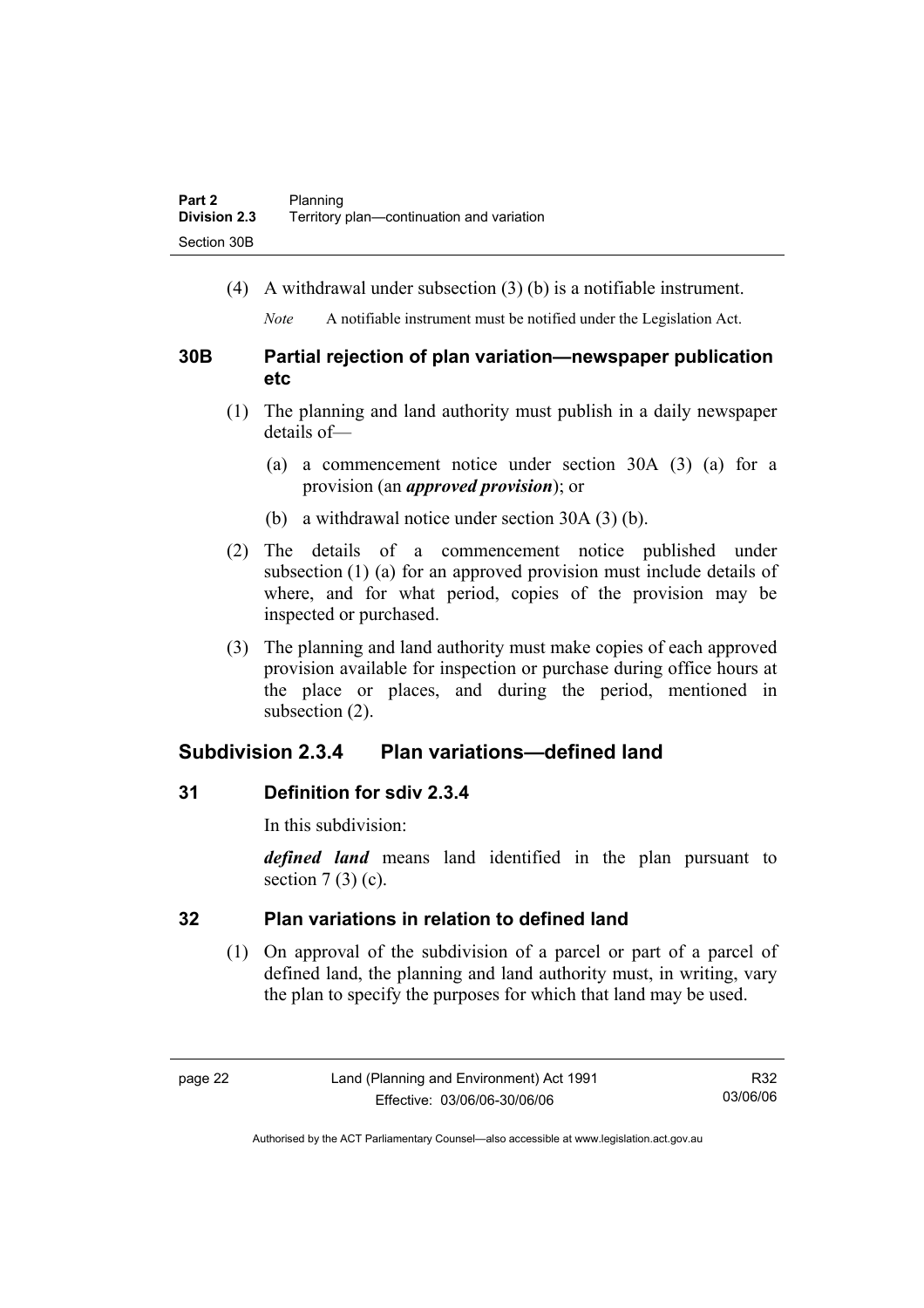- (2) A variation of the plan under subsection (1) in relation to a parcel, or part of a parcel, of land must include a map of that parcel or part showing the purposes for which identified parts of that land may be used.
- (3) A variation of the plan under subsection (1) is to be consistent with—
	- (a) the relevant subdivision and any conditions subject to which that subdivision is approved; and
	- (b) the principles and policies specified in the plan for the development of the relevant defined land.
- (4) A variation of the plan under subsection (1) is a notifiable instrument.

*Note* A notifiable instrument must be notified under the Legislation Act.

- (5) A variation of the plan under subsection (1) has the effect of the parcel, or part of a parcel, of land which is subdivided ceasing to be defined land.
- (6) Within 7 days after a variation of the plan under subsection (1) is notified under the Legislation Act, the planning and land authority must publish a notice in a daily newspaper that—
	- (a) specifies the variation made to the plan; and
	- (b) includes a copy of the map that was included in the variation; and
	- (c) specifies when the variation to the plan took effect or is to take effect.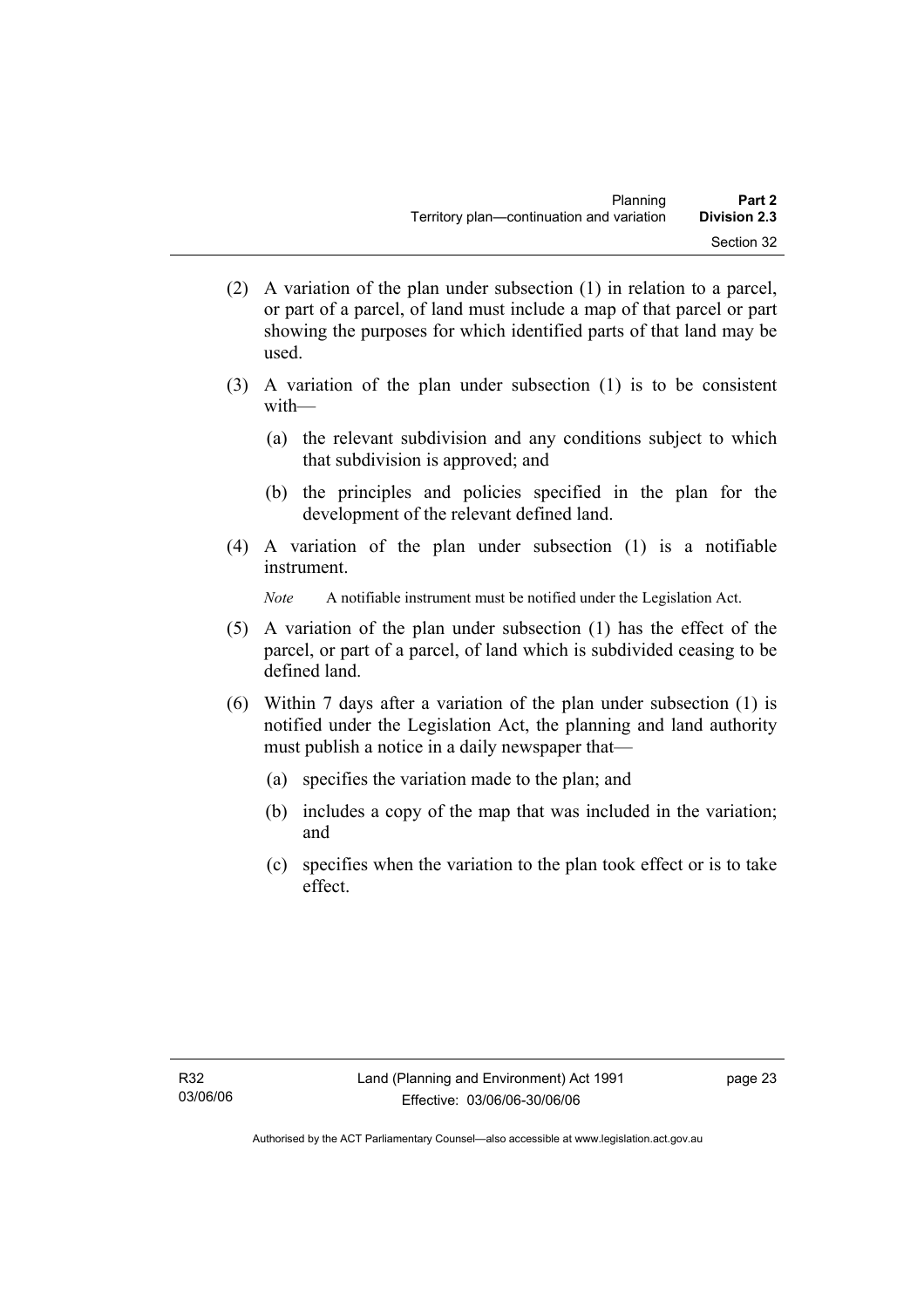**Part 2** Planning **Division 2.5** Miscellaneous Section 51

# **Division 2.5 Miscellaneous**

# **51 Challenge to validity of provisions of plan**

The validity of a provision of the plan must not be questioned in any legal proceedings except those commenced within 3 months after the date of the commencement of the provision or of a variation of the provision.

page 24 Land (Planning and Environment) Act 1991 Effective: 03/06/06-30/06/06

R32 03/06/06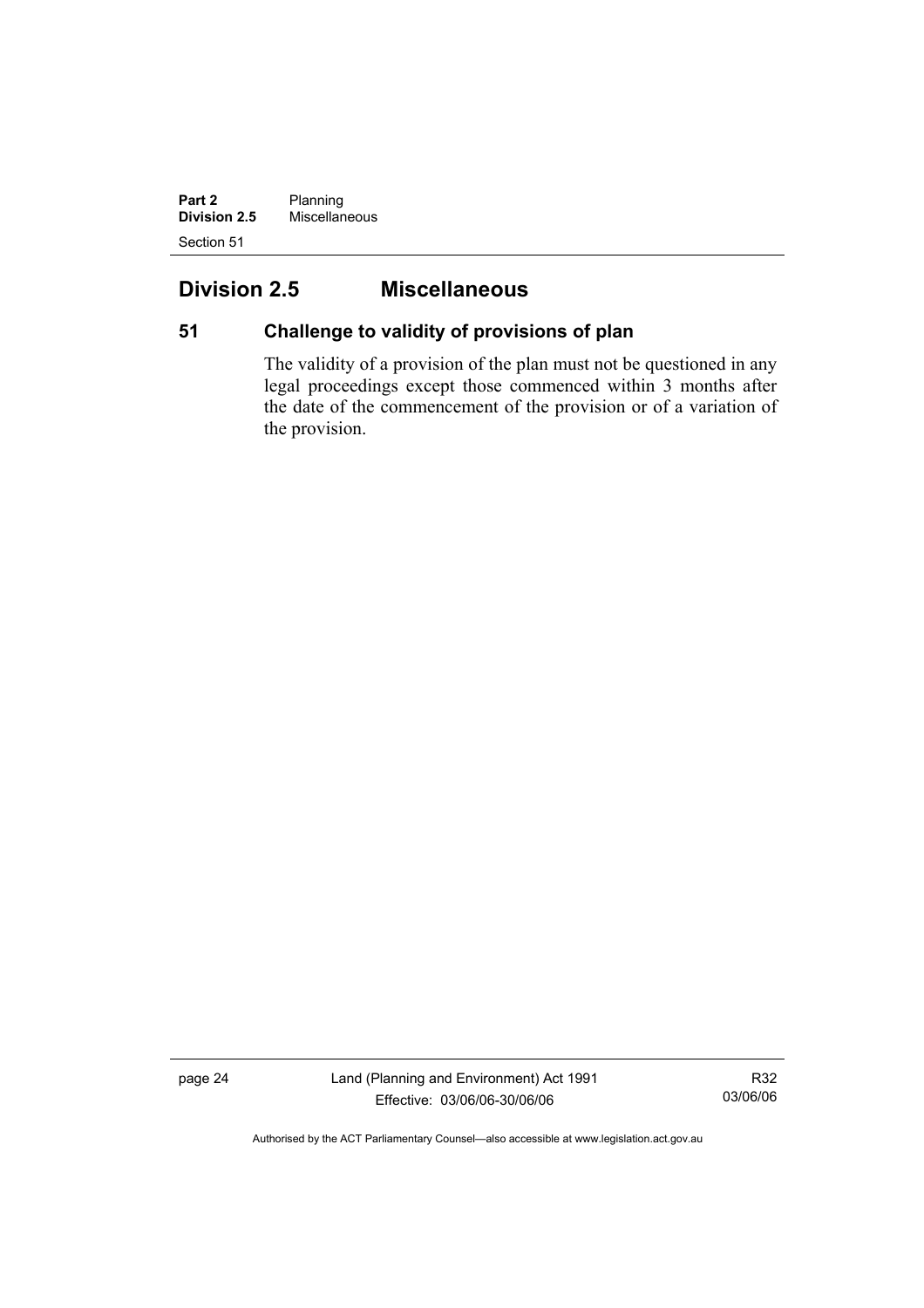# **Part 4 Environmental assessments and inquiries**

# **Division 4.1 Preliminary**

*Note* The Environment Minister may delegate a function of the Environment Minister under this part to the planning and land authority (see Legislation Act, s 254A).

# **111 Definitions for pt 4**

In this part:

*defined decision* means a decision of the Territory, the Executive, a Minister or a territory authority about a proposal in relation to which a Minister is empowered under part 2, part 5 or part 6, an Act other than this Act or a subordinate law—

- (a) to direct that an assessment be made; or
- (b) to establish a panel to conduct an inquiry.

*environmental impact*, in relation to a proposal that is the subject of a defined decision, includes the following potential effects of the proposal (if carried out), either by itself or in combination with the potential effects of another such proposal:

- (a) environmental effect on a community;
- (b) physical, biological or cultural transformation of an area;
- (c) environmental effect on the social system or the ecosystems of an area;
- (d) change to the aesthetic, recreational, scientific or other environmental qualities, or values, of an area;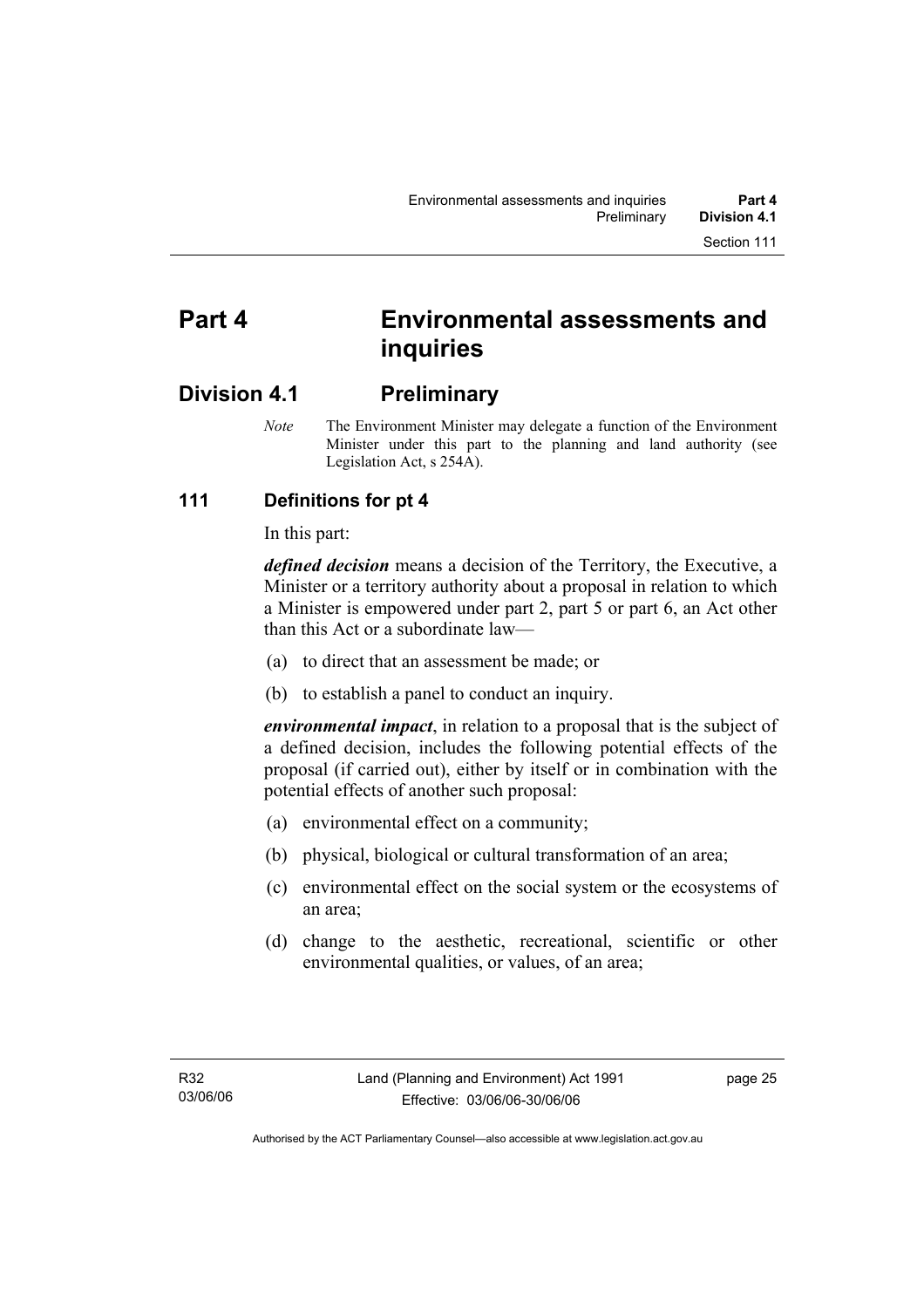- (e) environmental effect on any premises or land or the surroundings of any premises or land, that has heritage significance;
- (f) the endangering, or further endangering, of a community or an area;
- (g) the endangering, or further endangering, of any species of fauna or flora;
- (h) long-term environmental effects including those with potential to place demands on the social system;
- (i) curtailing of the range of beneficial uses of the environment;
- (j) pollution;
- (k) problems associated with the disposal of waste;
- (l) increased demands on natural resources that are, or are likely to be, in short supply;
- (m) change to the values or lifestyles of particular groups and communities or to existing social relationships;
- (n) socioeconomic effect.

*environmental impact statement* means an environmental impact statement prepared in accordance with division 4.3.

*land* includes water.

*panel* means a panel established to conduct an inquiry.

*preliminary assessment* means an assessment made under division 4.2.

*proponent*, in relation to a defined decision, means the person designated as the proponent under section 112.

*public environment report* means a public environment report prepared in accordance with division 4.3.

page 26 Land (Planning and Environment) Act 1991 Effective: 03/06/06-30/06/06

R32 03/06/06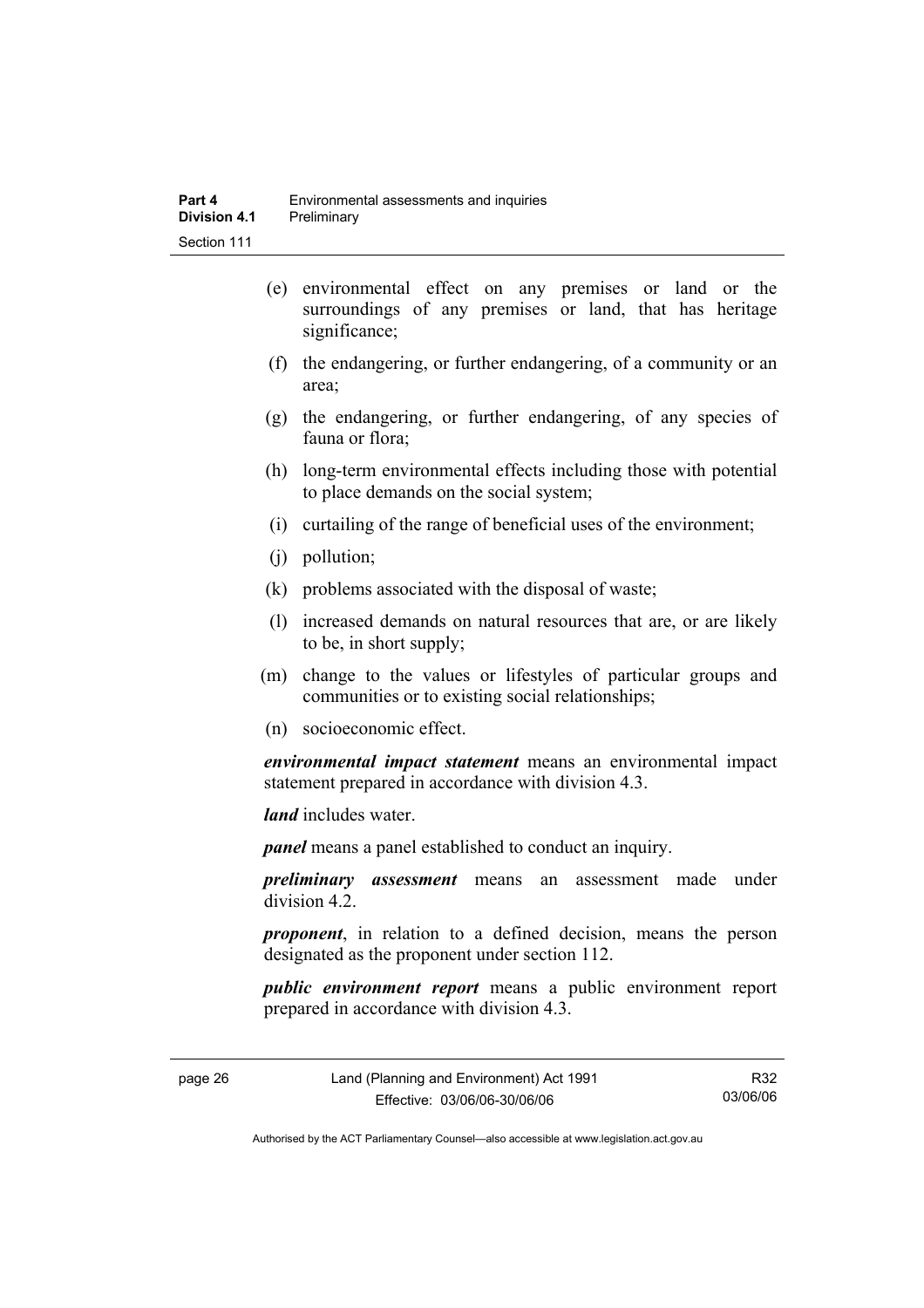*relevant Minister*, means the Minister responsible for the administration of the Act or subordinate law under which—

- (a) in relation to an assessment or inquiry—that assessment or inquiry is authorised to be made or conducted; or
- (b) in relation to a defined decision—the relevant decision is authorised to be made.

# **112 Proponents**

- (1) For this part, the relevant Minister in relation to a defined decision may, in writing, designate a person or territory authority as the proponent in relation to the decision.
- (2) The relevant Minister must designate, as the proponent in relation to a defined decision, the person or territory authority whose interests would be most directly affected by the decision, unless, in the opinion of that Minister, the public interest requires otherwise.

# **Division 4.2 Preliminary assessments**

# **113 Directions**

 The relevant Minister in relation to a defined decision, or the Environment Minister, may, by written notice to the relevant proponent within 28 days after the day when the decision that a preliminary assessment be required is made, direct the proponent to prepare a preliminary assessment of the environmental impact of the relevant proposal.

# **114 Mandatory preliminary assessments**

If a defined decision is of a class prescribed by the plan, the relevant Minister must, within the period mentioned in section 113, issue a notice under that section in relation to the relevant proposal.

page 27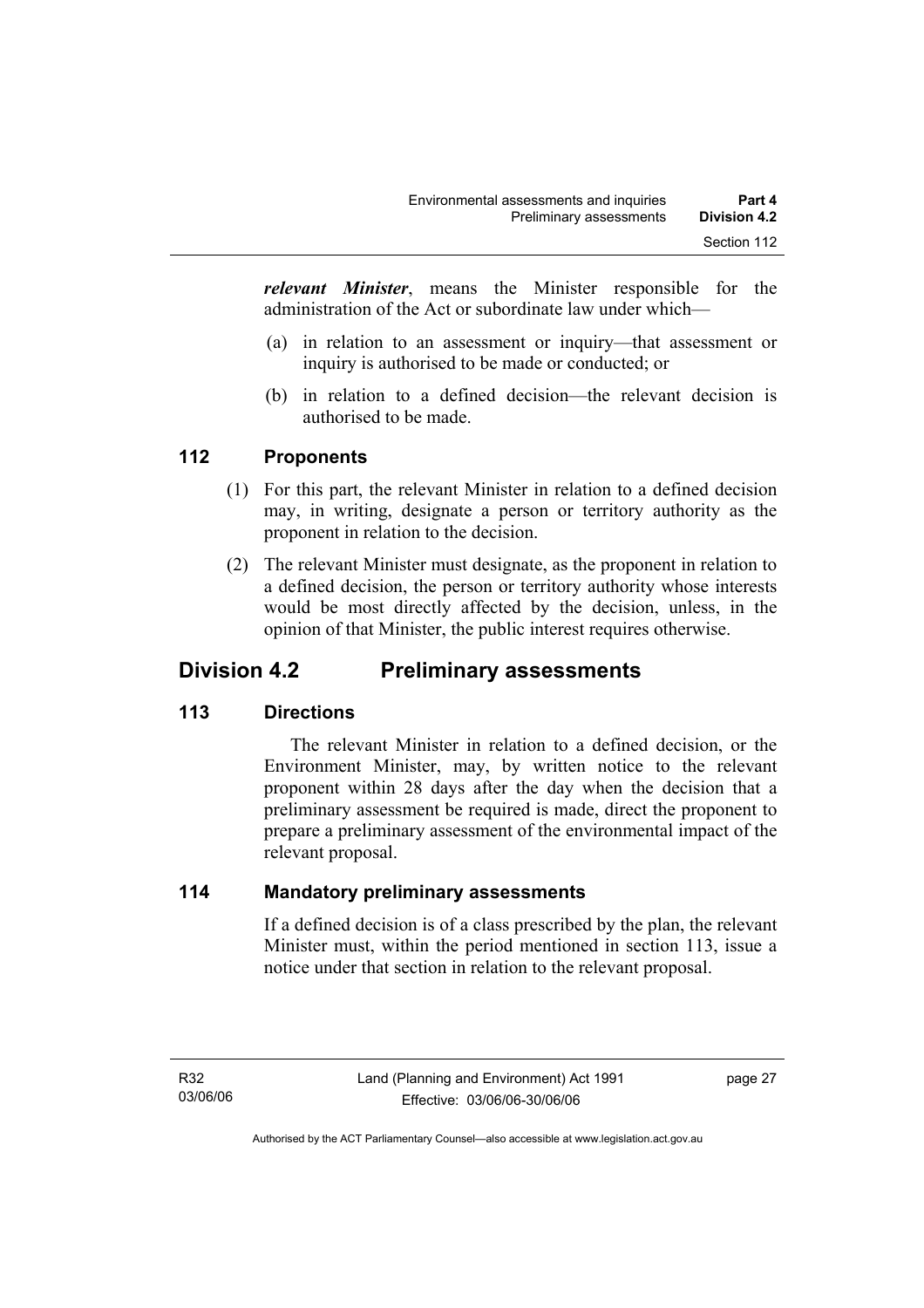# **115 Content**

A preliminary assessment must consist of the matters specified in schedule 3.

#### **116 Submission to Minister**

 (1) On notice under section 113, the proponent must submit a preliminary assessment to the Environment Minister in accordance with the notice.

*Note* A fee may be determined under s 287 for this subsection.

 (2) If the Environment Minister is not the relevant Minister in relation to a preliminary assessment, the Environment Minister must give the preliminary assessment to the relevant Minister.

#### **117 Public inspection**

- (1) After a preliminary assessment is submitted to the Environment Minister under section 116, the Environment Minister must prepare a written notice stating that copies of the preliminary assessment are available for public inspection during a specified period of not less than 15 business days at specified places.
- (2) The Environment Minister may, in writing, extend or further extend the period stated in the notice.
- (3) The power under subsection (2) may be exercised after the end of the period to be extended.
- (4) The following are notifiable instruments:
	- (a) a notice under subsection (1);
	- (b) an extension or further extension under subsection (2).
	- *Note* A notifiable instrument must be notified under the Legislation Act.
- (5) The planning and land authority must also publish a notice under subsection (1), or an extension or further extension under subsection (2), in a daily newspaper.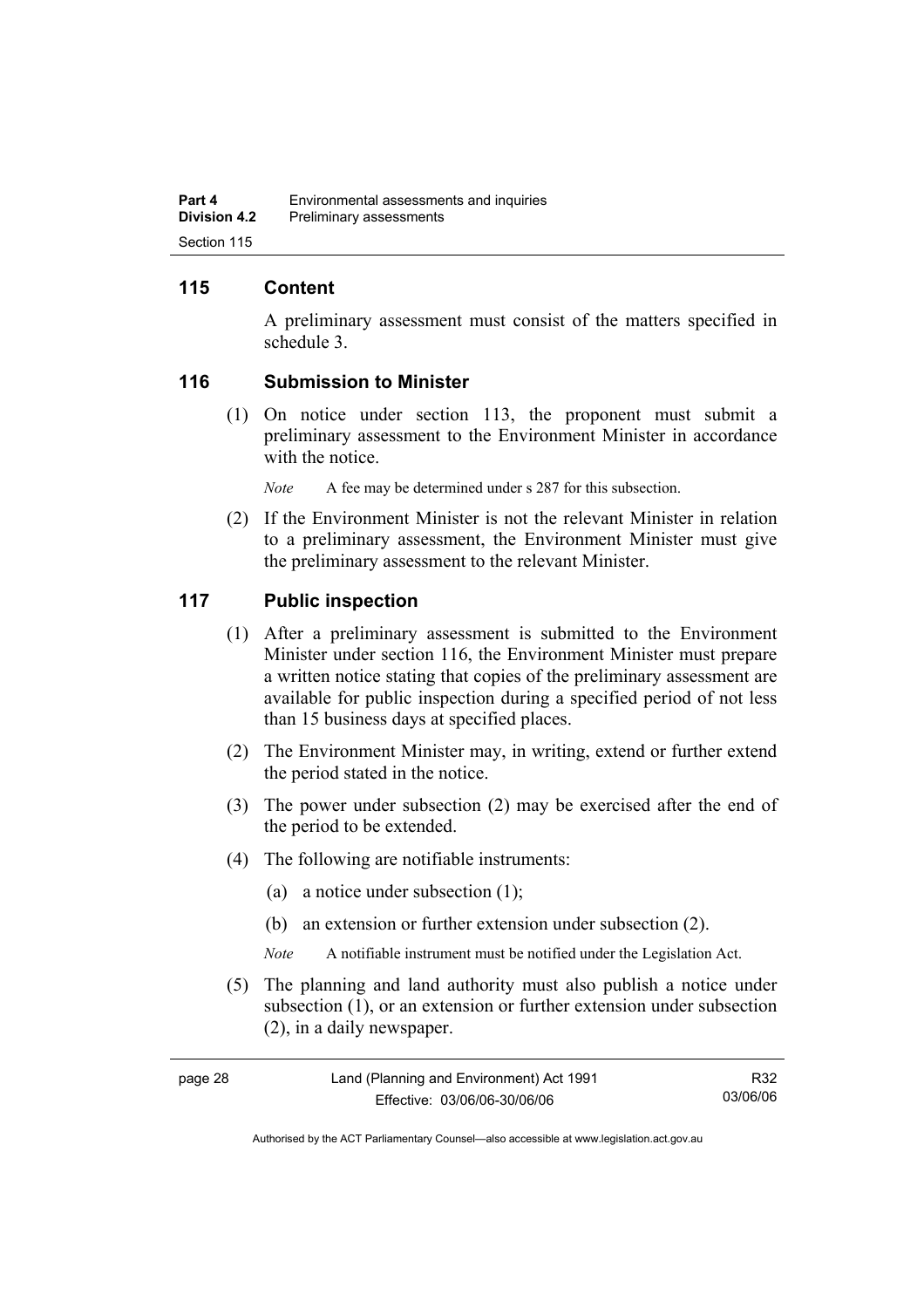- (6) The Environment Minister must, at the places, and within the period, specified in a notice under subsection (1)—
	- (a) make copies of the preliminary assessment mentioned in the notice available for public inspection; and
	- (b) give a copy of the preliminary assessment to any person on request.

*Note* A fee may be determined under s 287 for par (b).

 (7) The Environment Minister must send a copy of the preliminary assessment mentioned in the notice under subsection (1), without charge, to the Conservation Council of the South-East Region and Canberra (Inc.).

#### **118 Exclusion of material**

- (1) If, in the opinion of the Environment Minister based on reasonable grounds—
	- (a) a part of a preliminary assessment contains information related to the personal or business affairs of a person—
		- (i) supplied to the proponent or the Minister in confidence; or
		- (ii) the publication of which would reveal a trade secret; or
		- (iii) the disclosure of which would, or would reasonably be expected to, adversely affect a person in relation to the lawful business affairs of that person; and
	- (b) it would not be in the public interest for that part to be published;

the Environment Minister must exclude that part from each copy of the preliminary assessment made available to the public or for public inspection.

page 29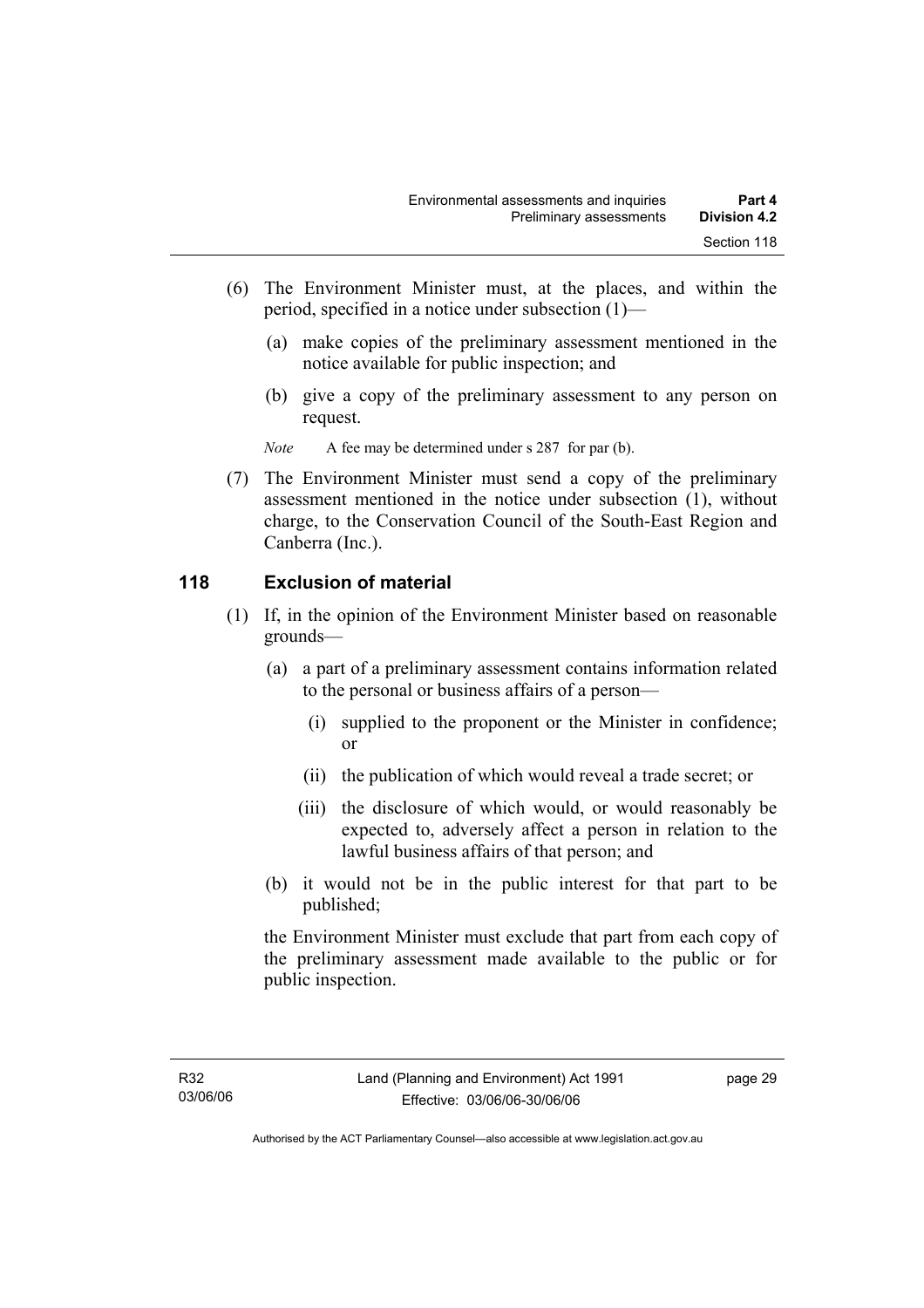| Part 4              | Environmental assessments and inquiries |
|---------------------|-----------------------------------------|
| <b>Division 4.3</b> | Assessments                             |
| Section 119         |                                         |

 (2) If a part of a preliminary assessment is excluded from the copies of that assessment made available to the public or for public inspection, each copy must include a statement to the effect that an unspecified part of the assessment has been excluded for the purpose of protecting the confidentiality of information included in that part.

# **Division 4.3 Assessments**

# **Subdivision 4.3.1 Form and content**

#### **119 Form**

Unless otherwise specified in the Act or subordinate law under which it is directed, an assessment consists of—

- (a) a public environment report; or
- (b) an environmental impact statement;

about the proposal that is the subject of a defined decision, together with the report under section 131 evaluating that public environment report or environmental impact statement.

# **120 Content of public environment reports and environmental impact statements**

Public environment reports and environmental impact statements are each to include the matters that are—

- (a) prescribed; and
- (b) directed under section 123.

# **Subdivision 4.3.2 Direction of assessments**

#### **121 Decisions to direct assessments**

 (1) The relevant Minister may direct that an assessment be made of the proposal if, in the opinion of the relevant Minister based on

| page 30 | Land (Planning and Environment) Act 1991 | R32      |
|---------|------------------------------------------|----------|
|         | Effective: 03/06/06-30/06/06             | 03/06/06 |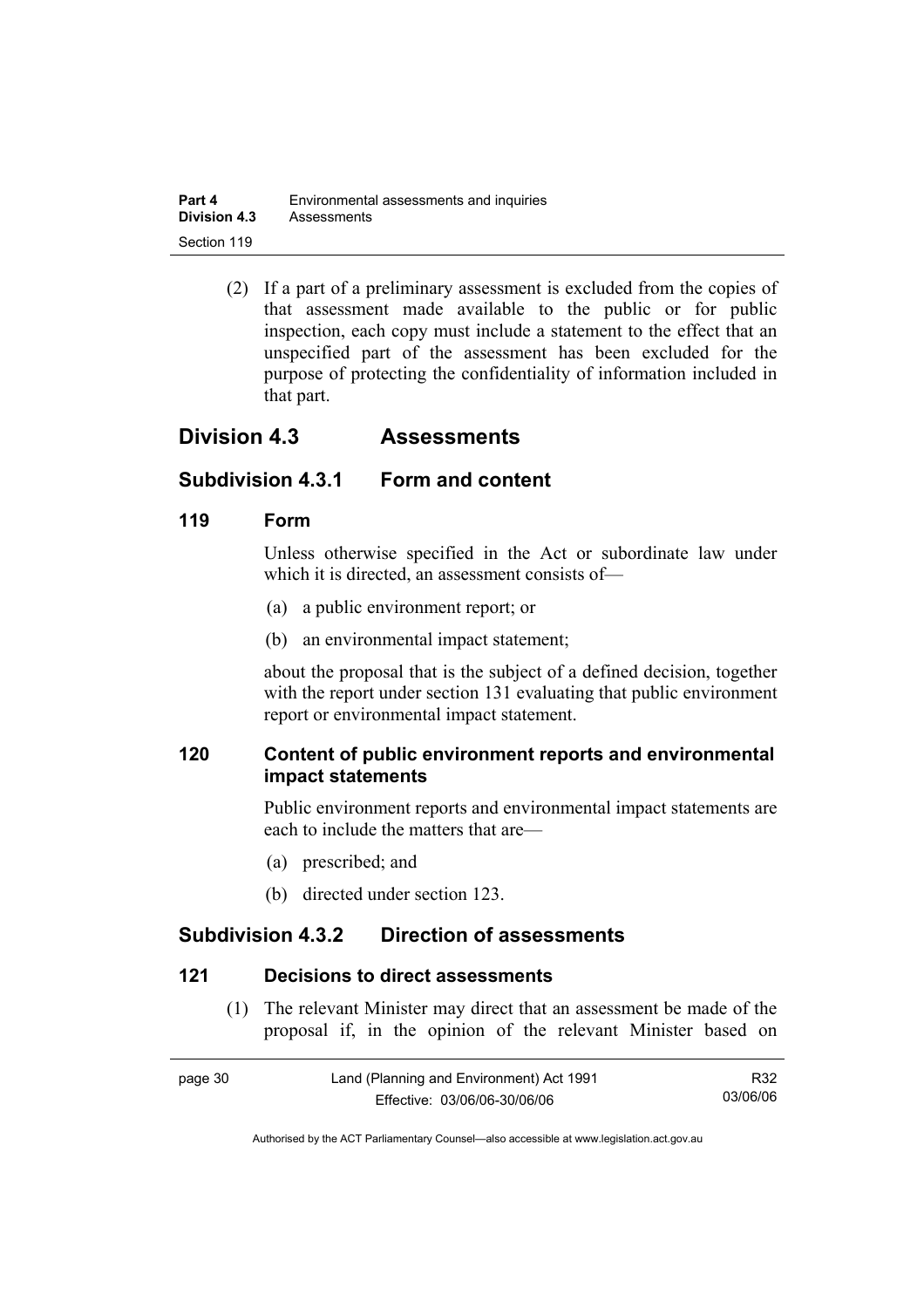reasonable grounds, the environmental impact of the proposal would be of sufficient significance.

- (2) A direction may only be given within the prescribed time after a proponent submits a preliminary assessment to the Environment Minister or any further time that the Minister administering this Act allows.
- (3) In making a decision under subsection (1), the relevant Minister must consider—
	- (a) the preliminary assessment; and
	- (b) the report of any meeting called under section 128; and
	- (c) whether any aspect of the environmental impact of that proposal is, or could be, the subject of—
		- (i) an inquiry or another assessment; or
		- (ii) any environmental assessment action taken by or on behalf of the Commonwealth, a State or the Northern Territory.
- (4) This section does not apply if a Minister is required under an Act or subordinate law to direct that an assessment be made.

# **122 Environment Minister's power to direct assessments**

If a Minister other than the Environment Minister has the power under an Act or subordinate law to direct that an assessment be made, the Environment Minister also has that power.

# **123 Directions**

- (1) A direction by a Minister that an assessment be made in relation to a defined decision must be in writing given to the proponent.
- (2) Within 14 days after a direction by a Minister under subsection (1) that an assessment is to be made in relation to a defined decision,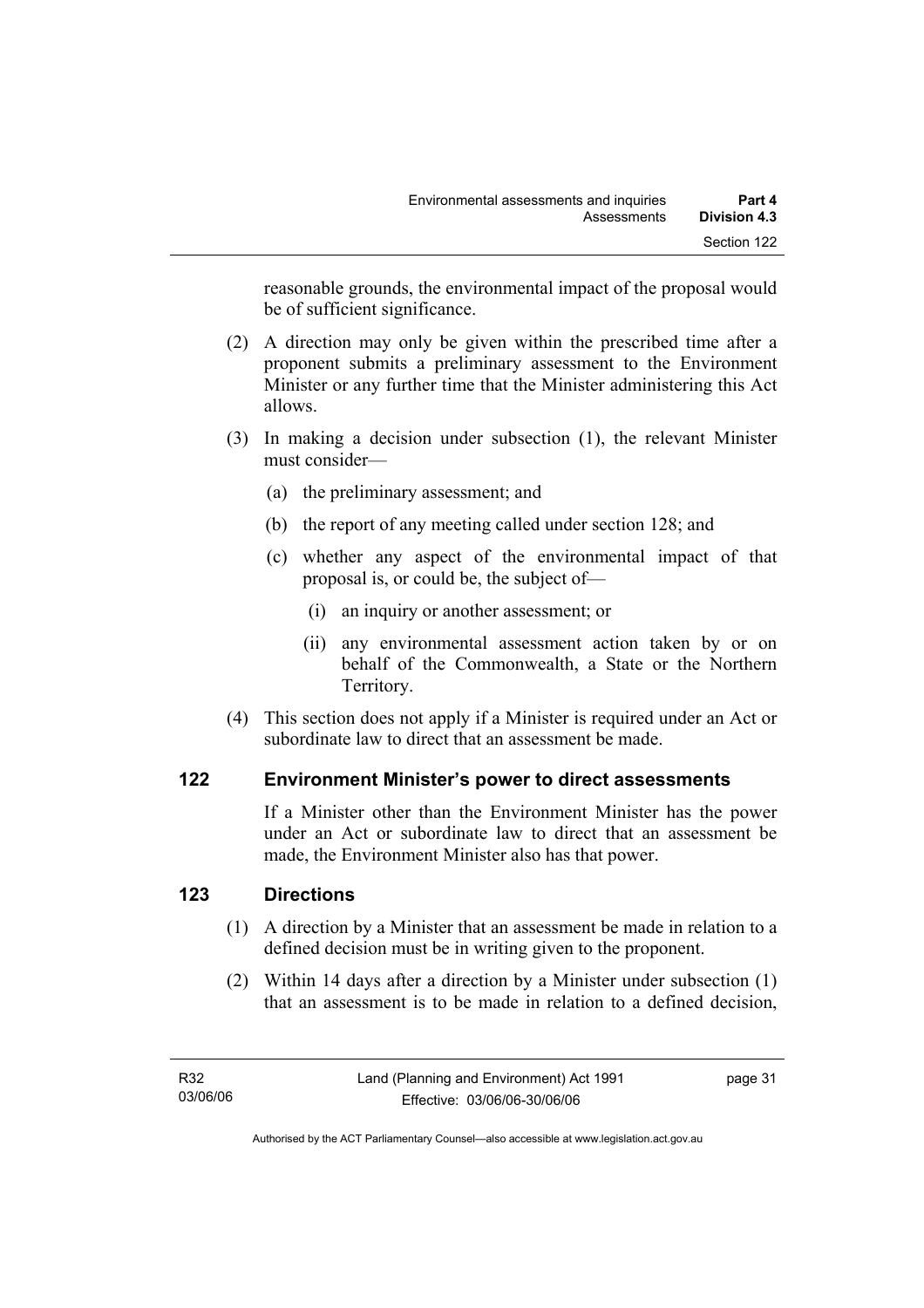the Minister must give the proponent detailed directions specifying the following:

- (a) the form of the assessment;
- (b) the matters to be included in the public environment report or the environmental impact statement and the relative emphasis to be given to each matter;
- (c) subject to section 124 or section 125 and section 126, how the report or statement is to be prepared;
- (d) if, in the opinion of the Environment Minister based on reasonable grounds, the environmental impact of a proposal that is the subject of another defined decision is relevant to the environmental impact of the relevant proposal—sufficient details of the firstmentioned proposal to enable the proponent to assess the potential combined effects of the proposals.
- (3) The Environment Minister must, in consultation with the relevant Minister, decide the matters to be specified under subsection (2).
- (4) If a Minister gives detailed directions for an assessment under subsection (2), that Minister must prepare a written notice that sets out—
	- (a) the name of the proponent; and
	- (b) the matters specified in the directions; and
	- (c) the name of any consultant nominated by the Minister under subsection (7) to assist in the preparation of the assessment.
- (5) The notice is a notifiable instrument.

*Note* A notifiable instrument must be notified under the Legislation Act.

- (6) The Minister who prepared the notice must also publish it in a daily newspaper.
- (7) A Minister who directs that an assessment be made may, under subsection (2) (c), direct the proponent in relation to an assessment

| page 32 | Land (Planning and Environment) Act 1991 | R32      |
|---------|------------------------------------------|----------|
|         | Effective: 03/06/06-30/06/06             | 03/06/06 |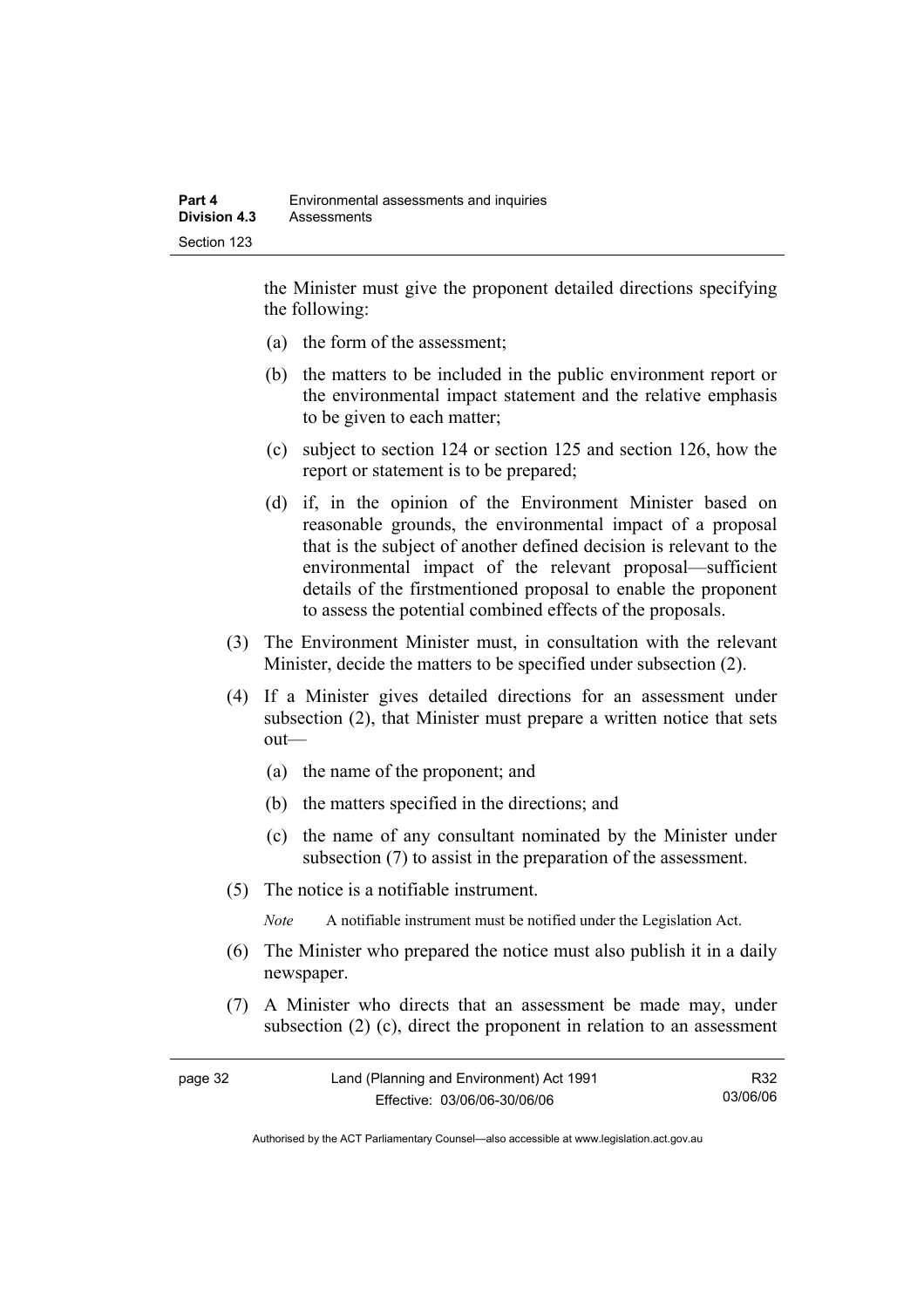to engage the services of a consultant specified by the Minister in accordance with the prescribed criteria to assist the proponent in the preparation of the assessment.

# **Subdivision 4.3.3 Preparation, evaluation and consideration by Legislative Assembly**

#### **124 Public environment reports—preparation**

- (1) The Environment Minister may, in writing, direct the proponent in relation to a public environment report—
	- (a) to undertake the consultation in relation to the preparation of the report that is specified; and
	- (b) after any such consultation, to make the report available, in a specified way and form, for public inspection, with the notice of that availability that is specified.
- (2) The proponent in relation to a public environment report must comply with a direction under subsection (1).
- (3) This section does not apply in relation to the preparation of a public environment report for the purposes of an assessment that will be—
	- (a) a background paper within the meaning of part 2; or
	- (b) notified together with a draft plan of management under division 5.7.

# **125 Environmental impact statements—consultation and public inspection**

- (1) The proponent in relation to an environmental impact statement must prepare a written notice approved in writing by the Environment Minister—
	- (a) stating that copies of the draft environmental impact statement are available for public inspection and purchase from the proponent at specified places and times; and

| R32      | Land (Planning and Environment) Act 1991 | page 33 |
|----------|------------------------------------------|---------|
| 03/06/06 | Effective: 03/06/06-30/06/06             |         |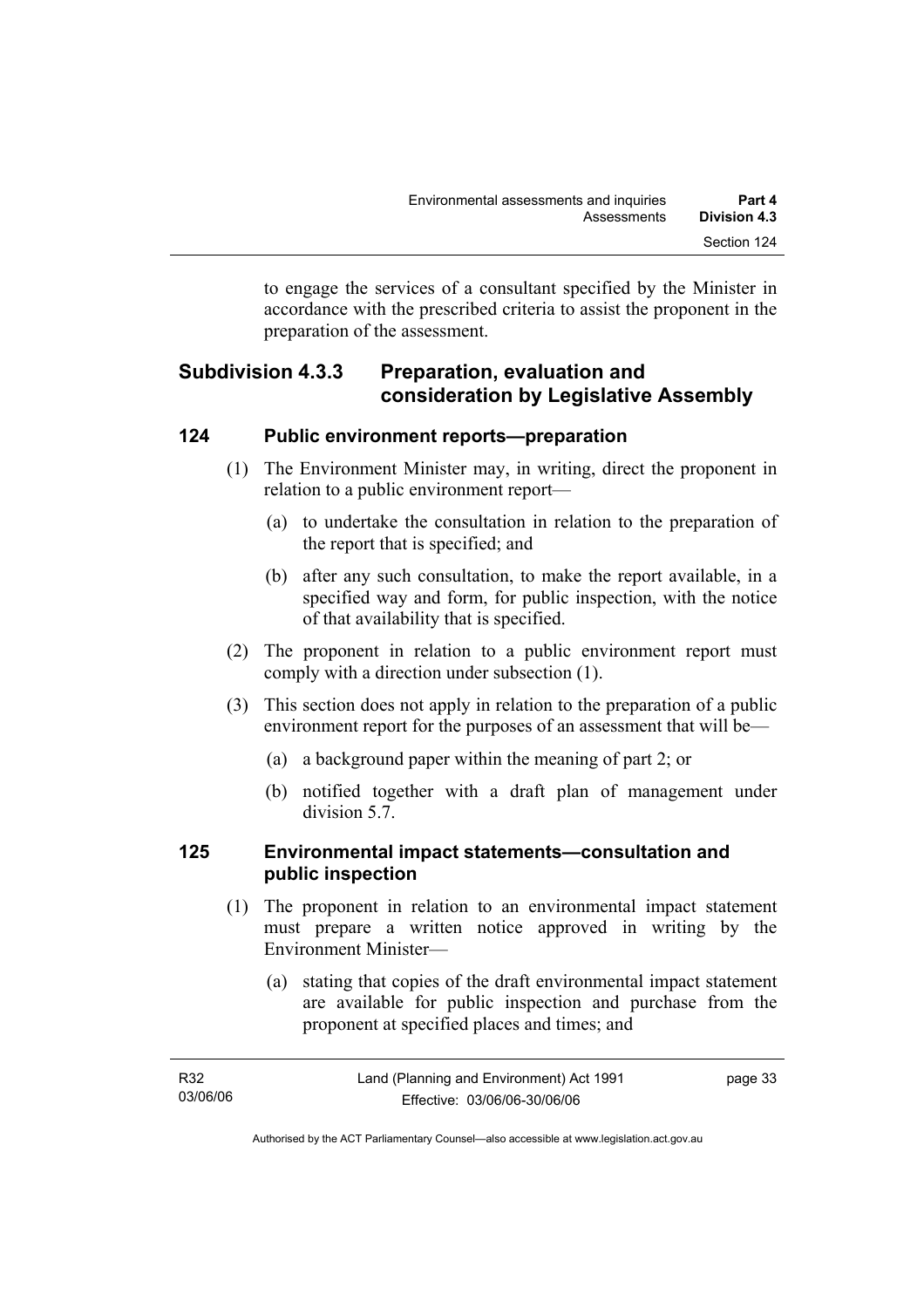- (b) inviting interested people to submit written comments about the draft to the proponent at a specified address and within a period of 20 business days or the longer period directed in writing by the relevant Minister.
- (2) The notice approved by the Environment Minister is a notifiable instrument.

*Note* A notifiable instrument must be notified under the Legislation Act.

- (3) The proponent must also publish the notice approved by the Environment Minister in a daily newspaper.
- (4) The proponent in relation to an environmental impact statement must make copies of the draft statement available for inspection and purchase at the places and times specified in the notice under subsection  $(1)$ .
- (5) A proponent must not sell a copy of a draft environmental impact statement that the proponent has made available for purchase under subsection (4) at a price that exceeds a price fixed by the Environment Minister as the maximum price for the sale of a copy of the statement.
- (6) In fixing a maximum price at which a proponent may sell a copy of a draft environmental impact statement, the Environment Minister must fix a price that will reimburse the proponent for the cost of producing the copy but not for the expense incurred by the proponent in preparing the draft statement.
- (7) A notice under section 282A (3) (AAT Review of decisions) must include particulars of the calculation of the amount fixed as the maximum price that the proponent may charge for a copy of the draft environmental impact statement.
- (8) This section does not apply in relation to the preparation of an environmental impact statement for the purposes of an assessment which will be—
	- (a) a background paper within the meaning of part 2; or

| page 34 | Land (Planning and Environment) Act 1991 | R32      |
|---------|------------------------------------------|----------|
|         | Effective: 03/06/06-30/06/06             | 03/06/06 |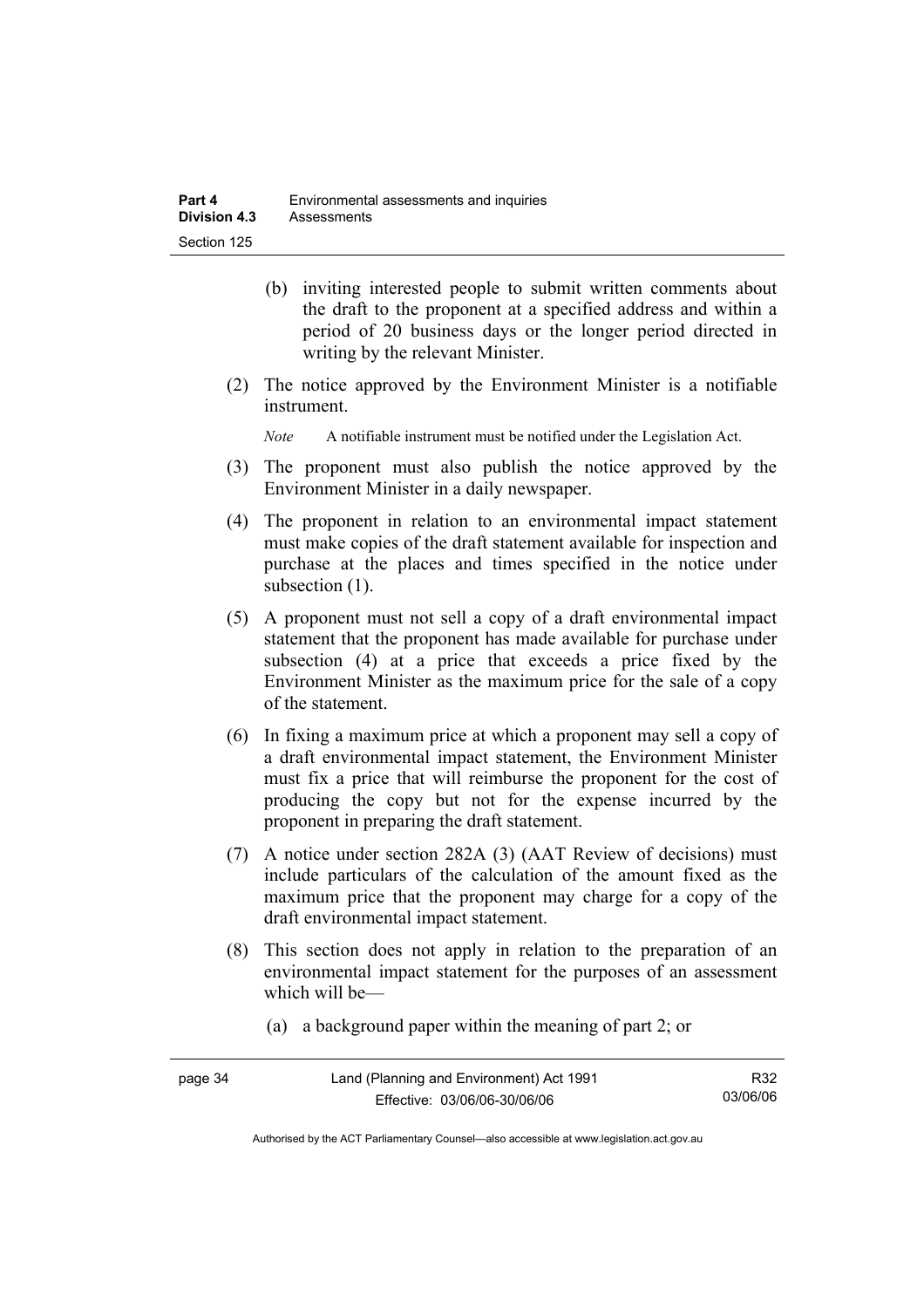(b) notified together with a draft plan of management under division 5.7.

#### **126 Environmental impact statements—consideration of relevant comments and reports**

The proponent in relation to an environmental impact statement must, in preparing the statement, consider any written comments from any person or territory authority, and any reports, related to the environmental impact of the relevant proposal.

# **127 Submission of reports and statements to Environment Minister**

The proponent must submit the relevant public environment report or environmental impact statement to the Environment Minister, together with—

- (a) a written report about the proponent's consultation in relation to the report or statement; and
- (b) a copy of each written comment about the report or statement received by the proponent; and
- (c) a copy of each report mentioned in section 126 that is not available to the public.

# **128 Consultation**

- (1) The Environment Minister may, by giving reasonable notice to—
	- (a) the proponent of a proposal that has an environmental impact; and
	- (b) any other person that the Environment Minister believes on reasonable grounds to have an interest directly affected by the proposal; and
	- (c) any other person that the Environment Minister considers appropriate;

| R32      | Land (Planning and Environment) Act 1991 | page 35 |
|----------|------------------------------------------|---------|
| 03/06/06 | Effective: 03/06/06-30/06/06             |         |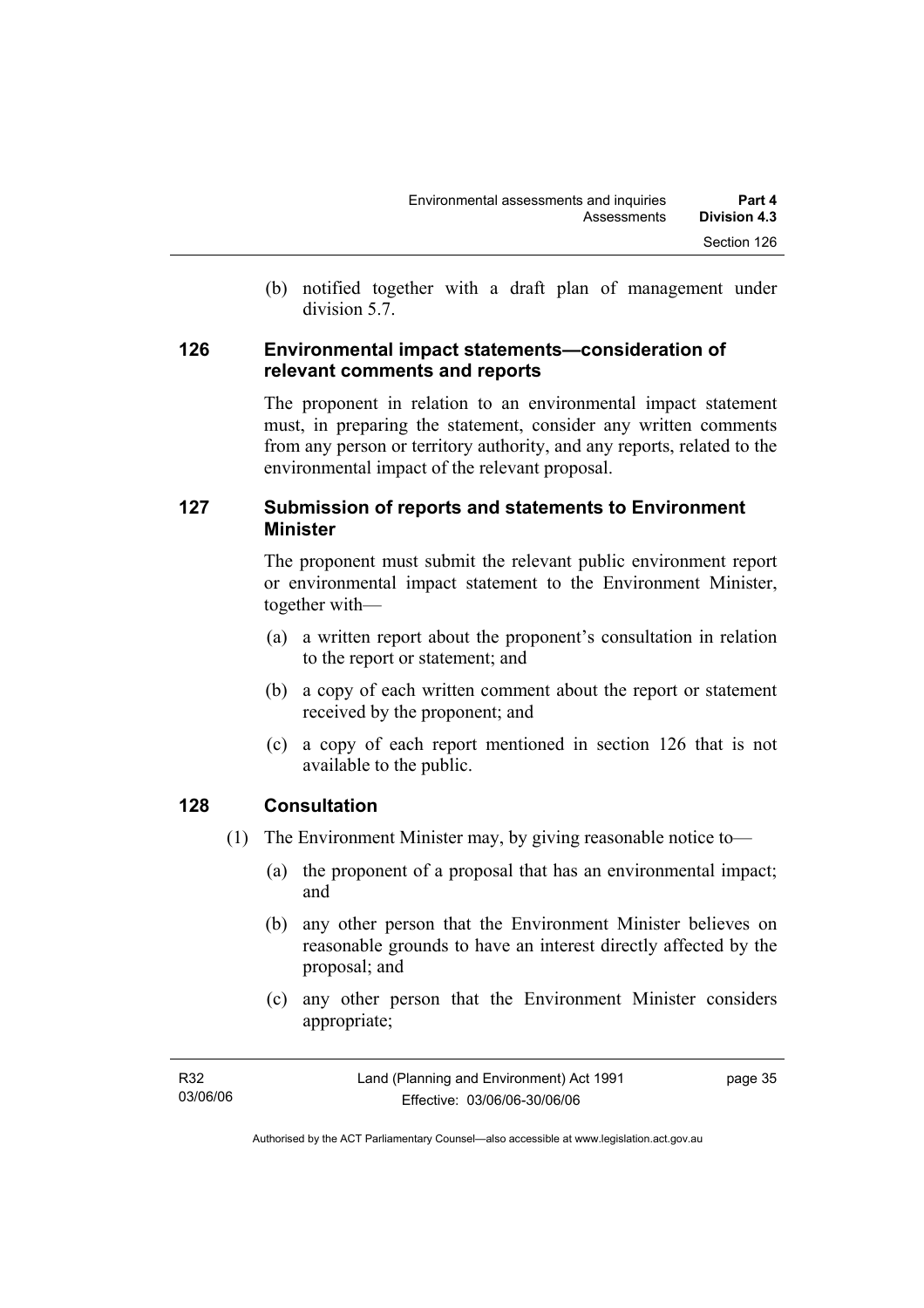call a meeting of them for the purposes of—

- (d) clarifying the proposal or concerns relating to the proposal; or
- (e) clarifying the report of a panel established to conduct an inquiry into the proposal; or
- (f) discussing any ways in which the proposal could be modified to reduce or eliminate any potential adverse environmental impact.
- (2) The Environment Minister must give a written report to each participant in the meeting stating—
	- (a) the outcome of the meeting; and
	- (b) any recommendations that the Environment Minister intends to include in his or her report under section 131 as a result of the meeting.
- (3) If a meeting recommends that a proposal be varied, the Environment Minister must make copies of the report prepared in relation to the meeting for subsection (2) available for public inspection at times and places decided, in writing, by the Environment Minister.
- (4) The decision is a notifiable instrument.

*Note* A notifiable instrument must be notified under the Legislation Act.

(5) The Environment Minister must also publish the decision in a daily newspaper.

# **129 Further information**

 (1) Within the prescribed period after the submission of a public environment report or an environmental impact statement to the Environment Minister, that Minister may, by written notice to the proponent, direct the proponent to provide further specified information in relation to the proposal, report or statement.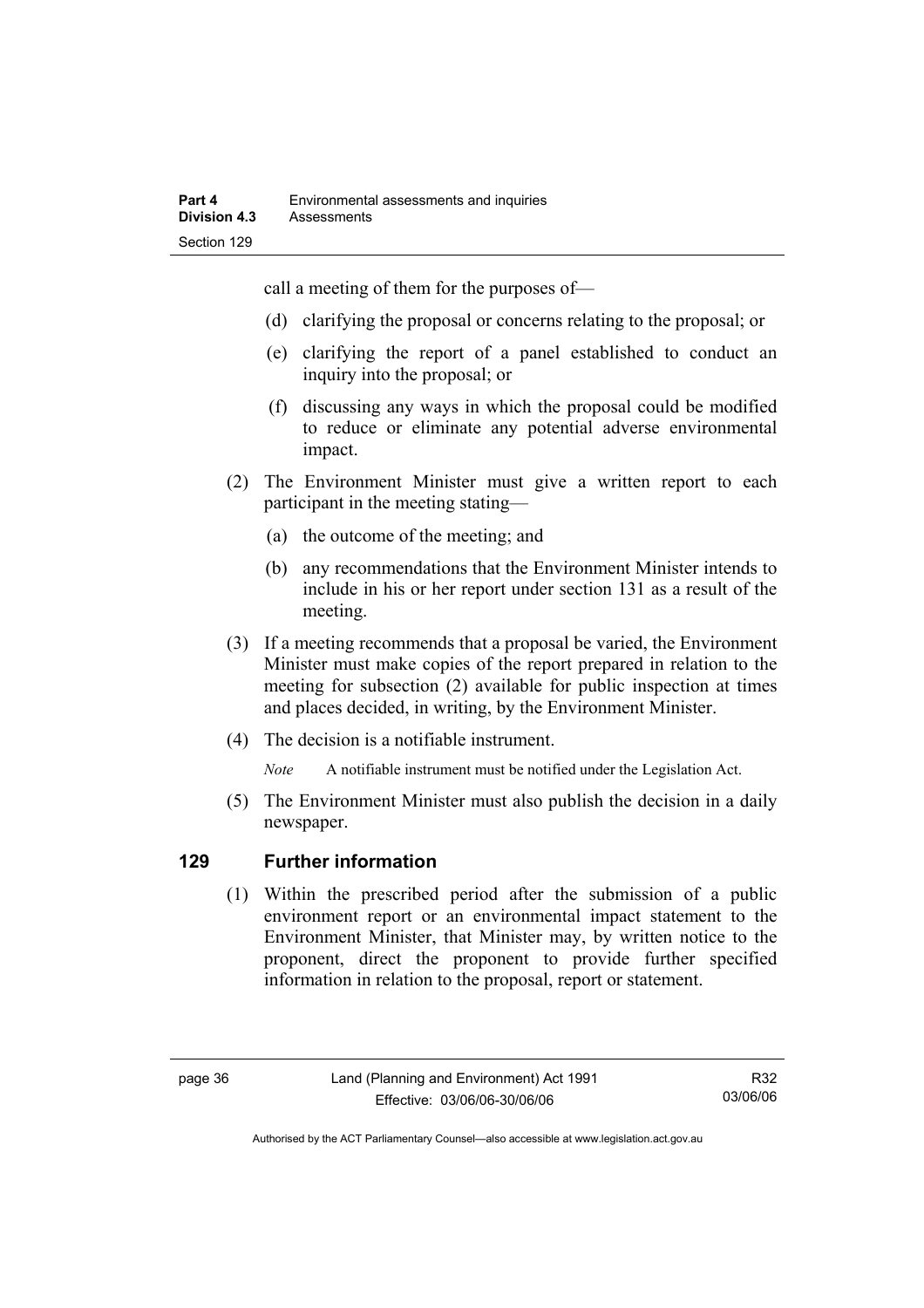(2) On notice under subsection (1), the proponent must, in writing, provide the specified information to the Environment Minister.

# **130 Further revision**

- (1) Within the prescribed period after the submission of a public environment report or an environmental impact statement to the Environment Minister, that Minister may, by written notice to the proponent, request the proponent to revise the report or statement in consideration of specified matters.
- (2) On notice under subsection (1), the proponent may revise the report or statement in consideration of the specified matters.
- (3) The proponent must—
	- (a) if the report or statement is revised—resubmit the revised report or statement to the Environment Minister; or
	- (b) if the report or statement is not revised—submit a written report to the Environment Minister stating the reasons why the proponent has not revised the report or statement.

# **131 Evaluation by Environment Minister**

- (1) Unless subsection (2) applies, within the prescribed period after the submission of a public environment report or environmental impact statement to the Environment Minister, that the Minister must prepare a written report evaluating it.
- (2) If the Environment Minister gives a notice to a proponent under section 130 (1), that Minister must prepare a written report evaluating a public environment report or statement within the prescribed period after the proponent—
	- (a) resubmits the report or statement under section 130 (3) (a); or
	- (b) submits a report under section 130 (3) (b).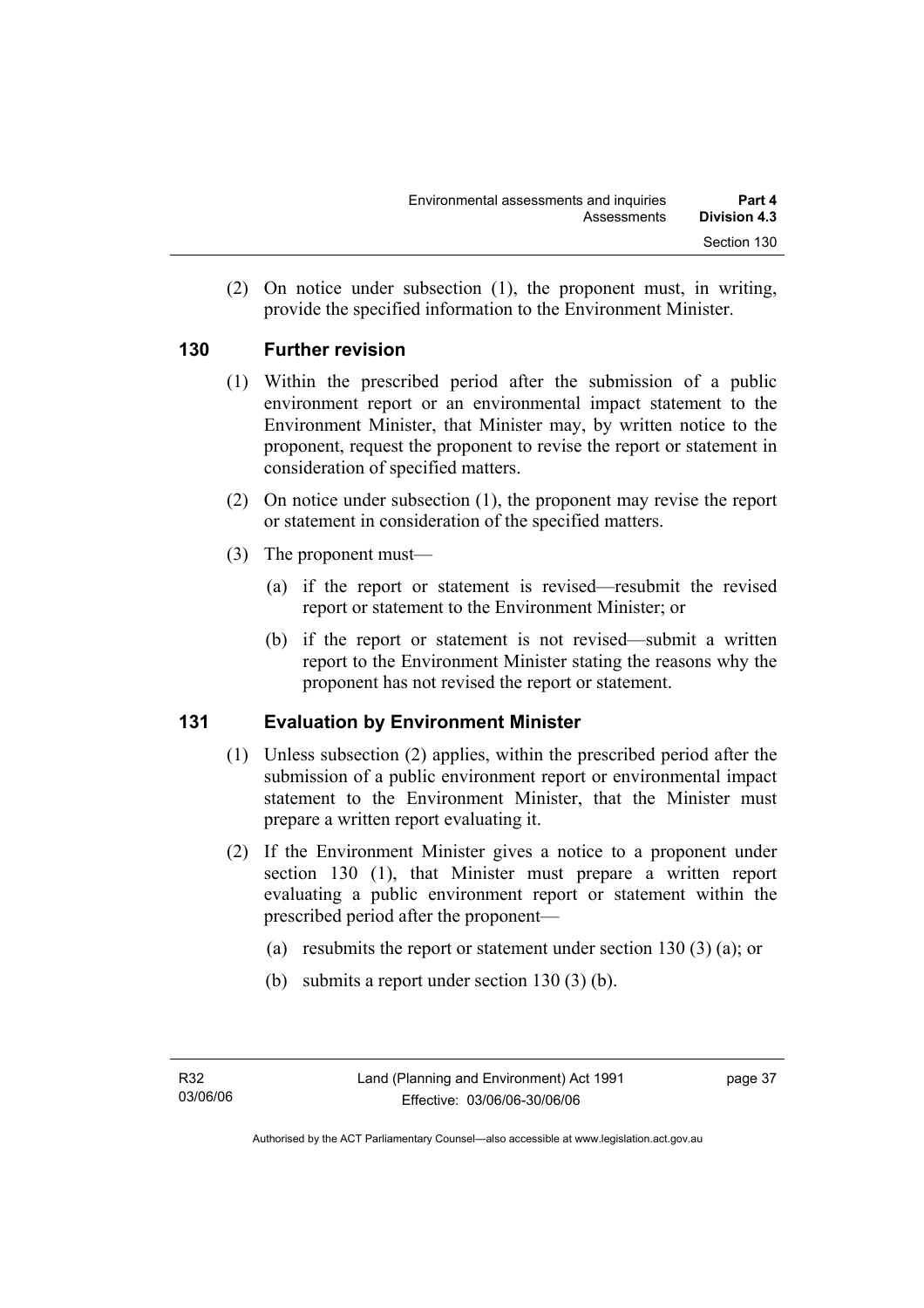- (3) A report under subsection (1) must include—
	- (a) a statement about whether, in the opinion of the Environment Minister, the public environment report or environmental impact statement has been prepared in accordance with this division, and with the relevant directions under this division; and
	- (b) any comment by that Minister about the environmental impact of the relevant proposal; and
	- (c) if that Minister has called a meeting under section 128—the report of that meeting referred to in section 128 (2); and
	- (d) any recommendation of that Minister about the conditions subject to which the proposal should be approved.

#### **132 Presentation to Legislative Assembly and public inspection**

- (1) Within 6 sitting days after the completion of a report mentioned in section 131, the relevant Minister must present to the Legislative Assembly a copy of—
	- (a) the relevant assessment; and
	- (b) any notice given by the Environment Minister under section 129 or section 130; and
	- (c) any report, comment or written information submitted to the Environment Minister under section 127, section 129 or section 130.
- (2) After an assessment is finished, the relevant Minister must make copies of the assessment, together with copies of any documents mentioned in subsection (1) (c), available to the public during office hours at places stated in a written notice prepared by the relevant Minister.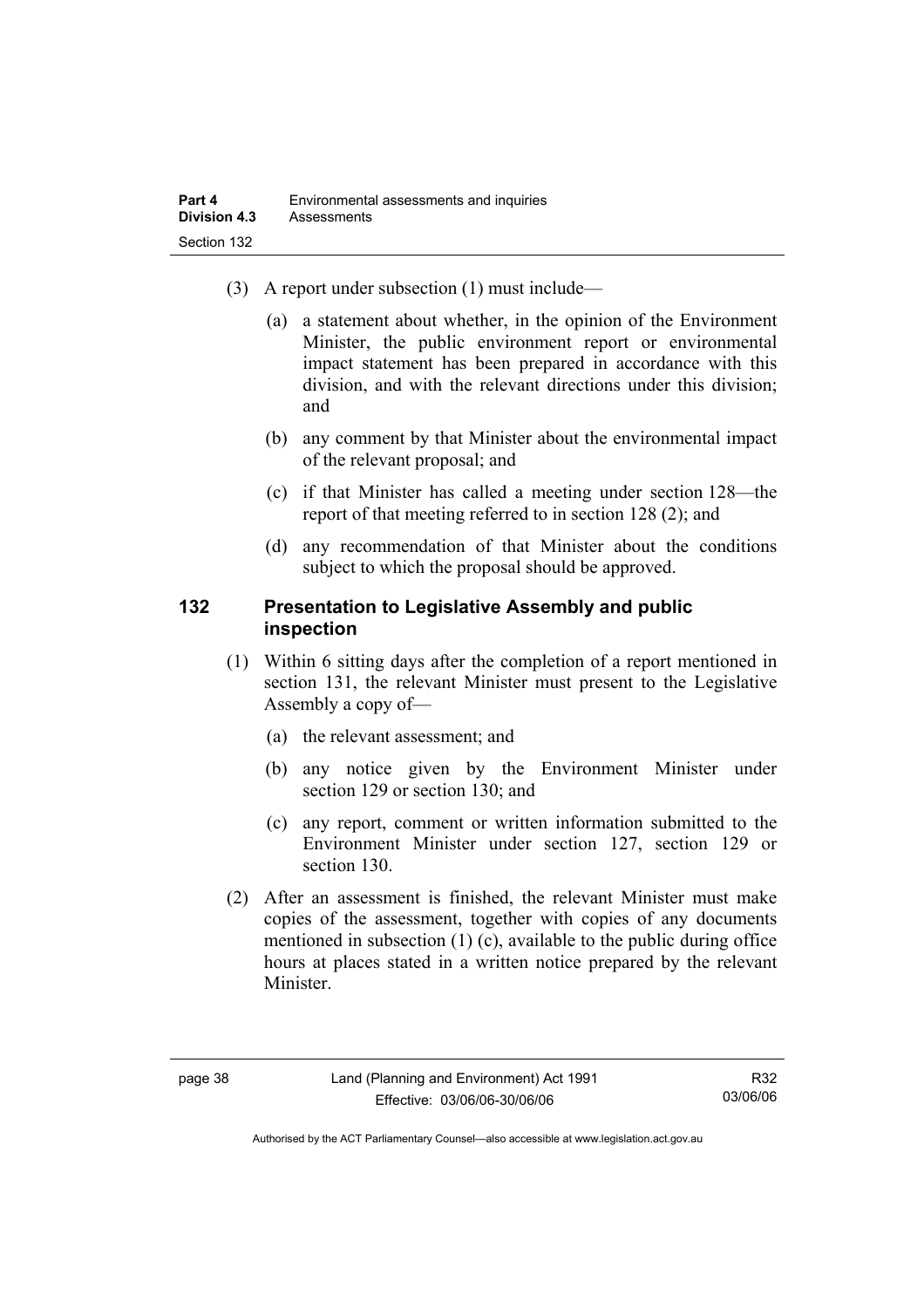(3) The notice under subsection (2) is a notifiable instrument.

*Note* A notifiable instrument must be notified under the Legislation Act.

(4) The relevant Minister must also publish the notice under subsection (2) in a daily newspaper.

#### **133 Exclusion of material**

- (1) If, in the relevant Minister's opinion, based on reasonable grounds—
	- (a) a part of an assessment contains information related to the personal or business affairs of a person—
		- (i) supplied to the proponent or that Minister in confidence; or
		- (ii) the publication of which would reveal a trade secret; and
	- (b) it would not be in the public interest for that part to be published;

the relevant Minister must exclude that part from the copy of the assessment presented to the Legislative Assembly, and from any copy of the assessment made available to the public or for public inspection.

 (2) If a part of an assessment is excluded from the copies of that assessment made available to the public or for public inspection, each copy must include a statement to the effect that an unspecified part of the assessment has been excluded for the purpose of protecting the confidentiality of information included in that part.

# **134 Exemptions**

- (1) The Environment Minister may, in writing (by an *exemption*)—
	- (a) exempt a specified defined decision, or defined decisions of a specified class, from being the subject of an assessment directed under any Act or subordinate law; or

page 39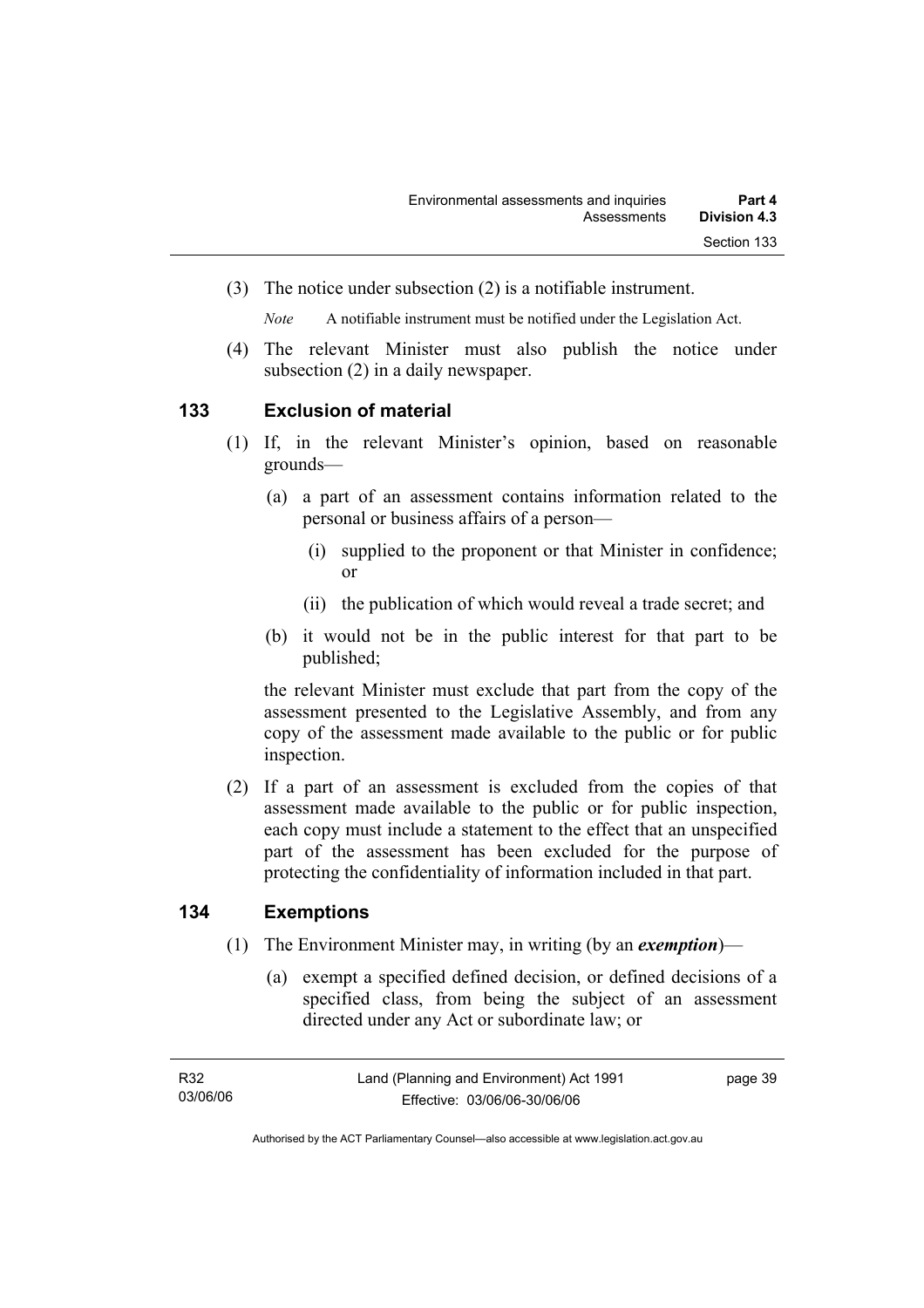- (b) declare that specified provisions of this division are not to apply in relation to a specified assessment, or to assessments of a specified class.
- (2) An exemption is a disallowable instrument.
	- *Note* A disallowable instrument must be notified, and presented to the Legislative Assembly, under the Legislation Act.
- (3) The Legislation Act, chapter 7 (Presentation, amendment and disallowance of subordinate laws and disallowable instruments) applies to an exemption as if each reference in that chapter to 6 sitting days were a reference to 5 sitting days.
- (4) Subject to any disallowance under the Legislation Act, chapter 7, the exemption commences—
	- (a) on the day after the 5th sitting day after the day it is presented to the Legislative Assembly under that chapter; or
	- (b) if the exemption provides for a later date or time of commencement—on that date or at that time.
- (5) The Environment Minister must notify an exemption in a daily newspaper.
- (6) The validity of an exemption is not affected by a failure to comply with subsection  $(5)$ .

# **Division 4.4 Inquiries**

# **Subdivision 4.4.1 Establishment of panels and terms of reference**

# **135 Constitution**

 (1) If the relevant Minister in relation to a defined decision decides to establish a panel to inquire into the proposal that is the subject of that decision that Minister must, in writing, appoint a person or people to constitute a panel to conduct the inquiry.

page 40 Land (Planning and Environment) Act 1991 Effective: 03/06/06-30/06/06 R32 03/06/06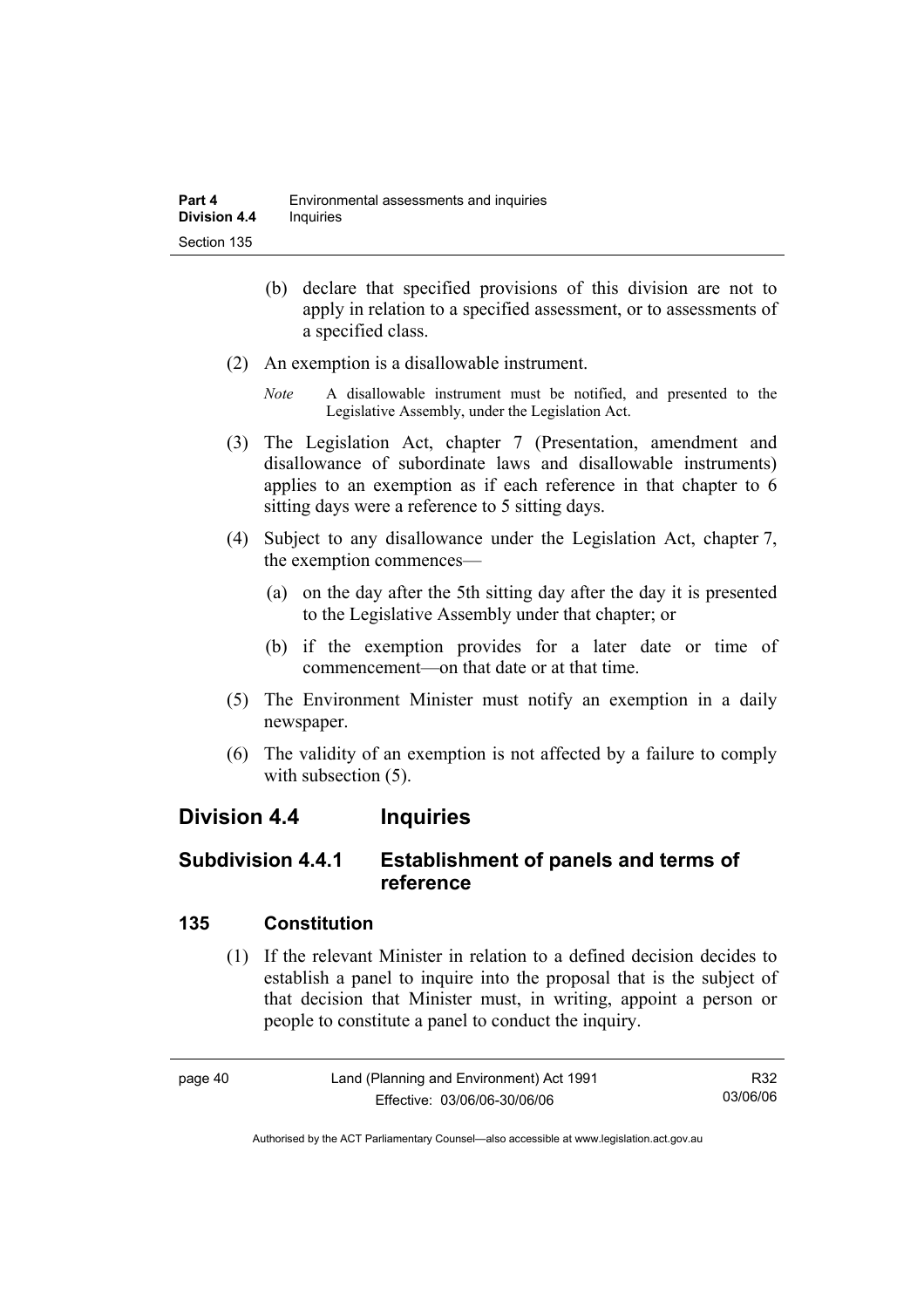(2) The relevant Minister must nominate 1 member (or, for a panel constituted by 1 member, that member) of the panel as the presiding member.

# **136 Combined inquiries**

If 2 or more proposals, the subject of 2 or more defined decisions, would in the opinion of the Environment Minister have substantially interconnected effects, that Minister may, under section 135, with the consent of the relevant Minister in relation to each decision, establish a panel to conduct an inquiry into the potential combined effect of those proposals.

# **138 Terms of reference**

- (1) The relevant Minister must, in writing, decide the terms of reference of an inquiry.
- (2) The terms of reference of an inquiry—
	- (a) must—
		- (i) specify the defined decision; and
		- (ii) require the panel to assess the potential costs and benefits to the community and to the Territory of the proposal that is the subject of that decision; and
		- (iii) specify a reasonable period within which the panel is to report; and
	- (b) may require the panel—
		- (i) to investigate specified aspects of that proposal; or
		- (ii) to consider any specified report.
- (3) The relevant Minister may, at the request of a panel, or on his or her own initiative, in writing, vary the terms of reference of the relevant inquiry.

page 41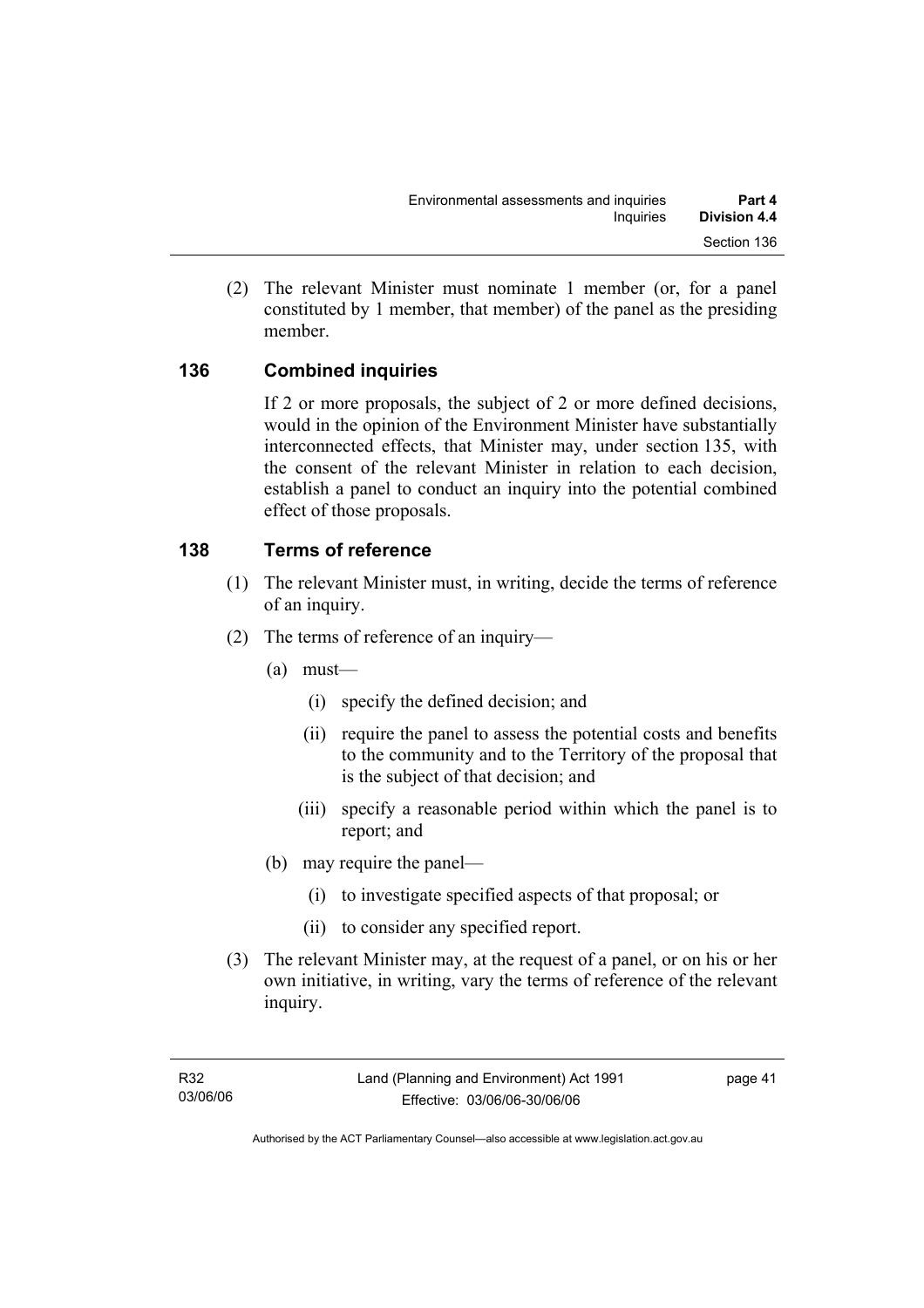(4) A variation of terms of reference is a notifiable instrument. *Note* A notifiable instrument must be notified under the Legislation Act.

#### **139 Notification**

- (1) The relevant Minister for an inquiry must, in writing, decide—
	- (a) the members of the panel, and the presiding member; and
	- (b) the terms of reference of the inquiry; and
	- (c) the period within which the panel is to report; and
	- (d) the other matters that Minister considers necessary.
- (2) A decision is a notifiable instrument.

*Note* A notifiable instrument must be notified under the Legislation Act.

# **Subdivision 4.4.2 Inquiry reports**

# **140 Inquiry reports**

A panel must report its findings and recommendations in writing to the relevant Minister in accordance with the terms of reference decided under section 138.

# **141 Presentation to Legislative Assembly and public inspection**

- (1) The relevant Minister must present a copy of the report of a panel's findings and recommendations to the Legislative Assembly within 6 sitting days after the day the Minister receives the report.
- (2) After a report is completed, the relevant Minister must make copies of the report available to the public during office hours at places stated in a written notice prepared by the relevant Minister.
- (3) The notice is a notifiable instrument.

*Note* A notifiable instrument must be notified under the Legislation Act.

R32 03/06/06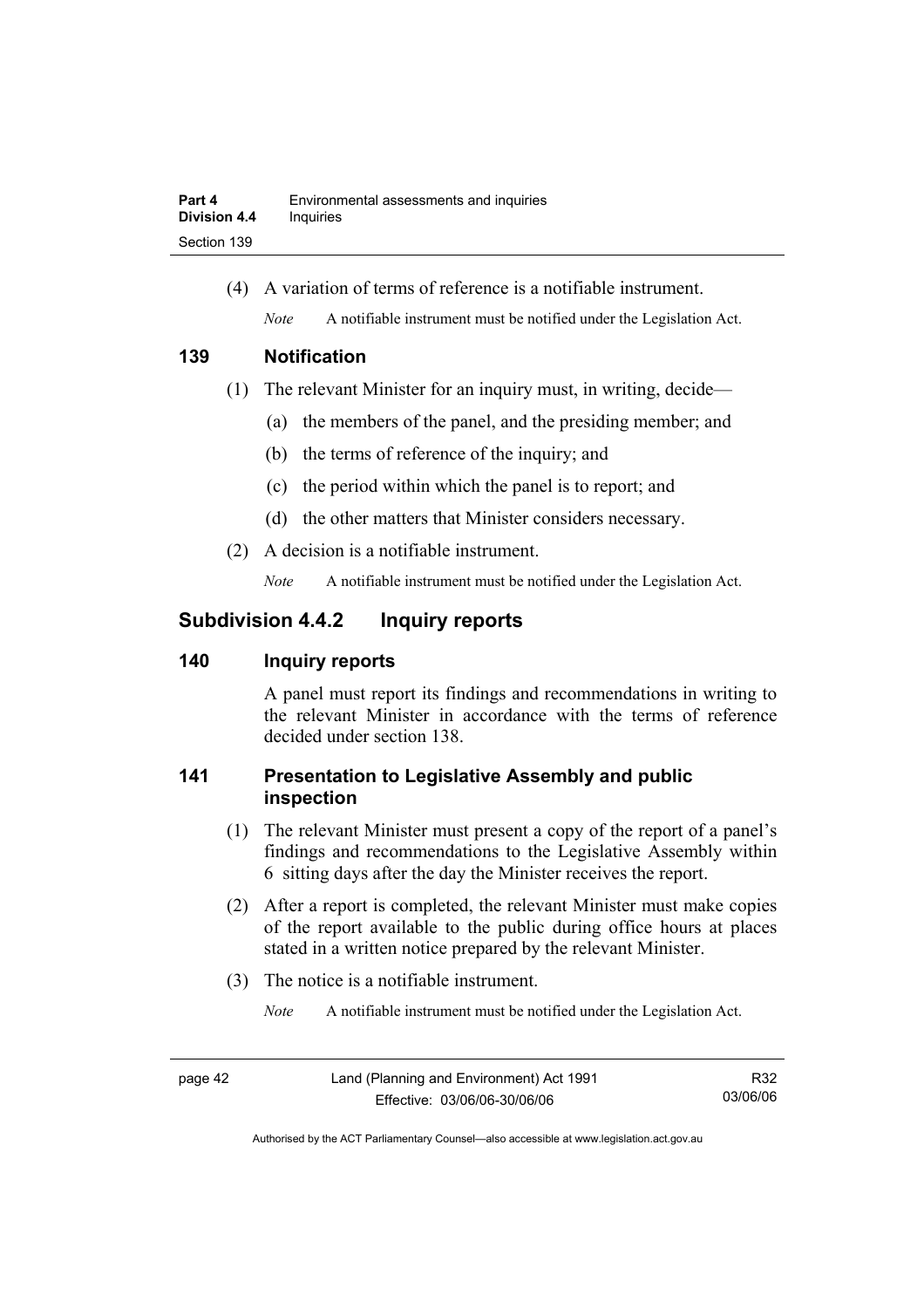(4) The relevant Minister must also publish the notice in a daily newspaper.

# **142 Exclusion of material**

- (1) If, in the panel's opinion based on reasonable grounds and expressed in its report—
	- (a) a part of a report contains information related to the personal or business affairs of a person—
		- (i) supplied to the panel in confidence; or
		- (ii) the publication of which would reveal a trade secret; and
	- (b) it would not be in the public interest for that part to be published;

the relevant Minister may exclude that part from the copy of the report presented to the Legislative Assembly, and from any copy made available to the public or for public inspection.

 (2) If a part of a report is excluded under subsection (1), each copy of the report presented to the Legislative Assembly or made available to the public or for public inspection must include a statement to the effect that an unspecified part of the report has been excluded for the purpose of protecting the confidentiality of information included in that part.

# **Subdivision 4.4.3 Procedures and powers**

# **143 Definitions for sdiv 4.4.3**

In this subdivision:

#### *authorised person* means—

- (a) a panel member; or
- (b) a person assisting a panel member in a way authorised in writing by the member.

page 43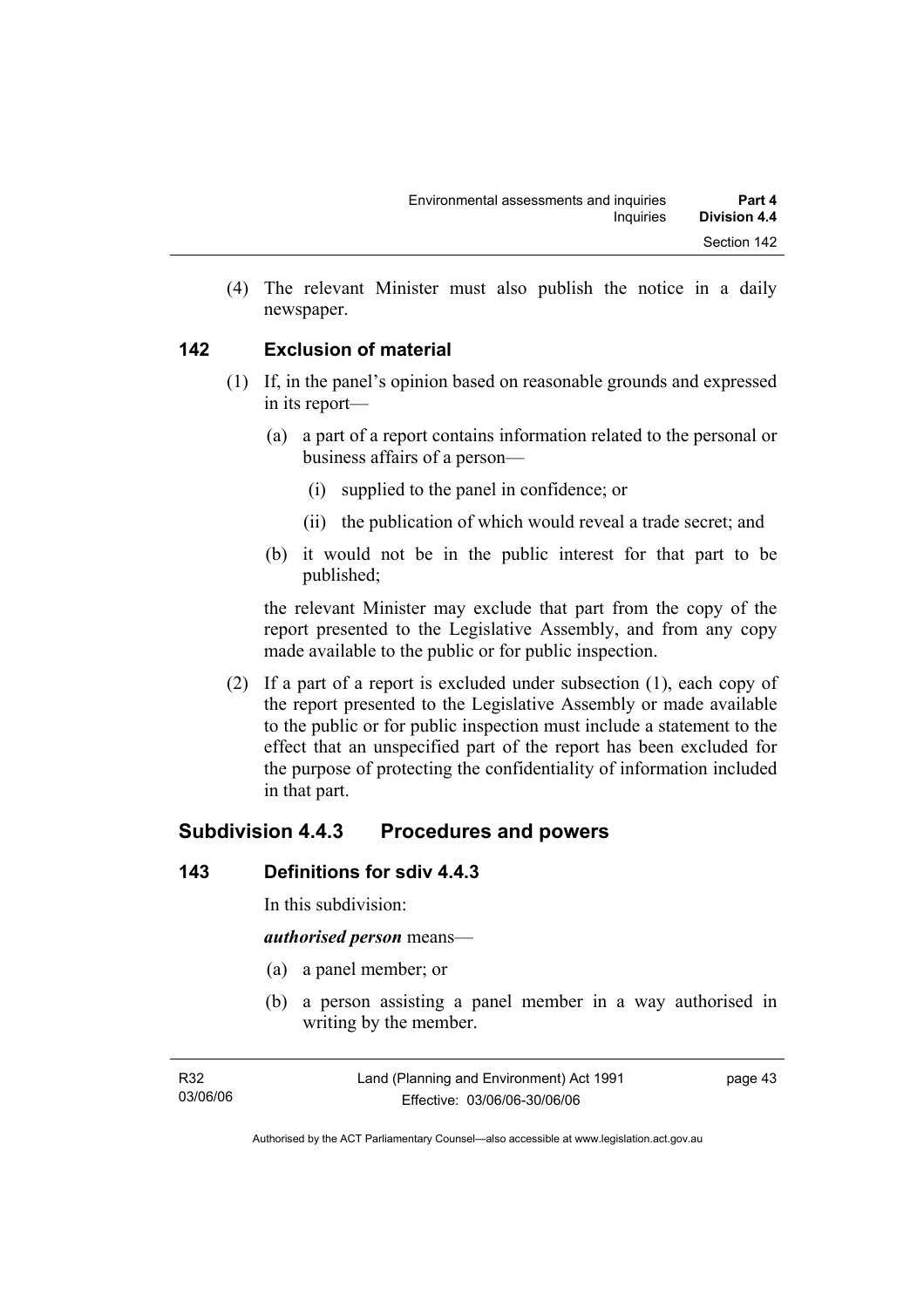*occupier*, of a place, includes—

- (a) a person believed, on reasonable grounds, to be an occupier of the place; and
- (b) a person apparently in charge of the place.

*place* includes premises, land, vehicle, aircraft or vessel.

#### **144 Notice of inquiry hearings**

- (1) At a reasonable time before the beginning of an inquiry, the presiding member of a panel must prepare a notice stating—
	- (a) the subject matter of the inquiry; and
	- (b) the time when, and place where, the inquiry is to begin.
- (2) The notice is a notifiable instrument.

*Note* A notifiable instrument must be notified under the Legislation Act.

(3) The presiding member must also publish the notice in a daily newspaper.

#### **145 Public hearings**

- (1) A panel must conduct its inquiry in public, except as provided by subsection (2).
- (2) A panel may—
	- (a) direct that the inquiry or any part of it be held in private, and give directions about who may be present during any private hearing; or
	- (b) give directions prohibiting or restricting the publication of evidence given before the inquiry, or of matters contained in documents lodged with the inquiry; or
	- (c) give directions prohibiting or restricting the disclosure to any specified person of such evidence or such matters.

R32 03/06/06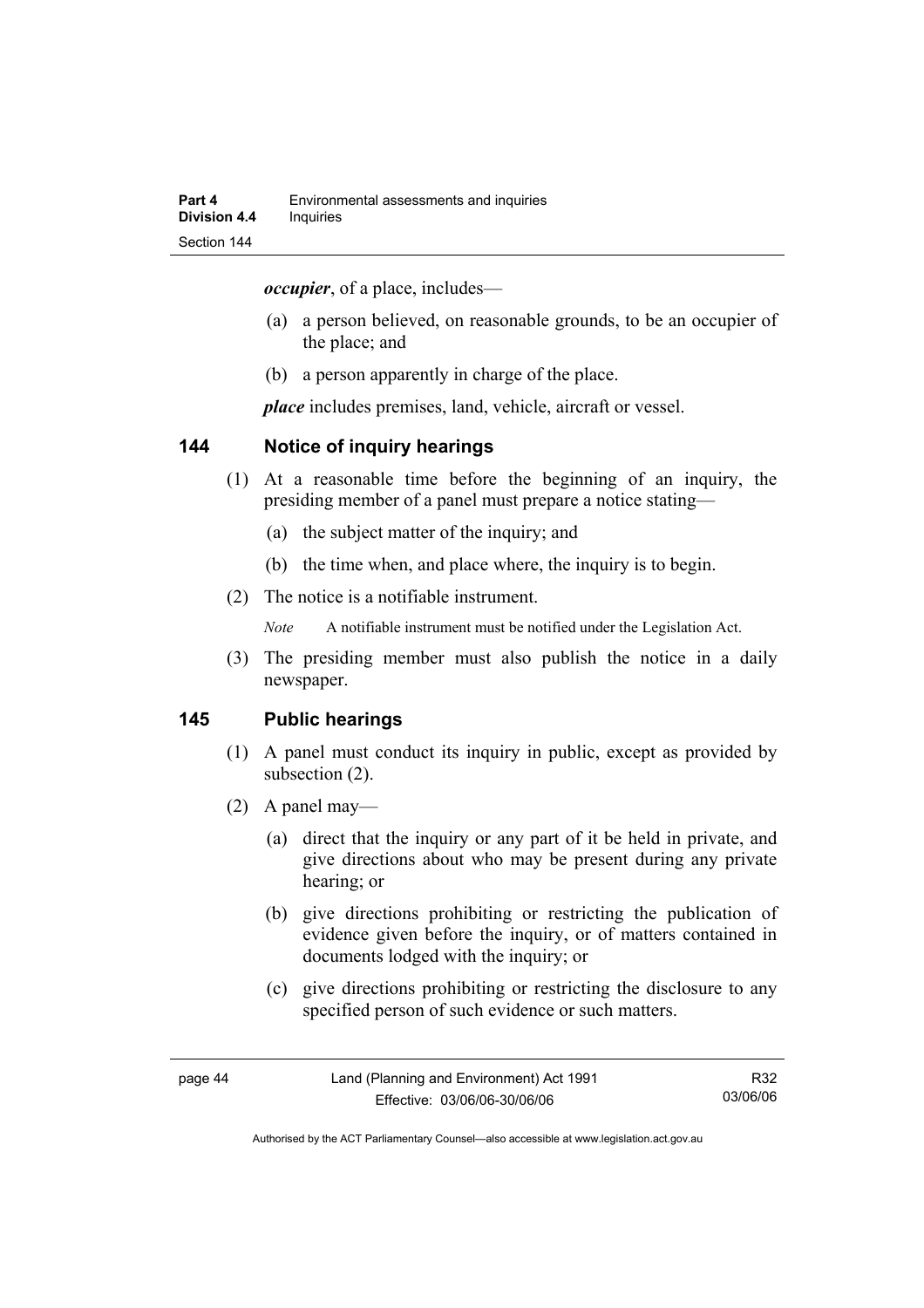- (3) In making a direction under subsection (2), a panel must consider—
	- (a) the principle that it is desirable that the inquiry should be held in public, and that evidence given before the inquiry, and documents lodged with the inquiry, should be available to interested people and to the public; and
	- (b) in the circumstances, whether confidentiality is required for the relevant proceedings, evidence or matter.
- (4) A panel may issue a direction under subsection (2) for a special hearing under section 147.

#### **146 General procedure**

- (1) At a hearing of an inquiry, the panel—
	- (a) must not conduct the hearing in an unduly formal way; and
	- (b) is not bound by the rules of evidence, and may inform itself—
		- (i) in any way it considers appropriate; and
		- (ii) without notice to any person who has made a submission to the inquiry; and
	- (c) may take evidence on oath; and
		- *Note Oath* includes affirmation and *take* an oath includes make an affirmation (see Legislation Act, dict, pt 1). For the taking of an oath or the making of an affirmation, see the *Oaths and Affirmations Act 1984.*
	- (d) may prohibit or regulate cross-examination; and
	- (e) subject to this subdivision, may otherwise decide its own procedures.
- (2) Unless otherwise required by the panel, a person may make a submission to an inquiry orally or in writing or partly orally and partly in writing.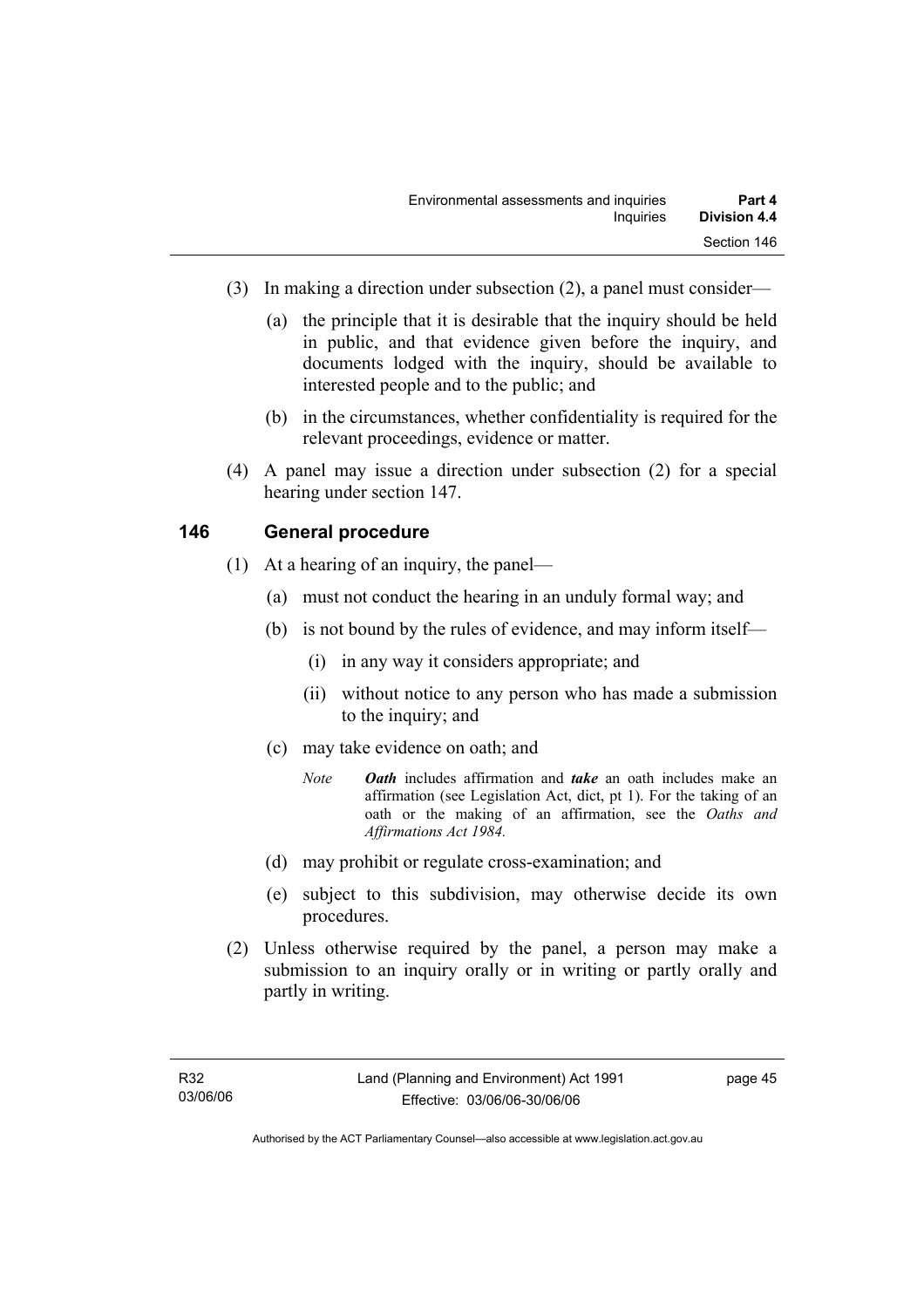(3) The panel may adjourn an inquiry from time to time and from place to place (whether within or outside the ACT).

#### **147 Special hearings—consultation with interested persons**

- (1) A panel may hold a special hearing of the inquiry to consult with—
	- (a) the proponent; and
	- (b) any other person that the panel believes on reasonable grounds to have an interest directly affected by the proposal; and
	- (c) any other person the panel considers appropriate;

for the purposes of—

- (d) clarifying the proposal; and
- (e) discussing ways in which the proposal could be modified to reduce or eliminate any potential environmental impact.
- (2) The panel must give each person mentioned in subsection (1) reasonable written notice of the special hearing.

*Note* For how documents may be given, see the Legislation Act, pt 19.5.

- (3) The panel must conduct a special hearing in an informal way.
- (4) The panel must include in the report of an inquiry a report stating—
	- (a) the outcome of the special hearing; and
	- (b) any influence the special hearing has had on the panel's recommendations in relation to the proposal.

#### **148 Assessments for purpose of inquiries**

 (1) For the purposes of an inquiry, the relevant Minister may, at the written request of the panel, or on his or her own initiative, direct that an assessment be made of the environmental impact of any aspect of the proposal that is the subject of the relevant defined decision.

R32 03/06/06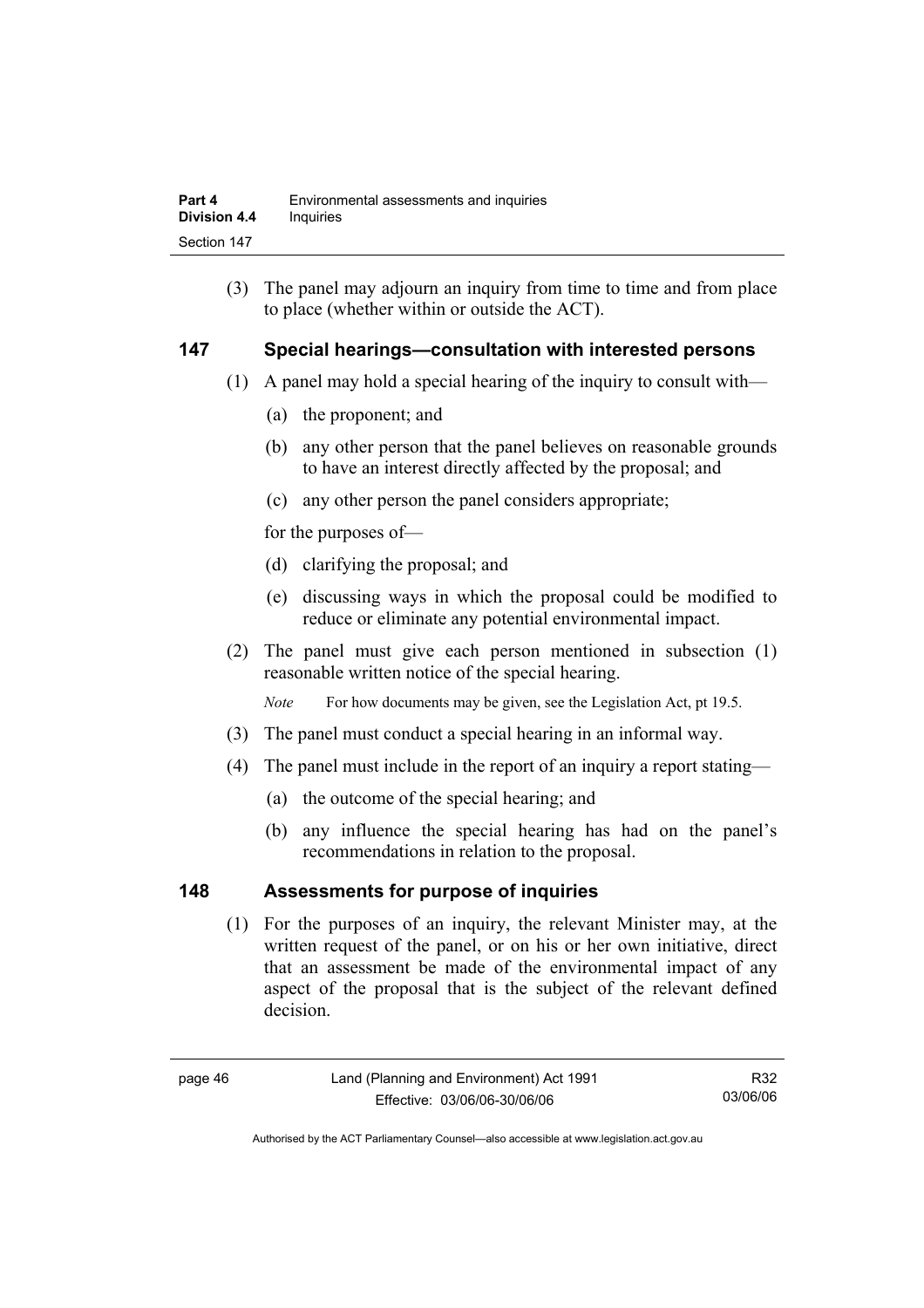- (2) An assessment under subsection (1) consists of a public environment report or an environmental impact statement, but does not include a report of the Environment Minister under section 131 evaluating the public environment report or environmental impact statement.
- (3) Section 127, section 128, section 129 and section 130 apply to an assessment under subsection (1) as if the references to the Environment Minister in those sections were references to the relevant Minister.
- (4) Section 131 does not apply in relation to an assessment under subsection  $(1)$ .
- (5) For section 132 (1), the relevant Minister must present a copy of an assessment under subsection (1), together with any notice, report, comment or information mentioned in section 132 (1) (b) or (c), to the Legislative Assembly within 6 sitting days after—
	- (a) receiving the assessment under section 127; or
	- (b) if the Minister issues a notice under section 129, but does not issue a notice under section 130—receiving the relevant information under section 129 (2); or
	- (c) if the Minister issues a notice under section 130—receiving the assessment or report under section 130 (3).

#### **149 Powers in relation to witnesses etc**

- (1) The presiding member of a panel, or a person authorised in writing by the presiding member, may, by written notice given to a person, require the person to appear before the panel at a hearing of the inquiry, at a stated time and place, to do either or both of the following:
	- (a) to give evidence;
	- (b) to produce a stated document or other thing relevant to the inquiry.

| R32      | Land (Planning and Environment) Act 1991 | page 47 |
|----------|------------------------------------------|---------|
| 03/06/06 | Effective: 03/06/06-30/06/06             |         |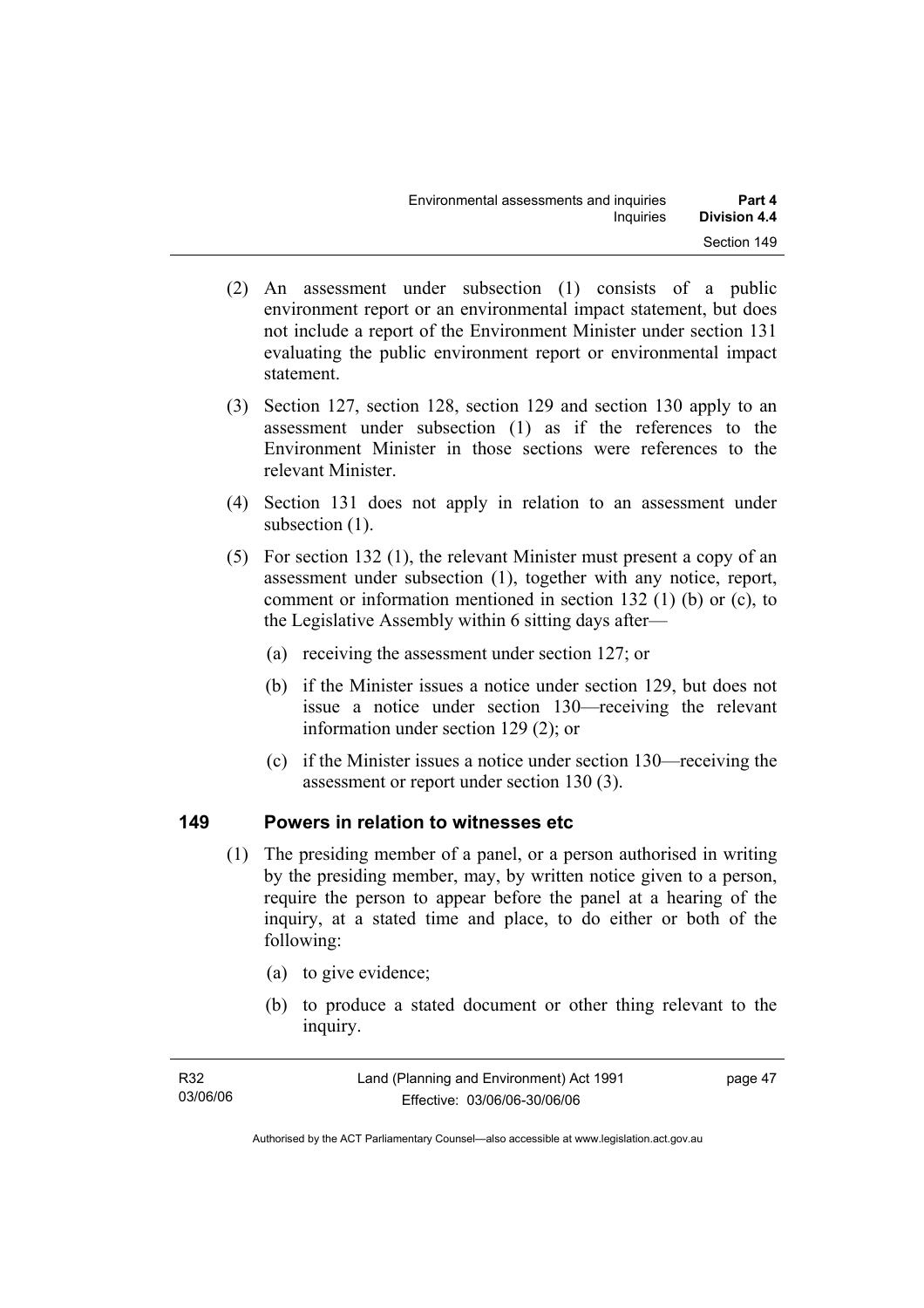| Part 4              | Environmental assessments and inquiries |
|---------------------|-----------------------------------------|
| <b>Division 4.4</b> | Inquiries                               |
| Section 151         |                                         |

- (2) A person attending before the panel under a notice under subsection (1) is entitled to be paid by the Territory the allowances prescribed by regulation.
- (3) The presiding member of the panel may require a witness appearing at a hearing before the panel to give evidence to do 1 or more of the following:
	- (a) to take an oath;
	- (b) to answer a question relevant to the hearing;
	- (c) to produce a stated document or other thing relevant to the hearing.
	- *Note Oath* includes affirmation and *take* an oath includes make an affirmation (see Legislation Act, dict, pt 1).

#### **151 Inspection of books and documents**

- (1) An authorised person may inspect any book or document given in evidence to the inquiry, and may make copies of, or copy extracts from, such a book or document.
- (2) A book or document given in evidence to an inquiry may be kept by the panel for the reasonable period the panel considers appropriate.
- (3) A panel must allow the owner of a book or document kept by the panel reasonable access to the book or document.

#### **152 Power of entry**

- (1) For an inquiry, an authorised person may enter any place—
	- (a) with the consent of the occupier; or
	- (b) under a warrant issued under section 153.
- (2) Before seeking the consent of the occupier of a place for subsection (1), an authorised person must—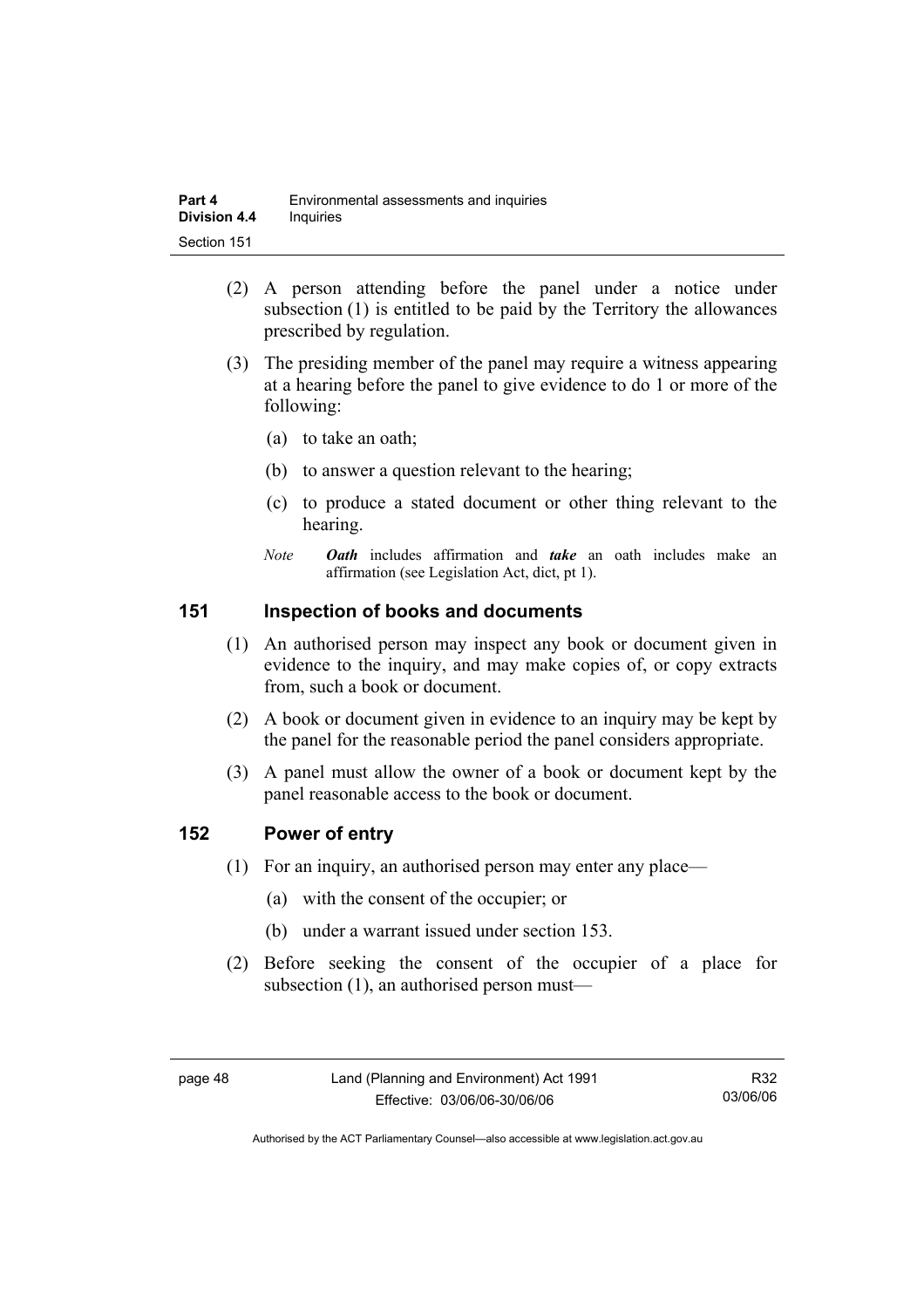- (a) if the authorised person is a panel member—produce written evidence of his or her appointment; and
- (b) if the authorised person is the assistant of a panel member produce written evidence of his or her authority; and
- (c) inform the occupier that the occupier may refuse to give consent.
- (3) If an authorised person obtains the consent of the occupier to enter a place under subsection (1), the authorised person must ask the occupier to sign a written acknowledgment—
	- (a) that the occupier has been informed that the occupier may refuse to so consent; and
	- (b) that the occupier has consented; and
	- (c) of the day and time when the occupier consented.
- (4) If it is material, in any proceedings, for a court to be satisfied that an occupier has consented to the entry of premises by an authorised person under subsection (1) and an acknowledgment in accordance with subsection (3) signed by the occupier is not produced in evidence, it must be presumed that the occupier did not consent, but that presumption is rebuttable.

# **153 Search warrants**

- (1) If a panel member believes on reasonable grounds that it is necessary, for the inquiry, for an authorised person to enter and inspect any place and to search for and inspect anything or any kind of thing, within the next 28 days the member may—
	- (a) lay before a magistrate an information on oath setting out those grounds; and
	- (b) apply for the issue of a warrant to search the place for such a thing or things, and to inspect it or them.

page 49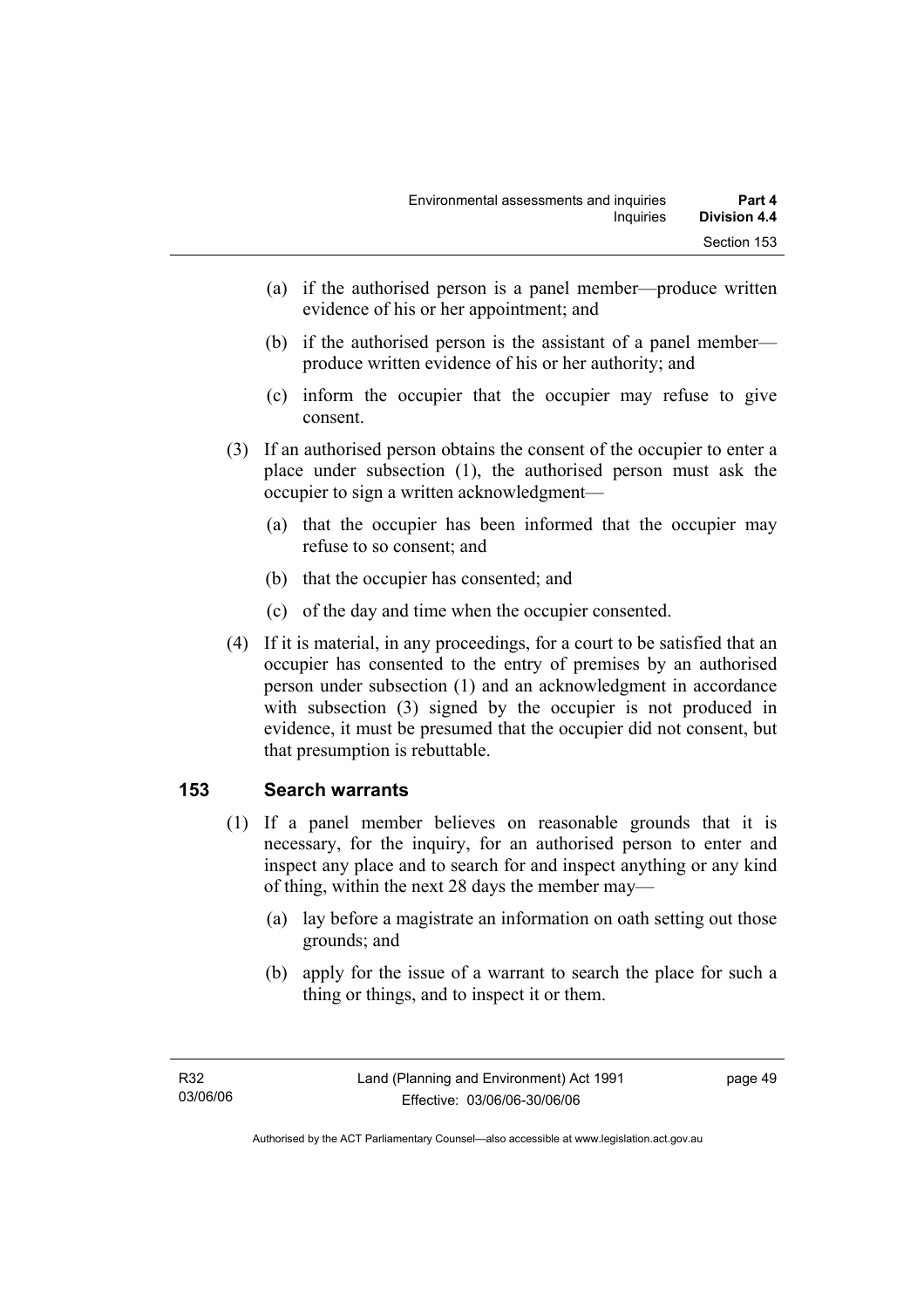- (2) On application under subsection (1), the magistrate may issue a warrant authorising the authorised person named in the warrant, with the assistance and by the force that is necessary and reasonable—
	- (a) to enter the place; and
	- (b) to search for any specified thing or anything of a specified kind; and
	- (c) to inspect any such thing.
- (3) A magistrate must not issue a warrant unless—
	- (a) the applicant or another person has given the magistrate, either orally or by affidavit, any further information that the magistrate requires about the grounds on which the issue of the warrant is sought; and
	- (b) the magistrate is satisfied that there are reasonable grounds for issuing the warrant.
- (4) A warrant must—
	- (a) specify the inquiry in relation to which the entry, search and inspection are authorised; and
	- (b) state the purpose for which it is issued; and
	- (c) specify particular hours during which the entry is authorised, or state that the entry is authorised at any time of the day or night; and
	- (d) include a description of the things, or kinds of things, in relation to which any power under section 154 may be exercised; and
	- (e) specify a date not later than 28 days after the date of issue of the warrant when the warrant ceases to have effect.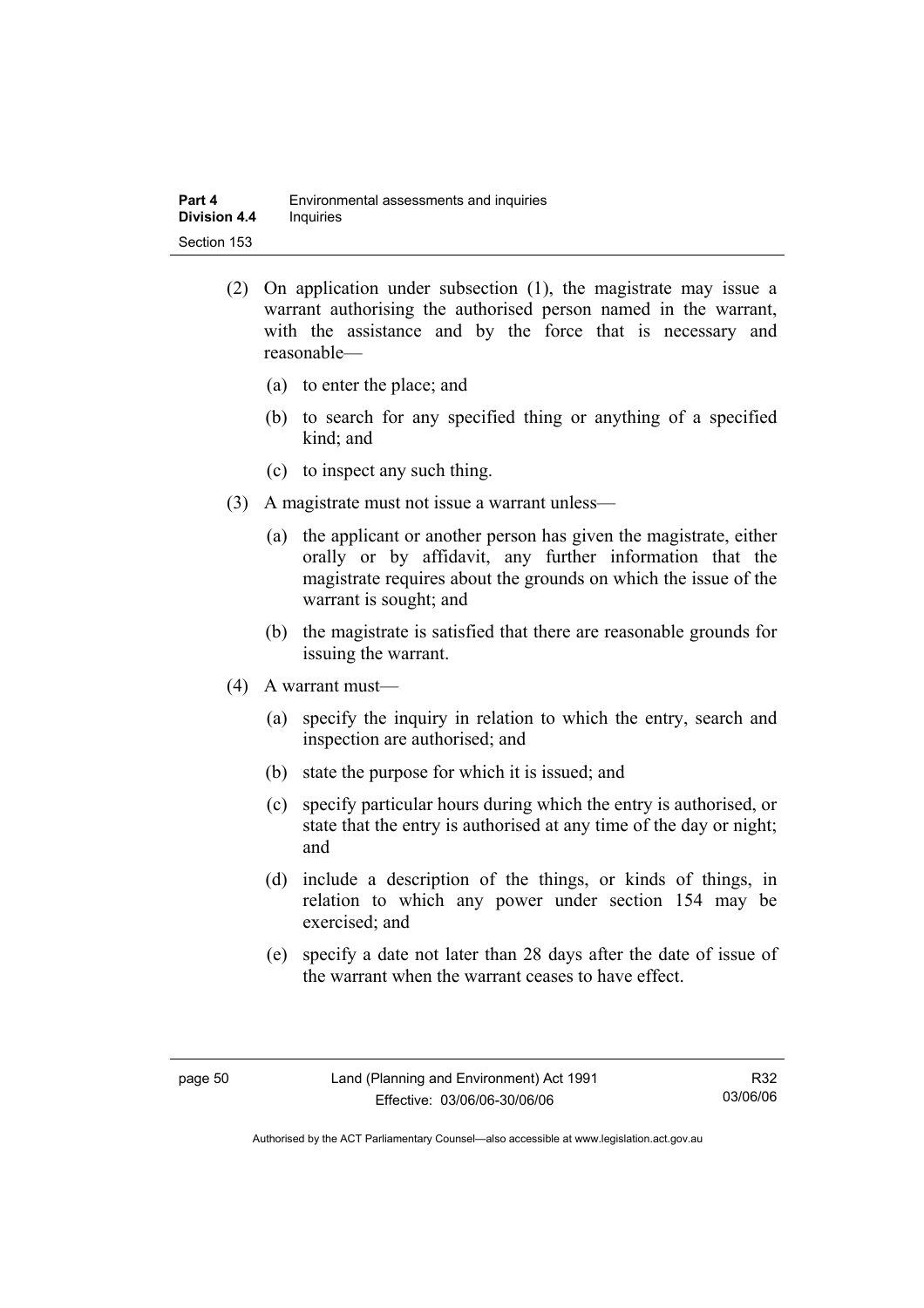#### **154 Powers of search and inspection**

- (1) Subject to the terms of any warrant issued under section 153, if an authorised person enters a place in accordance with section 152, the authorised person may, for the purposes of the inquiry—
	- (a) inspect the place; or
	- (b) search for and inspect anything; or
	- (c) require the occupier to give the authorised person the assistance that is reasonable to enable the authorised person to exercise his or her powers under this section.
- (2) A person must not, without reasonable excuse, contravene a requirement made of the person under subsection (1) (c).

Maximum penalty: 50 penalty units.

#### **155 Application of Criminal Code, ch 7**

A proceeding before a panel is a legal proceeding for the Criminal Code, chapter 7 (Administration of justice offences).

*Note* That chapter includes offences (eg perjury, falsifying evidence, failing to attend and refusing to be sworn) applying in relation to panel proceedings.

#### **156 Contempt of panel**

A person commits an offence if the person does something in the face, or within the hearing, of a panel that would be contempt of court if the panel were a court of record.

Maximum penalty: 100 penalty units, imprisonment for 1 year or both.

#### **157 Protection of panel members and witnesses**

 (1) A panel member has, in the exercise of the member's functions, the same protection and immunity as a judge of the Supreme Court.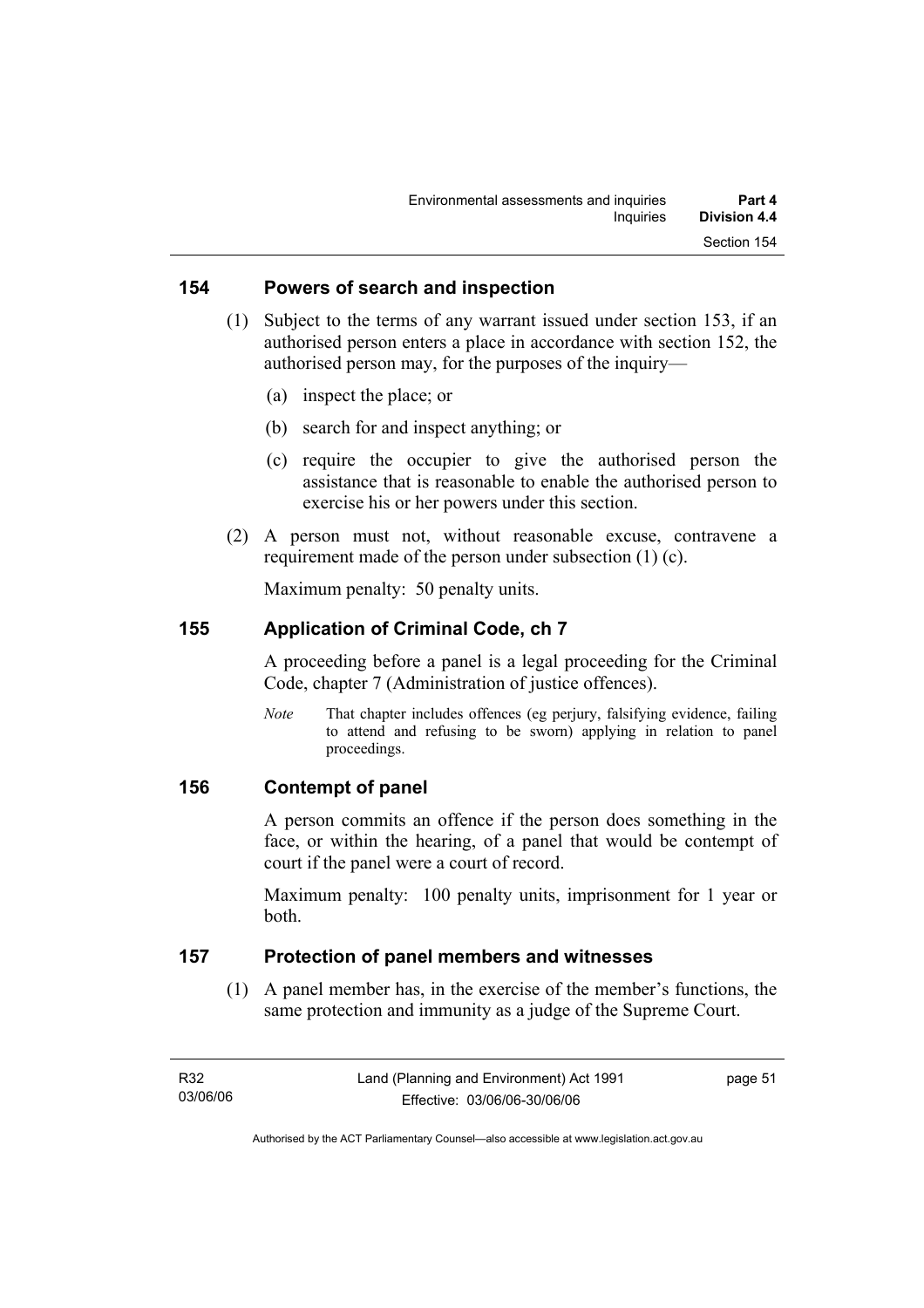| Part 4              | Environmental assessments and inquiries |
|---------------------|-----------------------------------------|
| <b>Division 4.4</b> | <b>Inquiries</b>                        |
| Section 157         |                                         |

 (2) Subject to this division, a person giving evidence to an inquiry has the same protection, and is subject to the same liabilities, in any civil or criminal proceeding as a witness in a proceeding in the Supreme Court.

page 52 Land (Planning and Environment) Act 1991 Effective: 03/06/06-30/06/06

R32 03/06/06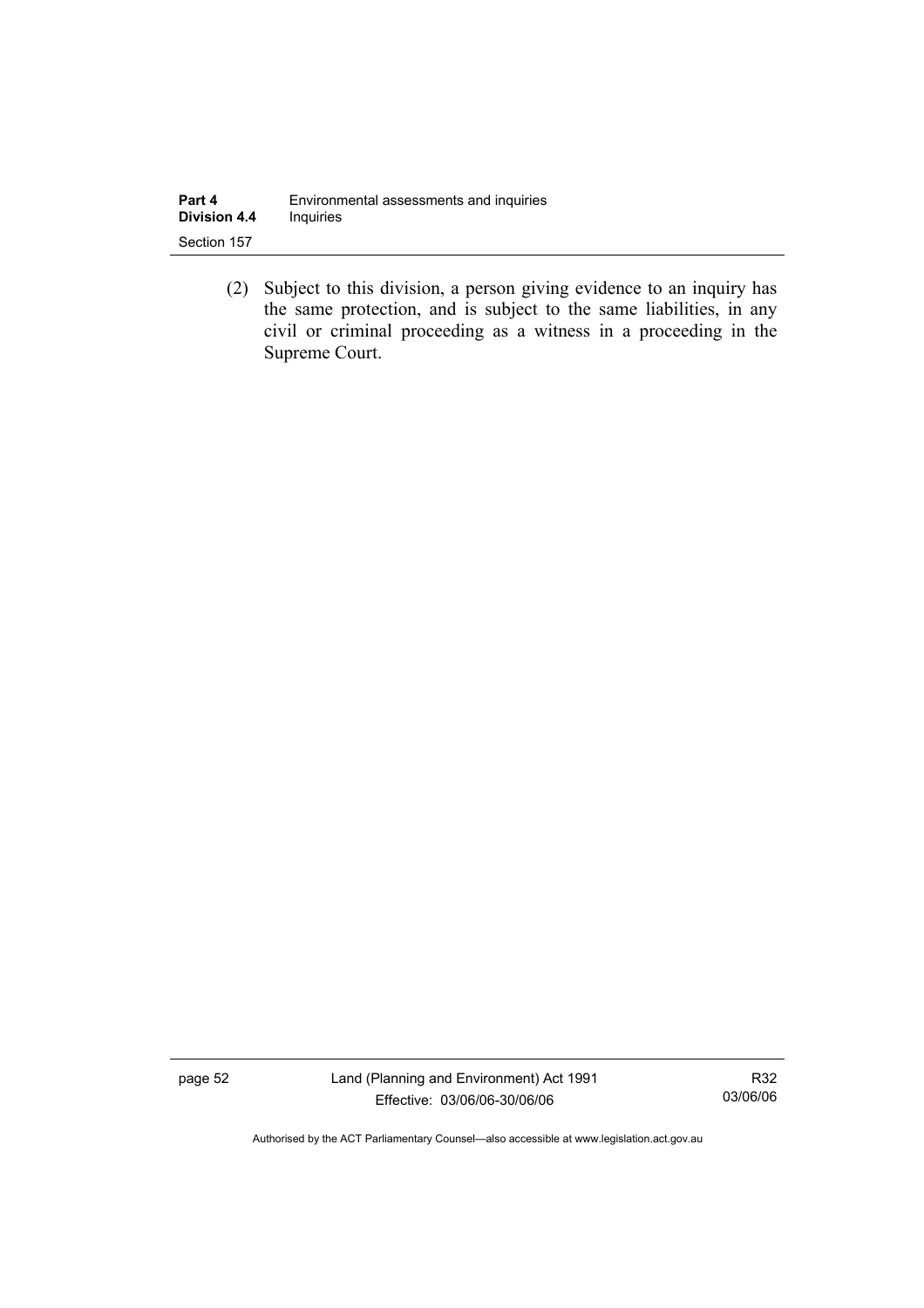# **Part 5 Land administration**

# **Division 5.1 Preliminary**

#### **159 Definitions for pt 5**

In this part:

*building and development provision*, in relation to a lease, means a provision of the lease that requires the lessee to carry out specified works on the land comprised in the lease or on any unleased territory land.

*consolidation* means the surrender of 2 or more leases held by the same lessee and the grant of a new lease or leases to that lessee for the purpose of consolidating the parcels of land comprised in the surrendered leases.

*lease* means a lease (other than a sublease)—

- (a) granted under this Act; or
- (b) that is taken under section 289 (Status of leases and licences) to have been granted under this Act; or
- (c) granted or arising under the *Unit Titles Act 2001*.

*lessee* means the person who is the proprietor of a lease, whether or not the person is the registered proprietor of the lease, and whether or not the lease was granted to the person or the lease passed to the person by assignment, transfer, devolution or operation of law.

*market value*, of a lease, means the amount that could be expected to be paid for the lease on the open market if it were sold by a willing but not anxious seller to a willing but not anxious buyer.

*nominal rent lease* means a lease of territory land for nominal rent.

R32 03/06/06 page 53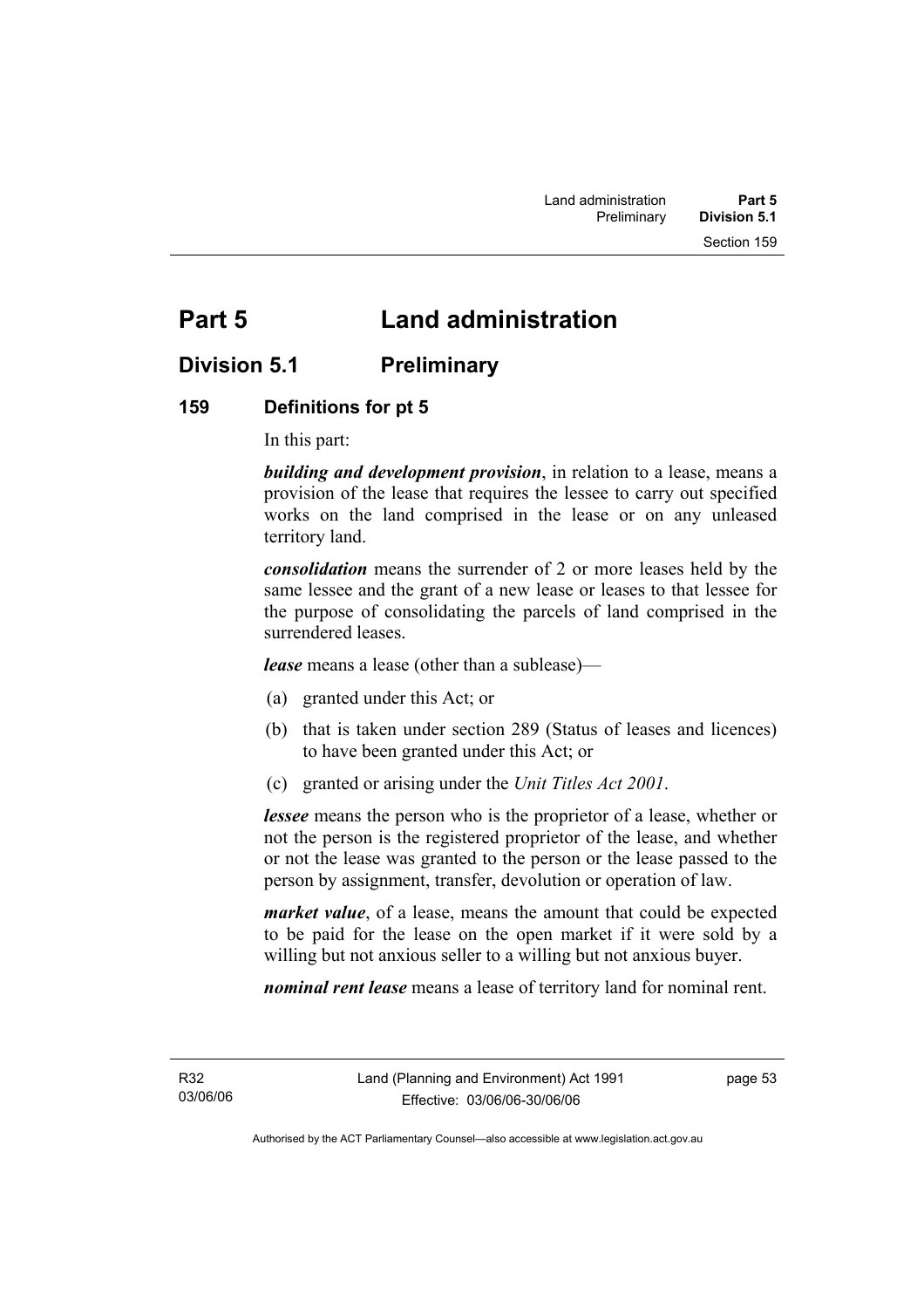| Part 5       | Land administration |
|--------------|---------------------|
| Division 5.1 | Preliminary         |
| Section 159  |                     |

*provision*, of a lease, includes a provision incorporated in the lease by reference and any other provision to which the lease is subject.

*public car park* means a road related area within the meaning of the *Road Transport (Safety and Traffic Management) Act 1999*, section 42 (Regulations about parking) that is available for use by the public for parking without the payment of money.

*registered lease* means a lease registered in the register kept under the *Land Titles Act 1925.*

*registered proprietor*, in relation to a lease, means the person who is registered under the *Land Titles Act 1925* as proprietor of the lease.

*rental lease* means a lease of territory land for rent in excess of nominal rent.

*residential lease* means a lease of territory land granted for residential purposes only.

*rural lease* means a lease of territory land granted for rural purposes or purposes including rural purposes.

*subdivision* means the surrender of 1 lease, or the surrender of more than 1 lease, held by the same lessee, and the grant of new leases to that lessee for the purpose of subdividing the parcel or parcels of land comprised in the surrendered lease or leases, but does not include the subdivision of land under the *Unit Titles Act 2001*.

*sublease* means a sublease of a parcel of land, or part of a parcel of land, subject to a lease, or of a building, or a part of a building, on a parcel of land subject to a lease.

*sublessee* means the person who is the proprietor of a sublease, whether the sublease was granted to the person or the sublease has passed to the person by assignment, transfer, devolution or operation of law.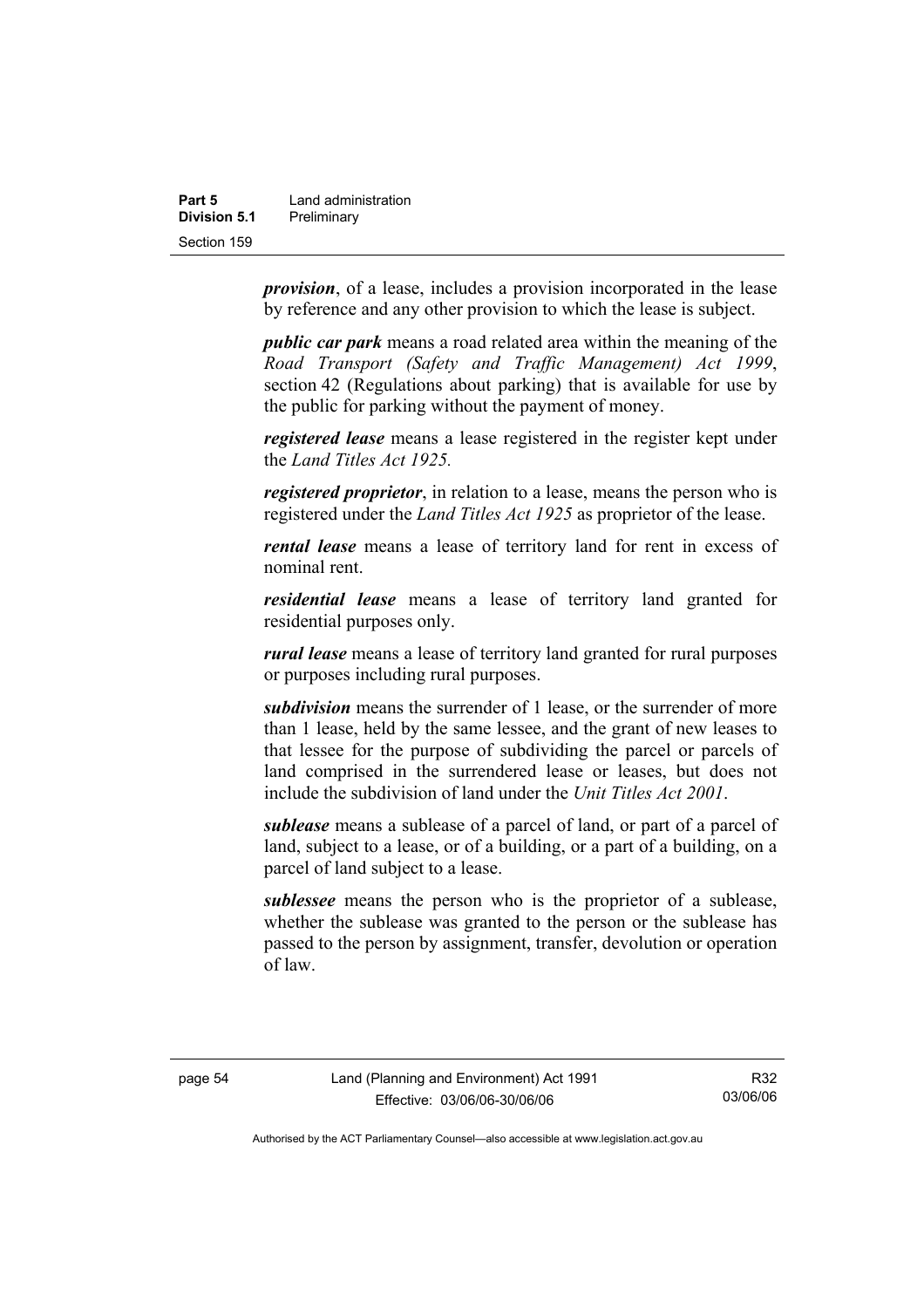#### **159A Meaning of** *concessional lease* **for Act**

(1) In this Act:

#### *concessional lease*—

- (a) means a lease granted for a consideration less than the full market value of the lease, or for no consideration, if neither of the following payments has been made to the Territory:
	- (i) an amount in relation to the grant of the lease that is equal to the lease's market value at the time of payment or, if the amount is paid in parts, at the time of the last payment;
	- (ii) an amount to reduce the rent payable under the lease to a nominal rent under section 186 (Variation of lease to pay out rent); and
- (b) includes the following leases:
	- (i) a consolidated or subdivided concessional lease;
	- (ii) a further concessional lease;
	- (iii) a regranted concessional lease; but
- (c) does not include—
	- (i) a consolidated or subdivided lease or a further or regranted lease, other than a lease mentioned in paragraph (b); or
	- (ii) a lease over land that, immediately before the grant of the lease, was owned, controlled or held by the commissioner for housing under the *Housing Assistance Act 1987*; or
	- (iii) a lease prescribed by regulation.
- (2) For subsection (1), definition of *concessional lease*, paragraph (a), it does not matter whether the consideration for the grant of the lease was paid as a lump sum or is payable under the lease as rent.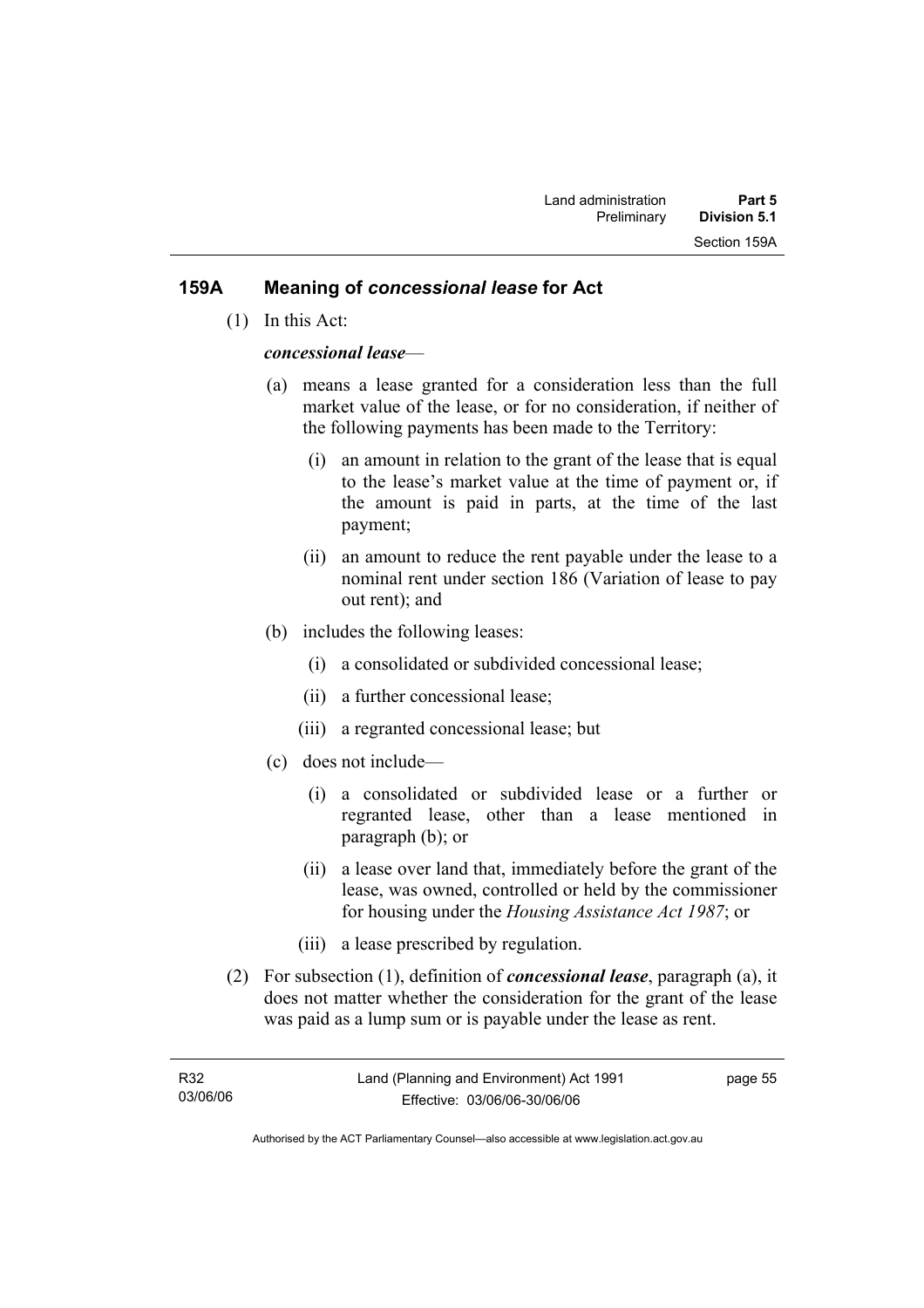| Part 5       | Land administration |
|--------------|---------------------|
| Division 5.2 | Leases              |
| Section 160  |                     |

(3) In this section:

*consolidated or subdivided concessional lease* means a lease granted during a consolidation or subdivision involving the surrender of 1 or more previous leases if 1 or more of the previous leases was a concessional lease.

*further concessional lease* means a further lease if the surrendered lease was a concessional lease.

*regranted concessional lease* means a regranted lease (whether the regrant is on the same or different conditions) if the surrendered lease was a concessional lease.

#### **160 Application of pt 5**

- (1) This part applies to the grant of an interest in territory land by the planning and land authority on behalf of the Executive.
- (2) This part does not apply to a transfer by the Territory of a registered lease of which the Territory is the registered proprietor.

# **Division 5.2 Leases**

#### **160A Effect qualified**

This division has effect subject to division 5.4 (Restrictions on rural leases).

#### **160B Planning and land authority may grant leases**

- (1) The planning and land authority is authorised to grant, on behalf of the Executive, leases that the Executive may grant on behalf of the Commonwealth.
- (2) In this section:

*lease* means a lease of territory land.

R32 03/06/06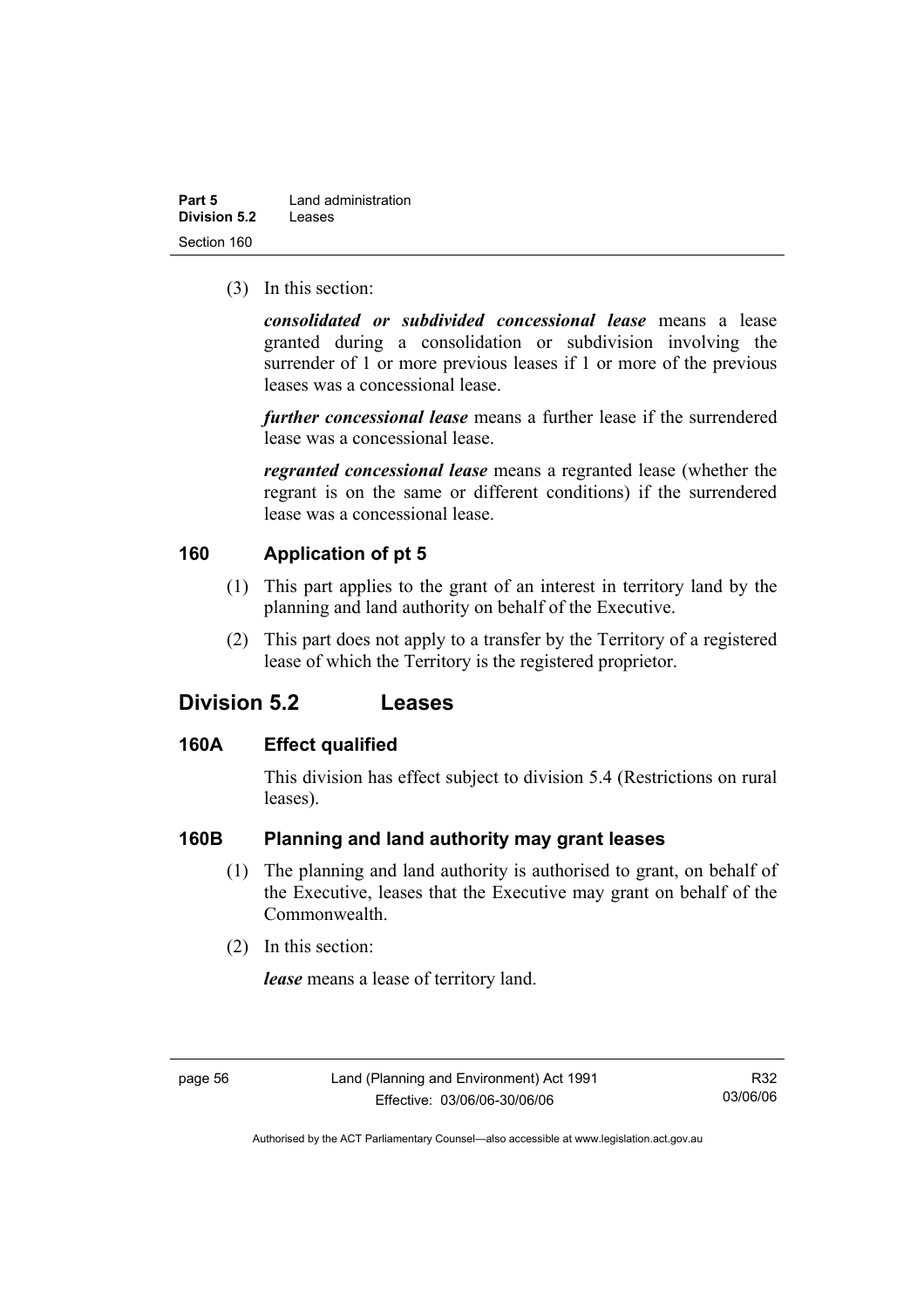#### **161 Granting of leases**

- (1) The planning and land authority may grant a lease by—
	- (a) auction; or
	- (b) tender; or
	- (c) ballot; or
	- (d) direct grant.

*Note* A fee may be determined under s 287 for this section.

- (2) A lease granted under this section may include provisions—
	- (a) requiring the lessee to develop the land comprised in the lease, or any unleased territory land, in a specified way; or
	- (b) requiring the lessee to give security for the performance of any of his or her obligations under the lease.
- (3) The planning and land authority may restrict the people eligible for the grant of a lease under subsection  $(1)$   $(a)$ ,  $(b)$  or  $(c)$  by specifying, in the relevant notice of auction, tender or ballot, a class of people eligible or ineligible for the grant of a lease under the auction, tender or ballot.
- (4) If, under a restriction imposed under subsection (3), only 1 person is eligible for the grant of a lease under subsection  $(1)$   $(a)$ ,  $(b)$  or  $(c)$ , the planning and land authority may grant a lease to that person under subsection (1) (d) without auctioning the lease, calling tenders or conducting a ballot.
- (5) A lease granted under subsection (1) (d) must be granted subject to the provisions that are agreed between the planning and land authority and the applicant for the lease.
- (6) The planning and land authority must not grant a lease of territory land under subsection (1) (d) otherwise than in accordance with criteria specified under subsection (7).

page 57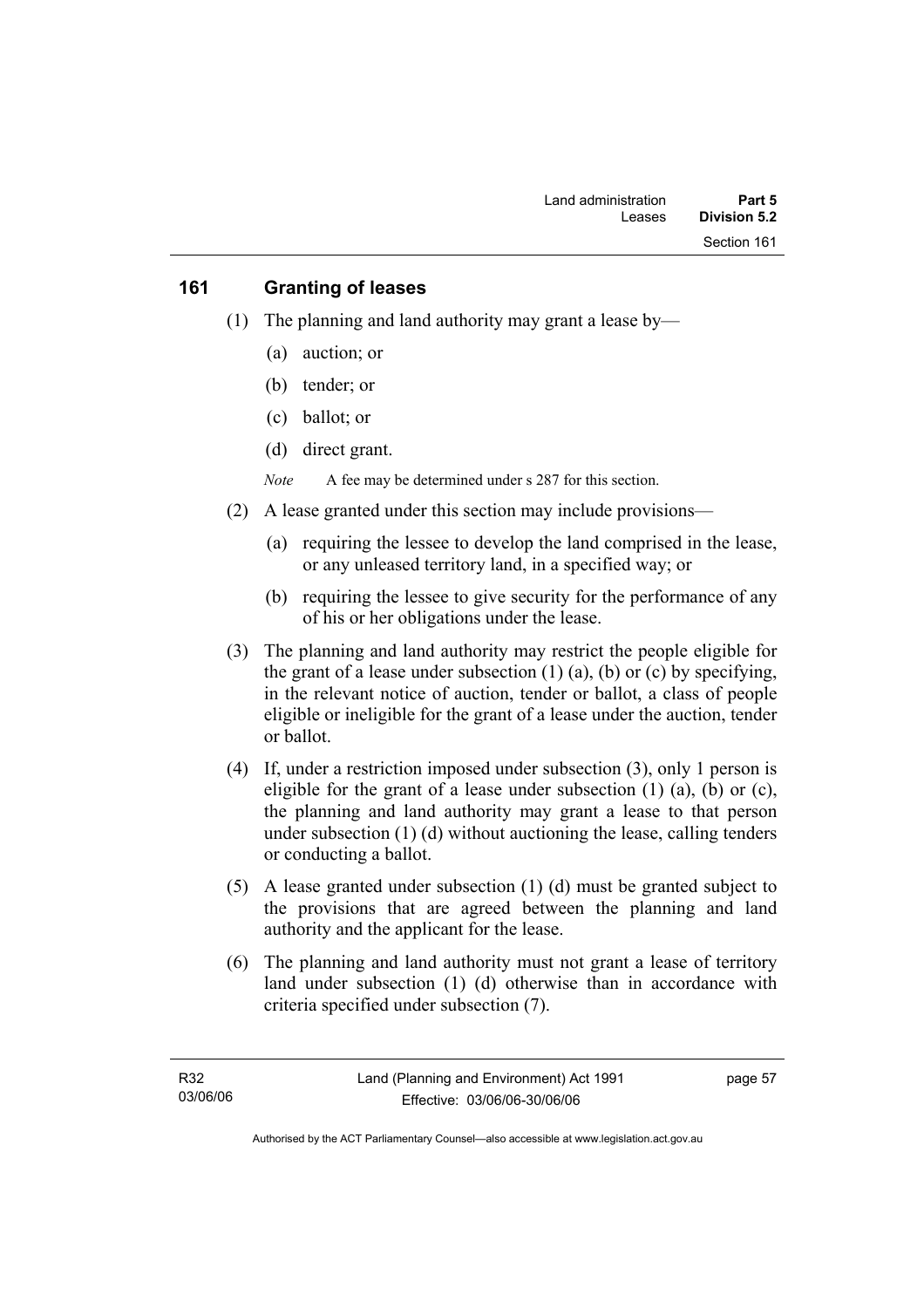- (7) The Executive may, for this section, in writing—
	- (a) specify criteria for the granting of leases under subsection (1) (d); or
	- (b) amend or revoke criteria so specified.
- (8) An instrument under subsection (7) is a disallowable instrument.
	- *Note* A disallowable instrument must be notified, and presented to the Legislative Assembly, under the Legislation Act.

#### **163 Leases to community organisations**

(1) In this section:

*community organisation* means a corporation that—

- (a) has as its principal purpose the provision of a service, or a form of assistance, to people living or working in the ACT; and
- (b) is not carried on for the pecuniary profit or gain of its members; and
- (c) does not hold a club licence under the *Liquor Act 1975*.
- (2) The planning and land authority may grant a lease of territory land to a community organisation without charge or for a charge that is less than the market value of the lease.
- (3) The planning and land authority must not grant a lease under this section otherwise than in accordance with criteria for the granting of leases to community organisations specified under subsection (4).
- (4) The Executive may, for this section, in writing—
	- (a) specify criteria for the granting of leases to community organisations; or
	- (b) amend or revoke criteria so specified.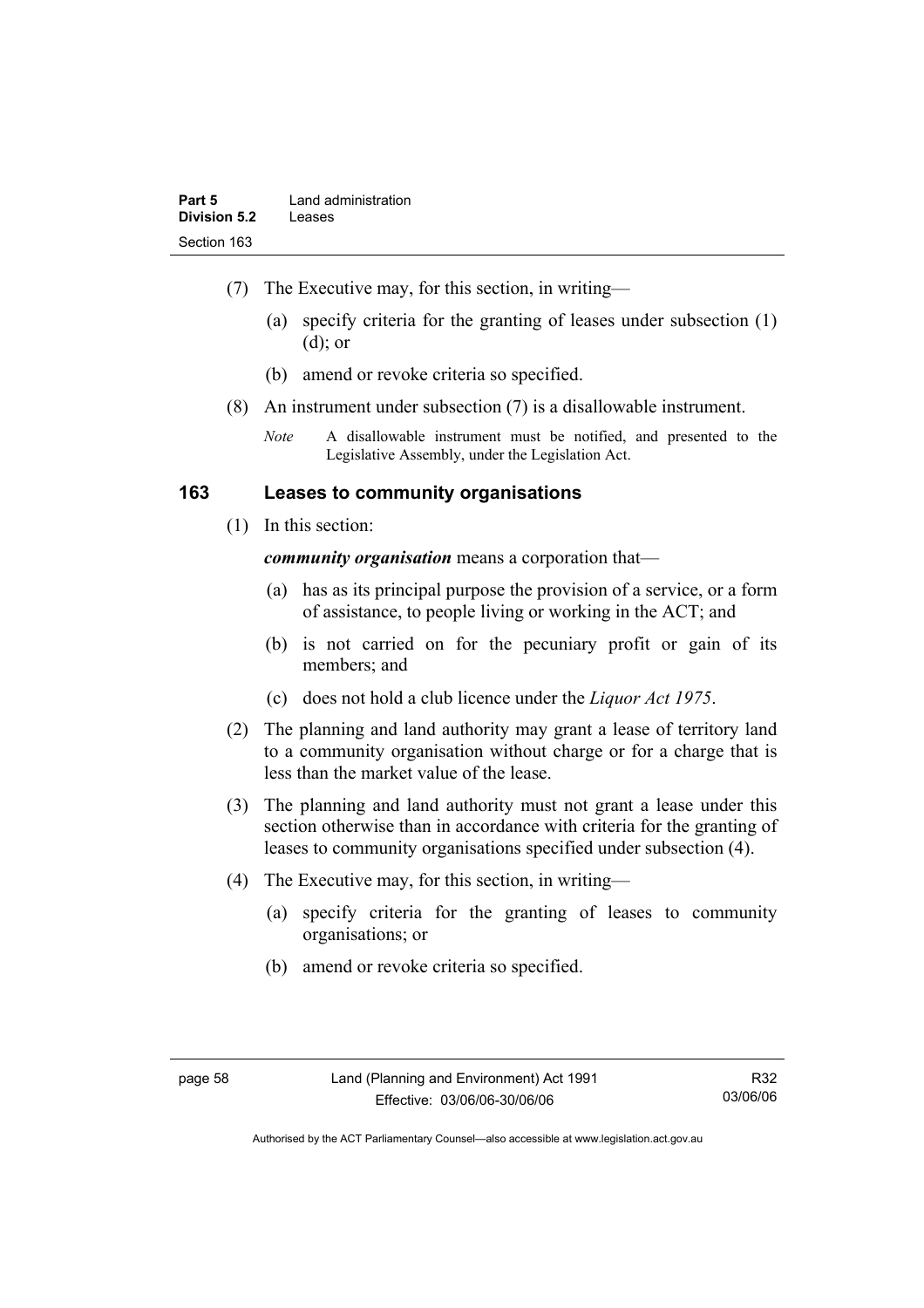- (5) An instrument under subsection (4) is a disallowable instrument.
	- *Note* A disallowable instrument must be notified, and presented to the Legislative Assembly, under the Legislation Act.
- (6) A community organisation must not transfer a lease granted under this section and a purported transfer of such a lease is of no effect.
- (7) This section does not limit the power of the planning and land authority to grant a lease of territory land to a community organisation otherwise than under this section.

#### **164 Special leases**

- (1) The planning and land authority may grant a lease of territory land for a charge that is less than the market value of the lease if the authority is satisfied it is desirable and in the public interest to do so to facilitate—
	- (a) the economic development of the ACT; or
	- (b) the development of business in the ACT.
- (2) The planning and land authority must not grant a lease of territory land under this section otherwise than in accordance with criteria for the granting of special leases specified under subsection (3).
- (3) The Executive may, for this section, in writing—
	- (a) specify criteria for the granting of special leases; or
	- (b) amend or revoke criteria so specified.
- (4) An instrument under subsection (3) is a disallowable instrument.
	- *Note* A disallowable instrument must be notified, and presented to the Legislative Assembly, under the Legislation Act.
- (5) The lessee under a lease to which this section applies must not, for a period of 5 years after the day when the lease is granted—
	- (a) assign or transfer the lease; or

page 59

Authorised by the ACT Parliamentary Counsel—also accessible at www.legislation.act.gov.au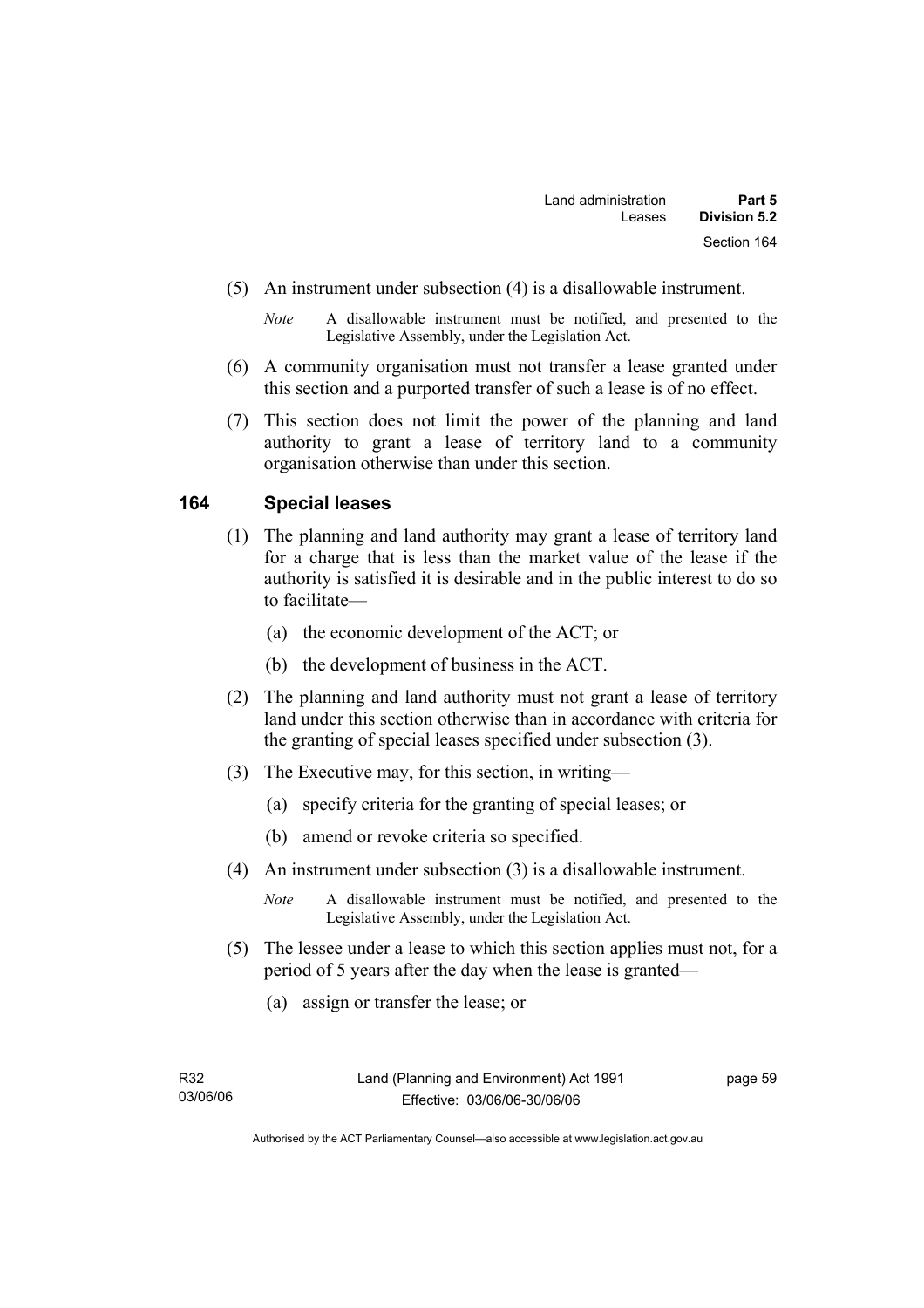- (b) sublet the land comprised in the lease or any part of it; or
- (c) part with possession of the land comprised in the lease or any part of it;

without having obtained the written consent of the planning and land authority and any assignment, transfer, sublease, agreement or arrangement made or entered into in contravention of this subsection is of no effect.

- (6) The planning and land authority must not consent to the lessee under a lease to which this section applies—
	- (a) assigning or transferring the lease; or
	- (b) subletting the land comprised in the lease or any part of it; or
	- (c) parting with possession of the land comprised in the lease or any part of it;

unless it is satisfied that the person to whom it is proposed that the lease should be assigned or transferred, the person to whom it is proposed that a sublease should be granted or the person to whom it is proposed that possession of the land should be given is a person who satisfies the criteria of eligibility specified under subsection (2) in relation to the class of leases in which the lease is included.

## **166 Inquiries and assessments in relation to granting of leases**

If it is proposed that a lease of territory land be granted, the Minister may—

- (a) establish a panel to conduct an inquiry into whether the proposed lease should be granted; or
- (b) direct that an assessment be made into the possible environmental impact of a decision to grant the lease.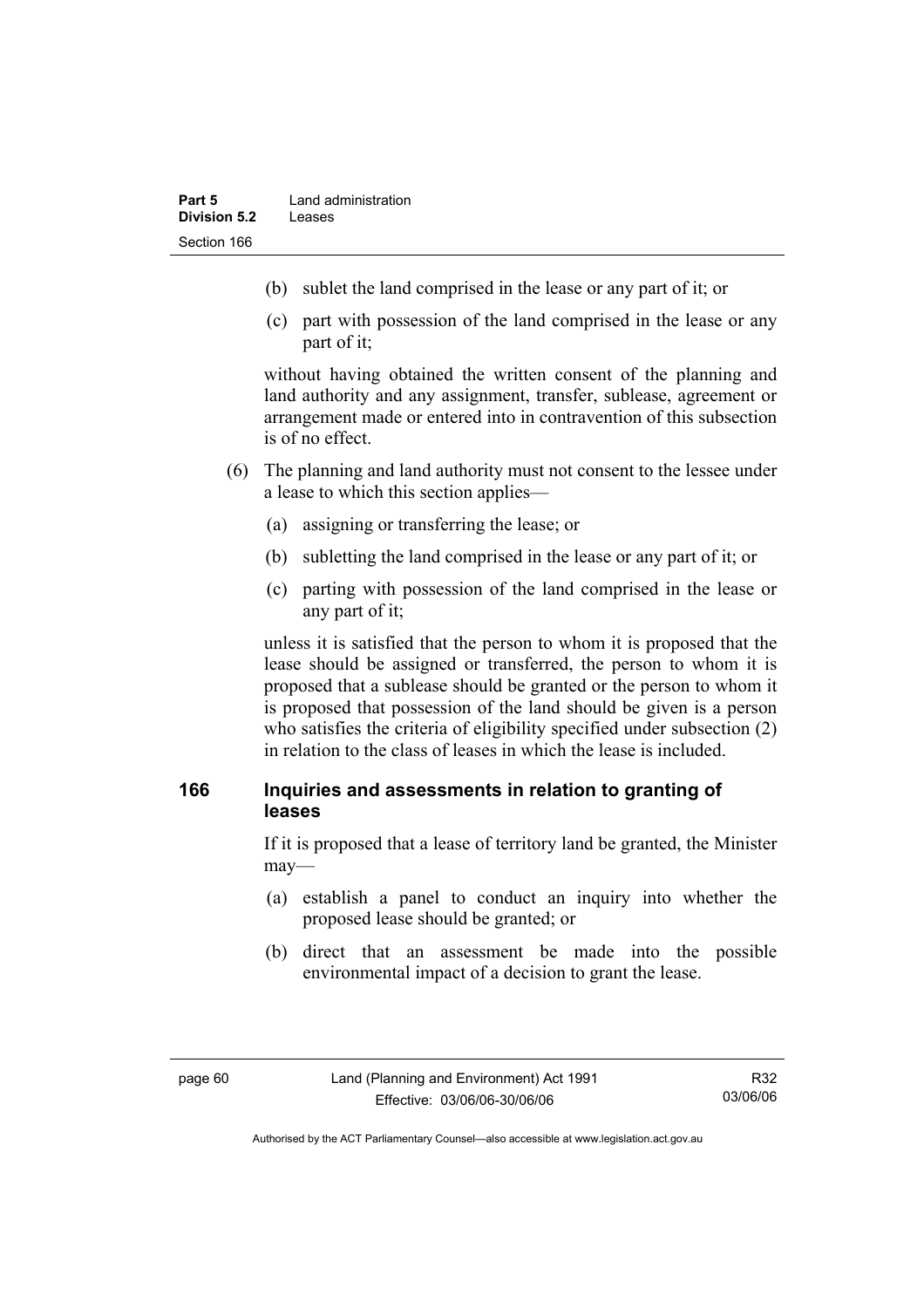## **166A Grants of leases after inquiries or assessments**

- (1) This section applies if the Minister, under section 166, establishes a panel to conduct an inquiry, or directs that an assessment be made, in relation to the proposed grant of a lease.
- (2) The Minister must—
	- (a) consider the report of the panel or the assessment; and
	- (b) review the provisions of the proposed lease taking the report or assessment into account; and
	- (c) direct the planning and land authority—
		- (i) to grant the proposed lease; or
		- (ii) to grant the proposed lease as varied in accordance with the direction; or
		- (iii) to refuse to grant the proposed lease.
- (3) The planning and land authority may grant the proposed lease only in accordance with a direction of the Minister under subsection  $(2)$   $(c)$ .

## **167 Eligibility for certain classes of leases**

- (1) The Executive may, in writing—
	- (a) declare a specified class of leases to be leases to which this section applies; or
	- (b) specify, in relation to a class of leases declared under paragraph (a) to be leases to which this section applies, criteria for deciding whether a person is eligible to hold the land comprised in a lease included in that class; or
	- (c) amend or revoke a declaration under paragraph (a) or criteria specified under paragraph (b).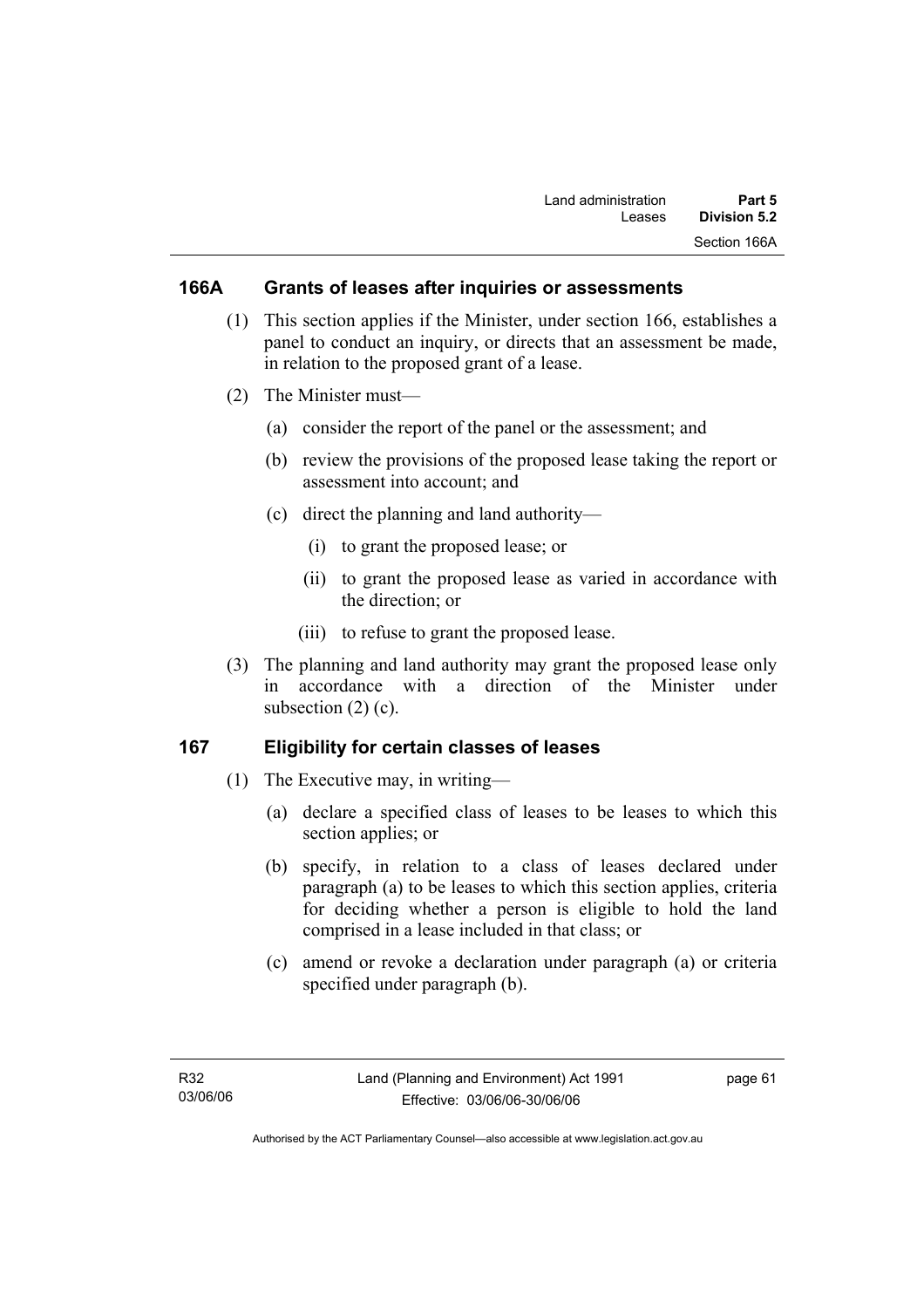- (2) An instrument under subsection (1) is a disallowable instrument.
	- *Note* A disallowable instrument must be notified, and presented to the Legislative Assembly, under the Legislation Act.
- (3) The planning and land authority must not grant a lease to which this section applies to a person who does not satisfy the criteria specified under subsection (1) (b) in relation to the class of leases in which the lease is included.
- (4) The validity of a lease to which this section applies is not taken to be affected by a failure to comply with subsection (3).
- (5) The lessee under a lease to which this section applies, or any other person having an interest in such a lease, must not—
	- (a) assign or transfer the lease; or
	- (b) sublet the land comprised in the lease or any part of it; or
	- (c) part with possession of the land comprised in the lease or any part of it;

without having obtained the written consent of the planning and land authority and any assignment, transfer, sublease, agreement or arrangement made or entered into in contravention of this subsection is of no effect.

- (6) The planning and land authority must not consent to the lessee under a lease to which this section applies, or to any other person having an interest in such a lease—
	- (a) assigning or transferring the lease; or
	- (b) subletting the land comprised in the lease or any part of it; or
	- (c) parting with possession of the land comprised in the lease or any part of it;

unless it is satisfied that the person to whom it is proposed that the lease should be assigned or transferred, the person to whom it is proposed that a sublease should be granted or the person to whom it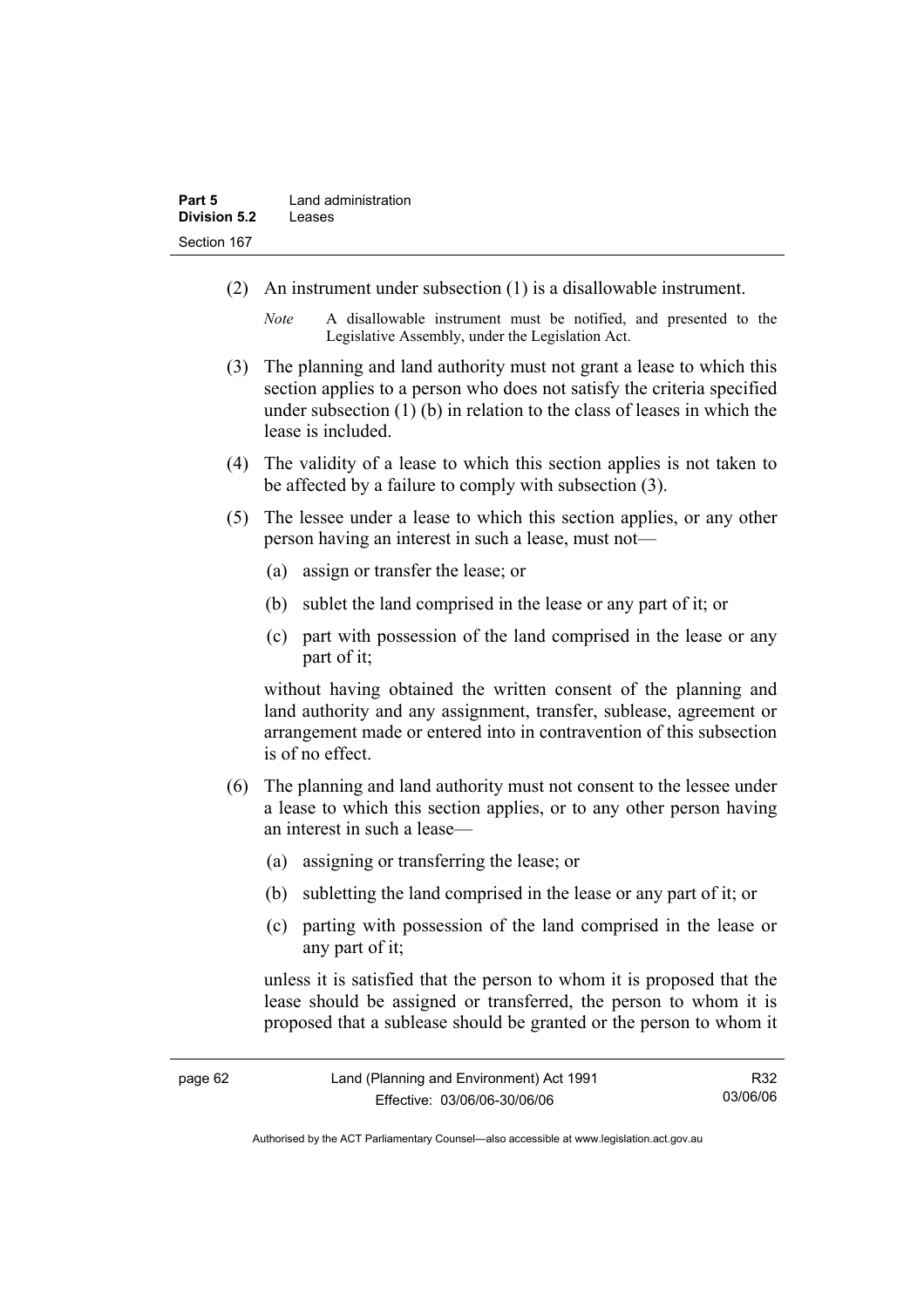is proposed that possession of the land should be given is a person who satisfies the criteria of eligibility specified under subsection (1) (b) in relation to the class of leases in which the lease is included.

## **168 Authority need not grant lease**

- (1) The planning and land authority need not grant a lease of territory land to an applicant, even if applications for the lease have been invited.
- (2) If applications for a lease have been invited subject to conditions, the planning and land authority may, without granting a lease, invite fresh applications for the lease subject to the same or other conditions.

## **169 Payment for leases**

- (1) Subject to subsection (2), the planning and land authority must not grant a lease of territory land otherwise than for payment of an amount that is not less than the market value of the lease.
- (2) Subsection (1) does not apply in relation to—
	- (a) a lease granted for a rent that is the full market rental value of the lease; or
	- (b) a lease granted under section 161 (1) (d), section 163, section 164, section 171, section 171A or section 172.

## **170 Failure to accept and execute lease**

- (1) Subject to subsection (2), if a person who is entitled to the grant of a lease of territory land under this part fails to—
	- (a) accept and execute the lease; or
	- (b) pay any amount that he or she is required to pay before being granted the lease;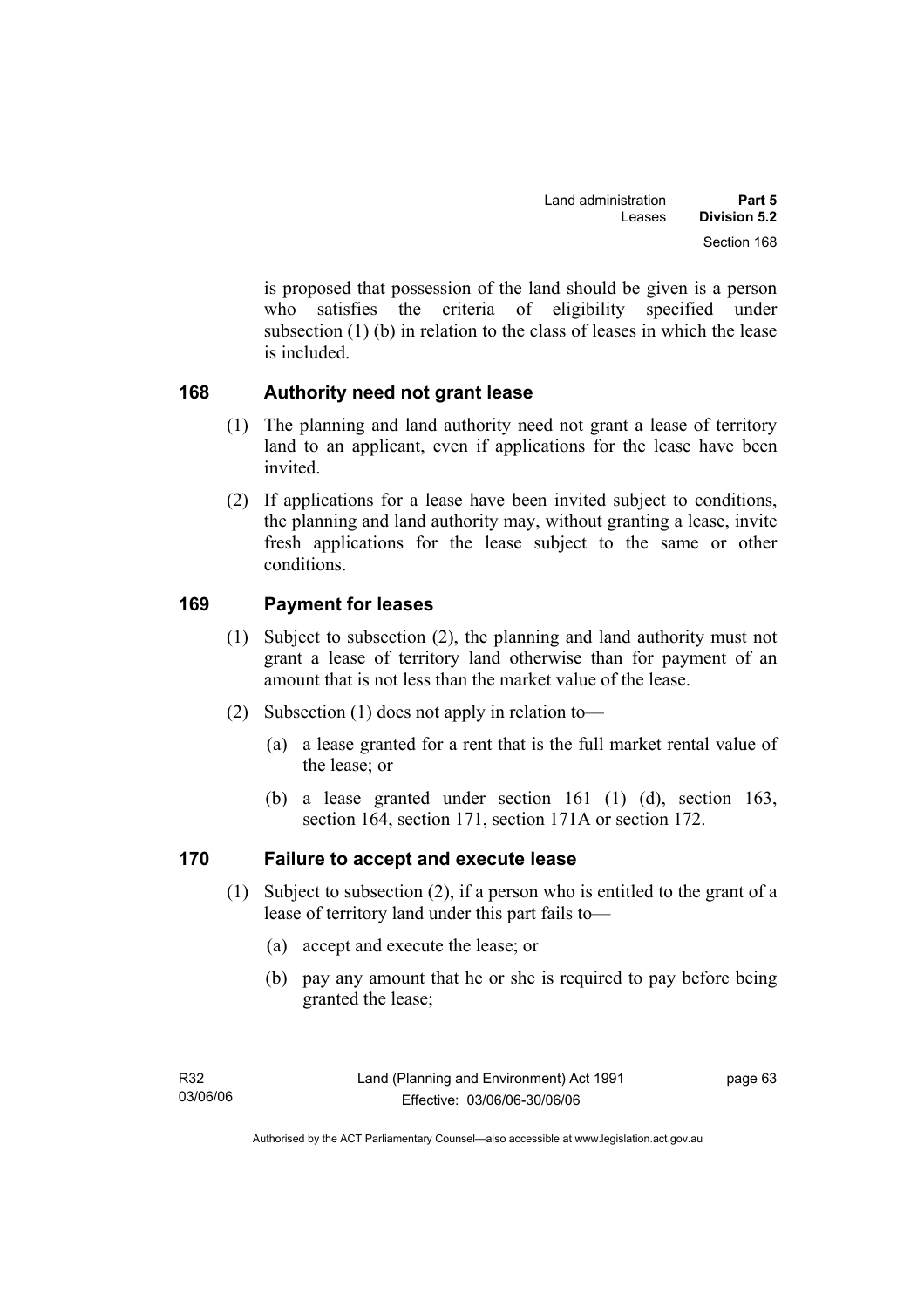| Part 5       | Land administration |
|--------------|---------------------|
| Division 5.2 | Leases              |
| Section 171  |                     |

within the prescribed period, the planning and land authority may, by instrument served on the person, terminate his or her right to the grant of the lease.

- (2) An instrument under subsection (1) must—
	- (a) specify the ground on which it is given; and
	- (b) state that it takes effect on the day 28 days after the day it is served.
- (3) An instrument under subsection (1) may be served on a person by—
	- (a) giving it to the person personally; or
	- (b) sending it to the person by post; or
	- (c) if the residential address of the person is not known to the planning and land authority—publishing a copy of the instrument in a daily newspaper.
- (4) An instrument under subsection (1) takes effect on the day 28 days after the day it is served.
- (5) A person whose right to the grant of a lease has been terminated under this section does not have any claim for compensation in relation to the termination of the right or for the recovery of any money paid to the planning and land authority in relation to the grant of the lease.

#### **171 Grant of further residential leases**

- (1) This section applies if—
	- (a) the holder of a residential lease of land applies to the planning and land authority for the grant of a further residential lease of the land; and
	- (b) neither the Territory nor the Commonwealth needs the land for a public purpose; and

Authorised by the ACT Parliamentary Counsel—also accessible at www.legislation.act.gov.au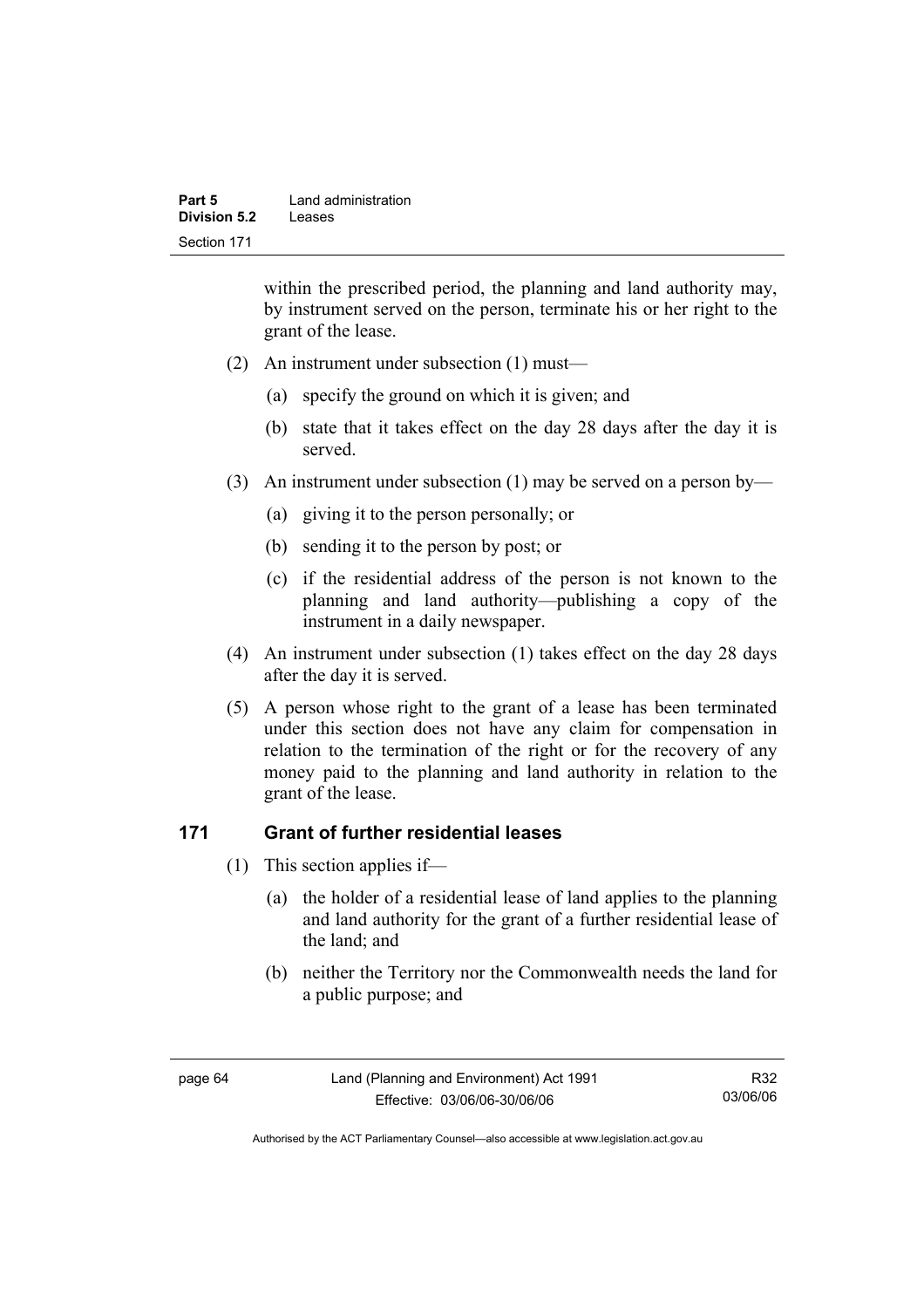- (c) the lessee pays the fee worked out under the determination under subsection (3); and
- (d) the lessee surrenders the existing lease.
- (2) The planning and land authority must grant the lessee a further residential lease of the land for a term not longer than 99 years to begin on the day after the day the existing lease is surrendered.
- (3) The Minister may make a determination, in writing, for subsection  $(1)(c)$ .
- (4) If the term of a further lease granted under subsection (2) is not longer than the term of the existing lease, the fee payable under subsection (1) (c) must not be more than the cost of granting the lease.
- (5) A determination under subsection (3) is a disallowable instrument.
	- *Note* A disallowable instrument must be notified, and presented to the Legislative Assembly, under the Legislation Act.

## **171A Grant of further rural leases**

- $(1)$  If—
	- (a) the holder of a rural lease applies to the planning and land authority for the grant of a further rural lease of the same land; and
	- (b) neither the Territory nor the Commonwealth requires the land for a public purpose; and
	- (c) all rent due under the existing lease is paid; and
	- (d) the lessee pays the determined fee; and
	- (e) the lessee surrenders the existing lease;

the authority must grant the lessee a further rural lease of that land for a term not longer than the maximum set out in the determination under subsection (2), and subject to any conditions set out in that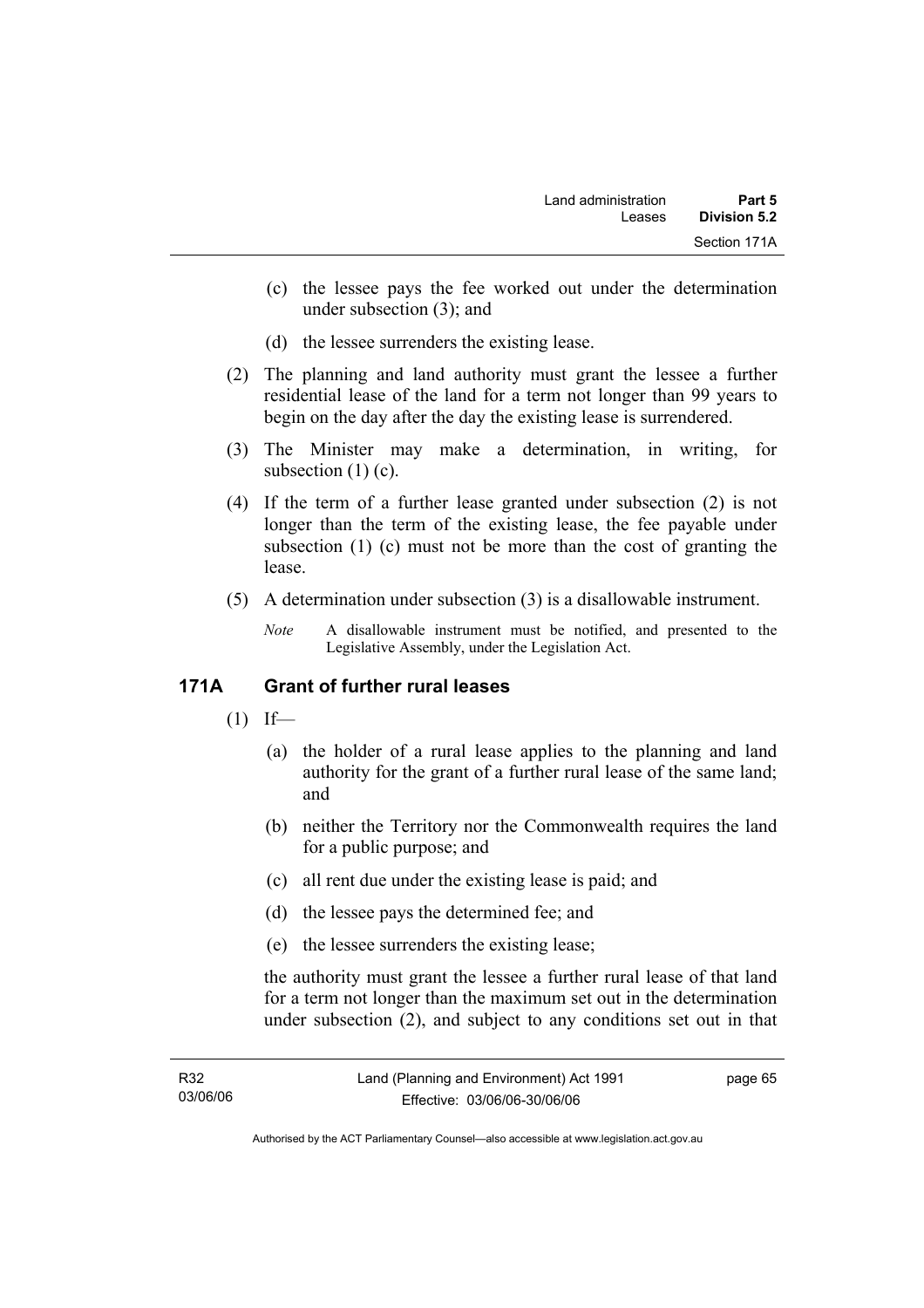determination, to begin on the day immediately following the date of surrender of the existing lease.

- (2) The Minister may make a determination, in writing, for subsection (1).
- (3) A determination under subsection (2) may—
	- (a) include a condition that a lessee pays, for the grant of a further lease—
		- (i) an amount stated in, or worked out in accordance with, the determination (an *amount condition*); or
		- (ii) the market value of the lease; and
	- (b) provide that an amount condition ceases to apply to a lessee if the lessee—
		- (i) has not applied for the grant of a further rural lease under subsection (1) within the period stated in the determination for applying for such a grant; and
		- (ii) has not accepted in writing an offer for the grant of such a lease within the period stated in the determination for accepting such an offer.
- (4) A provision mentioned in subsection (3) (b) may apply to an amount condition of a determination made before or after the commencement of that subsection.
- (5) If the national capital authority has set a maximum term for a rural lease of land in a designated area, a determination under subsection (2) relating to the land must not set a term for a further rural lease of the land that is longer than the maximum term.
- (6) In subsection (5):

*designated area*—see the *Australian Capital Territory (Planning and Land Management) Act 1988* (Cwlth), section 4.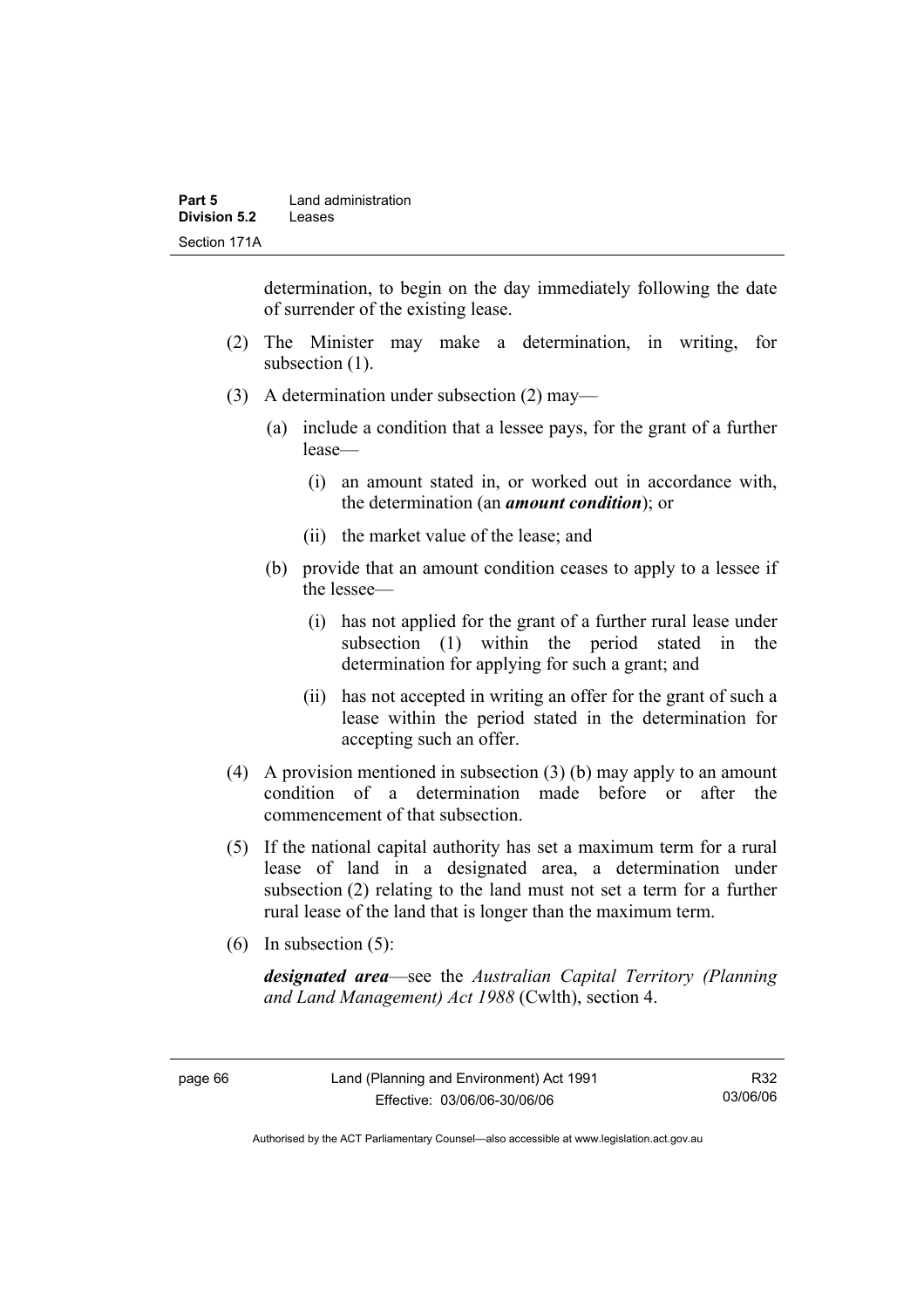- (7) If the term of a further lease granted under subsection (1) does not exceed the term of the existing lease, the fee payable under subsection (1) (d) must not exceed the cost of granting the lease.
- (8) A determination under subsection (2) is a disallowable instrument.
	- *Note* A disallowable instrument must be notified, and presented to the Legislative Assembly, under the Legislation Act.

#### **172 Grant of further leases for purposes other than residential or rural**

- (1) This section applies if—
	- (a) the holder of a lease of territory land other than a residential lease or a rural lease applies to the planning and land authority for the grant of a further lease of the land for the same purposes; and
	- (b) neither the Territory nor the Commonwealth needs the land for a public purpose; and
	- (c) all rent due under the existing lease is paid; and
	- (d) the lessee pays the fee worked out under the determination under subsection (3); and
	- (e) the lessee surrenders the existing lease.
- (2) The planning and land authority must grant the lessee a further lease of the land for the same purposes for a term not longer than 99 years to begin on the day after the day the existing lease is surrendered.
- (3) The Minister may make a determination, in writing, for subsection  $(1)$   $(d)$ .
- (4) If the term of a further lease granted under subsection (2) is not longer than the term of the existing lease, the fee payable under subsection (1) (d) must not be more than the cost of granting the lease.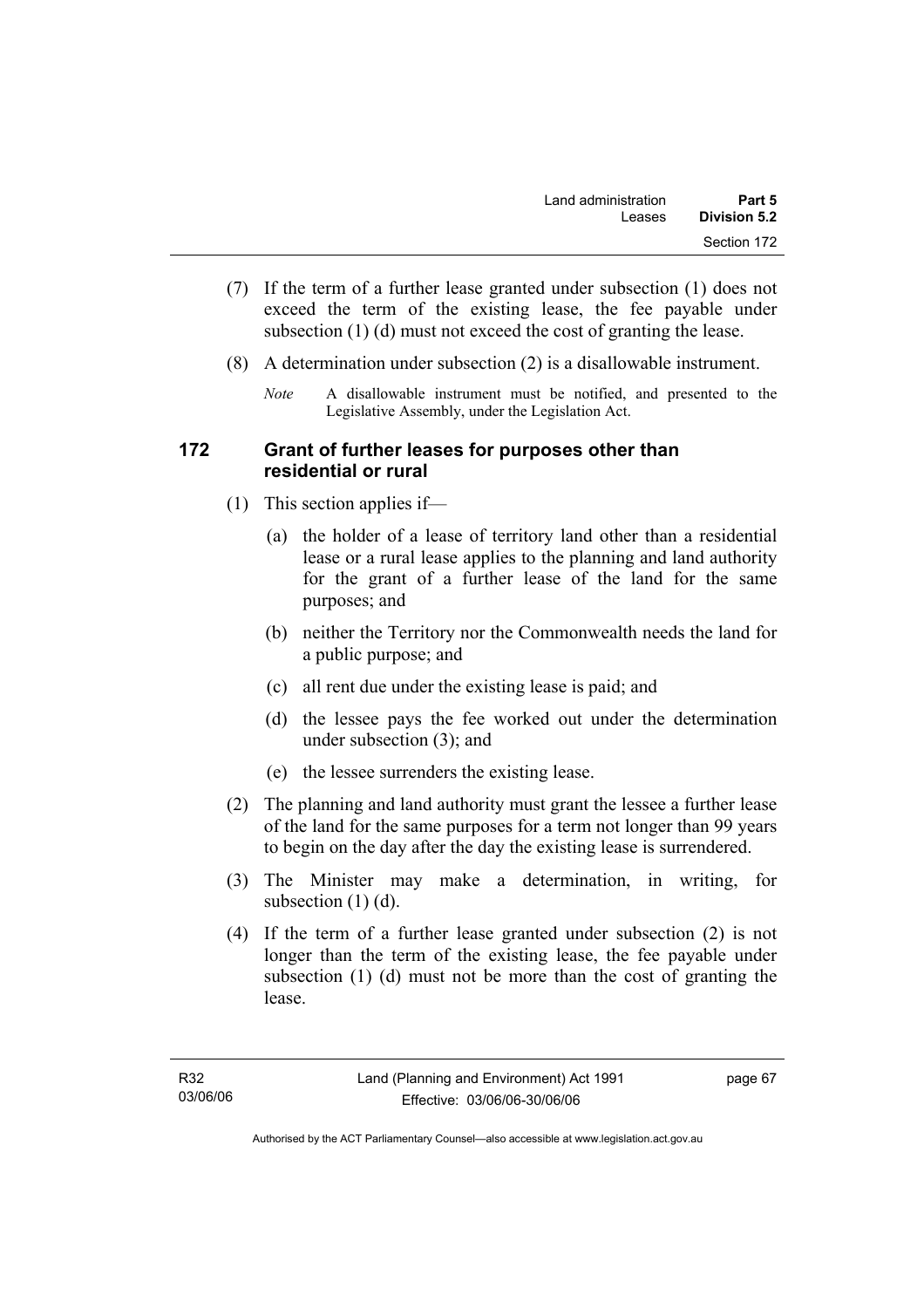- (5) A determination under subsection (3) is a disallowable instrument.
	- *Note* A disallowable instrument must be notified, and presented to the Legislative Assembly, under the Legislation Act.

## **172A Grant of further lease—unit titles**

- (1) The planning and land authority may grant a further lease of a unit, or the common property, under a units plan only on an application by the owners corporation.
- (2) The planning and land authority may grant a further lease of a unit, or the common property, under a units plan only if—
	- (a) the authority grants further leases for all the units and the common property; and
	- (b) the further leases are all granted for the same term.
- (3) An application must be supported by an ordinary resolution of the owners corporation.
- (4) A certificate under the *Unit Titles Act 2001*, section 109 about the resolution must be attached to the application.
- (5) In this section:

*further lease* means a lease under section 171, section 171A or section 172.

*units plan* means a units plan under the *Unit Titles Act 2001*, section 7.

#### **172B Grant of further lease—community title**

- (1) The planning and land authority may grant a further lease of a lot in a community title scheme only on an application by the body corporate of the scheme.
- (2) The planning and land authority may grant a further lease of a lot in a community title scheme only if—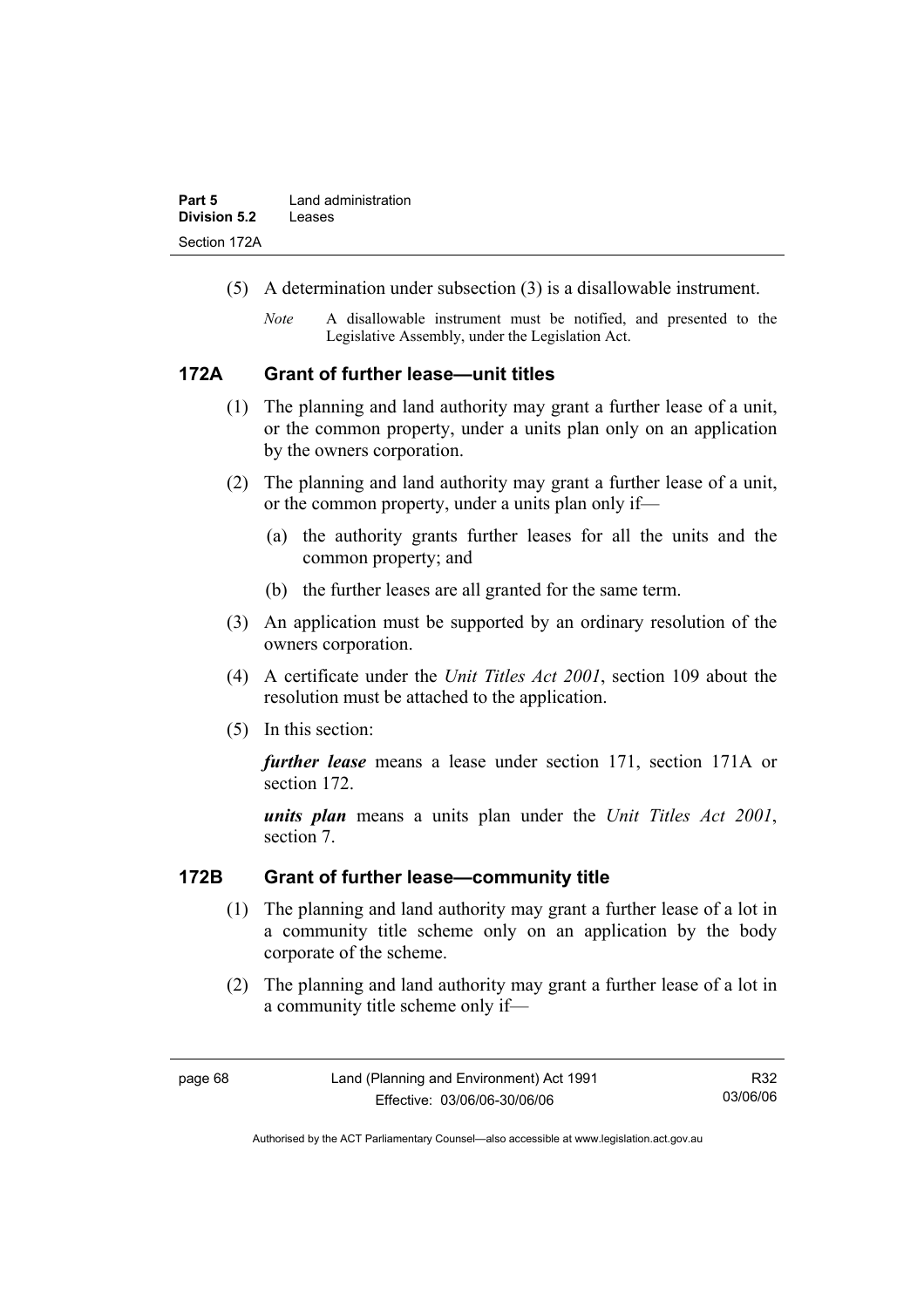- (a) the authority grants further leases for all the lots in the scheme; and
- (b) the further leases are all granted for the same term.
- (3) An application must be supported by an ordinary resolution of the body corporate.
- (4) An application must have attached to it a certificate under the seal of the body corporate that states that at a general meeting of the body corporate held on a stated day a resolution was passed for subsection (3) in the terms set out in the certificate.

## **172C No right to use, flow and control of water**

 A lease or further lease of territory land granted under this division after the commencement of this section must not be taken to give a right to the use, flow and control of water (including water containing impurities) under the land the subject of the lease.

# **173 Lessee's rights in relation to improvements**

(1) In this section:

*improvement*, in relation to land, means—

- (a) a building or a structure on the land; or
- (b) in relation to land held under a rural lease—
	- (i) a building or structure on or under the land; or
	- (ii) any improvement to the land reasonably undertaken for rural purposes.

*lessee,* for a lease that has been surrendered or ended, or the term of that has ended, means the person who was the lessee under the lease at the time of the surrender or ending.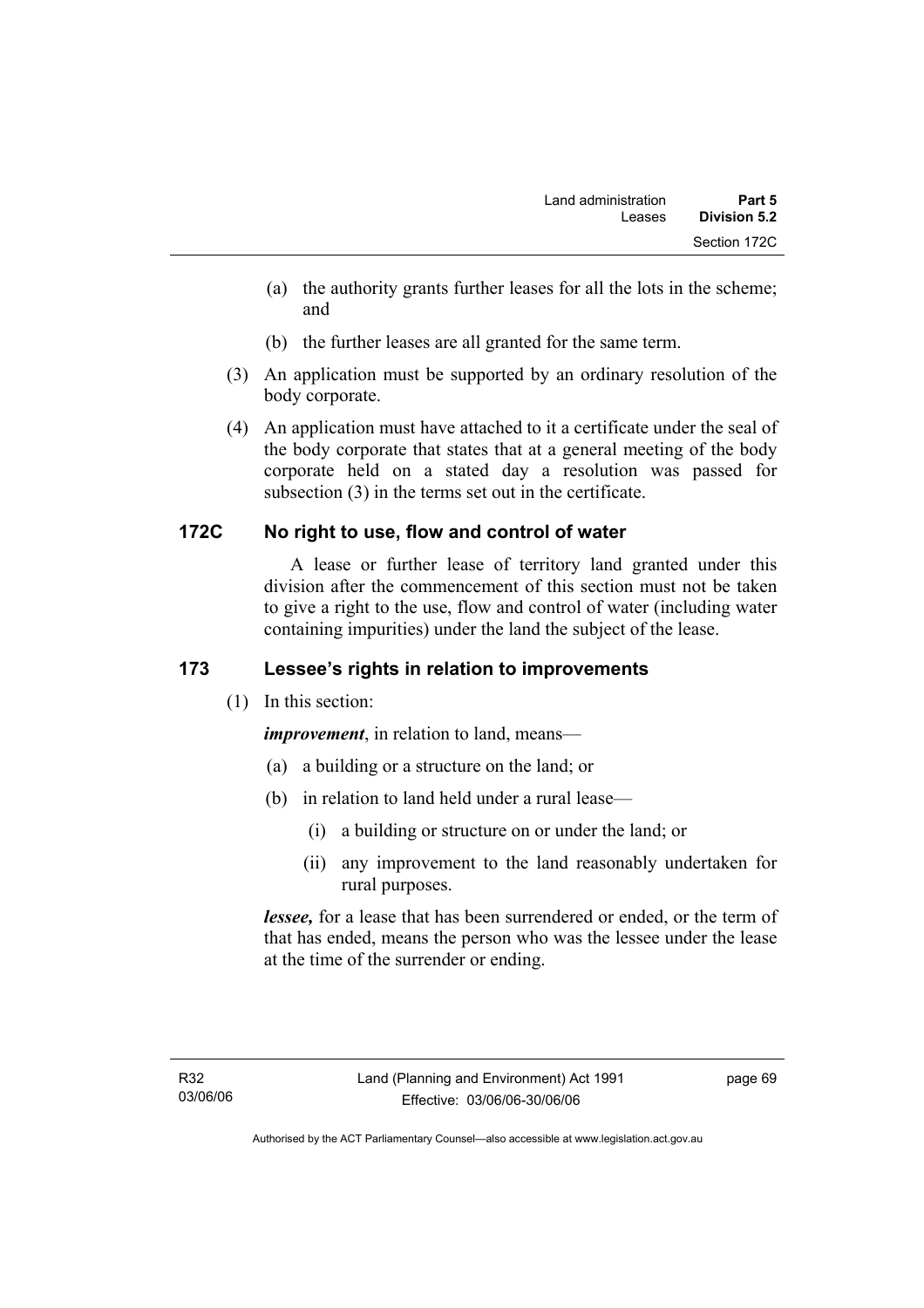| Part 5       | Land administration |
|--------------|---------------------|
| Division 5.2 | Leases              |
| Section 173  |                     |

*undertaken*, in relation to an improvement that is a building or structure, means the construction, erection or installation of the building or structure.

- (2) This section applies only to the following improvements to land:
	- (a) an improvement undertaken in a way consistent with the law of the Territory, and with any lease over the land, except—
		- (i) an improvement undertaken by the Territory or the Commonwealth (subject to paragraph (b)); or
		- (ii) an improvement acquired by the Territory or the Commonwealth (subject to paragraph (c));
	- (b) an improvement undertaken by the Territory or the Commonwealth, if the Territory or the Commonwealth has received, or is entitled to receive, payment for that improvement;
	- (c) an improvement acquired by the Territory or the Commonwealth, if the Territory or the Commonwealth has received, or is entitled to receive, payment for the improvement.
- (3) If, on the expiry of the term of a lease of territory land on which there are improvements to which this section applies, the lessee is granted a further lease of that land or any part of it, the lessee is not liable to make any payment to the planning and land authority for the improvements on the land or part of the land.
- (4) Subject to subsections (5) and (12), if, on the expiry of the term of a lease of territory land on which there are improvements to which this section applies, the lessee is not granted a further lease of the land, or is granted a lease of part only of the land, the planning and land authority is liable to pay the lessee—
	- (a) if no further lease of the land is granted to the lessee—the amount decided by the planning and land authority to be the value of the improvements on the land; or

| page 70 | Land (Planning and Environment) Act 1991 | R32      |
|---------|------------------------------------------|----------|
|         | Effective: 03/06/06-30/06/06             | 03/06/06 |

Authorised by the ACT Parliamentary Counsel—also accessible at www.legislation.act.gov.au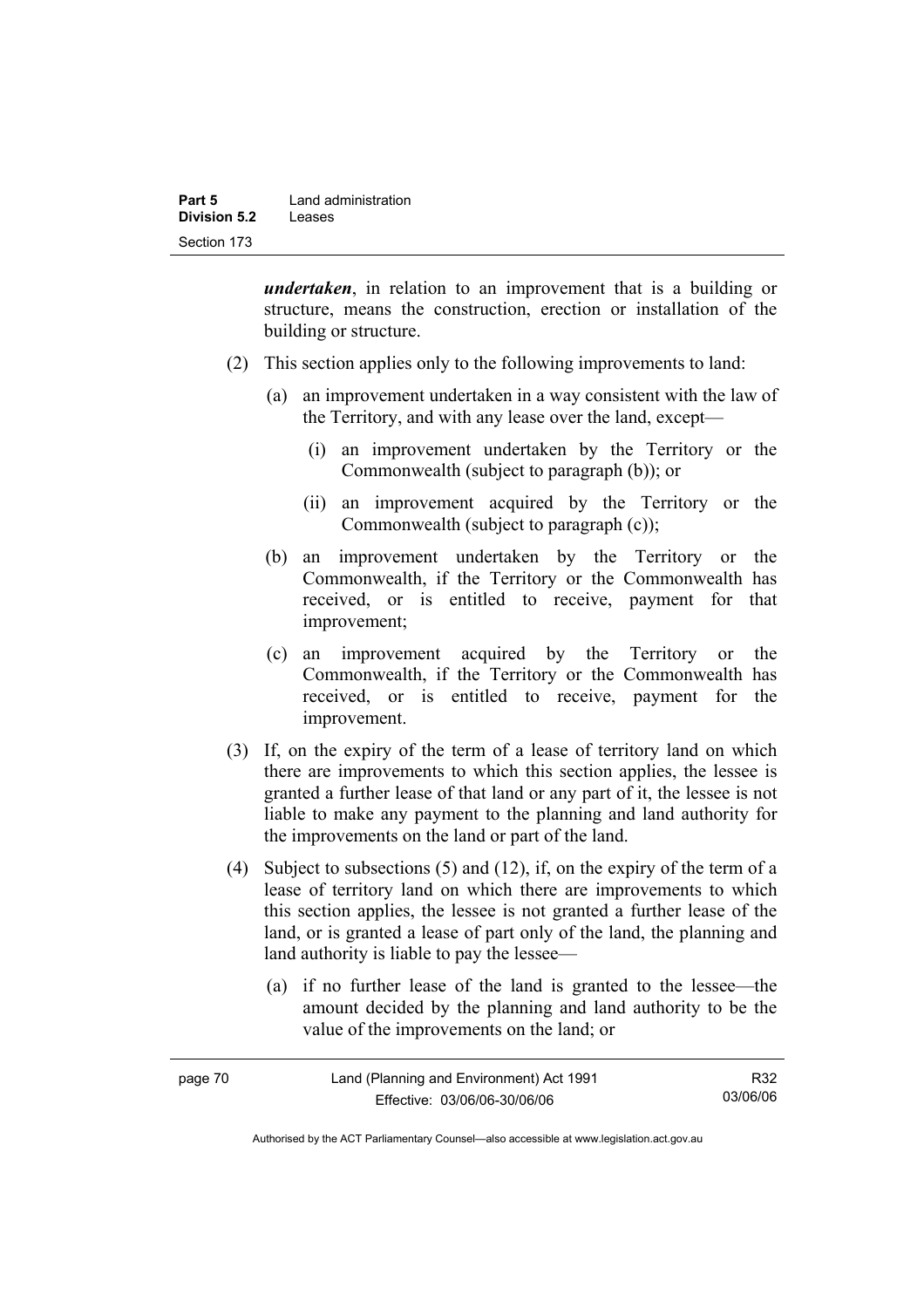- (b) if a further lease of part only of the land is granted to the lessee—the amount decided by the planning and land authority to be the value of the improvements to which this section applies on the part of the land not so leased.
- (5) Before the end of the term of a lease of territory land, the planning and land authority may declare that the land comprised in the lease, or part of the land, is available for a further lease.
- (6) If the lessee does not elect to take a further lease of the land, or part of the land, declared to be available within 6 months after the end of the term of the lease, the amount of any expenditure reasonably incurred by the Territory, the planning and land authority or both, in relation to the grant of a lease of the land, or part of the land, to anyone else must be deducted from the amount payable to the lessee under this section.
- (7) Subject to subsections (9), (10) and (12), if a lease is surrendered or ended, the provisions of this section relating to the payment to the lessee of the value of the improvements on the land comprised in the lease on the expiration of the term apply (so far as applicable) as if the term of the lease had expired on the day of the surrender or ending.
- (8) Subject to subsections (9) and (12), if, before the expiry of the term of a lease of territory land, the planning and land authority withdraws all or part of the leased land from the lease under a provision of the lease, the provisions of this section relating to the payment to the lessee of the value of the improvements on the land on the expiry of the term apply (so far as applicable) as if the term of the lease had expired on the day of the withdrawal.
- (9) Subsection (7) or (8) applies in relation to a lease only if the lessee has fully complied with the provisions (if any) of the lease relating to the erection of a building on the land comprised in the lease.
- (10) If a lease is surrendered or ended, the planning and land authority may work out the amount of the expenditure reasonably incurred by

| R32      | Land (Planning and Environment) Act 1991 | page 71 |
|----------|------------------------------------------|---------|
| 03/06/06 | Effective: 03/06/06-30/06/06             |         |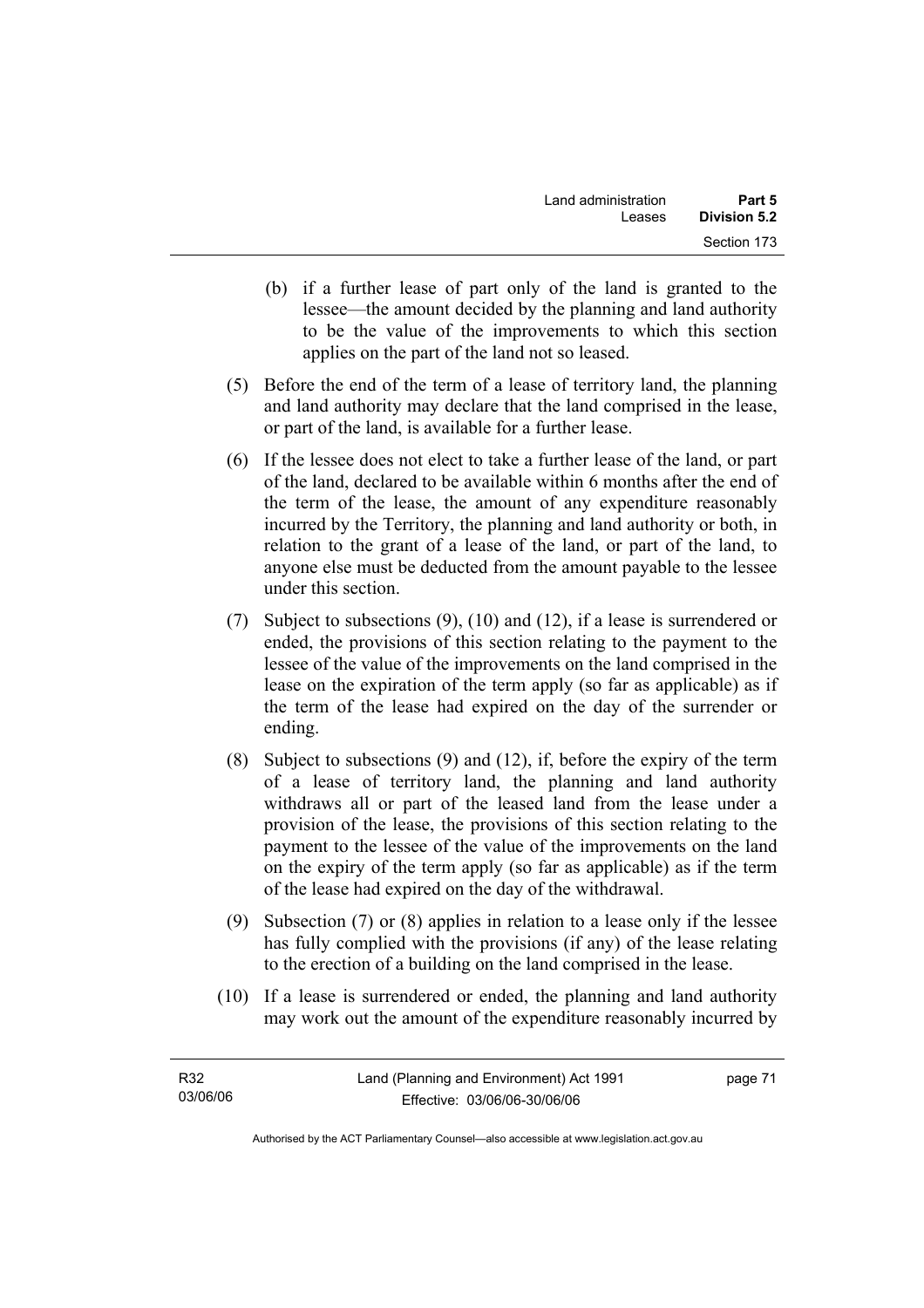the Territory, the planning and land authority or both, in relation to—

- (a) the surrender or ending of the lease; and
- (b) any grant of a further lease of the land or part of the land.
- (11) The amount worked out under subsection (10) must be deducted from any amount payable under subsection (7) to the lessee of the surrendered or ended lease.
- (12) Subsections (4), (7) and (8) apply in relation to a lease subject to any provisions of the lease that preclude or limit the right of the lessee to payment in relation to improvements on the land comprised in the lease.

## **174 Deciding value of improvements**

(1) In this section:

*assessment day* means—

- (a) in relation to land a lease of which has expired—the day of expiry; or
- (b) in relation to land a lease of which has been terminated or surrendered—the day of termination or surrender; or
- (c) in relation to land that has been withdrawn from a lease—the day of withdrawal.

*lessee*—see section 173.

*market value*, in relation to improvements on land, means the amount by which the improvements increase the value of the lease of the land, assuming that the lease, together with the improvements, were offered for sale on the open market on the day immediately before the prescribed day on the reasonable terms and conditions that a genuine seller might require.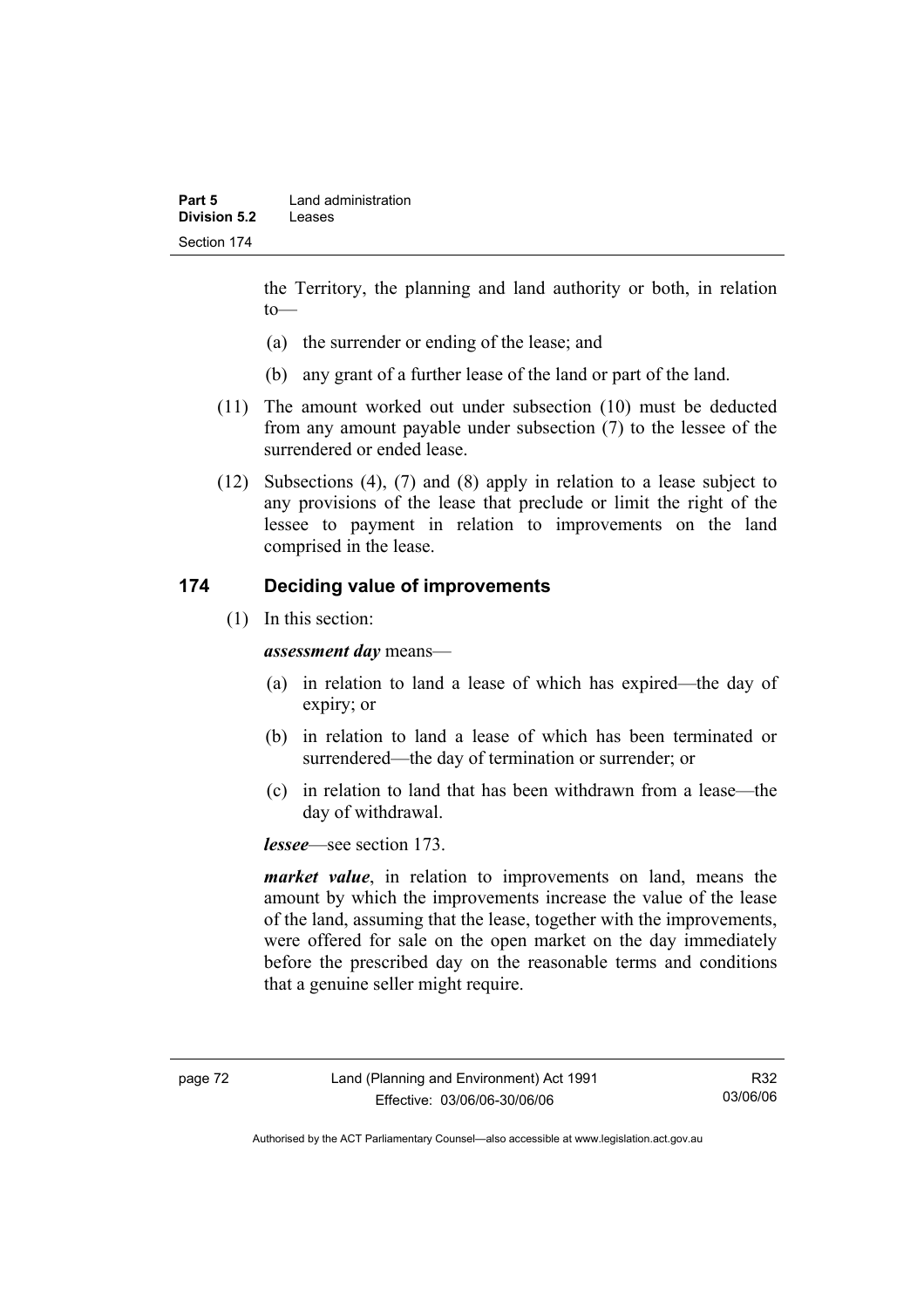- (2) If compensation is payable under section 173 in relation to improvements, the planning and land authority must, as soon as practicable after the assessment day in relation to the land where the improvements are situated, in writing, decide, in accordance with this section, the market value of the improvements on the land as at the assessment day.
- (3) If compensation is payable under section 173 (4), the planning and land authority must, in valuing the improvements, assume that a further lease of the land had been granted subject to the same provisions, and for the same term, as the lease that has expired.
- (4) If compensation is payable under section 173 (7), the planning and land authority must, in valuing the improvements, assume that the lease of the land had not been terminated or surrendered.
- (5) If compensation is payable under section 173 (8), the planning and land authority must, in valuing the improvements, assume that the leased land or part of the leased land had not been withdrawn from the lease.

## **175 Use of land for leased purpose**

- (1) Territory land in relation to which a lease has been granted, whether before or after the commencement of this part, must not be used for any purpose other than a purpose authorised by the lease, subject to this section.
- (2) Despite the lease of territory land for residential purposes, the land may also be used—
	- (a) for a home occupation within the meaning of the plan; or
	- (b) for a home business within the meaning of the plan, in accordance with an approval under part 6.
- (3) Despite the purpose permitted by a lease of territory land, the land may be used—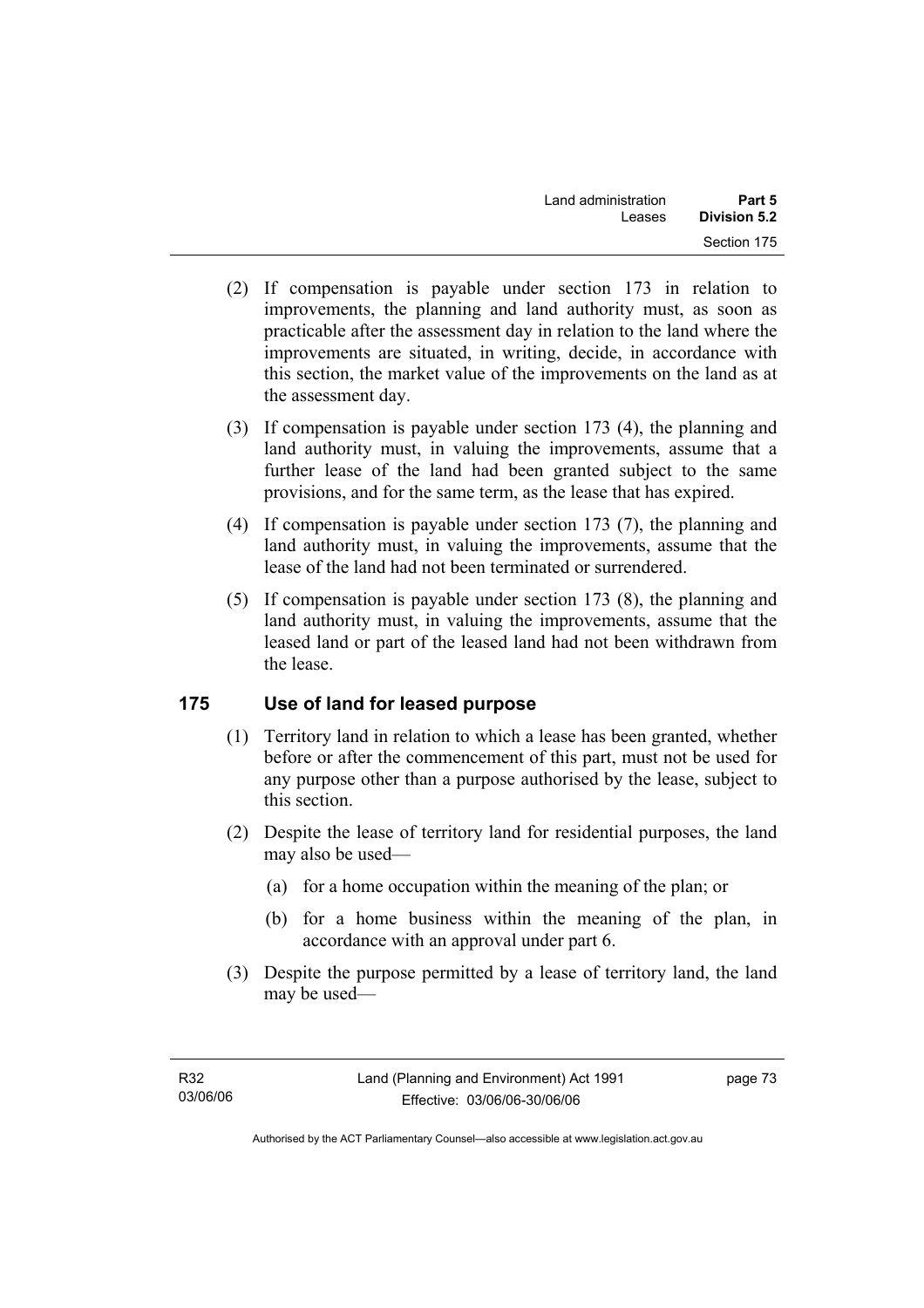| Part 5       | Land administration |
|--------------|---------------------|
| Division 5.2 | Leases              |
| Section 176  |                     |

- (a) for a development of a type prescribed by regulation, in accordance with an approval under part 6; or
- (b) for any other activity prescribed by regulation.

## **176 Variation of rent**

- (1) If the rent payable under a lease of territory land is varied in accordance with the provisions of the lease, the planning and land authority must give the lessee written notice of the variation by post.
- (2) A variation of rent mentioned in a notice under subsection (1) must come into operation on—
	- (a) the day 28 days after the day the notice is given; or
	- (b) if the lease under which the variation is made provides that the variation comes into operation on a later day—that later day.

## **177 Review of variations of rent**

- $(1)$  If—
	- (a) the rent payable under a lease of territory land is varied in accordance with the provisions of the lease; and
	- (b) the lease does not provide for the submission to arbitration of differences between the parties to the lease regarding variation of the rent;

the lessee may, within 28 days after receiving the notice under section 176 (1) relating to the variation, serve on the planning and land authority a written request that the authority review the variation.

- (2) The making of a request under subsection (1) does not affect the operation of the variation to which the request relates or prevent the taking of action to implement the variation.
- (3) If a request is made under subsection (1) in relation to a variation, the planning and land authority must review the variation and may

| page 74 | Land (Planning and Environment) Act 1991 | R32      |
|---------|------------------------------------------|----------|
|         | Effective: 03/06/06-30/06/06             | 03/06/06 |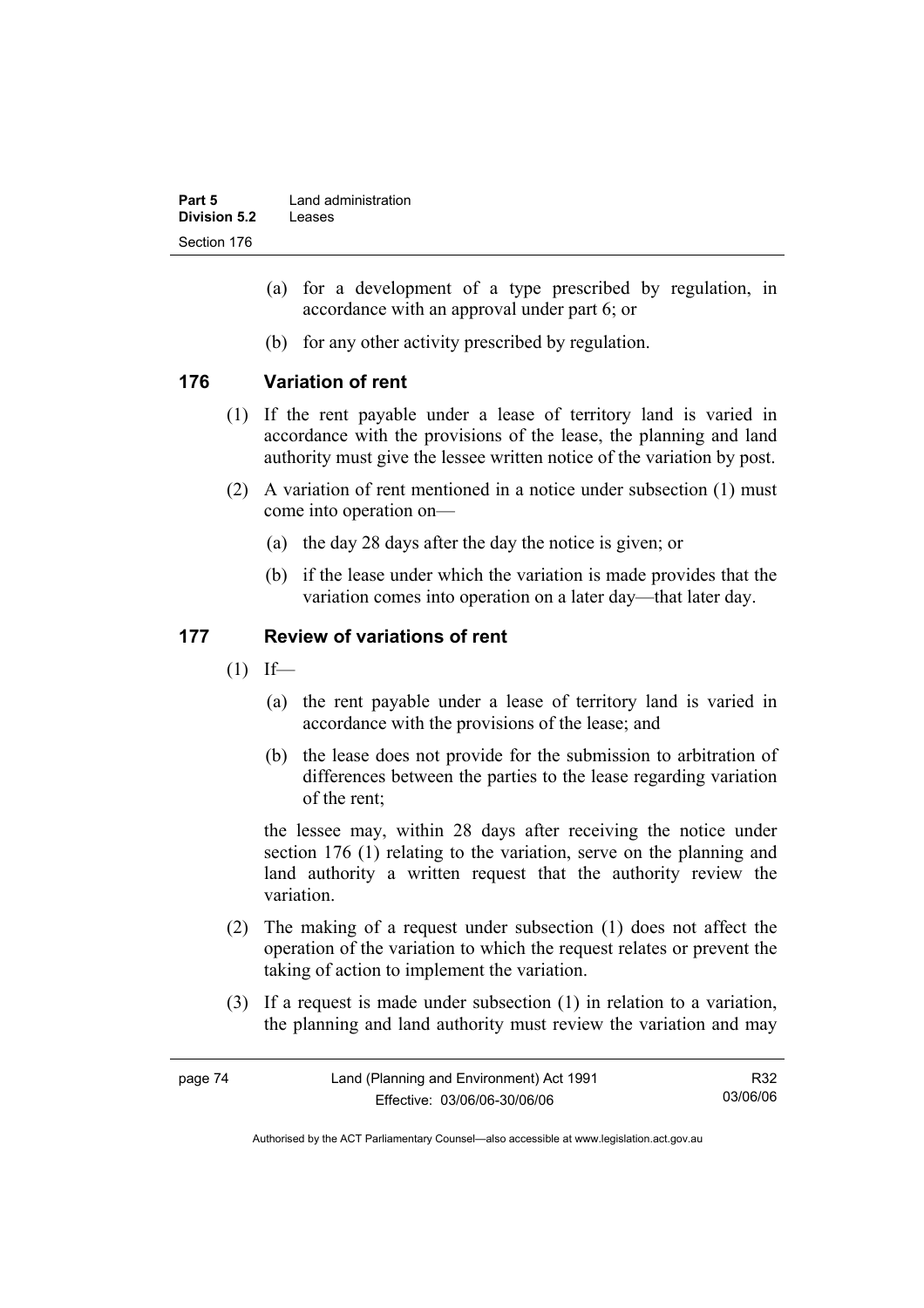confirm the variation or set it aside and substitute any other variation the authority considers appropriate.

## **178 Refund on lease surrender or termination**

- (1) This section applies if a lease of territory land is surrendered or terminated under this Act.
- (2) On application by the person surrendering the lease or the person whose lease has been terminated, the planning and land authority may authorise payment of the amount prescribed by regulation to the person.

*Note* A fee may be determined under s 287 for this provision.

- (3) The planning and land authority must not authorise the payment of an amount under this section otherwise than in accordance with criteria under subsection (4) for the authorisation of payments.
- (4) The Minister may, in writing, determine criteria for the authorisation of payments under this section.
	- *Note* The power to make a statutory instrument (including the statement of criteria) includes power to amend or repeal the instrument (see Legislation Act, s 46).
- (5) A determination is a disallowable instrument.
	- *Note* A disallowable instrument must be notified, and presented to the Legislative Assembly, under the Legislation Act.

## **179 Certificates of compliance**

 (1) Subject to subsection (4), if a building and development provision of a lease of territory land has been fully complied with, the planning and land authority must, on application by the lessee, issue a certificate of compliance to the effect that the provision has been so complied with.

*Note* A fee may be determined under s 287 for this subsection.

Authorised by the ACT Parliamentary Counsel—also accessible at www.legislation.act.gov.au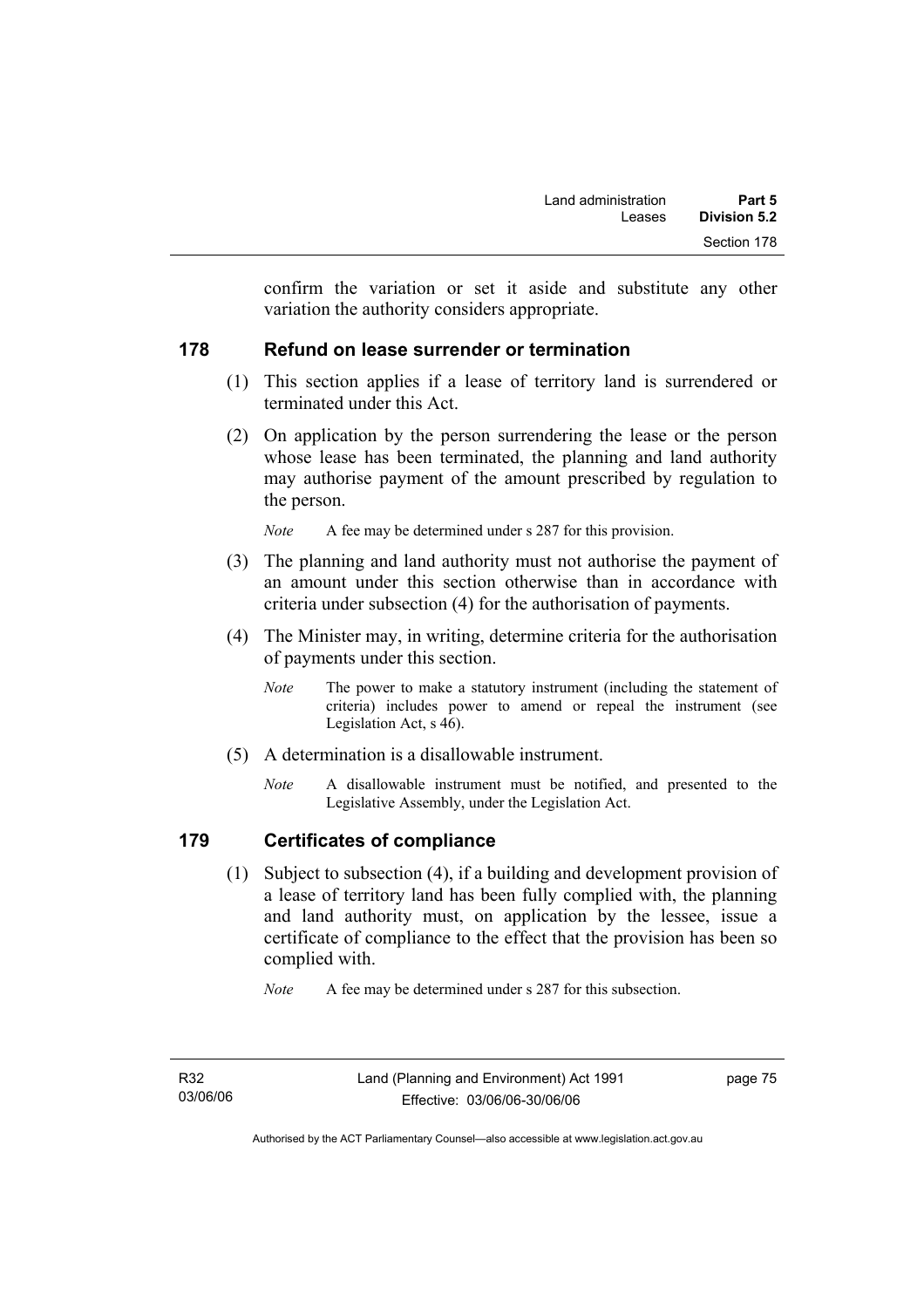| Part 5       | Land administration |
|--------------|---------------------|
| Division 5.2 | Leases              |
| Section 179  |                     |

- (2) Subject to subsection (4), if a building and development provision of a lease of territory land has been partially complied with, the planning and land authority may issue a certificate of compliance to that effect.
- (3) A certificate of compliance under subsection (2) may be issued subject to a condition (specified in the certificate) that the lessee provide security in a specified form against failure to complete specified outstanding work.
- (4) The planning and land authority must not issue a certificate of compliance in relation to a building and development provision to which a lease under the *Unit Titles Act 2001* is subject unless the other requirements of this section are satisfied and the authority is satisfied—
	- (a) for every other lease in relation to the same subdivision under the *Unit Titles Act 2001* that is subject to a building and development provision—that the provision has been complied with, or a certificate of compliance has been issued under this section in relation to that provision; or
	- (b) that the occupier of the unit that is held under the lease will not, as occupier, be substantially inconvenienced by works being carried out, or that are to be carried out, in compliance with a building and development provision to which the lease of the common property or another unit contained in the same subdivision under the *Unit Titles Act 2001* is subject.
- (5) For subsection (4), an occupier is substantially inconvenienced by works being, or to be, carried out if the works are being, or are to be, carried out to the common property, or another unit, in the same stage of the development as the occupier's unit.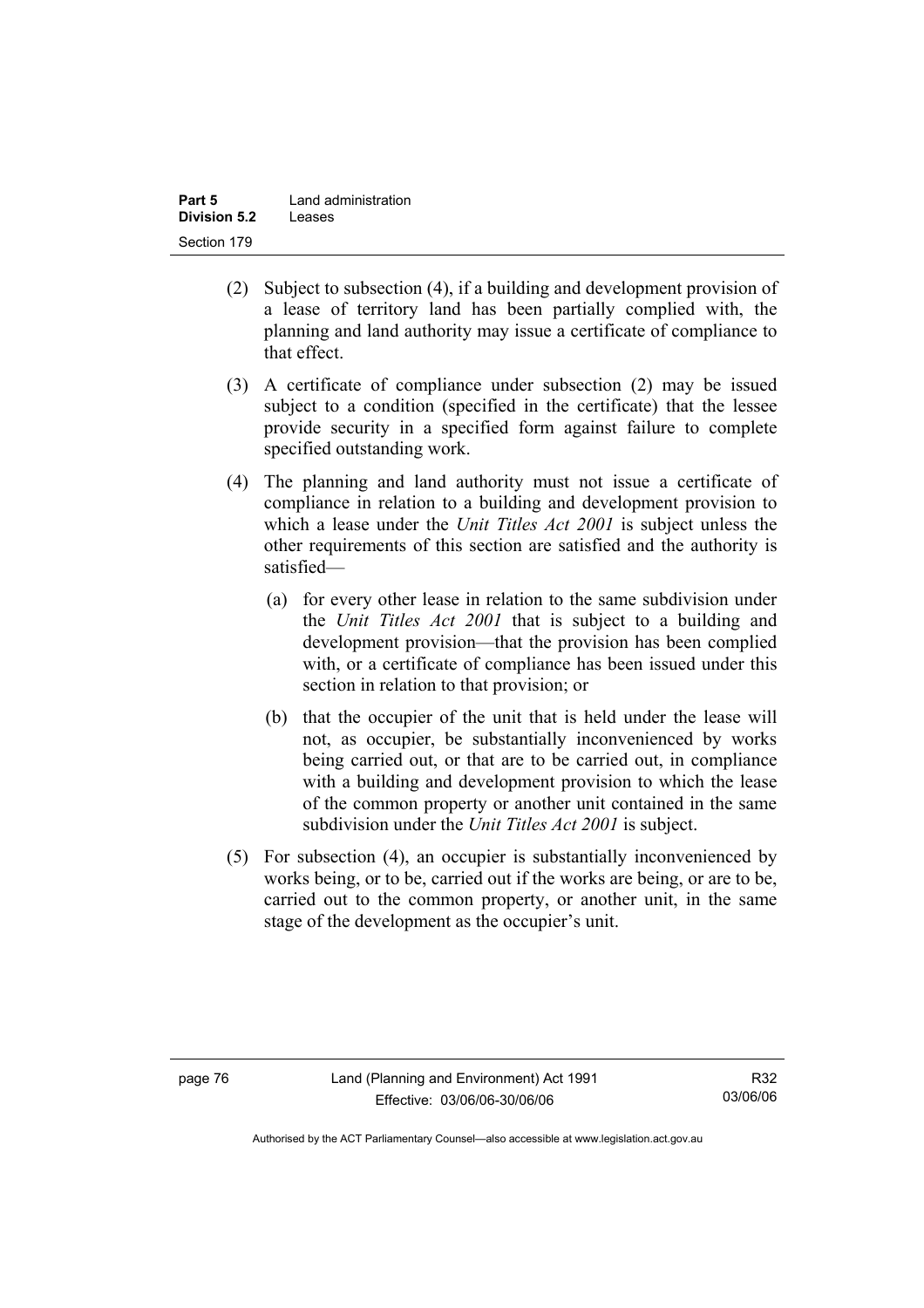## **U** 180 Transfer of land subject to building and development **provision**

- (1) If a lease of territory land contains a building and development provision, the lease, or an interest in the lease, is not capable of being assigned or transferred, either at law or in equity unless—
	- (a) the lessee has died; or
	- (b) the transfer or assignment is made under any of the following orders:
		- (i) an order of the Family Court;
		- (ii) an order of another court having jurisdiction under the *Family Law Act 1975* (Cwlth);
		- (iii) an order under the *Domestic Relationships Act 1994,*  part 3.2 adjusting the property interests of the parties in a domestic relationship; or
	- (c) the transfer or assignment happens by operation of, or under, bankruptcy or insolvency; or
	- (d) the lessee has obtained—
		- (i) a certificate of compliance under section 179; or
		- (ii) the consent of the planning and land authority under subsection  $(2)$  or  $(3)$ .
	- *Note* A consent under the *City Area Leases Ordinance 1936* may be taken to be a consent under s (2) (see s 292).
- (2) The planning and land authority may, in writing, consent to a legal or equitable assignment or transfer of a lease, or an interest in a lease, mentioned in subsection (1) if—
	- (a) the authority—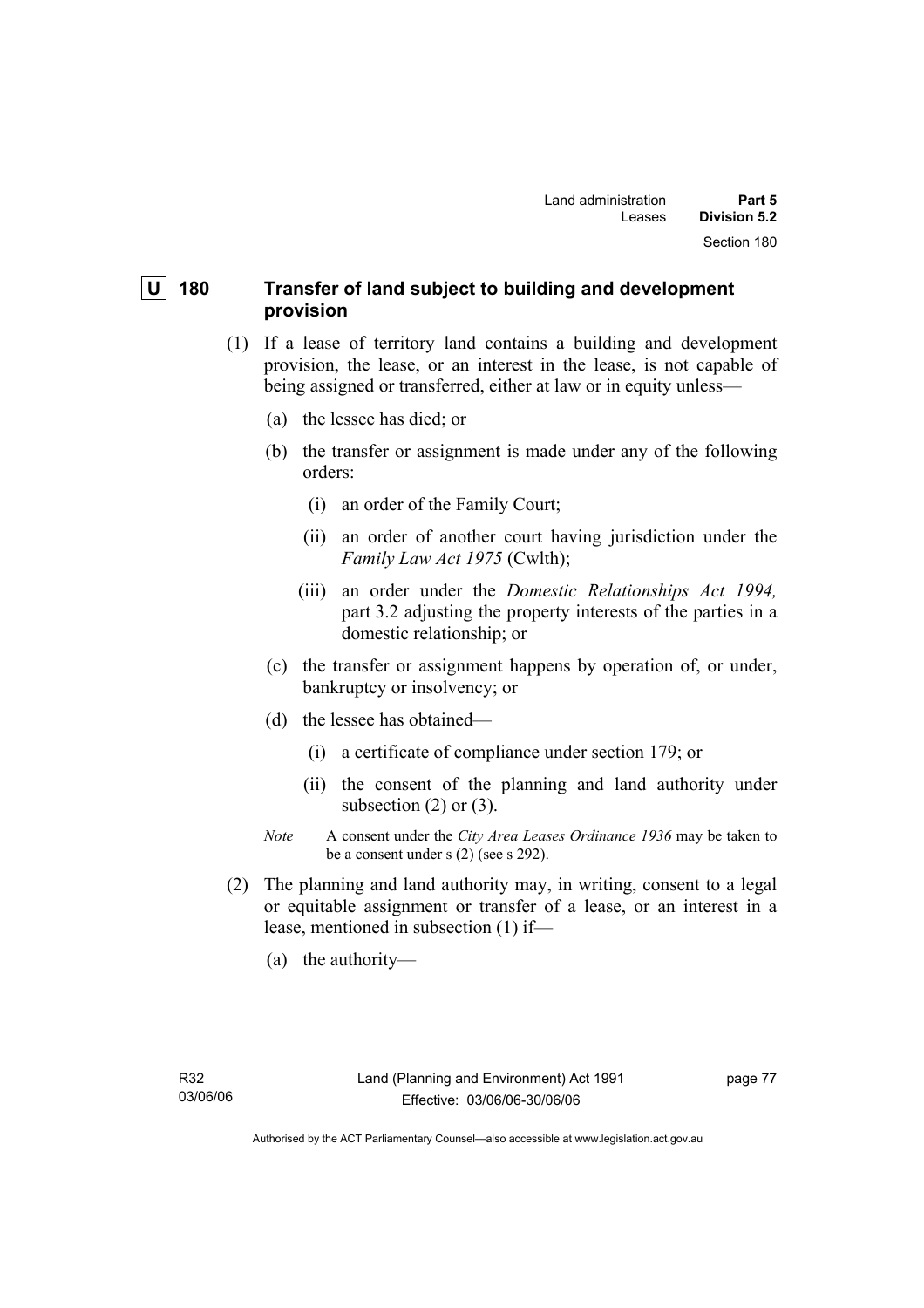| Part 5       | Land administration |
|--------------|---------------------|
| Division 5.2 | Leases              |
| Section 180  |                     |

- (i) is satisfied that the proposed assignee or transferee intends to comply with the building and development provision; and
- (ii) has been given the security (if any) required by the authority for compliance with the provision by the proposed assignee or transferee; and
- (b) either—
	- (i) the authority is satisfied that the lessee cannot, for personal or financial reasons, comply with the building and development provision; or
	- (ii) the proposed transferee or assignee (the *homebuyer*) has a contract with the person (the *builder*) proposing to transfer or assign the lease and, under the contract, the builder is required to build a home on the leased land for the homebuyer.

*Note* A fee may be determined under s 287 for this provision.

 (3) The planning and land authority may also, in writing, consent to a transfer of a lease, or an interest in a lease, mentioned in subsection (1) if the proposed transfer is the first sale of an individual lease of undeveloped land by the person who provided the infrastructure on, and subdivided, the holding lease of which the individual lease is a subdivision.

*Note* A fee may be determined under s 287 for this provision.

- (4) In deciding under subsection (2) or (3) whether to consent to an assignment or transfer of a lease, the planning and land authority must take into consideration any matters determined by the Minister, in writing, for the subsection.
- (5) A determination under subsection (4) is a disallowable instrument.
	- *Note* A disallowable instrument must be notified, and presented to the Legislative Assembly, under the Legislation Act.

R32 03/06/06

Authorised by the ACT Parliamentary Counsel—also accessible at www.legislation.act.gov.au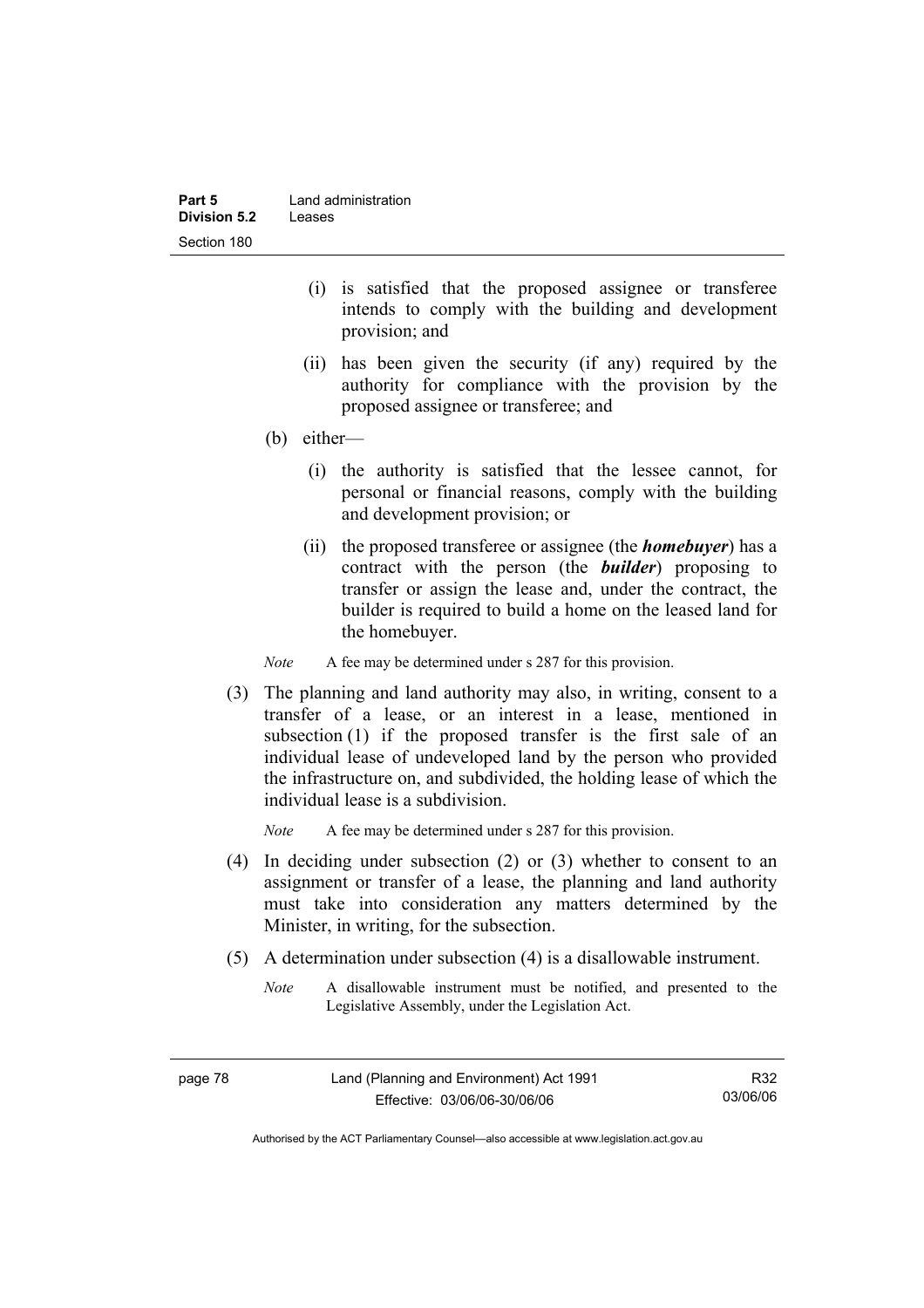## **181 Mortgage of leasehold subject to building and development provision**

If a lease contains a building and development provision, the lease, or an interest in the lease, is not capable of being mortgaged unless—

- (a) the lessee has obtained a certificate of compliance under section 179; or
- (b) the mortgage is required by the lessee—
	- (i) to enable the lessee to repay money borrowed by the lessee for the purpose of acquiring the lease or interest; or
	- (ii) to secure money borrowed by the lessee for the purpose of acquiring the lease or interest; or
	- (iii) to enable the lessee to comply with a building and development provision of the lease.

## **182 Land leased to be held as undivided parcel**

- (1) Subject to section 183, the land comprised in a lease of territory land must at all times be held and occupied by or under the lessee as 1 undivided parcel.
- (2) Subject to this part, the land comprised in a lease of territory land may be sublet and the lease and any interest in it may be assigned, transferred or mortgaged.

## **183 Power of lessee to sublet part of building or land in certain cases**

- (1) Any part of a building erected on land comprised in a lease of territory land may, subject to the lease and any sublease of the land, be sublet separately from the remainder of that building.
- (2) If a part of a building is sublet separately from the remainder of the building, any part of the parcel of land where the building is erected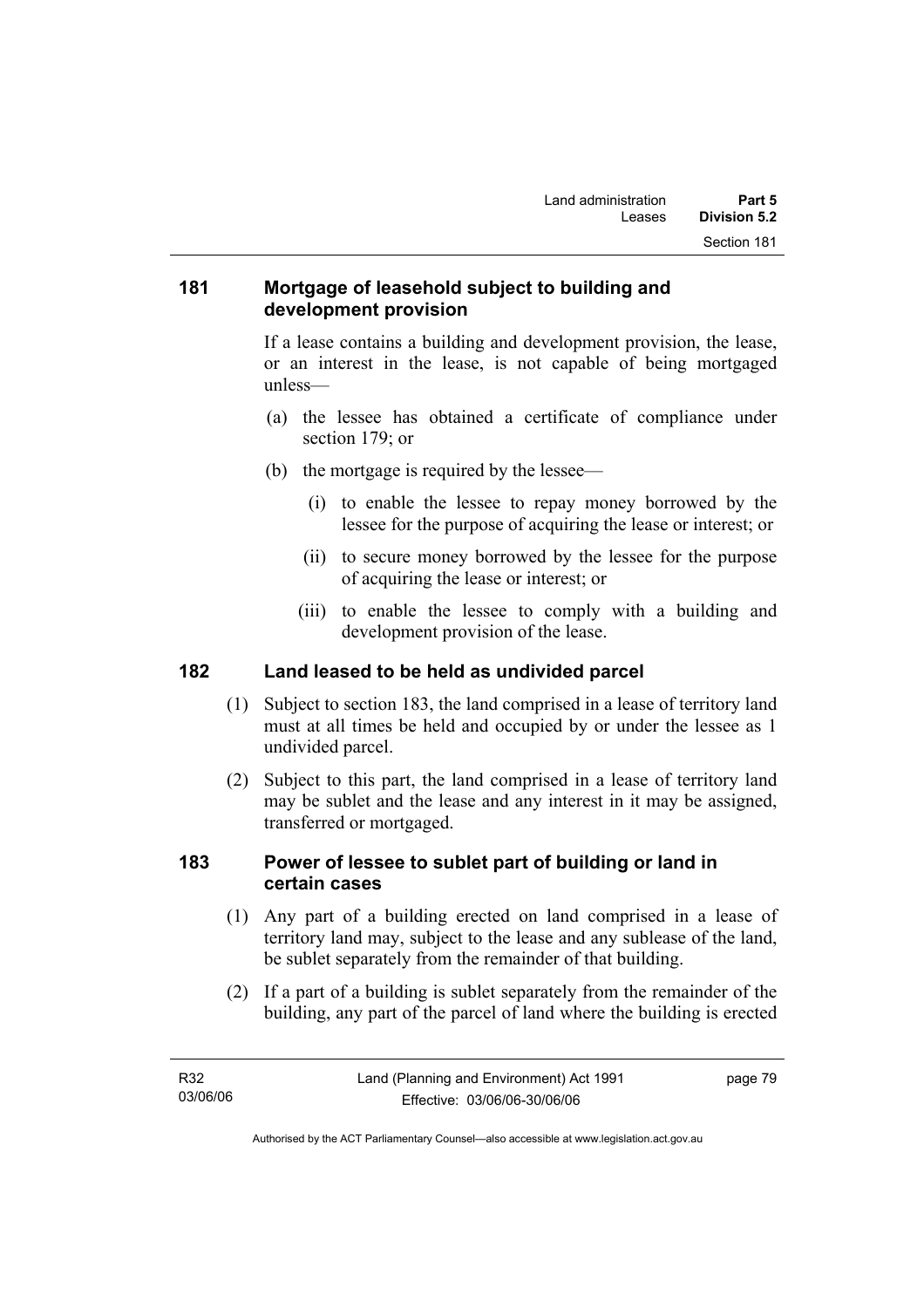| Part 5       | Land administration |
|--------------|---------------------|
| Division 5.3 | Variation of leases |
| Section 183A |                     |

may be sublet with the part of the building separately from the remainder of the parcel of land, provided that the part of the parcel of land so sublet adjoins that part of the parcel of land where the building is erected.

- $(3)$  If—
	- (a) a lease of territory land authorises the use of the land comprised in the lease as a mobile home park; and
	- (b) any part of the land is being used, or intended to be used, for the siting of a mobile home;

that part may, subject to the lease and any sublease of the land, be sublet separately from the remainder of the land.

(4) In subsection (3):

*mobile home* means a dwelling (whether or not on wheels) capable of being transferred from place to place and re-erected.

*mobile home park* means land used for the purpose of accommodating mobile homes or caravans, and includes a caravan park or camping ground.

# **Division 5.3 Variation of leases**

## **183A Effect qualified**

This division has effect subject to division 5.4 (Restrictions on rural leases).

## **184 Application to surrender and regrant of leases**

A reference in this division to the *variation* of a lease includes a reference to the surrender of a lease and the grant of a new lease to the same lessee, subject to different provisions, over land—

 (a) that is the whole or part of the land comprised in the surrendered lease; and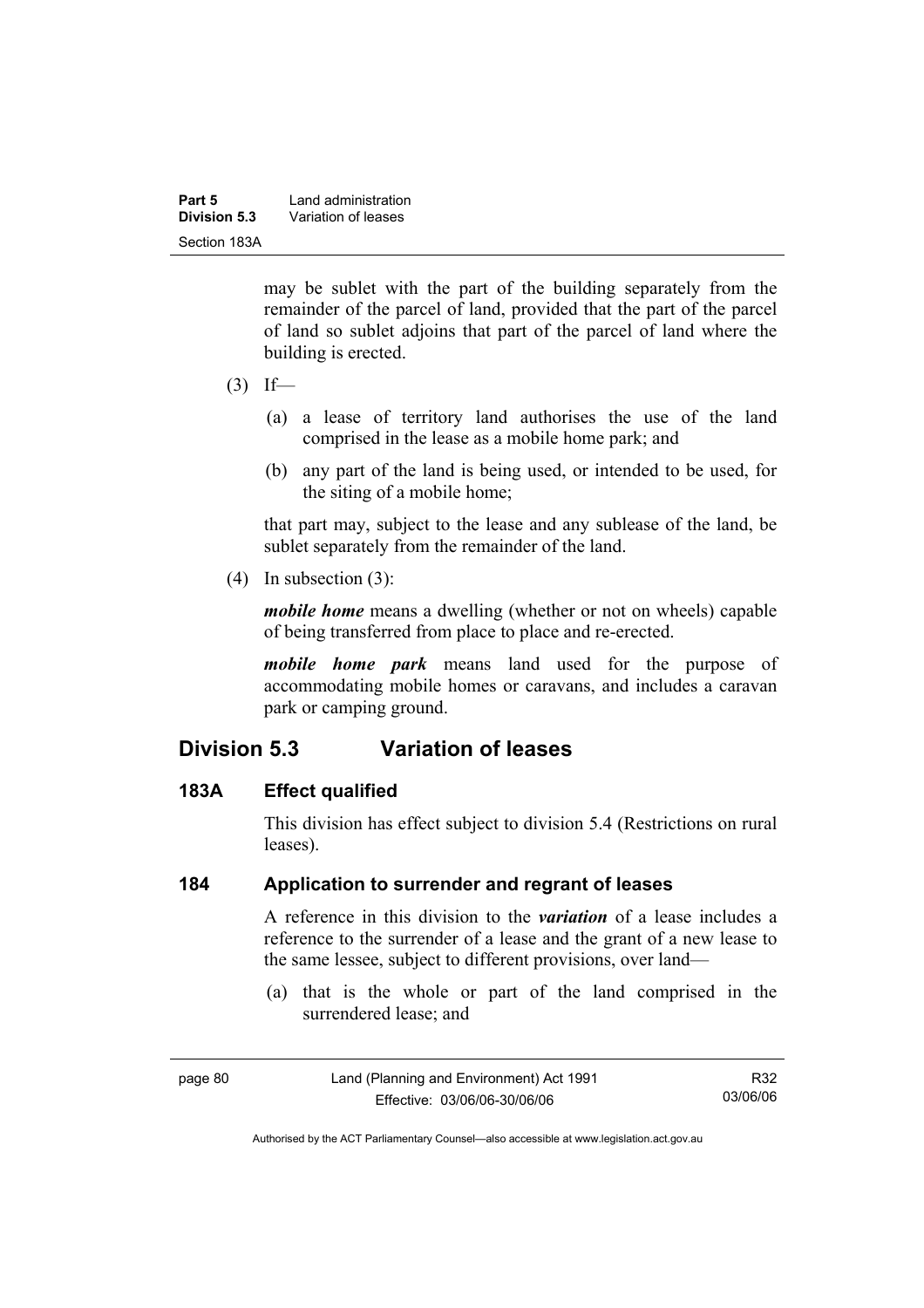(b) that is not defined land within the meaning of subdivision 2.3.4;

except if a lease is surrendered and a further lease is granted under section 171, section 171A or section 172.

#### **184A Variation of nominal rent lease—change of use charge**

- (1) The planning and land authority must not execute a variation of a nominal rent lease unless the lessee has paid the Territory any change of use charge decided by the authority under subsection (2), subject to any remission or increase under section 184C.
- (2) The planning and land authority must decide the change of use charge for a variation of a nominal rent lease in accordance with the formula—

$$
CUC = (V_1 - V_2) \times 75\%
$$

(3) In subsection (2):

*CUC* means the change of use charge payable for the variation of the lease.

 $V_1$  means the capital sum that the lease might be expected to realise if—

- (a) the lease were to be varied as proposed; and
- (b) the lease were offered for sale in good faith immediately after the variation on the reasonable terms and conditions that a genuine seller would require; and
- (c) the rent payable throughout the term of the lease were a nominal rent.

 $V_2$  means the capital sum that the lease might be expected to realise if—

 (a) the lease were not to be varied during the remainder of its term; and

| R32      | Land (Planning and Environment) Act 1991 | page 81 |
|----------|------------------------------------------|---------|
| 03/06/06 | Effective: 03/06/06-30/06/06             |         |
|          |                                          |         |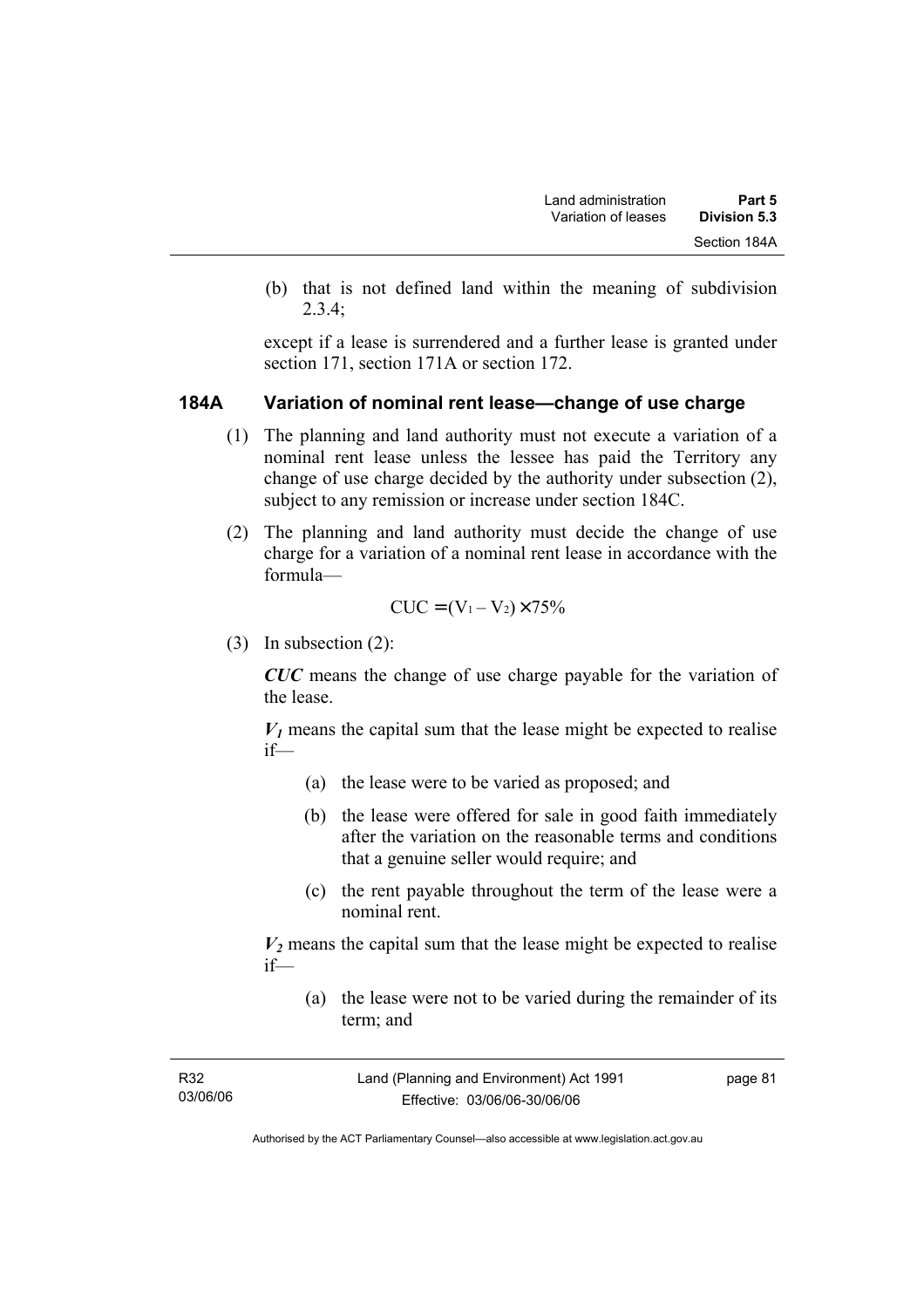- (b) the lease were offered for sale in good faith immediately before the variation on the reasonable terms and conditions that a genuine seller would require; and
- (c) the rent payable throughout the term of the lease were a nominal rent.
- (4) If the capital value assessed as  $V_1$  under subsection (3) is equal to or less than the capital value assessed as  $V_2$  under that subsection, no change of use charge is payable under subsection (1).
- (5) So far as this section applies, because of section 184, to the surrender of a lease and the grant of a new lease—
	- (a) the reference in subsection (3), definition of  $V_I$ , paragraph (c) to the term of the lease is a reference to the term of the new lease; and
	- (b) the reference in subsection (3), definition of  $V_2$ , paragraph (c) to the term of the lease is a reference to the term of the lease to be surrendered.
- (6) A variation of a lease has no effect if the change of use charge payable under subsection (1) for the variation is not paid.

## **184C Change of use charge for variations of nominal rent leases**

- (1) On application by the lessee of a nominal rent lease who applies for a variation of the lease, the planning and land authority must remit a change of use charge under section 184A (Variation of nominal rent lease—change of use charge) in circumstances prescribed by regulation.
- (2) The planning and land authority must increase a change of use charge under section 184A in circumstances prescribed by regulation.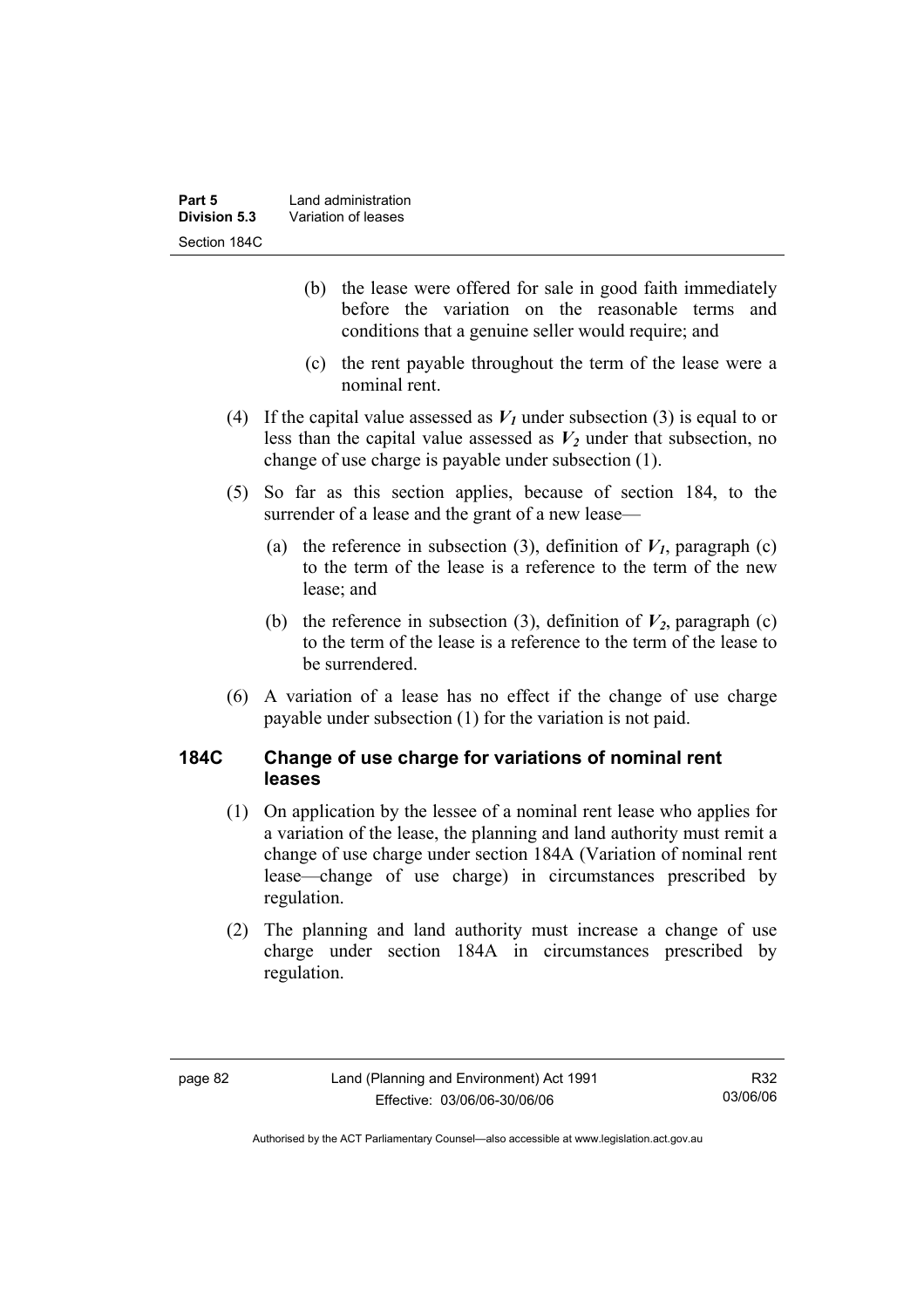#### **184D Variation of rental leases**

- (1) The planning and land authority must not execute a variation of a rental lease unless any rent and additional rent payable under the lease up to the day of variation has been paid.
- (2) If the planning and land authority executes a variation of a rental lease, the authority must reappraise the rent payable under the lease, following (to the extent possible) the method provided by the rental provisions of the lease.
- (3) If the planning and land authority executes a variation of a rental lease, the rent payable under the lease is to be adjusted in accordance with the reappraisal under subsection (2) with effect from the date of variation.
- (4) Subsections (2) and (3) do not apply to a variation of a rental lease—
	- (a) to reduce the rent payable to a nominal rent; or
	- (b) otherwise affecting the rental provisions of the lease.

#### **185 Advice of rent payable on variation of lease**

If the planning and land authority agrees to a variation of a lease of territory land, being a lease under which rent or additional rent is payable, it must—

- (a) calculate the amount that would be payable under the lease for rent and additional rent up to the day when it expects the variation to be executed; and
- (b) give the lessee written notice of—
	- (i) the amount calculated for rent and additional rent under paragraph (a); and
	- (ii) the day up to which the amount payable for rent and additional rent has been calculated; and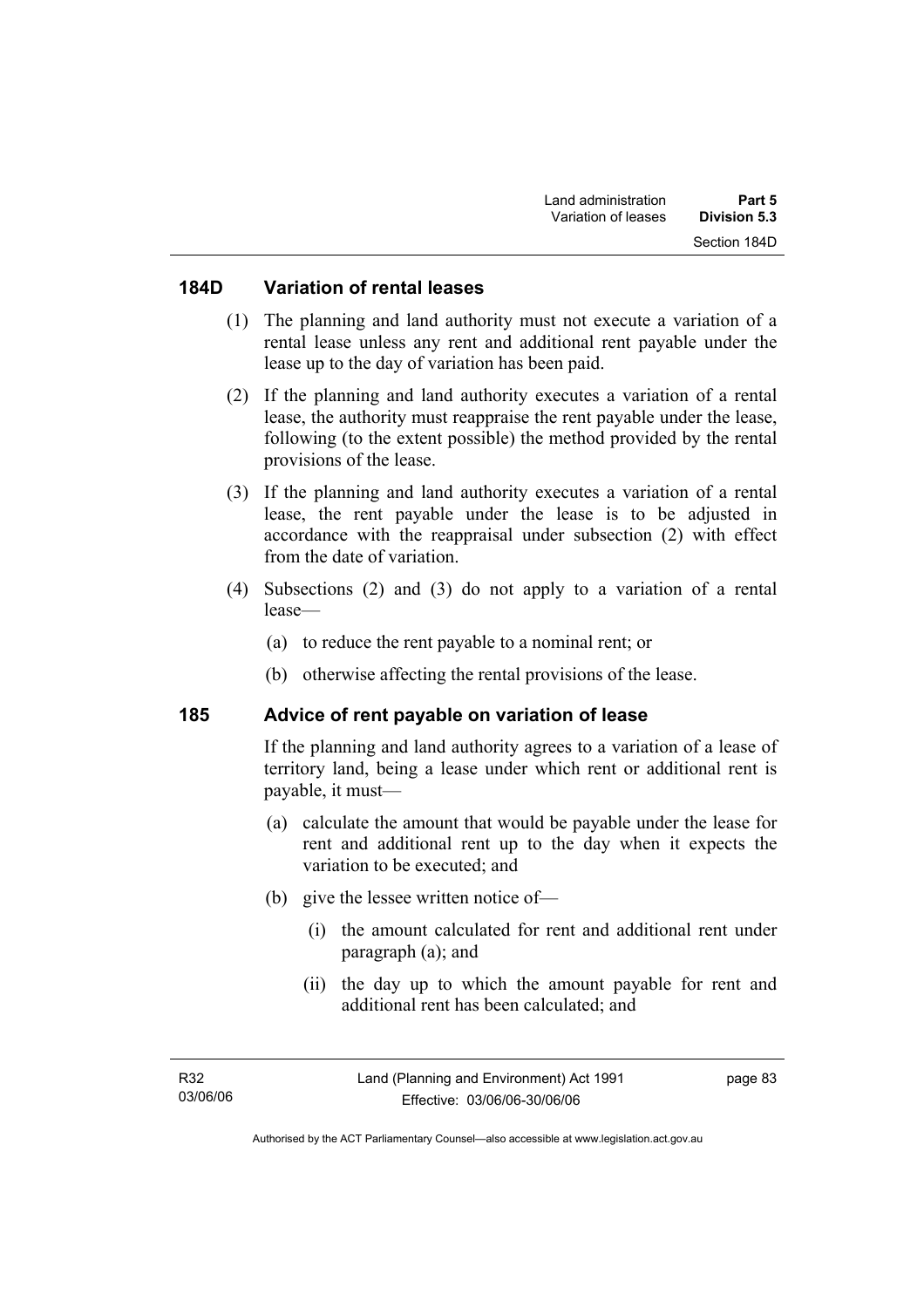| Part 5       | Land administration |
|--------------|---------------------|
| Division 5.3 | Variation of leases |
| Section 186  |                     |

 (iii) the day by which the authority requires payment of the amount specified under subparagraph (i) to enable the variation of the lease to be executed on the day specified under subparagraph (ii).

#### **186 Variation of lease to pay out rent**

- (1) A lease must not be varied to reduce the rent payable to a nominal rent unless—
	- (a) the lease is included in a prescribed class of leases; and
	- (b) all amounts payable to the Territory up to the day of variation of the lease for rates and land tax levied in relation to the land comprised in the lease have been paid; and
	- (c) the provisions of the lease requiring the lessee to develop the land comprised in the lease have been complied with up to the day of the variation; and
	- (d) the lessee has paid the Territory an amount decided by the planning and land authority by reference to any policy direction made under subsection (2).
- (2) The Minister may, in writing, make policy directions for subsection  $(1)$   $(d)$ .
- (3) A policy direction under subsection (2) is a disallowable instrument.

- (4) If a lease of Territory land is varied to reduce the rent payable to a nominal rent, the lease as varied must provide that the lessee is to pay a rent of 5 cents per annum if and when that rent is demanded.
- (5) The requirements of this section are in addition to, and not in substitution for, the requirements of the other provisions of this Act relating to the variation of leases.

*Note* A disallowable instrument must be notified, and presented to the Legislative Assembly, under the Legislation Act.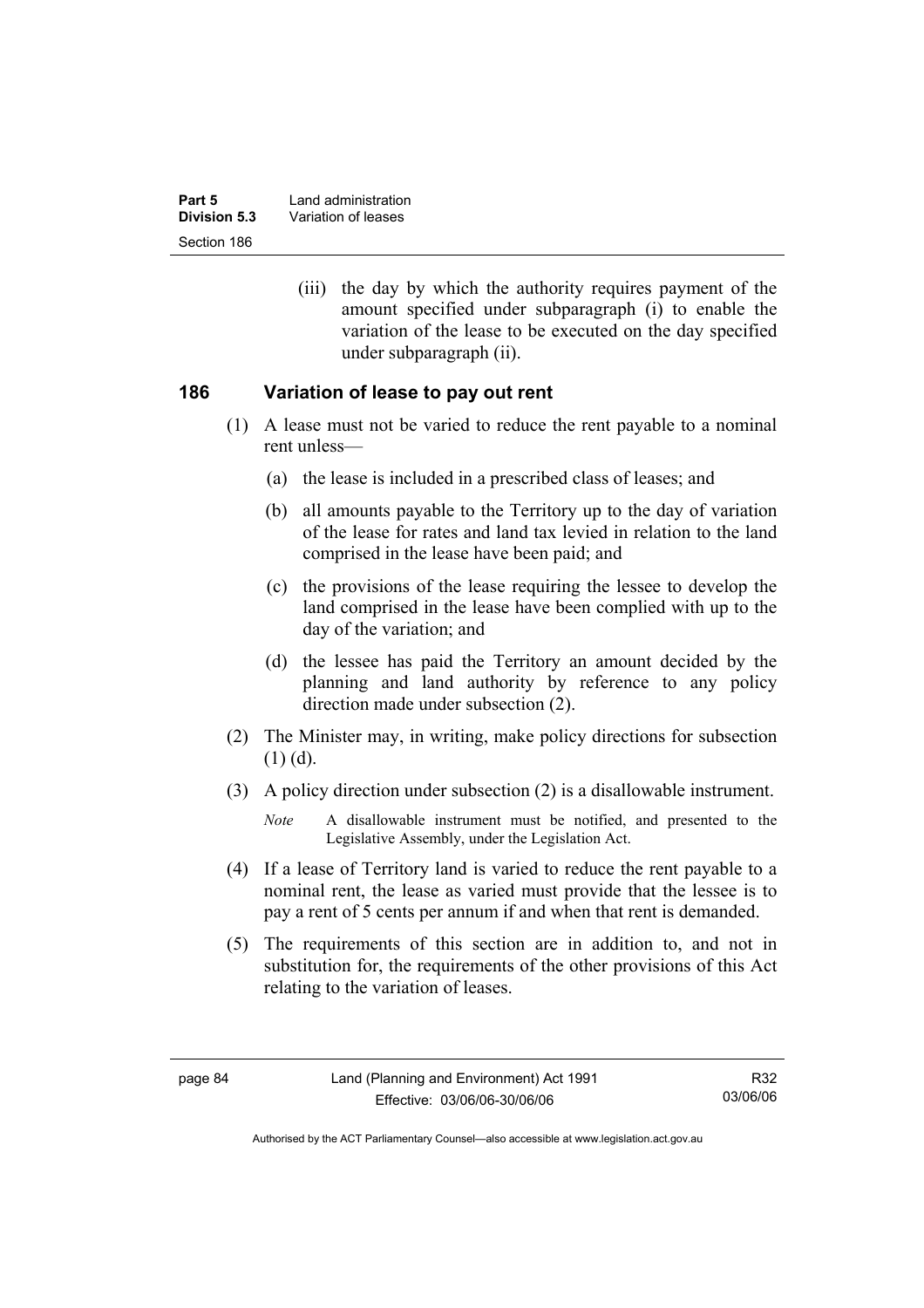## **186A No variations to extend term**

The planning and land authority must not execute a variation of a lease of territory land to extend the term of the lease.

## **Division 5.4 Restrictions on rural leases**

#### **186B Definitions for div 5.4**

In this division:

*dealing*, in relation to a lease, means—

- (a) assigning or transferring the lease; or
- (b) subletting the land comprised in the lease or any part of it; or
- (c) parting with possession of the land comprised in the lease or any part of it.

#### *discharge amount—*

- (a) in relation to a special Pialligo lease—means an amount decided in accordance with section 186F; or
- (b) in any other case—means an amount decided in accordance with section 186E.

*earlier index number***,** for a lease, means the last index number issued before the lease was granted under section 161 or section 171A.

*holding period* is a period ending—

- (a) in relation to a long lease—10 years after the lease is granted; or
- (b) in relation to a short lease—at the end of  $\frac{1}{3}$  the term of the lease.

*index number*—see section 186G.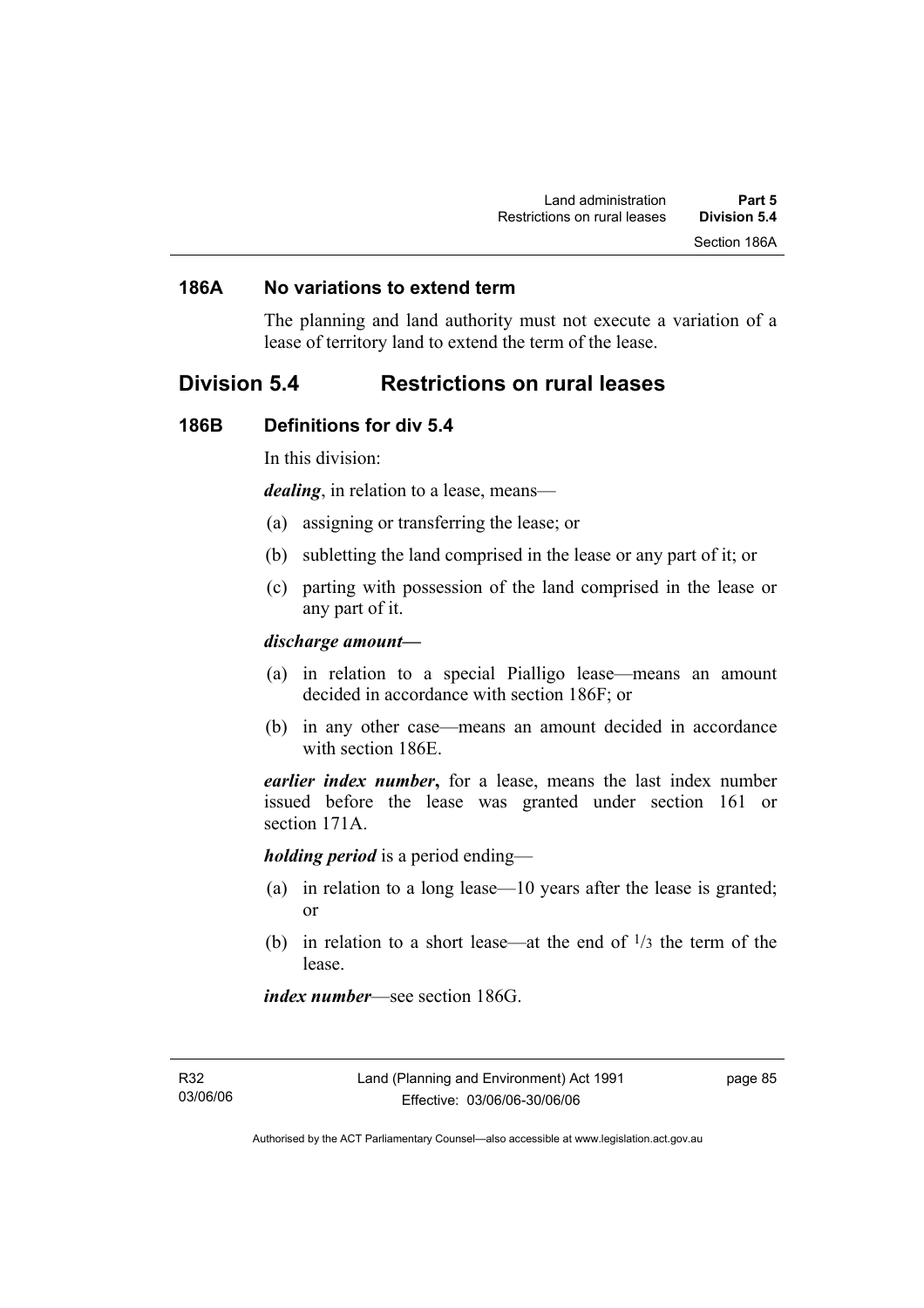#### *later index number* means—

- (a) for a special Pialligo lease—the last index number issued before the discharge amount is to be paid; or
- (b) for any other lease—the last index number issued before the last amount is worked out under section 186E.

*long lease* means a lease for a term of at least 21 years.

*short lease* means a lease for a term less than 21 years.

*special Pialligo lease* means a lease comprising land in block 6, 12, 13, 14, 15, 19, 20 or 52 of section 2 of the district of Majura.

## **186C Land management agreements**

- (1) The planning and land authority may—
	- (a) grant a rural lease; or
	- (b) grant a further rural lease; or
	- (c) vary a rural lease; or
	- (d) consent to the assignment or transfer of a rural lease;

only if the person to whom the lease is to be granted, assigned or transferred, or the person whose lease is to be varied, (the *relevant person*) has entered into an agreement that complies with this section with the Territory about managing the rural land subject to the lease.

- (2) An agreement complies with this section if it is—
	- (a) in accordance with a form approved by the Minister under section 287A (Approved forms) for this section; and
	- (b) signed by—
		- (i) the conservator; and
		- (ii) the relevant person.

page 86 Land (Planning and Environment) Act 1991 Effective: 03/06/06-30/06/06

Authorised by the ACT Parliamentary Counsel—also accessible at www.legislation.act.gov.au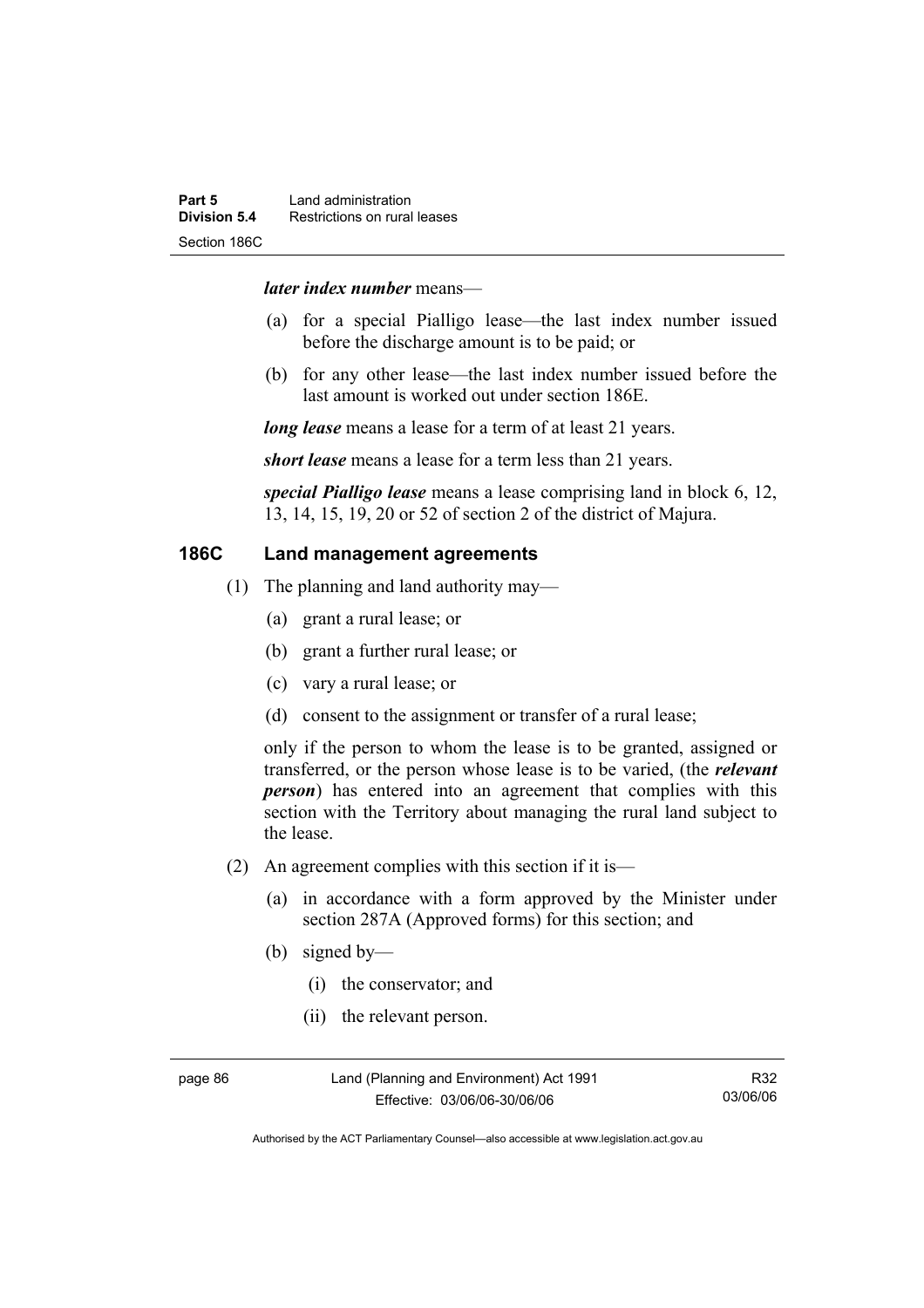(3) An agreement may contain a provision allowing the agreement to be varied other than by agreement between the parties.

## **186D Dealings with rural leases**

- (1) This section applies to—
	- (a) a rural lease granted under section 161 (Granting of leases) after 15 December 1999 for consideration less than the market value of the lease; and
	- (b) a lease granted under section 171A (Grant of further rural leases) after 15 December 1999 on the payment of an amount worked out on the application of an amount condition mentioned in section 171A (3) (a).
- (2) However, this section does not apply to a lease mentioned in subsection (1) (b) that was granted on the surrender of a lease for which a discharge amount had been paid.
- (3) A lessee, or other person with an interest in the lease, may deal with a lease to which this section applies within the holding period only with the written consent of the planning and land authority.
- (4) A dealing in relation to a lease made or entered into without consent has no effect.
- (5) The planning and land authority must consent under this section to a dealing if—
	- (a) the person to whom—
		- (i) the lease is being assigned or transferred; or
		- (ii) the land comprised in the lease, or part of it, is sublet; or
		- (iii) possession of the land comprised in the lease, or part of it, is being given;

is the lessee's domestic partner or child; or

(b) the discharge amount has been paid in relation to the lease;

| R32      | Land (Planning and Environment) Act 1991 | page 87 |
|----------|------------------------------------------|---------|
| 03/06/06 | Effective: 03/06/06-30/06/06             |         |

Authorised by the ACT Parliamentary Counsel—also accessible at www.legislation.act.gov.au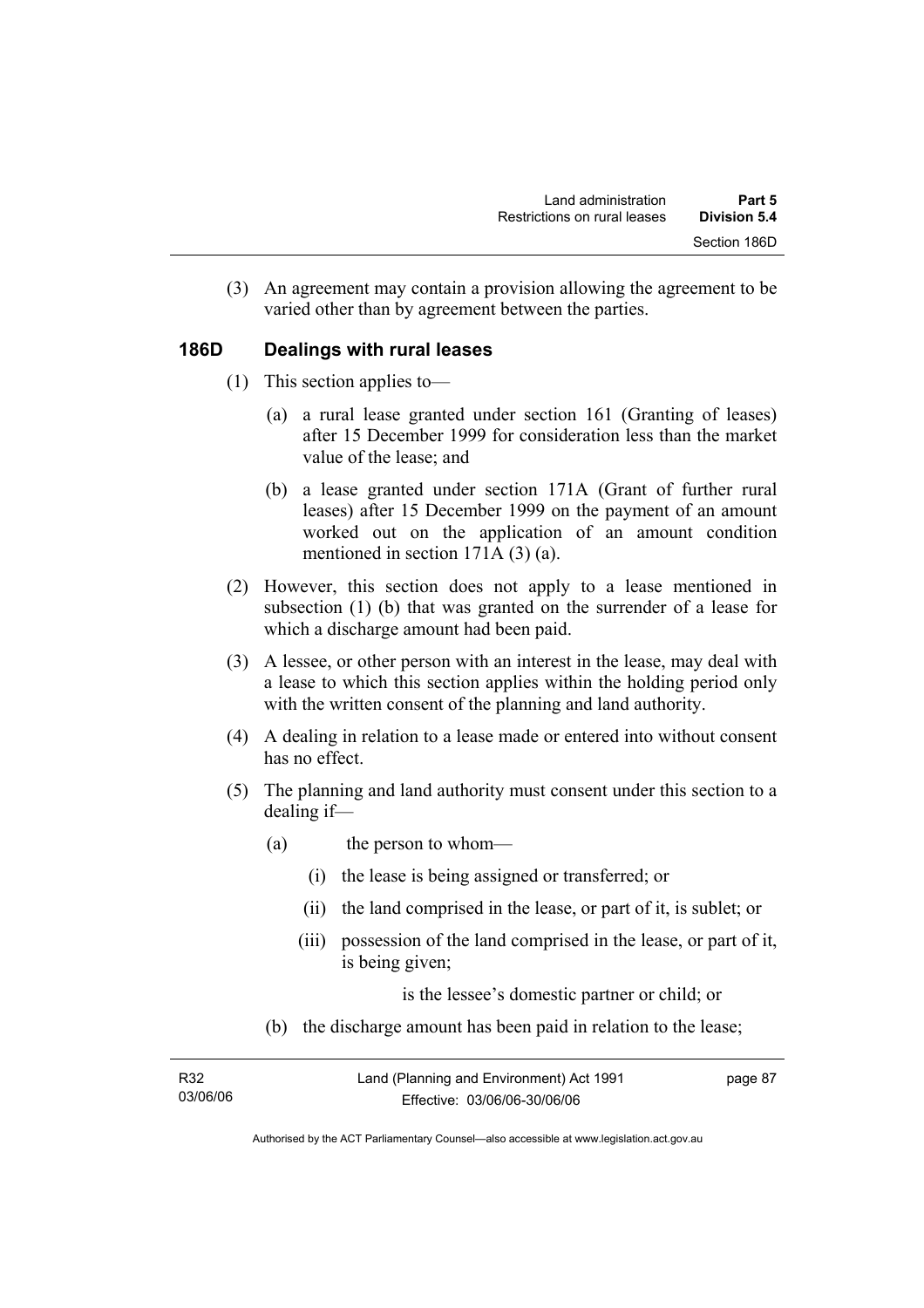but may not consent otherwise.

- (6) The validity of a dealing made or entered into with the consent of the planning and land authority under subsection (5) is not affected—
	- (a) by a defect or irregularity in relation to the giving of the consent; or
	- (b) because a ground, or all grounds, for the consent had not arisen.
- (7) In this section:

*child*, of a lessee, includes a child of the lessee's domestic partner.

## **186E Discharge amount**

 (1) The discharge amount for a lease (other than a special Pialligo lease) is the amount decided in accordance with the formula—

 $(y) \times 50\%$  + owed amount earlier index no ((last amount - (first amount  $\times \frac{\text{later index no}}{\text{in} \cdot \cdot \cdot \cdot}$ )) $\times$  50%) +

(2) In this section:

*earlier index no*—see section 186B, definition of *earlier index number*.

*first amount* means—

- (a) in relation to a nominal rent lease—the consideration for the lease when granted under section 161 or section 171A; or
- (b) in relation to a short lease—the value of the lease decided when the lease was granted under section 161 or section 171A; or
- (c) in relation to any other lease—any consideration for the lease when granted under section 161 or section 171A plus any amount to be paid under the lease;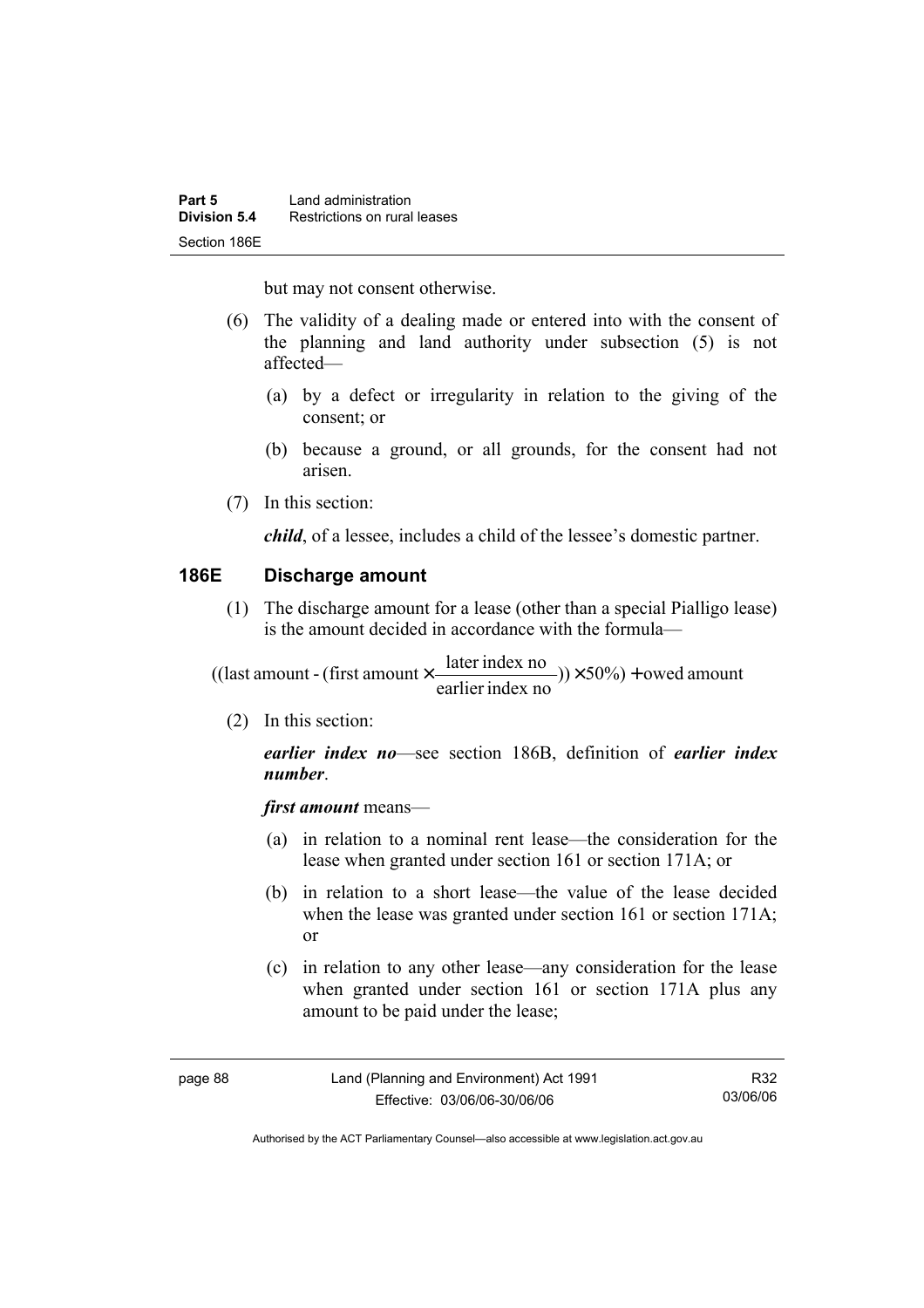other than an amount attributable to lessee-owned improvements to the land comprised in the lease.

*last amount*, in relation to a lease, means—

- (a) the consideration for the dealing with the lease, not including any amount attributable to lessee-owned improvements to the land comprised in the lease; or
- (b) if—
	- (i) there is no consideration; or
	- (ii) the dealing relates to only part of the land comprised in the lease; or
	- (iii) the consideration is less than the market value of the lease;

 the market value of the lease, not including any amount attributable to the lessee-owned improvements to the land comprised in the lease.

#### *later index no*—see section 186B, definition of *later index number*.

#### *owed amount* means—

- (a) in relation to a long lease—any amount remaining to be paid under the lease, even if the amount is not owing; or
- (b) in relation to a short lease—any rent and additional rent payable under the lease up to the day of the dealing with the lease.

## **186F Discharge amount—special Pialligo leases**

 (1) The discharge amount for a special Pialligo lease granted less than 1 year before the discharge amount is to be paid is an amount equal to the total of the amount paid and the owed amount for the lease.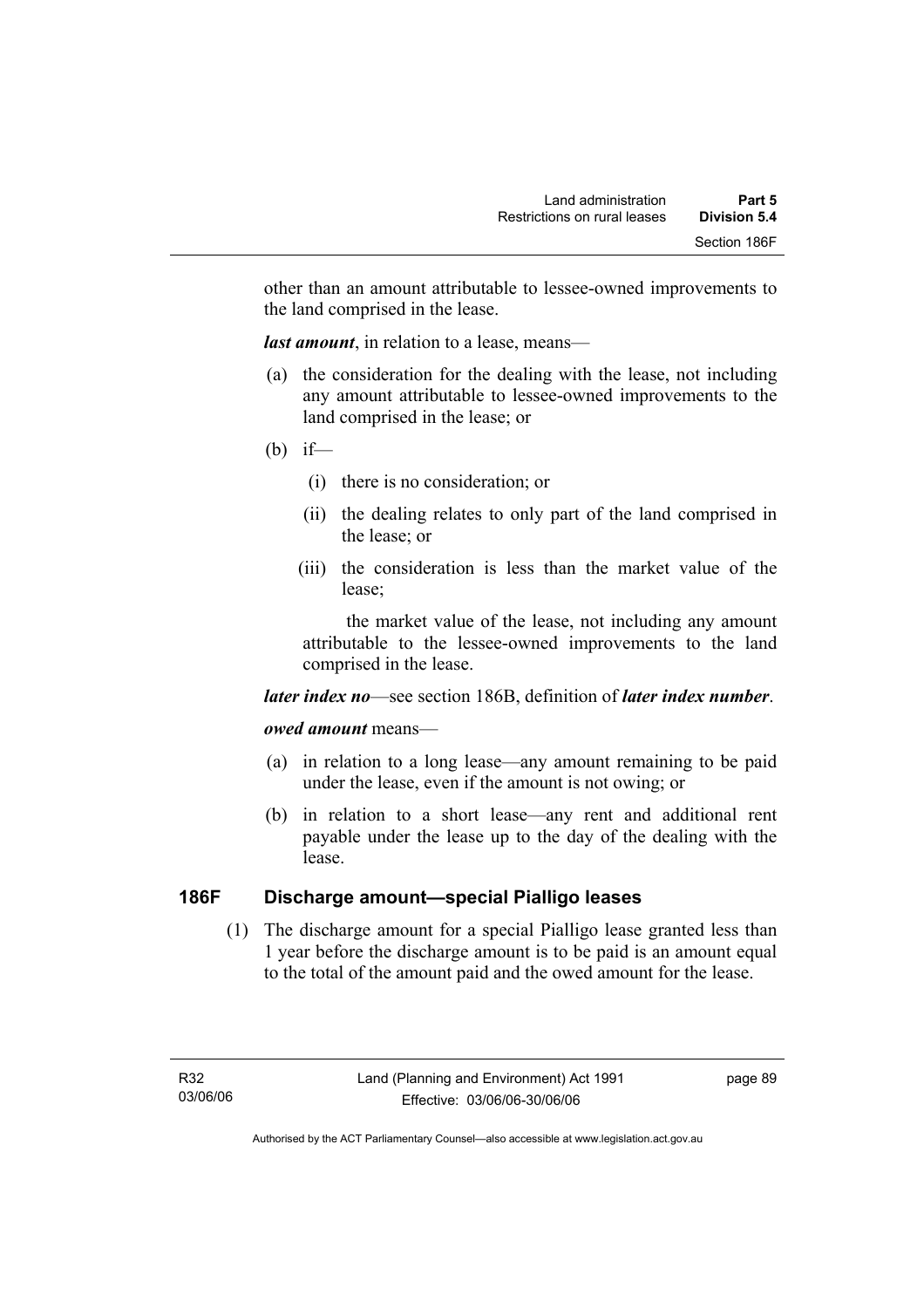(2) The discharge amount for a special Pialligo lease granted at least 1 year before the discharge amount is to be paid is the amount decided in accordance with the formula—

 $) +$  owed amount 10 amount paid - (cpi adjusted amount  $\times \frac{\text{years since grant}}{10}$ ) +

 (3) The cpi adjusted amount in relation to a lease is the amount decided in accordance with the formula—

> earlier index number amount paid  $\times \frac{\text{later index number}}{\text{lintermax}}$

(4) In this section:

*amount paid* means—

- (a) in relation to a nominal rent lease—the consideration for the lease when granted under section 161 or section 171A; or
- (b) in relation to any other lease—any consideration for the lease when granted under section 161 or section 171A plus any amount to be paid under the lease;

other than an amount attributable to lessee-owned improvements to the land comprised in the lease.

*years since grant*, in relation to a lease, means the number of whole years since the lease was granted under section 161 or section 171A.

*owed amount*, in relation to a lease, means any amount remaining to be paid under the lease, even if the amount is not owing.

## **186G Index numbers**

(1) In this division:

*index number* means the All Groups Consumer Price Index number, being the weighted average of the 8 capital cities, published by the Australian Statistician from time to time.

page 90 Land (Planning and Environment) Act 1991 Effective: 03/06/06-30/06/06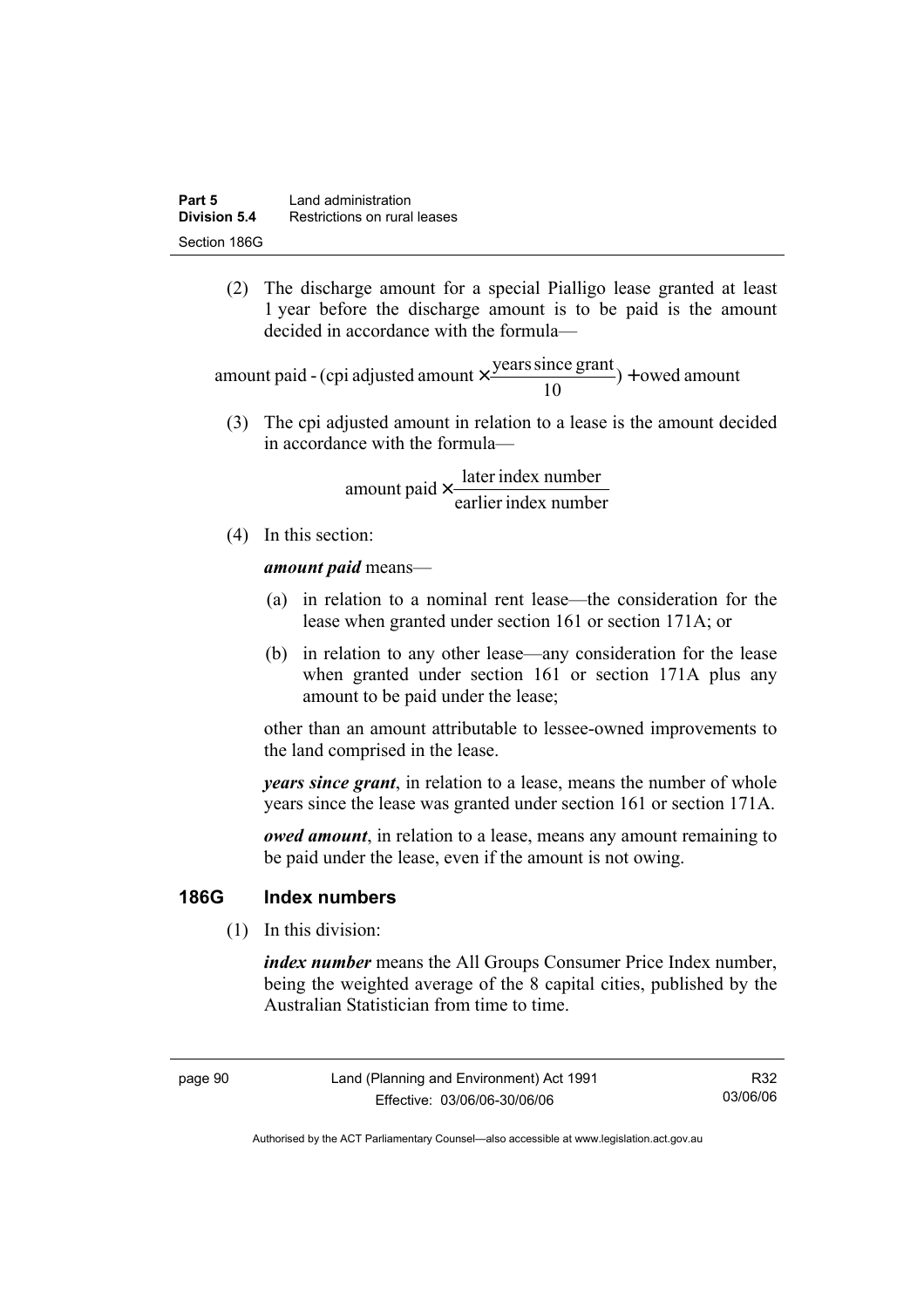- (2) However, in deciding index numbers for this division—
	- (a) if the Australian Statistician revises the calculation of an index number for a reason other than a change in the reference base for the All Groups Consumer Price Index and, as a result of the calculation, publishes an index number for a period in substitution for the previous index number—the later index number is disregarded; and
	- (b) if the Australian Statistician changes the reference base for the consumer price index after the lease is granted but before the calculation of the later index number—the earlier index number is the index number that would have been applicable if the new reference base had been in effect when the lease was granted.

## **186H No subdivision or consolidation**

The planning and land authority may not consent to the consolidation or subdivision of a lease to which section 186D applies during the holding period.

# **Division 5.5 Consolidation and subdivision**

## **187AA Effect qualified**

This division has effect subject to division 5.4 (Restrictions on rural leases).

## **187 Application—nominal rent leases of territory land**

This division applies only in relation to the consolidation and subdivision of nominal rent leases.

#### **187A Consolidation and subdivision—change of use charge**

 (1) The planning and land authority must not execute a consolidation or a subdivision unless the lessee has paid the Territory any change of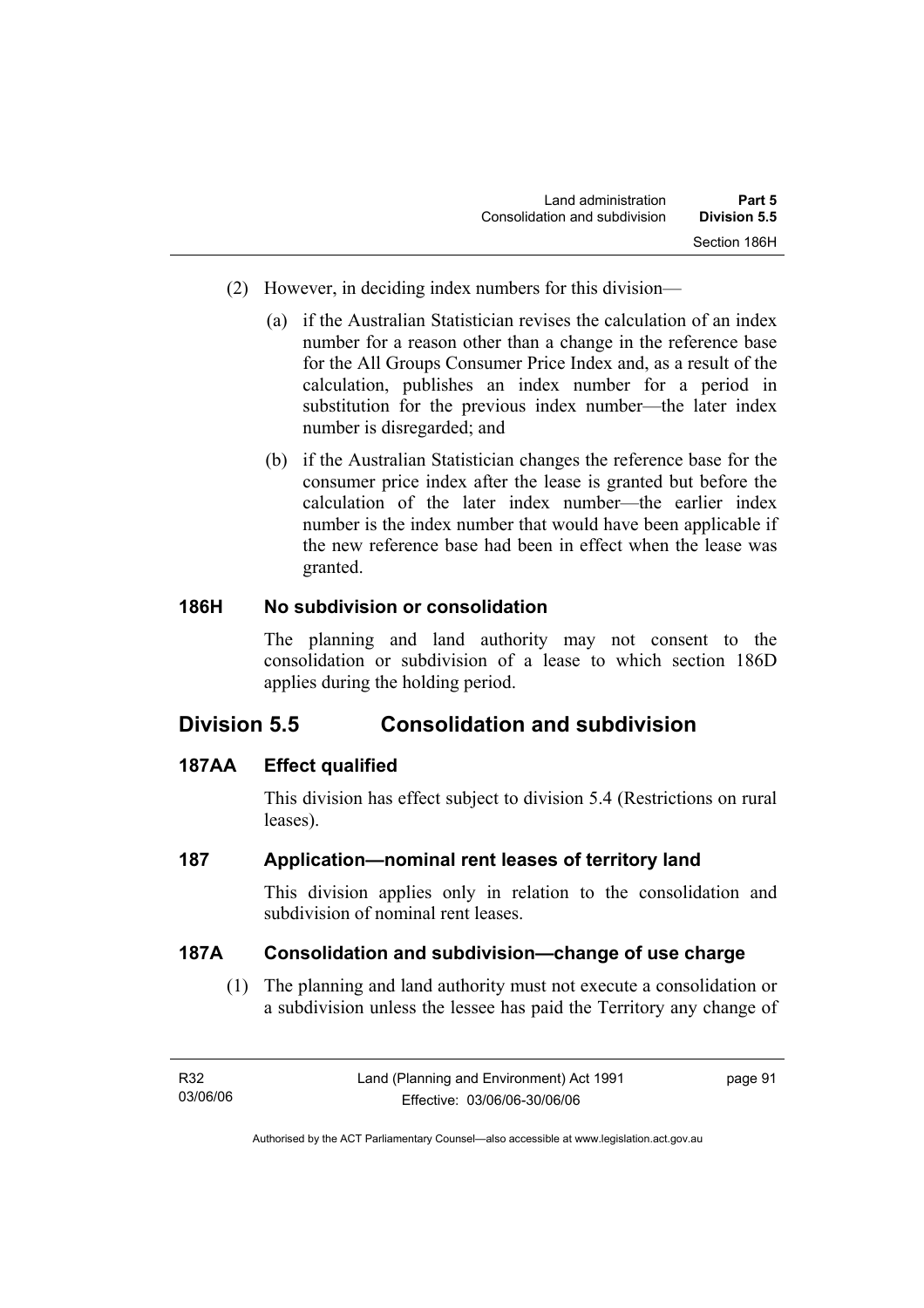use charge decided by the authority under subsection (2), subject to any remission or increase under section 187C.

 (2) The planning and land authority must decide the change of use charge for a consolidation or a subdivision in accordance with the formula—

$$
CUC = (V_1 - V_2) \times 75\%
$$

(3) In subsection (2):

*CUC* means the change of use charge payable for the consolidation or subdivision.

 $V_1$  means the capital sum that the new lease or leases to be granted under the consolidation or subdivision might be expected to realise if—

- (a) the consolidation or subdivision were to take place as proposed; and
- (b) the new lease or leases were offered for sale in good faith immediately after the variation on the reasonable terms and conditions that a genuine seller would require; and
- (c) the rent payable throughout the term of the new lease or leases were a nominal rent.

 $V_2$  means the capital sum that the lease or leases to be surrendered under the consolidation or subdivision might be expected to realise if—

- (a) no consolidation or subdivision were to take place during the remainder of the term of the surrendered lease or leases; and
- (b) the lease or leases were offered for sale in good faith immediately before the consolidation or subdivision on the reasonable terms and conditions that a genuine seller would require; and

| page 92 | Land (Planning and Environment) Act 1991 | R32      |
|---------|------------------------------------------|----------|
|         | Effective: 03/06/06-30/06/06             | 03/06/06 |

Authorised by the ACT Parliamentary Counsel—also accessible at www.legislation.act.gov.au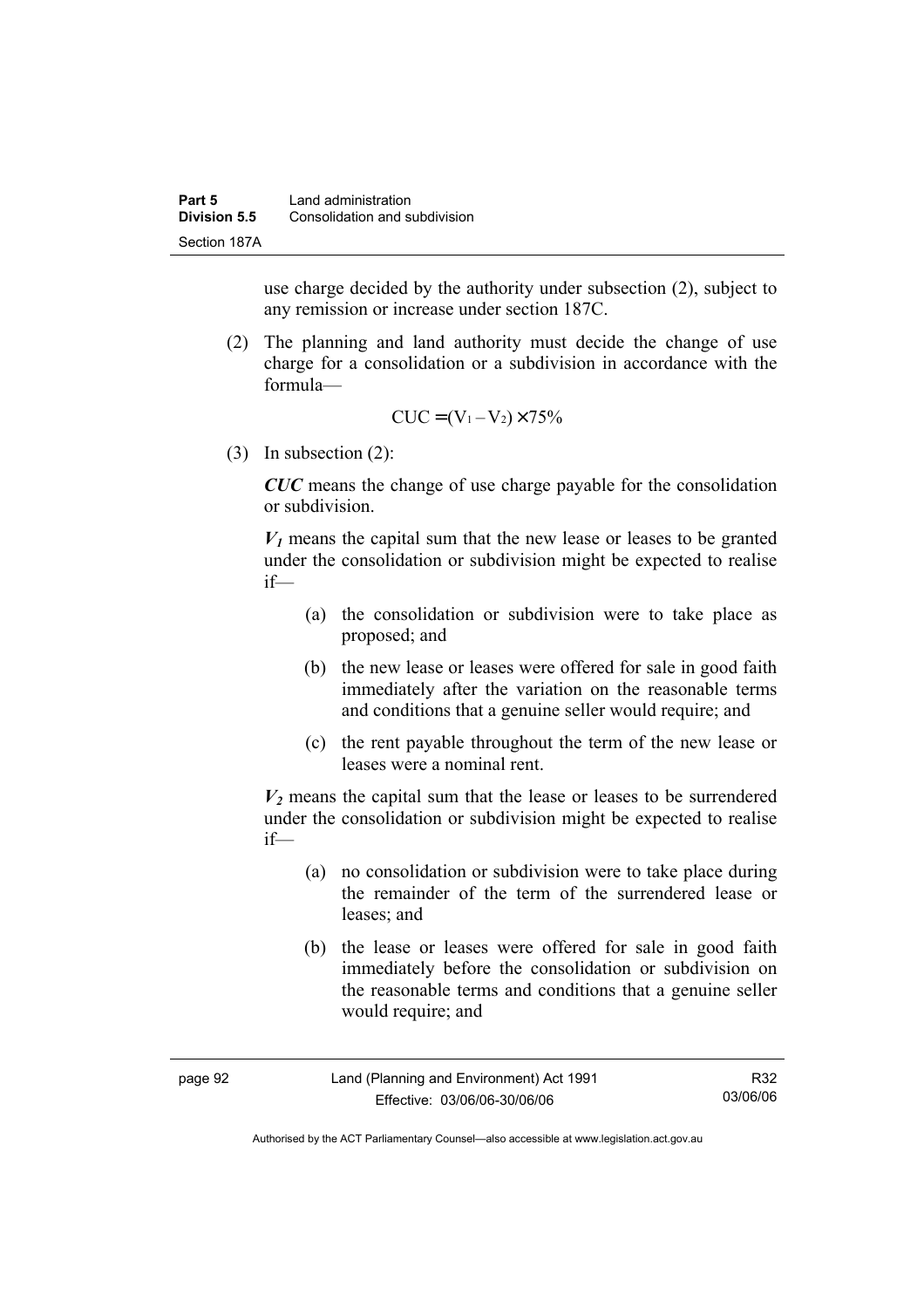- (c) the rent payable throughout the term of the lease or leases to be surrendered were a nominal rent.
- (4) If the capital value assessed as  $V_I$  under subsection (3) is equal to or less than the capital value assessed as  $V_2$  under that subsection, no change of use charge is payable under subsection (1).
- (5) A consolidation or subdivision has no effect if the change of use charge payable under subsection (1) for the consolidation or subdivision is not paid.

## **187C Change of use charge for consolidations and subdivisions**

- (1) On application by a lessee who applies for a consolidation or subdivision of a lease or leases, the planning and land authority must remit a change of use charge under section 187A (Consolidation and subdivision—change of use charge) in circumstances prescribed by regulation.
- (2) The planning and land authority must increase a change of use charge under section 187A in circumstances prescribed by regulation.

# **Division 5.6 Recovery of land**

# **188 Termination of leases**

- (1) Subject to subsection (6), if a lessee of territory land contravenes this part or the lease, the planning and land authority may, by written notice served on the lessee by post, terminate the lease.
- (2) A notice under subsection (1) takes effect on the day 14 days after the day it is served.
- (3) The planning and land authority must serve a copy of a notice of the termination of a lease of territory land under subsection (1) on—
	- (a) the registrar-general; and

| R32      |  |
|----------|--|
| 03/06/06 |  |

page 93

Authorised by the ACT Parliamentary Counsel—also accessible at www.legislation.act.gov.au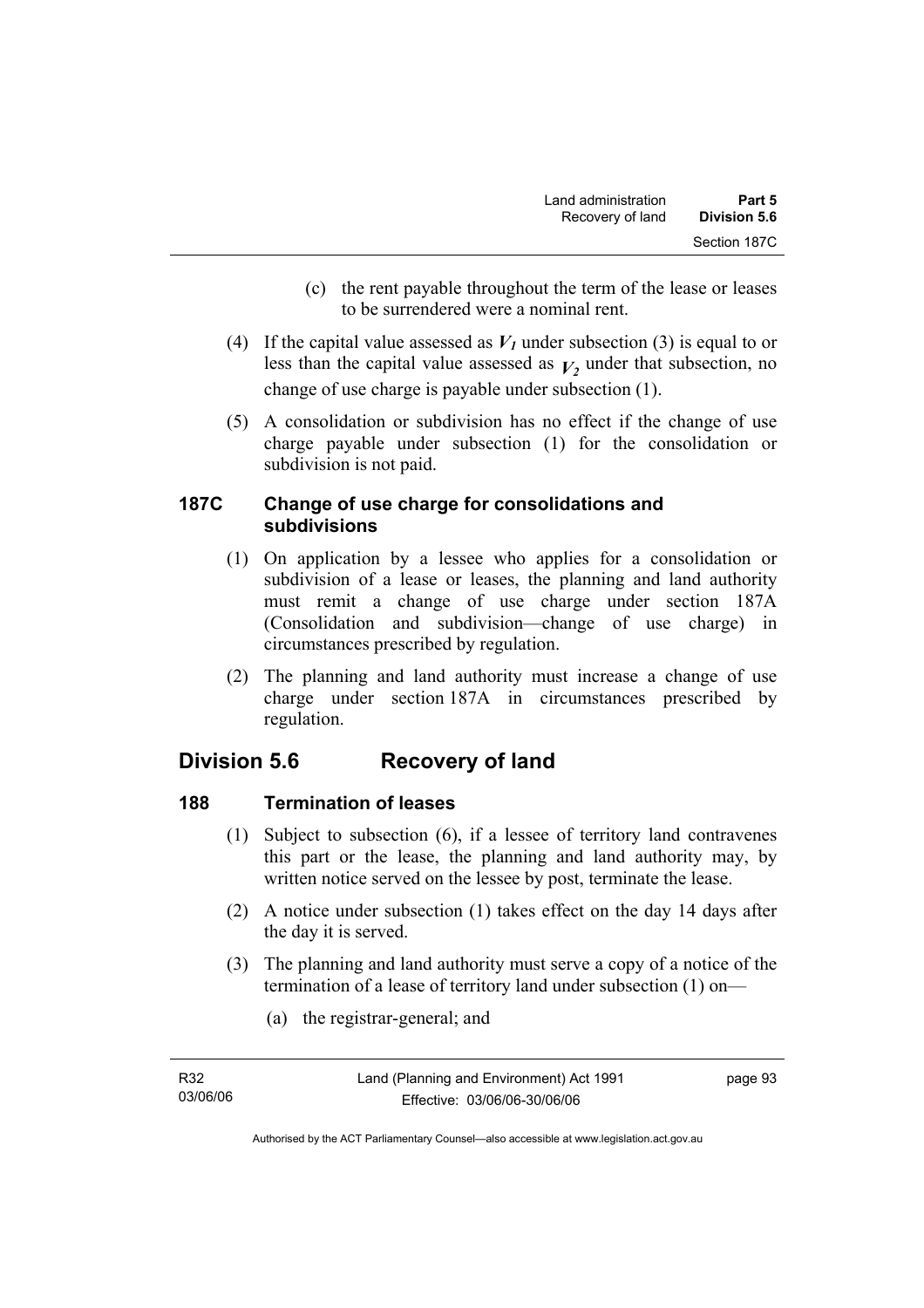| Part 5       | Land administration |
|--------------|---------------------|
| Division 5.6 | Recovery of land    |
| Section 188  |                     |

 (b) any person having an interest in the land that is registered under the *Land Titles Act 1925*;

at the same time as, or as soon as practicable after, the notice under subsection (1) is served.

- (4) Subject to subsection (6), if a person who occupies territory land under a licence from the Commonwealth or the Territory contravenes this part or the licence, the planning and land authority may, by written notice served on the licensee by post, terminate the licence.
- (5) A notice under subsection (4) takes effect on the day 7 days after the day it is served.
- (6) The planning and land authority must not terminate a lease or a licence under this section unless it has—
	- (a) by written notice served on the lessee or licensee by post—
		- (i) informed the lessee or licensee that it is considering terminating the lease or licence; and
		- (ii) specified the grounds on which it is considering taking that action; and
		- (iii) invited the lessee or licensee to notify the authority in writing within 21 days after the date of the notice of any reasons why the lessee or licensee considers that the lease or licence should not be terminated; and
	- (b) taken into account any reasons for not terminating the lease or licence notified to the authority by the lessee or licensee in accordance with the notice served on the lessee or licensee under paragraph (a).
- (7) The validity of the termination of a lease is not affected by a failure to comply with subsection (3).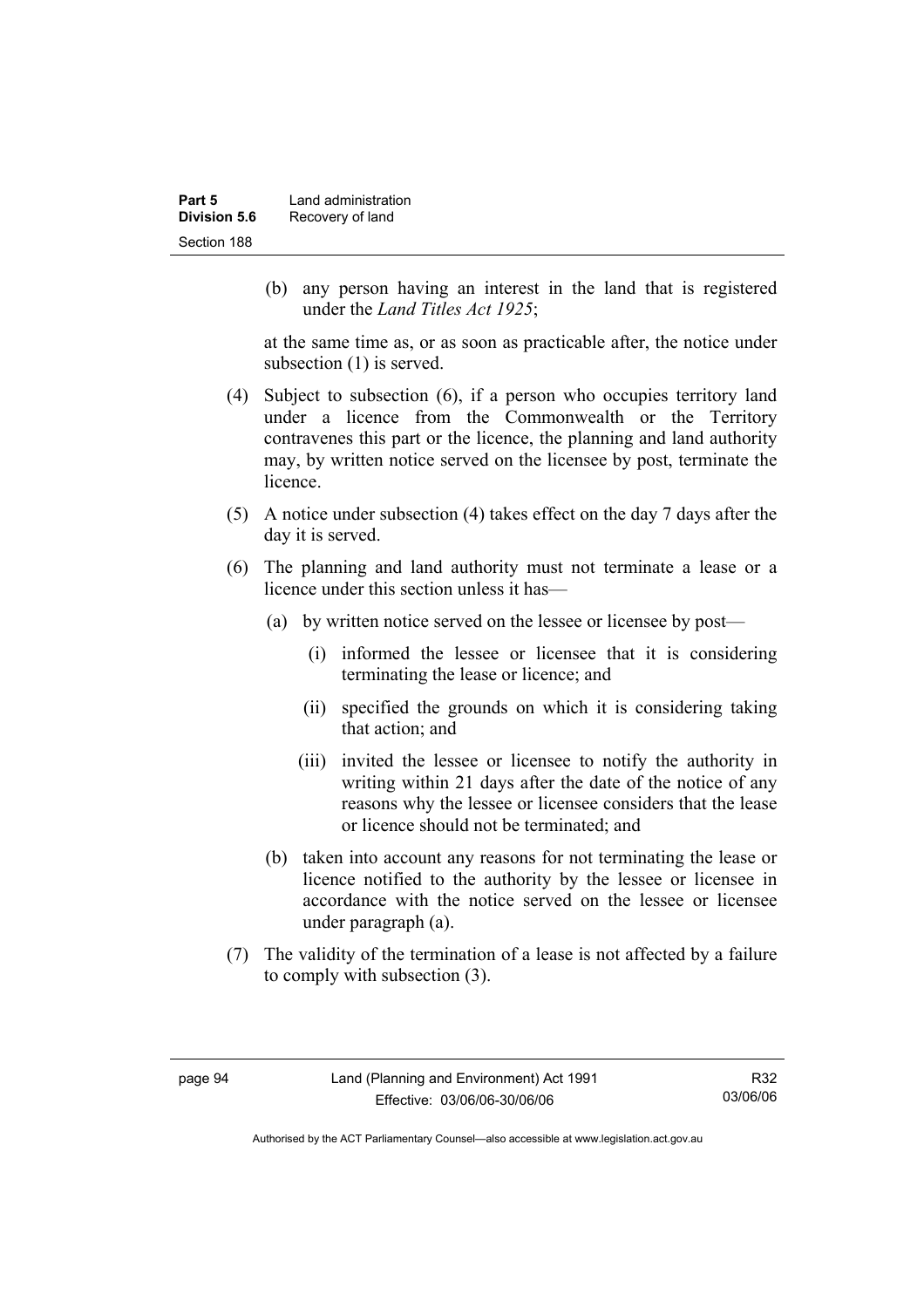#### **189 How land may be recovered**

- (1) This section applies if—
	- (a) a person who has been a lessee of territory land remains in possession of the land after—
		- (i) the term of the lease has ended; or
		- (ii) the lease has been surrendered or ended; or
	- (b) a person who has been a licensee of territory land remains in possession of the land after—
		- (i) the term of the licence has ended; or
		- (ii) the licence has been surrendered or ended.
- (2) The Executive may, by written notice to the person (the *unlawful occupier*), demand that the unlawful occupier give possession of the land to the Executive within the reasonable period stated in the demand.
- (3) If a demand is not complied with—
	- (a) the Executive may apply to the Magistrates Court for an order that possession of the land be given to the Executive; and
	- (b) the court may issue a warrant authorising a police officer, within 30 days after the day the warrant is issued, to enter the land with the assistance and by the force that is reasonable, and give possession of the land to the Executive.
- (4) The planning and land authority is authorised to do any of the following on behalf of the Executive:
	- (a) make a demand under subsection (2);
	- (b) make an application to the Magistrates Court under subsection  $(3)$   $(a)$ ;
	- (c) take possession of land under this section.

page 95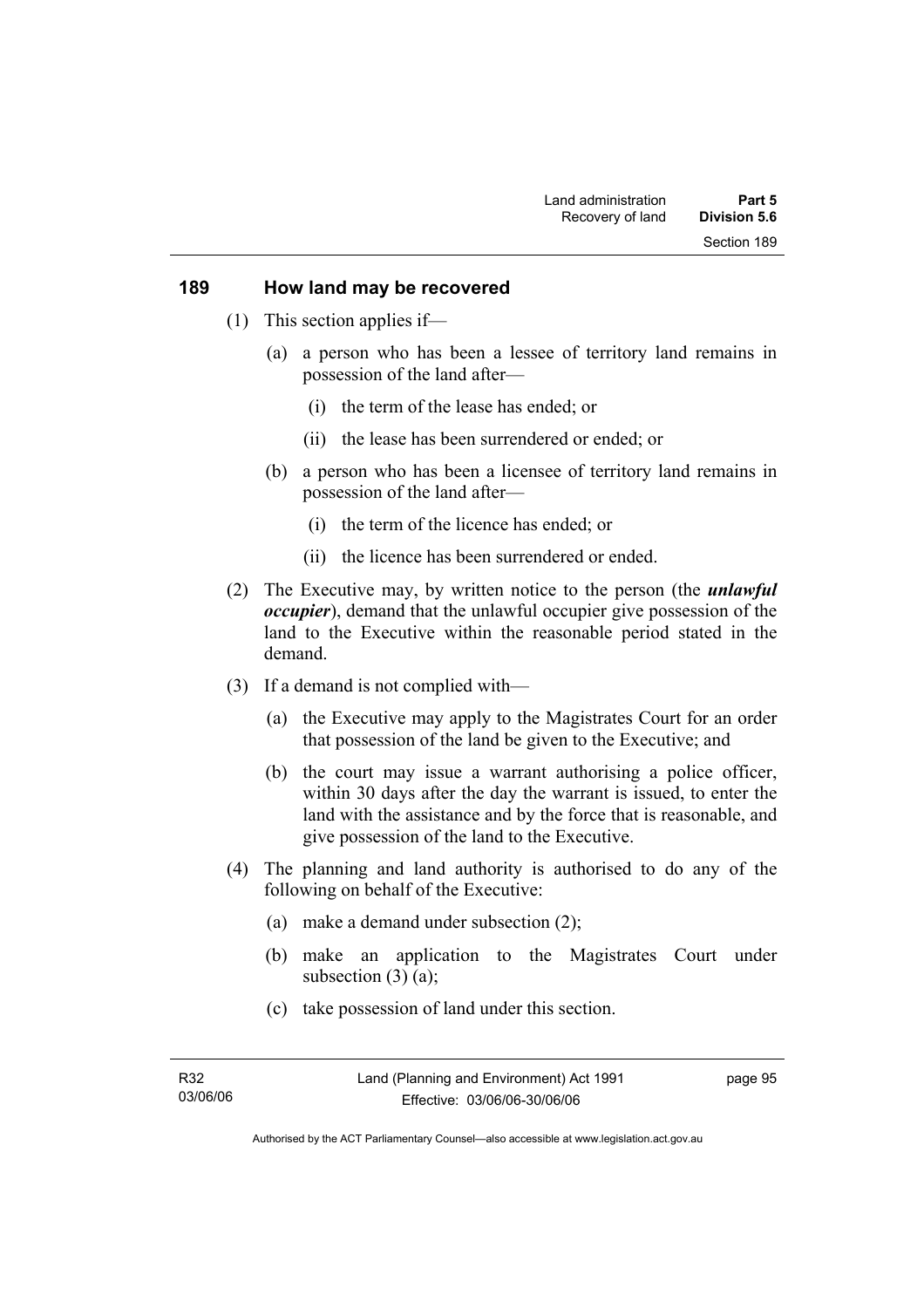| Part 5       | Land administration |
|--------------|---------------------|
| Division 5.7 | Public land         |
| Section 190  |                     |

(5) In this section:

*licence* means a licence granted by the Territory, the Commonwealth or the planning and land authority.

### **190 Evidence of ending of lease**

- (1) The planning and land authority may certify in writing that a lease of territory land mentioned in the certificate has ended.
- (2) A certificate under subsection (1) is evidence of the matter it states.
- (3) A document that purports to be a certificate under subsection (1) is taken to be such a certificate, unless the contrary is proved.

# **Division 5.7 Public land**

### **Subdivision 5.7.1 Preliminary**

### **191 Definitions for div 5.7**

In this division:

*plan of management* means a plan of management prepared under subdivision 5.7.4, as varied and in effect from time to time.

*variation*, in relation to a plan of management, includes the revocation of the plan and its substitution with a new plan.

# **Subdivision 5.7.2 Public land**

### **192 Recommendations to planning and land authority**

The conservator may, in writing, recommend to the planning and land authority that the plan be varied to provide for—

- (a) the identification of an area of land as public land and its reservation for a purpose mentioned in section 193; or
- (b) in relation to an area already identified in the plan as public land—

| page 96 | Land (Planning and Environment) Act 1991 | R32      |
|---------|------------------------------------------|----------|
|         | Effective: 03/06/06-30/06/06             | 03/06/06 |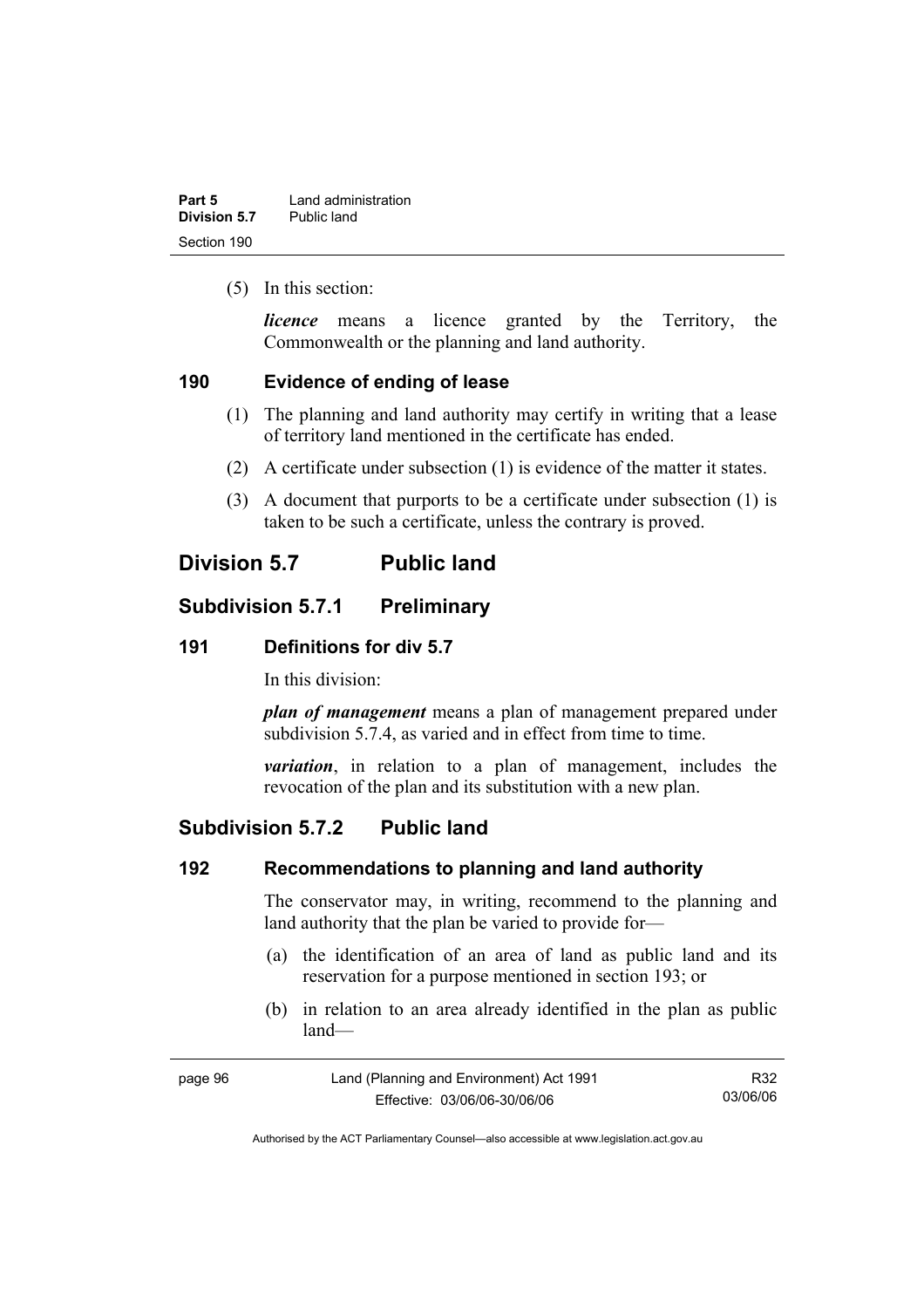- (i) the variation of its boundaries to reduce or increase the size or the area, or to alter the shape of the area; or
- (ii) the variation of the purpose for which it is reserved; or
- (iii) the cessation of its designation as public land.

# **Subdivision 5.7.3 Management of public land**

# **193 Reserved areas**

Public land may be reserved by the plan under section 7 (3) (d) for any of the following purposes:

- (a) a wilderness area;
- (b) a national park;
- (c) a nature reserve;
- (d) a special purpose reserve;
- (e) an urban open space;
- (f) a cemetery or burial ground;
- (g) a lake;
- (h) a sport and recreation reserve;
- (i) a heritage area.

### **194 Management**

An area of public land must be managed in accordance with—

- (a) the management objectives applying to the area; and
- (b) the plan of management (if any) for the area.

**195 Management objectives** 

 (1) For section 194, the management objectives for an area of public land reserved for a particular purpose are—

| R32      | Land (Planning and Environment) Act 1991 | page 97 |
|----------|------------------------------------------|---------|
| 03/06/06 | Effective: 03/06/06-30/06/06             |         |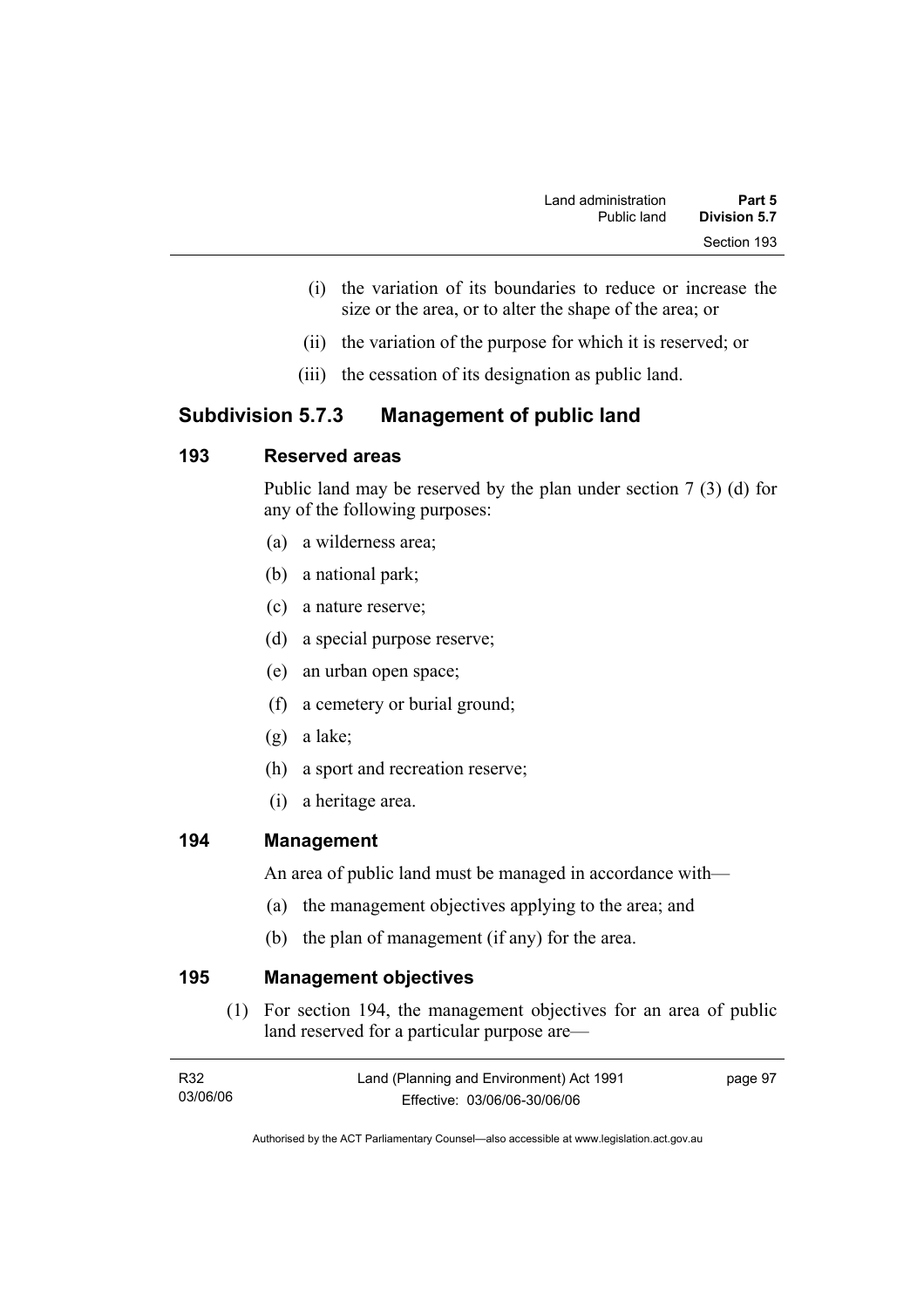- (a) objectives specified in schedule 1; and
- (b) objectives specified by the conservator under subsection (2);

in relation to areas of land reserved for that purpose.

- (2) The conservator may, in writing, determine management objectives for an area of public land reserved for a purpose mentioned in schedule 1.
	- *Note* A power given under an Act to make a statutory instrument (including a determination of management objectives) includes power to amend or repeal the instrument (see Legislation Act, s 46 (1)).
- (3) A determination of management objectives is a disallowable instrument.
	- *Note 1* A disallowable instrument must be notified, and presented to the Legislative Assembly, under the Legislation Act.
	- *Note 2* An amendment or repeal of a determination of management objectives is also a disallowable instrument (see Legislation Act, s 46 (2))*.*
- (4) If there is an inconsistency between the application of 2 management objectives specified in schedule 1 in relation to an area of public land, the objective appearing later in the schedule is to be read subject to the other objective.
- (5) If there is an inconsistency between the application of a management objective specified in schedule 1 and a management objective specified by the conservator under subsection (2) in relation to an area of public land, the objective specified by the conservator is to be read subject to the other objective.
- (6) In schedule 1:

*natural environment* means all biological, physical and visual elements of the earth and its atmosphere, whether natural or modified.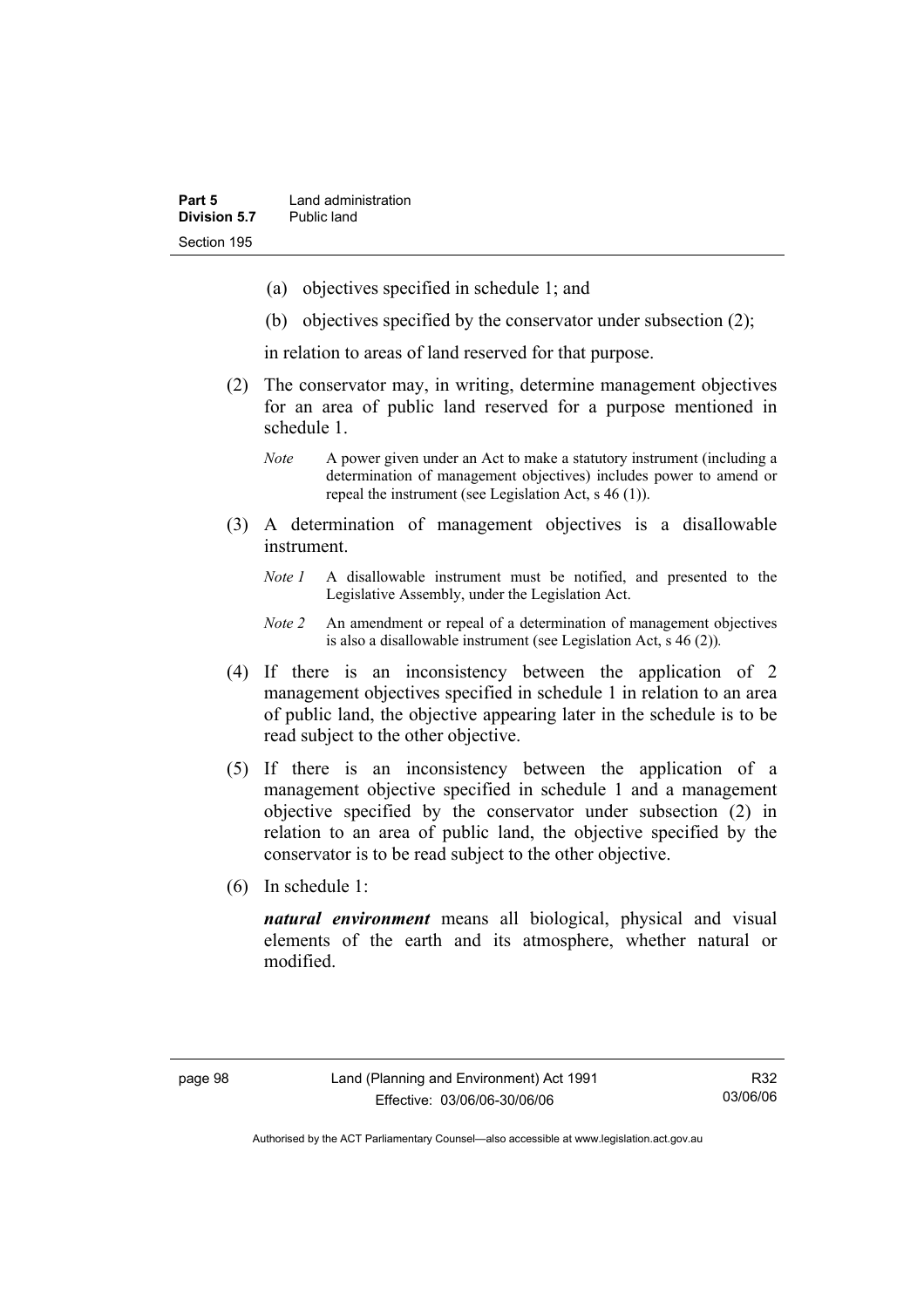# **Subdivision 5.7.4 Plans of management**

### **196 Content**

A plan of management includes—

- (a) a description of the area of public land to which it applies; and
- (b) how the relevant management objectives mentioned in section 195 (1) are to be implemented or promoted in that area.

### **197 Preparation**

- (1) The conservator must prepare a draft plan of management for an area of public land as soon as practicable after the area is identified as such in the plan.
- (2) In preparing a draft plan of management, the conservator must consider any recommendation submitted by the authority.

### **198 Variations**

- (1) The conservator may prepare a draft variation of a plan of management in the same way as a draft plan of management.
- (2) This subdivision applies to a draft variation of a plan of management as if it were a draft plan of management.

# **199 Environmental assessments and inquiries**

- (1) At the written request of the conservator, or on his or her own initiative, at any time before a draft plan of management is approved under section 204 (a), the Minister may—
	- (a) direct that an assessment be made; or
	- (b) establish a panel to conduct an inquiry;

about any aspect of the draft plan.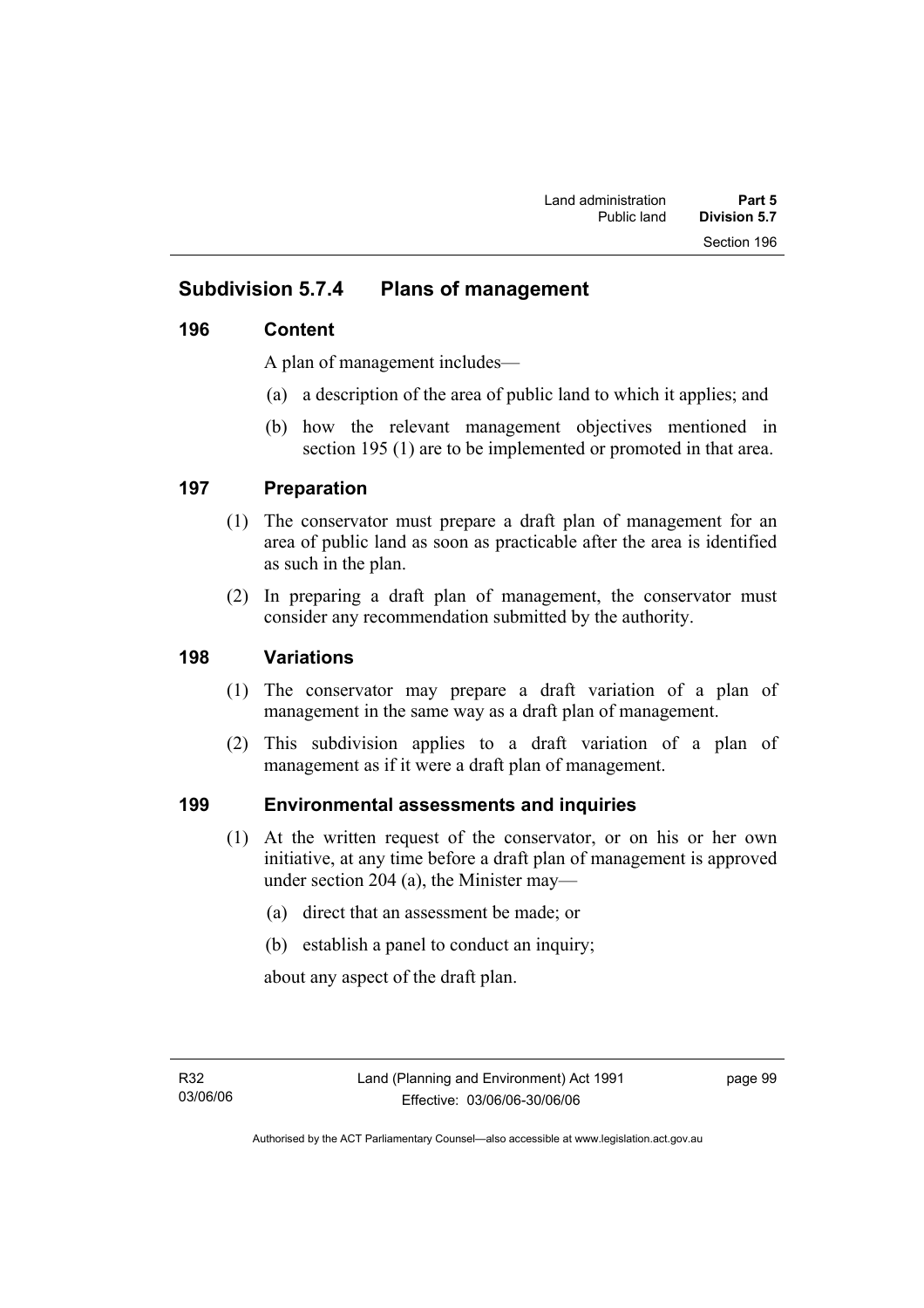| Part 5       | Land administration |
|--------------|---------------------|
| Division 5.7 | Public land         |
| Section 200  |                     |

 (2) In preparing or revising a draft plan of management, the conservator must consider any relevant assessment or the report of any relevant inquiry.

### **200 Public consultation**

- (1) This section applies to a draft plan of management for an area of public land if—
	- (a) no corresponding preliminary draft plan of management for that area has been notified under section 19; or
	- (b) if such a preliminary draft has been so notified—the firstmentioned draft plan of management differs significantly from that preliminary draft.
- (2) The conservator must make copies of a draft plan of management to which this section applies available to an appropriate committee of the Legislative Assembly.
- (3) The conservator must make copies of a draft plan of management to which this section applies available for public inspection during office hours at the places specified in a written notice prepared by the conservator.
- (4) A notice under subsection (3) must include a statement inviting people to submit written comments about the draft plan of management to the conservator at a specified address and within a specified period of not less than 21 days from the date of the notice.
- (5) A notice under subsection (3) is a notifiable instrument.

*Note* A notifiable instrument must be notified under the Legislation Act.

(6) The conservator must also publish the notice in a daily newspaper.

### **201 Revision**

The conservator may revise a draft plan of management—

page 100 Land (Planning and Environment) Act 1991 Effective: 03/06/06-30/06/06

R32 03/06/06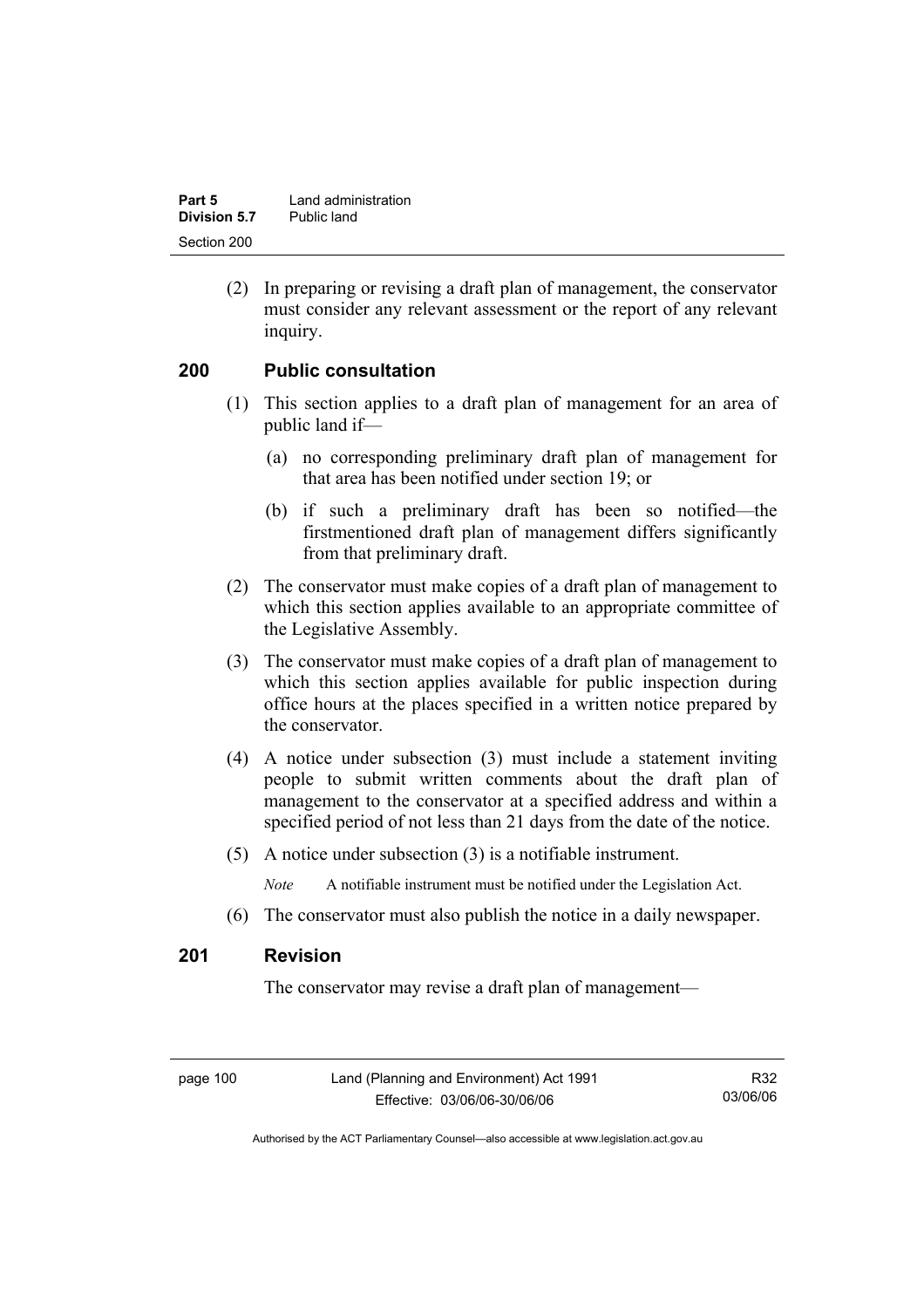- (a) in consideration of any written comments received from any person about the draft plan; or
- (b) to correct any formal error.

### **202 Submission to Minister**

The conservator must submit a draft plan of management (as revised under section 201) to the Minister for approval, together with—

- (a) a written report setting out the issues raised in any written comments submitted to the conservator in relation to the draft; and
- (b) a written report about the conservator's consultation with the public and with any other person or authority about the draft.

# **203 Consideration of plan of management by Legislative Assembly committee**

If the conservator submits a draft plan of management to the Minister under section 202, the Minister must, within 7 days of receiving the draft plan give—

- (a) a copy of the draft plan; and
- (b) a copy of the reports mentioned in section 202 (a) and (b) relating to the draft plan; and
- (c) all other documents relating to the draft plan submitted to the Minister by the conservator;

to an appropriate committee of the Legislative Assembly.

#### **204 Minister's powers**

 (1) On receipt of a draft plan of management submitted under section 202 or section 205 for approval, the Minister must consider any recommendation relating to the draft by a committee of the Legislative Assembly that considers the draft under section 203 and—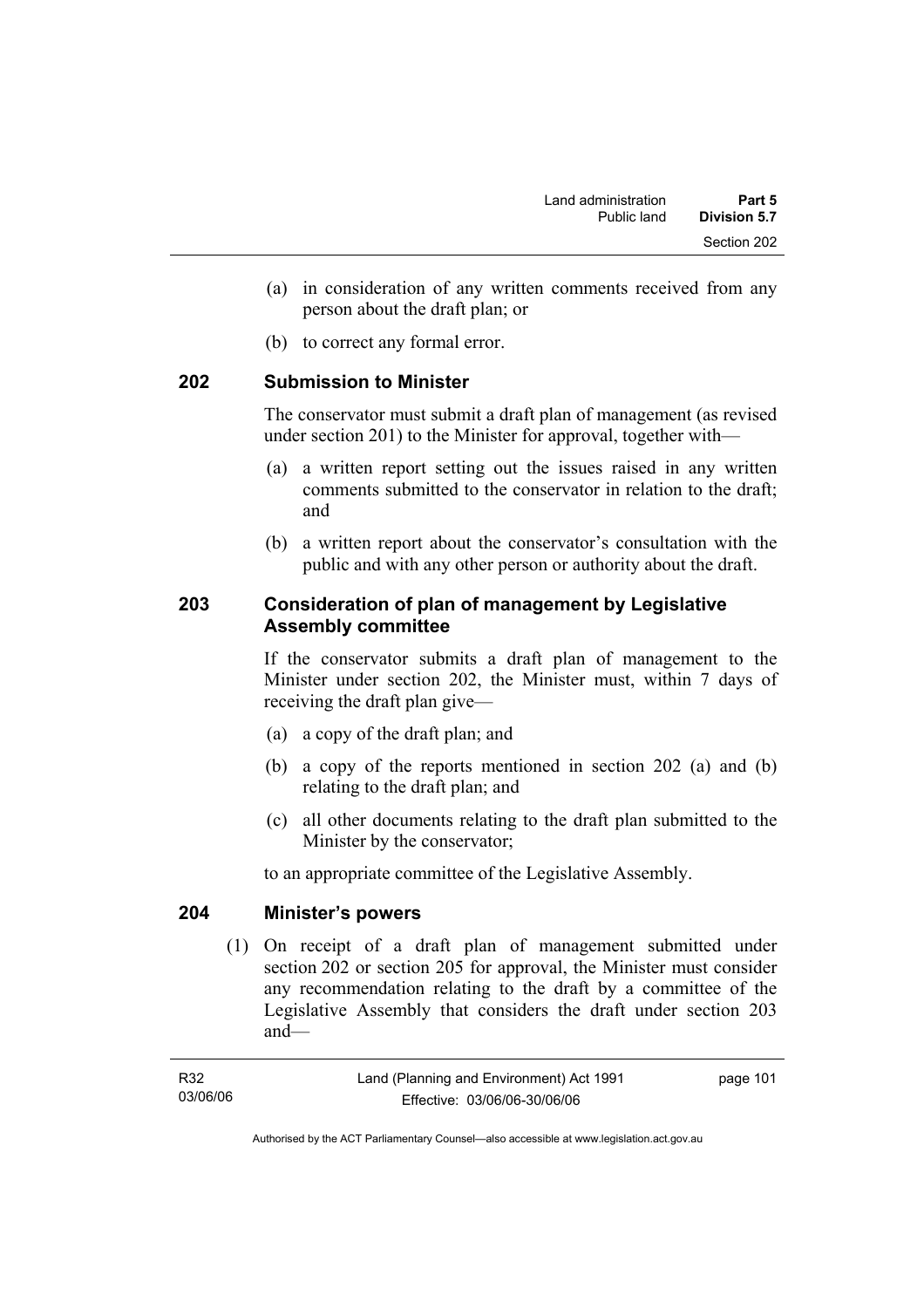- (a) in writing, approve a plan of management in the form in which the draft is submitted; or
- (b) refer the draft to the conservator together with any of the following written directions:
	- (i) to conduct further specified consultation;
	- (ii) to consider any revision suggested by the Minister;
	- (iii) to revise the draft in a specified way;
	- (iv) to defer, in writing, until a specified date or the happening of a specified event, the resubmission of the draft to the Minister;
	- (v) to withdraw the draft in writing.
- (2) The following are notifiable instruments:
	- (a) a deferral directed under subsection (1) (b) (iv);
	- (b) a withdrawal directed under subsection  $(1)$  (b)  $(v)$ .
	- *Note* A notifiable instrument must be notified under the Legislation Act.

### **205 Referral back to conservator**

If the Minister refers a draft plan of management to the conservator under section 204 (1) (b), the conservator must—

- (a) comply with the Minister's directions; and
- (b) if the Minister gives a direction under section 204 (1) (b) (i) or (ii)—if the conservator considers appropriate, revise the draft plan; and
- (c) revise the draft to correct any formal error; and
- (d) resubmit the draft plan of management (as revised) to the Minister for approval together with a written report about the conservator's compliance with the Minister's directions and about any revision of the draft under paragraph (c).

| page 102 | Land (Planning and Environment) Act 1991 | R32      |
|----------|------------------------------------------|----------|
|          | Effective: 03/06/06-30/06/06             | 03/06/06 |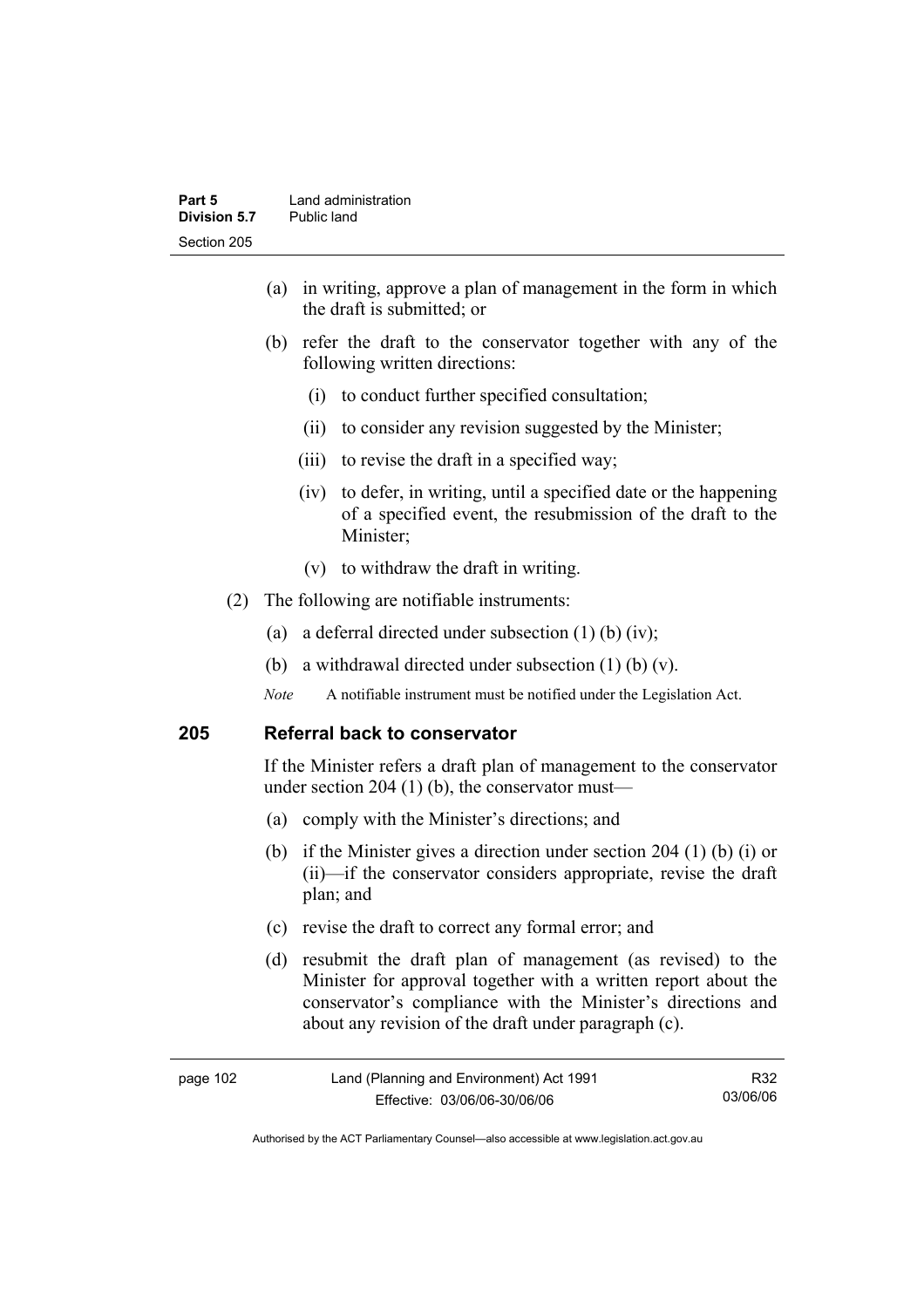### **206 Notice of revival of deferred draft plan of management**

- (1) If the conservator defers a draft plan of management as directed under section 204 (1) (b) (iv) (Minister's powers), on the day stated in the deferral, or as soon as possible after the event mentioned in the deferral, the conservator must prepare a written notice stating that the draft plan of management is revived.
- (2) A notice is a notifiable instrument.

*Note* A notifiable instrument must be notified under the Legislation Act.

(3) The conservator must also publish the notice in a daily newspaper.

### **207 Notification, presentation, disallowance and date of effect**

- (1) A plan of management, as approved by the Minister under section 204, is a disallowable instrument.
	- *Note* A disallowable instrument must be notified, and presented to the Legislative Assembly, under the Legislation Act.
- (2) The Legislation Act, chapter 7 (Presentation, amendment and disallowance of subordinate laws and disallowable instruments) applies to a plan of management as if each reference in that chapter to 6 sitting days were a reference to 5 sitting days.
- (3) Subject to any disallowance under the Legislation Act, chapter 7, the plan of management commences—
	- (a) on the day after the 5th sitting day after the day it is presented to the Legislative Assembly under that chapter; or
	- (b) if the plan provides for a later date or time of commencement—on that date or at that time.

### **Subdivision 5.7.5 Leases and licences**

# **208 Leases—generally**

 (1) Except as provided by section 209, the planning and land authority must not grant a lease—

| R32      | Land (Planning and Environment) Act 1991 | page 103 |
|----------|------------------------------------------|----------|
| 03/06/06 | Effective: 03/06/06-30/06/06             |          |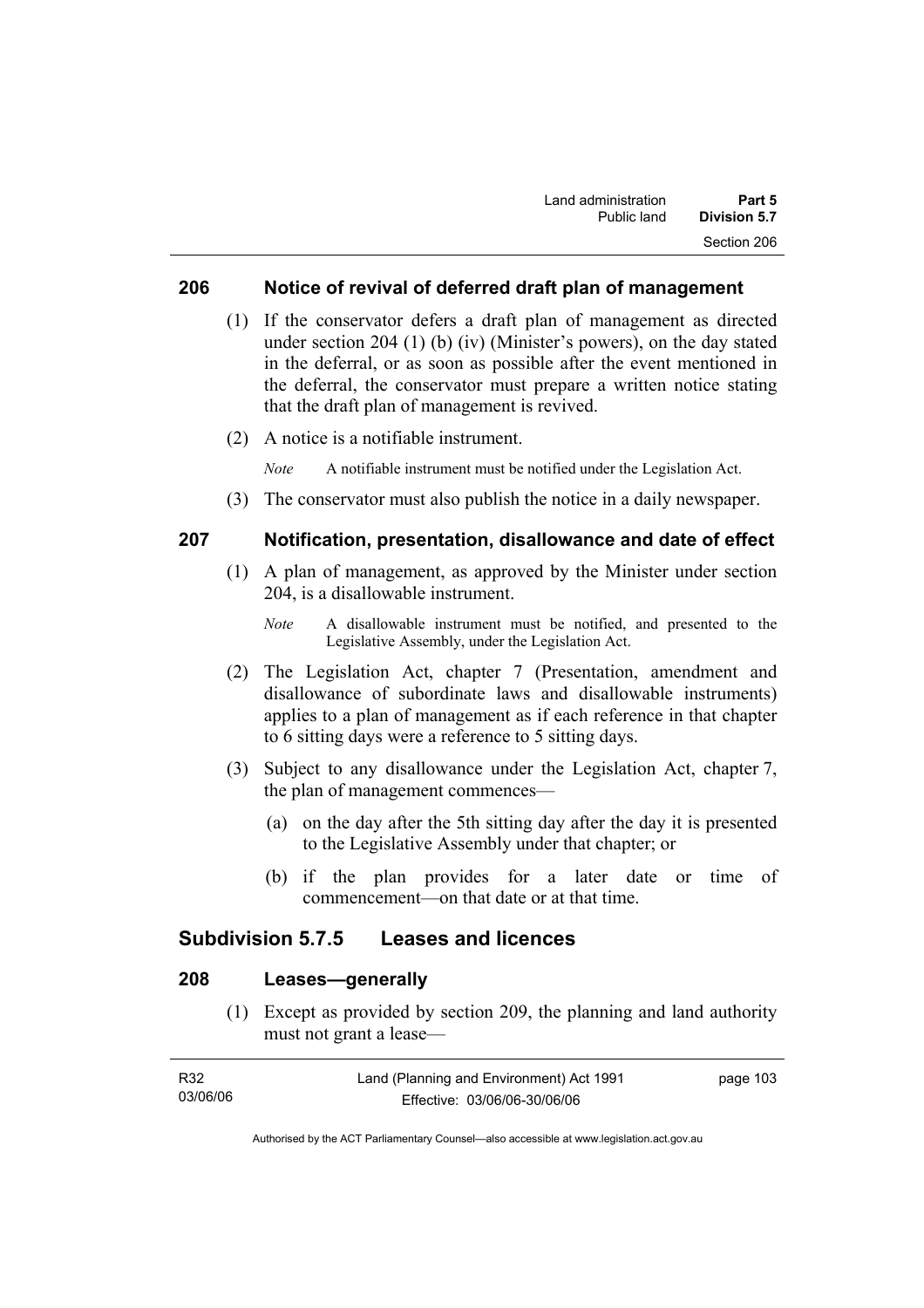| Part 5       | Land administration |
|--------------|---------------------|
| Division 5.7 | Public land         |
| Section 209  |                     |

- (a) of public land; or
- (b) during the defined period, of land designated, in a draft variation of the plan notified under section 19, to become public land.
- (2) In subsection (1):

*defined period*, in relation to land designated, in a draft variation of the plan, to become public land, means the period of interim effect, under part 2, of that draft variation.

#### **209 Grant of leases**

- (1) On the written recommendation of the conservator, the planning and land authority may grant a lease of an area, or part of an area, of public land except if that area is reserved under the plan as a wilderness area.
- (2) On the written recommendation of the conservator, the planning and land authority may during the defined period mentioned in section 208 (2), grant a lease of an area, or part of an area, of land designated in a draft variation of the plan to become public land except if it is proposed in that draft variation that the area be reserved as a wilderness area.

### **210 Licences**

 (1) The planning and land authority may, on the written recommendation of the conservator, grant a licence to a person to occupy or use an area of unleased public land.

#### **Example of when a licence might be given to a person**

to allow a building (including a fitting attached to the building) owned or occupied by the person to encroach onto, over or under an area of unleased public land

*Note* An example is part of the Act, is not exhaustive and may extend, but does not limit, the meaning of the provision in which it appears (see Legislation Act, s 126 and s 132).

| page 104 | Land (Planning and Environment) Act 1991 | R32      |
|----------|------------------------------------------|----------|
|          | Effective: 03/06/06-30/06/06             | 03/06/06 |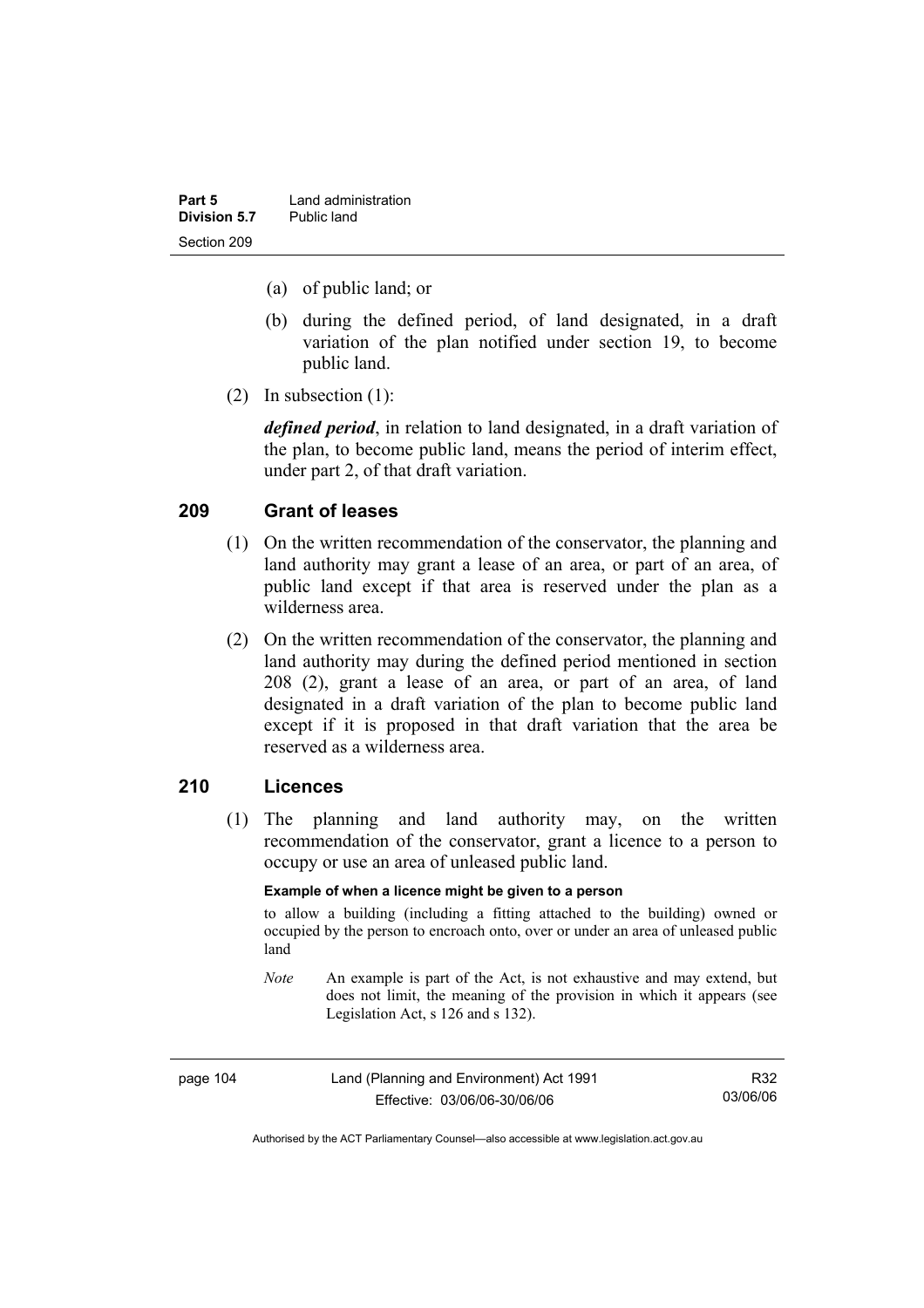- (2) An application for a licence under subsection (1) must—
	- (a) be in writing signed by the applicant; and
	- (b) specify—
		- (i) the land in relation to which the licence is sought; and
		- (ii) the period for which the licence is sought; and
		- (iii) the purposes for which it is proposed that the land should be used under the licence.

*Note* A fee may be determined under s 287 for this subsection.

- (3) A licence under subsection (1) must—
	- (a) be in writing; and
	- (b) apply to the person to whom it is granted and to all other people to whom it is expressed to apply; and
	- (c) specify the period for which it is granted; and
	- (d) be subject to the conditions (if any) specified in the licence.
- (4) A person is not required to hold a licence under this section to occupy or use an area of unleased public land if—
	- (a) the person holds a permit under the *Roads and Public Places Act 1937* to place an object in, over or across the area; and
	- (b) the area is being occupied or used in accordance with the permit; and
	- (c) for an occupation or use that requires an approval under division 6.2 (Approvals)—
		- (i) the occupation or use has been approved under that division; and
		- (ii) the person is complying with any conditions under section 245 (Conditional approvals) that apply to the approval.

R32 03/06/06 page 105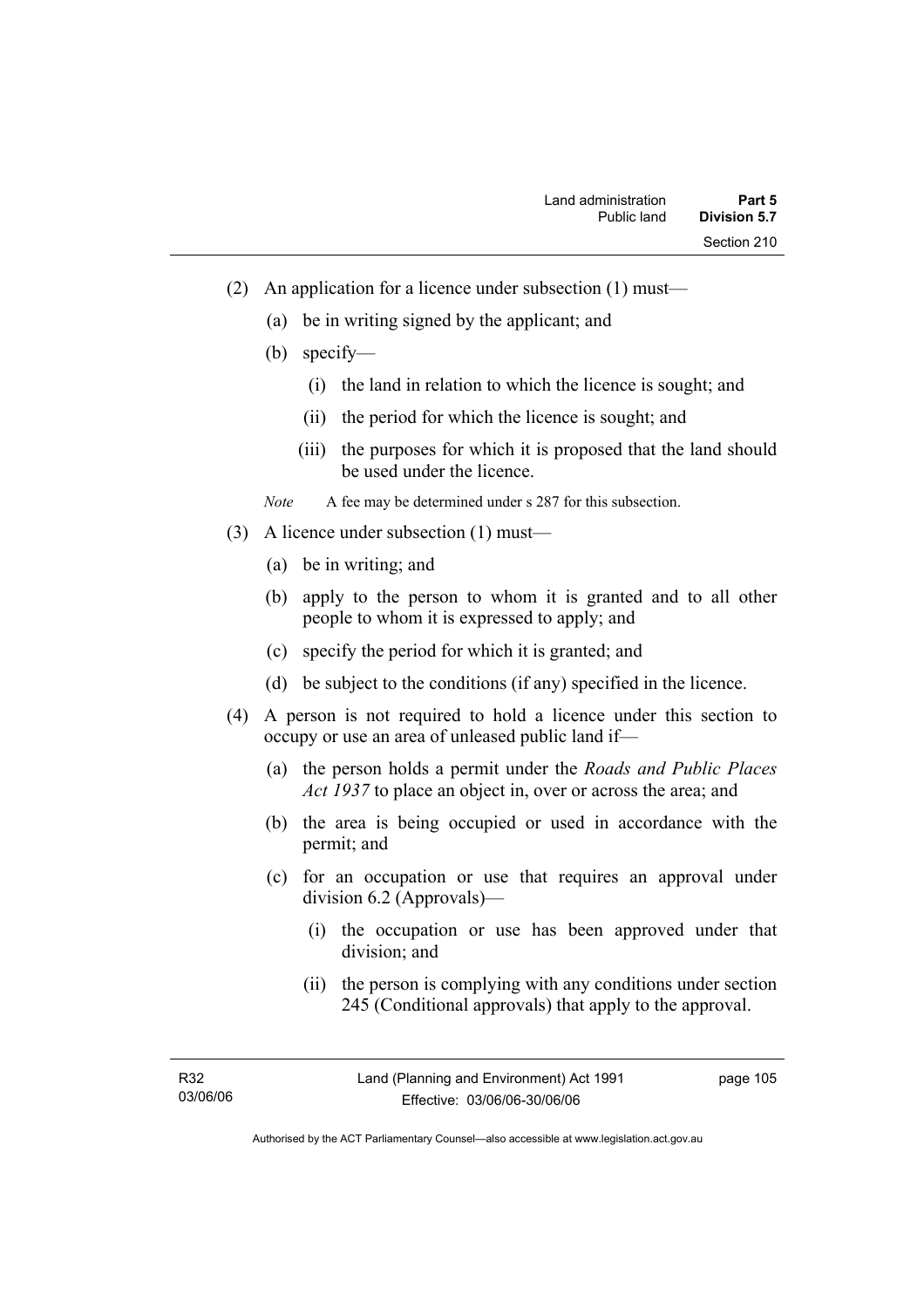| Part 5              | Land administration |
|---------------------|---------------------|
| <b>Division 5.8</b> | Miscellaneous       |
| Section 211         |                     |

### **211 Miner's rights in relation to public land**

A miner's right must not be granted in relation to public land.

# **Division 5.8 Miscellaneous**

### **214 Lessee may surrender lease or part of lease**

- (1) A person who holds a lease of territory land may, at any time, with the consent of the planning and land authority, surrender the lease or any part of the land comprised in the lease.
- (2) The planning and land authority may agree to accept the surrender of a lease, or part of the land comprised in a lease, under subsection (1) either unconditionally or subject to any condition the authority considers appropriate.
- (3) The surrender of a lease, or of part of the land comprised in a lease, does not entitle the lessee to a refund or remission of any rent already paid or owing.

# **215 Reduction of rent and relief from provisions of lease**

- (1) The planning and land authority may approve—
	- (a) a reduction of the rent payable under a lease of territory land, or of the amount payable, in relation to any occupation of territory land; or
	- (b) the grant of relief, to a lessee or occupier of territory land, from compliance, completely or partly, with any provision to which the person's lease or occupation is subject.
- (2) The reduction or grant of relief may be for any period (including a period before the commencement of this section or any other period before the approval).
- (3) If the planning and land authority gives an approval under subsection (1), the liability or obligation of the lessee or occupier under the lease, or in relation to the person's occupation, is

| page 106 | Land (Planning and Environment) Act 1991 | R32      |
|----------|------------------------------------------|----------|
|          | Effective: 03/06/06-30/06/06             | 03/06/06 |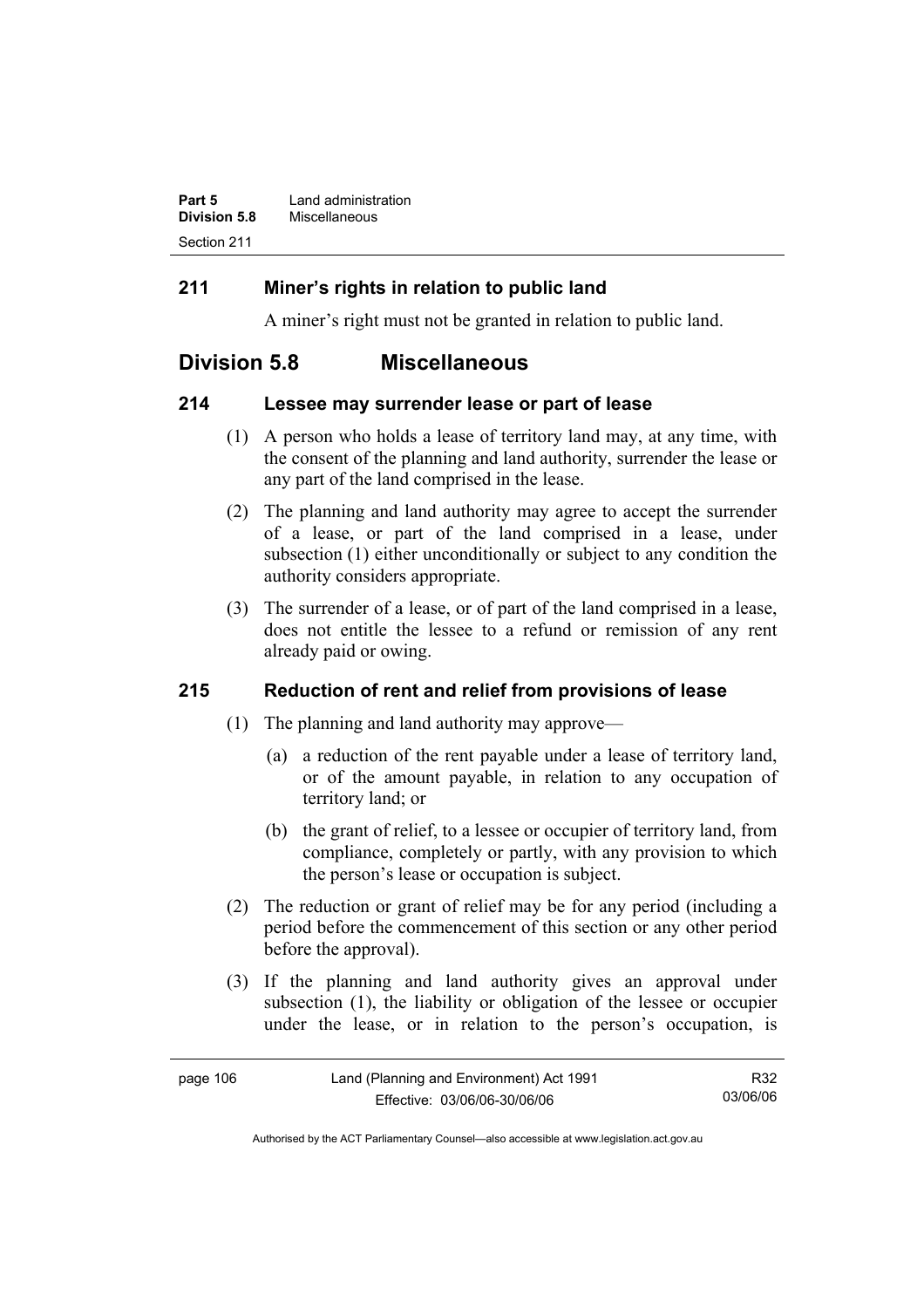discharged for the period approved, to the extent of the reduction or grant of relief approved.

- (4) An approval under subsection (1) may be made subject to conditions.
- (5) If the planning and land authority approves a grant of relief to a lessee or occupier under subsection (1), it must give to the lessee or occupier notice of the reduction of rent or other grant of relief approved.

*Note* For how documents may be given, see the Legislation Act, pt 19.5.

### **216 Access to leased land from roads and road related areas**

- (1) The planning and land authority may grant a lease of territory land only if satisfied that the lessee will, during the term of the lease, have—
	- (a) direct access to the leased land from a road or road related area; or
	- (b) access to the leased land from a road or road related area by way of an access road or track, or in another way, that the lessee may use without charge and for all purposes at any hour of the day or night.
- (2) A way of access to leased land provided by the planning and land authority because of subsection (1) (b)—
	- (a) must not interfere with a building, garden or stockyard on the land at the time the way of access is provided; and
	- (b) must be located in a way that causes as little damage or inconvenience to the lessee as possible.
- (3) The validity of a lease granted under this part is not affected by a failure to comply with this section.
- (4) In this section: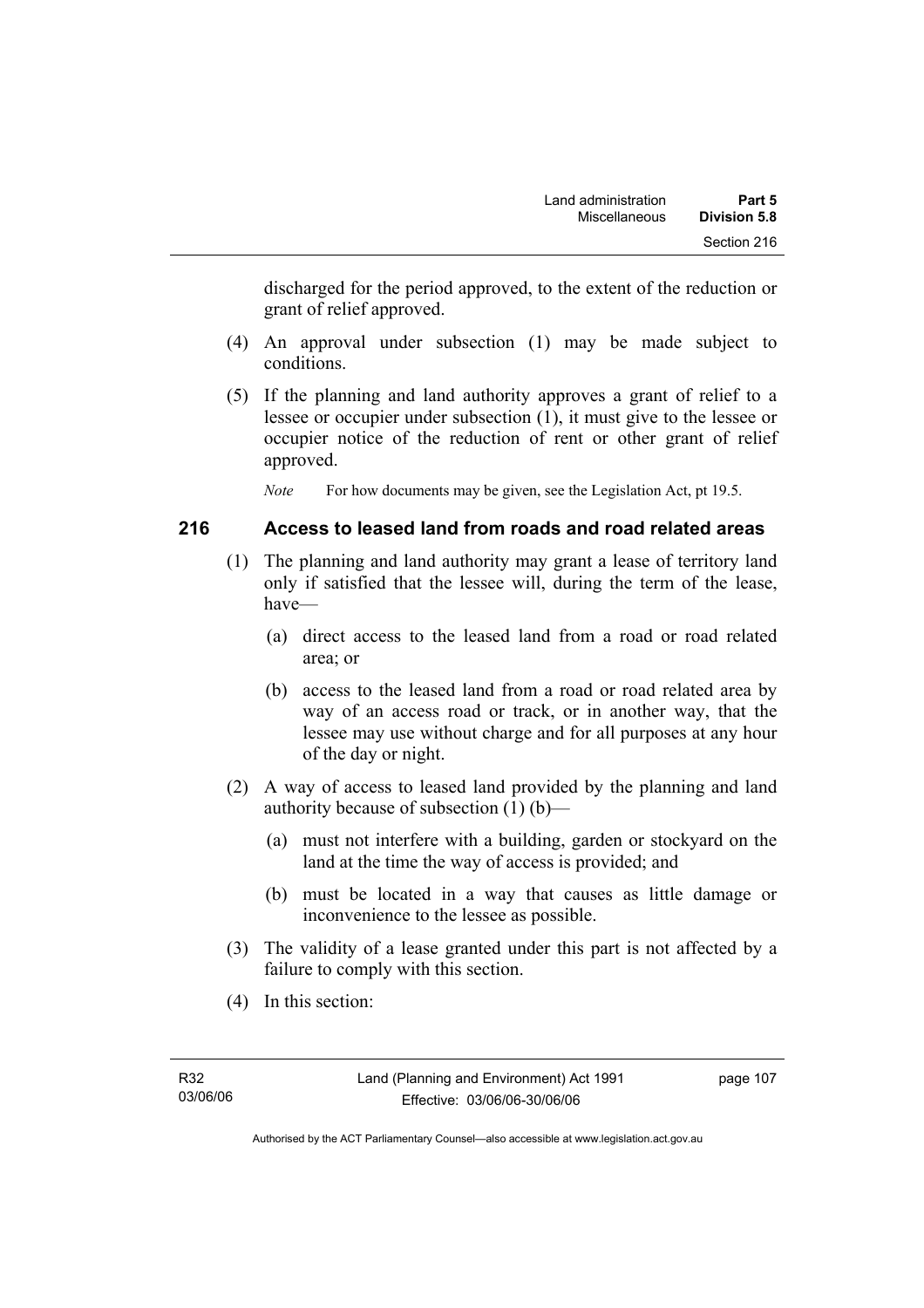| Part 5       | Land administration |
|--------------|---------------------|
| Division 5.8 | Miscellaneous       |
| Section 216A |                     |

*road*—see the *Road Transport (General) Act 1999*, dictionary.

*road related area*—see the *Road Transport (General) Act 1999*, dictionary.

### **216A Notification of certain leases**

- (1) This section applies if, during a quarter, the planning and land authority grants a lease—
	- (a) by direct grant; or
	- (b) under section 163 (Leases to community organisations), section 164 (Special leases) or section 209 (Grant of leases).
- (2) The planning and land authority must, within 5 working days after the end of the quarter, give the Minister a statement that sets out, in relation to any lease mentioned in subsection (1) granted during the quarter—
	- (a) the name of the lessee; and
	- (b) a description of the land comprised in the lease in accordance with the *Districts Act 2002*, section 9 (Description of parcel of land for dealings); and
	- (c) the amount (if any) paid for the grant of the lease; and
	- (d) the provision of this Act under which the lease was granted.
- (3) The Minister must present to the Legislative Assembly a copy of a statement received under subsection (2) within 5 sitting days after the day the Minister receives it.
- (4) The validity of a lease is not affected by a failure to comply with subsection  $(2)$  or  $(3)$ .
- (5) In this section—

*quarter* means a period of 3 months beginning on 1 January, 1 April, 1 July or 1 October in a year.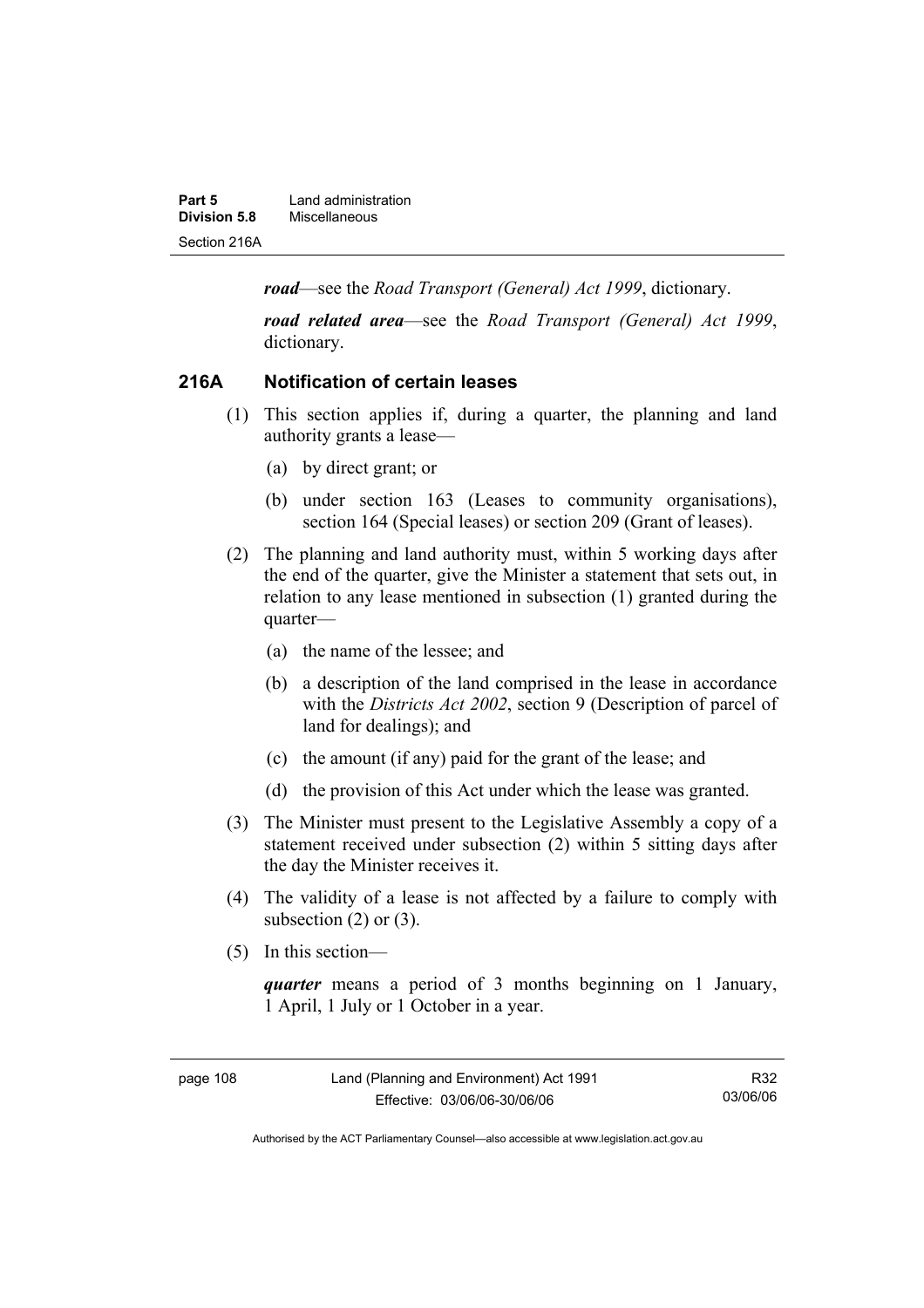# **217 Licences in relation to land that is not public land**

 (1) A person may apply to the planning and land authority for a licence to occupy or use an area of unleased territory land that is not public land.

#### **Example of when a licence might be given to a person**

to allow a building (including a fitting attached to the building) owned or occupied by the person to encroach onto, over or under an area of unleased territory land that is not public land

- *Note* An example is part of the Act, is not exhaustive and may extend, but does not limit, the meaning of the provision in which it appears (see Legislation Act, s 126 and s 132).
- (2) An application under subsection (1) must—
	- (a) be in writing signed by the applicant; and
	- (b) specify—
		- (i) the land in relation to which the licence is sought; and
		- (ii) the period for which the licence is sought; and
		- (iii) the purposes for which it is proposed that the land should be used under the licence.
	- *Note* A fee may be determined under s 287 for this subsection.
- (3) On receiving an application under subsection (1) the planning and land authority may grant the applicant a licence to occupy or use the land specified in the application for the purposes and period specified in the application.
- (4) A licence under subsection (1) must—
	- (a) be in writing; and
	- (b) apply to the person to whom it is granted and to all other people to whom it is expressed to apply; and
	- (c) specify the period for which it is granted; and

page 109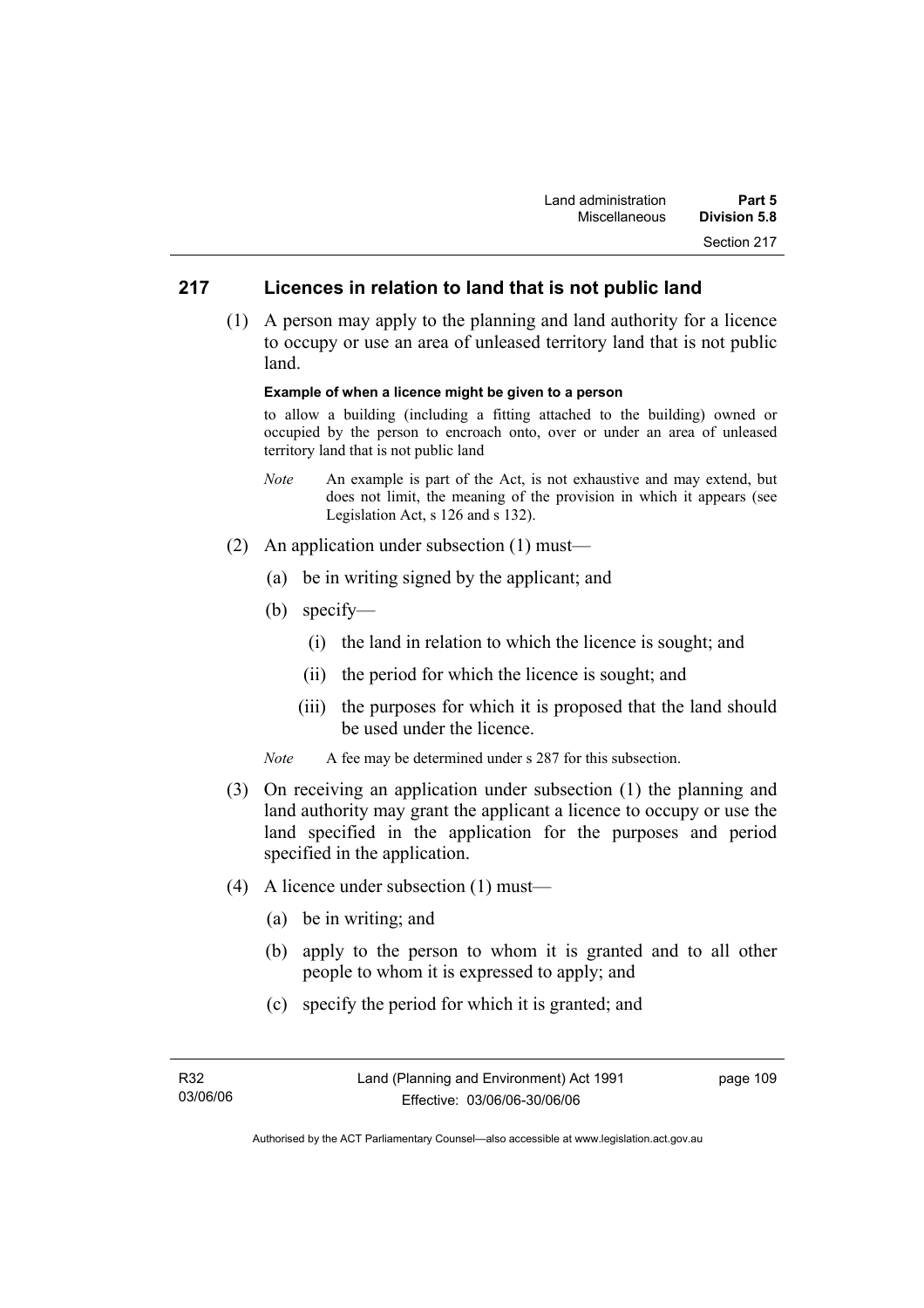| Part 5       | Land administration |
|--------------|---------------------|
| Division 5.8 | Miscellaneous       |
| Section 218  |                     |

- (d) be subject to the conditions (if any) that are specified in the licence.
- (5) A person is not required to hold a licence under this section to occupy or use an area of unleased territory land that is not public land if—
	- (a) the person holds a permit under the *Roads and Public Places Act 1937* to place an object in, over or across the area; and
	- (b) the area is being occupied or used in accordance with the permit; and
	- (c) for an occupation or use that requires an approval under division 6.2 (Approvals)—
		- (i) the occupation or use has been approved under that division; and
		- (ii) the person is complying with any conditions under section 245 (Conditional approvals) that apply to the approval.

# **218 Reservation of minerals**

A reservation of minerals contained in a lease of territory land must be read as a reservation of all minerals and mineral substances in or on the land, including gold, silver, copper, tin, other metals, ores and substances containing metals, gems, precious stones, coal, limestone, shale, mineral oils, valuable earths and substances, stone, clay, gravel and sand.

### **219 Rights to extract minerals**

- (1) The planning and land authority may, by a lease or other agreement, grant a person the right to extract minerals from specified territory land.
- (2) The provisions of a lease or other agreement entered under subsection (1) are the provisions agreed between the parties.

Authorised by the ACT Parliamentary Counsel—also accessible at www.legislation.act.gov.au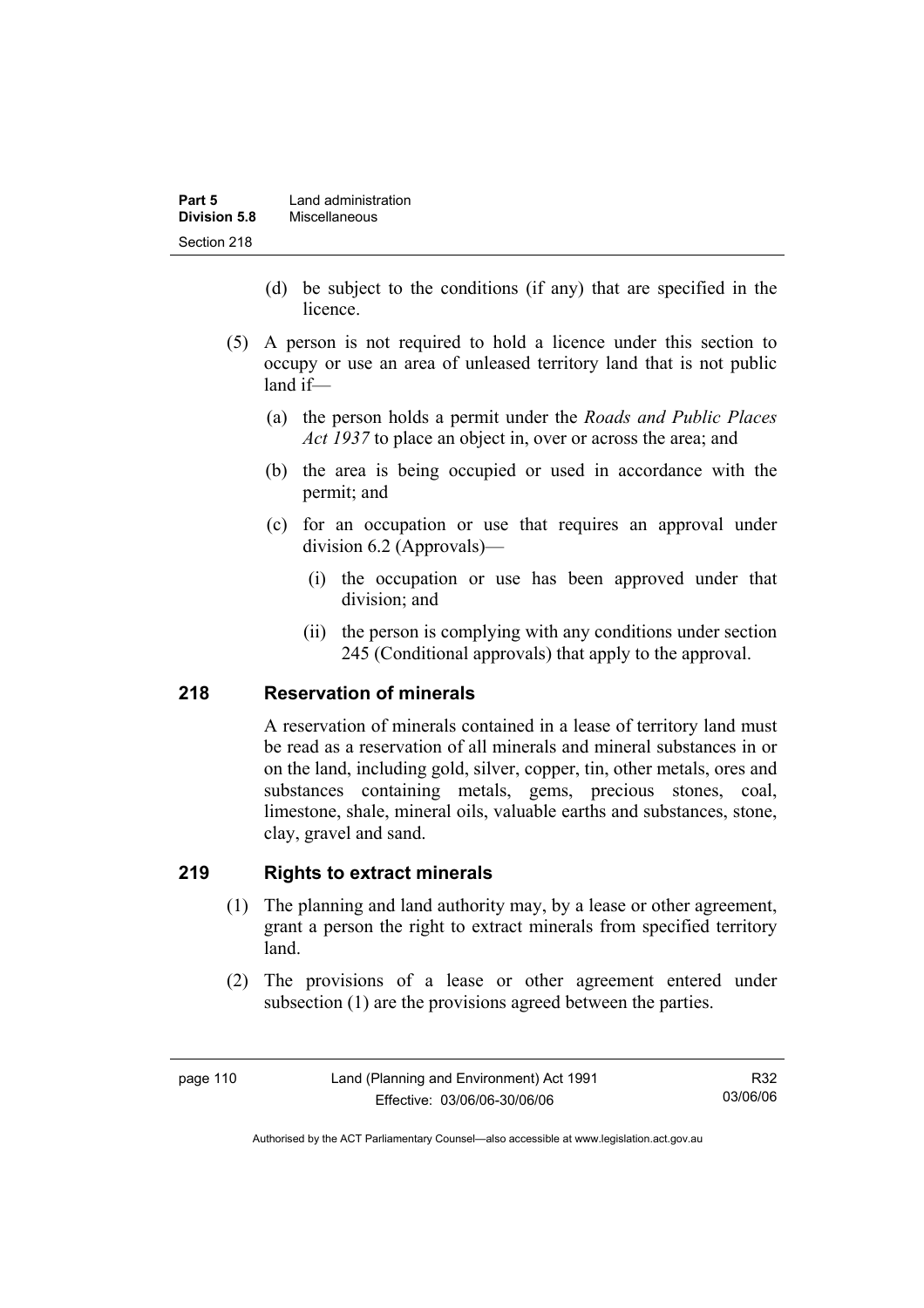## **220 Access to lease documents and development agreements**

- (1) The *Freedom of Information Act 1989*, section 11 (2) does not apply to a document that is—
	- (a) a lease; or
	- (b) a variation of a lease; or
	- (c) a renewal of a lease;

if the document became a document of a Commonwealth agency before 1 January 1977.

- (2) A document that is—
	- (a) a lease; or
	- (b) a variation of a lease; or
	- (c) a renewal of a lease;

is taken not to be an exempt document for the *Freedom of Information Act 1989*.

 (3) A reference in this section to a *lease* is a reference to a lease of territory land.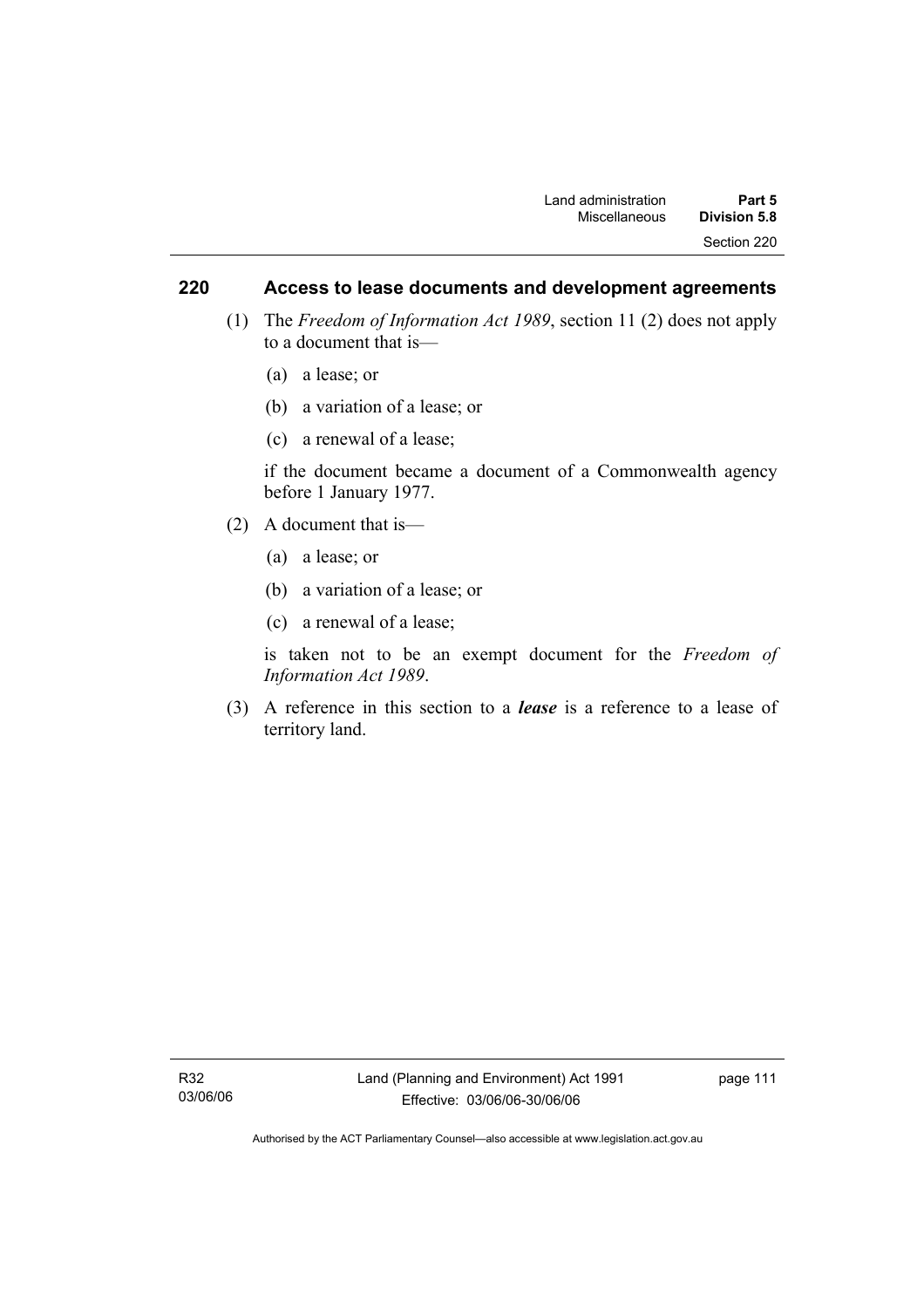**Part 6 Approvals and orders**<br>**Division 6.1 Preliminary Division 6.1** Preliminary Section 222

# **Part 6 Approvals and orders**

# **Division 6.1 Preliminary**

### **222 Definitions for pt 6**

In this part:

*application* means an application for approval to undertake a development.

*approval* means—

- (a) an approval under section 230 (Approvals); or
- (b) if, on reconsideration of an original decision, an application for development is approved—an approval on reconsideration.

*Note* Div 6.2.4 deals with reconsideration of original decisions.

#### *building* includes—

- (a) an addition to a building; and
- (b) a structure attached to a building; and
- (c) a part of a building.

*building work*—see the *Building Act 2004*, section 6.

*consolidation*—see section 159.

*damage* a protected tree—see the *Tree Protection Act 2005*, section 12

*declared site*—see the *Tree Protection Act 2005*, dictionary.

*development* means activity in relation to land that consists of 1 or more of the following activities:

 (a) the erection, alteration or demolition of a building or structure on or under the land;

| page 112 | Land (Planning and Environment) Act 1991 | R32      |
|----------|------------------------------------------|----------|
|          | Effective: 03/06/06-30/06/06             | 03/06/06 |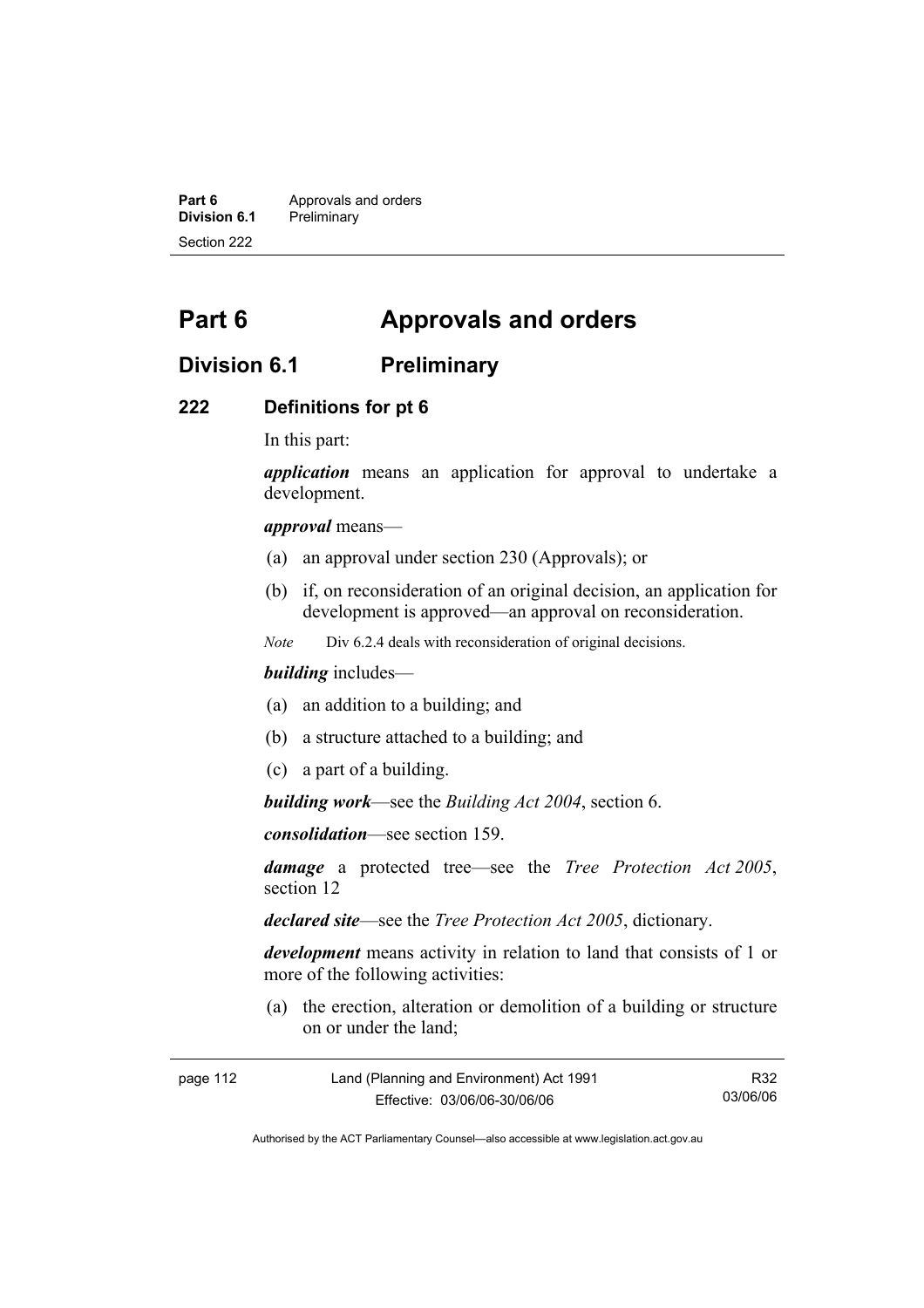- (b) the carrying out of earthworks or other construction work on or under the land;
- (c) the carrying out of work that would affect the landscape of the land except if the land—
	- (i) is leased for residential purposes only; and
	- (ii) is not registered, or nominated for provisional registration, under the *Heritage Act 2004*;
- (d) a use of the land for a business—
	- (i) that is a home business within the meaning of the plan; and
	- (ii) that is not expressly authorised by a current lease;
- (e) a use of the land for an activity—
	- (i) that is prescribed for section  $175(3)(a)$ ; and
	- (ii) that is not expressly authorised by a current lease;
- (f) if the land is unleased territory land—a use of the land that is not authorised by a current licence or permit granted for the land under an Act;
- (g) the erection, fixing or displaying of a sign or advertising material on the land, or on a structure or building on the land, otherwise than in accordance with a right to do so expressly given by a current licence granted under this Act, a current lease or a current permit under the *Roads and Public Places Act 1937*;
- (h) a variation of a lease of the land;
- (i) an activity declared by another Act to be a development activity for this part;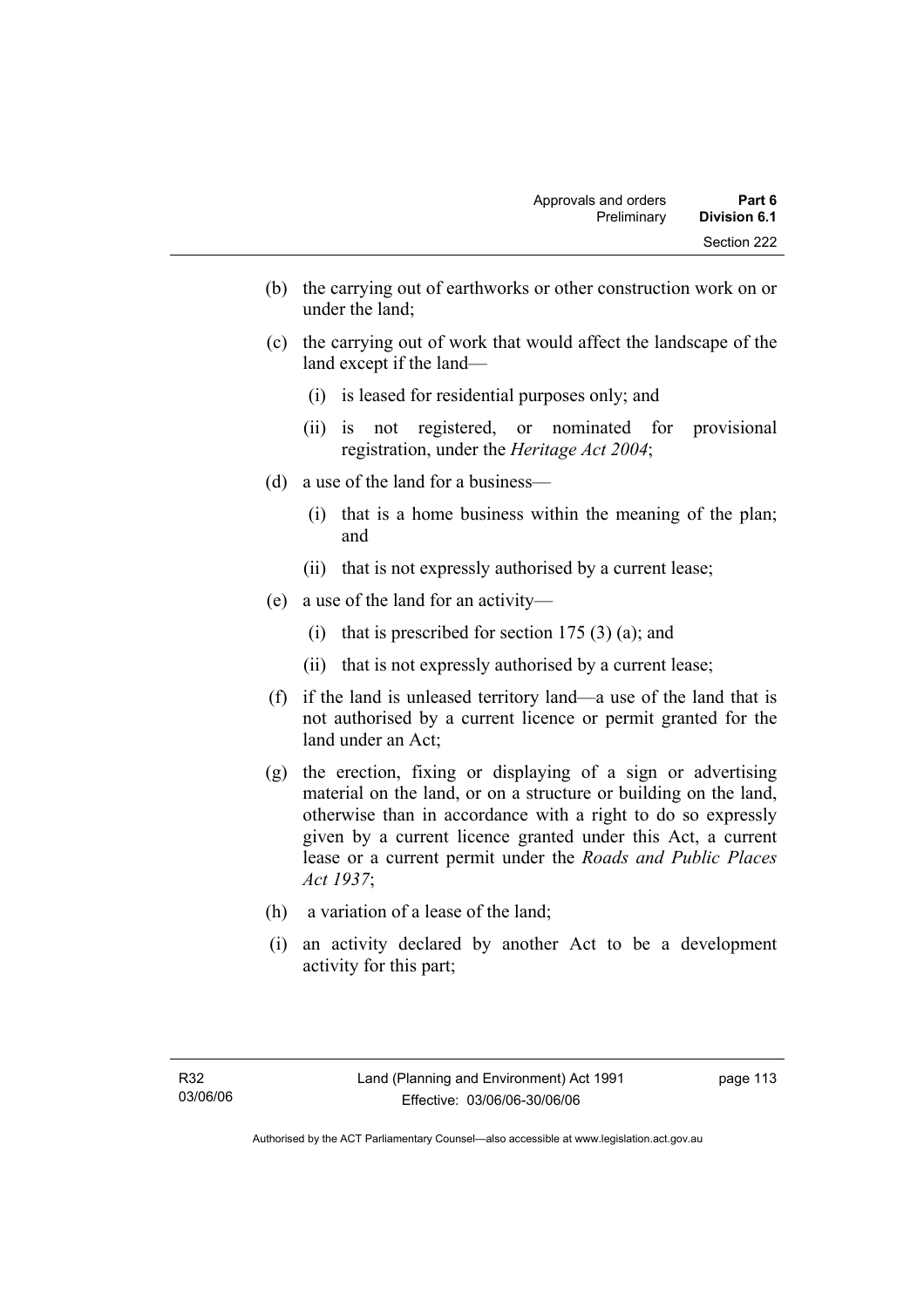| Part 6       | Approvals and orders |
|--------------|----------------------|
| Division 6.1 | Preliminary          |
| Section 222  |                      |

but does not include a use of unleased territory land by or on behalf of the Territory for a purpose for which it was used before the commencement of this Act.

*Executive* includes a Minister acting on behalf of the Executive.

*inspector* means a person appointed as an inspector under section 263 (1).

*lease*—see section 159.

*lessee*—see section 159.

*objection* means an objection under section 237.

*order* means—

- (a) an order under division 6.3; or
- (b) a decision under another Act that is declared by an Act to be an order for this part.

*original decision*—see section 246 (1).

*prescribed period* means the period specified in, or ascertained in accordance with, a regulation.

*prohibited groundwork*—see the *Tree Protection Act 2005*, section 14.

*prohibition notice*—see section 260 (1).

*protected tree*—see the *Tree Protection Act 2005*, section 8.

*protection zone*, for a protected tree—see the *Tree Protection Act 2005*, section 11.

*registered tree*—see the *Tree Protection Act 2005*, dictionary.

*regulated tree*—see the *Tree Protection Act 2005*, dictionary.

*relevant authority*, in relation to an application, means—

R32 03/06/06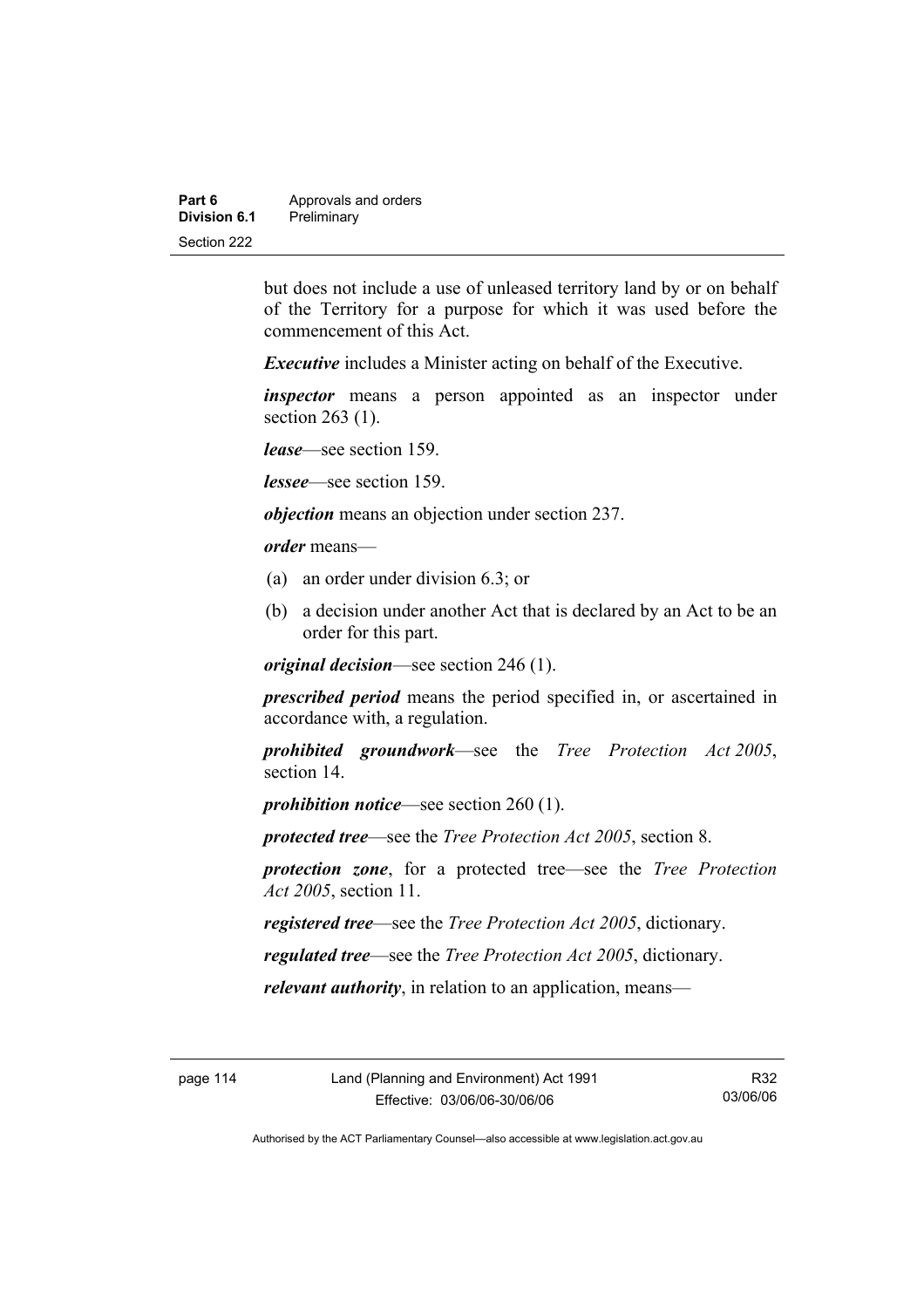- (a) if the Minister has, under section 229B (Minister may decide some applications), decided to consider an application—the Minister; or
- (b) the planning and land authority.

*structure* includes a fence, mast, antenna, aerial, road, footpath, driveway, carpark, culvert or service conduit or cable.

*subdivision—*see section 159.

*tree management plan*—see the *Tree Protection Act 2005*, dictionary.

*variation*, of a lease—see section 223.

# **223 Meaning of** *variation* **for pt 6**

- (1) In this part, *variation*, of a lease, includes—
	- (a) the surrender of a lease and the granting of a new lease subject to different provisions to the same lessee over all or part of the land comprised in the surrendered lease; and
	- (b) a consolidation; and
	- (c) a subdivision.
- (2) However, the *variation* of a lease does not include the surrender of a lease and the granting of a new lease to the same lessee over all or part of the land comprised in the surrendered lease if—
	- (a) the land is defined land within the meaning of section 31; or
	- (b) the new lease is granted under any of the following provisions:
		- (i) section 171 (Grant of further residential leases);
		- (ii) section 171A (Grant of further rural leases);
		- (iii) section 172 (Grant of further leases for purposes other than residential or rural).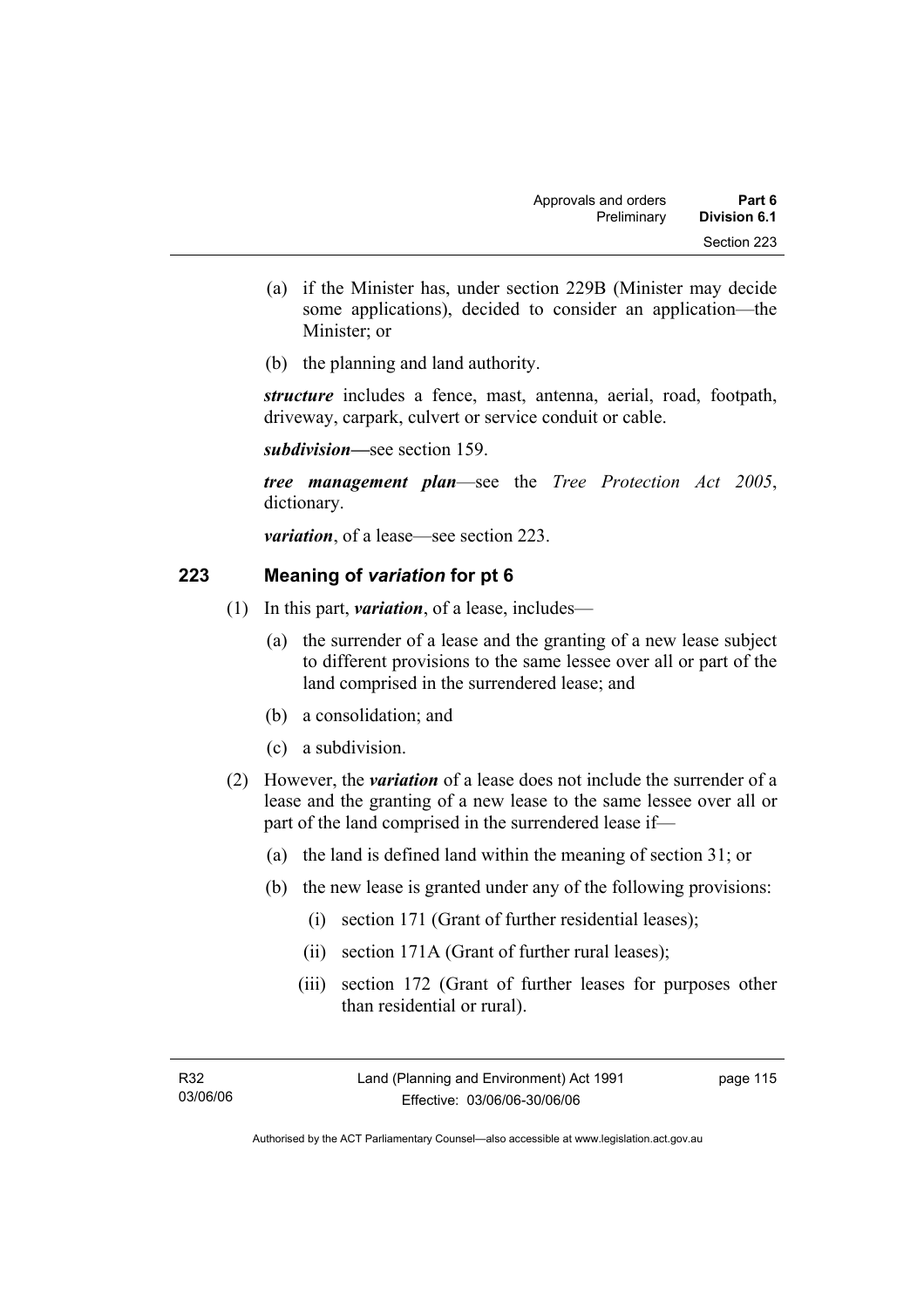**Part 6 Approvals and orders Division 6.2** Approvals Section 225

# **Division 6.2 Approvals**

# **Subdivision 6.2.1 General**

### **225 Offence—development**

 (1) A person must not, without reasonable excuse, undertake a development otherwise than in accordance with an approval.

Maximum penalty: 50 penalty units.

 (2) A territory authority must not, without reasonable excuse, undertake a development except in accordance with an approval.

## **226 Application to undertake development**

- (1) An application for approval must—
	- (a) be signed by the applicant; and
	- (b) if the application is for approval of a variation of a lease—be accompanied by an assessment by an accredited valuer that sets out the amounts of the values represented by  $V_1$  and  $V_2$ in—
		- (i) for a variation that is not a consolidation or subdivision section 184A; or
		- (ii) for a variation consisting of a consolidation or subdivision—section 187C.
	- *Note 1* A fee may be determined under s 287 for this subsection.
	- *Note 2* If a form is approved under s 287A for an application or a declaration, the form must be used.
- (2) If the development to which the application relates requires construction work to be carried out on land that has previously been developed, and that is not leased for rural purposes, the application must be accompanied by a survey certificate given by a registered surveyor that shows—

| page 116 |  |  |  |
|----------|--|--|--|
|----------|--|--|--|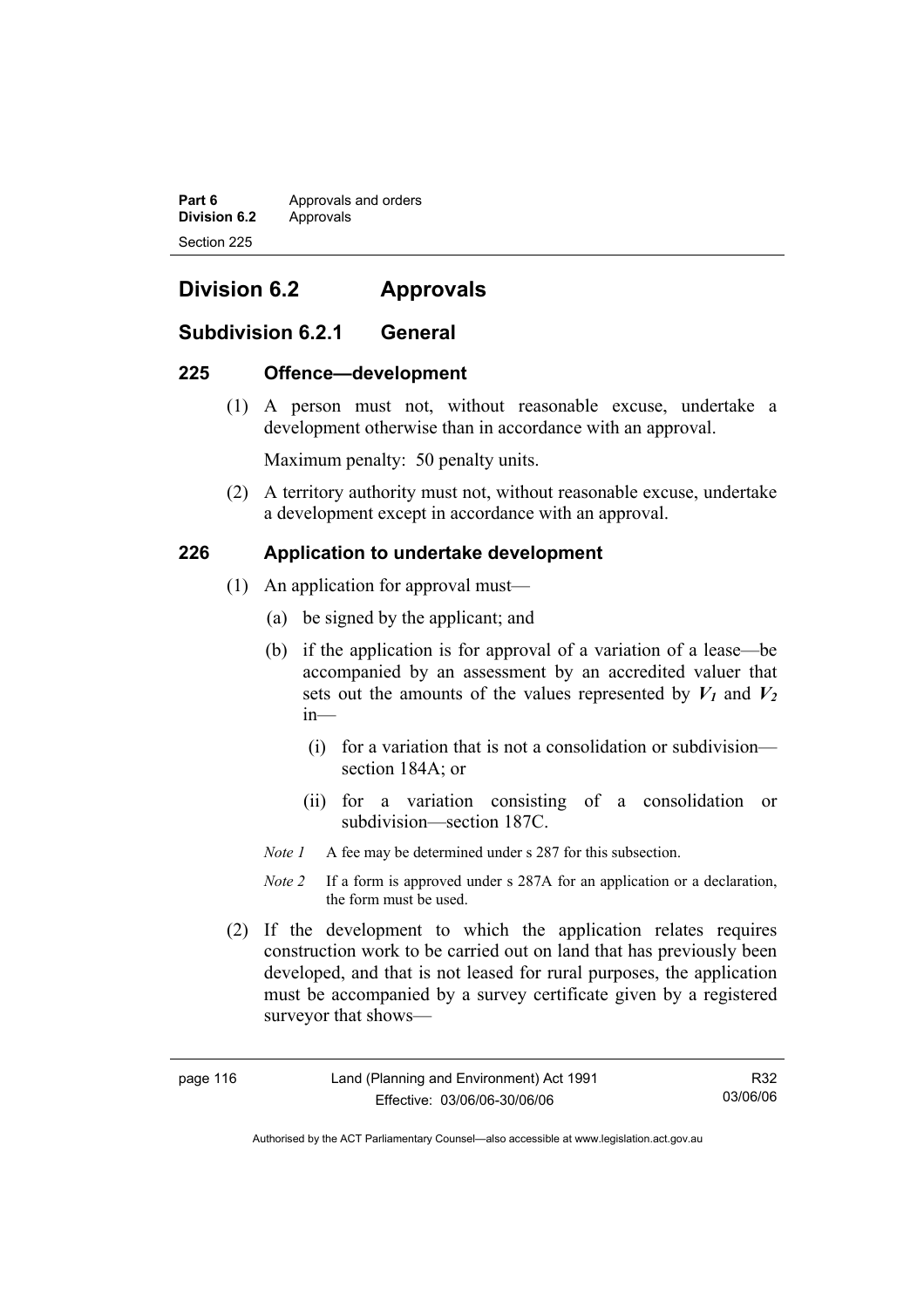- (a) the boundaries of the land where the development is to be undertaken; and
- (b) the location of each building or structure on the land; and
- (c) the existing contours of the land.
- (3) A person is not entitled to apply to undertake a development of a rural lease if—
	- (a) the development is a variation of the lease that is a consolidation or subdivision; and
	- (b) the planning and land authority may not consent to the consolidation or subdivision under section 186H.
- (4) If an application is made by a person who is not the lessee of the place to which the application relates, the application must, in addition to being signed by the person by whom it is made, be signed by—
	- (a) if the place to which the application relates is subject to a lease—the lessee of the place; or
	- (b) in any other case—the planning and land authority.
- (5) A lessee may, by writing, appoint a person to act on his or her behalf in relation to an application.
- (6) A person who signs an application under subsection (4) (a) is taken to be an applicant in relation to the application.
- (7) The planning and land authority may—
	- (a) correct a formal error in an application; or
	- (b) at the request of the applicant, make an alteration to an application.
- (8) If the planning and land authority makes an alteration or correction under subsection (7), the authority must—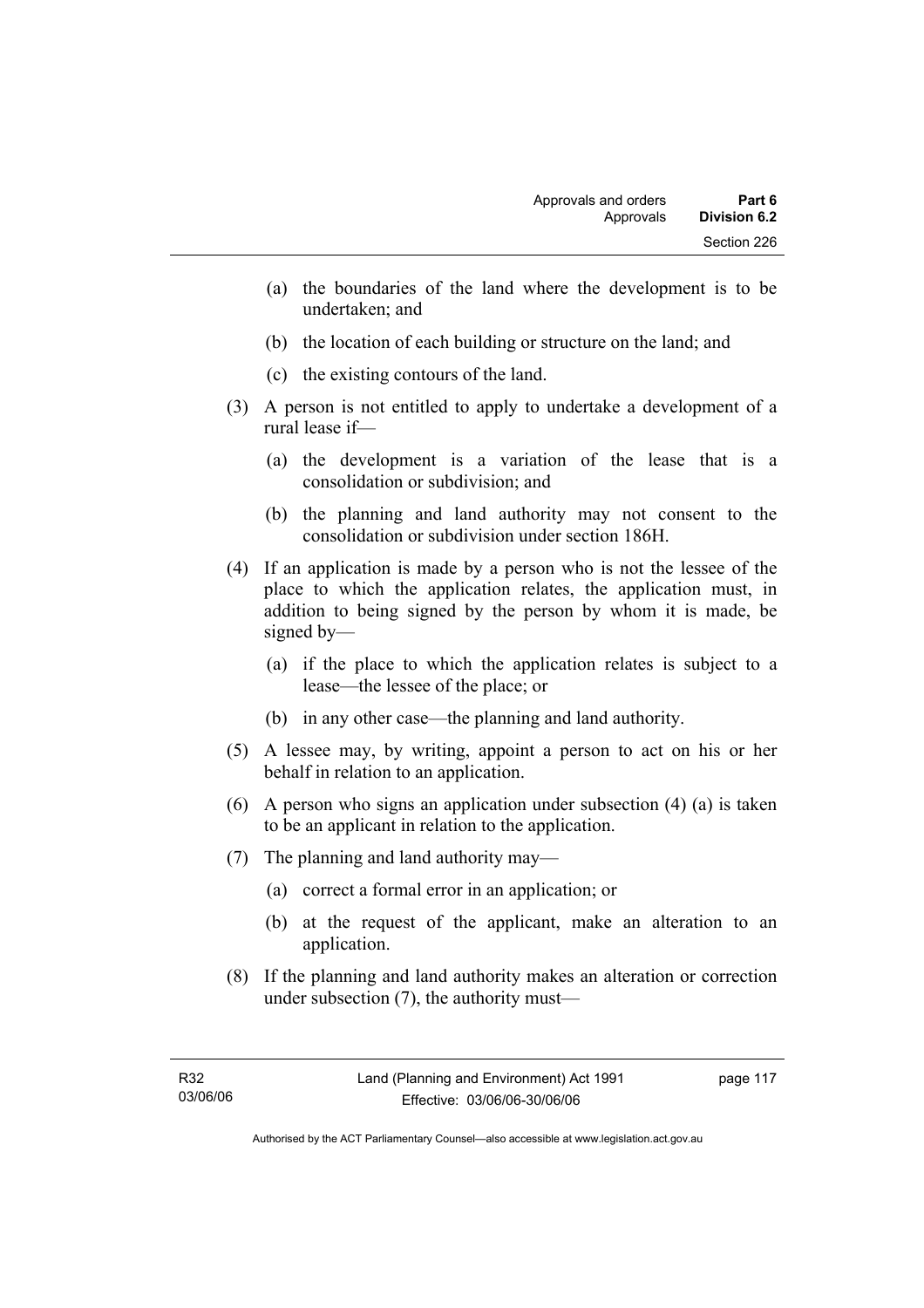| Part 6       | Approvals and orders |
|--------------|----------------------|
| Division 6.2 | Approvals            |
| Section 227  |                      |

- (a) advise the applicant, or if there is more than 1, each applicant, that the alteration or correction has been made; and
- (b) if notice has been given under section 229 of the making of the application—give notice in accordance with that section of the application as so altered or corrected.
- (9) An application may be made under this section in relation to a development that has been undertaken without approval.
- (10) The Minister may, in writing, exempt developments mentioned in subsection (2) from the application of the subsection.
- (11) An exemption is a disallowable instrument.
	- *Note* A disallowable instrument must be notified, and presented to the Legislative Assembly, under the Legislation Act.
- (12) In this section:

*accredited valuer* means a person who is—

- (a) registered, licensed or approved under the law of the Commonwealth or a State to carry out valuations of property; or
- (b) accredited as a certified practising valuer by the body known as the Australian Property Institute.

## **227 Register of applications, approvals, orders and lease and development conditions**

- (1) The planning and land authority must keep a register of—
	- (a) each alteration or correction to an application made under section 226 (7); and
	- (b) each application that has not been withdrawn, or that is not to be taken to have been withdrawn and in relation to which the period for making an application under section 275 or section 276 has not ended; and

| page | 118 |
|------|-----|
|------|-----|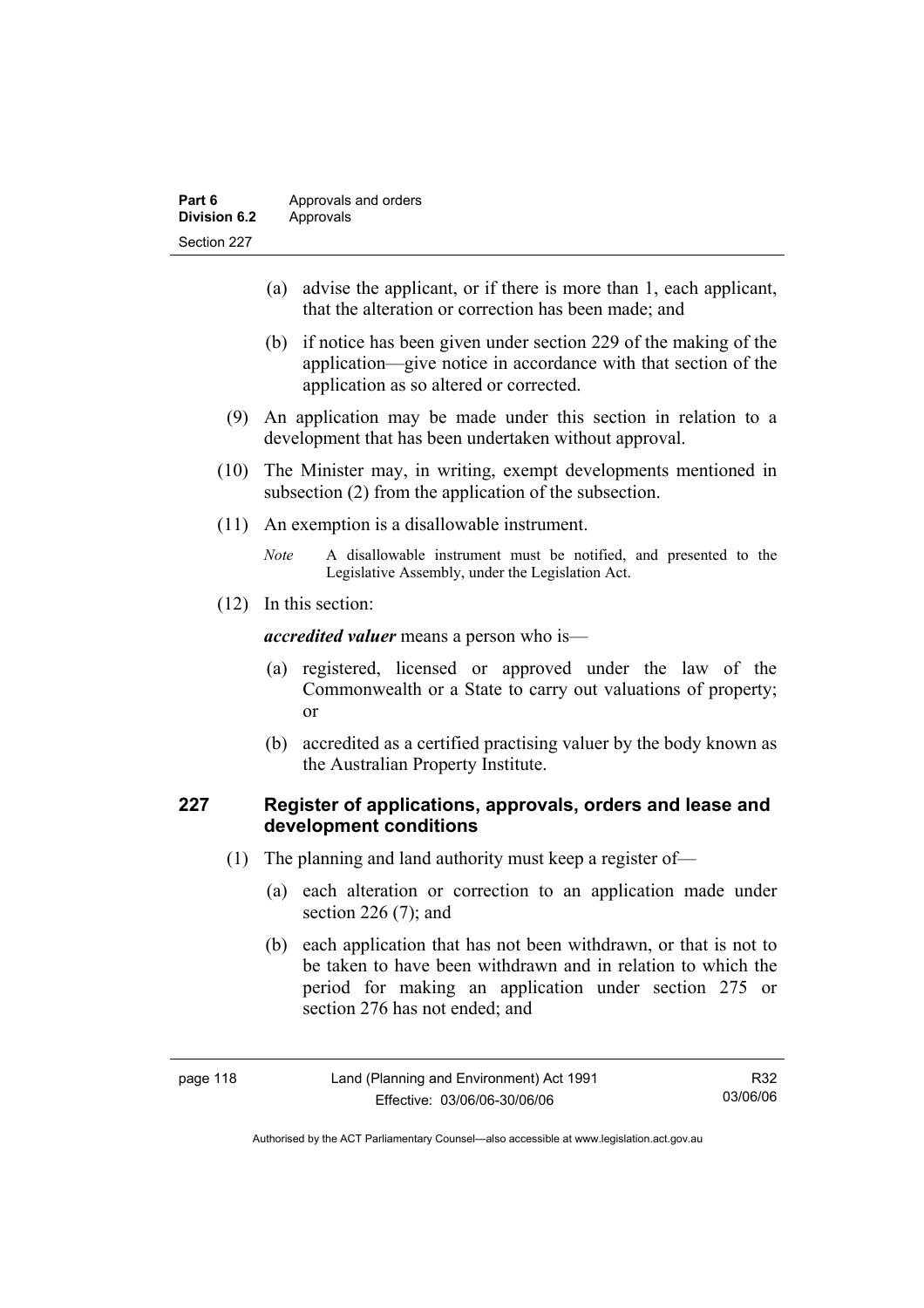- (c) each notice given to the heritage council under section 229 of a development application that relates to a place or object registered, or nominated for provisional registration, under the *Heritage Act 2004*; and
- (d) each advice given to the planning and land authority by the heritage council under the *Heritage Act 2004*, section 60 (Advice about effect of development on heritage significance); and
- (e) each notice of a development application given to the conservator under section 229 (4) (b); and
- (f) each advice given to the planning and land authority by the conservator under the *Tree Protection Act 2005*, section 82 (Advice about tree protection on land subject to development); and
- (g) each approval in relation to which the period for making an application under section 275 or section 276 has not ended; and
- (h) each approval, for the period for which it remains in force; and
- (i) each order, for the period for which it remains in effect; and
- (j) the lease and development conditions (if any) applicable to a lease granted after the commencement of this paragraph; and
- (k) any comments of the planning and land authority or the planning and land council given to the planning and land authority for the Minister's consideration of an application under section 229B (Minister may decide some applications); and
- (l) if an application has been reconsidered under subdivision 6.2.4—the date and details of the decision on reconsideration; and
- (m) details of any minor amendment made under section 247.

page 119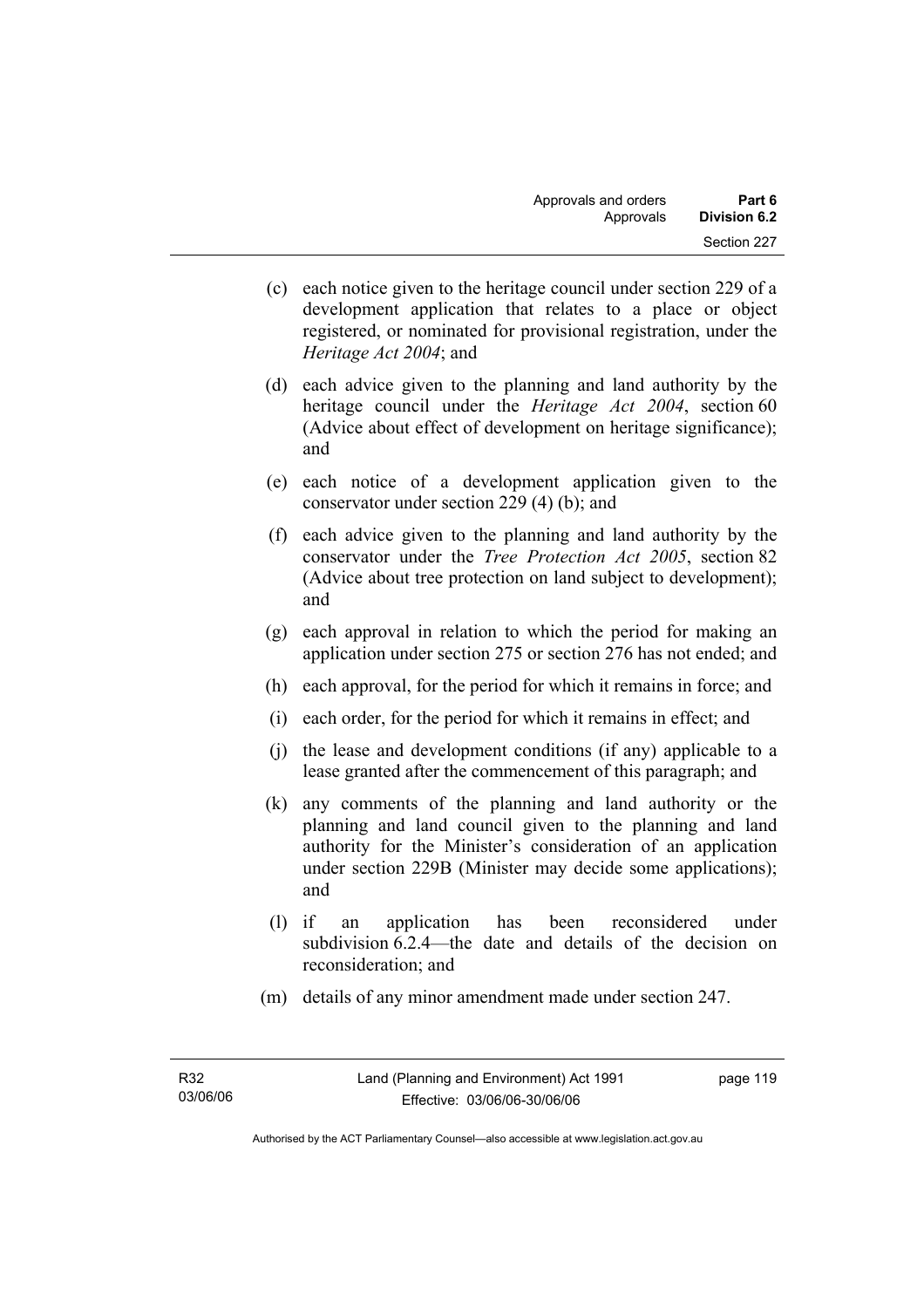| Part 6              | Approvals and orders |
|---------------------|----------------------|
| <b>Division 6.2</b> | Approvals            |
| Section 228         |                      |

- (2) The planning and land authority may enter in the register details of lease and development conditions applicable to a lease granted before the commencement of subsection (1) (j).
- (3) A person may, during office hours—
	- (a) inspect the register; and
	- (b) make copies of, or take extracts from, the register or any part of a document relevant to an application.
	- *Note* A fee may be determined under s 287 for par (b).
- (4) In this section:

*lease and development condition*, for a lease, means a condition, other than a condition contained in the lease, that—

- (a) was approved by the Territory when the lease was granted; and
- (b) regulates the development or use of the land that is subject to the lease.

### **228 Restrictions on inspection of applications**

- (1) An applicant for approval to undertake a development may apply in writing to the planning and land authority for a part of any copy of the application to be excluded from being made available to the public or for public inspection.
- (2) The planning and land authority may approve or refuse to approve an application under subsection (1).
- (3) The planning and land authority must approve an application if satisfied that—
	- (a) the part of the application for approval to undertake a development to which the application under subsection (1) relates contains information—
		- (i) about the personal or business affairs of a person; or

| page 120 |  |
|----------|--|
|----------|--|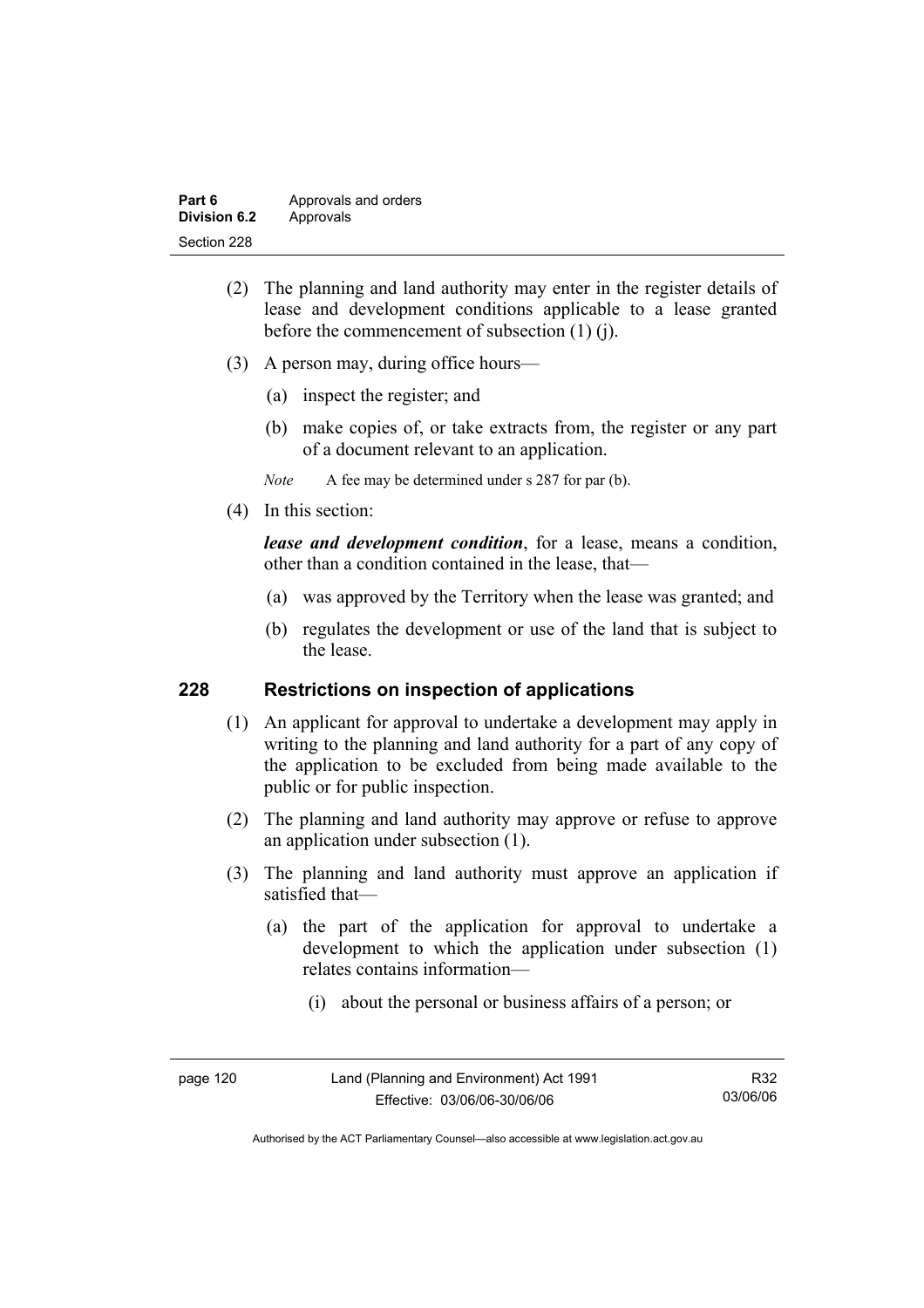- (ii) that has been given to the authority in confidence; or
- (iii) the publication of which would disclose a trade secret; or
- (iv) the disclosure of which is likely to affect the conduct of a person's lawful business affairs; and
- (b) it would not be in the public interest for the part to be published.
- (4) If a part of an application is excluded from the copies of that application made available to the public or for public inspection, each copy must include a statement to the effect that an unspecified part of the application has been excluded for the purpose of protecting the confidentiality of information included in that part.

## **229 Notice of application**

- (1) The planning and land authority must—
	- (a) if a place other than unleased land adjoining the place to which an application relates—
		- (i) is occupied—give notice by post of the making of the application to the lessee of the adjoining place at the address of the adjoining place; or
		- (ii) is unoccupied—give notice by post to the lessee of the adjoining place at the address of the lessee last-known to the authority; and
	- (b) publish notice of the making of each application in a daily newspaper.
- (2) Subsection (1) (a) does not apply—
	- (a) if, in the opinion of the planning and land authority, the number of places adjoining the place to which the application relates is such that it would be impractical to give notice by post to the lessee of each place; or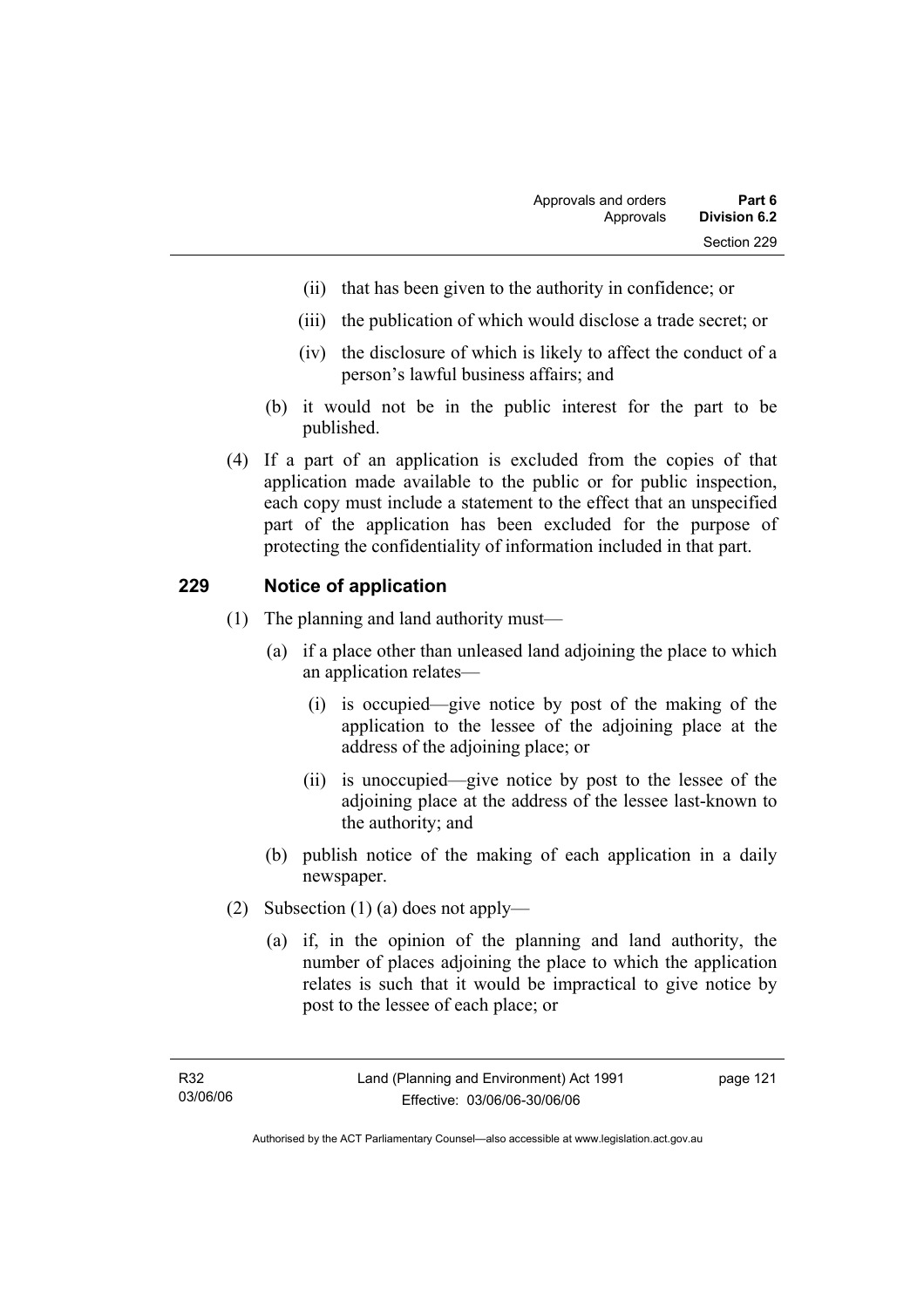| Part 6       | Approvals and orders |
|--------------|----------------------|
| Division 6.2 | Approvals            |
| Section 229  |                      |

- (b) in relation to a place adjoining the place to which the application relates that is leased by the applicant or a person for whom the applicant has been appointed to act as agent.
- (3) The planning and land authority must, if the application relates to a development that is or includes a variation of a lease, give written notice of the making of the application to each person having an estate or interest in the land subject to the lease to be varied (being an estate or interest that is registered under the *Land Titles Act 1925*).

*Note* For how documents may be given, see the Legislation Act, pt 19.5.

- (4) The planning and land authority
	- (a) must give the heritage council—
		- (i) notice of each application that relates to a place or object registered, or nominated for provisional registration, under the *Heritage Act 2004*; and
		- (ii) a copy of each application mentioned in subparagraph (i); and
		- (iii) a copy of each objection, or document containing comments about the development, received by the authority that relate to the effect of the development on the heritage significance of the place or object; and
	- (b) must give the conservator—
		- (i) a copy of each application that relates to land that includes all or part of—
			- (A) the protection zone for a protected tree; or
			- (B) a declared site; and
		- (ii) if a tree management plan approved under the *Tree Protection Act 2005*, part 4, a proposed tree management plan, or a proposed amendment of a tree management

| page 122 | Land (Planning and Environment) Act 1991 | R32      |
|----------|------------------------------------------|----------|
|          | Effective: 03/06/06-30/06/06             | 03/06/06 |

Authorised by the ACT Parliamentary Counsel—also accessible at www.legislation.act.gov.au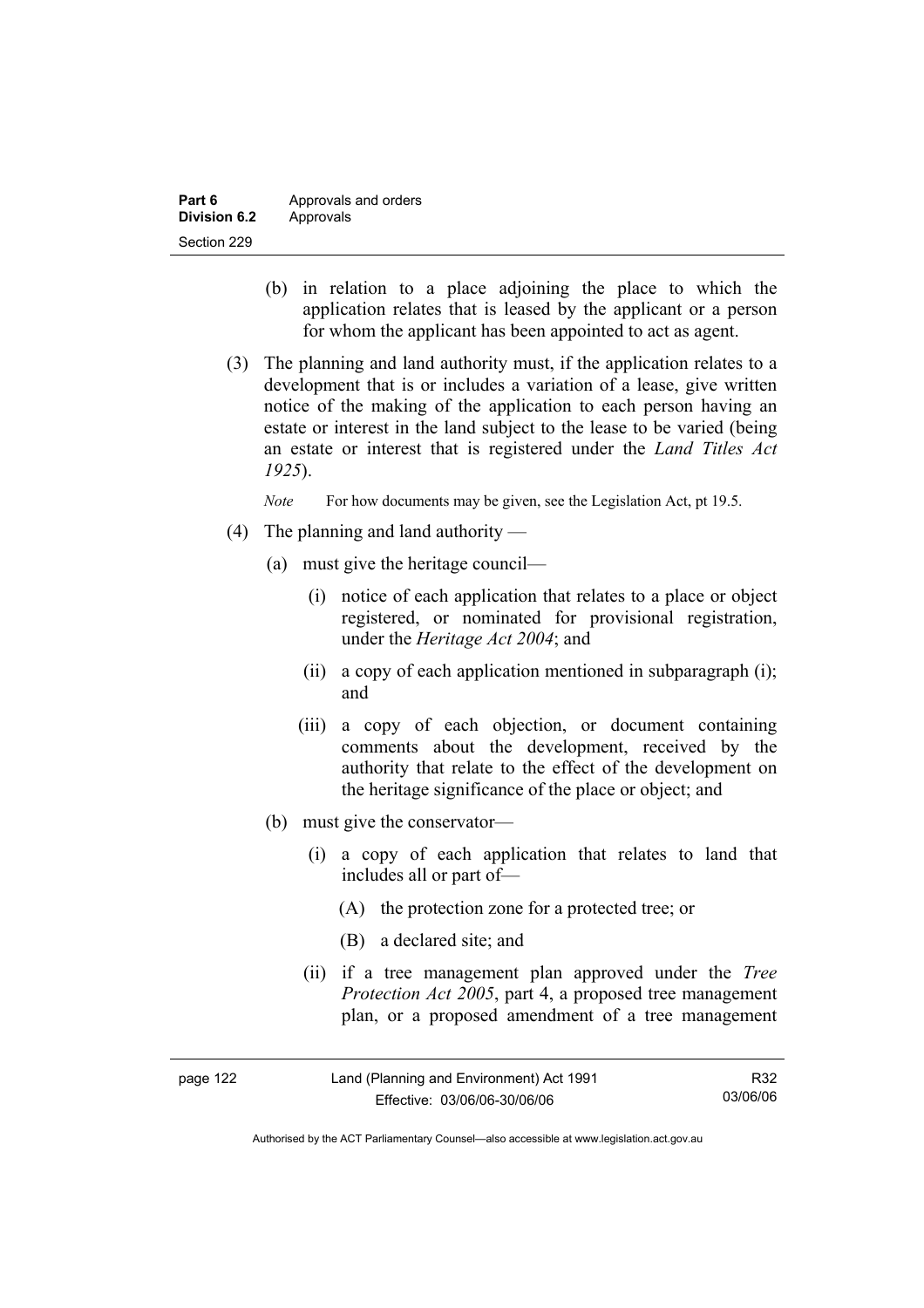plan, is included with the application—a copy of the plan or proposed plan or amendment; and

- (iii) a statement that the application is referred to the conservator under this paragraph; and
- (c) must give to the conservator for comment a copy of each application that relates to public land; and
- (d) may give a copy of an application to any other entity for comment.
- (5) The planning and land authority must give the environment protection authority written notice of an application in relation to a development—
	- (a) listed in the *Environment Protection Act 1997*, schedule 1; or
	- (b) that has the potential to cause serious or material environmental harm within the meaning of that Act.
- (6) The planning and land authority must erect on the place to which an application relates a sign that specifies the development proposed to be undertaken in relation to that place.
- (7) A person must not, without lawful excuse, move, deface, damage, obscure or otherwise interfere with a sign erected under subsection  $(6)$ .

Maximum penalty: 5 penalty units.

 (8) A person must not, without reasonable excuse, prevent or restrict access to a sign erected under subsection (6).

Maximum penalty: 5 penalty units.

- (9) The validity of an approval is not affected by a failure by the planning and land authority to comply with subsection (6).
- (10) A reference in subsection (1) to a *lessee* is a reference to the person registered as lessee in the register kept under the *Land Titles Act 1925* in relation to the place to which the application relates.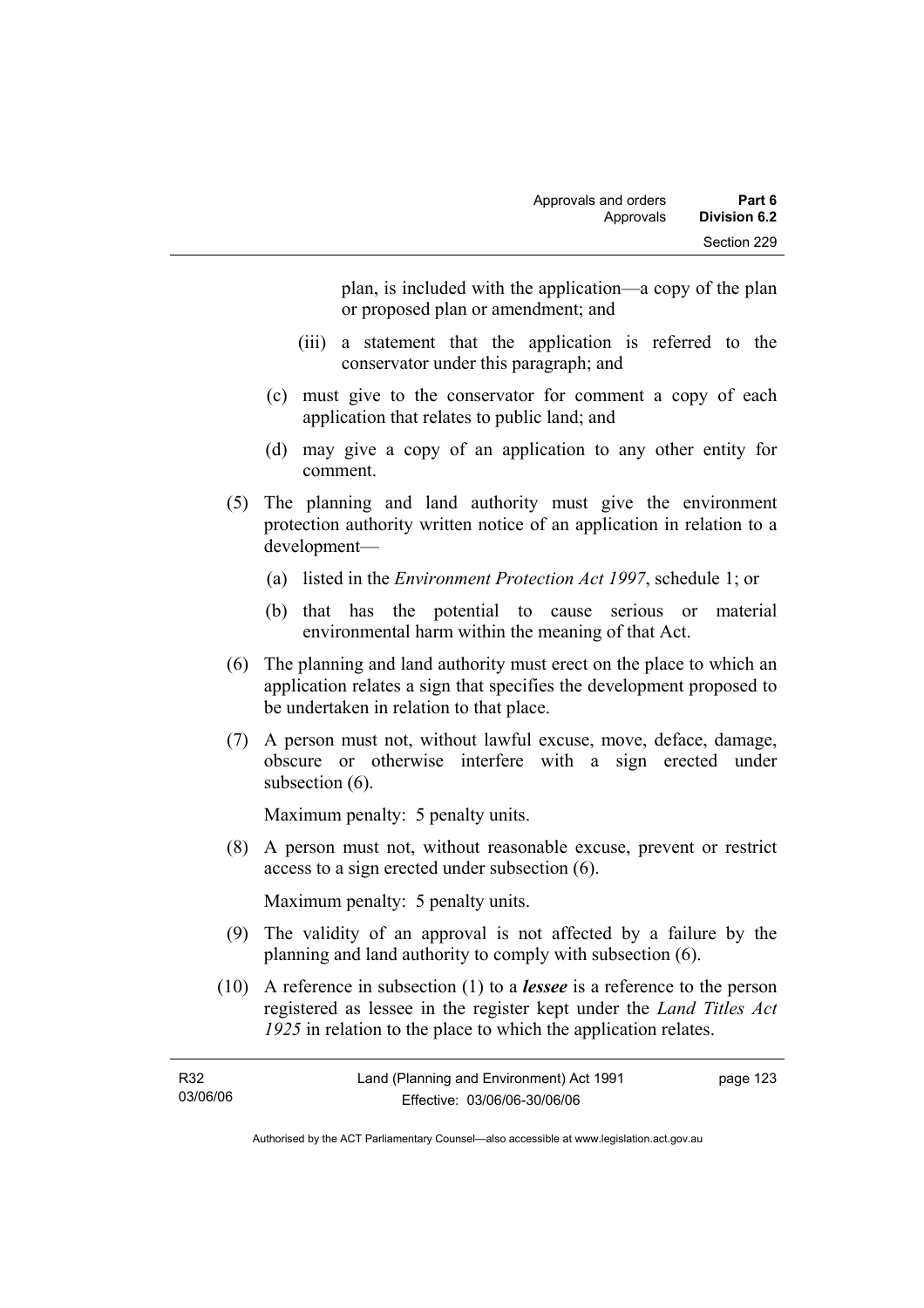| Part 6              | Approvals and orders |
|---------------------|----------------------|
| <b>Division 6.2</b> | Approvals            |
| Section 229A        |                      |

# **229A Direction that applications be submitted to Minister**

- (1) The Minister may, in writing, direct the planning and land authority to refer to the Minister an application that has not been decided by the authority.
	- *Note* The *Planning and Land Act 2002*, s 10 provides that the planning and land authority must comply with directions given to it under a territory law.
- (2) If the application relates to a place or object registered, or nominated for provisional registration, under the *Heritage Act 2004*, the planning and land authority must give a copy of the direction to the heritage council.
- (3) The planning and land authority must give a copy of the direction to the conservator if the application relates to land that includes all or part of the tree protection zone for a protected tree or a declared site.
- (4) When complying with the direction, the planning and land authority must also give the Minister—
	- (a) the information and documents received by the authority in relation to the application, including—
		- (i) any advice under the *Heritage Act 2004*, section 60 (Advice about effect of development on heritage significance); and
		- (ii) any advice under the *Tree Protection Act 2005*, section 82 (Advice about tree protection on land subject to development); and
	- (b) any other relevant information and documents held by the authority.
- (5) If the Minister gives a direction under subsection (1) in relation to an application, the planning and land authority must take no further action that would lead to a decision by the authority on the application.

| 124 |
|-----|
|     |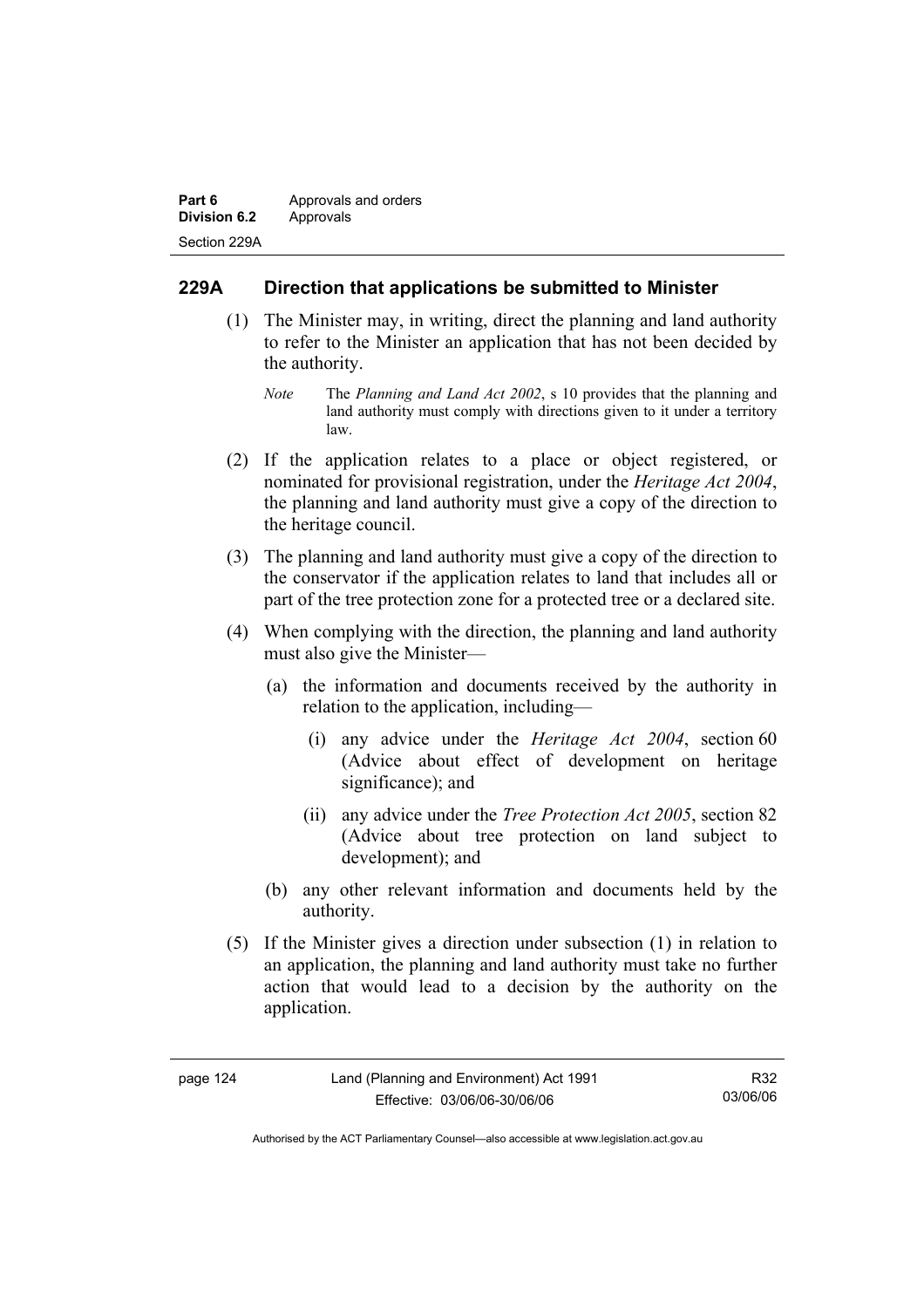### **229B Minister may decide some applications**

- (1) This section applies in relation to an application referred to the Minister under section 229A.
- (2) The Minister may decide to consider the application if, in the Minister's opinion—
	- (a) the application raises a major policy issue; or
	- (b) the application seeks approval for a development that may have a substantial effect on the achievement or development of objectives of the territory plan; or
	- (c) the approval or refusal of the application would provide a substantial public benefit.
- (3) If the Minister decides to consider an application, the Minister must tell the planning and land authority in writing about the decision.
- (4) An advice under subsection (3) is a notifiable instrument.

*Note* A notifiable instrument must be notified under the Legislation Act.

- (5) An advice under subsection (3) must be notified under the Legislation Act within 3 weeks after the day it is given.
- (6) If the Minister decides to consider an application, the Minister must—
	- (a) tell the applicant in writing about the decision and the grounds on which the decision was made; and
	- (b) if the application relates to a place or object registered, or nominated for provisional registration, under the *Heritage Act 2004*—ensure that the Minister has the advice of the heritage council under that Act, section 60 (Advice about effect of development on heritage significance); and
	- (c) for an application mentioned in section 229A (3)—ensure that the Minister has the advice of the conservator under the *Tree*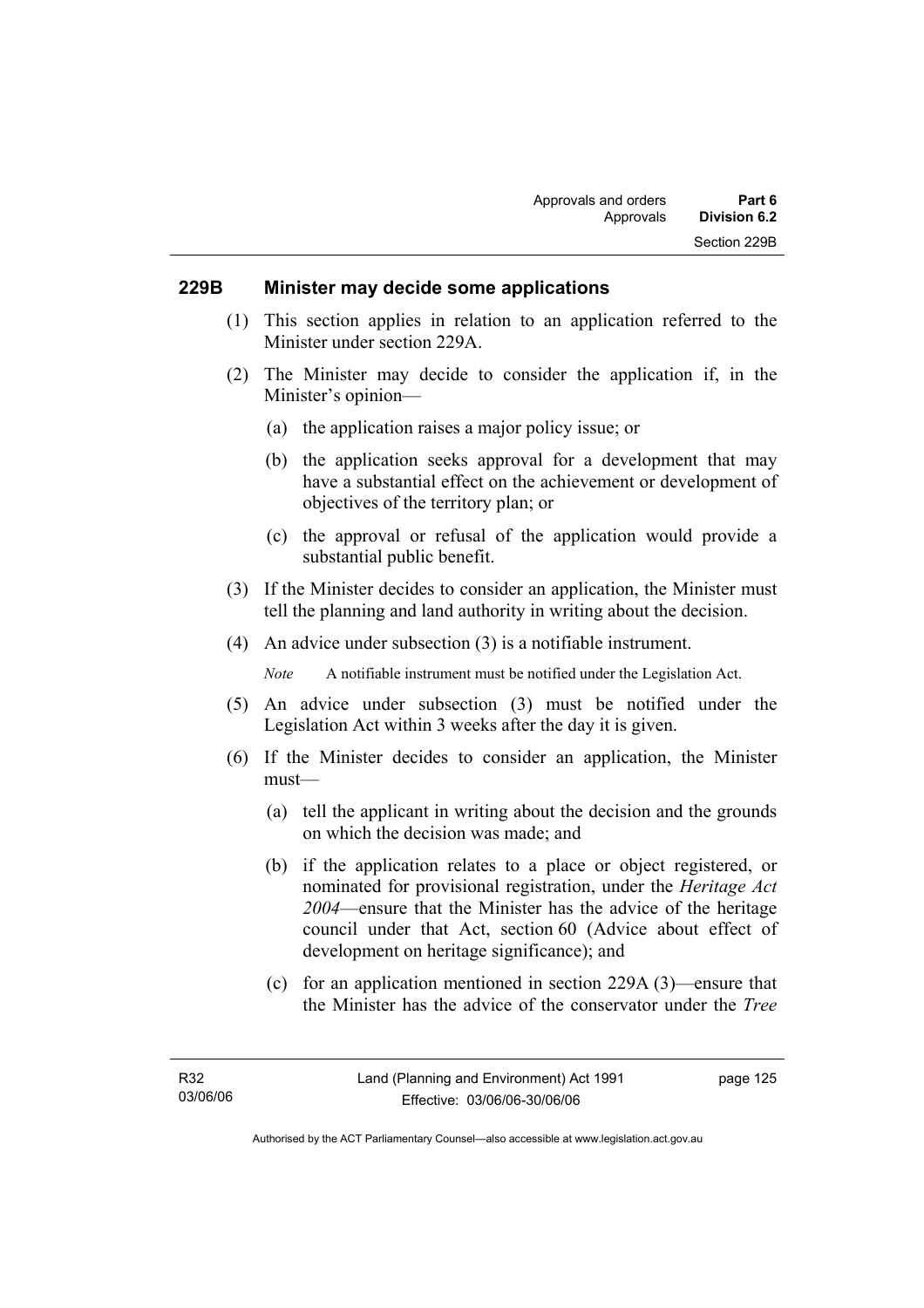| Part 6              | Approvals and orders |
|---------------------|----------------------|
| <b>Division 6.2</b> | Approvals            |
| Section 230         |                      |

*Protection Act 2005*, section 82 (Advice about tree protection on land subject to development); and

- (d) ensure that the Minister has the comments of the planning and land authority and the planning and land council on the application; and
- (e) approve or refuse the application under section 230.
- (7) Within 3 sitting days after the day the Minister decides an application, the Minister must present to the Legislative Assembly a statement containing—
	- (a) a description of the development to which the application relates; and
	- (b) details of the land where the development is proposed to take place; and
	- (c) the applicant's name; and
	- (d) details of the Minister's decision; and
	- (e) the grounds for the decision.
- (8) The statement under subsection (7) must be accompanied by a copy of the comments of the planning and land council on the application to which the statement relates.
- (9) If the Minister is satisfied that the Minister should not consider the application, the Minister must refer the application back to the planning and land authority for decision.

### **230 Approvals**

- (1) The relevant authority may approve or refuse to approve an application.
- (2) The relevant authority is taken to have refused to approve an application if the authority fails to make a decision in relation to the application before the end of the prescribed period.

| page 126 | Land (Planning and Environment) Act 1991 | R32      |
|----------|------------------------------------------|----------|
|          | Effective: 03/06/06-30/06/06             | 03/06/06 |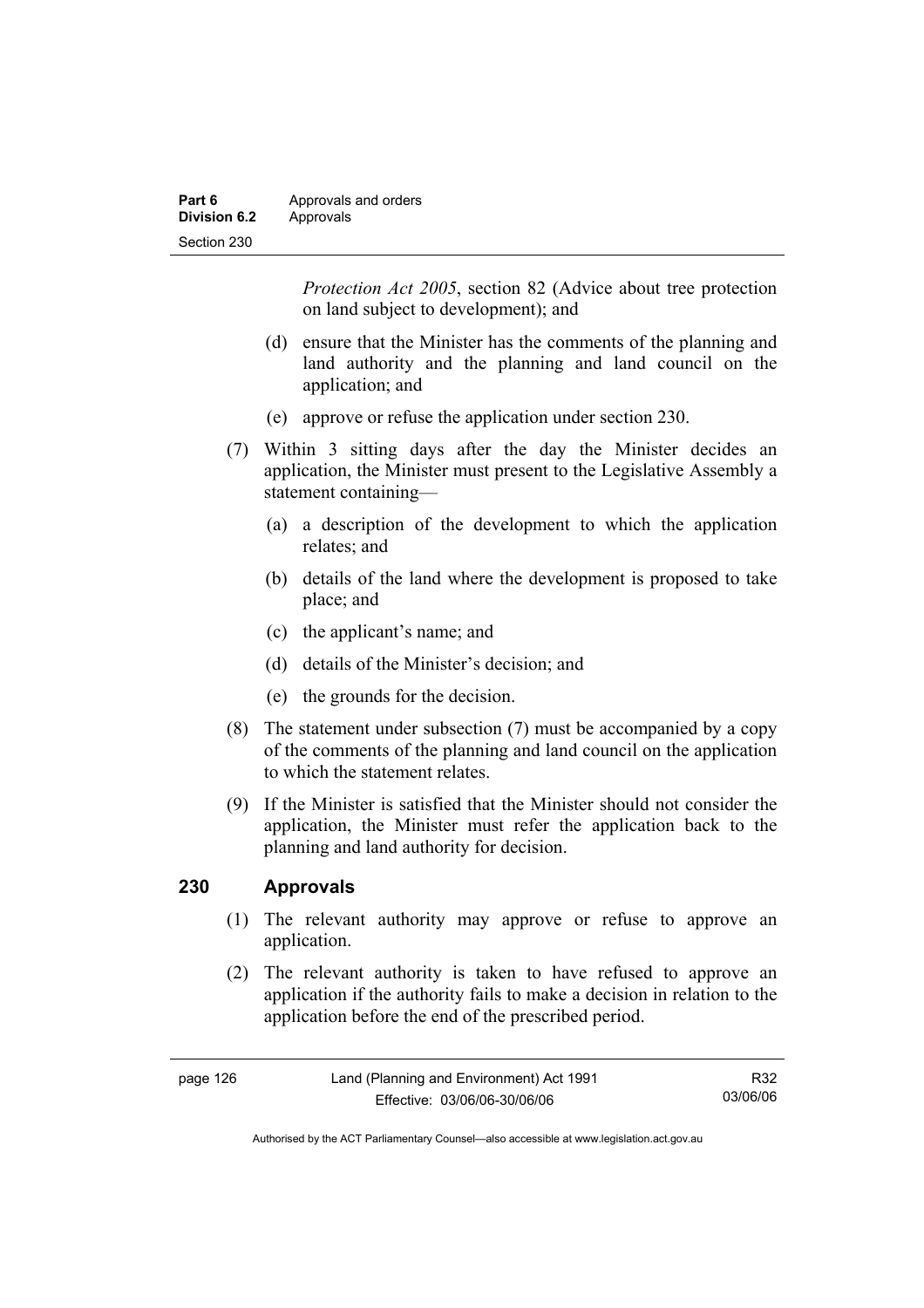- (3) However, the relevant authority may approve an application at any time until the earliest of the following dates:
	- (a) the date when the administrative appeals tribunal has finally dealt with an application under section 275 to review the relevant authority's deemed refusal under subsection (2) of this section;
	- (b) 6 months after the date of the application, unless paragraph (c) applies;
	- (c) if an assessment or a variation to the plan is required in relation to the application—12 months after the date of the application.
- (4) If the relevant authority approves an application to undertake a development that includes an activity that is not permitted by a lease of the land where the activity is to be carried out, the approval must not take effect in relation to that activity until the lease is varied to permit the activity.
- (5) Subsection (4) does not apply in relation to—
	- (a) an activity mentioned in section 222 (1), definition of *development*, paragraph (c); or
	- (b) an activity included in a development of a type prescribed for section 175 (3) (a); or
	- (c) an activity prescribed for section 175 (3) (b).

# **231 Matters to be considered by relevant authority**

- (1) In approving or refusing to approve an application, the relevant authority must consider the following:
	- (a) the comments of any entity to which the authority referred the application for comment;
	- (b) each objection or other submission received by the authority in relation to the application that has not been withdrawn;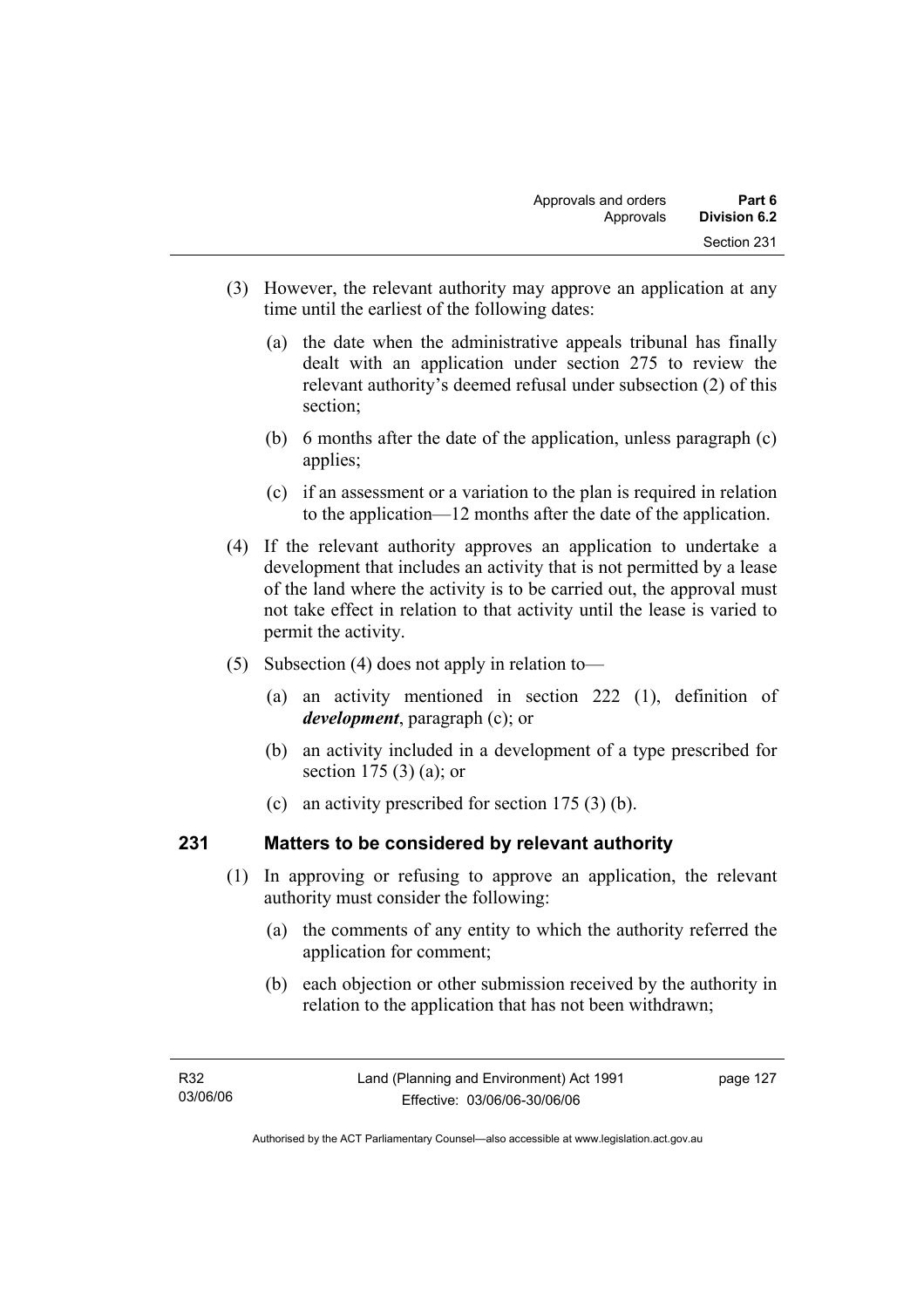| Part 6       | Approvals and orders |  |
|--------------|----------------------|--|
| Division 6.2 | Approvals            |  |
| Section 231  |                      |  |

- (c) a preliminary assessment under division 4.2, or a report under section 128, in relation to the environmental impact of the proposed development;
- (d) any assessment made, or the report of any inquiry conducted, in relation to the proposed development;
- (e) any advice given to the authority by the heritage council under the *Heritage Act 2004*, section 60 (Advice about effect of development on heritage significance) within 15 working days after the day the council is given notice of the application by the authority;
- (f) any advice given to the authority by the conservator under the *Tree Protection Act 2005*, section 82 (Advice about tree protection on land subject to development) within 30 working days after the day the conservator is given notice of the application by the authority;
- (g) if the relevant authority is the Minister—the comments of the planning and land authority and the planning and land council.
- (2) The relevant authority may make a decision under section 230 that is inconsistent with any heritage council advice under the *Heritage Act 2004*, section 60 only if satisfied that—
	- (a) the following have been considered—
		- (i) all applicable heritage guidelines;
		- (ii) all reasonable development options and design solutions;
		- (iii) any prudent and feasible alternative to the proposed development, or relevant aspects of it; and
	- (b) as far as practicable, the decision avoids or minimises any adverse impact on the heritage significance of the place; and
	- (c) on balance, the decision is consistent with the objects of the territory plan.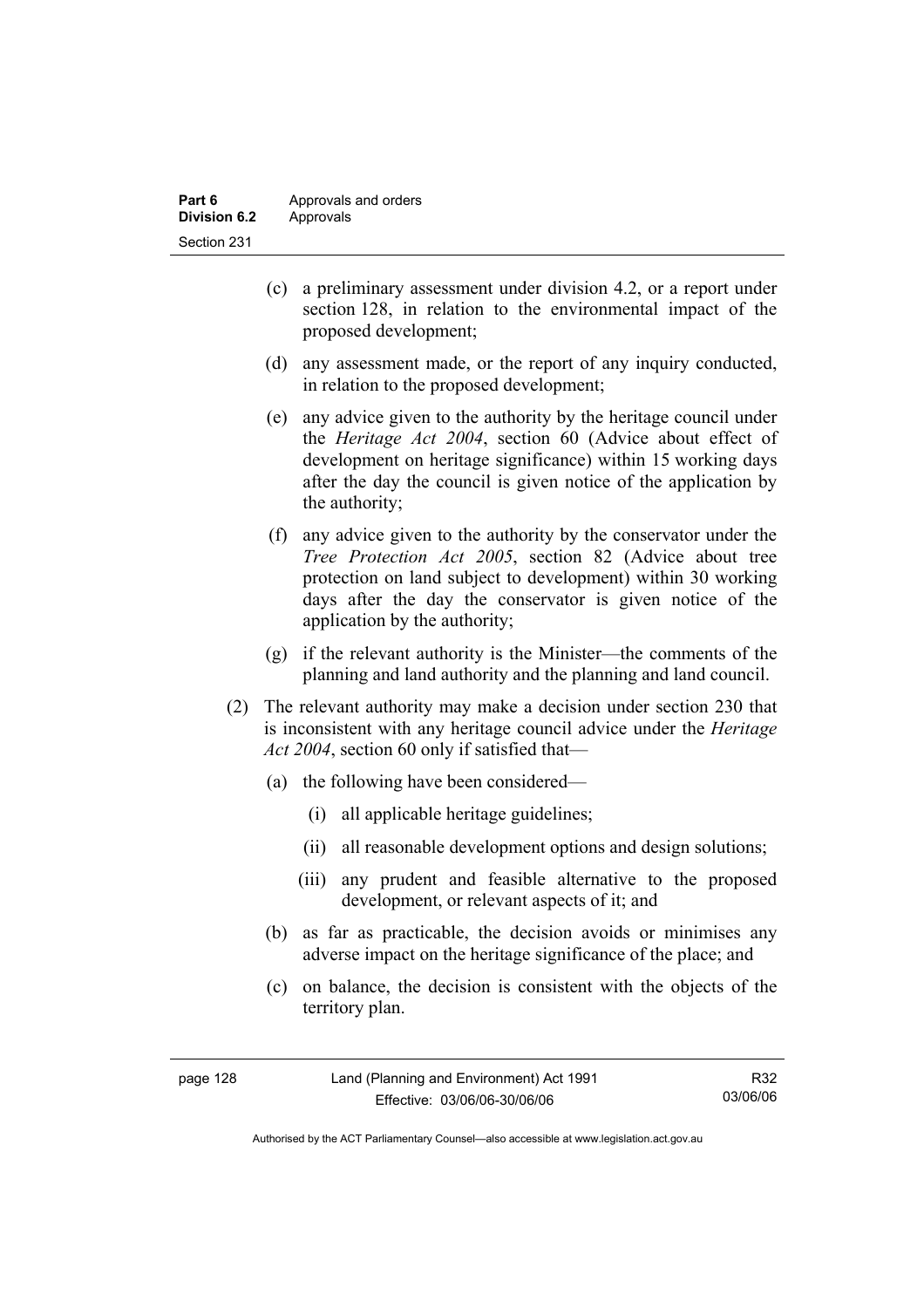- (3) Also, if the proposed development would be affected by heritage guidelines relating to the heritage significance of an Aboriginal place or object registered, or nominated for provisional registration, under the *Heritage Act 2004*, the relevant authority must consult each representative Aboriginal organisation and consider any further comments by the heritage council about the development.
- (4) The relevant authority must not make a decision under section 230 that is inconsistent with the advice of the conservator under the *Tree Protection Act 2005*, section 82 in relation to a registered tree or a declared site.
- (5) The relevant authority may make a decision under section 230 that is inconsistent with the advice of the conservator under the *Tree Protection Act 2005*, section 82 in relation to a regulated tree only if the authority is satisfied, having regard to the broader strategic objectives of the territory plan, that all reasonable development options and design solutions have been considered to avoid or minimise the need to damage the tree or undertake prohibited groundwork.
- (6) In making a decision under section 230 that relates to a regulated tree, the relevant authority may, under this section—
	- (a) if a tree management plan is already in force for the tree approve an amendment of, or replacement for, the tree management plan; or
	- (b) in any other case—approve a tree management plan for the tree.
- (7) A decision mentioned in subsection (5) must not be made by a person acting as delegate of the planning and land authority.
- (8) In this section:

*Aboriginal object*—see the *Heritage Act 2004*, section 9. *Aboriginal place*—see the *Heritage Act 2004*, section 9.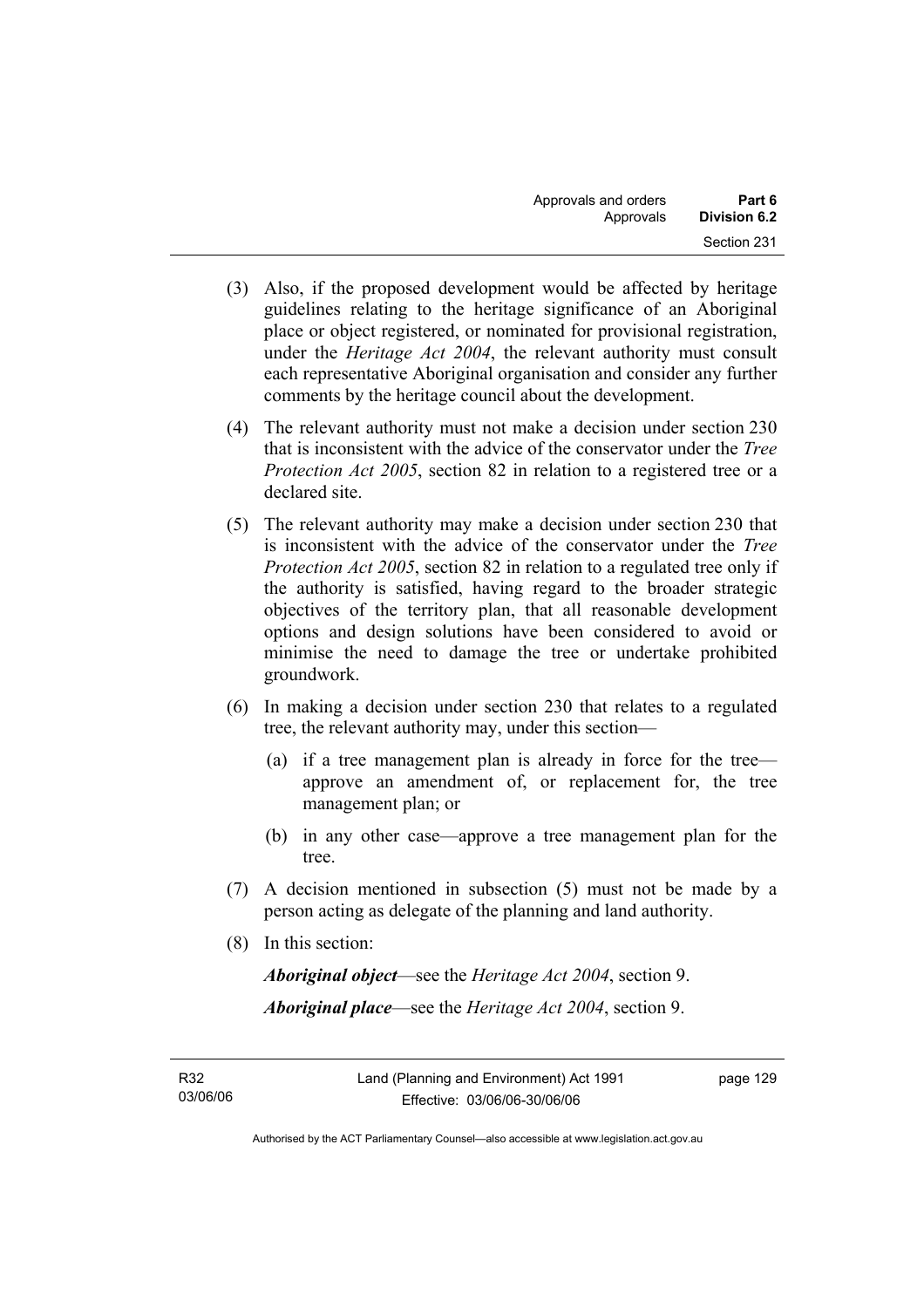| Part 6       | Approvals and orders |  |
|--------------|----------------------|--|
| Division 6.2 | Approvals            |  |
| Section 232  |                      |  |

*representative Aboriginal organisations*—see the *Heritage Act 2004*, section 14.

### **232 Duty of applicants**

- (1) The planning and land authority may direct an applicant—
	- (a) to give the notice of the application that the authority would, apart from this section, be required to give; and
	- (b) to give notice to any other person.
- (2) The planning and land authority need not give notice of an application under section 229 (Notice of application) or another Act if the authority gives a direction under subsection (1).
- (3) If an applicant fails to comply with a direction under subsection (1), the application is to have been withdrawn.
- (4) The applicant must pay the cost of a notice given in accordance with a direction under subsection (1).
- (5) If the planning and land authority publishes a notice under section 229 (1) (b), the reasonable cost of the notice is a debt payable by the applicant to the Territory.
	- *Note* If a form is approved under s 287A for a notice under par (a) or (b), the form must be used.

### **233 More information**

- (1) The planning and land authority may, by written notice, require an applicant to give to the authority, within the period specified in the notice (of not less than 28 days), either orally or in writing, the further information relating to the application that is specified in the notice.
- (2) An applicant may, at any time before the end of the period specified in a notice under subsection (1), apply to the planning and land authority for an extension of the period within which the applicant is to give information.

| page 130 | Land (Planning and Environment) Act 1991 | R32      |
|----------|------------------------------------------|----------|
|          | Effective: 03/06/06-30/06/06             | 03/06/06 |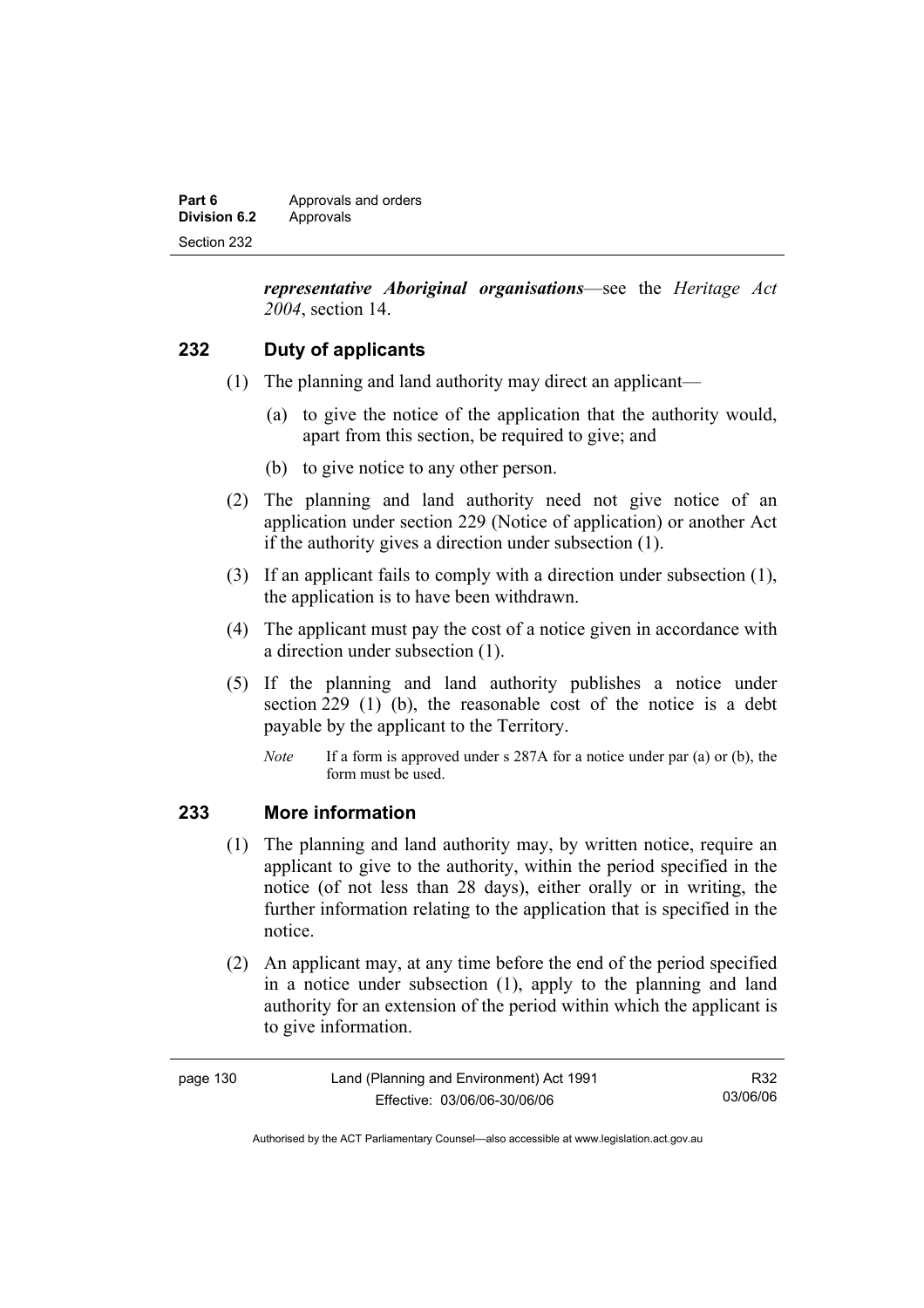(3) On receipt of an application under subsection (2), the planning and land authority may grant an extension of the period of not more than 6 months.

## **234 Effect of failure to give further information**

If a person fails to give information in accordance with a notice under section 233 (1), the planning and land authority must, for the purposes of enabling an application to be made to the administrative appeals tribunal under section 275, be taken to have made a decision refusing the application for approval to undertake the development.

## **236 Environmental assessments and inquiries**

The Minister may—

- (a) direct that an assessment be made; or
- (b) establish a panel to conduct an inquiry;

about any aspect of an application.

# **Subdivision 6.2.2 Objections**

## **237 Objections—general**

- (1) Any person who may be affected by the approval of an application may, within the prescribed period (or that period as extended under this section), object to the grant of the approval.
- (2) The planning and land authority may, by notice published in a daily newspaper, extend or further extend the period allowed under subsection (1) for the objection to the grant of an approval of an application.
- (3) The power under subsection (2) may be exercised after the end of the period to be extended.
- (4) An objection must be made to the planning and land authority in writing and must set out the grounds of the objection.

| R32      | Land (Planning and Environment) Act 1991 | page 131 |
|----------|------------------------------------------|----------|
| 03/06/06 | Effective: 03/06/06-30/06/06             |          |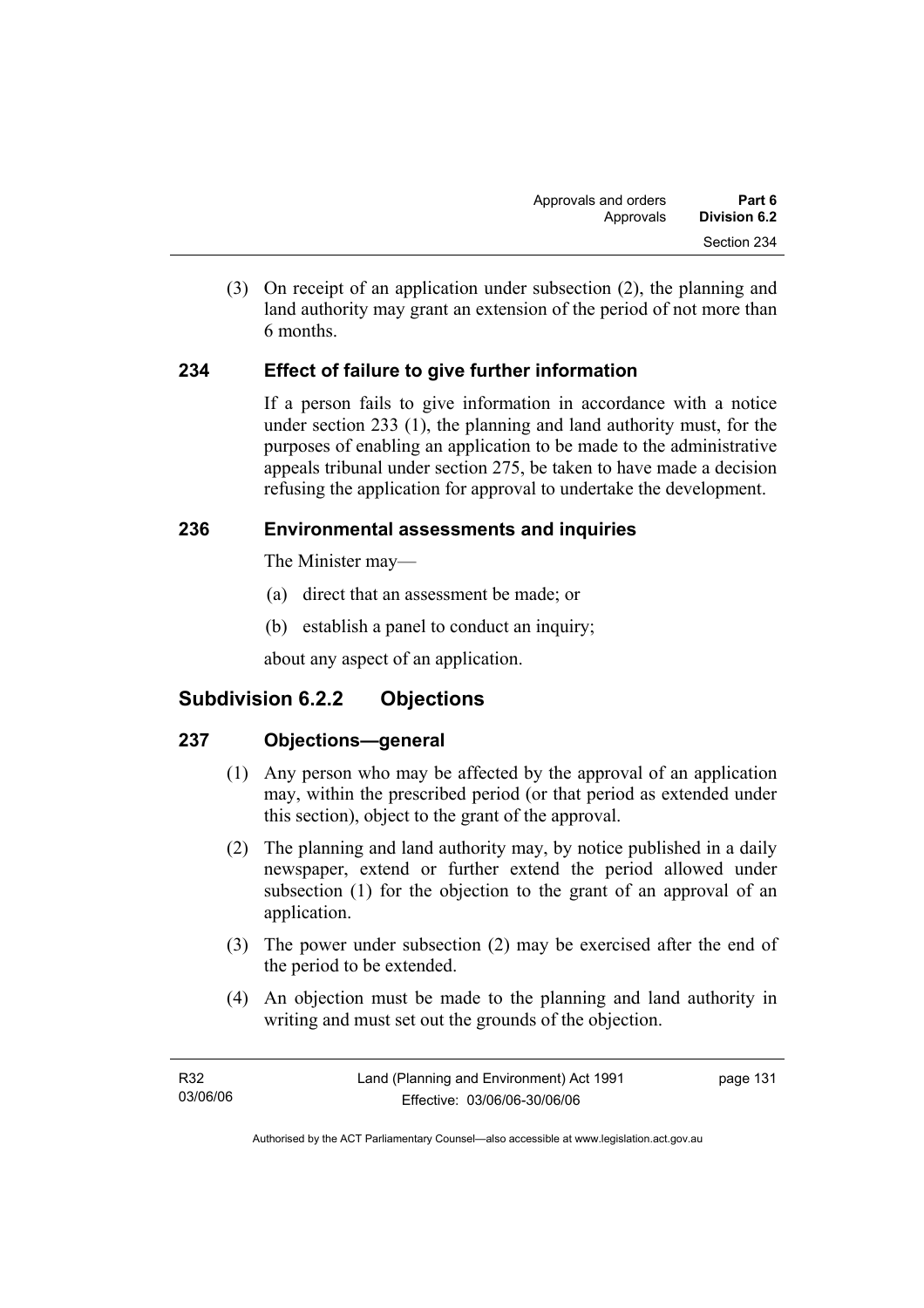| Part 6              | Approvals and orders |
|---------------------|----------------------|
| <b>Division 6.2</b> | Approvals            |
| Section 238         |                      |

- (5) The planning and land authority must give an applicant for approval to undertake a development a copy of each objection to the application, and any other submission received by the authority in relation to the application, that has not been withdrawn.
- (6) In this section:

*person* includes an unincorporated association.

## **238 Inspection of objections**

The planning and land authority must make a copy of each objection available for inspection by members of the public during office hours until the end of the period during which application may be made to the administrative appeals tribunal for a review of a decision in relation to the application.

### **239 Identity of objectors**

The planning and land authority may, on request by a person making an objection, exclude the identity of the objector from being made available under section 237 (5) or section 238 if, in the authority's opinion, based on reasonable grounds, it would not be in the public interest for that identity to be published.

# **Subdivision 6.2.3 Approvals**

### **242 Approvals—notices to applicants and registrar-general**

- (1) If an application is approved, the planning and land authority must give written notice—
	- (a) to the applicant; and
	- (b) if the application approved relates to a variation of a lease—to the registrar-general for notification under the *Land Titles Act 1925*.
	- *Note* An application may be approved under s 246A on reconsideration of an original refusal (see s 222 (1), def *approval*).

| page 132 | Land (Planning and Environment) Act 1991 | R32      |
|----------|------------------------------------------|----------|
|          | Effective: 03/06/06-30/06/06             | 03/06/06 |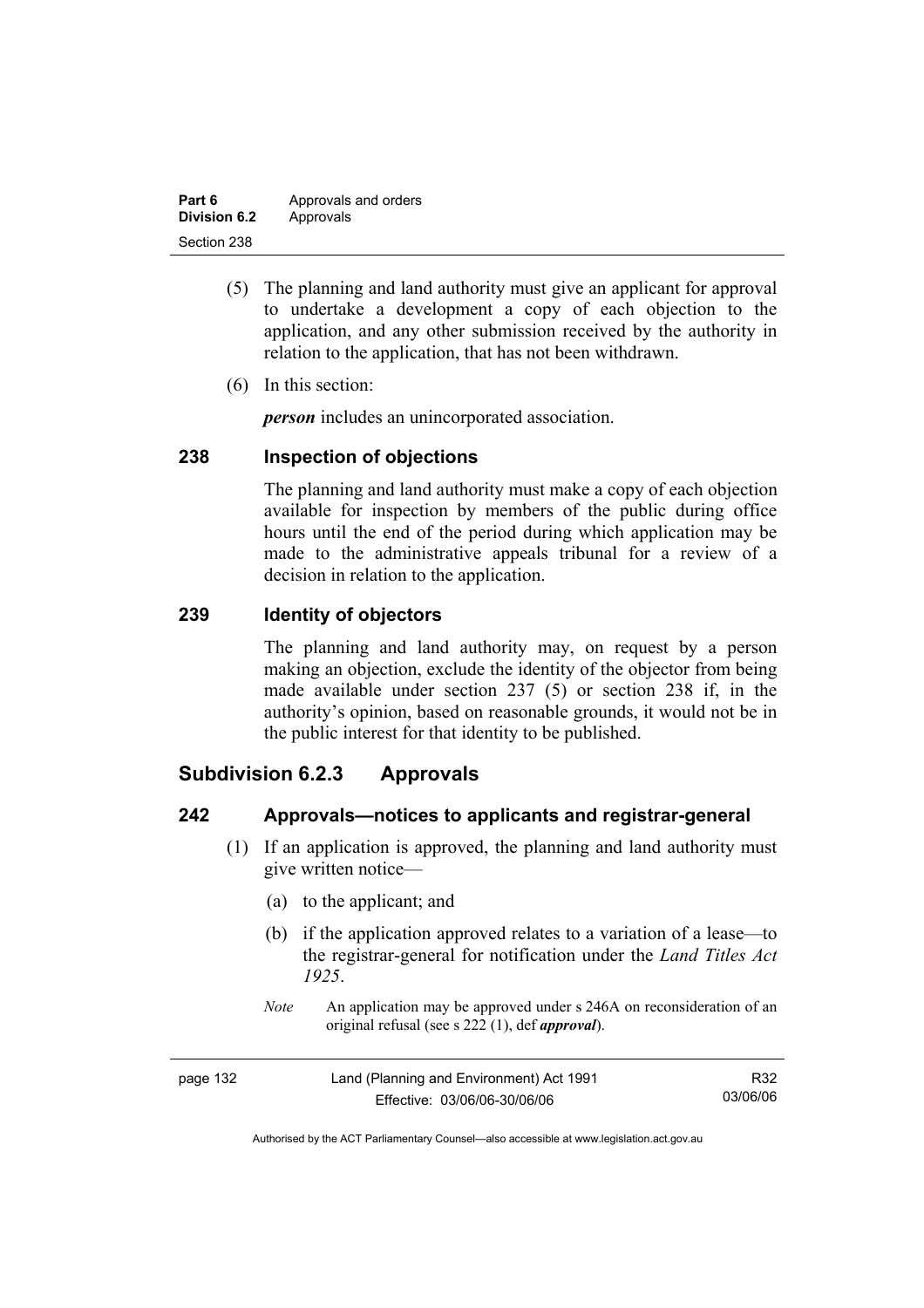(2) A notice to an applicant must state the date the approval takes effect.

*Note* For date of effect of an approval, see s 249.

## **243 Notification of approval or refusal of application**

 (1) If an application is approved, the planning and land authority must give each person who objected under section 237 (1) written notice of the approval.

- (2) Subsection (1) does not apply to an approval for which the planning and land authority has issued a certificate that an environmental impact statement made, or an inquiry conducted, under part 4 has substantially dealt with the matters forming the basis of the decision to approve the application.
- (3) A notice under subsection (1) must—
	- (a) contain—
		- (i) a description of the place to which the decision relates; and
		- (ii) a brief description of the development the subject of the decision; and
	- (b) set out the decision and the reasons for the decision; and
	- (c) specify—
		- (i) the place where, and times when, a copy of the application and the decision may be inspected; and
		- (ii) how application may be made to the administrative appeals tribunal for a review of the decision.
- (4) If an application is refused, the planning and land authority must give written notice of the refusal to the applicant and each person who objected under section 237 (1).

*Note* An application may be approved under s 246A on reconsideration of an original refusal (see s 222 (1), def *approval*).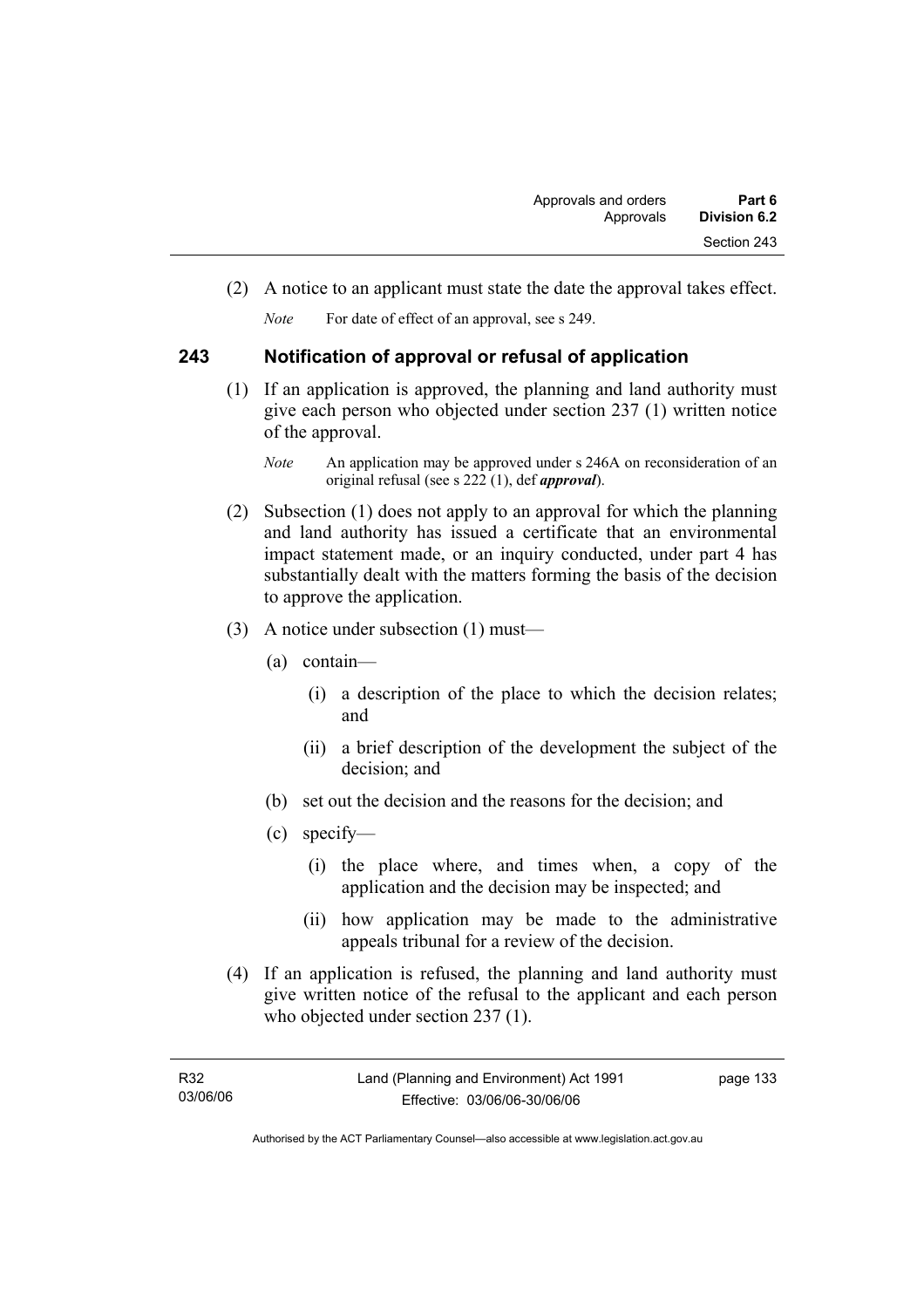| Part 6              | Approvals and orders |
|---------------------|----------------------|
| <b>Division 6.2</b> | Approvals            |
| Section 244         |                      |

(5) In this section:

*refused*, for an application, includes confirming a decision to refuse an application on reconsideration of the decision under subdivision 6.2.4.

- (6) A notice under subsection (4) must set out the reasons for the decision.
- (7) A notice under subsection (1) or (4) must comply with the requirements of the code of practice in force under the *Administrative Appeals Tribunal Act 1989*, section 25B (1).

### **244 Notification if more than 1 objector**

If a number of people make 1 objection, the planning and land authority is taken to have complied with section 243 (1) or (3) if the authority gives notice—

- (a) if the name and address of 1 of those people have been given as the person to whom notice of the decision is to be given—to that person; or
- (b) if no name and address has so been given—to 1 of the people who made that objection.

## **244A Notice of decision to heritage council**

If an application relates to a place registered, or nominated for provisional registration, under the *Heritage Act 2004*, the planning and land authority must give the heritage council—

- (a) written notice of the decision to approve or refuse the application; and
- (b) a copy of the decision.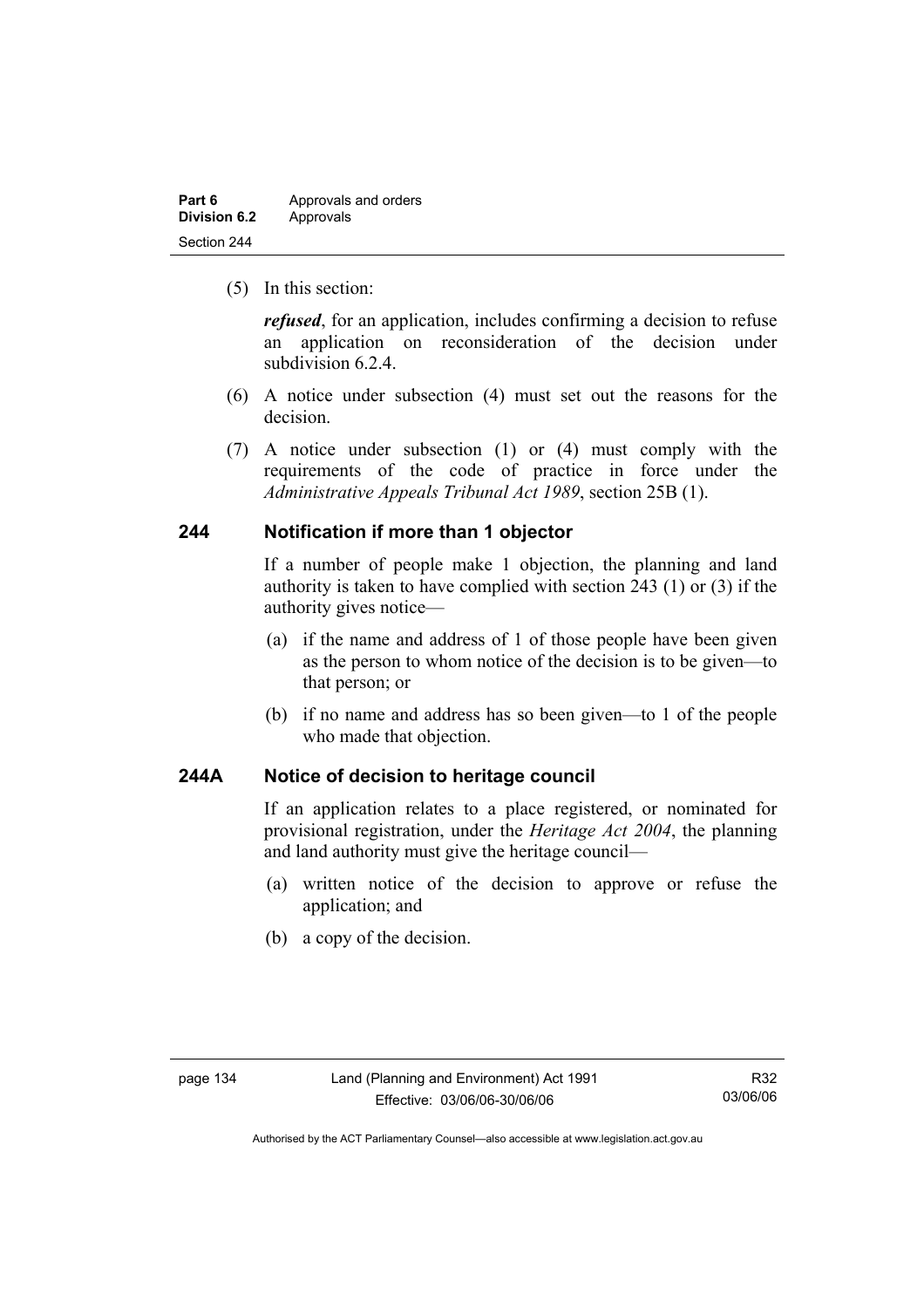### **244B Notice of decision to conservator**

If an application relates to land that includes all or part of the protection zone for a protected tree, or all or part of a declared site, the planning and land authority must give the conservator—

- (a) written notice of the decision to approve or refuse the application; and
- (b) a copy of the decision.

#### **245 Conditional approvals**

- (1) An approval may be conditional.
- (2) The relevant authority—
	- (a) must include in an approval any condition that is required to be included by the plan; and
	- (b) must not include in an approval a condition inconsistent with a condition included under paragraph (a).
- (3) Without limiting subsection (1), the conditions subject to which an approval may be given may include a condition—
	- (a) that a development is to be carried out to the satisfaction of a specified entity; or
	- (b) requiring a development to be carried out in stages within the periods specified in or under the approval; or
	- (c) specifying a period in which a development or any stage of a development is to be carried out; or
	- (d) that an approval does not take effect unless a specified approval is revoked, amended or given; or
	- (e) in relation to an approval to carry out a development for a specified period—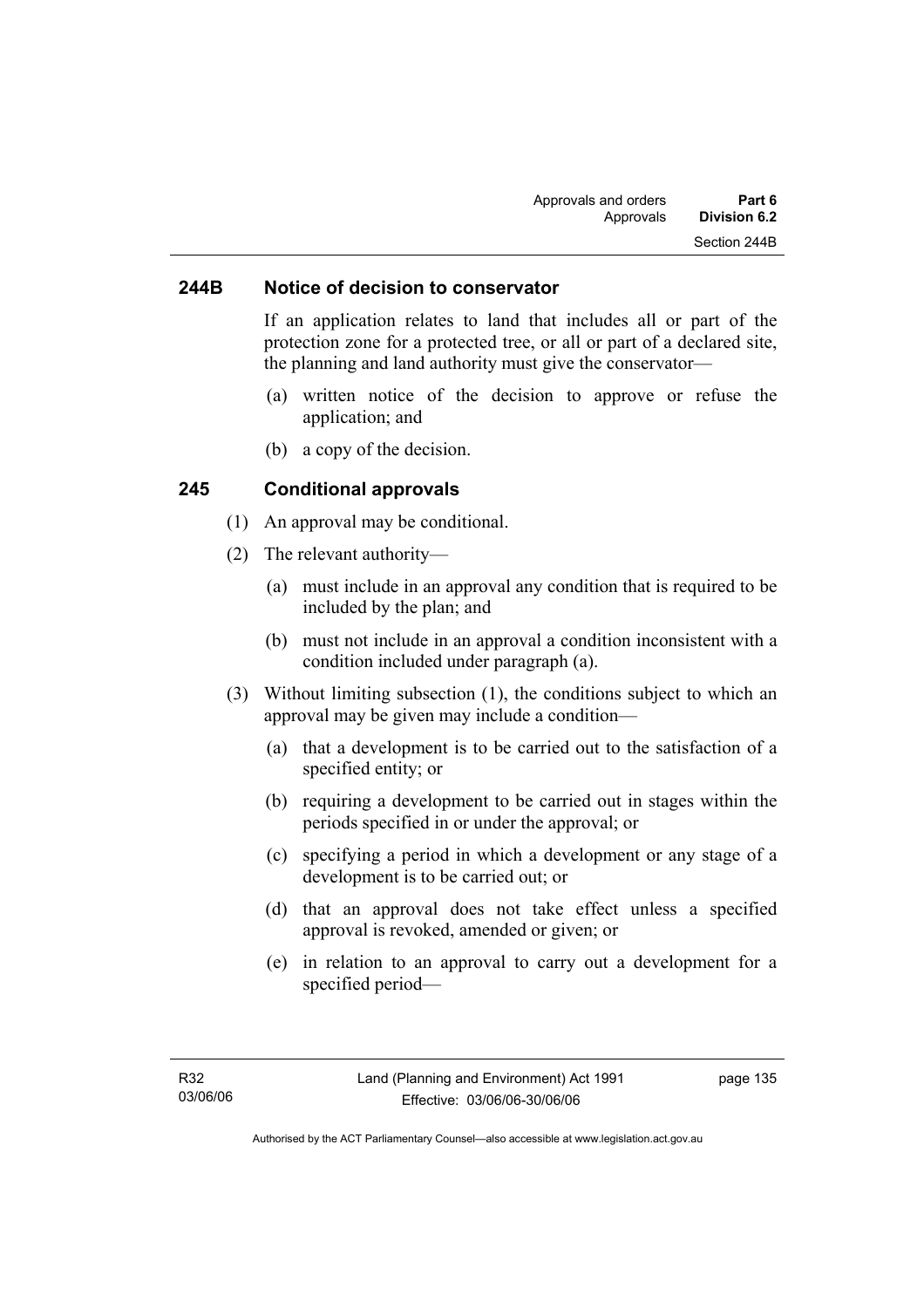| Part 6       | Approvals and orders |
|--------------|----------------------|
| Division 6.2 | Approvals            |
| Section 245  |                      |

- (i) that building works or other works carried out in or on a place the subject of the approval are to be removed at the end of that period; or
- (ii) that the place is to be restored to a specified state at the end of that period; or
- (f) that a bond be entered into securing performance against the conditions of an approval; or
- (g) if the approval is in relation to a place registered, or nominated for provisional registration, under the *Heritage Act 2004*—that the applicant enter into a heritage agreement under that Act for the conservation of the heritage significance of the place; or
- (h) that a development be carried out to a specified standard; or
- (i) that specified works, services or facilities that the relevant authority considers reasonable in the circumstances—
	- (i) be provided by the applicant on or to a place the subject of the approval, or on or to another place; or
	- (ii) be paid for in whole or in part by the applicant; or
	- (iii) be provided on or to a place the subject of the approval by agreement between the applicant and the Minister responsible for the provision of the works, services or facilities; or
- (j) that plans, drawings or other documents be prepared by the applicant and lodged with the planning and land authority for approval before the development or a specified part of it is begun; or
- (k) requiring changes to be made to any plan, drawing or other document forming part of the application for approval; or
- (l) that the applicant give to the planning and land authority a further assessment by a valuer that complies with section  $226(1)$  (b).

| page 136 | Land (Planning and Environment) Act 1991 | R32      |
|----------|------------------------------------------|----------|
|          | Effective: 03/06/06-30/06/06             | 03/06/06 |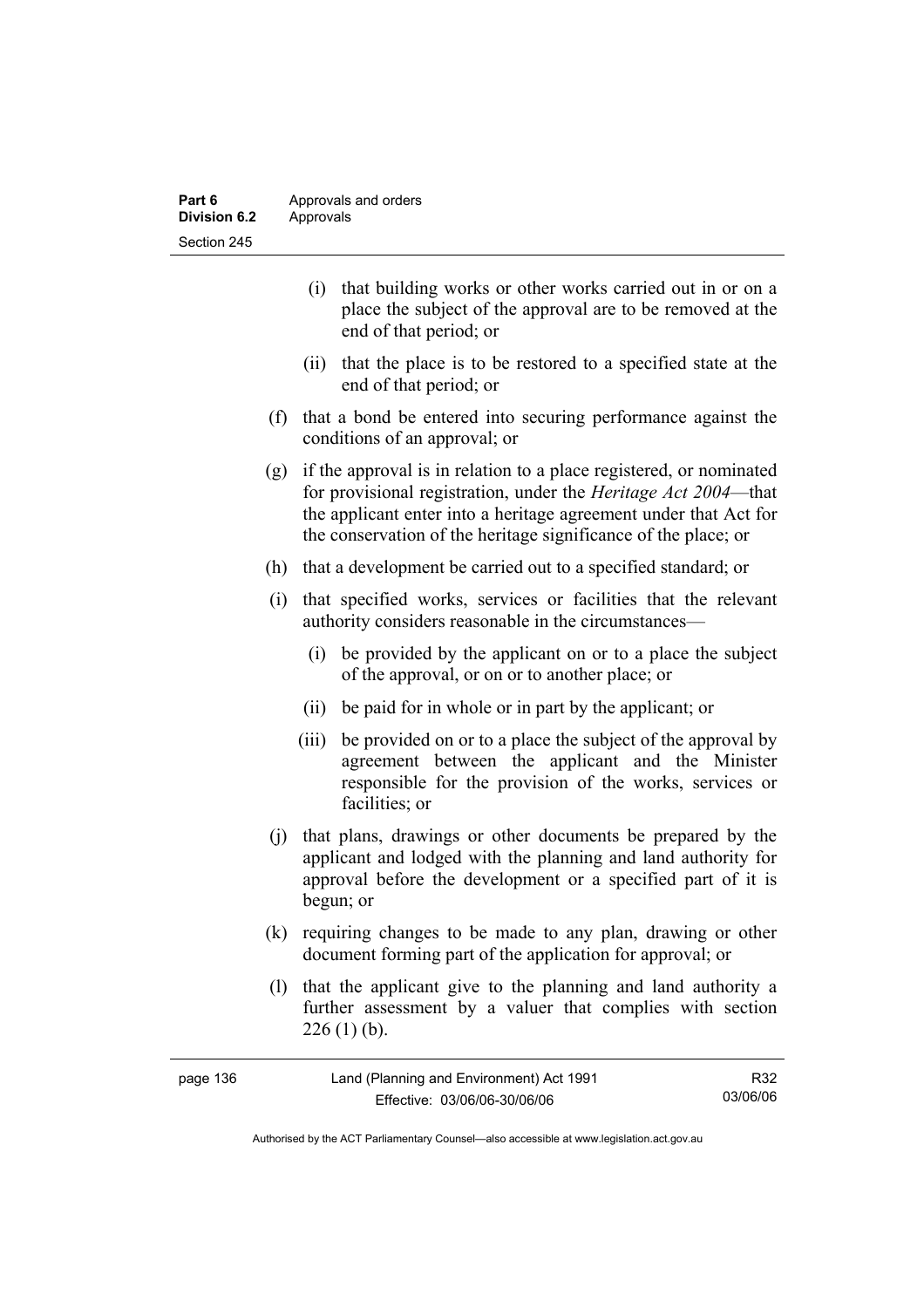(4) The planning and land authority may approve an amendment to a plan, drawing or other document approved under subsection (3) (j) if the amendment is not inconsistent with section 230 (4) or an approval under subsection (3) (j).

# **Subdivision 6.2.4 Reconsideration of applications for approval**

## **245A Definitions for sdiv 6.2.4**

In this subdivision:

*new application*—see section 246 (2).

*original application*—see section 246 (1) (a).

*original decision*—see section 246 (1) (a).

## **246 Applications for reconsideration**

- (1) This section applies if—
	- (a) an application (the *original application*) has been approved or refused (the *original decision*) by the planning and land authority; and
	- (b) either—
		- (i) an application has not previously been made under this section for reconsideration of the original decision; or
		- (ii) an application has been previously made and the original decision was taken to be confirmed under section 246B (No action by planning and land authority within time).
- (2) The applicant for the original application may apply (the *new application*) for reconsideration of the original decision.
- (3) The new application must be made within—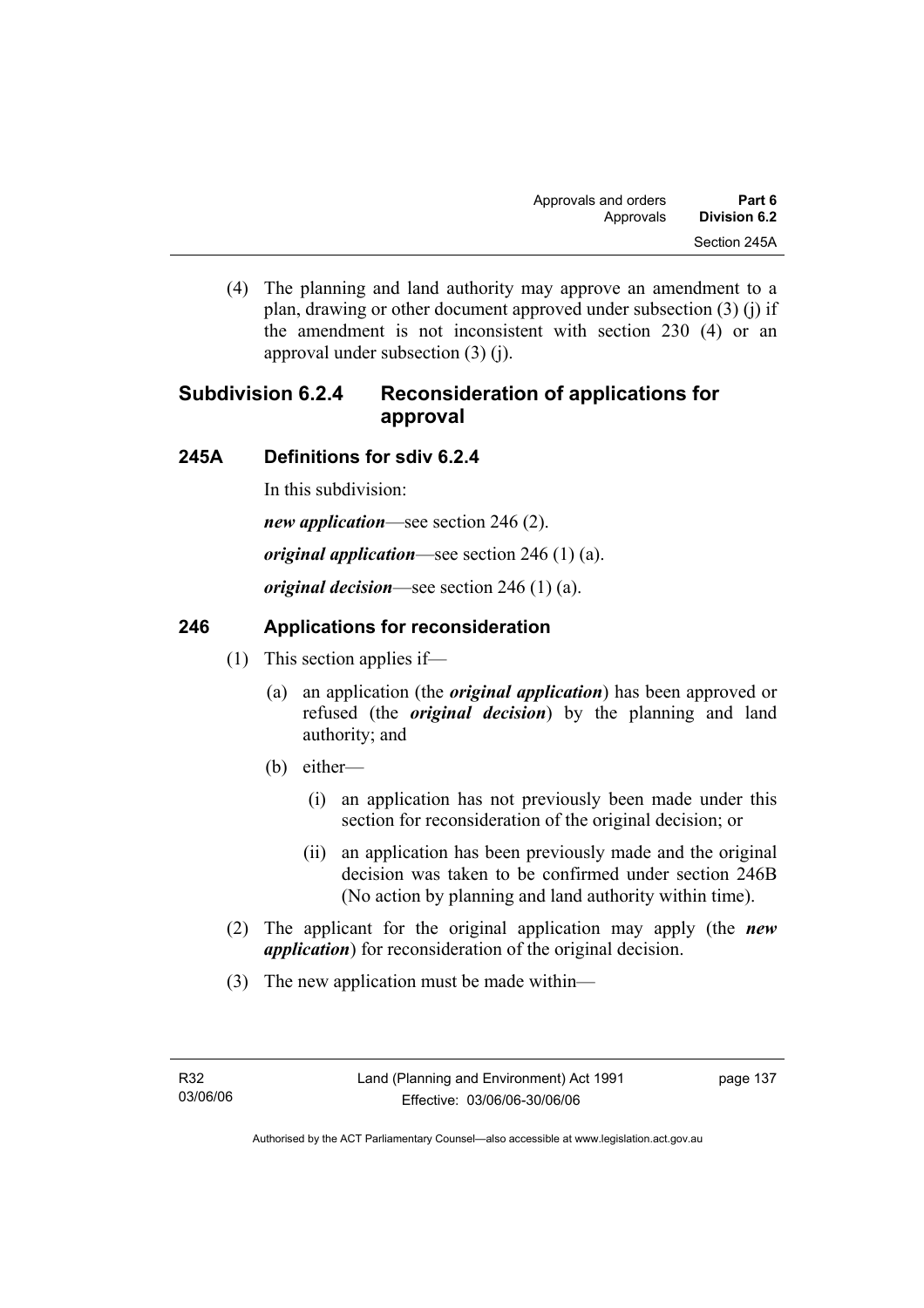| Part 6              | Approvals and orders |
|---------------------|----------------------|
| <b>Division 6.2</b> | Approvals            |
| Section 246A        |                      |

- (a) 4 weeks after the day the applicant is told about the decision by the planning and land authority; or
- (b) any longer period allowed by the planning and land authority, either before or after the end of the 4 weeks.
- (4) The application must set out the grounds on which reconsideration of the original decision is sought.
- (5) The making of the application for reconsideration of the original decision automatically stays the operation of the decision.

## **246A Reconsideration of decisions**

- (1) Within 4 weeks after the day the planning and land authority receives the new application, the authority must—
	- (a) reconsider the original decision; and
	- (b) after reconsideration—
		- (i) make any decision in substitution for the original decision that the authority could have made on the original application; or
		- (ii) confirm the original decision.
- (2) The 4 weeks mentioned in subsection (1) may be extended for a stated period by agreement between the planning and land authority and the applicant.
- (3) In reconsidering the original decision, the planning and land authority—
	- (a) need not give notice of the new application under section 229; but
	- (b) must give written notice of the new application to anyone who objected to the grant of approval for the original application, allow the person reasonable time (that is not shorter than 2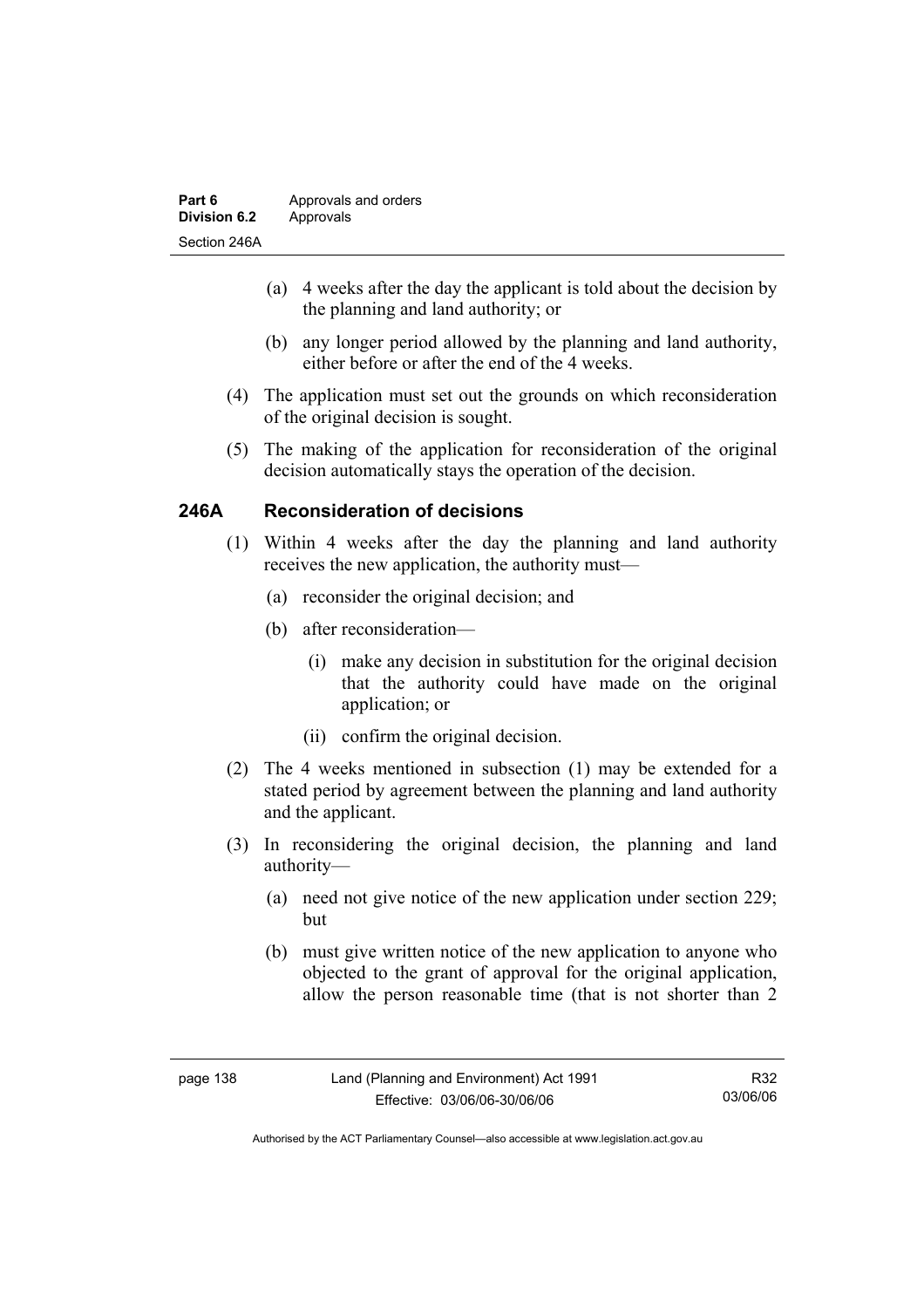weeks) to make a submission on the new application, and consider any submission made within the time allowed.

- (4) Also, in reconsidering the original decision, the planning and land authority—
	- (a) must consider any information available to it when it made the original decision and information given in the new application; and
	- (b) may consider any other relevant information.

#### **Examples of other relevant information**

- 1 information from submissions by objectors
- 2 information from an assessment or panel ordered under section 236
- *Note* An example is part of the Act, is not exhaustive and may extend, but does not limit, the meaning of the provision in which it appears (see Legislation Act, s 126 and s 132).
- (5) The planning and land authority must ensure that, if the original decision is made on its behalf by a person (the *original decision-maker*), the authority or someone other than the original decision-maker reconsiders the decision.

## **246B No action by planning and land authority within time**

If the planning and land authority does not make a substitute decision, nor confirm the original decision, within the 4 weeks mentioned in section 246A, the planning and land authority is taken to have confirmed the original decision.

### **246C Notice of decision on reconsideration**

 (1) As soon as practicable after reconsidering the original decision, the planning and land authority must give written notice of the decision on the reconsideration to the applicant and anyone who was given notice of the new application under section 246A (3) (b).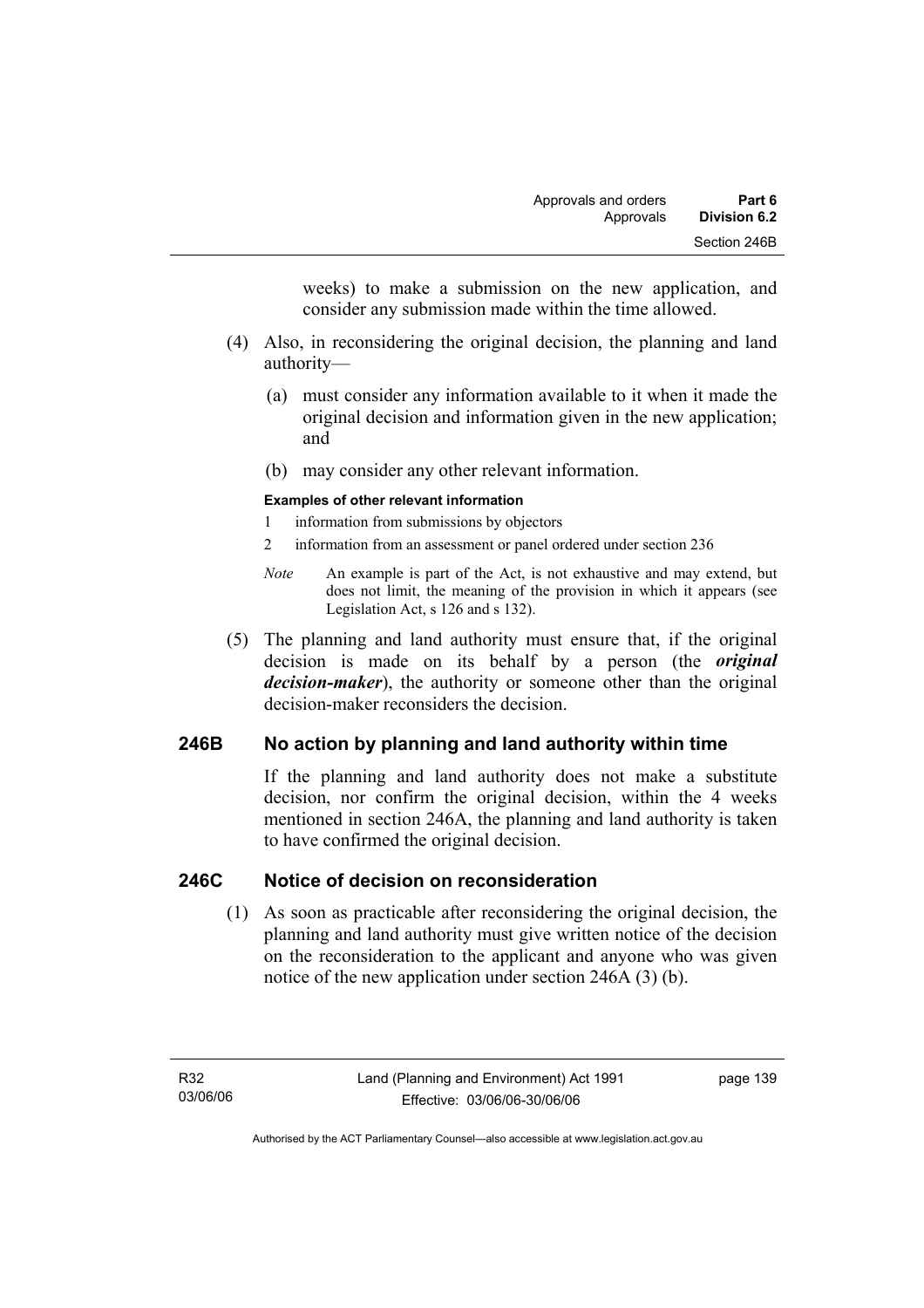| Part 6       | Approvals and orders |
|--------------|----------------------|
| Division 6.2 | Approvals            |
| Section 247  |                      |

 (2) The notice must be in accordance with the requirements of the code of practice in force under the *Administrative Appeals Tribunal Act 1989*, section 25B (1).

## **Subdivision 6.2.5 Approvals—miscellaneous**

#### **247 Minor amendments**

- (1) The lessee or an occupier of a place in relation to which an approval is in force may apply in writing to the planning and land authority for an amendment of it.
- (2) The planning and land authority may amend an approval, if satisfied that the amendment—
	- (a) does not change the effect of a condition subject to which the approval was given; and
	- (b) will not cause a significant increase in detriment to any person; and
	- (c) does not change the kind of development approved but only the activity permitted.
- (3) The planning and land authority must give notice of an amendment—
	- (a) to the person who made the application to amend; and
	- (b) if that person is not the lessee or occupier of the place to which the approval relates—to the lessee; and
	- (c) to each person who had objected under section 237 (Objections—general) to the grant of the approval; and
	- (d) to any relevant territory authority.
	- *Note* For how documents may be given, see the Legislation Act, pt 19.5.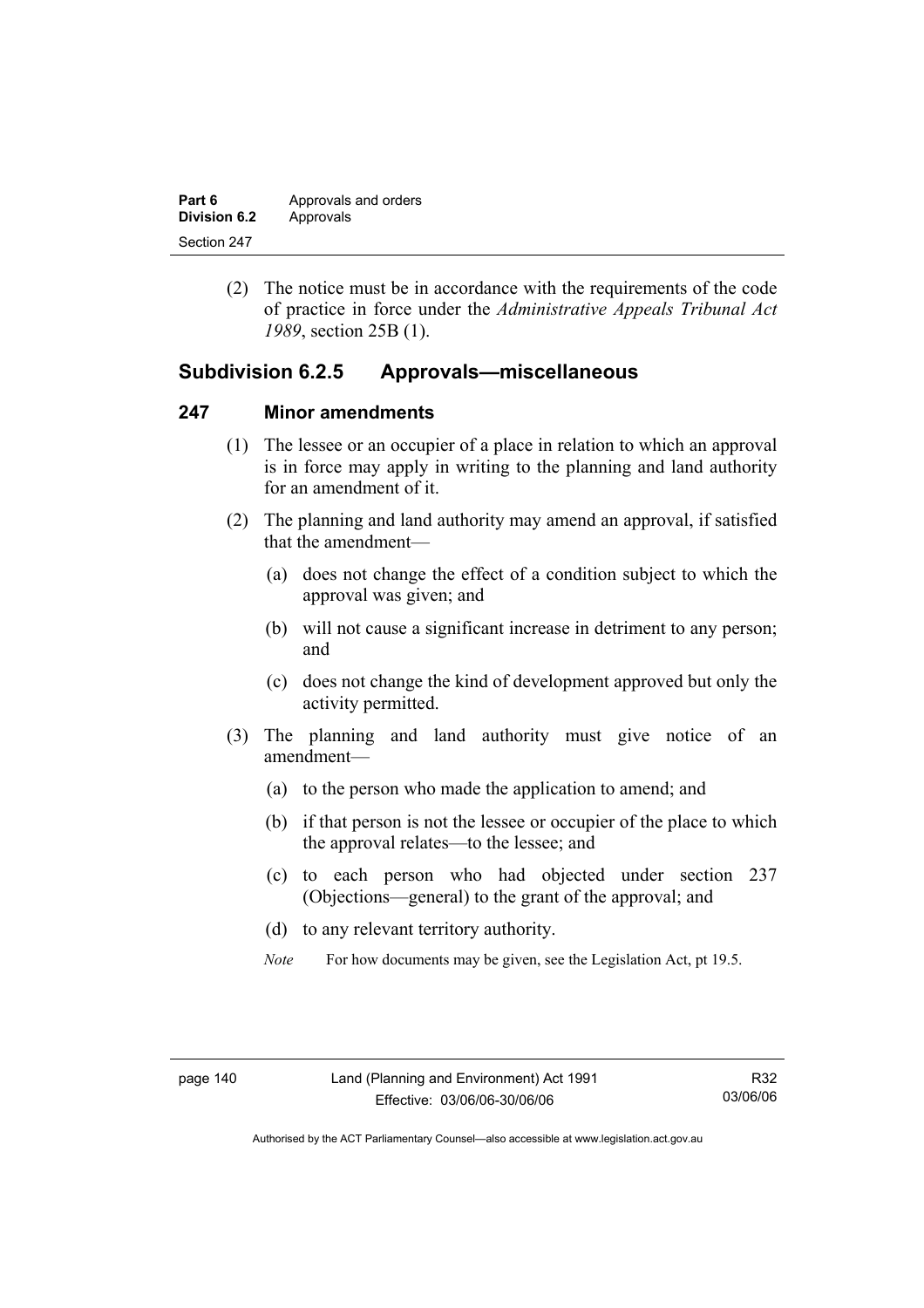#### **248 Corrections**

If the planning and land authority is satisfied that an approval contains a formal error, the authority must—

- (a) correct the approval; and
- (b) notify the applicant in writing.

#### **249 When approvals take effect**

- (1) This section is subject to section 230 (4) and section 245 (3) (d).
	- *Note* Section 230 (4) prevents an approval of a development application for an activity not permitted by the lease from taking effect until the lease is varied. Section 245 (3) (d) allows a condition to be included in an application for approval that the approval does not take effect until a specified approval is given, amended or varied.
- (2) An approval under section 230 (Approvals) takes effect—
	- (a) if no objection to the relevant application has been made under section 237—on the day the approval is given; or
	- (b) if an objection is made to the relevant application under section 237, but an application is not made to the AAT for review of the decision within 4 weeks after the day the person was notified of the decision—on the day after the end of the 4-week period; or
	- (c) if application is made to the AAT for a review of the decision to grant the approval and the tribunal decides to confirm the decision (whether or not a condition is varied, omitted or imposed)—on the day the tribunal makes its decision.
- (3) An approval on reconsideration under division 6.2.4 takes effect on the day the decision granting the approval is given.
- (4) However, the operation of an approval mentioned in subsection  $(2)$  (a) or  $(3)$  is stayed if application is made to the AAT for review of the decision to grant the approval.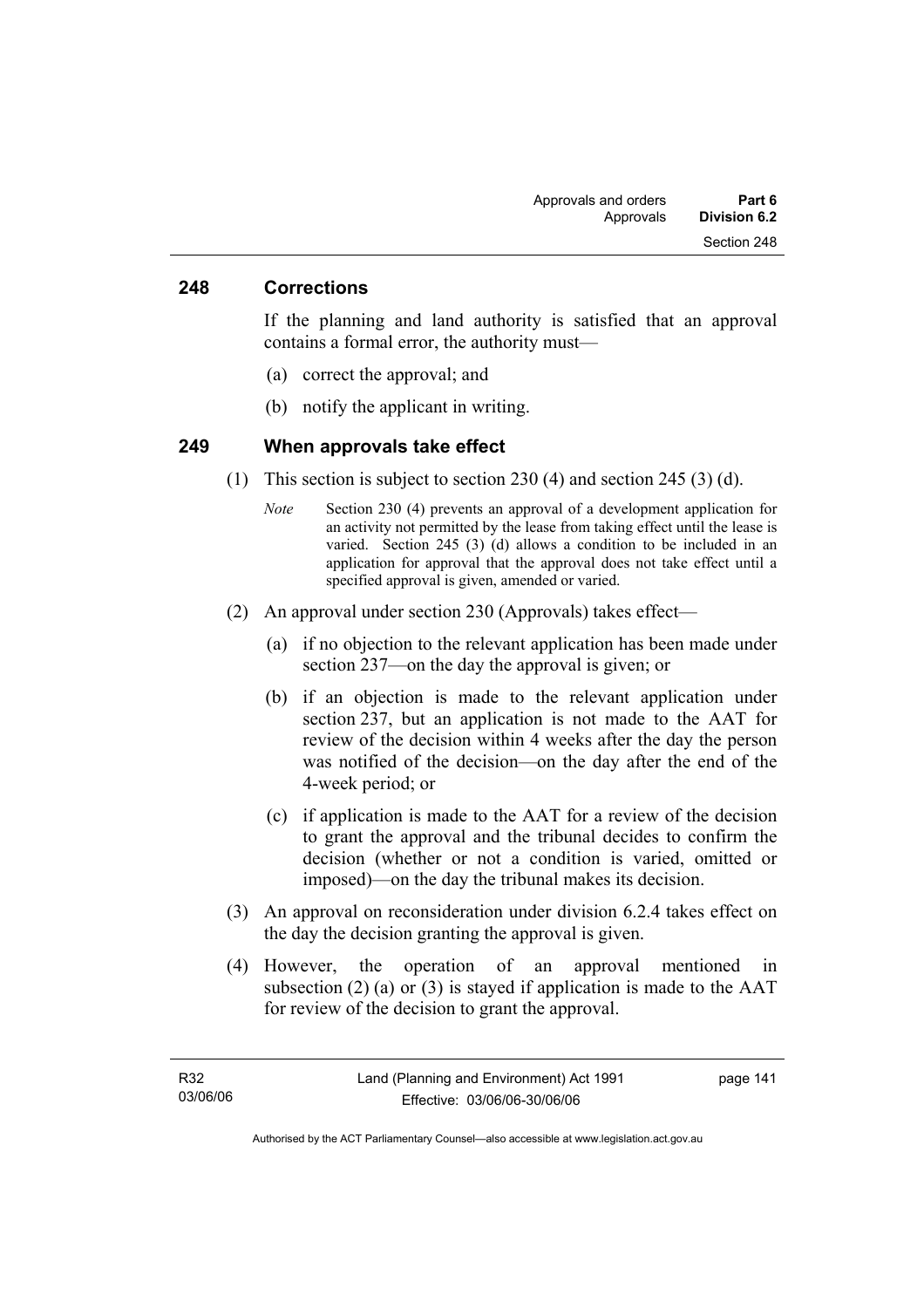| Part 6       | Approvals and orders |
|--------------|----------------------|
| Division 6.2 | Approvals            |
| Section 250  |                      |

 (5) The stay of the operation of the approval remains in force until the application for review is decided by the tribunal.

## **250 Execution of approvals for variations of leases**

Subject to division 5.3, if an approval to undertake a development takes effect under section 249 and the development consists of or includes a variation of a lease, the planning and land authority must vary the lease in accordance with the terms of the approval.

## **251 End of approvals**

- (1) An approval to undertake a development (other than a development that consists only of a variation of a lease) ends if—
	- (a) the development or any stage of the development is not begun within the period specified in the approval; or
	- (b) the development or any stage of the development is not completed within the period specified in the approval; or
	- (c) if no period is specified in an approval for the beginning of the development or any stage of the development—the development or stage of development is not begun within 2 years after the day the approval takes effect.

*Note* For when an approval takes effect, see s 249.

 (2) The end of an approval does not affect anything done under the approval before its end.

### **252 Extension of time**

 (1) The lessee or occupier of a place in relation to which an approval to undertake a development (other than a development that consists only of a variation of a lease) applies (being an approval that specifies the date for the completion of the development or any stage of the development) may, before the end of the approval, apply to the planning and land authority for an extension of the period within which to complete the development or any stage of it.

| page 142 | Land (Planning and Environment) Act 1991 | R32      |
|----------|------------------------------------------|----------|
|          | Effective: 03/06/06-30/06/06             | 03/06/06 |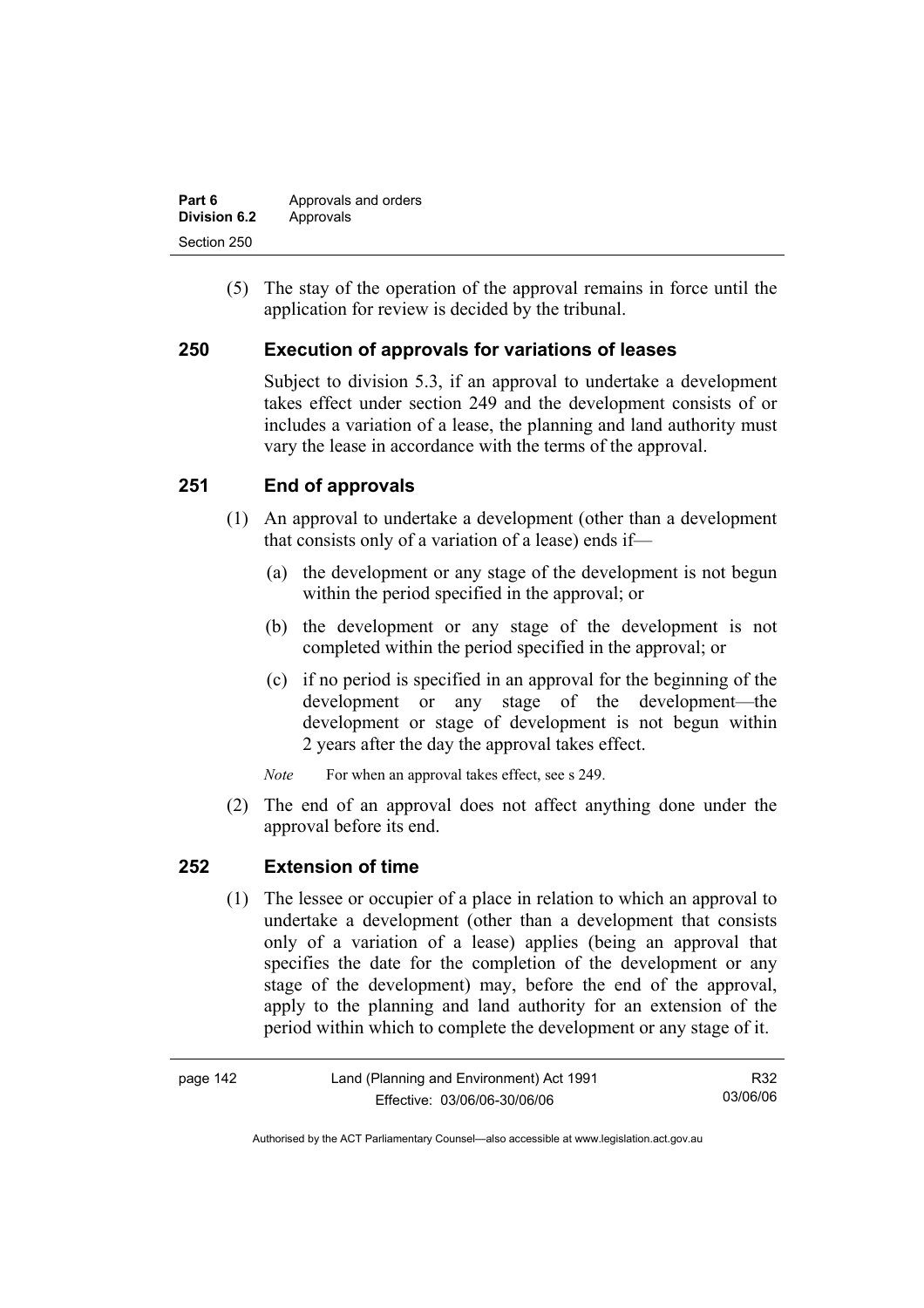(2) On receipt of an application under subsection (1), the planning and land authority may extend the period within which the development, or the stage of the development, is to be completed.

## **253 Revocation of approval**

A relevant authority may revoke an approval given by the authority if—

- (a) satisfied that the approval was obtained by fraud or misrepresentation; or
- (b) if the approval is in relation to a place registered, or nominated for provisional registration, under the *Heritage Act 2004*—the applicant is convicted of an offence against this part or the *Heritage Act 2004*.

# **Subdivision 6.2.6 Powers of Supreme Court**

## **253A Injunctions to require compliance with approvals**

- (1) This section applies if a person (the *relevant person*) has failed, is failing, or proposes to fail, to do something in accordance with the terms of an approval.
- (2) The planning and land authority or anyone else may apply to the Supreme Court for an injunction requiring the relevant person to do the thing.
- (3) On application under subsection (2), the Supreme Court may grant an injunction requiring the relevant person to do the thing.
- (4) The Supreme Court may grant an injunction requiring the relevant person to do a thing—
	- (a) if satisfied that the person has failed to do the thing, whether or not it appears to the court that the person intends to fail again, or to continue to fail, to do the thing; or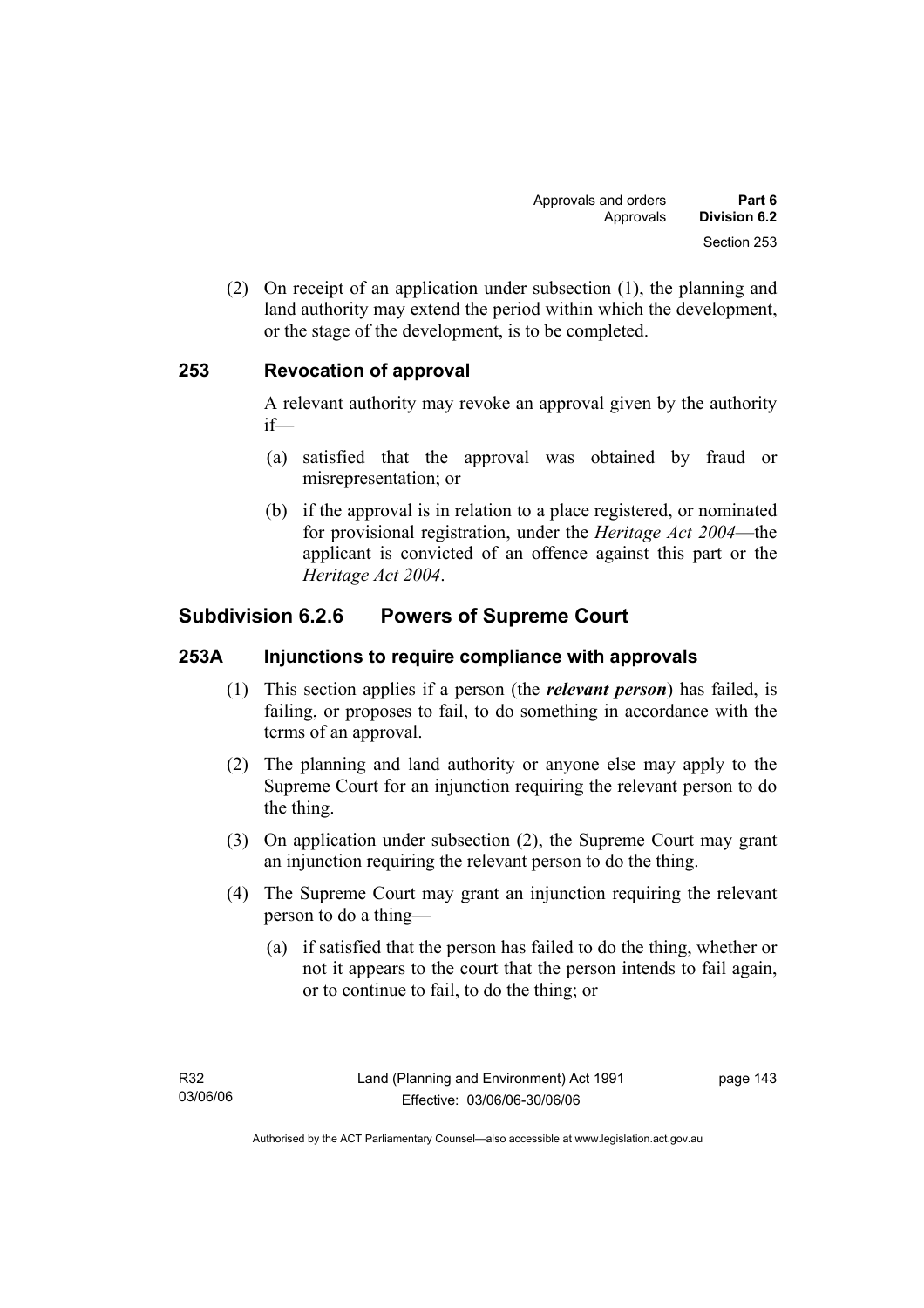| Part 6       | Approvals and orders |
|--------------|----------------------|
| Division 6.3 | Orders               |
| Section 254  |                      |

- (b) if it appears to the court that, if an injunction is not granted, it is likely the person will fail to do the thing, whether or not the person has previously failed to do the thing and whether or not there is an imminent danger of substantial damage to someone else if the person fails to do the thing.
- (5) This section applies whether or not a proceeding for an offence against this part has begun or is about to begin.

# **Division 6.3 Orders**

## **Subdivision 6.3.1 Making of orders**

## **254 Applications to planning and land authority for orders**

- (1) A person may apply to the planning and land authority for an order directed to 1 or more of the following:
	- (a) the lessee or occupier of a place where a controlled activity was, is being, or is to be, conducted;
	- (b) anyone by whom or on whose behalf a controlled activity was, is being, or is to be, conducted.
- (2) The application must state—
	- (a) the matter about which the order is sought; and
	- (b) the kind of order sought by the person; and
	- (c) each person to whom the order sought is to be directed; and
	- (d) the place in relation to which the order is sought; and
	- (e) the grounds on which the order is sought.
	- *Note* If a form is approved under s 287A for an application, the form must be used.
- (3) The planning and land authority must give written notice of the application to—

R32 03/06/06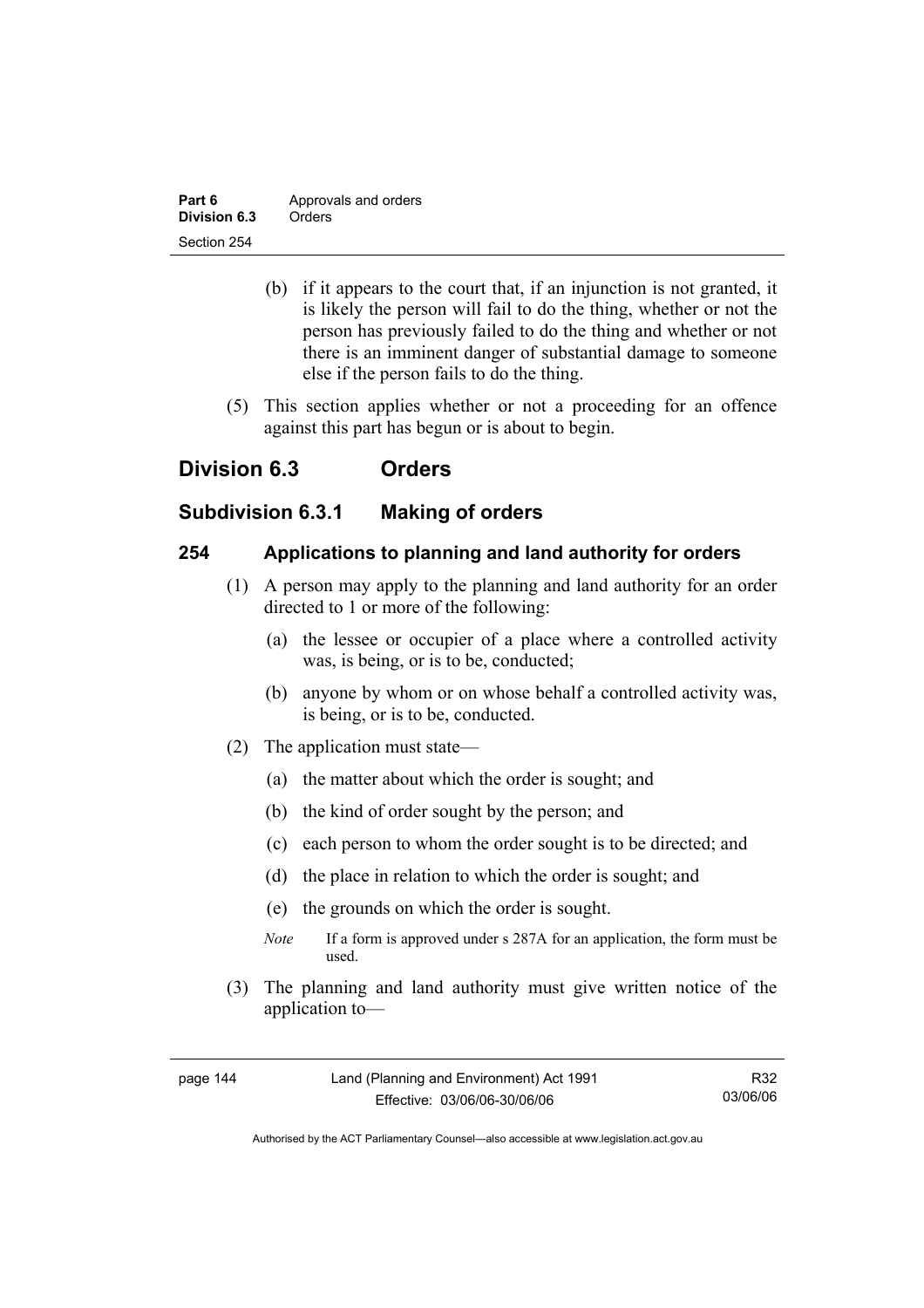- (a) each person to whom the order sought is to be directed; and
- (b) if different from the person or people mentioned in paragraph (a)—the lessee or occupier of the place in relation to which the order is sought; and
- (c) if the order sought relates to a place or object registered, or nominated for provisional registration, under the *Heritage Act 2004*—the heritage council; and
- (d) if the order sought relates to the pruning of a tree that is a protected tree under the *Tree Protection Act 2005*—the conservator; and
	- *Note* For restrictions on pruning etc a protected tree, see the *Tree Protection Act 2005*.
- (e) if the order sought relates to the parking of a heavy vehicle on residential land under the *Road Transport (Safety and Traffic Management) Regulation 2000*, division 3.1.3—the road transport authority.
- *Note* For how documents may be given, see the Legislation Act, pt 19.5.
- (4) The notice must—
	- (a) be accompanied by a copy of the application; and
	- (b) contain a statement to the effect that the person to whom it is given may, within 7 days after the day the person is given the notice, make a submission to the planning and land authority about the making of the order.
- (5) The notice may also include any other information that the planning and land authority considers appropriate.

## **254A Decision on application to planning and land authority for order**

 (1) Before deciding whether to make an order on an application under section 254, the planning and land authority must consider any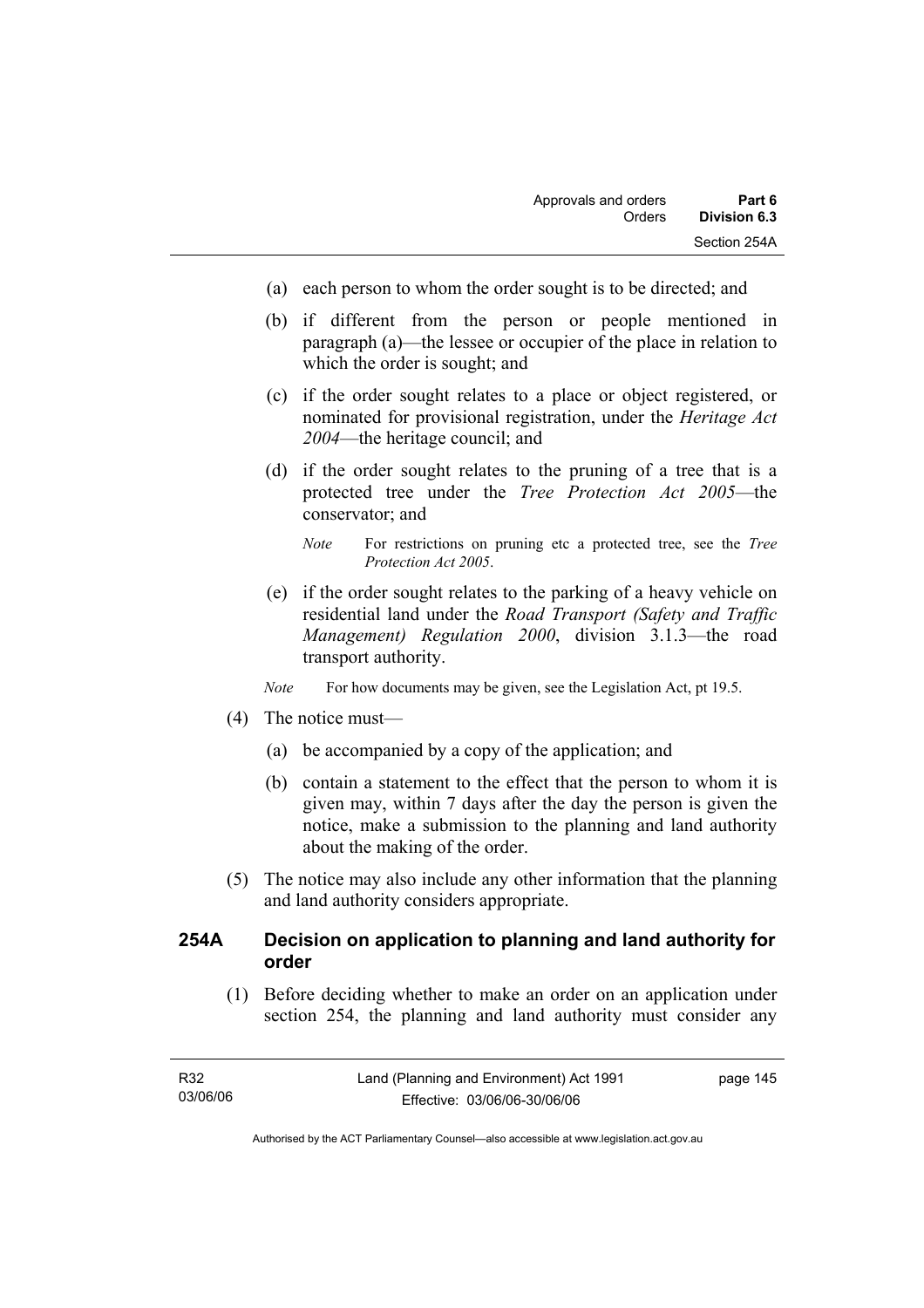submission made by a person within 7 days after the day the person was given notice of the application under that section.

- (2) The planning and land authority may decide—
	- (a) to make an order of the kind sought; or
	- (b) to make an order (including a different kind of order) that is not more onerous than the order sought; or
	- (c) not to make an order.

#### **Example of less onerous order—par (b)**

A person applies for an order for the demolition of an unapproved structure but the planning and land authority makes an order that a development application be lodged for the structure within a stated period and, if the application is not lodged within that period or is not approved, the structure is to be demolished.

- *Note* An example is part of the Act, is not exhaustive and may extend, but does not limit, the meaning of the provision in which it appears (see Legislation Act, s 126 and s 132).
- (3) An order may be directed to 1 or more of the following:
	- (a) the person against whom the order is sought to be directed;
	- (b) if the planning and land authority considers that the order would be more appropriately directed to someone else mentioned in section 254 (3) (a) or (b)—that person.
- (4) The planning and land authority is taken to have refused to make the order applied for under section 254 if the authority fails to decide the application before the end of the period prescribed by regulation.

## **255 Proposed orders on planning and land authority's own initiative**

- (1) This section applies if the planning and land authority proposes, on the authority's own initiative, to make an order (the *proposed order*) directed to 1 or more of the following:
	- (a) the lessee or occupier of a place where a controlled activity was, is being, or is to be, conducted;

| page 146 | Land (Planning and Environment) Act 1991 | R32      |
|----------|------------------------------------------|----------|
|          | Effective: 03/06/06-30/06/06             | 03/06/06 |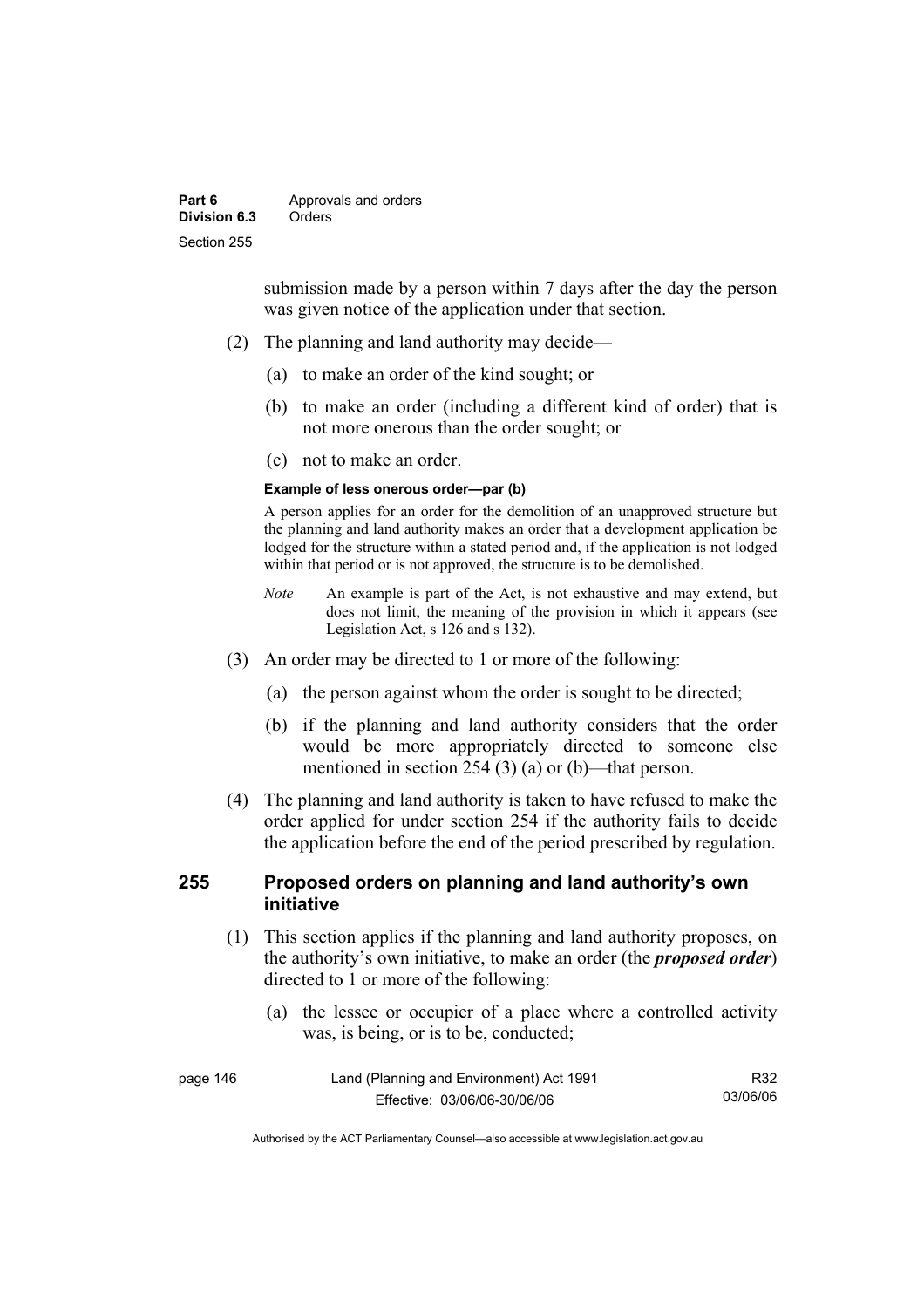- (b) anyone by whom or on whose behalf a controlled activity was, is being, or is to be, conducted.
- (2) The planning and land authority must give written notice of the proposed order to—
	- (a) each person to whom the proposed order is directed; and
	- (b) if different from the person or people mentioned in paragraph (a)—the lessee or occupier of the place in relation to which the proposed order is to apply; and
	- (c) if the proposed order relates to a place or object registered, or nominated for provisional registration, under the *Heritage Act 2004*—the heritage council; and
	- (d) if the proposed order relates to the pruning of a tree that is a protected tree under the *Tree Protection Act 2005*—the conservator; and
		- *Note* For restrictions on pruning etc a protected tree, see the *Tree Protection Act 2005*.
	- (e) if the proposed order relates to the parking of a heavy vehicle on residential land under the *Road Transport (Safety and Traffic Management) Regulation 2000*, division 3.1.3—the road transport authority.
	- *Note* For how documents may be given, see the Legislation Act, pt 19.5.
- (3) The notice must state—
	- (a) each person to whom the proposed order is directed; and
	- (b) the terms of the proposed order and the place in relation to which it is to apply; and
	- (c) the grounds for making the proposed order; and
	- (d) when the proposed order will take effect; and
	- (e) if appropriate—

Authorised by the ACT Parliamentary Counsel—also accessible at www.legislation.act.gov.au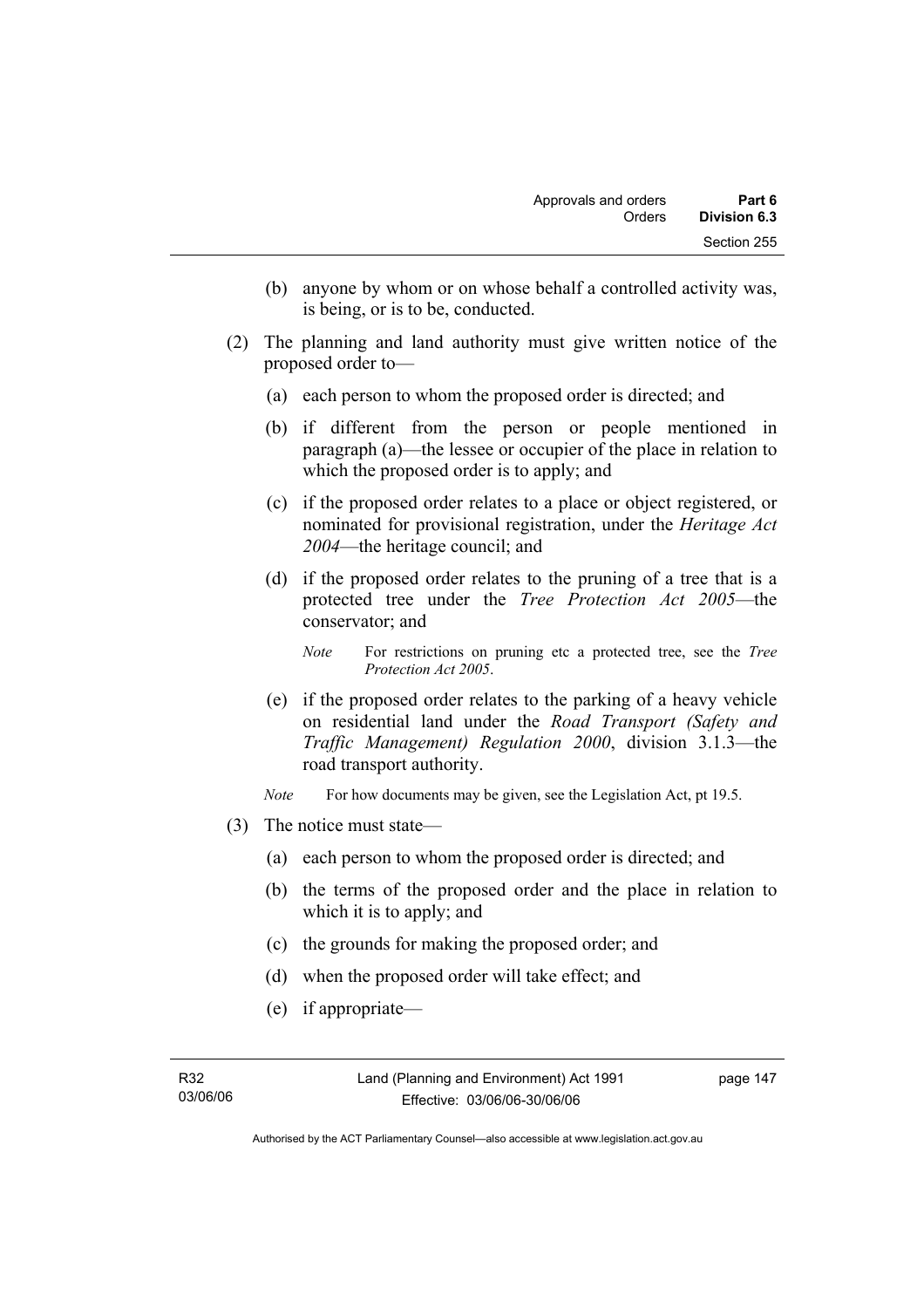- (i) the period for compliance with the proposed order; and
- (ii) when the proposed order will end (including, for example, on the happening of an event stated in the order).
- *Note* An example is part of the Act, is not exhaustive and may extend, but does not limit, the meaning of the provision in which it appears (see Legislation Act, s 126 and s 132).
- (4) Also, the notice must contain a statement to the effect that the person to whom it is given may, within 7 days after the day the person receives the notice, make a submission to the planning and land authority about the making of the proposed order.
- (5) Further, the notice may include any other information that the planning and land authority considers appropriate

#### **256 Decision on proposed order on planning and land authority's own initiative**

- (1) Before deciding whether to make the proposed order mentioned in section 255, the planning and land authority must consider any submission made by a person within 7 days after the day the person was given notice of the proposed order under section 255 (2).
- (2) The planning and land authority may decide—
	- (a) to make the proposed order; or
	- (b) to make an order (including a different kind of order) that is not more onerous than the proposed order; or
	- (c) not to make the proposed order.

#### **Example of less onerous order—par (b)**

an order that requires the doing of an act within a period longer than that stated in the proposed order

- *Note* An example is part of the Act, is not exhaustive and may extend, but does not limit, the meaning of the provision in which it appears (see Legislation Act, s 126 and s 132).
- (3) An order may be directed to 1 or more of the following:

| page 148 | Land (Planning and Environment) Act 1991 | R32      |
|----------|------------------------------------------|----------|
|          | Effective: 03/06/06-30/06/06             | 03/06/06 |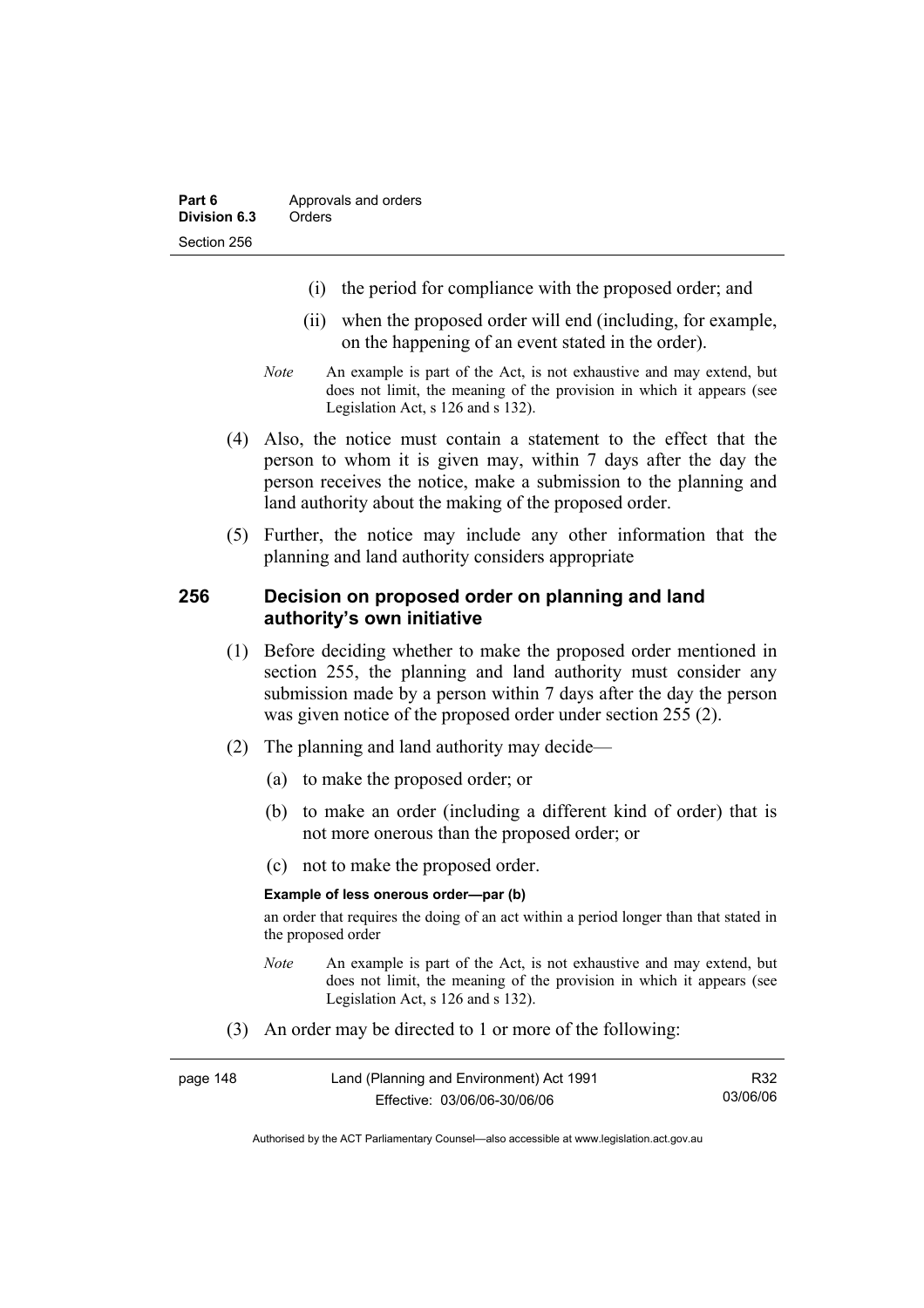- (a) the person against whom the proposed order is directed; or
- (b) if the planning and land authority considers that the order would be more appropriately directed to someone else mentioned in section 255 (2) (a) or (b)—that person.

#### **257 Content of orders**

(1) An order must state—

- (a) that it is an order under this Act made by the planning and land authority; and
- (b) each person to whom the order is directed; and
- (c) anyone else who is bound by the order (see section 257B); and
- (d) the terms of the order and the place in relation to which the order applies; and
- (e) the grounds on which the order is made; and
- (f) when the order takes effect; and
- (g) if appropriate—
	- (i) the period for compliance with the order; and
	- (ii) when the order ends (including, for example, on the happening of an event stated in the order).
- *Note* An example is part of the Act, is not exhaustive and may extend, but does not limit, the meaning of the provision in which it appears (see Legislation Act, s 126 and s 132).
- (2) An order must also contain a statement to the effect that the order operates until it is revoked or ends in accordance with the order.
- (3) An order may direct anyone to whom it is directed—
	- (a) not to begin a development without approval; or
	- (b) to stop carrying out a development without approval; or

| R32      |  |
|----------|--|
| 03/06/06 |  |

Authorised by the ACT Parliamentary Counsel—also accessible at www.legislation.act.gov.au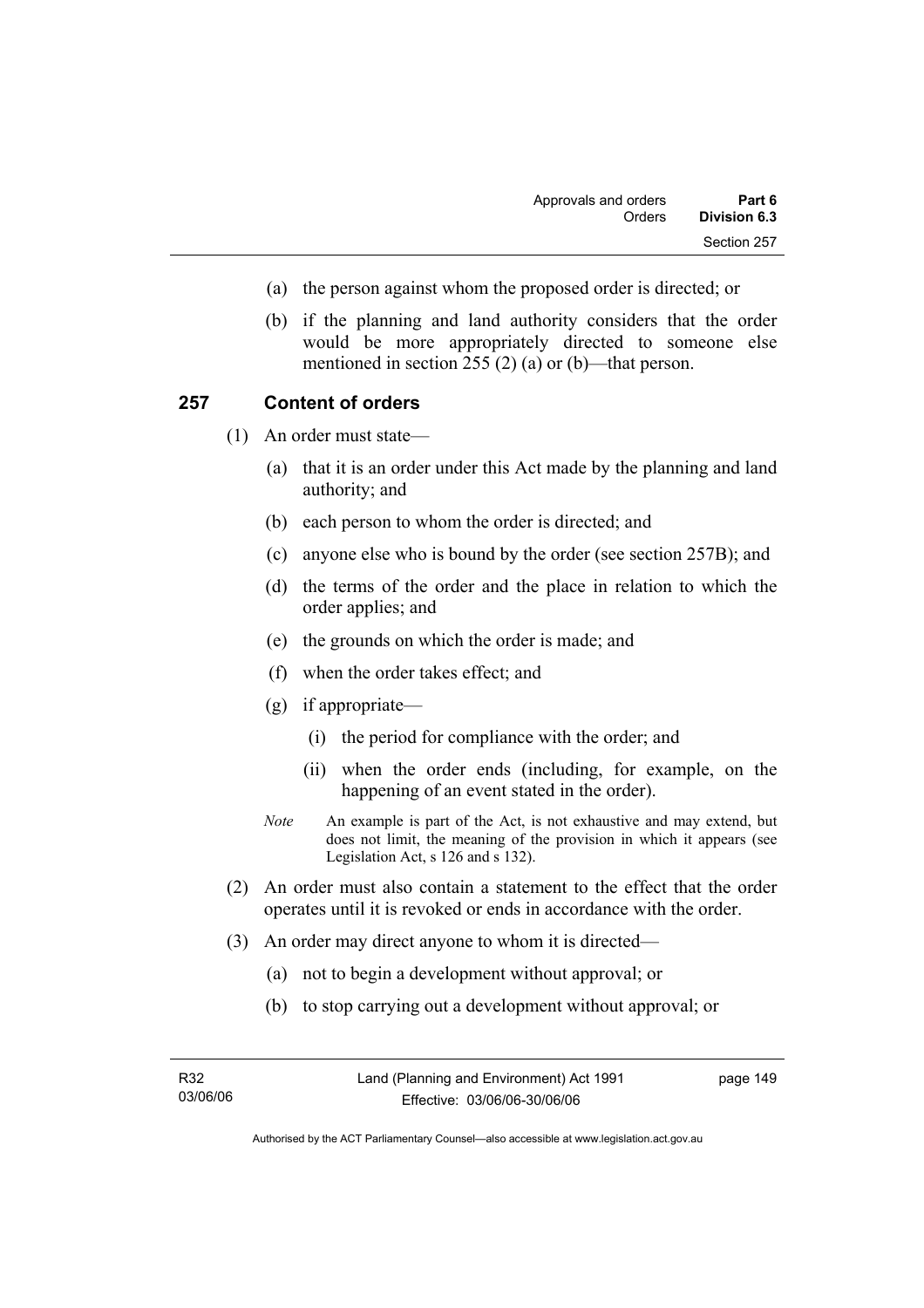- (c) to stop, or not begin, a controlled activity other than a development; or
- (d) to comply with the terms of an approval to undertake a development; or
- (e) to stop carrying out a development other than in accordance with the conditions under which an approval to carry out the development was given; or
- (f) to demolish a building or structure, or a part of a building or structure, that has been constructed or erected without approval or permission required under a territory law; or
- (g) to demolish a building or structure, or a part of a building or structure, that encroaches onto, over or under unleased territory land without approval granted under a territory law; or
- (h) to restore any land, building or structure that has been altered without approval or permission required under a territory law; or
- (i) to replace with an identical building or structure any building or structure that has been demolished without approval or permission required under a territory law; or
- (j) to clean up a leasehold; or
- (k) to prune, in a way stated in the order, a tree, sapling, plant or shrub that overhangs a public place; or
	- *Note* For restrictions on pruning etc a protected tree, see the *Tree Protection Act 2005*.
- (l) to stop carrying out an activity that is likely to cause soil erosion; or
- (m) to stop carrying out an activity that involves destroying, damaging, removing or otherwise interfering with vegetation (living or dead) or removing or otherwise interfering with soil that is—

| page 150 | Land (Planning and Environment) Act 1991 | R32      |
|----------|------------------------------------------|----------|
|          | Effective: 03/06/06-30/06/06             | 03/06/06 |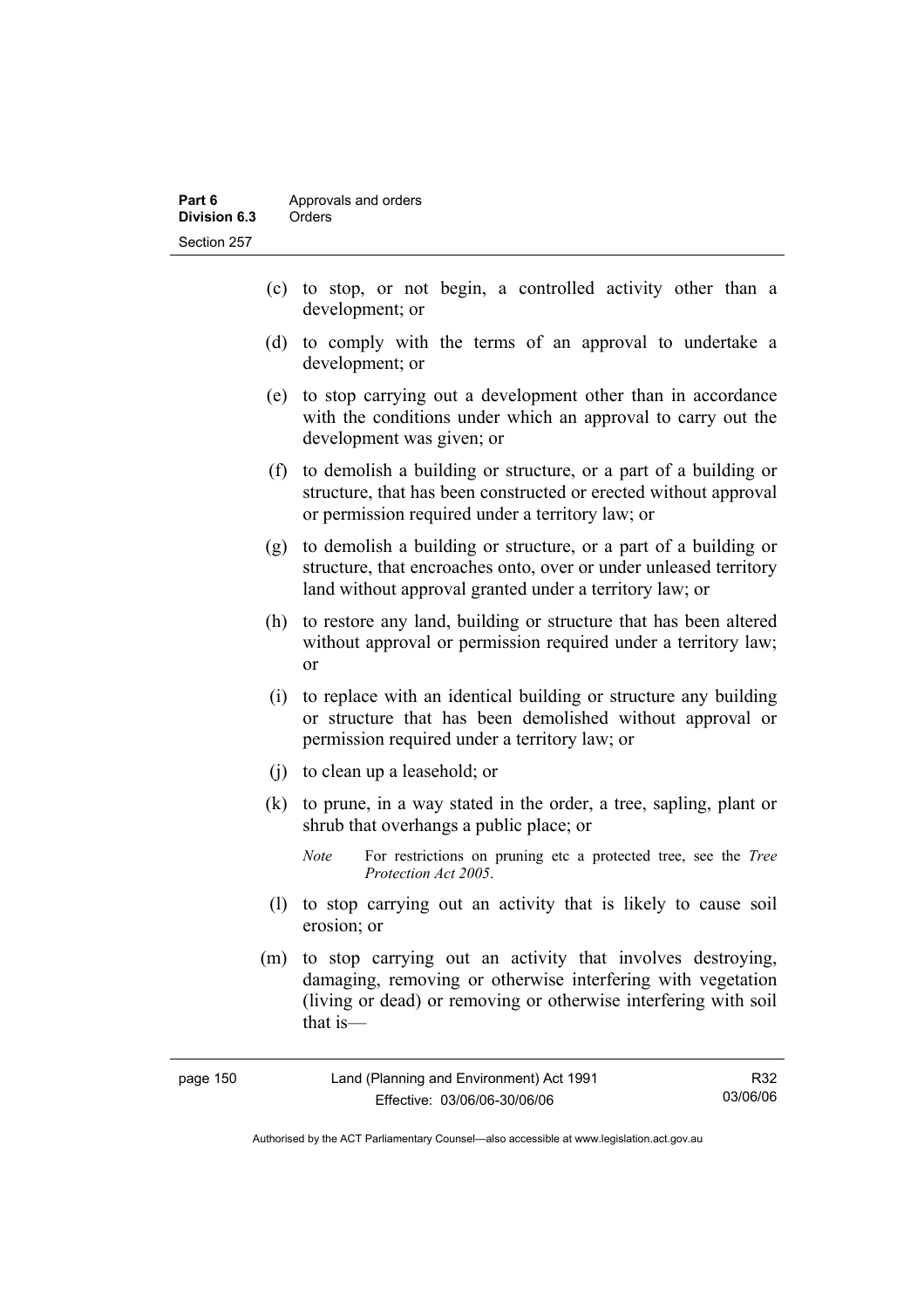- (i) between the banks of a watercourse; or
- (ii) within 20m of a bank of a watercourse; or
- (iii) on land having a slope of more than 18° from the horizontal; or
- (n) to manage land held under a rural lease in accordance with the land management agreement applying to it; or
- (o) if the person to whom the order is directed is bound by a land management agreement—to comply with the land management agreement.

#### **257A Notice of making of orders**

If the planning and land authority makes an order, the authority must give notice of the making of the order to the following:

- (a) each person to whom the order is directed;
- (b) the applicant (if any) for the order;
- (c) the lessee or occupier of the place in relation to which the order applies;
- (d) the registrar-general;
- (e) if the order relates to the pruning of a tree that is a protected tree under the *Tree Protection Act 2005*—the conservator; and
	- *Note* For restrictions on pruning etc a protected tree, see the *Tree Protection Act 2005*.
- (f) if the order relates to the parking of a heavy vehicle on residential land under the *Road Transport (Safety and Traffic Management) Regulation 2000*, division 3.1.3—the road transport authority;
- (g) anyone else whose interests the authority believes are adversely affected by the order.
- *Note* For how documents may be given, see the Legislation Act, pt 19.5.

| R32      | Land (Planning and Environment) Act 1991 | page 151 |
|----------|------------------------------------------|----------|
| 03/06/06 | Effective: 03/06/06-30/06/06             |          |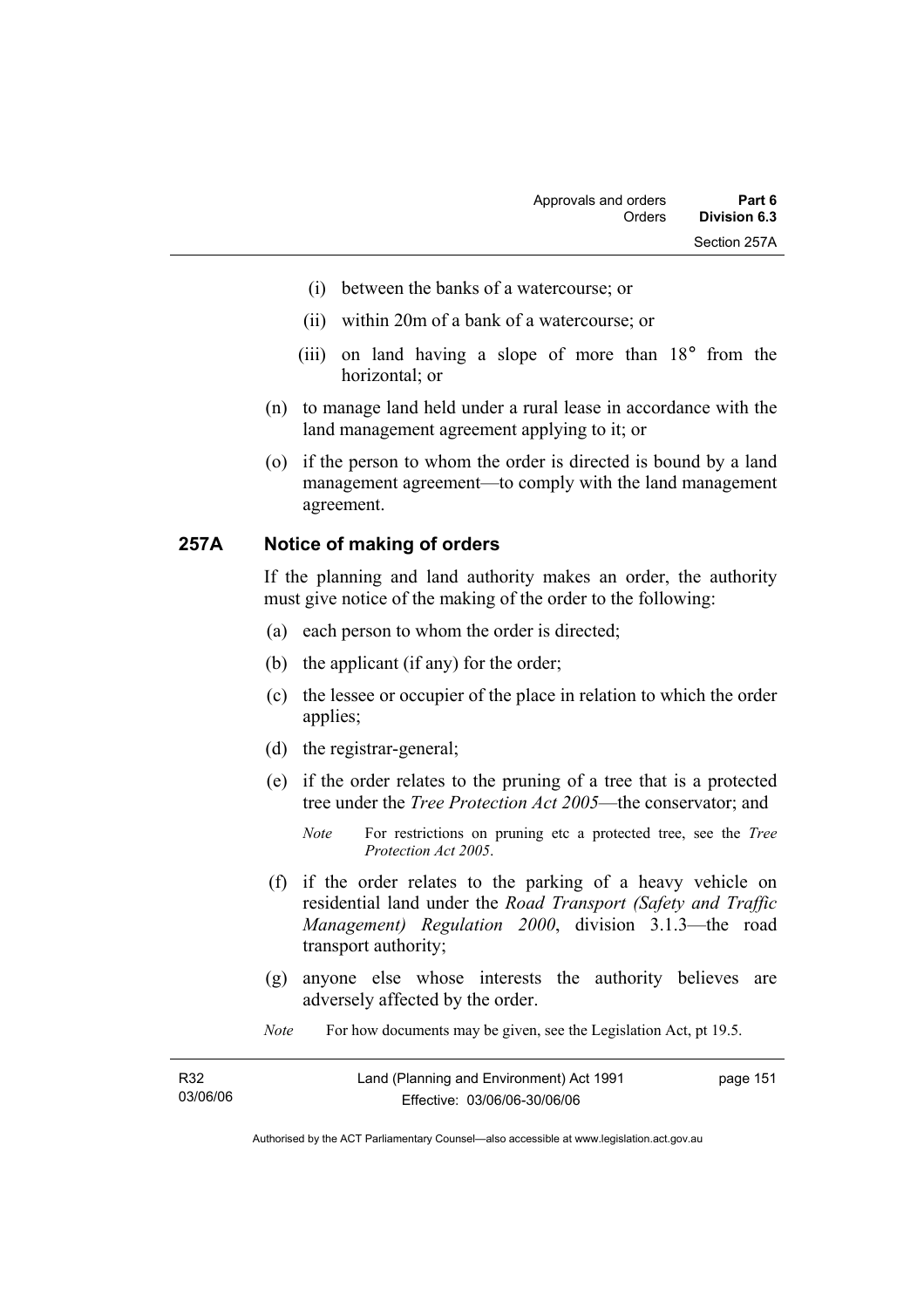## **257B Who is bound by an order?**

- (1) An order binds each person to whom it is directed.
- (2) If an order binds the lessee of the place to which the order applies, the order also binds anyone who becomes the lessee of the place after the order is made (a *future lessee*) to the same extent as if the order had been directed to that person.
- (3) If an order binds the occupier of the place to which the order applies, the order also binds anyone who becomes an occupier of the place after the order is made (a *future occupier*) to the same extent as if the order had been directed to that person.
- (4) However, subsection (2) or (3) does not apply to an order if the order states that it does not bind a future lessee or a future occupier (as appropriate) of the lease.

### **258 Contravening orders**

- (1) A person commits an offence if—
	- (a) the planning and land authority makes an order directed to the person; and
	- (b) the order requires the person to do, or not do, something stated in the order; and
	- (c) the person is given notice of the making of the order (whether by being given a copy of the order or otherwise); and
	- (d) the person contravenes the order.

Maximum penalty: the amount stated in schedule 5, column 3 in relation to the activity for which the order was made.

- *Note* A territory authority is not liable to be prosecuted for an offence against this section (see Legislation Act, s 121).
- (2) An offence against this section is a strict liability offence.

R32 03/06/06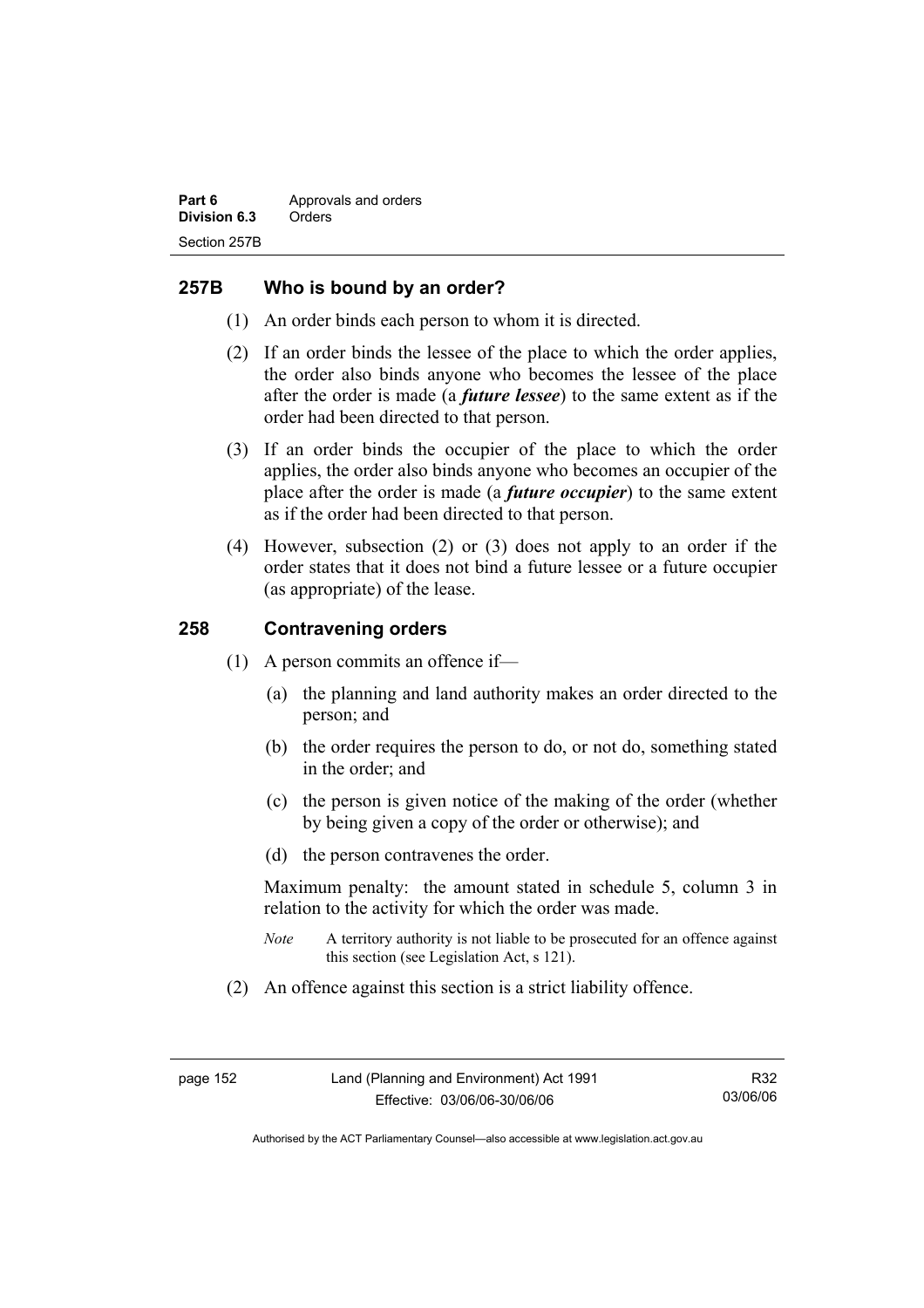## **258A Ending of orders**

- (1) An order operates until it is revoked or ends in accordance with the order.
- (2) A person who is bound by an order may, in writing, apply to the planning and land authority for the revocation of the order.
- (3) The application must state the grounds on which the revocation of the order is sought.
- (4) The planning and land authority may revoke the order if satisfied, on reasonable grounds, that the order is no longer necessary or appropriate.

## **258B Notice ending orders**

- (1) If an order ends otherwise than by being revoked, the planning and land authority must give written notice of the ending of the order to the registrar-general.
- (2) If the planning and land authority revokes an order, the authority must give written notice of the revocation to—
	- (a) each person to whom the order was directed; and
	- (b) if different from the person or people mentioned in paragraph (a)—the lessee or occupier of the place in relation to which the order applied; and
	- (c) the registrar-general.

## **Subdivision 6.3.2 Rectification work**

## **259 Definitions for sdiv 6.3.2**

In this subdivision:

*authorised person*—see section 259C (1).

page 153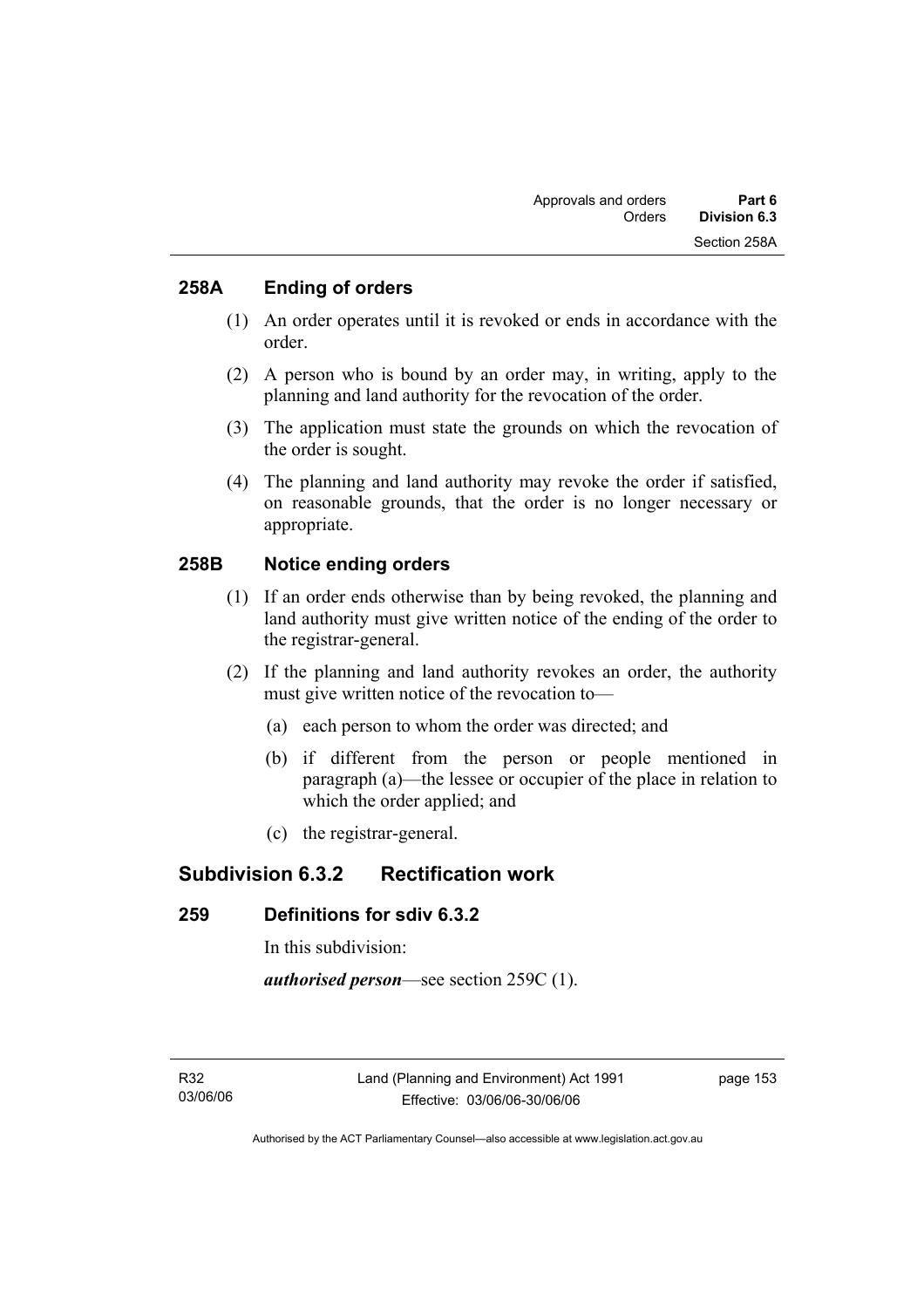| Part 6       | Approvals and orders |
|--------------|----------------------|
| Division 6.3 | Orders               |
| Section 259A |                      |

#### *rectification work* means—

- (a) work in relation to a place where a controlled activity is being conducted to ensure compliance with the approval for the activity; or
- (b) the conduct of an activity required under an order that was not carried out within the period stated in the order.

## **259A Direction to carry out rectification work**

- (1) The planning and land authority may direct 1 or more of the following to carry out rectification work in relation to a controlled activity:
	- (a) the lessee or occupier of a place where the activity was or is being conducted;
	- (b) anyone by whom or on whose behalf the activity was or is being conducted.
- (2) The planning and land authority must give notice of the direction  $to$ —
	- (a) the person who is required to comply with the direction; and
	- (b) if different from the person mentioned in paragraph (a)—the lessee or occupier of the place to which the direction applies.
	- *Note* For how documents may be given, see the Legislation Act, pt 19.5.
- (3) The notice must state—
	- (a) that it is a direction under this Act made by the planning and land authority; and
	- (b) the person who is required to comply with the direction; and
	- (c) the place in relation to which the direction applies; and
	- (d) the rectification work required; and
	- (e) the grounds on which the direction is made; and

| page 154 | Land (Planning and Environment) Act 1991 | R32      |
|----------|------------------------------------------|----------|
|          | Effective: 03/06/06-30/06/06             | 03/06/06 |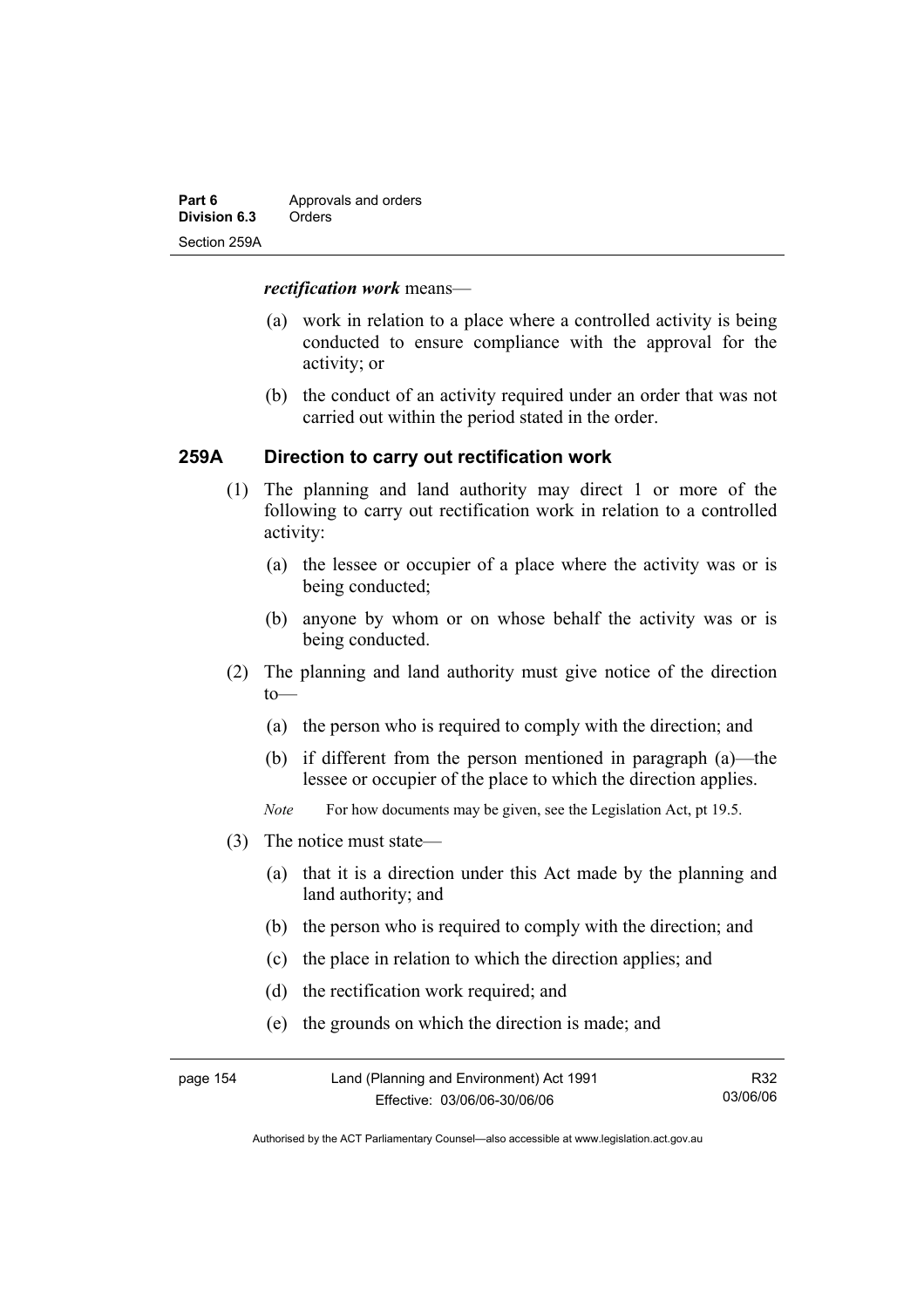- (f) that the rectification work must be completed within 7 days after the day the notice is given to the person or any longer period stated in the notice.
- (4) The notice must also contain a statement to the effect that, if the rectification work is not completed within the period required by the notice—
	- (a) the planning and land authority may authorise someone else to carry out the work; and
	- (b) the reasonable cost of carrying out the work is a debt to the Territory by the person who is required to comply with the direction.
- (5) This section applies whether or not a proceeding for an offence against this part has been begun or is about to begin.

## **259B Contravening direction to carry out rectification work**

- (1) A person commits an offence if—
	- (a) the planning and land authority makes a direction to carry out rectification work in relation to a controlled activity; and
	- (b) the person is required to comply with the direction; and
	- (c) the person is given notice of the making of the direction; and
	- (d) the person contravenes the direction.

Maximum penalty: 50 penalty units.

- *Note* A territory authority is not liable to be prosecuted for an offence against this section (see Legislation Act, s 121).
- (2) An offence against this section is a strict liability offence.

## **259C Authorisation to carry out rectification work**

 (1) The planning and land authority may authorise a person (an *authorised person*) to enter the place to which a direction under

page 155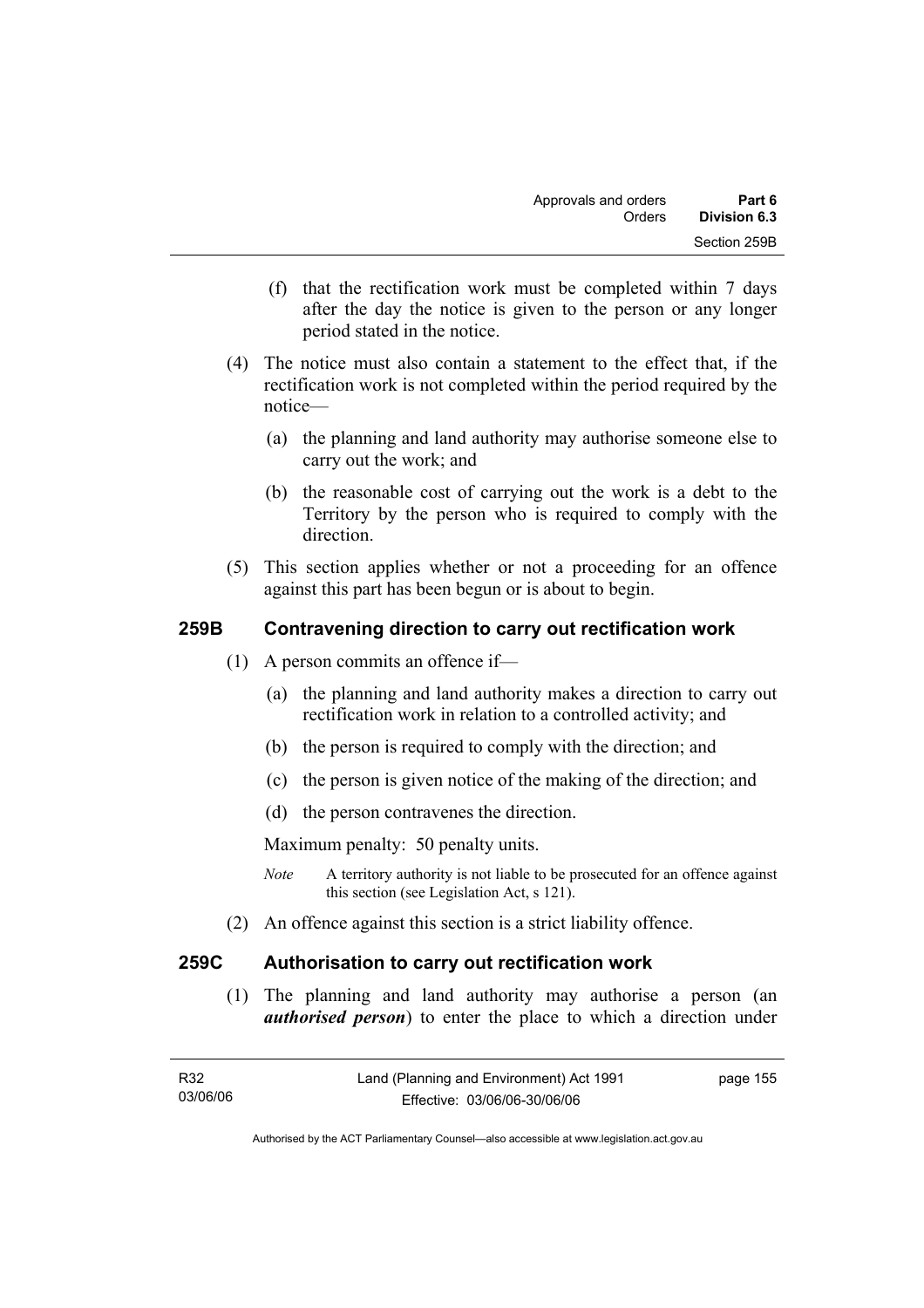| Part 6       | Approvals and orders |
|--------------|----------------------|
| Division 6.3 | Orders               |
| Section 259D |                      |

section 259A applies to carry out the rectification work required by the notice under that section if the work is not completed within the period required by the notice.

- (2) However, the planning and land authority must not give the authorisation—
	- (a) until the end of the period within which an application may be made to the administrative appeals tribunal for the review of the decision to make the order to which the rectification work relates; or
	- (b) if an application is made to the administrative appeals tribunal for a review of the decision—unless the decision is upheld or the application is withdrawn.
- (3) The authorised person must carry out the rectification work in accordance with the directions of an inspector.

## **259D Obstructing etc authorised people**

- (1) A person commits an offence if—
	- (a) the person knows that, or is reckless about the fact that, a person is an authorised person; and
	- (b) the person obstructs, hinders, intimidates or resists the authorised person in the exercise of the person's functions.

Maximum penalty: 50 penalty units, imprisonment for 6 months or both.

(2) Strict liability applies to subsection (1) (b).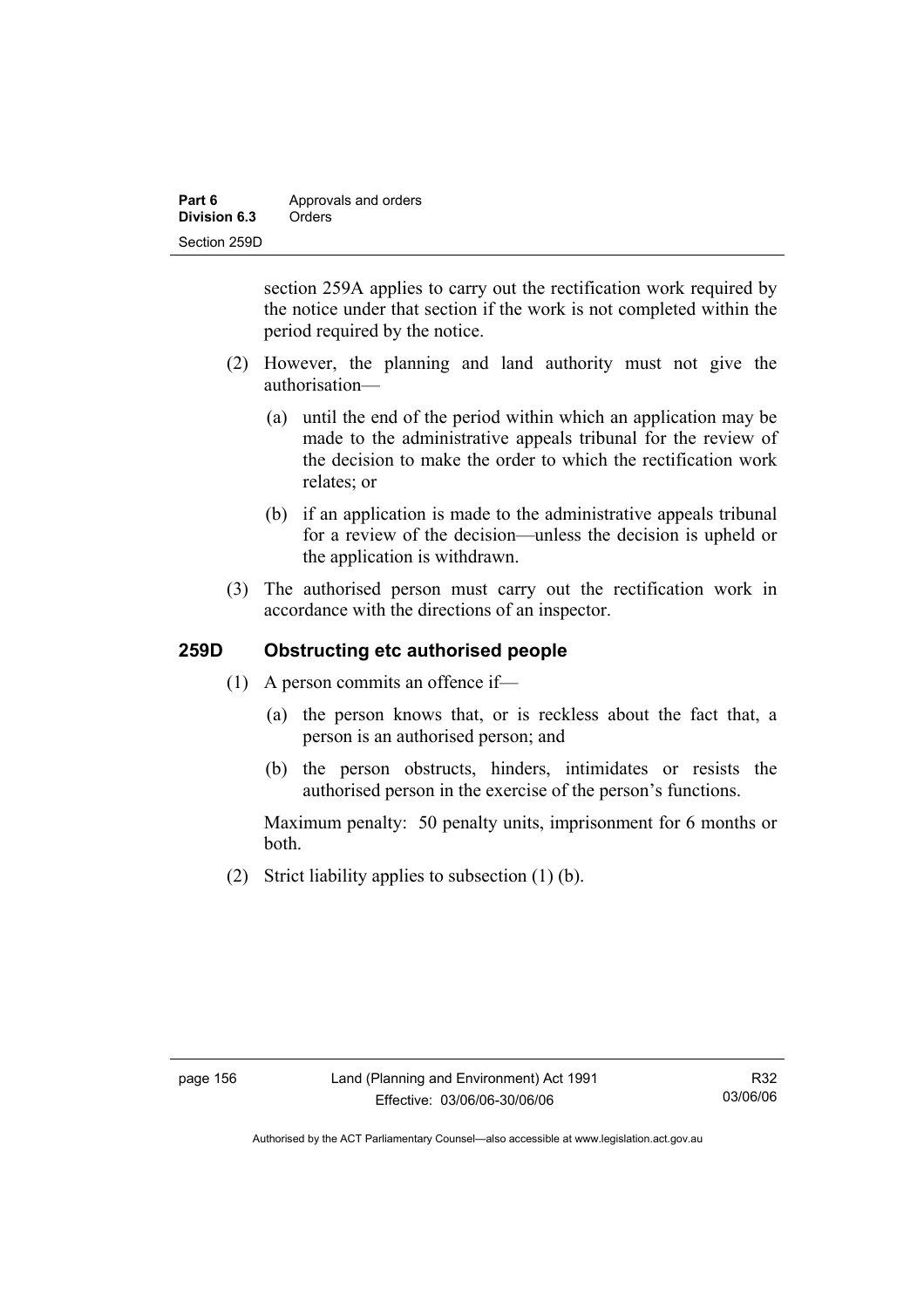### **259E Liability for cost of rectification work**

The person who is required to comply with a direction under section 259A (Direction to carry out rectification work) must pay to the Territory the reasonable cost of any rectification work carried out by an authorised person to which the direction related.

*Note* An amount owing under a law may be recovered as a debt in a court of competent jurisdiction (see Legislation Act, s 177).

## **259F Determination of criteria for deferral of rectification work cost**

- (1) The planning and land authority may, in writing, determine circumstances when the payment of all or part of the cost of rectification work carried out by an authorised person on a lessee's leasehold may be deferred by the lessee.
- (2) A determination under subsection (1) is a notifiable instrument.

*Note* A notifiable instrument must be notified under the Legislation Act.

#### **259G Application for deferral of rectification work cost**

- (1) A lessee who is required to pay the cost of rectification work carried out on the lessee's leasehold may, in writing, apply to the planning and land authority for the deferment of payment of all or part of the cost of the rectification work.
- (2) The application must state the grounds for the application.
	- *Note* If a form is approved under s 287A for an application, the form must be used.

#### **259H Deferral of rectification work cost**

 (1) The planning and land authority may, in writing, declare that all or part of the cost of rectification work payable by a lessee is deferred if satisfied that a circumstance determined under section 259F (1) applies to the lessee.

| R32      | Land (Planning and Environment) Act 1991 | page 157 |
|----------|------------------------------------------|----------|
| 03/06/06 | Effective: 03/06/06-30/06/06             |          |

*Note* Interest is payable on the deferred amount, see s 259I.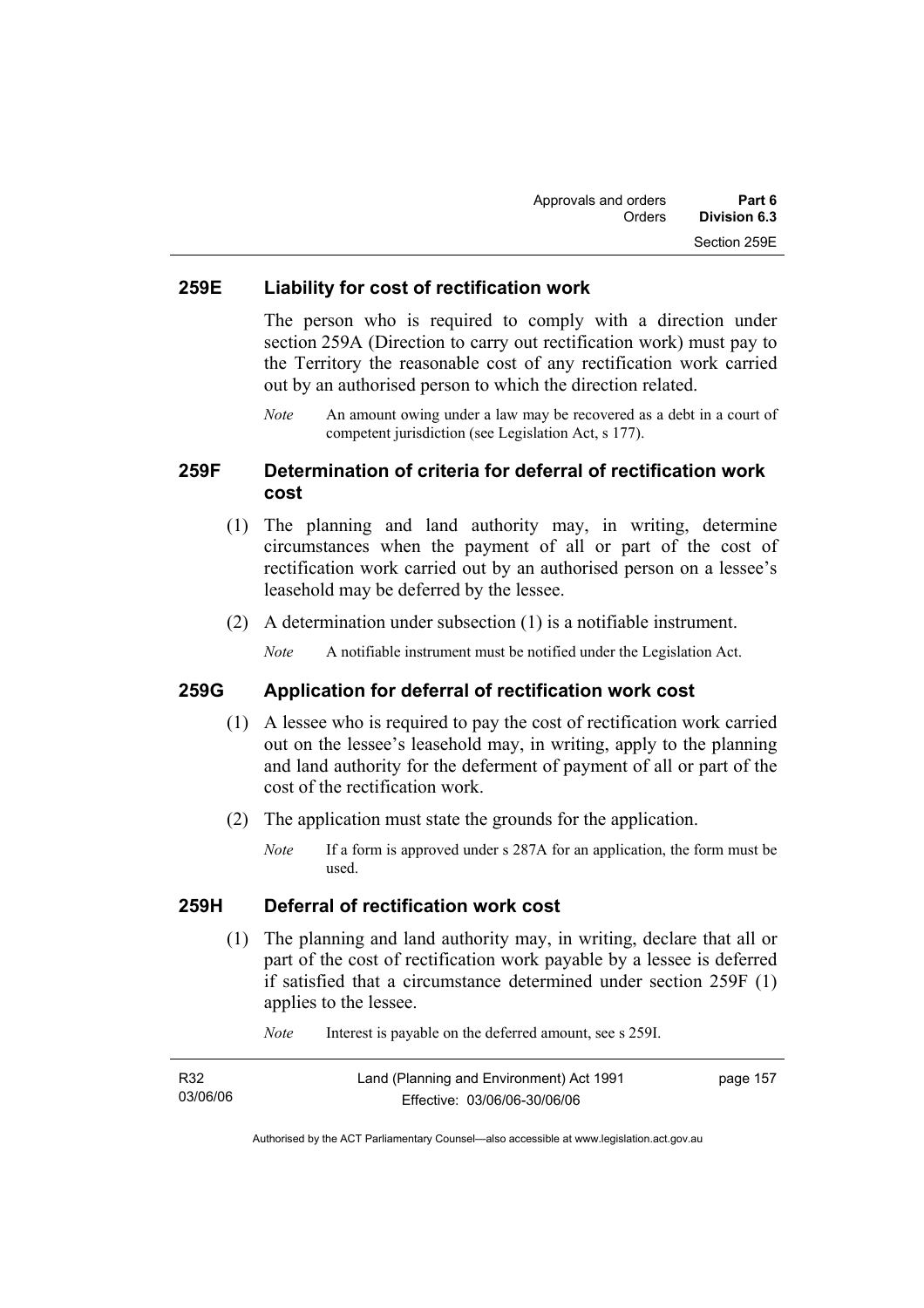| Part 6       | Approvals and orders |
|--------------|----------------------|
| Division 6.3 | Orders               |
| Section 2591 |                      |

- (2) The declaration must state—
	- (a) the leasehold to which the declaration relates; and
	- (b) the amount of the cost of the rectification work deferred.

#### **259I Security for deferred rectification work cost**

- (1) The planning and land authority must—
	- (a) lodge a copy of a declaration under section 259H with the registrar-general for registration under the *Land Titles Act 1925*; and
	- (b) give a copy of the declaration to the lessee of the leasehold to which the declaration relates and anyone else who has an interest in the leasehold.
- (2) For the *Land Titles Act 1925*, section 104 (1) (Lodging of caveat), the Territory is taken to be a person claiming an interest in the leasehold to which the declaration relates.
- (3) The registration under the *Land Titles Act 1925* of the copy of a declaration under section 259H creates a charge over the leasehold to which the declaration relates for—
	- (a) the amount stated in the declaration; and
	- (b) interest on the amount calculated on a daily basis at the interest rate applying from time to time under the *Taxation Administration Act 1999*, section 26 (Interest rate).

### **259J Payment of deferred rectification work cost**

- (1) If the full amount of the charge mentioned in section 259I (3) is paid to the Territory, the planning and land authority must—
	- (a) revoke the declaration to which the charge relates; and
	- (b) lodge a copy of the revocation with the registrar-general for registration under the *Land Titles Act 1925*; and

page 158 Land (Planning and Environment) Act 1991 Effective: 03/06/06-30/06/06 R32 03/06/06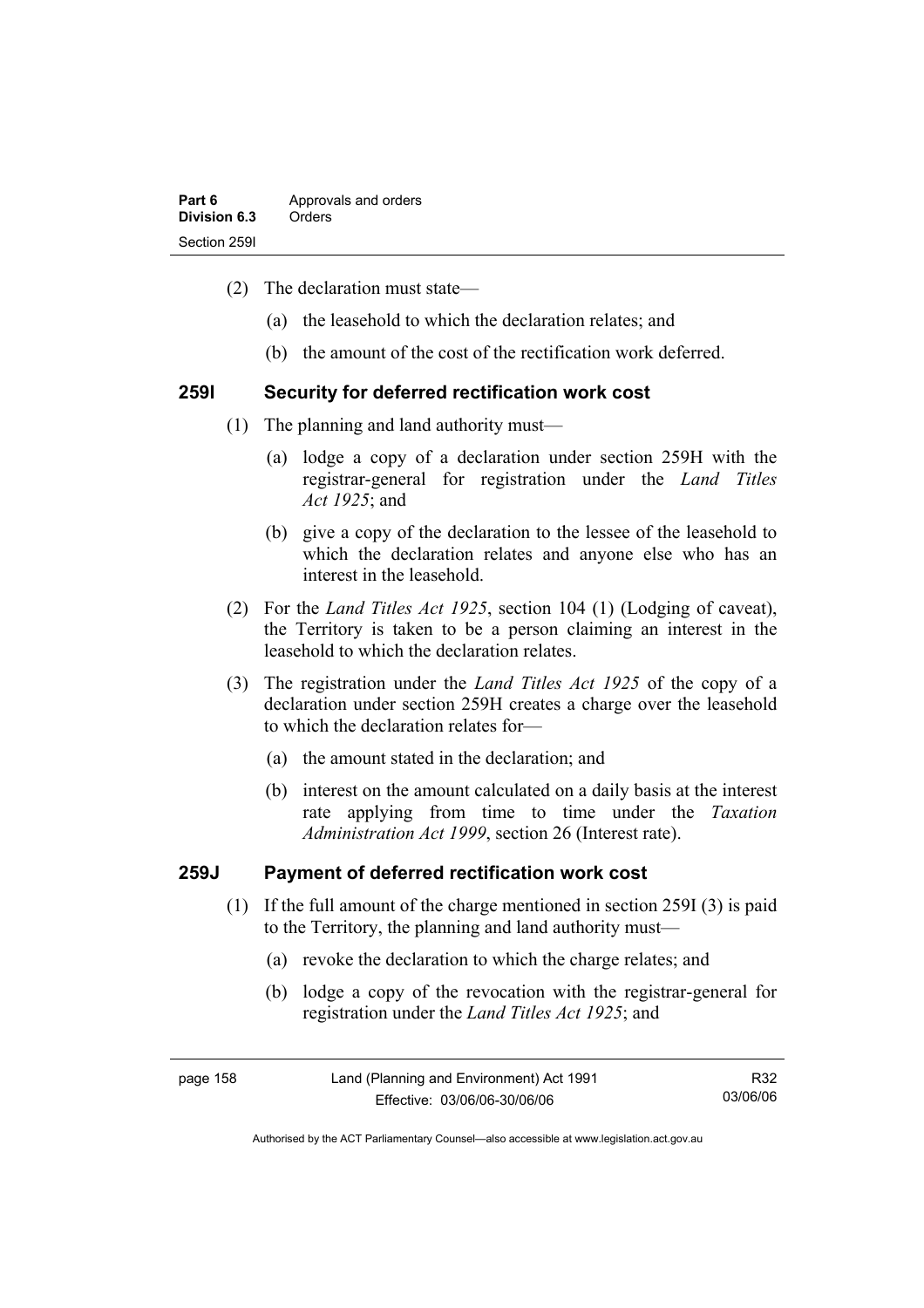- (c) give a copy of the revocation to the lessee of the charged leasehold and anyone else who has an interest in the leasehold.
- (2) The charge is discharged on the registration under the *Land Titles Act 1925* of the copy of the revocation of the declaration.
- (3) The lessees of a charged leasehold are liable separately and together for the payment to the Territory of the full amount of the charge.
- (4) A registered charge under this section does not give a power of sale over the leasehold to which it relates.

# **Subdivision 6.3.3 Prohibition notices and injunctions**

## **260 Prohibition notices—making**

- (1) This section applies if the planning and land authority believes, on reasonable grounds, that the giving of a notice under this section (a *prohibition notice*) is necessary to prevent or lessen a significant threat or likelihood of irreversible damage to a thing because of the conduct, or likely conduct, of a controlled activity.
- (2) Also, this section applies whether or not—
	- (a) an order has been made or is proposed to be made in relation to a controlled activity; or
	- (b) a proceeding for an offence against this part has begun or is about to begin.
- (3) The planning and land authority may give a prohibition notice to 1 or more of the following:
	- (a) the lessee or occupier of a place to which the controlled activity relates;
	- (b) anyone by whom or on whose behalf the activity—
		- (a) was, is being, or is to be, conducted; or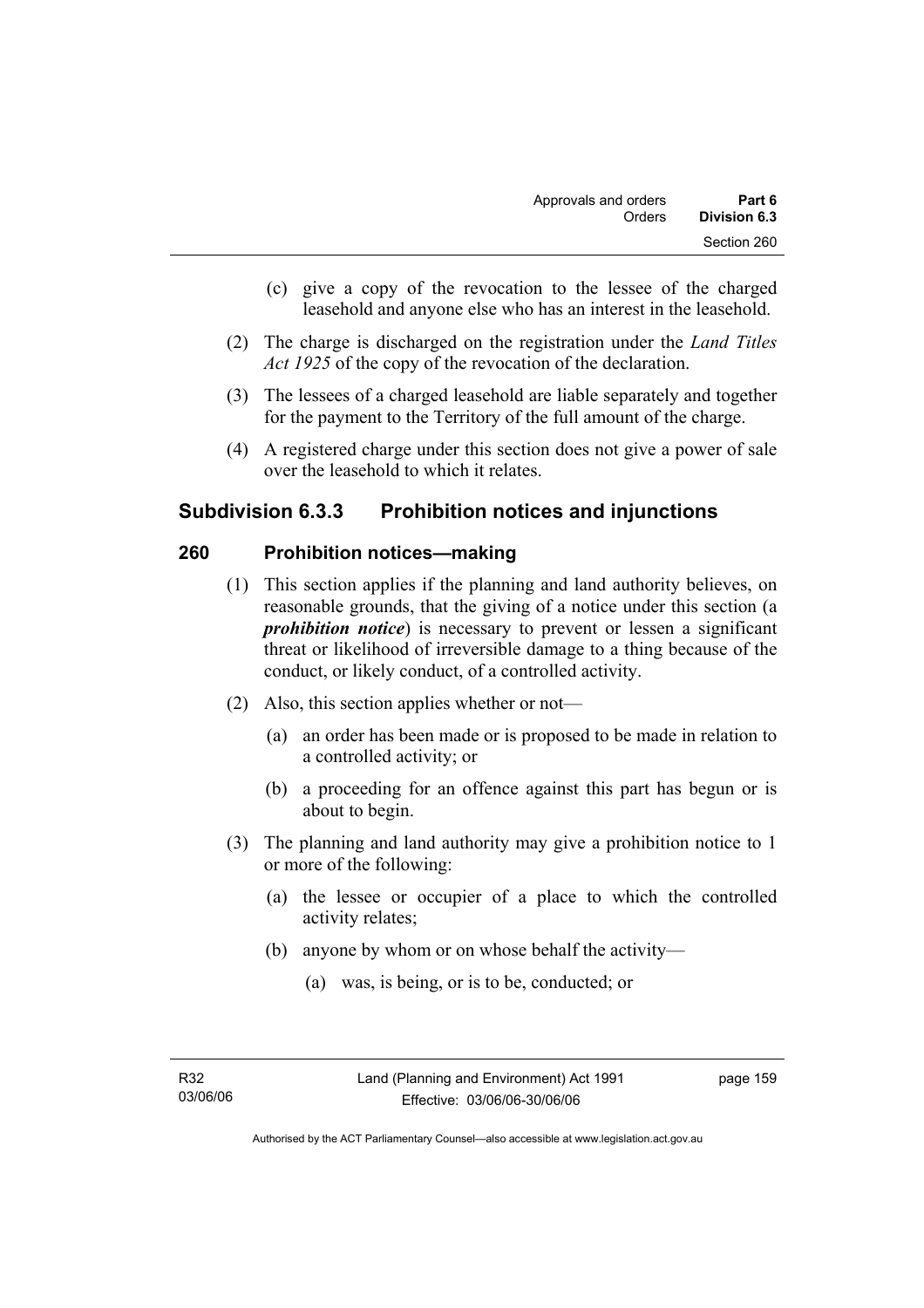(b) is likely to be conducted.

*Note* For how documents may be given, see the Legislation Act, pt 19.5.

- (4) The prohibition notice must state—
	- (a) that it is a prohibition notice under this Act; and
	- (b) each person to whom it is directed; and
	- (c) that the notice takes effect when it is given to a person to whom it is directed; and
	- (d) the grounds on which the notice is given; and
	- (e) the activity, and the place, in relation to which the notice applies; and
	- (f) that the activity—
		- (i) must not be carried on by the person; or
		- (ii) must not be carried on by the person except in accordance with the notice; and
	- (g) when the notice ends (including, for example, on the happening of an event stated in the notice).
	- *Note* An example is part of the Act, is not exhaustive and may extend, but does not limit, the meaning of the provision in which it appears (see Legislation Act, s 126 and s 132).
- (5) A prohibition notice takes effect when it is given to a person to whom it is directed.
- (6) To remove any doubt, 2 or more prohibition notices may be given in relation to the same activity.

## **260A Contravening prohibition notices**

- (1) A person commits an offence if—
	- (a) the planning and land authority gives a prohibition notice to the person; and

| page 160 | Land (Planning and Environment) Act 1991 | R32      |
|----------|------------------------------------------|----------|
|          | Effective: 03/06/06-30/06/06             | 03/06/06 |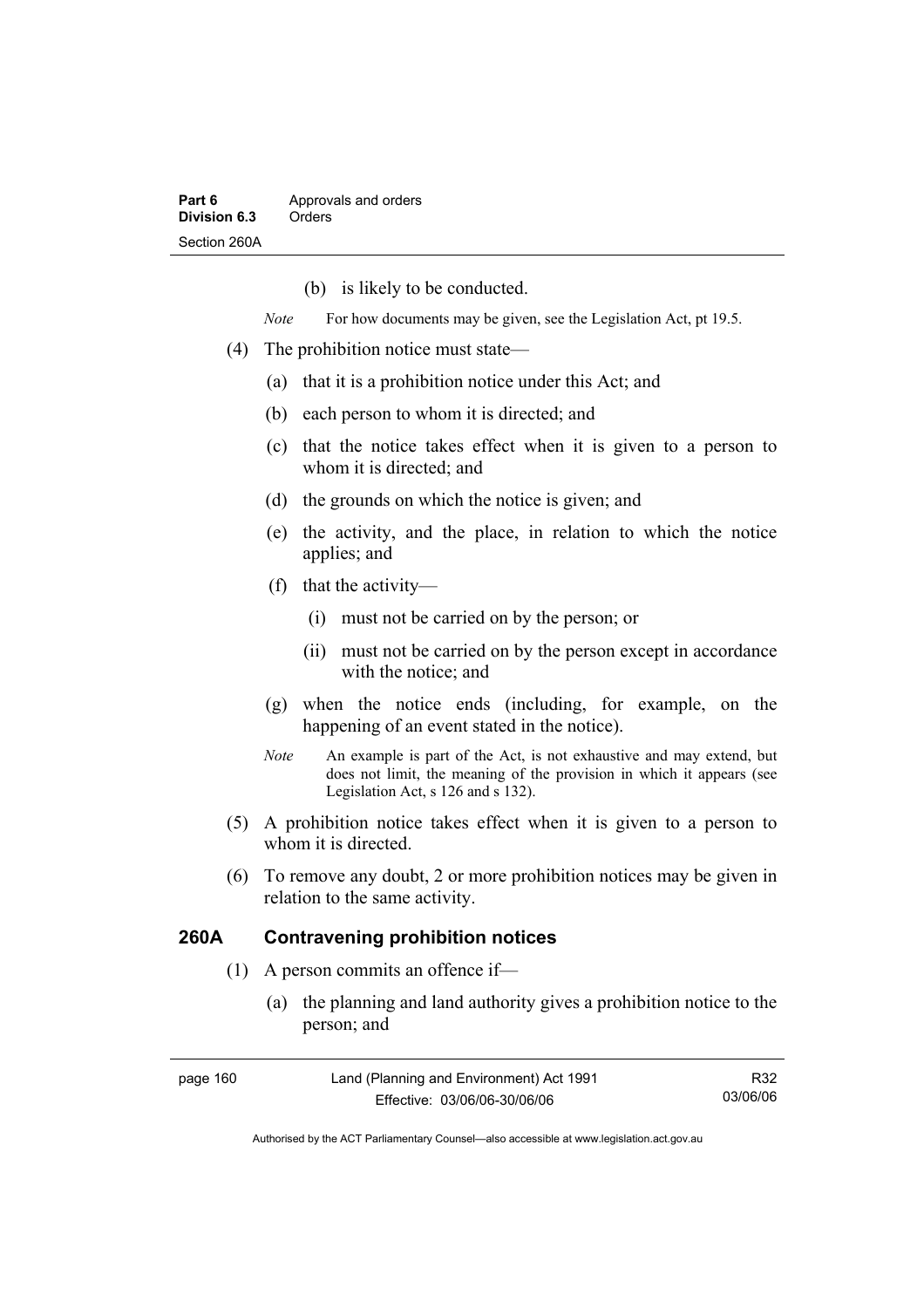- (b) the notice is directed to the person; and
- (c) the notice states that a controlled activity must not be carried on by the person in relation to a place; and
- (d) the person carries on the activity in relation to the place.

Maximum penalty: 50 penalty units, imprisonment for 6 months or both.

- *Note* A territory authority is not liable to be prosecuted for an offence against this section (see Legislation Act, s 121).
- (2) A person commits an offence if—
	- (a) the planning and land authority gives a prohibition notice to the person; and
	- (b) the notice is directed to the person; and
	- (c) the notice states that a controlled activity must not be carried on by the person in relation to a place except in accordance with the notice; and
	- (d) the person carries on the activity in relation to the place otherwise than in accordance with the notice.

Maximum penalty: 50 penalty units, imprisonment for 6 months or both.

(3) An offence against this section is a strict liability offence.

### **260B Prohibition notices—ending**

- (1) A prohibition notice remains in force until it ends in accordance with this section
- (2) A prohibition notice ends on the earlier of the following:
	- (a) 60 days after the day it is given to a person to whom the notice is directed;
	- (b) the notice ends in accordance with the notice;

| R32      | Land (Planning and Environment) Act 1991 | page 161 |
|----------|------------------------------------------|----------|
| 03/06/06 | Effective: 03/06/06-30/06/06             |          |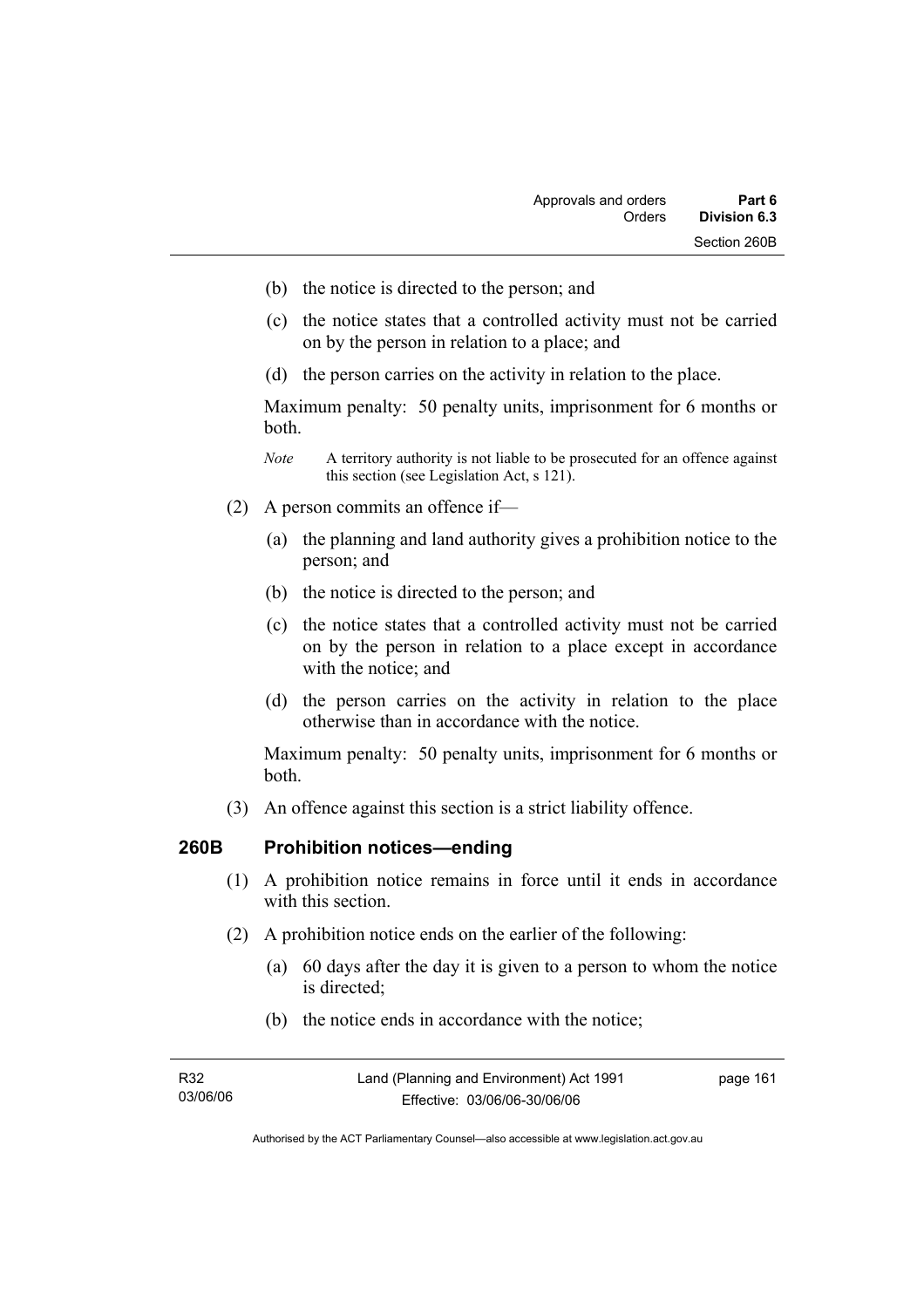- (c) the notice is revoked.
- (3) A person to whom a prohibition notice is directed may, in writing, apply to the planning and land authority for the revocation of the notice.
- (4) The application must state the grounds on which the revocation of the prohibition notice is sought.
- (5) The planning and land authority may revoke the prohibition notice if satisfied, on reasonable grounds, that the notice is no longer necessary or appropriate.

## **260C Injunctions to restrain contravention of orders or prohibition notices**

- (1) This section applies if a person (the *relevant person*) has engaged, is engaging, or proposes to engage, in conduct that was, is, or would be, a contravention of an order or a prohibition notice.
- (2) The planning and land authority or anyone else may apply to the Supreme Court for an injunction.
- (3) On application under subsection (2), the Supreme Court may grant an injunction—
	- (a) restraining the relevant person from engaging in the conduct; and
	- (b) if, in the court's opinion, it is desirable to do so, requiring the relevant person to do anything.
- (4) The Supreme Court may grant an injunction restraining a relevant person from engaging in conduct of a particular kind—
	- (a) if satisfied that the person has engaged in conduct of that kind, whether or not it appears to the court that the person intends to engage again, or to continue to engage, in conduct of that kind; or

R32 03/06/06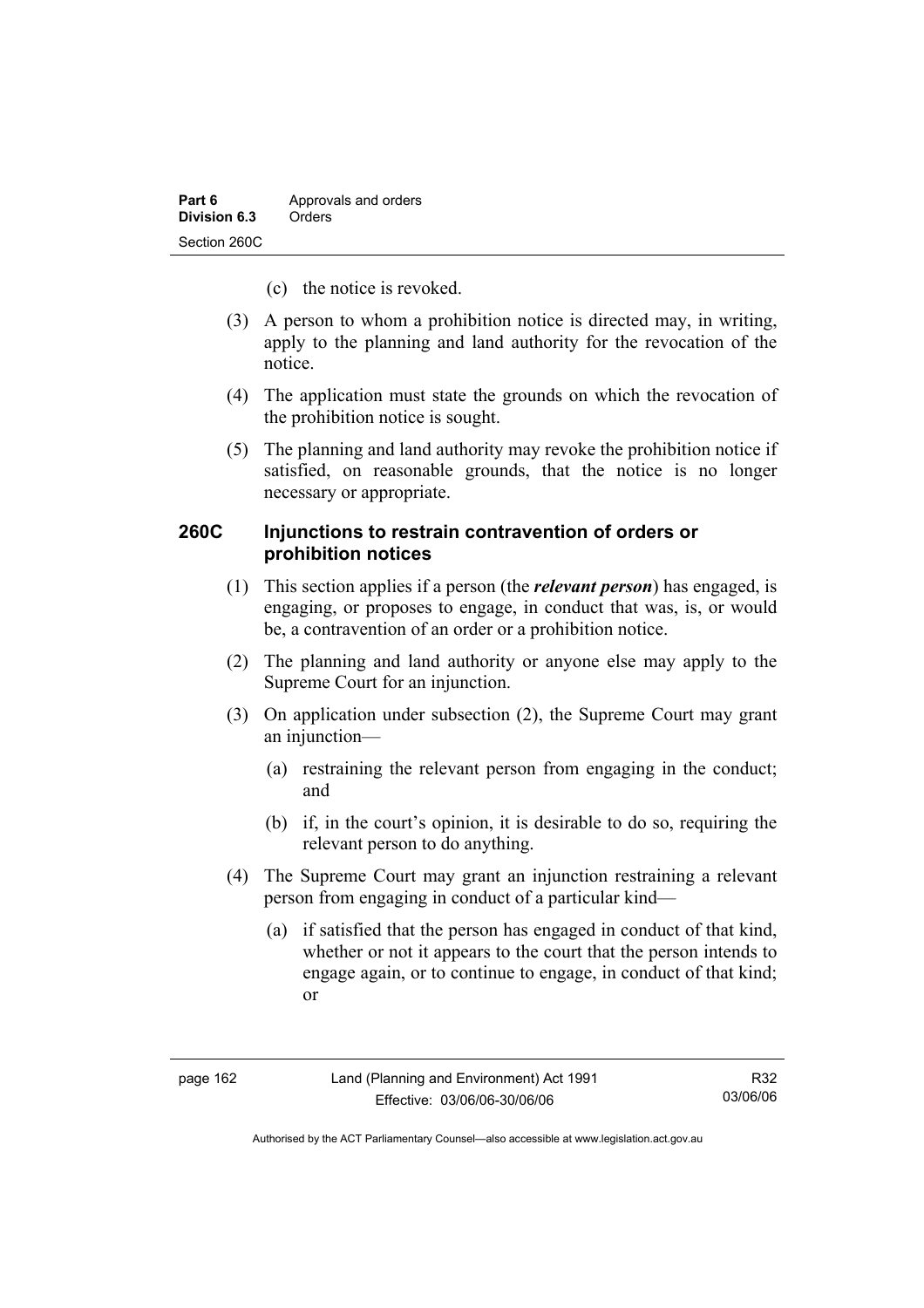- (b) if it appears to the court that, if an injunction is not granted, it is likely the person will engage in conduct of that kind, whether or not the person has previously engaged in conduct of that kind and whether or not there is an imminent danger of substantial damage to someone else if the person engages in conduct of that kind.
- (5) This section applies whether or not a proceeding for an offence against this part has begun or is about to begin.

# **Division 6.4 Inspection and seizure powers**

# **Subdivision 6.4.1 Preliminary**

## **262 Definitions for div 6.4**

In this division:

*connected*—a thing is *connected* with an offence if—

- (a) the offence has been committed in relation to it; or
- (b) it will provide evidence of the commission of the offence; or
- (c) it was used, is being used, or is intended to be used, to commit the offence.

*occupier*, of premises, includes—

- (a) a person believed, on reasonable grounds, to be an occupier of the premises; and
- (b) a person apparently in charge of the premises.

*offence* includes an offence that there are reasonable grounds for believing has been, is being, or will be committed.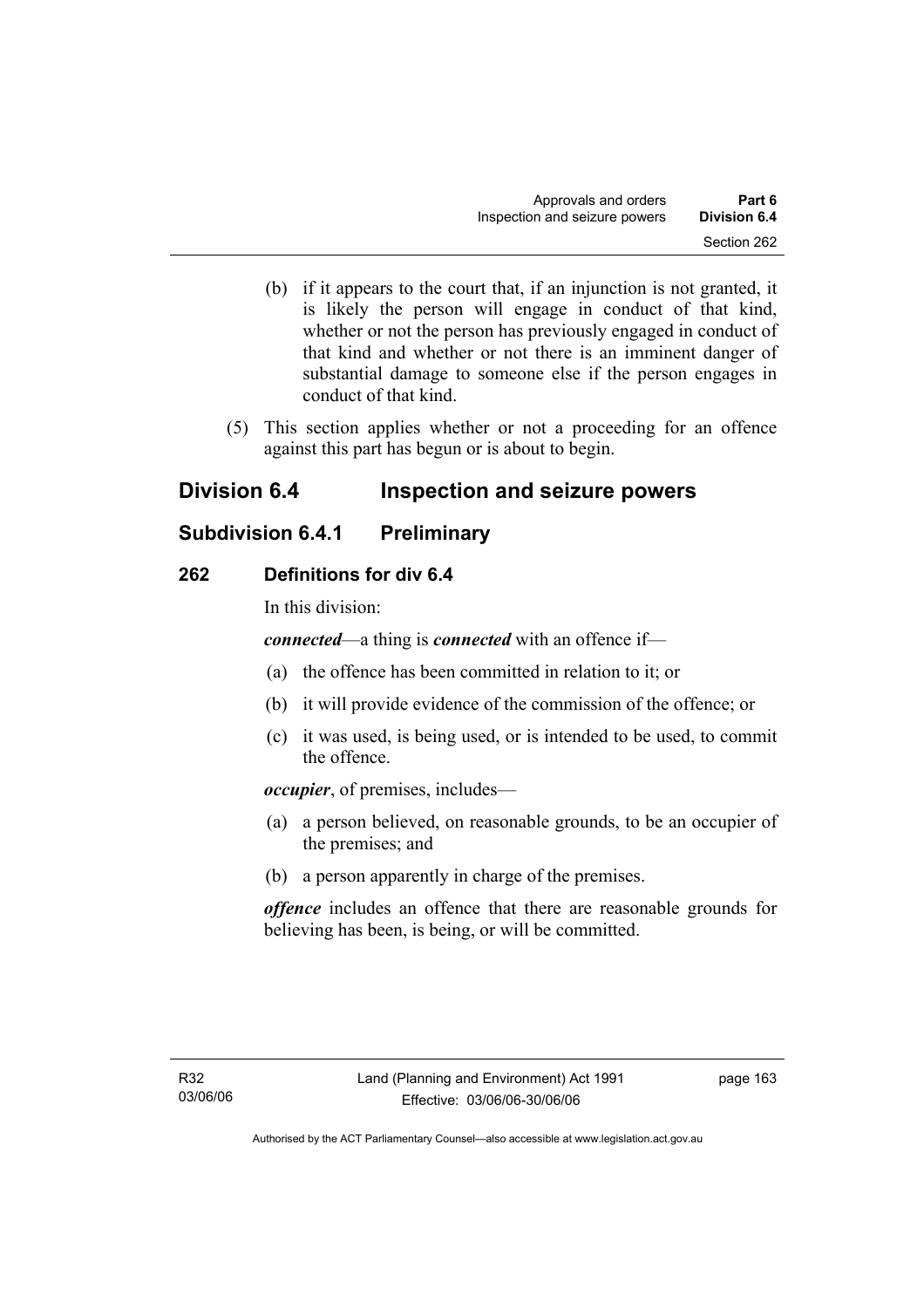## **263 Appointment of inspectors**

- (1) The planning and land authority may appoint a person as an inspector for this part.
	- *Note 1* For the making of appointments (including acting appointments), see the Legislation Act, div 19.3.
	- *Note 2* In particular, a person may be appointed for a particular provision of a law (see Legislation Act, s 7 (3)) and an appointment may be made by naming a person or nominating the occupant of a position (see s 207).
- (2) An inspector has the functions that the planning and land authority directs.

## **264 Identity cards**

- (1) The planning and land authority must give an inspector an identity card stating the person's name and that the person is an inspector.
- (2) The identity card must show—
	- (a) a recent photograph of the person; and
	- (b) the card's date of issue and expiry; and
	- (c) anything else prescribed by regulation.
- (3) A person commits an offence if—
	- (a) the person ceases to be an inspector; and
	- (b) the person does not return the person's identity card to the chief executive as soon as practicable (but within 7 days) after the day the person ceases to be an inspector.

Maximum penalty: 1 penalty unit.

(4) An offence against this section is a strict liability offence.

R32 03/06/06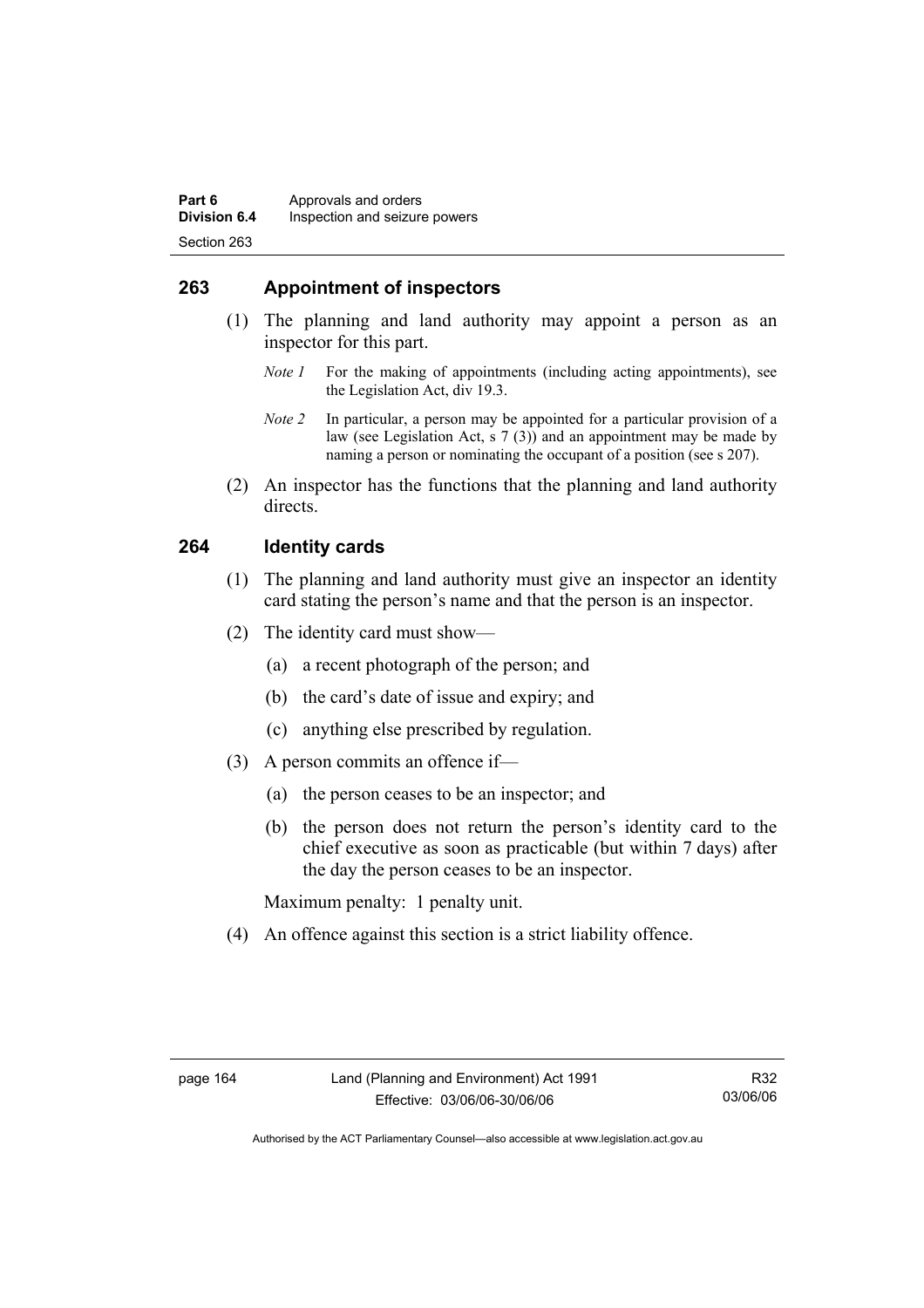## **265 Power not to be exercised before identity card shown**

An inspector may exercise a power under this Act in relation to a person only if the inspector first shows the person his or her identity card.

## **Subdivision 6.4.2 Inspection**

### **266 Inspections etc**

For the purposes of ascertaining whether or not a controlled activity is being conducted in or on any place—

- (a) in accordance with an approval; or
- (b) without an approval; or
- (c) contrary to the conditions of an approval; or
- (d) in accordance with, or in contravention of, an order;

an inspector may enter the place—

- (e) with the consent of the occupier of the place; or
- (f) under a warrant issued under section 273; or
- (g) with the assistance and by the force that is reasonable, if the inspector believes on reasonable grounds that the circumstances are of such seriousness and urgency as to require the immediate exercise of those powers without the authority of a warrant issued under section 273;

and, subject to section 268, exercise any power mentioned in section 269 if the inspector believes on reasonable grounds that a controlled activity is, or is intended to be, conducted in or on that place.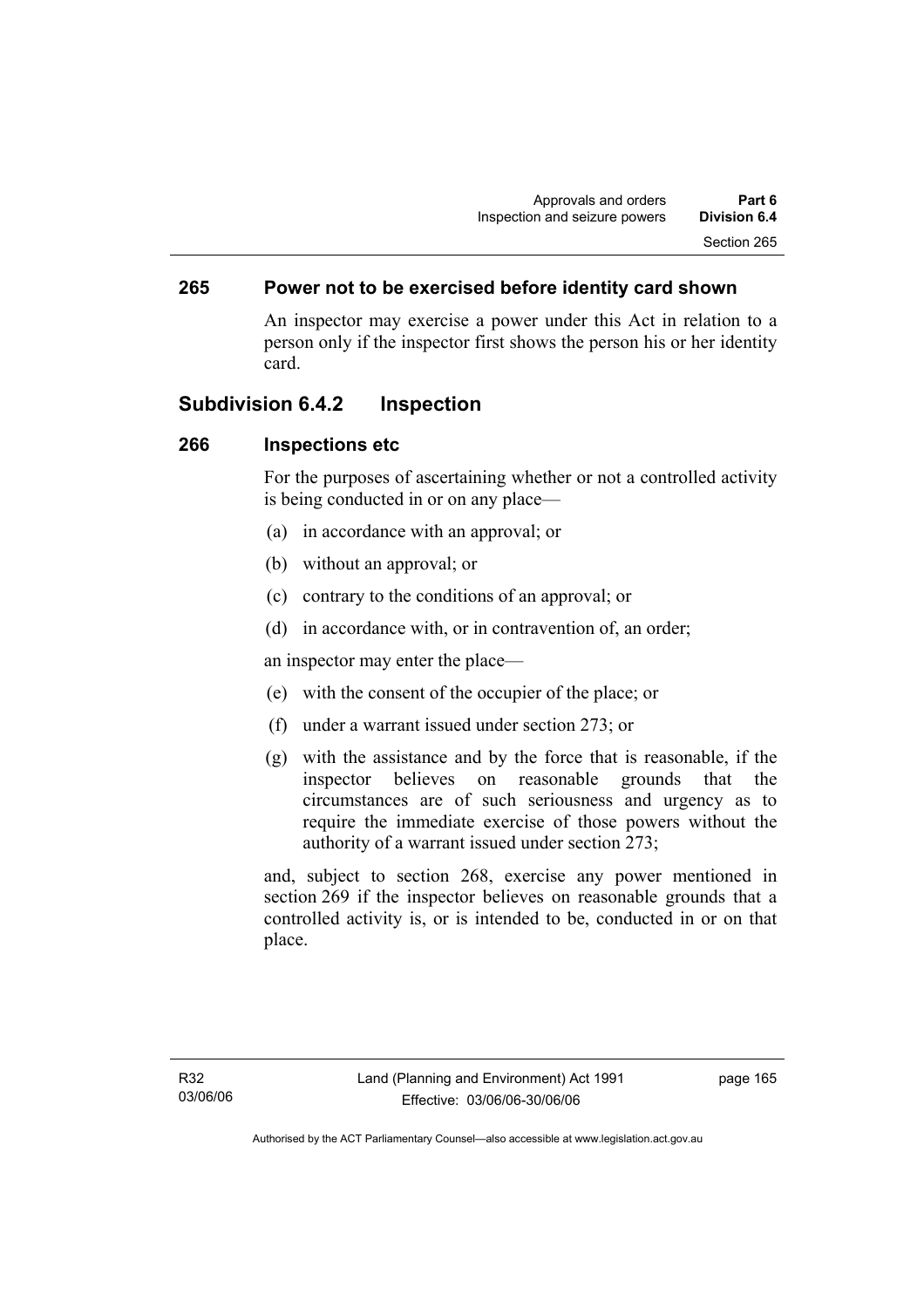| Part 6              | Approvals and orders          |
|---------------------|-------------------------------|
| <b>Division 6.4</b> | Inspection and seizure powers |
| Section 267         |                               |

## **267 Consent to entry**

- (1) Before seeking the consent of the occupier of a place for section 266, an inspector must inform the occupier that the occupier may refuse to give that consent.
- (2) If an inspector obtains the occupier's consent for those purposes, the inspector must ask the occupier to sign a written acknowledgment—
	- (a) that the occupier has been informed that the occupier may refuse to give consent, for section 266, for the inspector to enter the place and to exercise any power under section 269; and
	- (b) that the occupier has given the inspector that consent; and
	- (c) of the day and time when the consent was given.
- (3) If it is material, in any proceedings, for a court to be satisfied that an occupier has consented for section 266 and an acknowledgment, in accordance with subsection (2), signed by the occupier, is not produced in evidence, it must be presumed that the occupier did not consent, but that presumption is rebuttable.

### **269 Powers of inspection**

- (1) Subject to this part, an inspector who enters a place under section 266 may—
	- (a) inspect, examine, take measurements of, or conduct tests relating to, the premises or a controlled activity conducted in or on that place; and
	- (b) take the photographs, video recordings, or make the sketches or other recordings, that the inspector believes on reasonable grounds to be necessary; and
	- (c) take samples of anything that the inspector believes on reasonable grounds is connected with an offence against this part; and

R32 03/06/06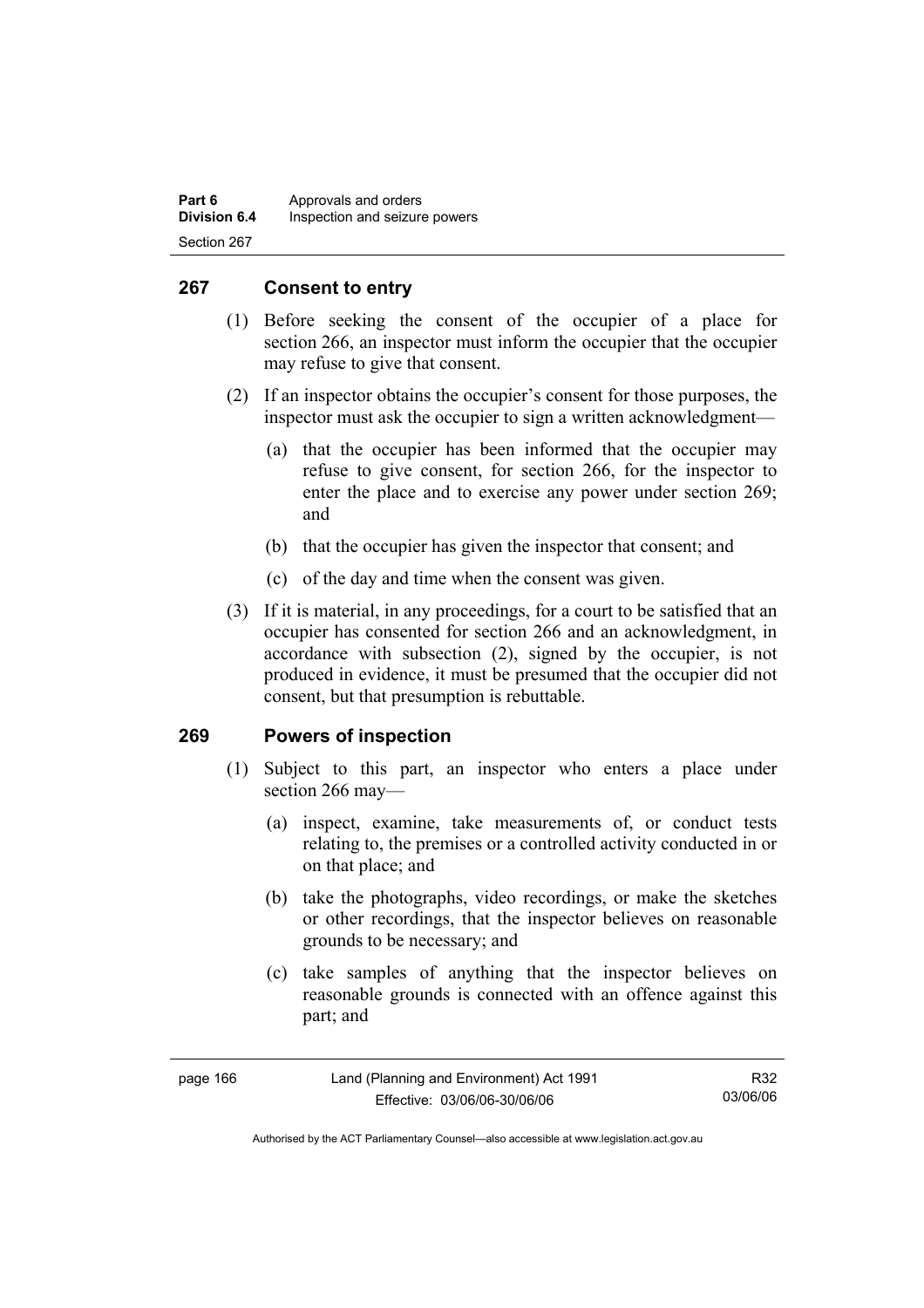- (d) seize anything that the inspector believes on reasonable grounds to be connected with an offence against this part; and
- (e) inspect, make copies of, or take extracts from, any document in or on that place that the inspector believes on reasonable grounds is connected with an offence against this part; and
- (f) require any person in or on the place—
	- (i) to give the inspector such information; or
	- (ii) to produce to the inspector any document containing such information;

relating to the use of the place in relation to the conduct of a controlled activity; and

- (g) require any person in or on the place to answer questions; and
- (h) require any person on the premises to give the inspector the assistance that is reasonable to enable the inspector to exercise his or her powers under this section.
- (2) A person shall not, without reasonable excuse, fail to comply with a requirement made of the person under subsection  $(1)$   $(f)$ ,  $(g)$  or  $(h)$ .

Maximum penalty: 50 penalty units.

# **271 Taking samples**

An inspector who takes samples under section 269 (1) (c) must—

- (a) ensure that the sample permits paragraph (c) to be complied with; and
- (b) give a receipt for the sample to the occupier of the place from where the sample was taken; and
- (c) divide the sample into 2 parts as nearly as practicable identical in size and composition to each other and each suitable for the purpose of analysis; and

page 167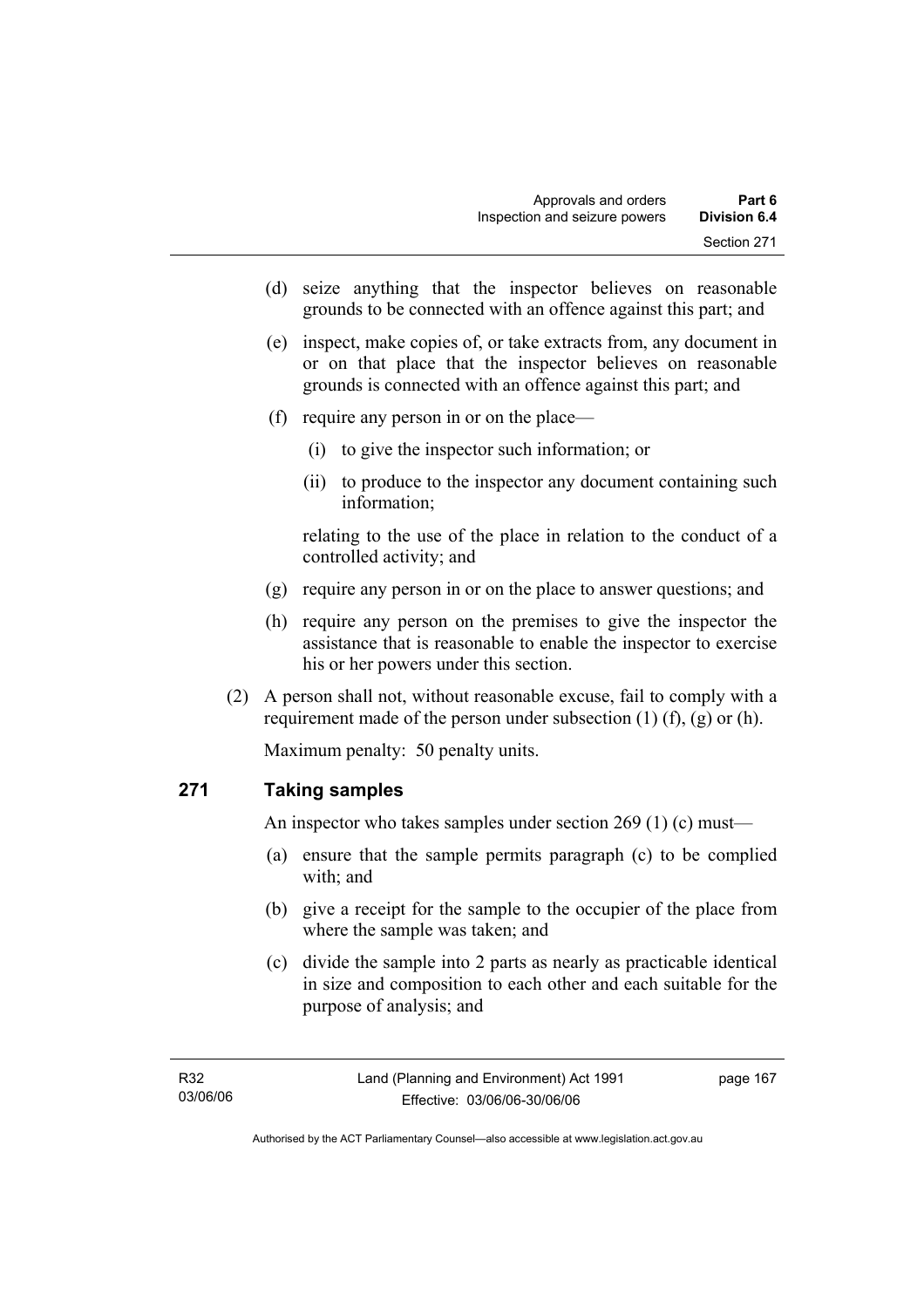| Part 6              | Approvals and orders          |
|---------------------|-------------------------------|
| <b>Division 6.4</b> | Inspection and seizure powers |
| Section 272         |                               |

- (d) place each of those parts in a separate container and seal each container; and
- (e) attach to each container a label bearing the signature of the inspector and particulars of the date and time when, and the place where, the sample was taken; and
- (f) give 1 container to the occupier of the place.

## **272 Disposal of seized things**

- (1) The planning and land authority must take reasonable steps to return a thing seized under section 269 (1) (d) to the person from whom it was seized, or to someone else who appears to the authority to be entitled to it, if—
	- (a) a prosecution for an offence against this part in relation to the thing is not started within 90 days after the day of the seizure; or
	- (b) a person is charged with an offence against this part in relation to the thing within the 90-day period but the person is not convicted or found guilty of the offence.
- (2) If a person is convicted or found guilty of an offence against this part in relation to a thing seized under section 269 (1) (d), the court may order—
	- (a) that the thing be given to the person who appears to the court to be entitled to it; or
	- (b) that the thing be forfeited to the Territory.

## **273 Search warrants**

 (1) If an inspector suspects on reasonable grounds that there is in or on any place a thing of a particular kind connected with a particular offence against this part or a regulation, the inspector may—

R32 03/06/06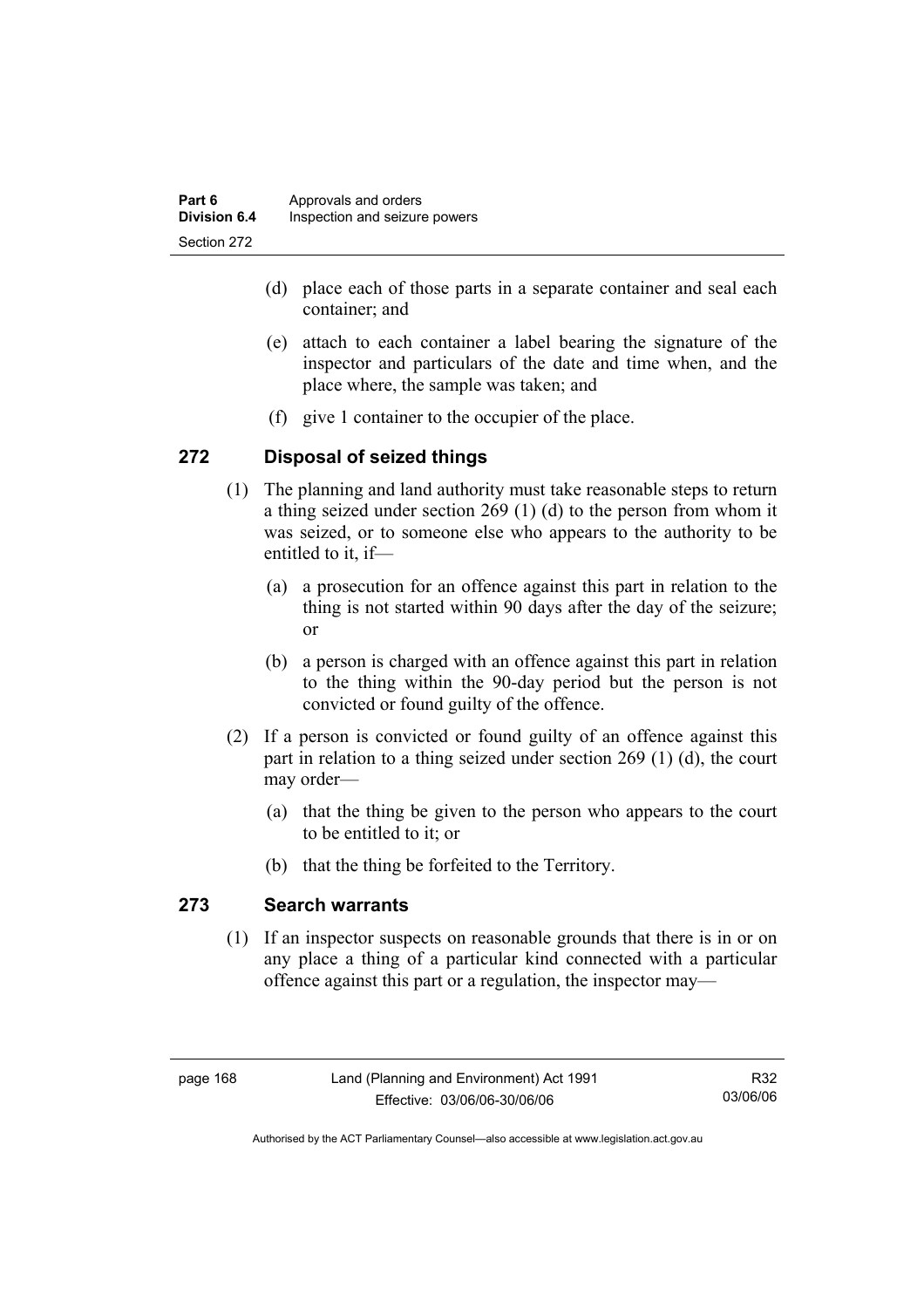- (a) lay before a magistrate an information on oath setting out those grounds; and
- (b) apply for the issue of a warrant to search the place for things of that kind.
- (2) If an application is made under subsection (1) for a warrant to search a place, a magistrate may, subject to subsection (3), issue a warrant authorising an inspector named in the warrant, with the assistance and by the force that is necessary and reasonable—
	- (a) to enter the place; and
	- (b) to ascertain whether or not a controlled activity is being conducted in or on the place; and
	- (c) to search the place for things of the kind specified in the warrant; and
	- (d) to seize anything found in the course of the search that the inspector believes on reasonable grounds to be a thing of that kind connected with the relevant offence.
- (3) A magistrate shall not issue a warrant under subsection (2) unless—
	- (a) the informant or another person has given the magistrate, either orally or by affidavit, any further information that the magistrate requires about the grounds on which the issue of the warrant is being sought; and
	- (b) the magistrate is satisfied that there are reasonable grounds for issuing the warrant.
- (4) A warrant must—
	- (a) state the purpose for which it is issued; and
	- (b) specify the nature of the relevant offence; and
	- (c) specify particular hours during which the entry is authorised, or state that the entry is authorised at any time of the day or night; and

| R32      | Land (Planning and Environment) Act 1991 | page 169 |
|----------|------------------------------------------|----------|
| 03/06/06 | Effective: 03/06/06-30/06/06             |          |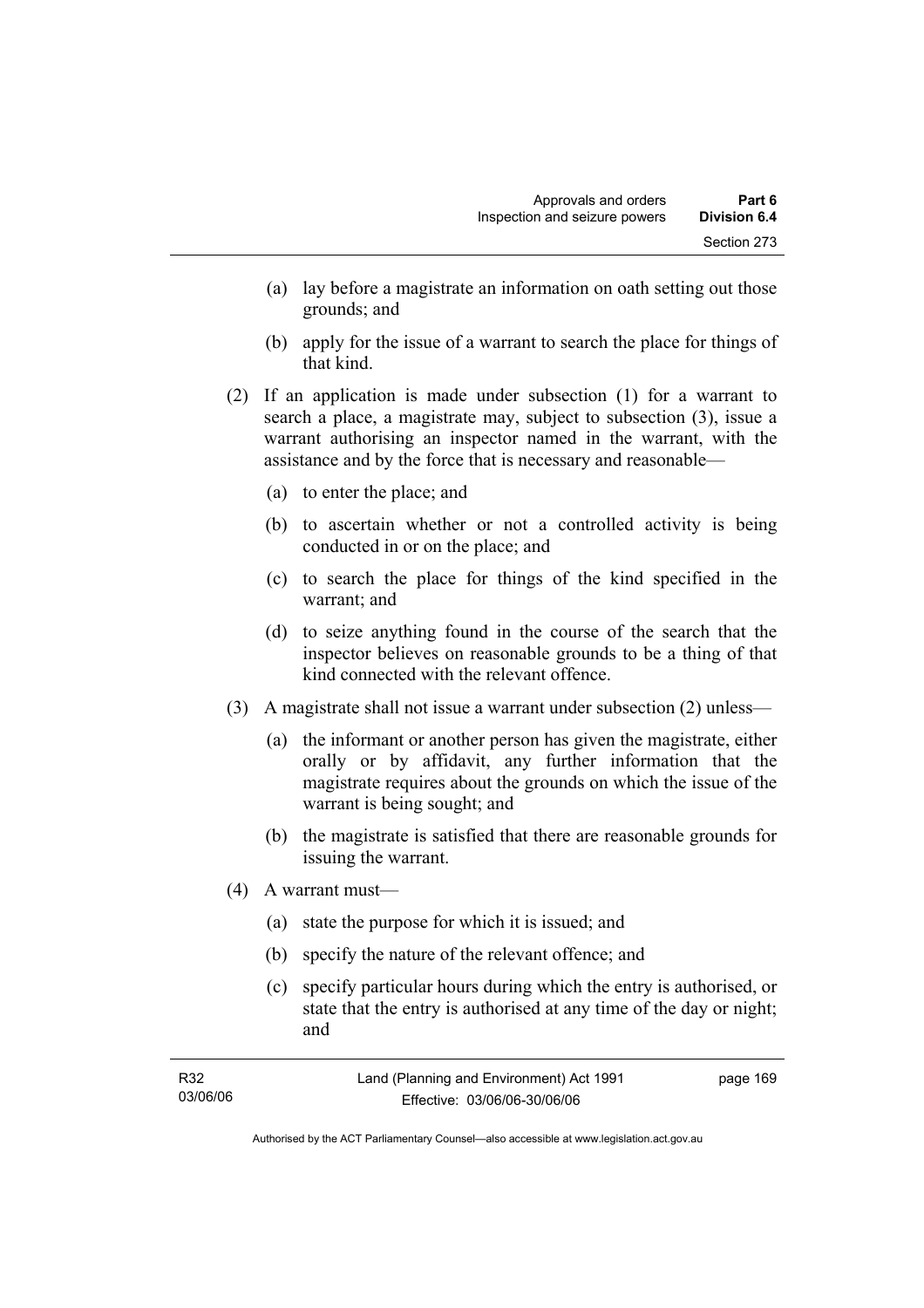| Part 6              | Approvals and orders |  |  |  |
|---------------------|----------------------|--|--|--|
| <b>Division 6.6</b> | Miscellaneous        |  |  |  |
| Section 275         |                      |  |  |  |

- (d) include a description of the kinds of things in relation to which the powers under the warrant may be exercised; and
- (e) specify the date (not later than 28 days after the date of issue of the warrant) when the warrant ceases to have effect.

# **Division 6.6 Miscellaneous**

# **Subdivision 6.6.1 Review of decisions**

## **275 AAT review—general**

- (1) A person whose interests are affected by a decision mentioned in schedule 4, part 4.1, column 4 may apply to the AAT for review of the decision.
- (2) To remove any doubt, the heritage council may apply to the AAT for review of a decision mentioned in subsection (1).
- (3) A person mentioned in schedule 4, part 4.1, column 2 who makes a decision mentioned in column 4 of the item mentioning the person must give written notice to people whose interests the person believes are affected by the decision.
- (4) The notice under subsection (3) must comply with the requirements of the code of practice in force under the *Administrative Appeals Tribunal Act 1989*, section 25B (1).

## **275A Approvals subject to entity's satisfaction**

- (1) This section applies if—
	- (a) an approval given to a person contains a condition that a development is to be carried out to the satisfaction of an entity mentioned in the approval; and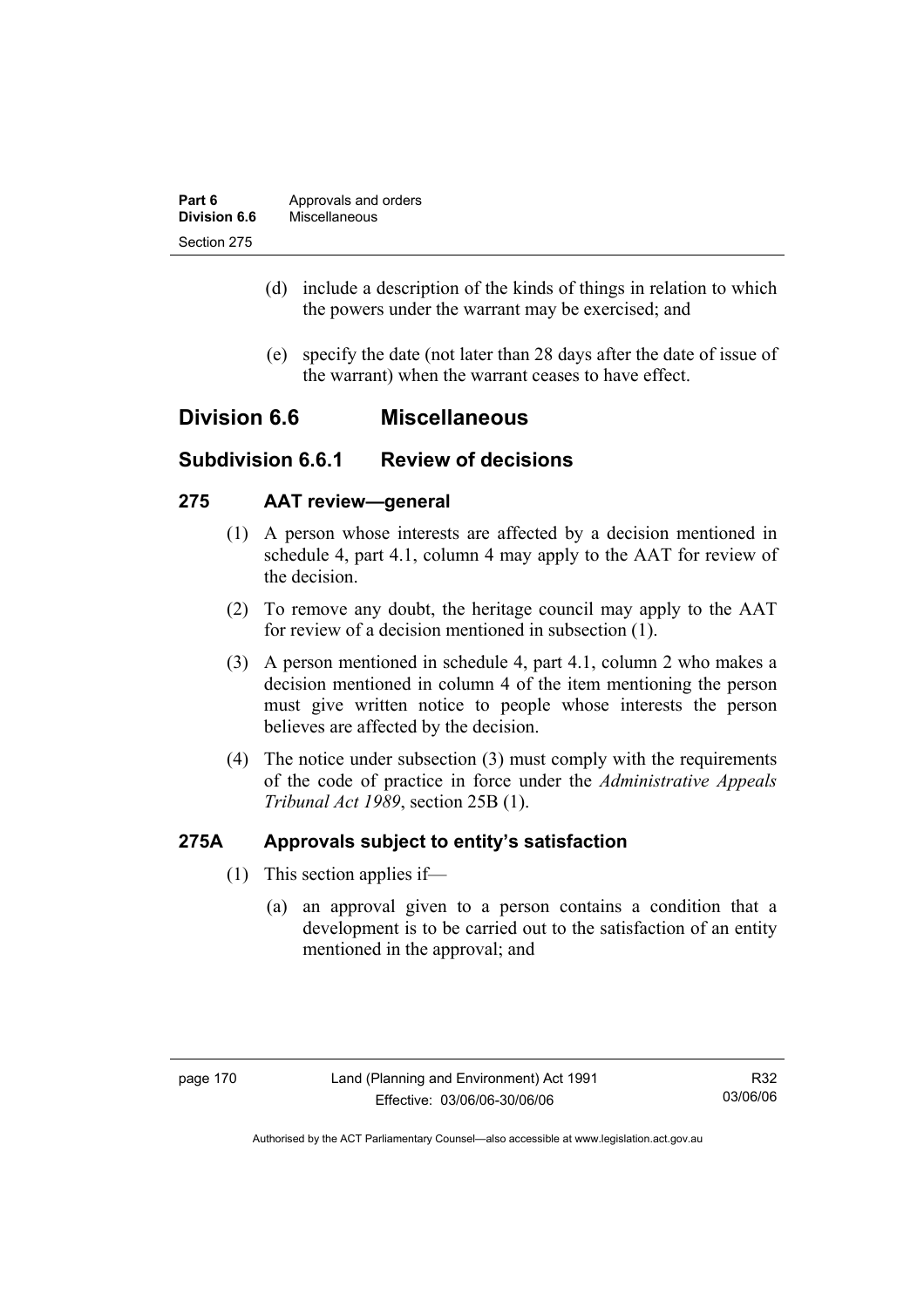- (b) the entity decides that the development has not been carried out to its satisfaction.
- *Note* Section 245 (3) (a) allows a relevant authority to impose a condition of the kind mentioned in  $s(1)(a)$ .
- (2) The entity must give the person written notice of the decision.
- (3) The notice must be in accordance with the requirements of the code of practice in force under the *Administrative Appeals Tribunal Act 1989*, section 25B (1).
- (4) A person whose interests are affected by a decision mentioned in subsection (1) (b) may apply to the AAT for review of the decision.

# **276 Review of decisions—objectors and third parties to approvals**

- (1) A person who is qualified under subsection (2) may apply to the AAT for review of a decision of the relevant authority to—
	- (a) approve an application under section 230 or section 246A; or
	- (b) include a condition in an approval.

*Note* Section 245 deals with inclusion of conditions.

- (2) A person is qualified to make an application under subsection (1) if—
	- (a) the person objected to the grant of the approval of the relevant application to undertake development under section 237; or
	- (b) the AAT is satisfied that the person had reasonable grounds for not objecting within the prescribed period.
- (3) An application under subsection (1) must be made within 4 weeks after the day the person was notified of the decision.
- (4) A notice given under section 243 to a person who objected under section 237 must be in accordance with the requirements of the code

page 171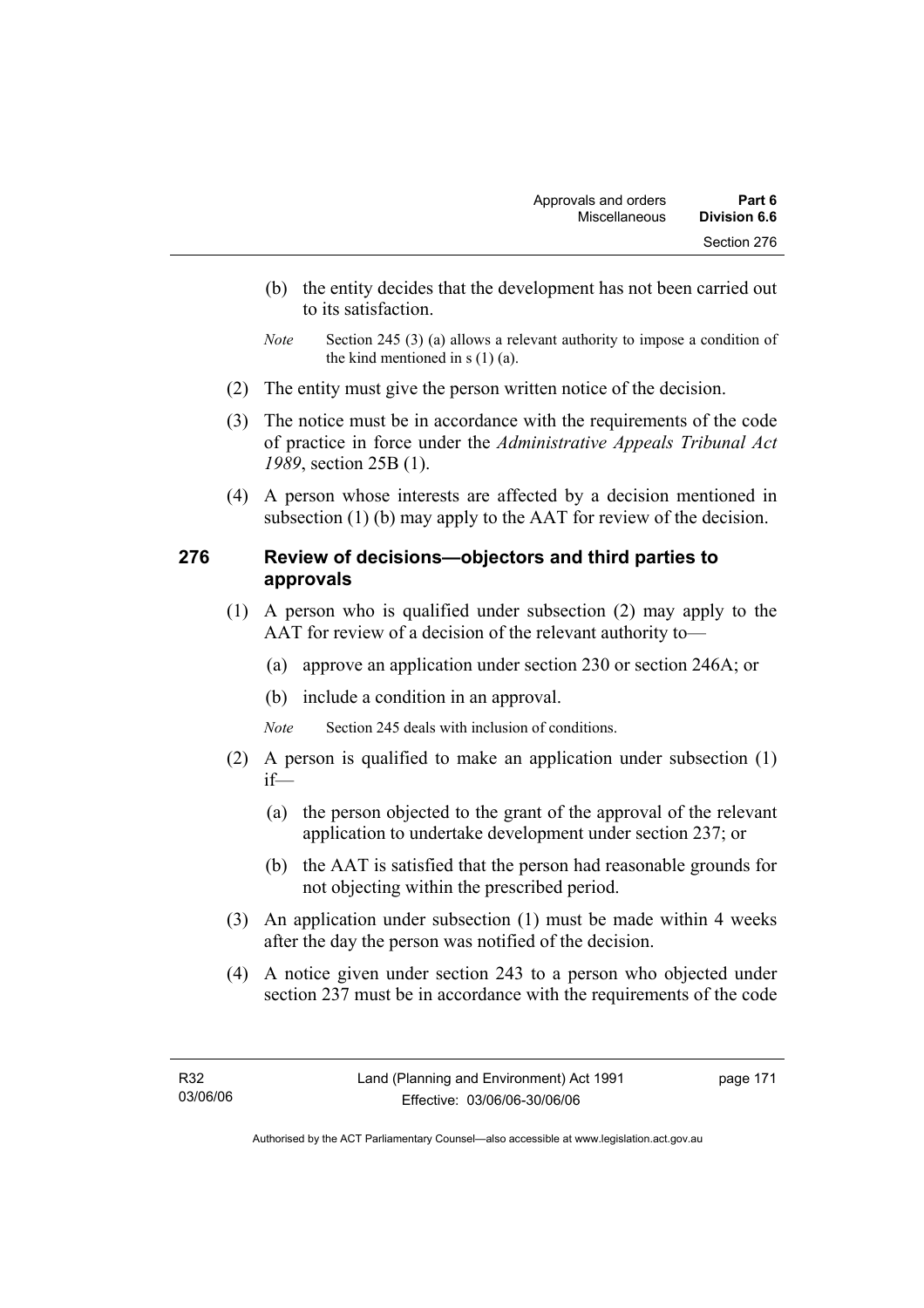| Part 6       | Approvals and orders |
|--------------|----------------------|
| Division 6.6 | Miscellaneous        |
| Section 277  |                      |

of practice in force under the *Administrative Appeals Tribunal Act 1989*, section 25B (1)*.*

- (5) At the hearing of a proceeding before the administrative appeals tribunal, the tribunal must have regard to—
	- (a) any decisions or recommendations of a committee of the Legislative Assembly in relation to; and
	- (b) any environmental impact statement made, or inquiry conducted into;

a matter that is in issue in the hearing.

(6) In this section:

*person* includes an unincorporated association.

 (7) For this section, an organisation or association of people, whether incorporated or not, must be taken to have interests that are affected by a decision if the decision relates to a matter included in the objects or purposes of the organisation or association.

## **277 Review of decisions—orders and prohibition notices**

- (1) Application may be made to the administrative appeals tribunal for review of a decision of the planning and land authority—
	- (a) to make an order under section 254A (2) (Decision on application to planning and land authority for order) or section 256 (2) (Decision on proposed order on planning and land authority's own initiative); or
	- (b) not to make an order under section 254A (2); or
	- (c) to include in an order under section 254A (2) or section 256 (2) a direction of a kind mentioned in section 257 (3); or
	- (d) to refuse, under section 258A (4) (Ending of orders), to revoke an order; or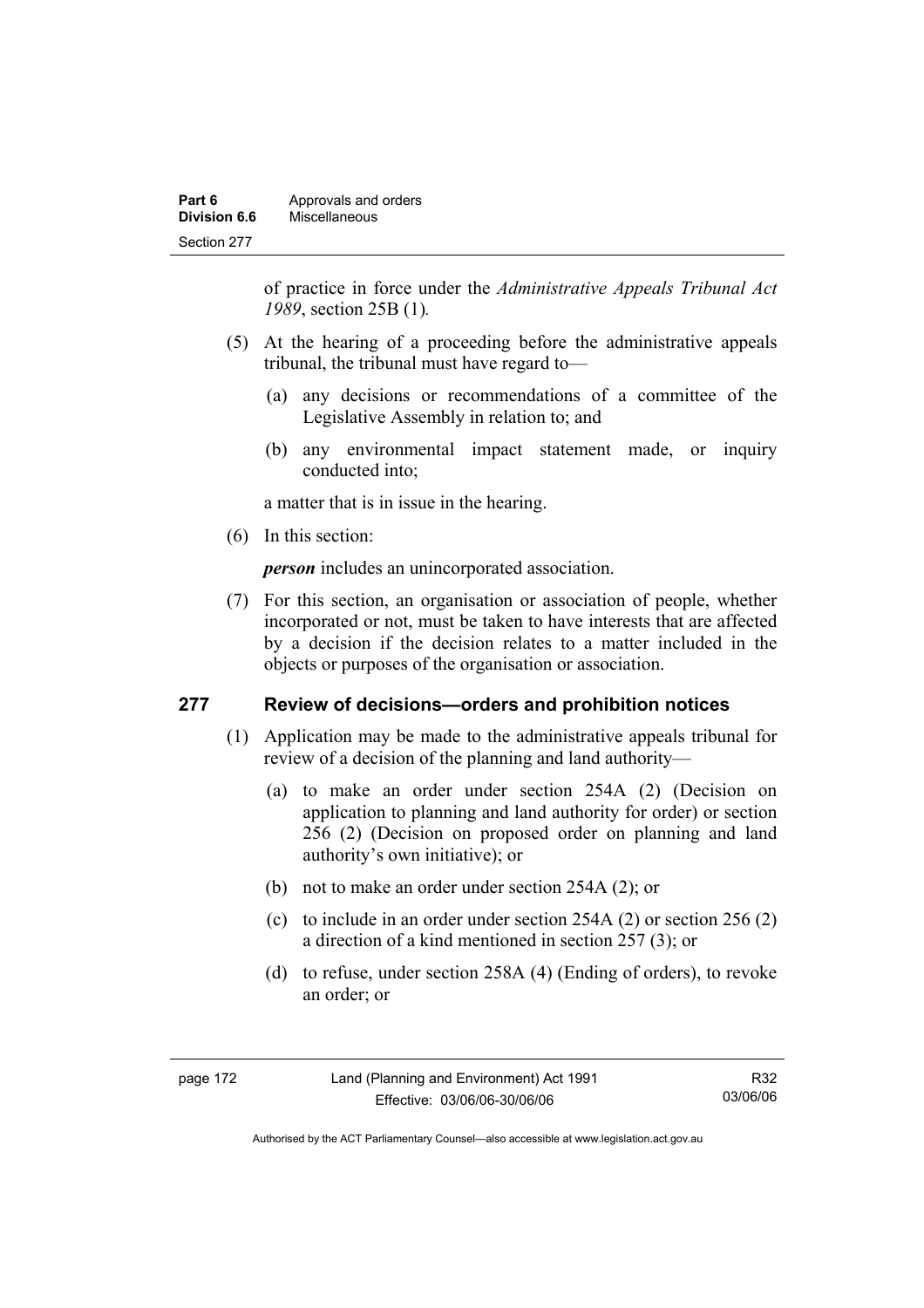- (e) to give a prohibition notice under section 260 (3) (Prohibition notices—making); or
- (f) to refuse, under section 260B (5) (Prohibition notices ending), to revoke a prohibition notice.
- (2) A notice given by the planning and land authority to a person in accordance with section 257A (a), (b), (c) or (f) (Notice of making of orders) must be in accordance with the requirements of the code of practice under the *Administrative Appeals Tribunal Act 1989*, section 25B (1).

# **278 Notification of objectors**

- (1) This section applies in relation to a decision mentioned in schedule 4, part 4.1.
- (2) The person who made the decision must, as soon as practicable, tell each person who, under section 237, objected to the application in relation to which the decision was made, in writing, about the application to the tribunal.
- (3) A notice under subsection (1) must include a statement to the effect that the person to whom it is given is entitled, on application to the administrative appeals tribunal, to be made a party to the proceedings for the review.
- (4) In this section:

*applicant* means—

- (a) for a decision mentioned in schedule 4, part 4.1, items 1 to  $7$ the applicant for the decision; or
- (b) for a decision mentioned in schedule 4, part 4.1 item 8—the person to whom the approval was granted.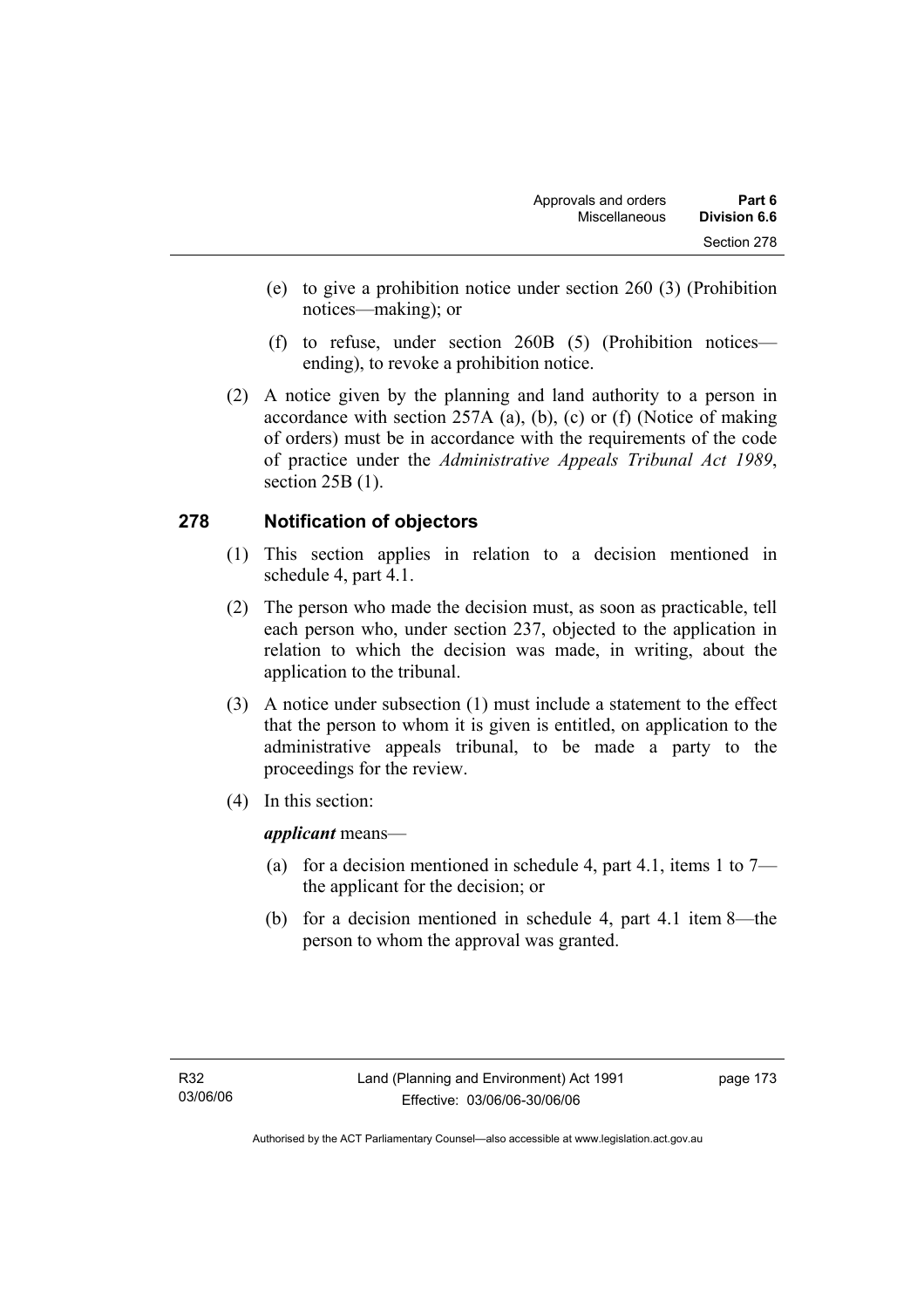| Part 6       | Approvals and orders |  |  |  |
|--------------|----------------------|--|--|--|
| Division 6.6 | Miscellaneous        |  |  |  |
| Section 279  |                      |  |  |  |

# **279 Application for review by objectors—notification to applicants**

- (1) If an objector makes an application under section 276 for the review of a decision, the objector must, at the same time, give notice to the person who made the application for approval of the decision in relation to which the objector has applied for review.
- (2) A notice under subsection (1) must include a statement to the effect that the person to whom it is given is entitled, on application to the administrative appeals tribunal, to be made a party to the proceedings for the review.
- (3) In subsection (1):

*objector* means a person mentioned in section 276 (2).

# **279A Challenge to validity of certain decisions**

- (1) The validity of a decision made by the Minister on an application to which section 229B (6) applies may not be questioned in any legal proceedings except those begun within 28 days after the date of the decision.
- (2) In this section:

*legal proceedings* does not include an application to the administrative appeals tribunal.

# **Subdivision 6.6.2 General**

# **282 Regulations for pt 6**

- (1) A regulation may make provision for—
	- (a) the lodging of applications; and
	- (b) the form and conditions of a bond mentioned in section 245 (3) (f), including the method of calculating the amount of the bond and the conditions of payment under the bond; and

| page 174 | Land (Planning and Environment) Act 1991 | R32      |
|----------|------------------------------------------|----------|
|          | Effective: 03/06/06-30/06/06             | 03/06/06 |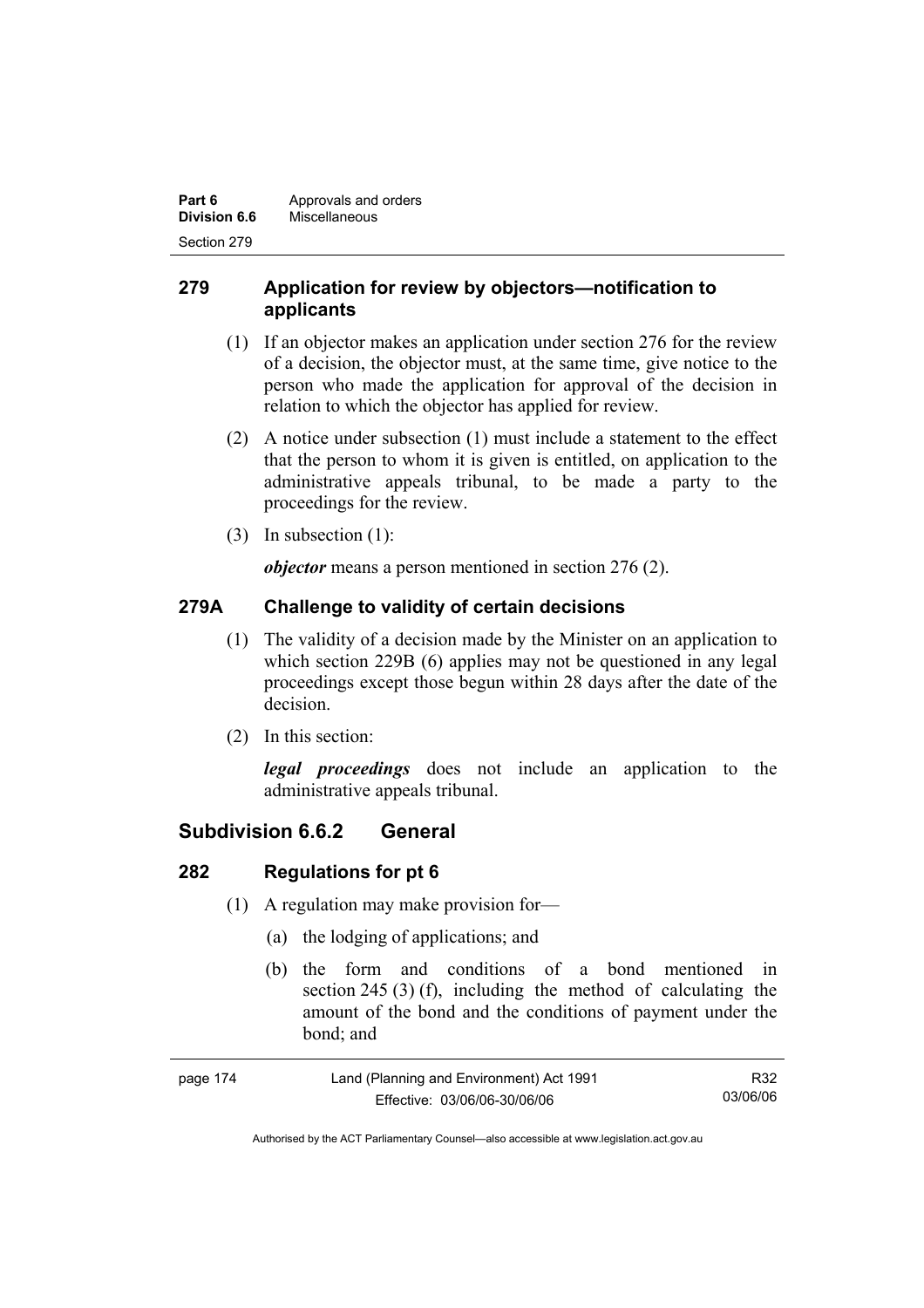- (c) the exemption of the Territory or a territory authority from the requirements of all or any of the provisions of this part; and
- (d) the circumstances, whether generally or in a particular case, in which an exemption under paragraph (c) applies; and
- (e) exempting a development of a kind specified by regulation, either absolutely or subject to conditions, from the application of this part or any provision of this part; and
- (f) exempting a controlled activity of a kind specified by regulation, either absolutely or subject to conditions, from the application of this part or any provision of this part; and
- (g) the extension of any period within which action is taken by the Minister, the planning and land authority or anyone else, under this part or a regulation.
- (2) A regulation may authorise the Minister to exempt from this part or any provision of this part a development that consists of the erection, fixing or displaying of a sign or advertising material on the land, otherwise than in accordance with a right to do so expressly given by a current licence granted under this Act or a current lease.
- (3) An exemption under a regulation mentioned in subsection (2) is a disallowable instrument.
	- *Note* A disallowable instrument must be notified, and presented to the Legislative Assembly, under the Legislation Act.
- (4) An exemption under subsection (1) or (2) that relates to a development mentioned in subsection (2) may be conditional.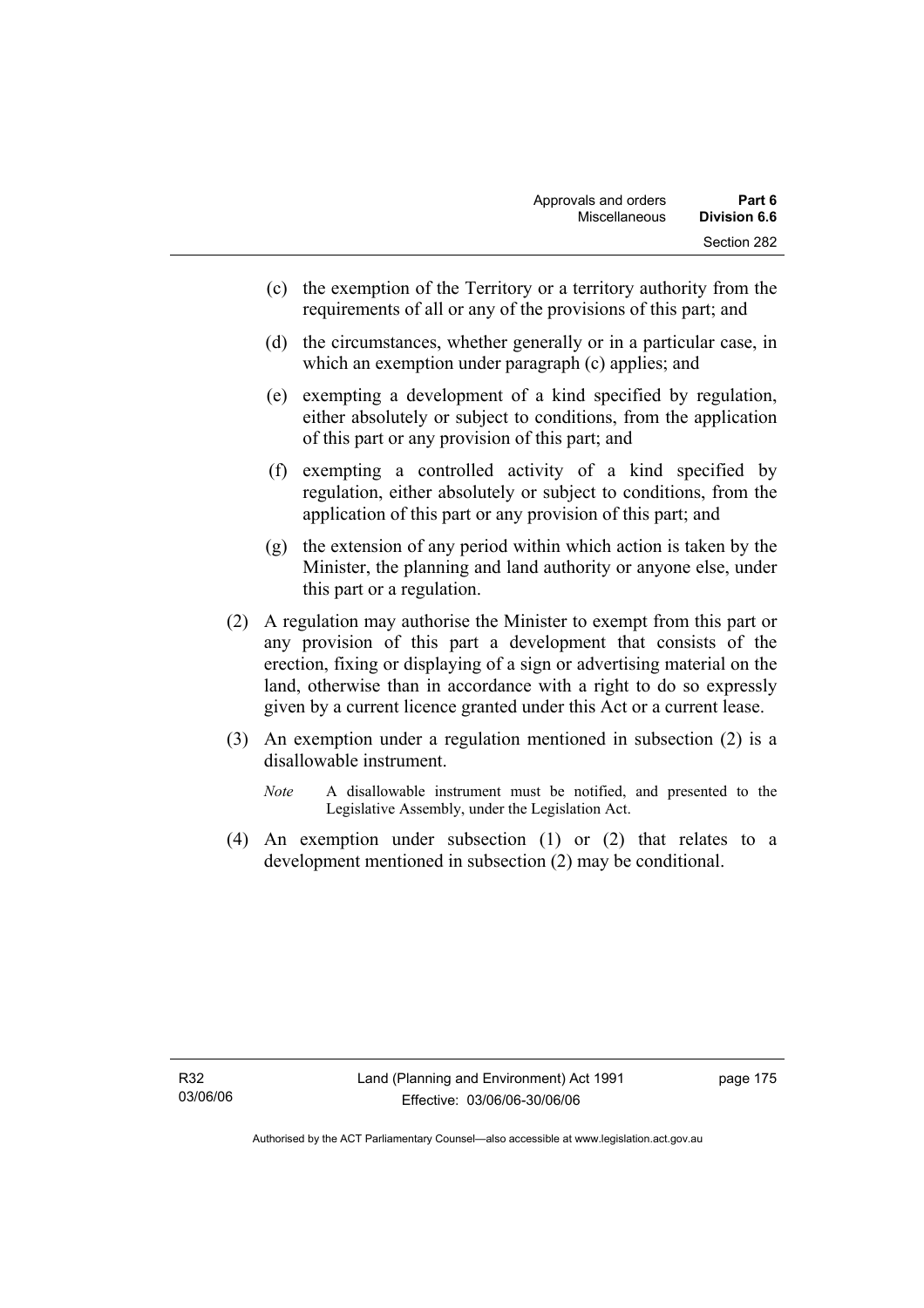#### **Part 7 Administrative appeals**

Section 282A

# **Part 7 Administrative appeals**

### **282A AAT review of decisions**

- (1) Application may be made to the AAT for review of the following decisions:
	- (a) a decision mentioned in subsection (3) or (4);
	- (b) a decision mentioned in schedule 4, part 4.2, column 4.
- (2) A person mentioned in schedule 4, part 4.2, column 2, who makes a decision mentioned in column 4 of the item in which the person is mentioned must give written notice to people whose interests the person believes are affected by the decision.
- (3) If the Environment Minister, under section 125 (5), fixes a maximum price for the sale by a proponent of a copy of a draft environmental impact statement, the Environment Minister must give written notice of the decision to the proponent.
- (4) If the conservator decides to vary a land management agreement under a provision of the agreement mentioned in section 186C (3), the conservator must give written notice of the decision to the other party to the agreement.
- (5) A notice under subsection (2), (3) or (4) must comply with the requirements of the code of practice in force under the *Administrative Appeals Tribunal Act 1989*, section 25B (1).

R32 03/06/06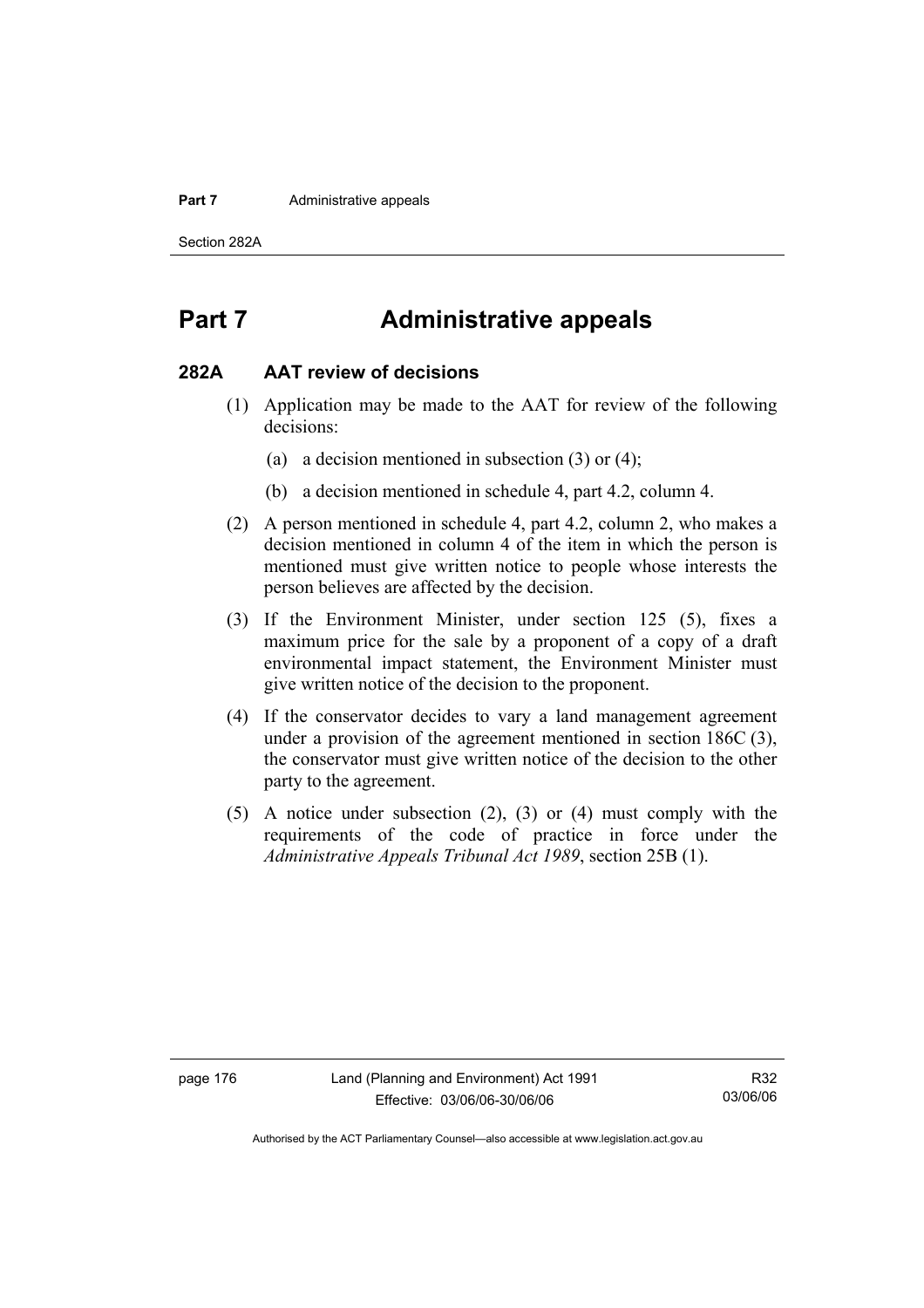# **Part 8 Miscellaneous**

## **283 Delegation by Executive**

The Executive may delegate to a person a function under part 2 (Planning) or part 5 (Land administration), other than a function under the following provisions:

- section 163 (4) (Leases to community organisations)
- section 164 (3) (Special leases)
- section 167 (1) (Eligibility for certain classes of leases).
- *Note* For the making of delegations and the exercise of delegated functions, see the Legislation Act, pt 19.4.

## **284 Power of administrative appeals tribunal and Supreme Court**

If a person appeals, or purports to appeal, under this Act—

- (a) to the administrative appeals tribunal; or
- (b) against a determination or decision of the administrative appeals tribunal to the Supreme Court;

and it appears to the tribunal or court—

- (c) that the appeal, or purported appeal, or the decision, or the purported decision, against which the appeal, or purported appeal, has been brought is affected by a failure to comply with a requirement of this Act; and
- (d) that to exercise the powers given by this section would not be unjust or inequitable;

the tribunal or court may order that, subject to any specified conditions, the requirement concerned be dispensed with to the necessary extent.

page 177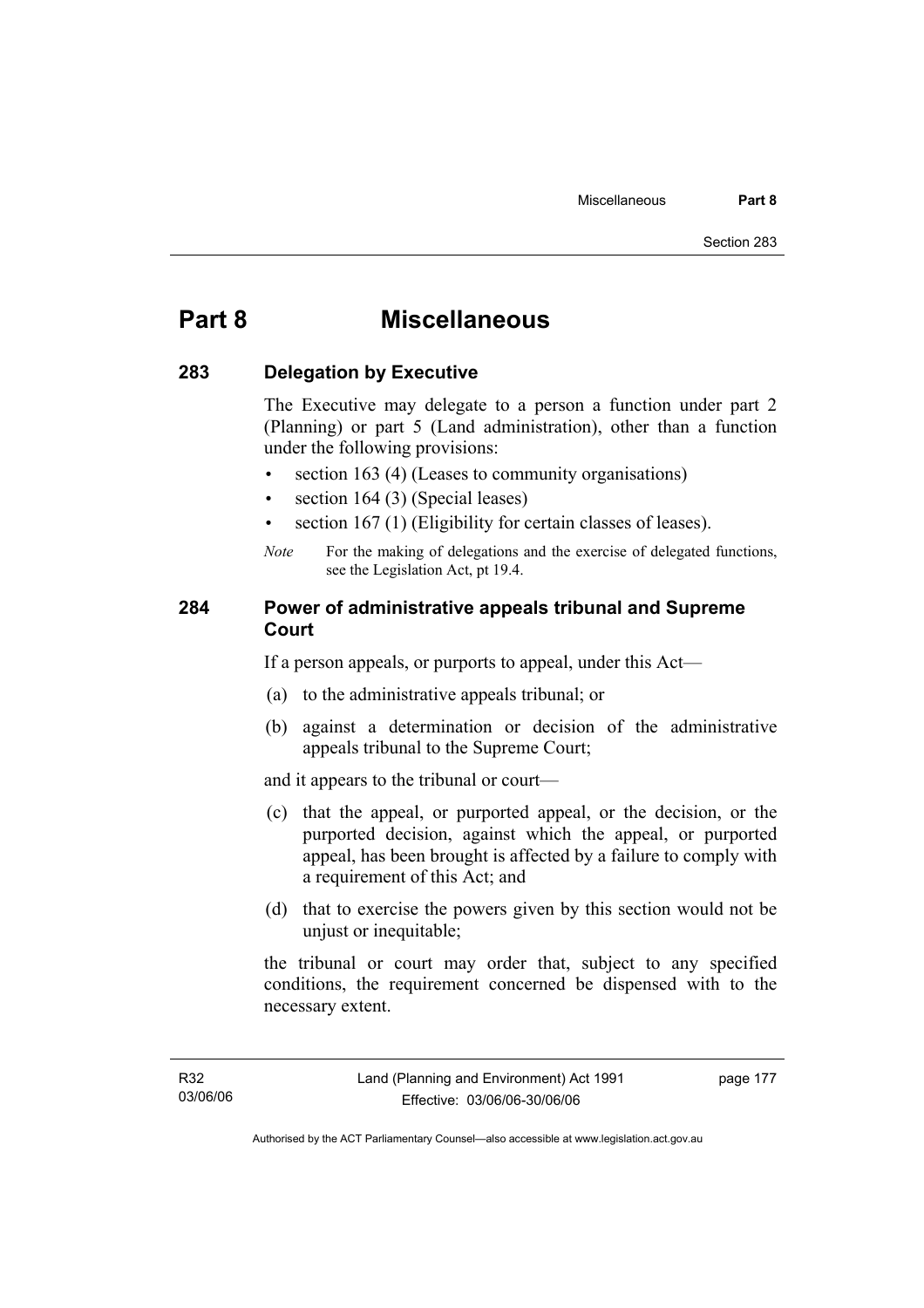#### **Part 8** Miscellaneous

Section 286

## **286 Acts and omissions of representatives**

(1) In this section:

*person* means an individual.

*Note* See the Criminal Code, pt 2.5 for provisions about corporate criminal responsibility.

*representative*, of a person, means an employee or agent of the person.

*state of mind*, of a person, includes—

- (a) the person's knowledge, intention, opinion, belief or purpose; and
- (b) the person's reasons for the intention, opinion, belief or purpose.
- (2) This section applies to a prosecution for any offence against this Act.
- (3) If it is relevant to prove a person's state of mind about an act or omission, it is enough to show—
	- (a) the act was done or omission made by a representative of the person within the scope of the representative's actual or apparent authority; and
	- (b) the representative had the state of mind.
- (4) An act done or omitted to be done on behalf of a person by a representative of the person within the scope of the representative's actual or apparent authority is also taken to have been done or omitted to be done by the person.
- (5) However, subsection (4) does not apply if the person establishes that reasonable precautions were taken and appropriate diligence was exercised to avoid the act or omission.

R32 03/06/06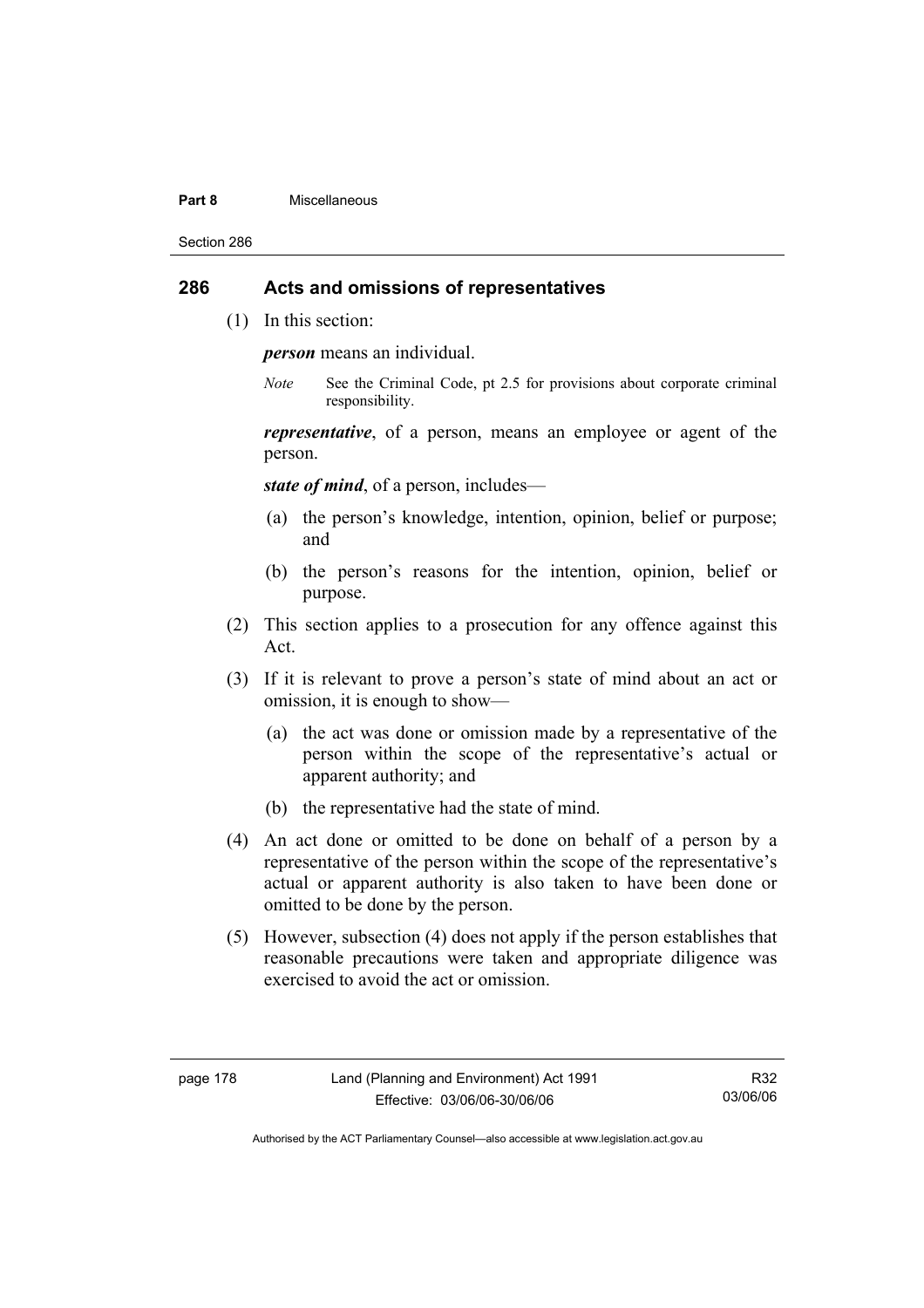(6) A person who is convicted of an offence cannot be punished by imprisonment for the offence if the person would not have been convicted of the offence without subsection (3) or (4).

### **287 Determination of fees**

- (1) The Minister may, in writing, determine fees for this Act.
	- *Note* The Legislation Act contains provisions about the making of determinations and regulations relating to fees (see pt 6.3).
- (2) A determination is a disallowable instrument.
	- *Note* A disallowable instrument must be notified, and presented to the Legislative Assembly, under the Legislation Act.

## **287A Approved forms**

- (1) The Minister may, in writing, approve forms for section 186C (Land management agreements).
- (2) The planning and land authority may approve forms for any other provision of this Act.
- (3) If a form is approved for a particular purpose, the form must be used for that purpose.
	- *Note* For other provisions about forms, see Legislation Act, s 255.
- (4) A form approved for section 186C is a disallowable instrument.
	- *Note* A disallowable instrument must be notified, and presented to the Legislative Assembly, under the Legislation Act.
- (5) A form approved for any other provision is a notifiable instrument.
	- *Note* A notifiable instrument must be notified under the Legislation Act.

## **288 Regulation-making power**

- (1) The Executive may make regulations for this Act.
	- *Note* A regulation must be notified, and presented to the Legislative Assembly, under the Legislation Act.

| R32      | Land (Planning and Environment) Act 1991 | page 179 |
|----------|------------------------------------------|----------|
| 03/06/06 | Effective: 03/06/06-30/06/06             |          |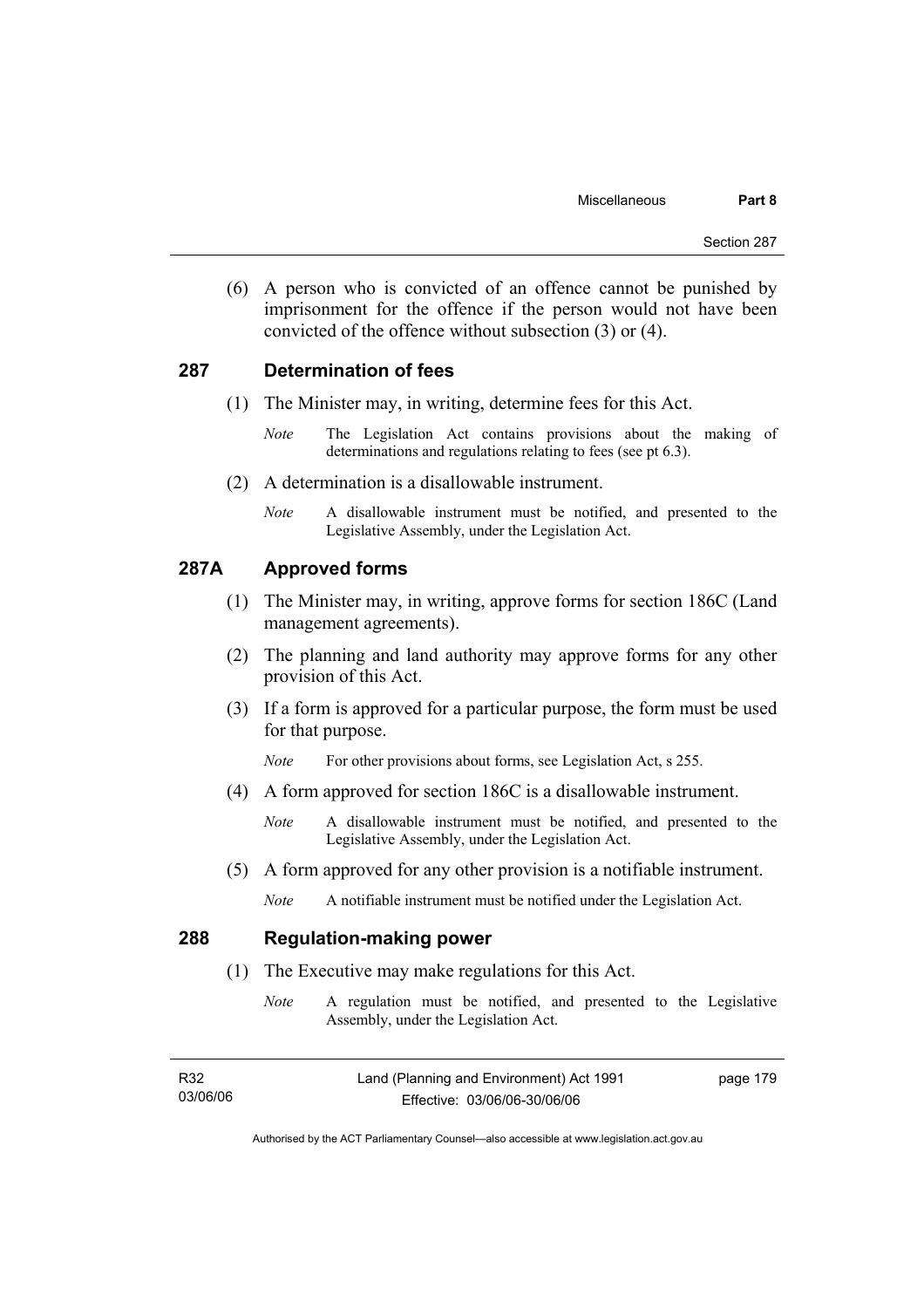### **Part 8** Miscellaneous

#### Section 288

(2) A regulation may prescribe offences for contraventions of a regulation and prescribe maximum penalties of not more than 10 penalty units for offences against a regulation.

page 180 Land (Planning and Environment) Act 1991 Effective: 03/06/06-30/06/06

R32 03/06/06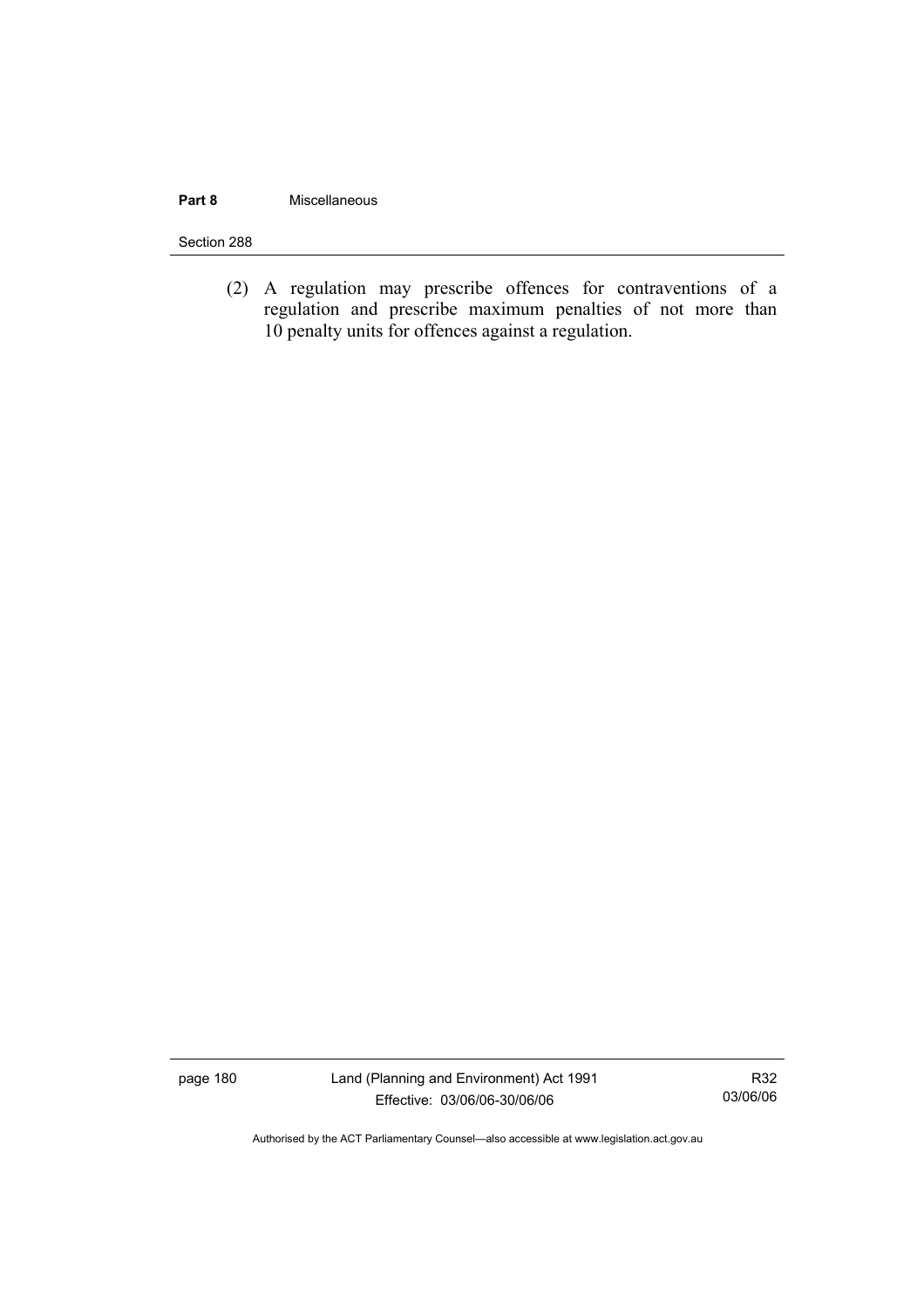# **Part 9 Transitional**

## **289 Status of leases and licences**

- (1) Subject to section 290, a lease or licence granted or continued, or purported to have been granted or continued, under a repealed Act and in force immediately before 2 April 1992 is taken, on and after that day, to have been granted under this Act.
- (2) In this section:

*repealed Act* means any of the following Acts:

- (a) the *Leases Act 1918* No 2;
- (b) the *Leases (Special Purposes) Act 1925* No 11;
- (c) the *City Area Leases Act 1936* No 31.

## **290 Continued application of certain repealed Acts and provisions**

- (1) Despite the repeal of the *Australian National University (Leases) Act 1967*, that Act continues to apply in relation to a lease granted under, or continued in force by, that Act and in force immediately before 2 April 1992.
- (2) Despite the repeal of the *Canberra College of Advanced Education (Leases) Act 1977* and subject to subsection (3), that Act continues to apply in relation to a lease granted under that Act and in force immediately before 2 April 1992.
- (3) For subsection (2), the *Canberra College of Advanced Education (Leases) Act 1977*, section 5 is taken to apply as if that section had been amended by omitting 'in perpetuity'.
- (4) Despite the repeal of the *Church Lands Leases Act 1924*, that Act, sections 5, 6, 8 and 10 continue to apply in relation to a lease

page 181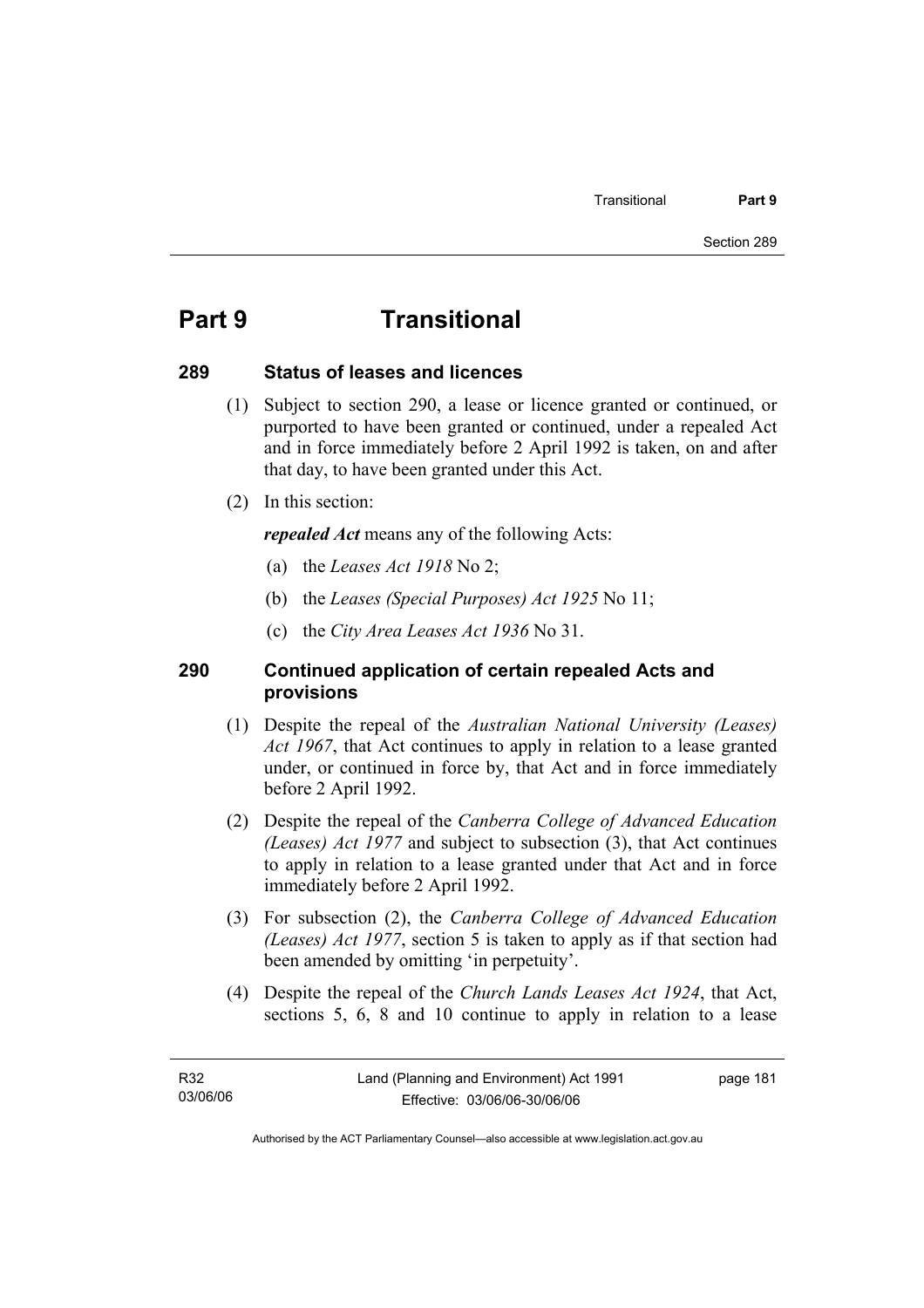#### **Part 9** Transitional

Section 290

granted under that Act and in force immediately before 2 April 1992.

- (5) In a continuing lease, a reference to *improvements* is a reference to improvements other than improvements by way of clearing, draining, grading, filling, excavating or levelling made by the Territory or the Commonwealth or the cost of which the Territory or the Commonwealth has paid.
- (6) Despite the repeal of the *City Area Leases Act 1936*, the following sections of that Act continue to apply:
	- (a) so far as the section relates to a continuing lease in which provision is made for the land comprised in the lease to be used for a purpose specified in that Act, section 8A (1)—section 8A;
	- (b) so far as the section relates to a variation of a continuing lease in relation to which notice under that Act, section 18A of that Act was given before the commencement day—section 18B;
	- (c) so far as the section relates to a continuing lease in relation to which notice under the section was given before the commencement day—section 22;
	- (d) so far as the section relates to a continuing lease specified in that Act, section 28A (1)—section 28A;
	- (e) so far as the section relates to a continuing lease specified in that Act, section 28DA (1)—section 28DA;
	- (f) so far as the section relates to a sublease specified in that Act, section 30A (2) and in force immediately before 2 April 1992—section 30A.
- (7) Despite the repeal of the *Leases (Special Purposes) Act 1925*, that Act, sections 5AC, 5AD, 5A and 5B continue to apply in relation to a lease of territory Land—
	- (a) granted under that Act, section 3 (2) as in force immediately before 11 May 1989; and

| page 182 | Land (Planning and Environment) Act 1991 | R32      |
|----------|------------------------------------------|----------|
|          | Effective: 03/06/06-30/06/06             | 03/06/06 |

Authorised by the ACT Parliamentary Counsel—also accessible at www.legislation.act.gov.au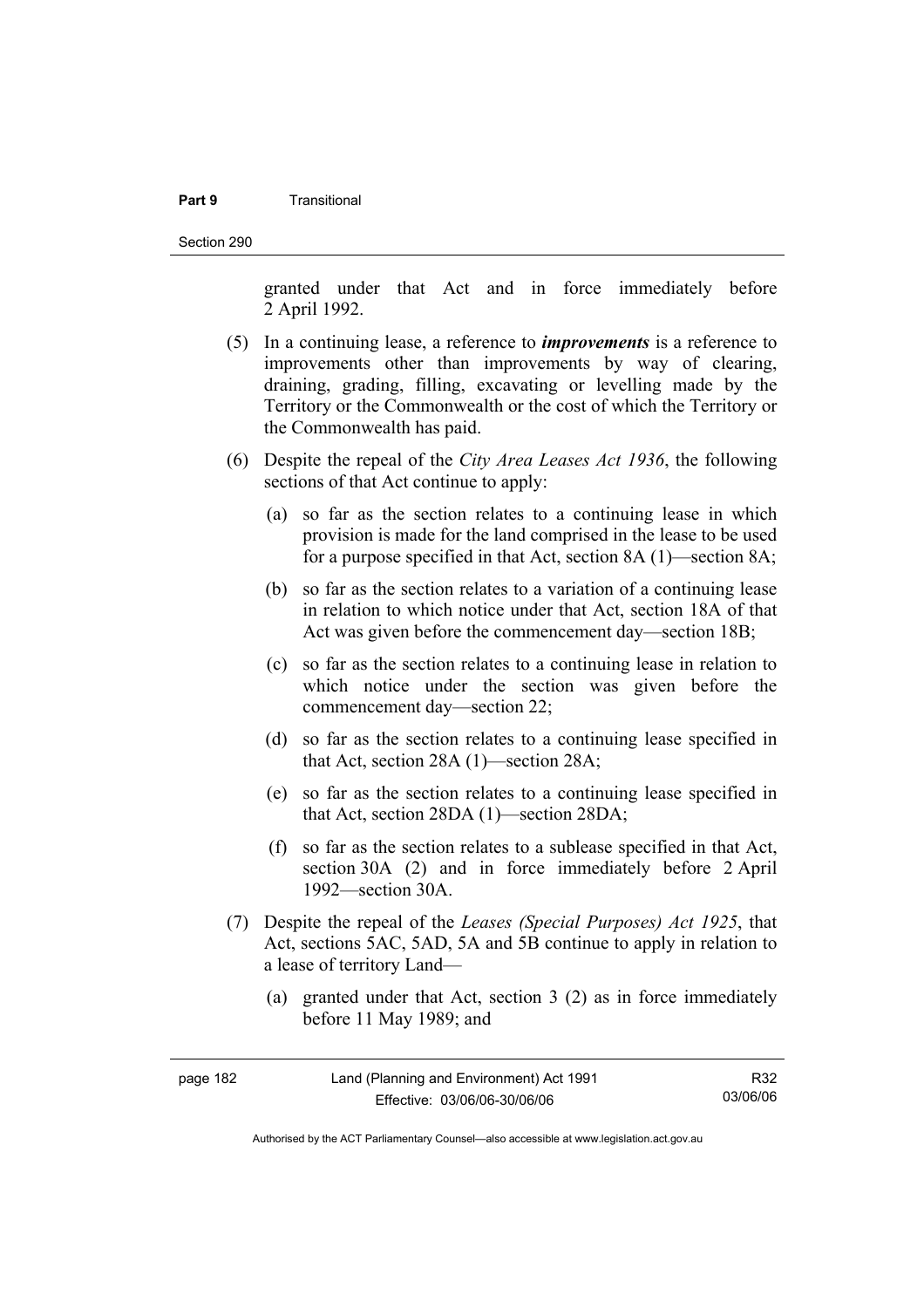- (b) in force immediately before 2 April 1992.
- (8) Despite the repeal of the *Leases (Special Purposes) Act 1925*, that Act, section 5BA (6) continues to apply in relation to a lease granted under that Act and in force immediately before 2 April 1992.
- (9) In this section:

*continuing lease* means a lease granted or continued, or purported to have been granted or continued, under the *City Area Leases Act 1936* and to which this Act, section 289 applies.

## **291 Conversion of Commonwealth leases**

- (1) This section applies if—
	- (a) a declaration under the *Australian Capital Territory (Planning and Land Management) Act 1988* (Cwlth), section 27 (1) has been rescinded, revoked, amended or varied and as a consequence land that had been national land has ceased to be national land; and
	- (b) a lease had been granted under a prescribed law over all or part of that land and the lease was in force immediately before the rescission, revocation, amendment or variation of the declaration.
- (2) The lease is taken to have been granted under this Act from the day of the rescission, revocation, amendment or variation of the declaration.
- (3) In this section:

*prescribed law* means any of the following laws:

- (a) the *Leases Ordinance 1918*;
- (b) the *Leases (Special Purposes) Ordinance 1925*;
- (c) the *City Area Leases Ordinance 1936*;

page 183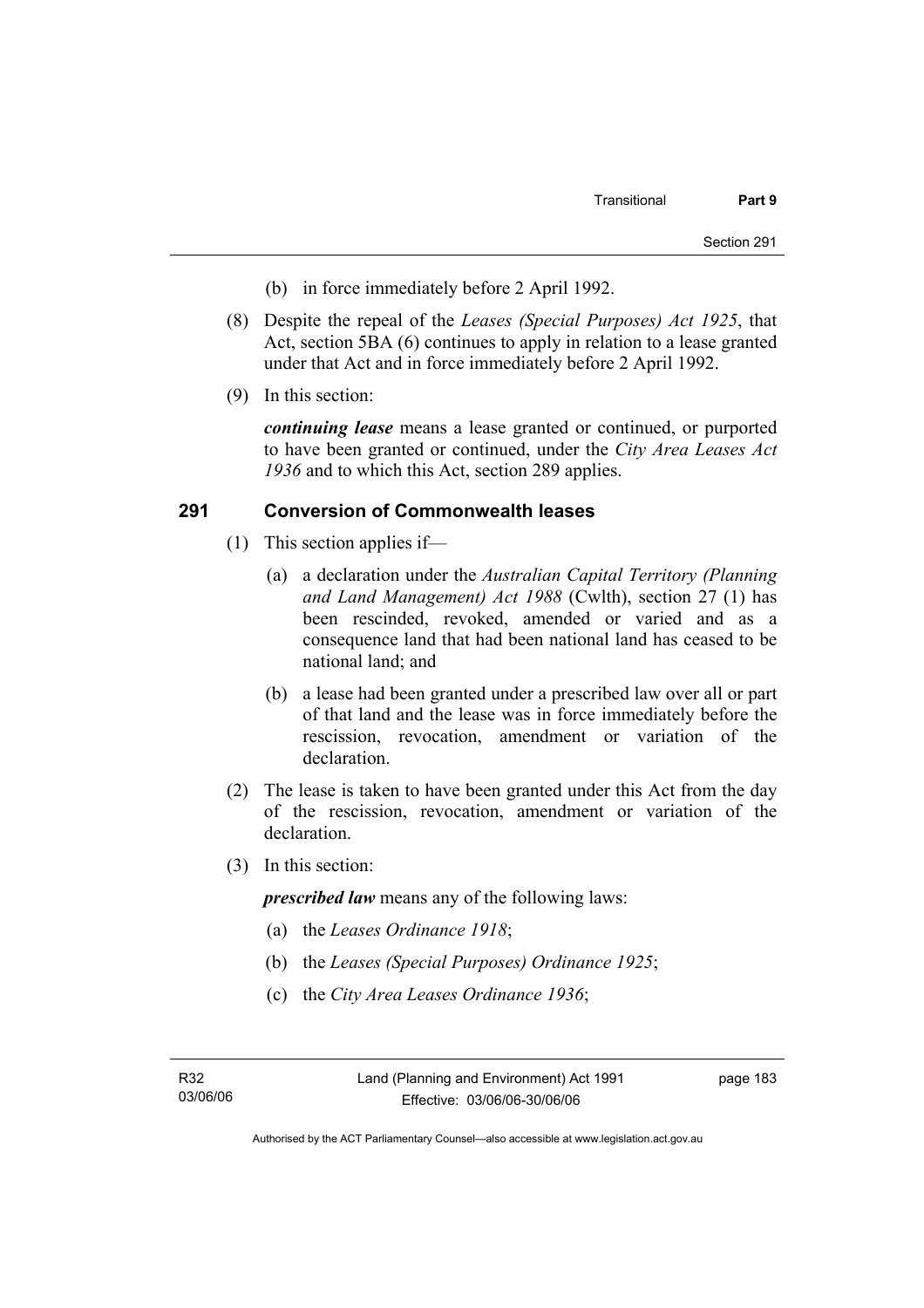### **Part 9 Transitional**

Section 294

(d) the provisions of a law mentioned in paragraph (a), (b) or (c) as in effect under the *National Land Ordinance 1989*.

## **294 Territory plan variation—omission of heritage places register**

- (1) The planning and land authority must, in writing, make amendments of the plan that are necessary or convenient because of the omission of the heritage places register by the *Heritage Act 2004*.
- (2) An instrument under subsection (1) is a disallowable instrument.
	- *Note* A disallowable instrument must be notified, and presented to the Legislative Assembly, under the Legislation Act.

page 184 Land (Planning and Environment) Act 1991 Effective: 03/06/06-30/06/06

R32 03/06/06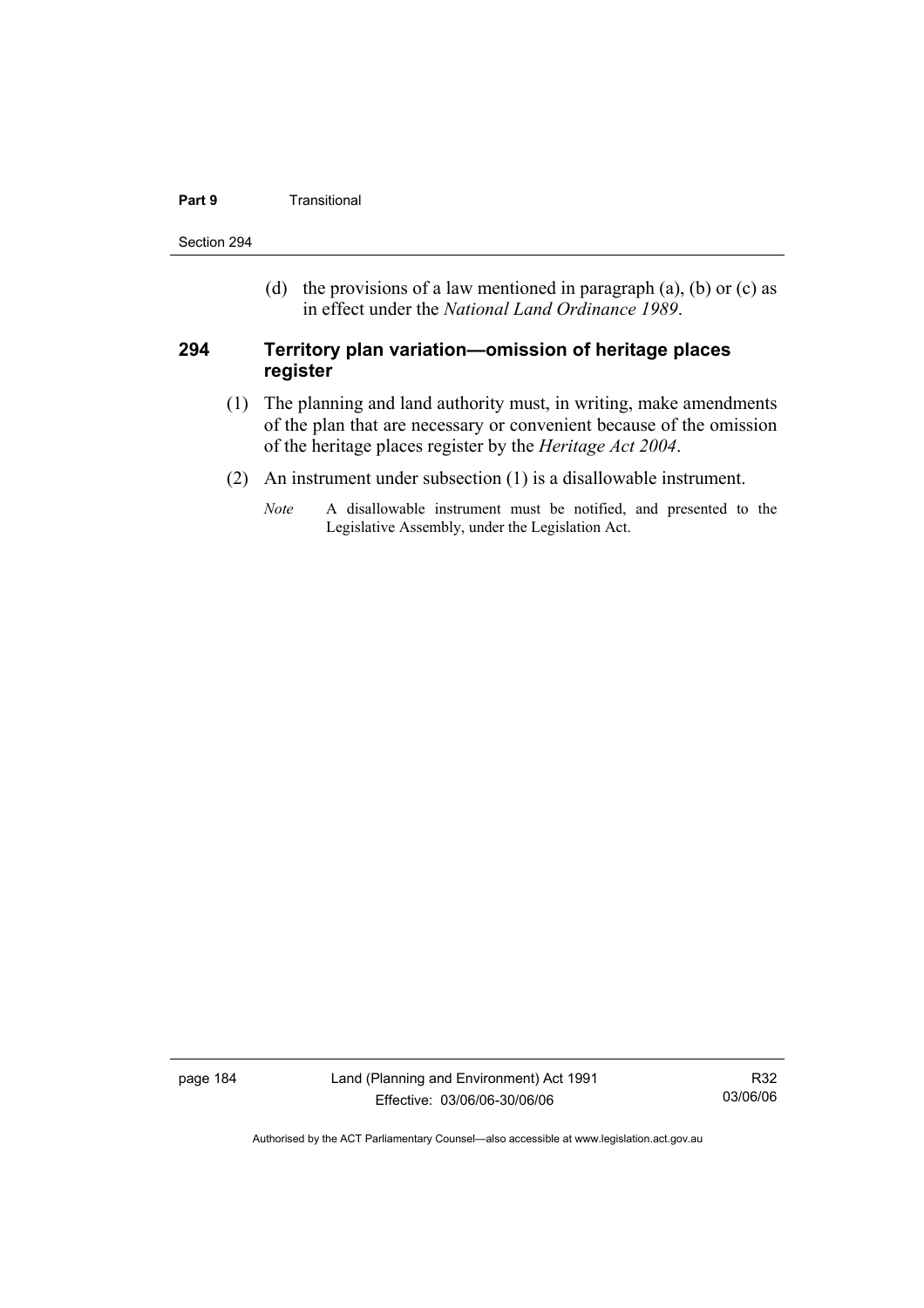# **Schedule 1 Management objectives for public land**

| (see s 195)    |                         |                       |                                                                                                                                                                                                                 |
|----------------|-------------------------|-----------------------|-----------------------------------------------------------------------------------------------------------------------------------------------------------------------------------------------------------------|
| column 1       | column <sub>2</sub>     |                       | column 3                                                                                                                                                                                                        |
| item           | reserve                 | management objectives |                                                                                                                                                                                                                 |
| $\mathbf{1}$   | wilderness area         | 1                     | to conserve the natural<br>environment in a way<br>ensuring that disturbance to<br>that environment is minimal                                                                                                  |
|                |                         | 2                     | to provide for the use of the<br>area (other than by vehicles<br>or other mechanised<br>equipment) for recreation by<br>limited numbers of people,<br>to ensure that opportunities<br>for solitude are provided |
| $\overline{2}$ | national park           | 1                     | to conserve the natural<br>environment                                                                                                                                                                          |
|                |                         | $\overline{2}$        | to provide for public use of<br>the area for recreation,<br>education and research                                                                                                                              |
| 3              | nature reserve          | 1                     | to conserve the natural<br>environment                                                                                                                                                                          |
|                |                         | $\overline{2}$        | to provide for public use of<br>the area for recreation,<br>education and research                                                                                                                              |
| 4              | special purpose reserve | 1                     | to provide for public and<br>community use of the area<br>for recreation and education                                                                                                                          |

| R32      | Land (Planning and Environment) Act 1991 | page 185 |
|----------|------------------------------------------|----------|
| 03/06/06 | Effective: 03/06/06-30/06/06             |          |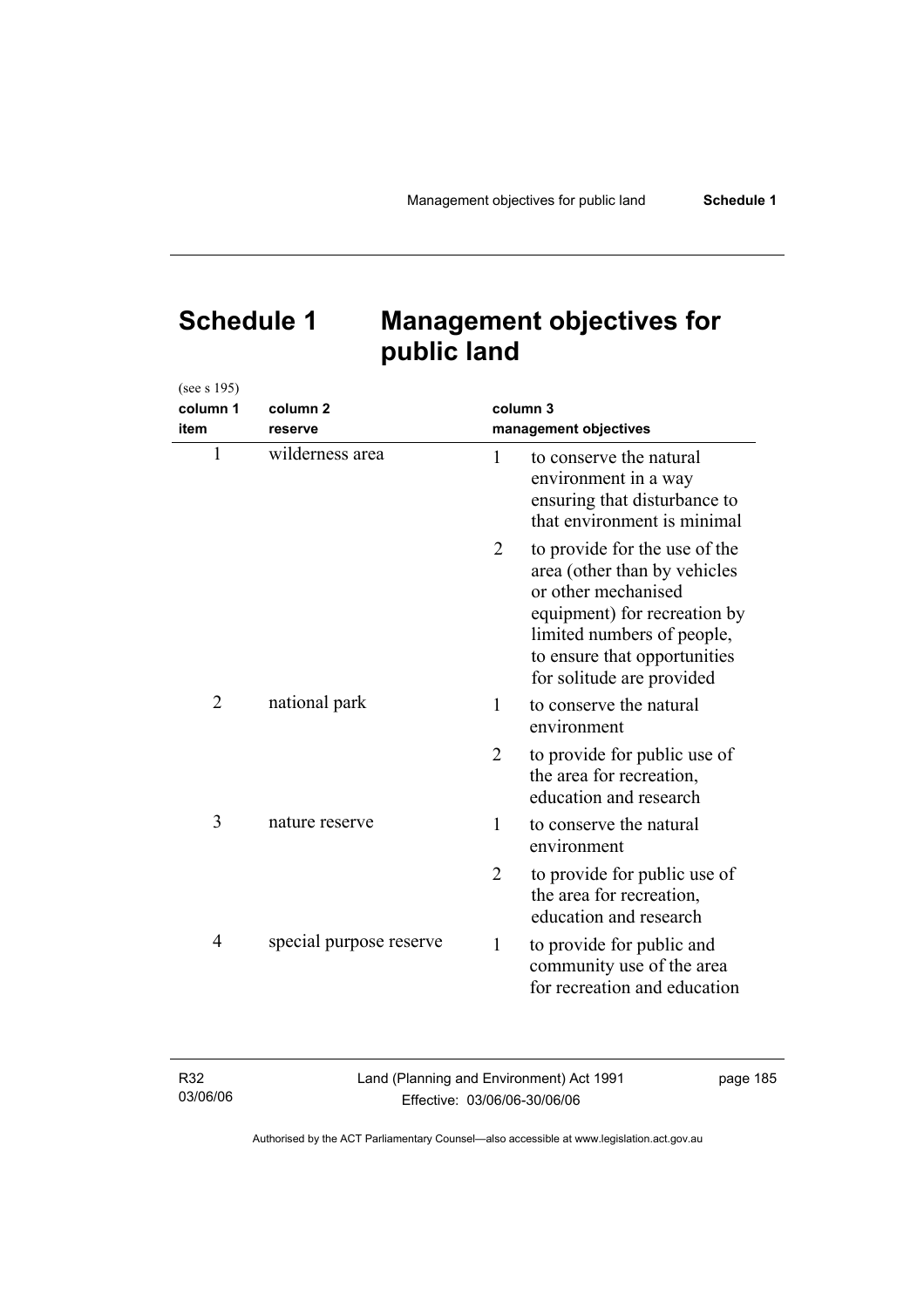# **Schedule 1** Management objectives for public land

| column 1<br>item | column <sub>2</sub><br>reserve |   | column 3<br>management objectives                                                                                       |
|------------------|--------------------------------|---|-------------------------------------------------------------------------------------------------------------------------|
| 5                | cemetery or burial ground      | 1 | to provide for the interment<br>or cremation of human<br>remains and the interment of<br>the ashes of human remains     |
| 6                | sport and recreation reserve   | 1 | to provide for public and<br>community use of the area<br>for sport and recreation                                      |
| 7                | urban open space               | 1 | to provide for public and<br>community use of the area                                                                  |
|                  |                                | 2 | to develop the area for public<br>and community use                                                                     |
| 8                | lake                           | 1 | to prevent and control floods<br>by providing a reservoir to<br>receive flows from rivers,<br>creeks and urban run-offs |
|                  |                                | 2 | to prevent and control<br>pollution of waterways                                                                        |
|                  |                                | 3 | to provide for public use of<br>the lake for recreation                                                                 |
|                  |                                | 4 | to provide a habitat for fauna<br>and flora                                                                             |

page 186 Land (Planning and Environment) Act 1991 Effective: 03/06/06-30/06/06

R32 03/06/06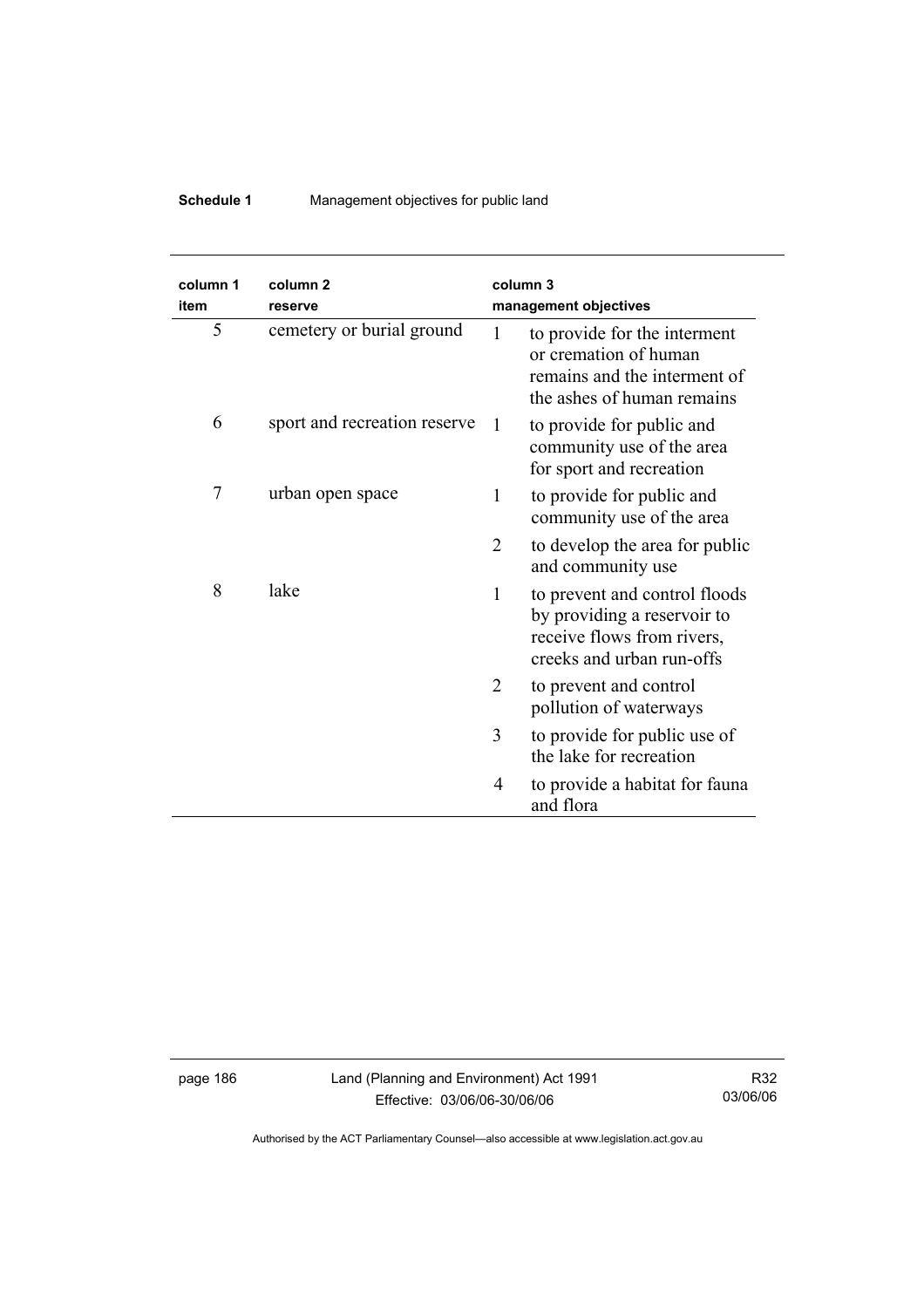# **Schedule 3 Content of preliminary assessments**

(see s 115)

- **1** The following format is to be used for a preliminary assessment required under section 115.
	- 1. **General Information**
	- 1.1 **Name and address of proponent** This is to include the details of any ACT government authority or agency.
	- 1.2 **Details of the contact** This is to include the contact officer within any ACT government authority or agency.
	- 1.3 **Status of the project** Advise the current position on the planning of the project, studies begun or planned and the proposed targets for planning, development or construction.

## 1.4 **Location of the project**

- (a) project site description sufficient for precise location on a map or a map included to show the exact site location;
- (b) information on possible future extensions.

## 1.5 **Description of the project**

- (a) the type and form of the project including supporting developments including those not the responsibility of the proponent;
- (b) the purpose and need for the project, intended utilisation and operation of the facilities;
- (c) the relationship of the project with surrounding development, to connected facilities and services or to other proposed projects.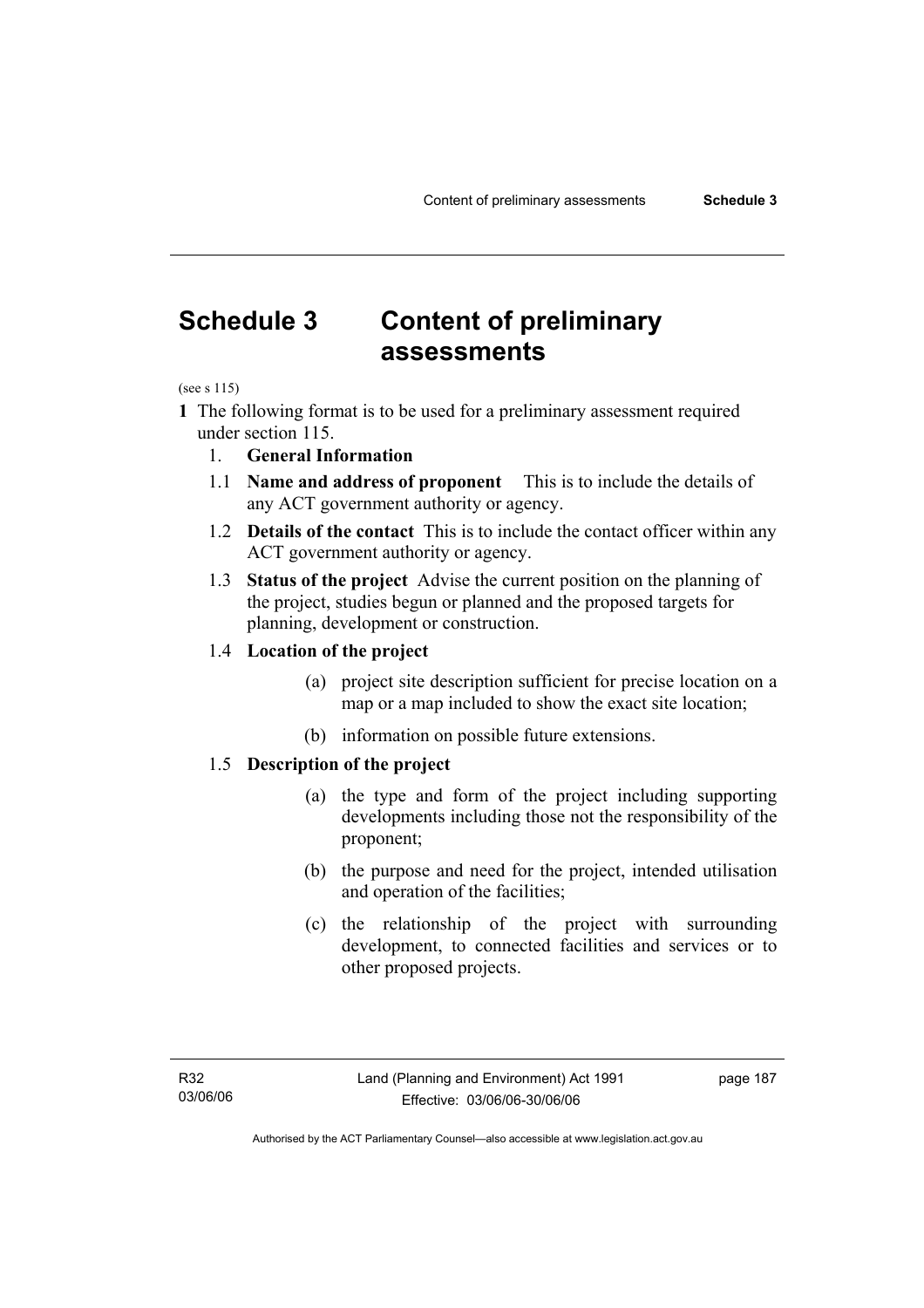# **2 Existing Environmental Conditions**

- 2.1 **Description of project site** A brief description of the overall appearance and current land use with mention made of any special features including the built and natural heritage factors (if any) of the site.
- 2.2 **Description of region surrounding the project site** Significant differences between the site and surrounding areas should be noted eg variation in population density, watershed, proximity to watercourses and water bodies.
- 2.3 **Current land use policy and lease conditions of the site**
- **3 Potential Impact of the Project on the Environment** 
	- 3.1 **On the physical environment**
	- 3.2 **On the human environment**
	- 3.3 **On the non-human biological environment**
	- 3.4 **Potentially beneficial impacts**
- **4 Summary and Conclusions** 
	- 4.1 A summary of the potential benefits and disadvantages of the project. Can the benefits to the community be said to offset any unavoidable permanent or temporary adverse effects?

page 188 Land (Planning and Environment) Act 1991 Effective: 03/06/06-30/06/06

R32 03/06/06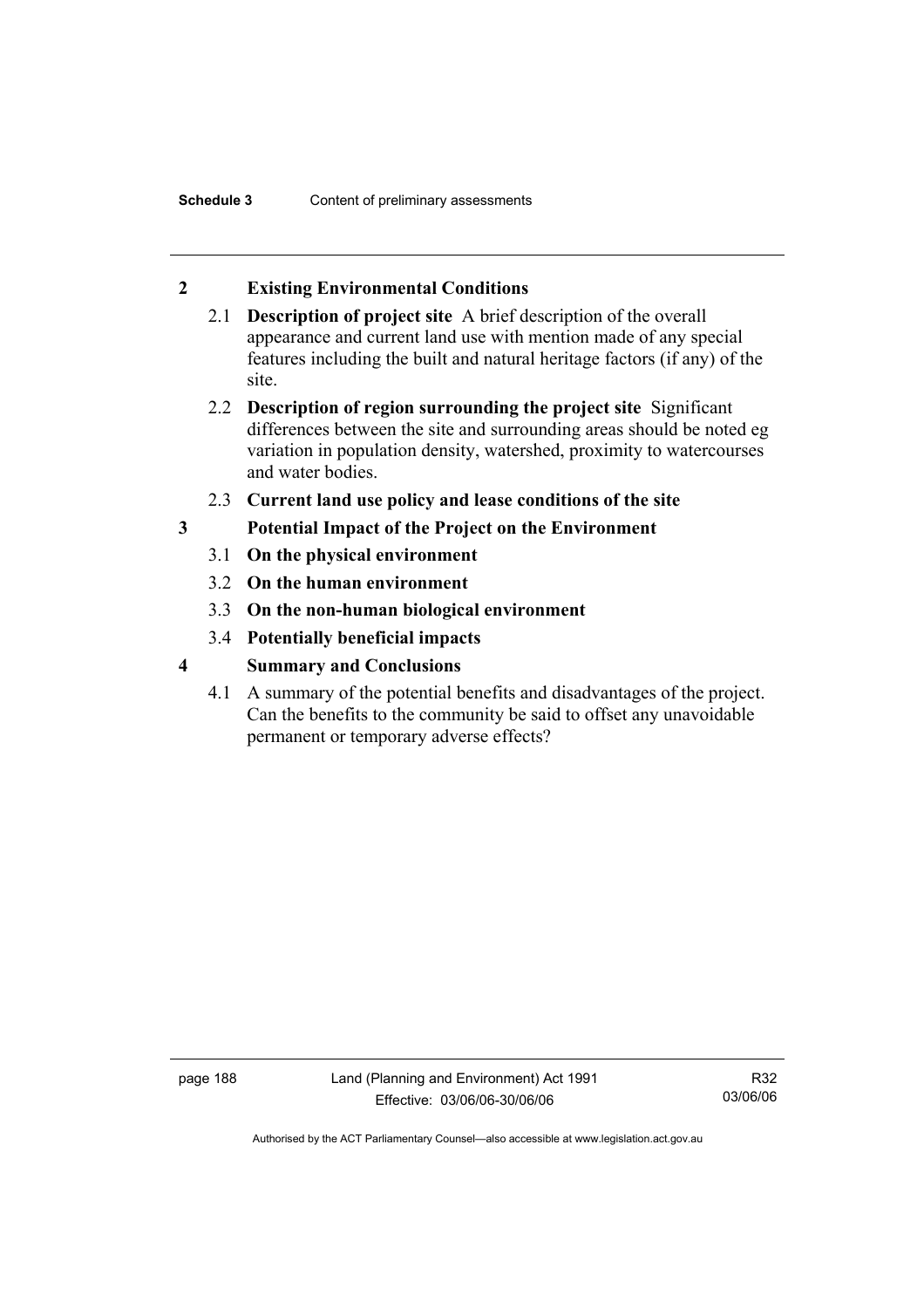# **Schedule 4 Decisions reviewable by AAT**

(see s 275, 282A)

# **Part 4.1 Reviewable decisions under part 6**

| column 1       | column <sub>2</sub>            | column 3            | column $\overline{4}$                    |
|----------------|--------------------------------|---------------------|------------------------------------------|
| item           | decision-maker                 | provision of<br>Act | decision                                 |
| 1              | planning and land<br>authority | 228(2)              | refusing to approve<br>application       |
| $\overline{2}$ | relevant authority             | 230                 | refusing to approve<br>application       |
| 3              | planning and land<br>authority | 233(3)              | refusing to grant extension of<br>period |
| 4              | relevant authority             | 245                 | giving approval subject to<br>condition  |
| 5              | planning and land<br>authority | 245(4)              | refusing to approve<br>amendment         |
| 6              | planning and land<br>authority | 246A                | refusing to approve<br>application       |
| 7              | planning and land<br>authority | 246A                | giving approval subject to<br>condition  |
| 8              | planning and land<br>authority | 247(2)              | refusing to amend approval               |
| 9              | planning and land<br>authority | 252(2)              | refusing to extend period                |

R32 03/06/06 Land (Planning and Environment) Act 1991 Effective: 03/06/06-30/06/06

page 189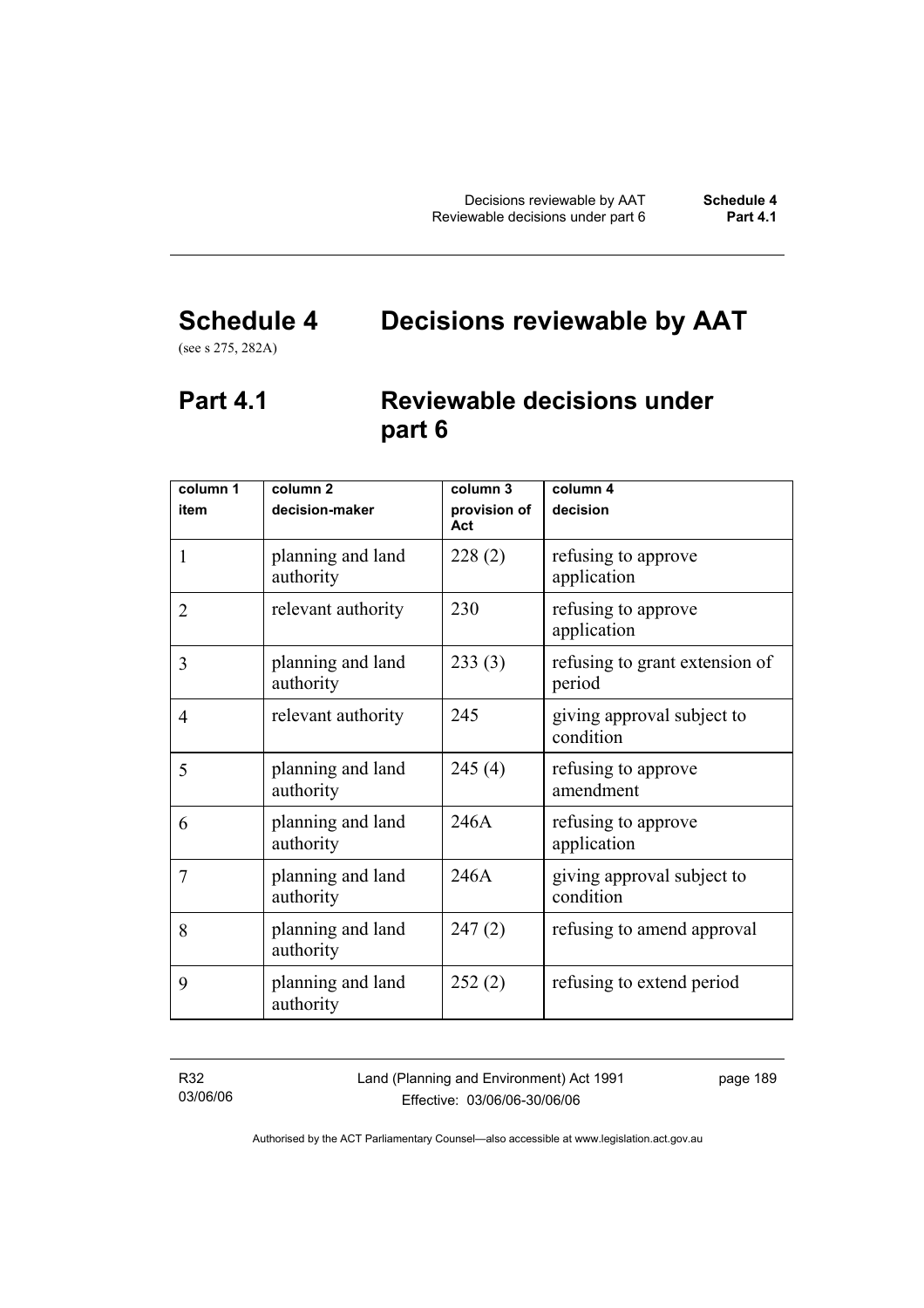| Schedule 4      | Decisions reviewable by AAT |
|-----------------|-----------------------------|
| <b>Part 4.2</b> | Other reviewable decisions  |

| column 1<br>item | column 2<br>decision-maker | column 3<br>provision of<br>Act | column 4<br>decision |
|------------------|----------------------------|---------------------------------|----------------------|
|                  | relevant authority         | 253                             | revoking approval    |

# **Part 4.2 Other reviewable decisions**

| column 1       | column <sub>2</sub>            | column 3            | column 4                                                                                                          |
|----------------|--------------------------------|---------------------|-------------------------------------------------------------------------------------------------------------------|
| item           | decision-maker                 | provision of<br>Act | decision                                                                                                          |
| $\mathbf{1}$   | planning and land<br>authority | 167(3)              | deciding that person not<br>eligible for grant of lease of<br>specified class                                     |
| $\overline{2}$ | planning and land<br>authority | 167(5)              | refusing to consent to<br>assignment, transfer or<br>subletting of lease or parting<br>of possession of leasehold |
| 3              | planning and land<br>authority | 170(1)              | terminating person's right to<br>grant of lease                                                                   |
| 4              | planning and land<br>authority | 171(2)              | refusing to grant further<br>residential lease                                                                    |
| 5              | planning and land<br>authority | 171A(1)             | refusing to grant further rural<br>lease                                                                          |
| 6              | planning and land<br>authority | 172(2)              | refusing to grant further lease<br>other than residential or rural<br>lease                                       |
| 7              | planning and land<br>authority | 174(2)              | deciding market value of<br>improvements                                                                          |
| 8              | planning and land<br>authority | 177(3)              | confirming variation of rent                                                                                      |

page 190 Land (Planning and Environment) Act 1991 Effective: 03/06/06-30/06/06

R32 03/06/06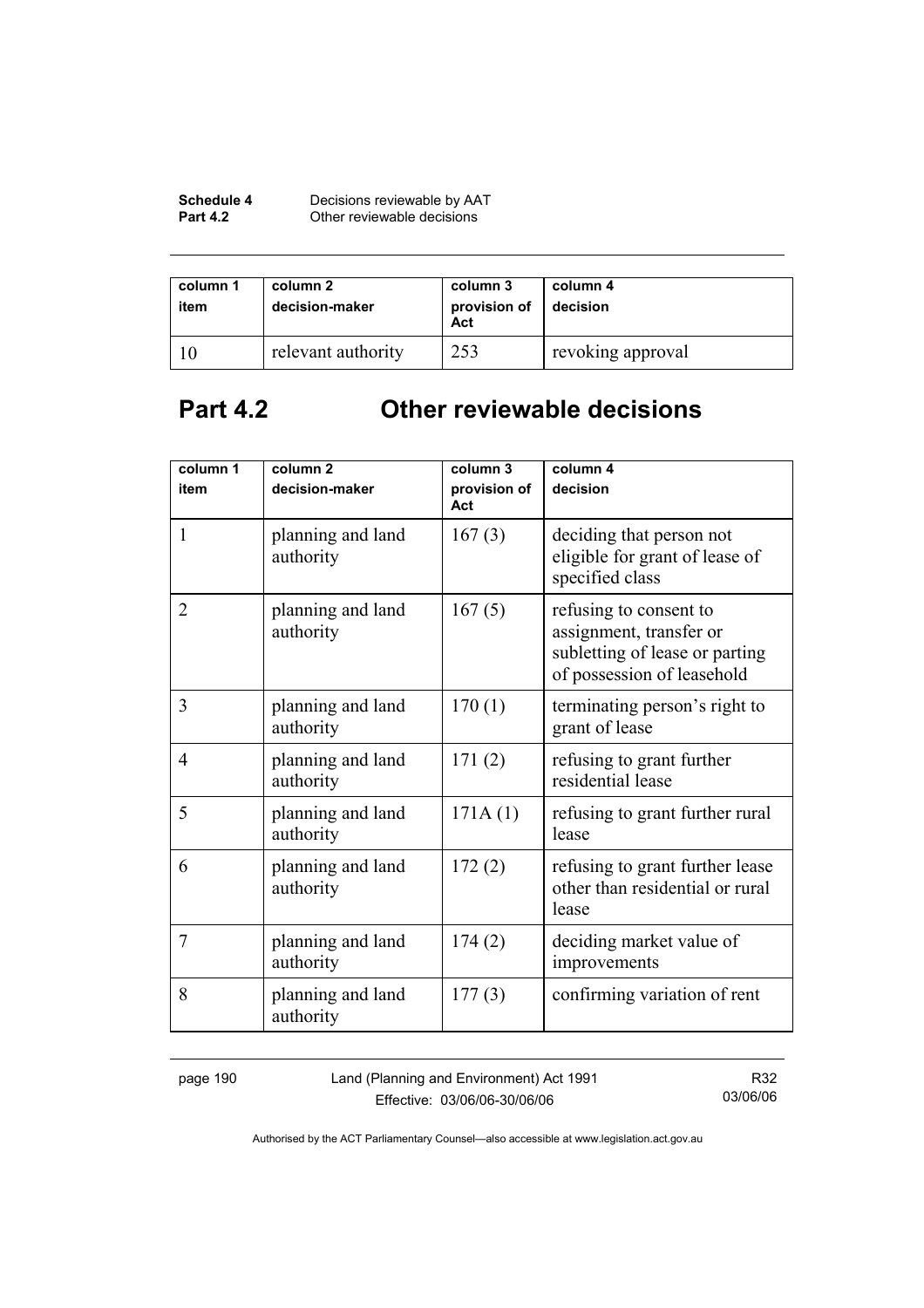| column 1<br>item | column <sub>2</sub><br>decision-maker | column 3<br>provision of<br>Act | column 4<br>decision                                                                                                                                          |
|------------------|---------------------------------------|---------------------------------|---------------------------------------------------------------------------------------------------------------------------------------------------------------|
| 9                | planning and land<br>authority        | 177(3)                          | on review of variation of rent,<br>substituting other variation                                                                                               |
| 10               | planning and land<br>authority        | 178(1)                          | refusing to authorise payment<br>of amount                                                                                                                    |
| 11               | planning and land<br>authority        | 179(1)                          | refusing to issue certificate of<br>compliance                                                                                                                |
| 12               | planning and land<br>authority        | 179(2)                          | on application for certificate of<br>compliance under s 179 (1)—<br>issuing certificate that building<br>and development condition<br>partially complied with |
| 13               | planning and land<br>authority        | 179(2)                          | refusing to issue certificate<br>that building and development<br>condition partially complied<br>with                                                        |
| 14               | planning and land<br>authority        | 179(2)                          | issuing certificate of<br>compliance subject to<br>condition under s 179 (3)                                                                                  |
| 15               | planning and land<br>authority        | 180(2)                          | refusing to consent to<br>assignment or transfer of lease<br>or interest in lease                                                                             |
| 16               | planning and land<br>authority        | 184A (2)                        | deciding change of use charge<br>for variation of nominal rent<br>lease                                                                                       |
| 17               | planning and land<br>authority        | 184C(1)                         | refusing to remit change of use<br>charge for variation of<br>nominal rent lease                                                                              |

R32 03/06/06 Land (Planning and Environment) Act 1991 Effective: 03/06/06-30/06/06

page 191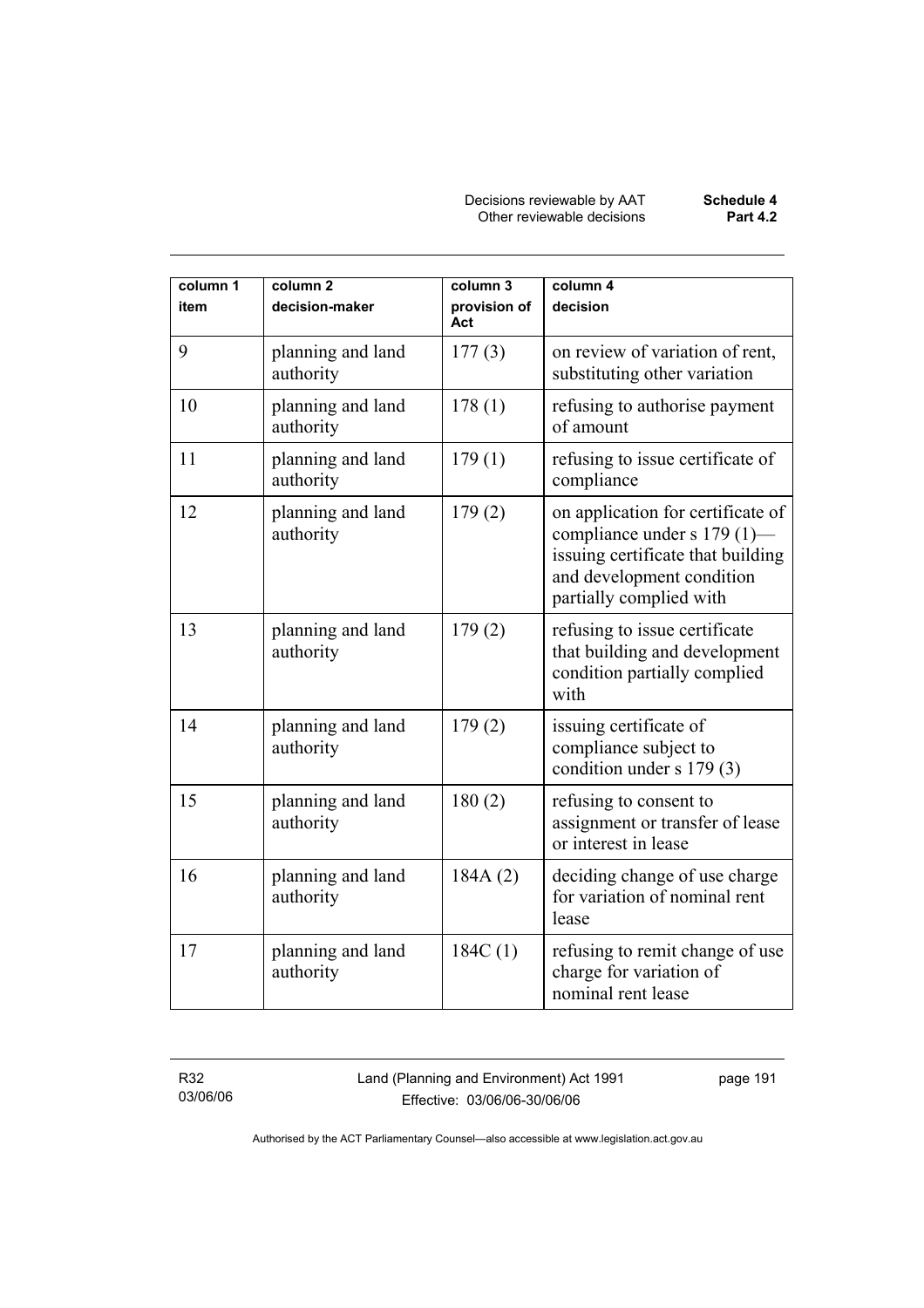#### **Schedule 4** Decisions reviewable by AAT **Part 4.2 Other reviewable decisions**

| column 1<br>item | column <sub>2</sub><br>decision-maker | column 3<br>provision of<br>Act | column 4<br>decision                                                                                               |  |
|------------------|---------------------------------------|---------------------------------|--------------------------------------------------------------------------------------------------------------------|--|
| 18               | planning and land<br>authority        | 184C(1)                         | remitting change of use charge<br>for variation of nominal rent<br>lease by amount less than<br>amount applied for |  |
| 19               | planning and land<br>authority        | 184C(2)                         | increasing change of use<br>charge for variation of<br>nominal rent lease                                          |  |
| 20               | planning and land<br>authority        | 184D(2)                         | reappraising rent payable<br>under rental lease                                                                    |  |
| 21               | planning and land<br>authority        | 186(1)(d)                       | deciding amount payable to<br>reduce lease rent to nominal<br>rent                                                 |  |
| 22               | planning and land<br>authority        | 187A(2)                         | deciding change of use charge<br>for consolidation or<br>subdivision                                               |  |
| 23               | planning and land<br>authority        | 187C(1)                         | refusing to remit change of use<br>charge for consolidation or<br>subdivision                                      |  |
| 24               | planning and land<br>authority        | 187C(1)                         | remitting change of use charge<br>for consolidation or<br>subdivision by amount less<br>than amount applied for    |  |
| 25               | planning and land<br>authority        | 187C(2)                         | increasing change of use<br>charge for consolidation or<br>subdivision                                             |  |
| 26               | planning and land<br>authority        | 188(1)                          | terminating lease                                                                                                  |  |

page 192 Land (Planning and Environment) Act 1991 Effective: 03/06/06-30/06/06

R32 03/06/06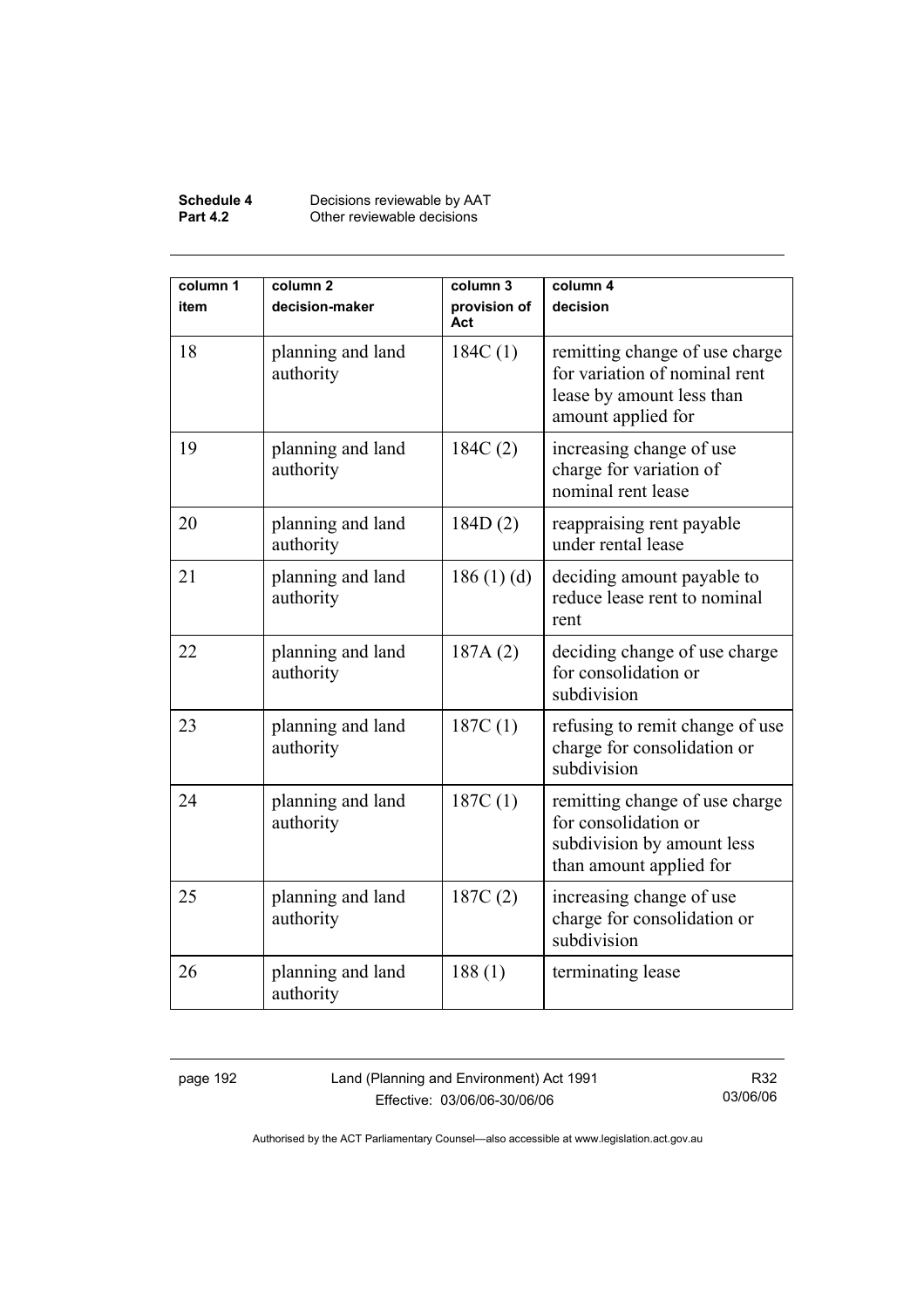| Decisions reviewable by AAT | Schedule 4      |
|-----------------------------|-----------------|
| Other reviewable decisions  | <b>Part 4.2</b> |

| column 1<br>item | column 2<br>decision-maker     | column 3<br>provision of<br>Act | column 4<br>decision                                                         |
|------------------|--------------------------------|---------------------------------|------------------------------------------------------------------------------|
| 27               | planning and land<br>authority | 188(4)                          | terminating licence                                                          |
| 28               | planning and land<br>authority | 214(1)                          | refusing consent to surrender<br>of lease or part of leasehold               |
| 29               | planning and land<br>authority | 214(2)                          | accepting surrender of lease or<br>part of leasehold subject to<br>condition |
| 30               | planning and land<br>authority | 219(1)                          | refusing to grant right to<br>extract minerals                               |

R32 03/06/06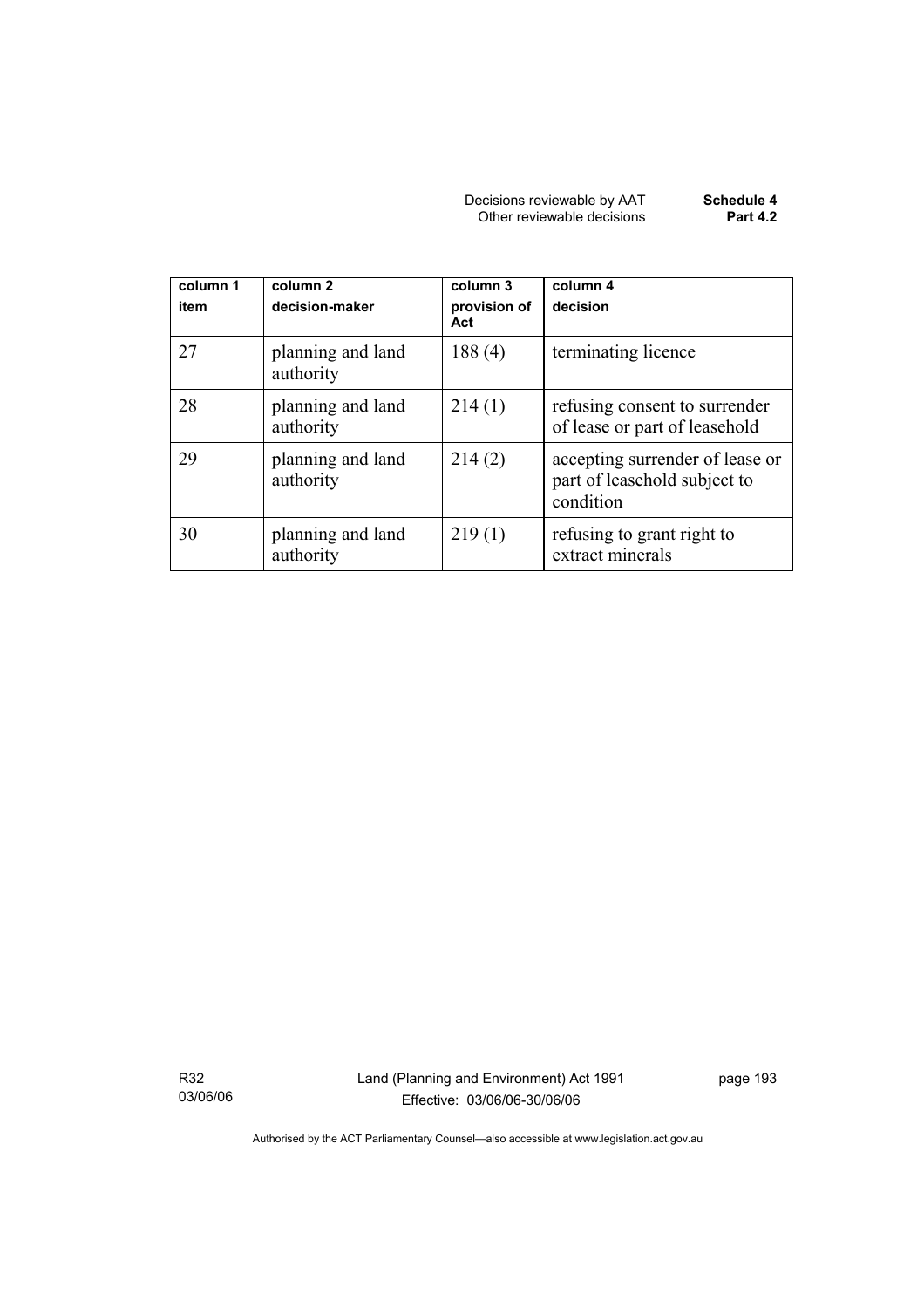# **Schedule 5 Activities subject to orders**

| (see s 4, s 258) |                                                                                                                                                                                                                                      |                      |
|------------------|--------------------------------------------------------------------------------------------------------------------------------------------------------------------------------------------------------------------------------------|----------------------|
| column 1         | column <sub>2</sub>                                                                                                                                                                                                                  | column 3             |
| item             | activities                                                                                                                                                                                                                           | penalty              |
| $\mathbf{1}$     | work affecting a conservation<br>requirement under a heritage direction<br>conducted otherwise than in<br>accordance with an approval                                                                                                | 200 penalty<br>units |
| $\overline{2}$   | failure to comply with-<br>a lease; or<br>(a)<br>if a lease is granted subject to<br>(b)<br>the lessee entering into a<br>development agreement and<br>the lessee has entered into such<br>an agreement-the<br>development agreement | 50 penalty<br>units  |
| 3                | failure to keep a leasehold clean                                                                                                                                                                                                    | 50 penalty<br>units  |
| $\overline{4}$   | undertaking a development                                                                                                                                                                                                            | 50 penalty<br>units  |
| 5                | having a building or structure that was<br>constructed or erected without<br>approval required by-<br>this Act, division 6.2; or<br>(a)<br>(b)<br>the Buildings (Design and<br>Siting) Act 1964                                      | 50 penalty<br>units  |
| 6                | permitting a tree, sapling, plant or<br>shrub to overhang a public place so as<br>to obstruct or inconvenience a person<br>in that place                                                                                             | 5 penalty units      |

page 194 Land (Planning and Environment) Act 1991 Effective: 03/06/06-30/06/06

R32 03/06/06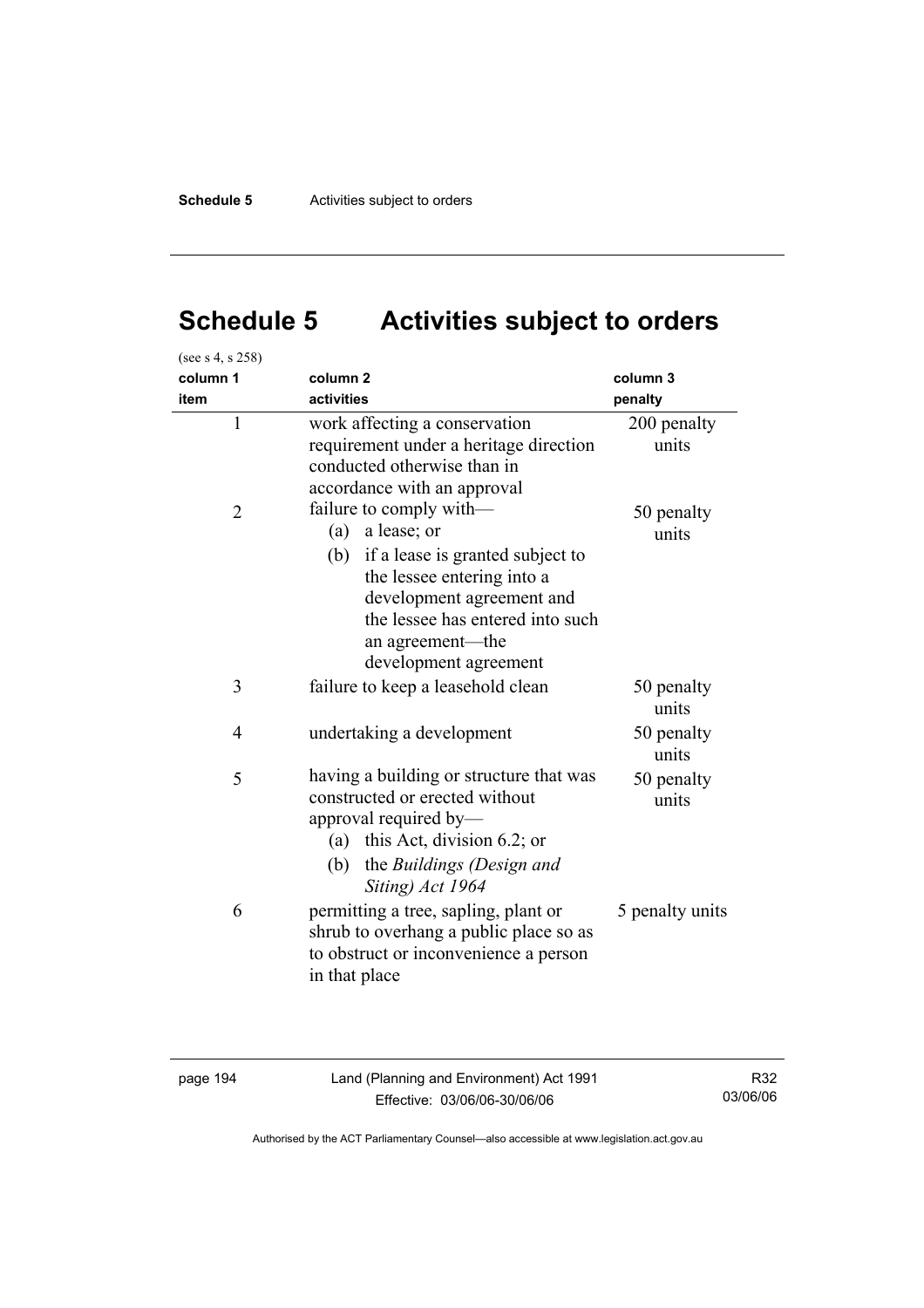# Activities subject to orders **Schedule 5**

| column 1<br>item | column <sub>2</sub><br>activities                                                                                                                                                                                                                                                                                                             | column 3<br>penalty  |
|------------------|-----------------------------------------------------------------------------------------------------------------------------------------------------------------------------------------------------------------------------------------------------------------------------------------------------------------------------------------------|----------------------|
| 7                | an activity that is likely to cause soil<br>erosion, or an activity that involves<br>destroying, damaging, removing or<br>otherwise interfering with vegetation<br>(living or dead) or soil between the<br>banks, or within 20m of the bank, of a<br>watercourse, or on land with a slope of<br>more than 18 <sup>°</sup> from the horizontal | 100 penalty<br>units |
| 8                | parking a heavy vehicle on residential<br>land in contravention of a code of<br>practice under the <i>Road Transport</i><br>(Safety and Traffic Management)<br>Regulation 2000, division 3.1.3 about<br>the parking of heavy vehicles                                                                                                         | 20 penalty<br>units  |
| 9                | managing land held under a rural lease<br>other than in accordance with the land<br>management agreement that applies to<br>it                                                                                                                                                                                                                | 50 penalty<br>units  |

R32 03/06/06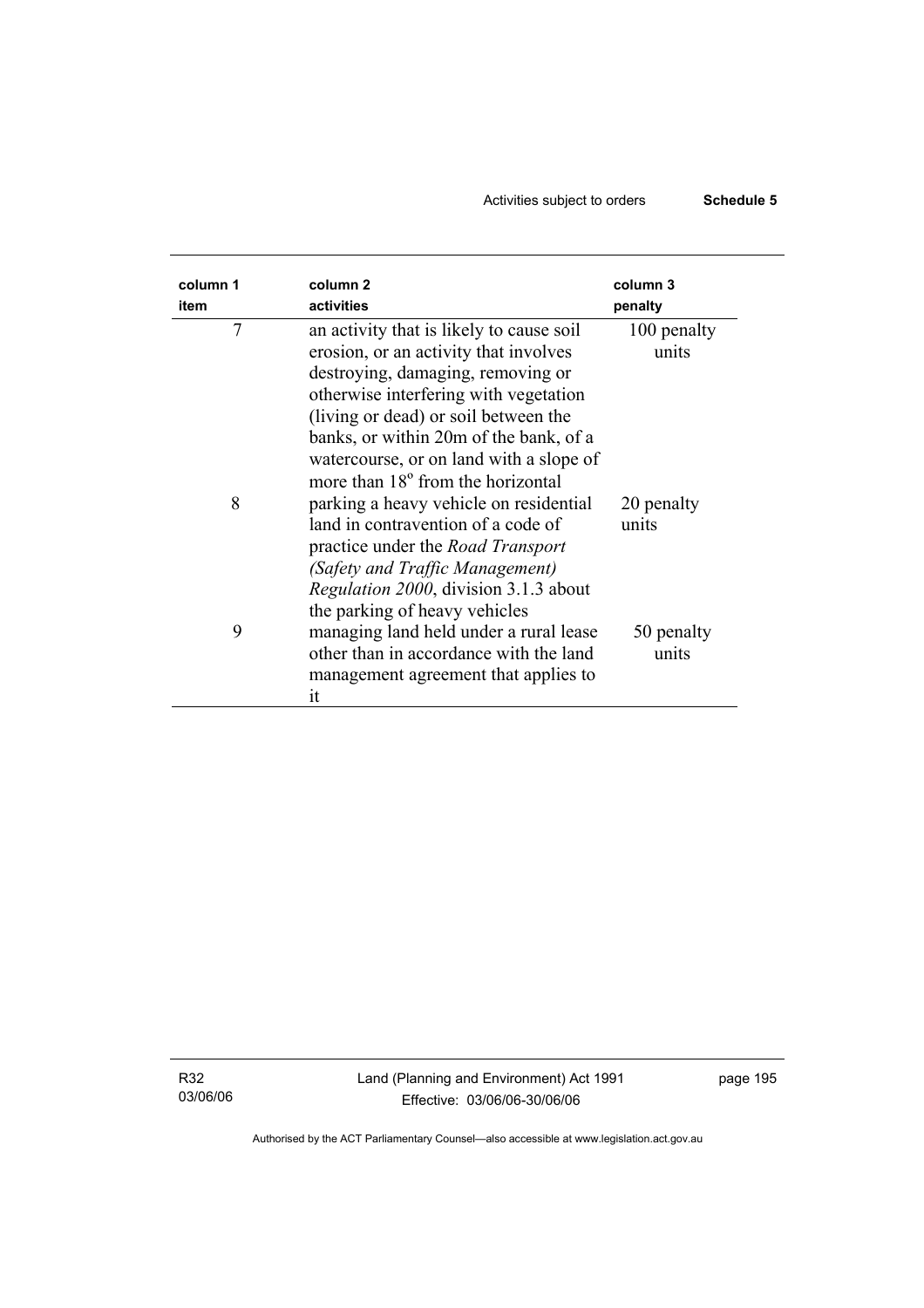# **Dictionary**

(see s 2)

- *Note 1* The Legislation Act contains definitions and other provisions relevant to this Act.
- *Note 2* For example, the Legislation Act, dict, pt 1, defines the following terms:
	- ΑΑΤ
		- administrative appeals tribunal
		- amend
		- appoint
		- change
		- conservator of flora and fauna
		- contravene
		- document
		- domestic partner (see s 169)
		- entity
		- exercise
		- function
		- month
		- national capital authority
		- penalty unit (see s 133)
		- the Territory.

*application*, for part 6 (Approvals and orders)—see section 222.

*approval*, for part 6 (Approvals and orders)—see section 222.

*assessment* means an assessment made under division 4.3

#### *authorised person*—

- (a) for subdivision 4.4.3 (Procedures and powers)—see section 143; and
- (b) for subdivision 6.3.2 (Rectification work)—see section 259C (1).

## *background papers*, for part 2 (Planning)—see section 5.

| page 196 | Land (Planning and Environment) Act 1991 | R32      |
|----------|------------------------------------------|----------|
|          | Effective: 03/06/06-30/06/06             | 03/06/06 |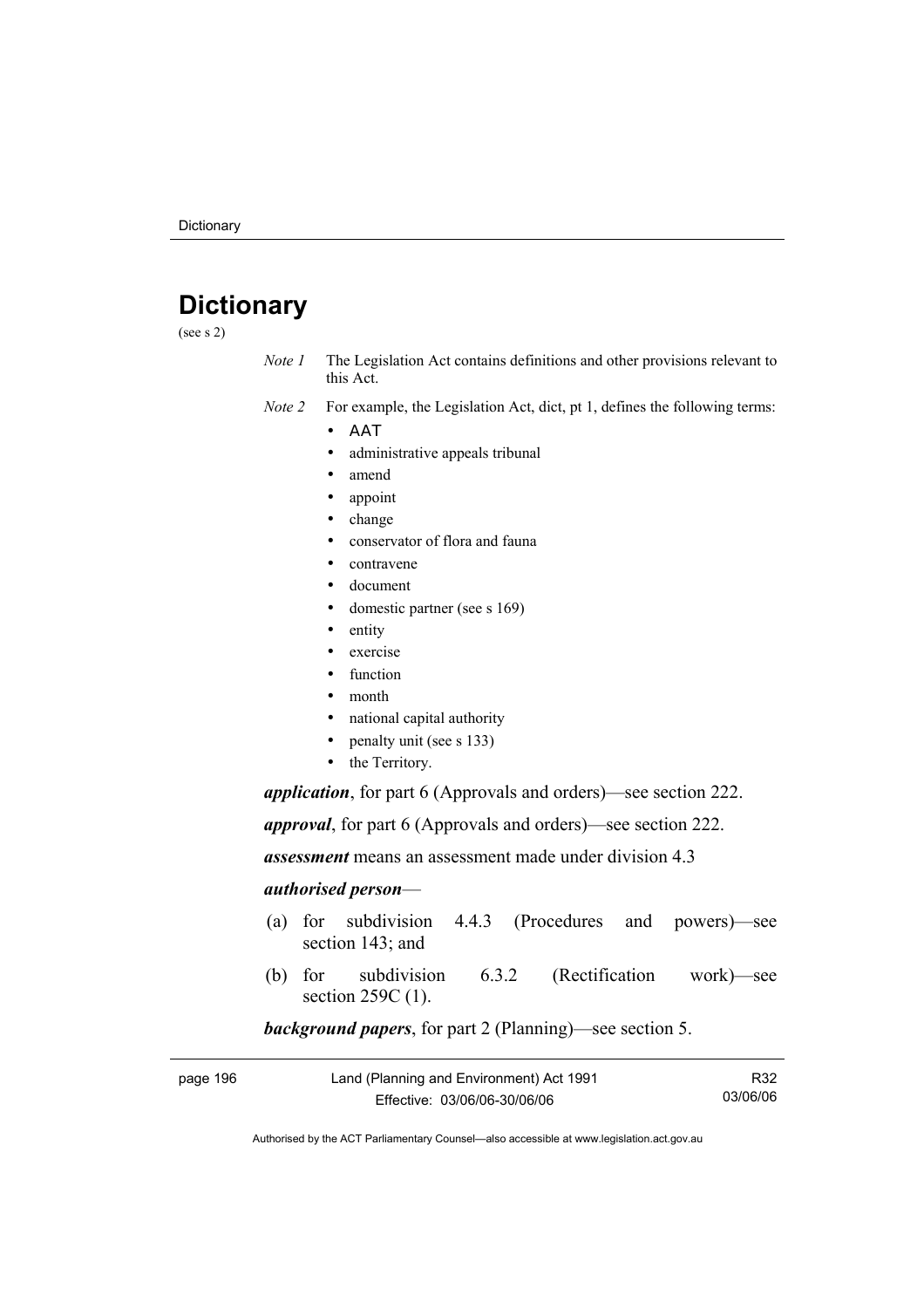*building*, for part 6 (Approvals and orders)—see section 222.

*building and development provision*, for part 5 (Land administration)—see section 159.

*building work*, for part 6 (Approvals and orders)—see section 222.

*cemetery* includes crematorium.

*concessional lease*—see section 159A.

*connected*, with an offence, for division 6.4 (Enforcement)—see section 262.

*conservator* means the conservator of flora and fauna*.*

### *consolidation—*

- (a) for part 5 (Land administration)—see section 159; and
- (b) for part 6 (Approvals and orders)—see section 222.

*consultation notice*, for part 2 (Planning)—see section 19.

*controlled activity* means—

- (a) an activity of a kind mentioned in schedule 5; or
- (b) an activity under another Act that is declared by that Act to be a controlled activity for schedule 5.

*damage* a protected tree, for part 6 (Approvals and orders)—see section 222.

*dealing*, for division 5.4 (Restrictions on rural leases)—see section 186B.

*declared site*, for part 6 (Approvals and orders)—see section 222.

*defined decision*, for part 4 (Environmental assessments and inquiries)—see section 111.

*development*, in relation to land—

(a) for part 2 (Planning)—see section 5; and

page 197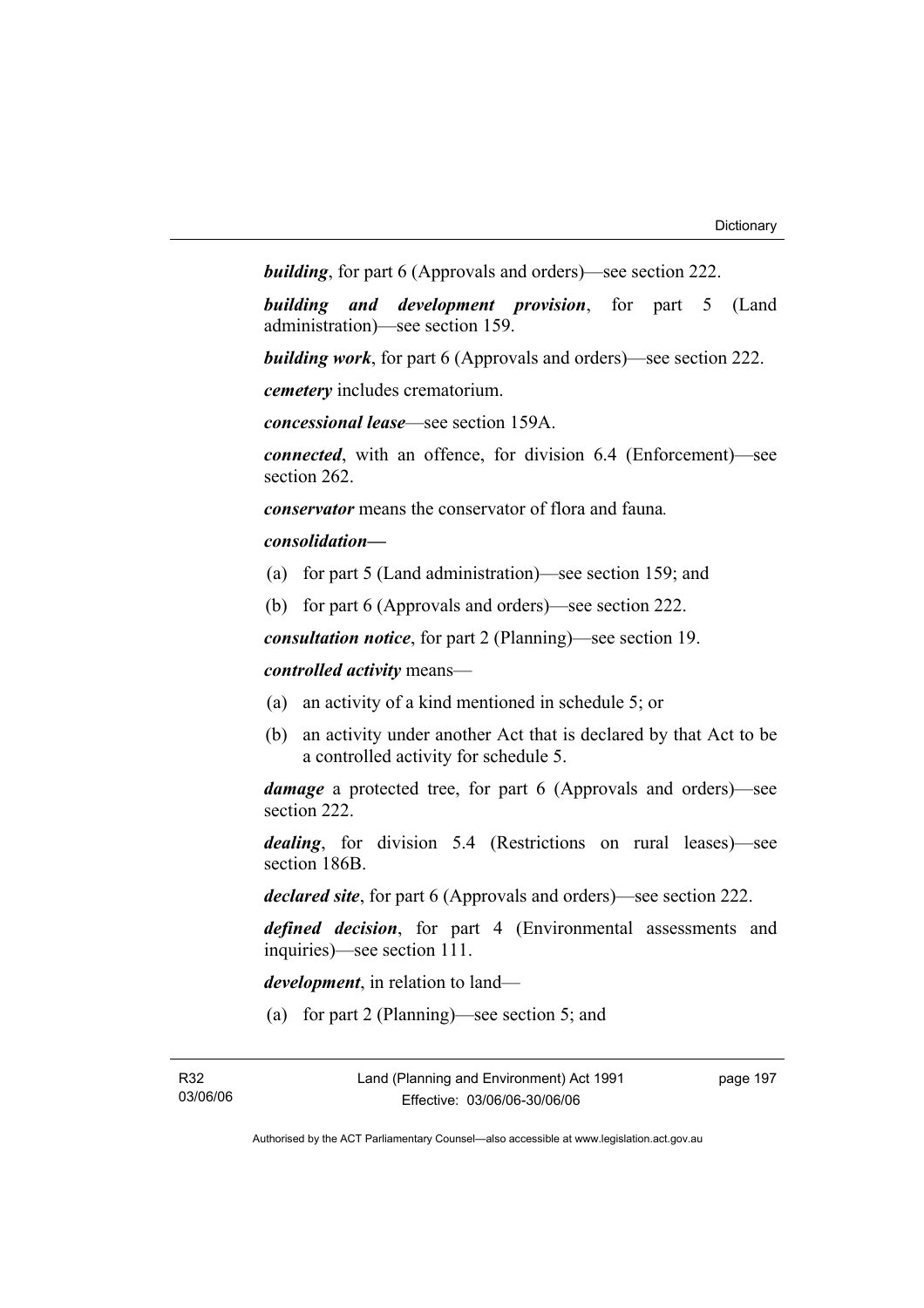(b) for part 6 (Approvals and orders)—see section 222.

*discharge amount*, for division 5.4 (Restrictions on rural leases) see section 186B.

*draft plan variation*, for part 2 (Planning)—see section 5.

*earlier index number*, for division 5.4 (Restrictions on rural leases)—see section 186B.

*environmental impact*, for part 4 (Environmental assessments and inquiries)—see section 111.

*environmental impact statement*, for part 4 (Environmental assessments and inquiries)—see section 111.

*environmental report*, for part 2 (Planning)—see section 5.

*Environment Minister* means the Minister administering part 4 (Environmental assessments and inquiries).

*Executive*, for part 6 (Approvals and orders)—see section 222.

*formal error* means—

- (a) a clerical error; or
- (b) an error arising from an accidental slip or omission; or
- (c) a defect of form.

*heritage direction*—see the *Heritage Act 2004*, section 62.

*heritage significance*—see the *Heritage Act 2004*, section 62.

*holding period*, for division 5.4 (Restrictions on rural leases)—see section 186B.

*index number*, for division 5.4 (Restrictions on rural leases)—see section 186G

*inquiry* means an inquiry conducted under division 4.4 (Inquiries).

*inspector*, for part 6 (Approvals and orders), means a person appointed as an inspector under section 263 (1).

| page 198 | Land (Planning and Environment) Act 1991 | R32      |
|----------|------------------------------------------|----------|
|          | Effective: 03/06/06-30/06/06             | 03/06/06 |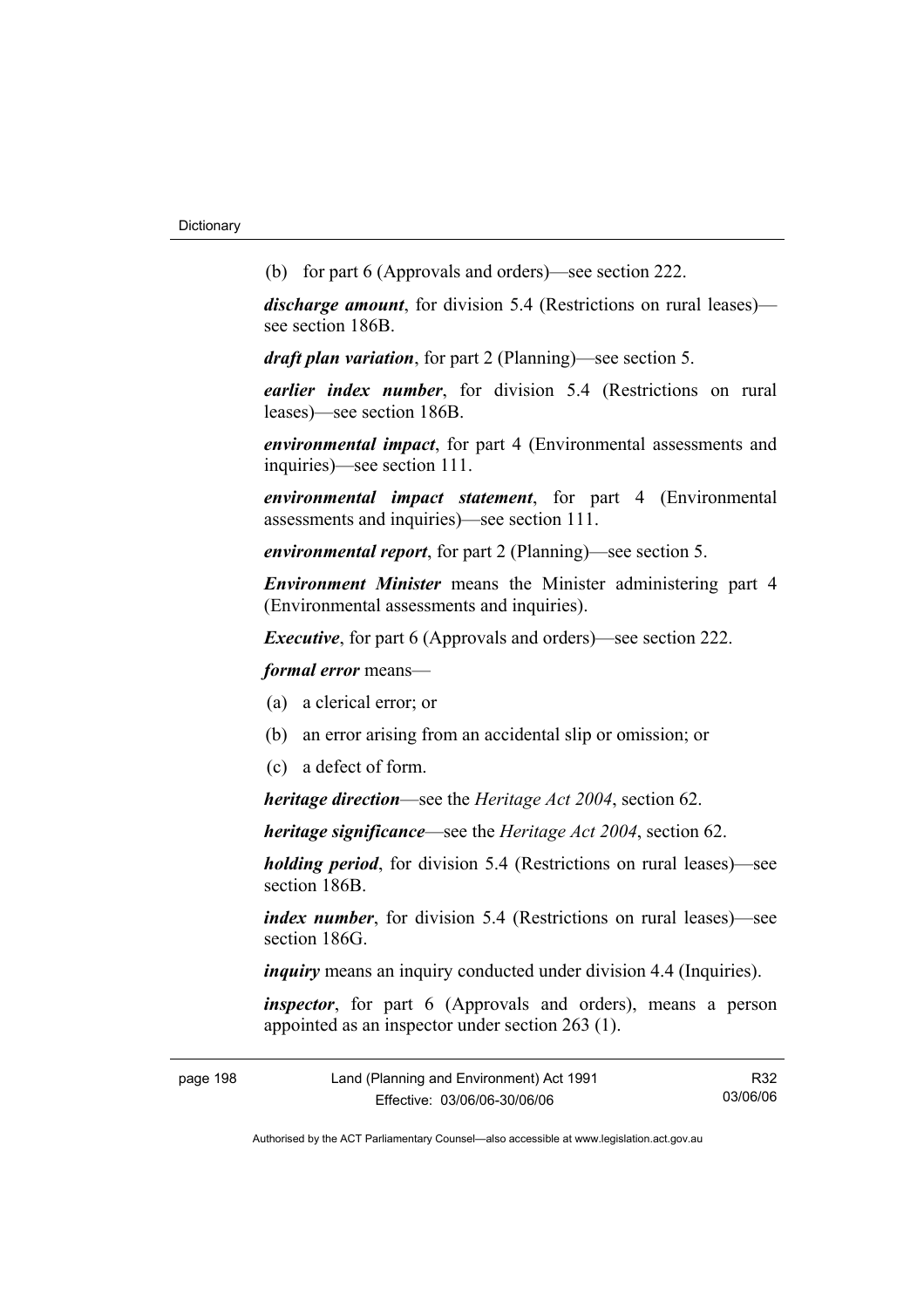### *land*—

- (a) for part 2 (Planning)—see section 5; and
- (b) for part 4 (Environmental assessments and inquiries)—see section 111.

*land management agreement* means an agreement under section 186C.

*Note* A reference to an instrument (including a land management agreement) includes a reference to the instrument as originally made and as amended (see Legislation Act, s 102).

*later index number*, for division 5.4 (Restrictions on rural leases) see section 186B.

#### *lease—*

- (a) for part 5 (Land administration)—see section 159; and
- (b) for part 6 (Approvals and orders)—see section 222.

### *lessee—*

- (a) for part 5 (Land administration)—see section 159; and
- (b) for part 6 (Approvals and orders)—see section 222.

*long lease*, for division 5.4 (Restrictions on rural leases)—see section 186B.

*market value*, for part 5 (Land administration)—see section 159.

*national capital plan*, for part 2 (Planning)—see section 5.

*natural environment*, for schedule 1 (Management objectives for public land)—see section 195 (6).

*new application*, for subdivision 6.2.4 (Reconsideration of applications for approval)—see section 245A.

*newspaper* means a newspaper published and circulating in the ACT.

page 199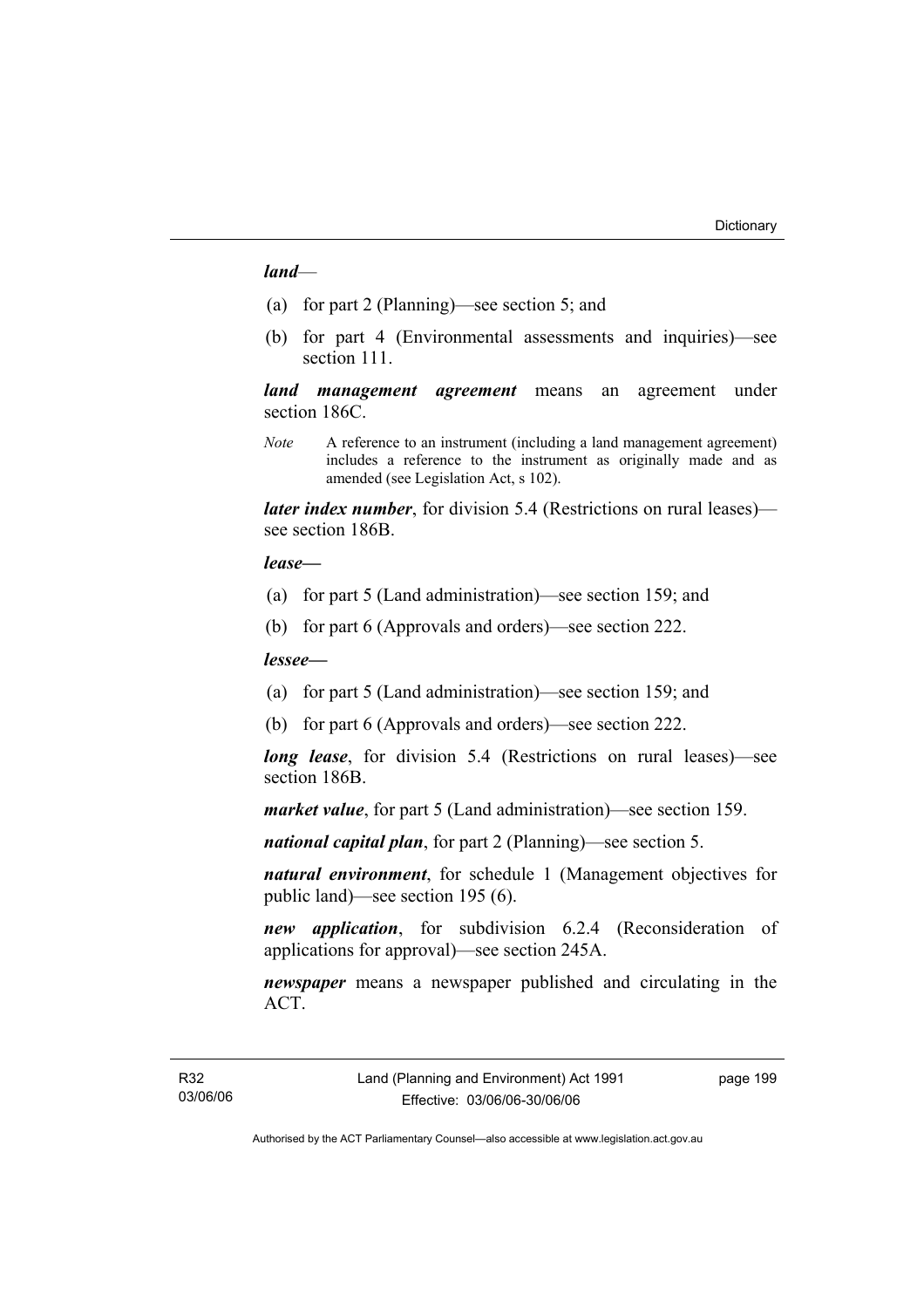*nominal rent lease*, for part 5 (Land administration)—see section 159.

*objection*, for part 6 (Approvals and orders)—see section 222.

### *occupier*—

- (a) for subdivision 4.4.3 (Procedures and powers)—see section 143; and
- (b) for division 6.4 (Enforcement)—see section 262.

*offence*, for division 6.4 (Enforcement)—see section 262.

*order*, for part 6 (Approvals and orders)—see section 222.

*original application*, for subdivision 6.2.4 (Reconsideration of applications for approval)—see section 245A.

*original decision*, for subdivision 6.2.4 (Reconsideration of applications for approval)—see section 245A.

*panel*, for part 4 (Environmental assessments and inquiries)—see section 111.

*place*, for subdivision 4.4.3 (Procedures and powers)—see section 143.

*plan* means the territory plan.

*Note* A reference to an instrument (including the plan) includes a reference to the instrument as originally made and as amended (see Legislation Act, s 102).

*plan of management*, for division 5.7 (Public land)—see section 191.

*preliminary assessment*, for part 4 (Environmental assessments and inquiries)—see section 111.

*prescribed period*, for part 6 (Approvals and orders)—see section 222.

R32 03/06/06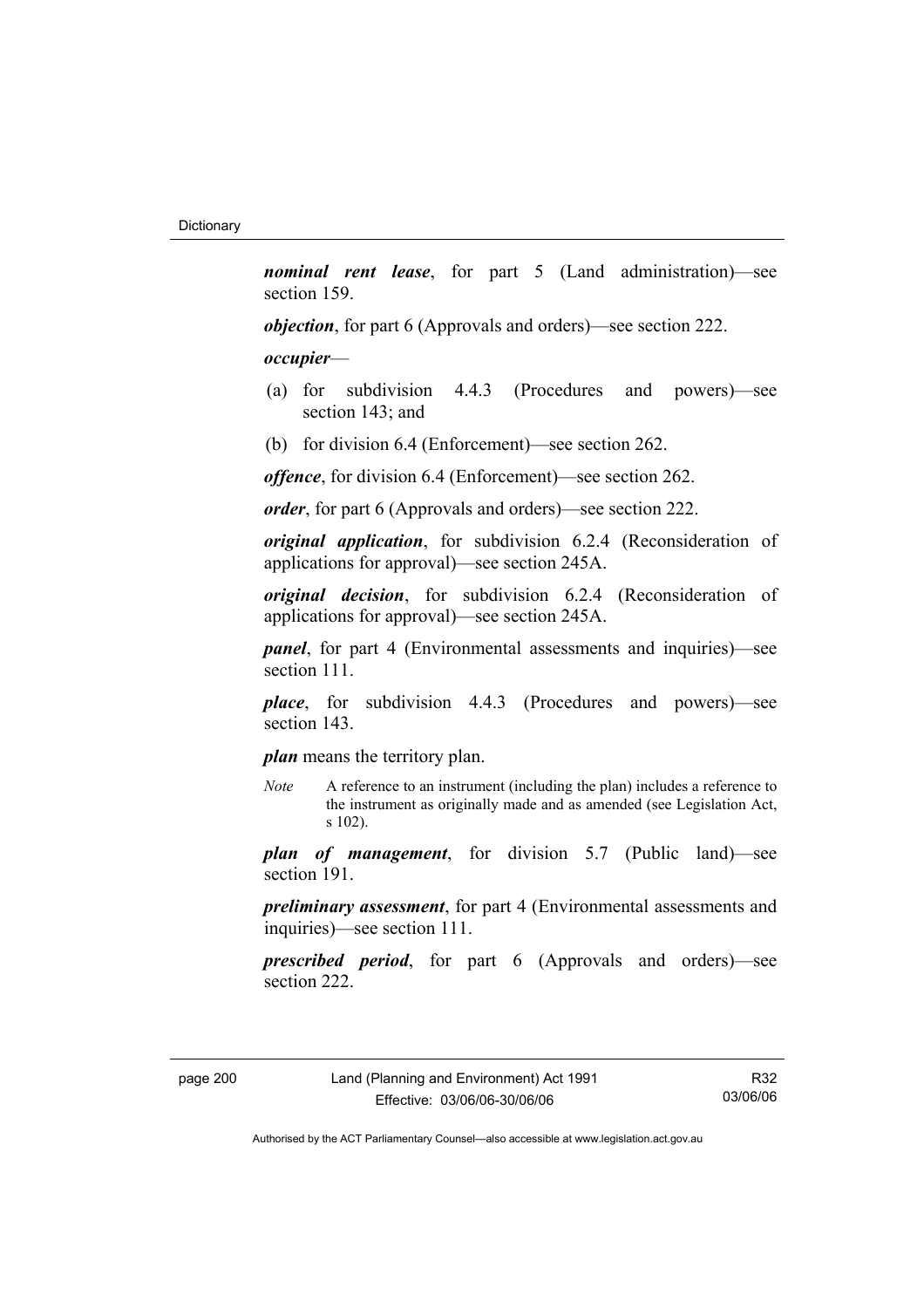*prohibited groundwork*, for part 6 (Approvals and orders)—see section 222.

*prohibition notice*, for part 6 (Approvals and orders)—see section 260 (1).

*proponent*, for part 4 (Environmental assessments and inquiries) see section 111.

*protected tree*, for part 6 (Approvals and orders)—see section 222.

*protection zone*, for a protected tree, for part 6 (Approvals and orders)—see section 222.

*provision*, of a lease, for part 5 (Land administration)—see section 159.

*public car park*, for part 5 (Land administration)—see section 159.

*public environment report*, for part 4 (Environmental assessments and inquiries)—see section 111.

*public land* means land identified by the plan as public land.

*rectification work*, for subdivision 6.3.2 (Rectification work)—see section 259.

*registered lease*, for part 5 (Land administration)—see section 159.

*registered proprietor*, for part 5 (Land administration)—see section 159.

*registered tree*, for part 6 (Approvals and orders)—see section 222.

*regulated tree*, for part 6 (Approvals and orders)—see section 222.

*relevant authority*, for part 6 (Approvals and orders)—see section 222.

*relevant Minister*, for part 4 (Environmental assessments and inquiries)—see section 111.

*rental lease*, for part 5 (Land administration)—see section 159.

R32 03/06/06 page 201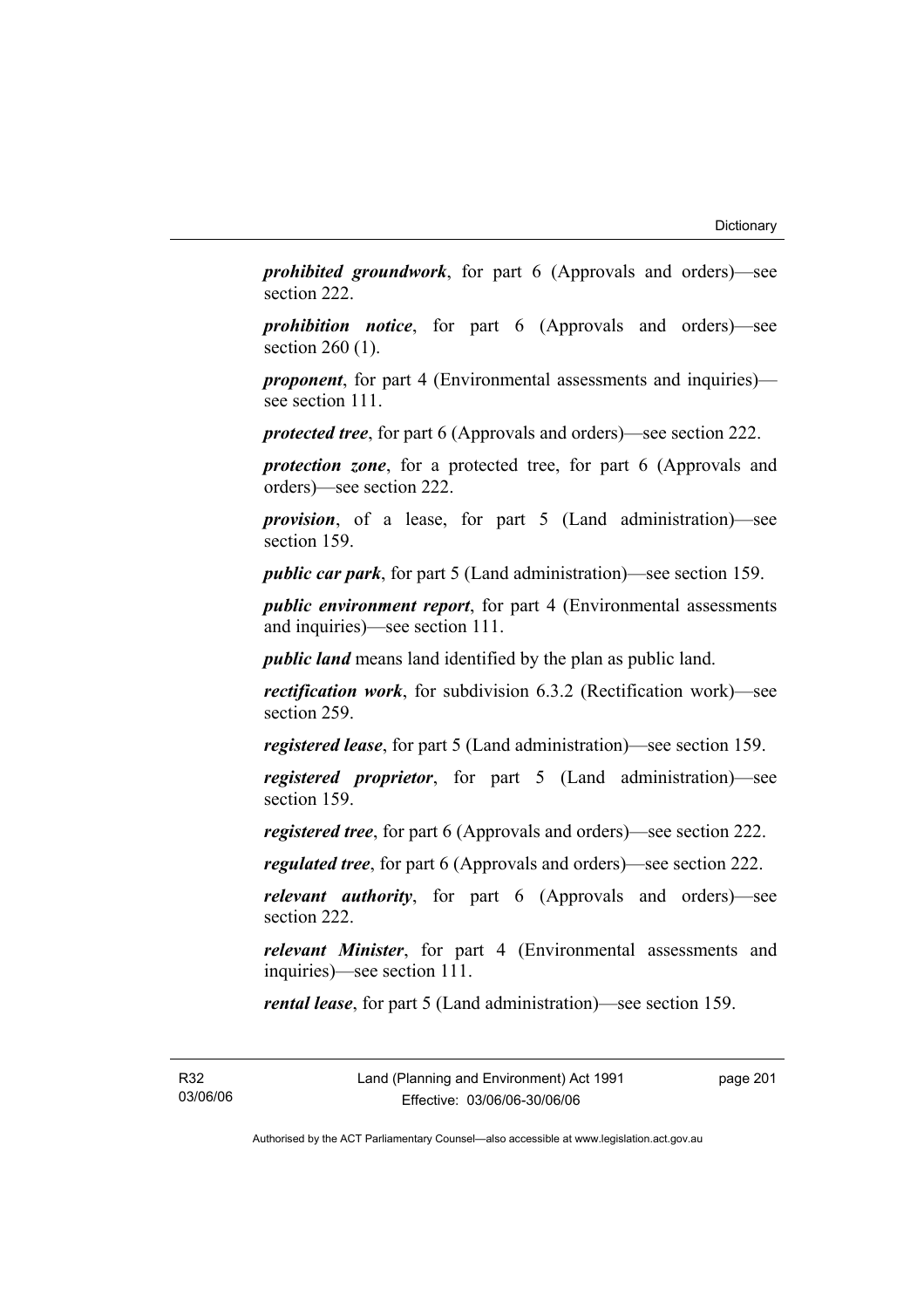*residential lease*, for part 5 (Land administration)—see section 159.

*rural lease*, for part 5 (Land administration)—see section 159.

*short lease*, for division 5.4 (Restrictions on rural leases)—see section 186B.

*special Pialligo lease*, for division 5.4 (Restrictions on rural leases)—see section 186B.

*structure*, for part 6 (Approvals and orders)—see section 222.

### *subdivision—*

- (a) for part 5 (Land administration)—see section 159; and
- (b) for part 6 (Approvals and orders)—see section 222.

*sublease*, for part 5 (Land administration)—see section 159.

*sublessee*, for part 5 (Land administration)—see section 159.

## *territory authority* means—

- (a) a body (whether or not incorporated) established by the Executive; or
- (b) the holder of a position established under an Act or by the Executive.

*variation*, of a lease—

- (a) for division 5.3 (Variation of leases)—see section 184; and
- (b) for part 6 (Approvals and orders)—see section 223.

*variation*, of the plan, for part 2 (Planning)—see section 5.

*variation*, of a plan of management, for division 5.7 (Public land) see section 191.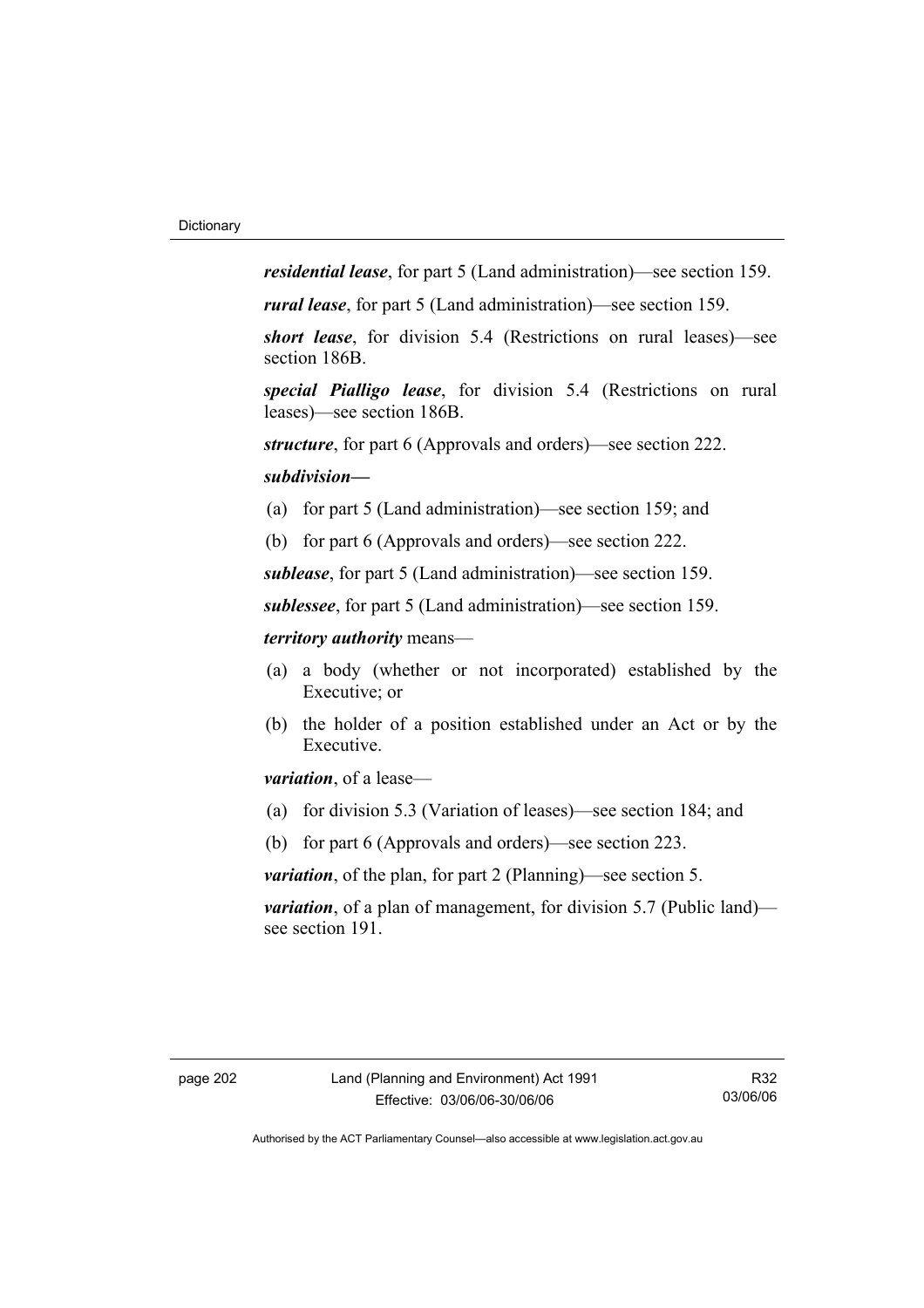# **Endnotes**

# **1 About the endnotes**

Amending and modifying laws are annotated in the legislation history and the amendment history. Current modifications are not included in the republished law but are set out in the endnotes.

Not all editorial amendments made under the *Legislation Act 2001*, part 11.3 are annotated in the amendment history. Full details of any amendments can be obtained from the Parliamentary Counsel's Office.

Uncommenced amending laws and expiries are listed in the legislation history and the amendment history. These details are underlined. Uncommenced provisions and amendments are not included in the republished law but are set out in the last endnote.

If all the provisions of the law have been renumbered, a table of renumbered provisions gives details of previous and current numbering.

The endnotes also include a table of earlier republications.

| $am = amended$                             | $ord = ordinance$                         |
|--------------------------------------------|-------------------------------------------|
| $amdt = amendment$                         | $orig = original$                         |
| $ch = chapter$                             | par = paragraph/subparagraph              |
| $def = definition$                         | pres = present                            |
| $dict = dictionary$                        | $prev = previous$                         |
| disallowed = disallowed by the Legislative | $(\text{prev})$ = previously              |
| Assembly                                   | $pt = part$                               |
| $div = division$                           | $r = rule/subrule$                        |
| $exp = expires/expired$                    | $remum = renumbered$                      |
| $Gaz = gazette$                            | $reloc = relocated$                       |
| $hdg =$ heading                            | $R[X]$ = Republication No                 |
| IA = Interpretation Act 1967               | $RI =$ reissue                            |
| ins = inserted/added                       | s = section/subsection                    |
| $LA =$ Legislation Act 2001                | $sch = schedule$                          |
| $LR =$ legislation register                | $sdiv = subdivision$                      |
| LRA = Legislation (Republication) Act 1996 | $sub =$ substituted                       |
| mod = modified/modification                | SL = Subordinate Law                      |
| $o = order$                                | underlining = whole or part not commenced |
| om = omitted/repealed                      | or to be expired                          |
|                                            |                                           |

# **2 Abbreviation key**

R32 03/06/06 Land (Planning and Environment) Act 1991 Effective: 03/06/06-30/06/06

page 203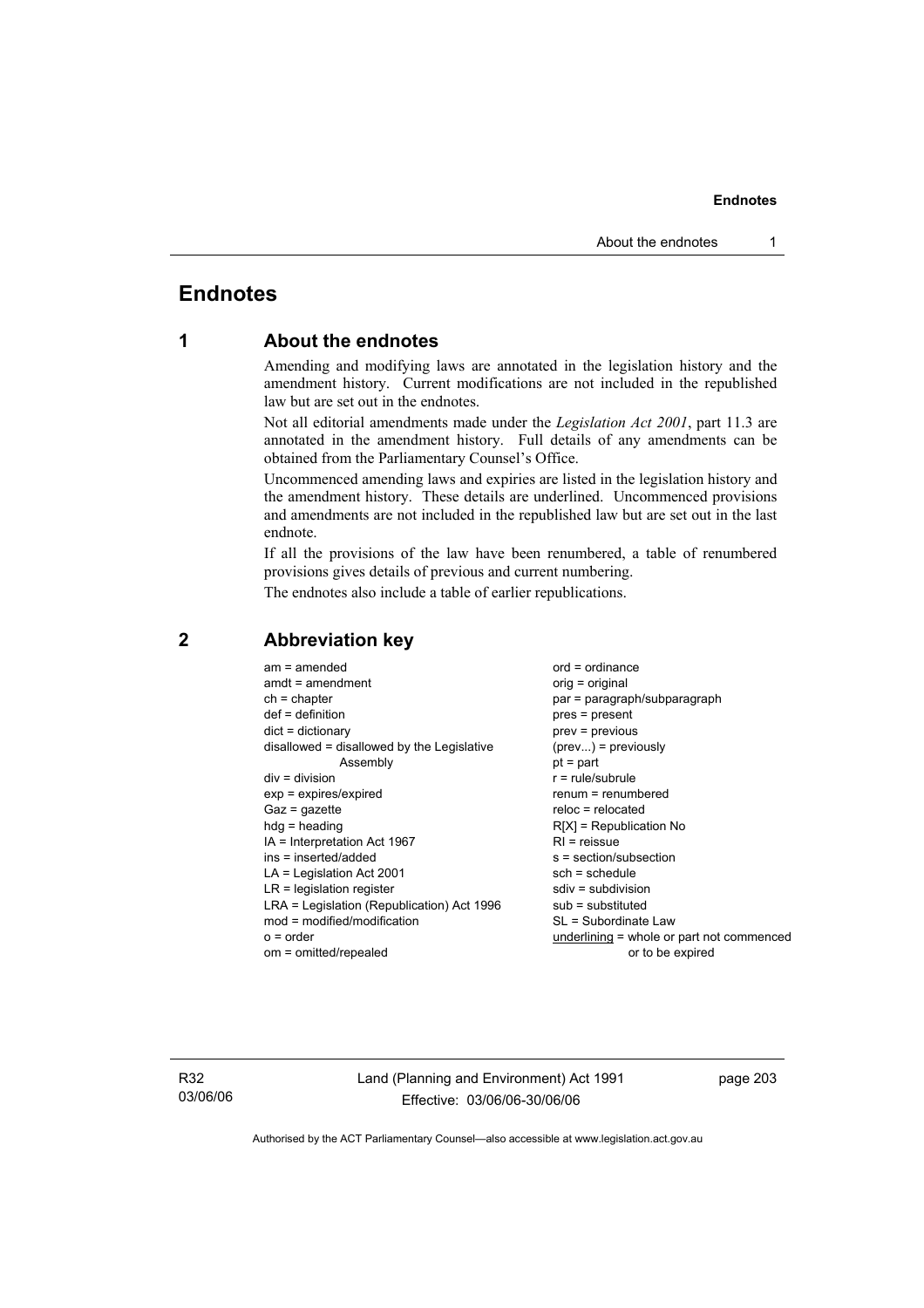| 3 | Legislation history |  |
|---|---------------------|--|
|---|---------------------|--|

# **3 Legislation history**

# **Land (Planning and Environment) Act 1991 No 100**  notified 15 January 1992 s 1, s 2 commenced 15 January 1992 remainder commenced 2 April 1992 as amended by **Land (Planning and Environment) (Amendment) Act 1992 No 32**  notified 3 July 1992 s 5 (1) taken to have commenced 2 April 1992 (s 5 (2)) remainder commenced 3 July 1992 **Land (Planning and Environment) (Amendment) Act 1993 No 11**  notified 1 March 1993 commenced 1 March 1993 **Acts Revision (Position of Crown) Act 1993 No 44 sch 2**  notified 27 August 1993 (Gaz 1993 No S165) sch 2 commenced 27 August 1993 (s 2) **Registrar-General (Consequential Provisions) Act 1993 No 64**  notified 6 September 1993 s 1, s 2 commenced 6 September 1993 remainder commenced 1 October 1993 (s 2 (2) and Gaz 1993 No S207) **Land (Planning and Environment) (Amendment) Act (No 2) 1993 No 75**  notified 2 November 1993 s 1, s 2 commenced 2 November 1993 remainder commenced 1 December 1993 (Gaz 1993 No S247)

### **Land (Planning and Environment) (Amendment) Act (No 3) 1993 No 77**

notified 2 November 1993 s 1, s 2 commenced 2 November 1993 remainder commenced 1 December 1993 (Gaz 1993 No S243)

R32 03/06/06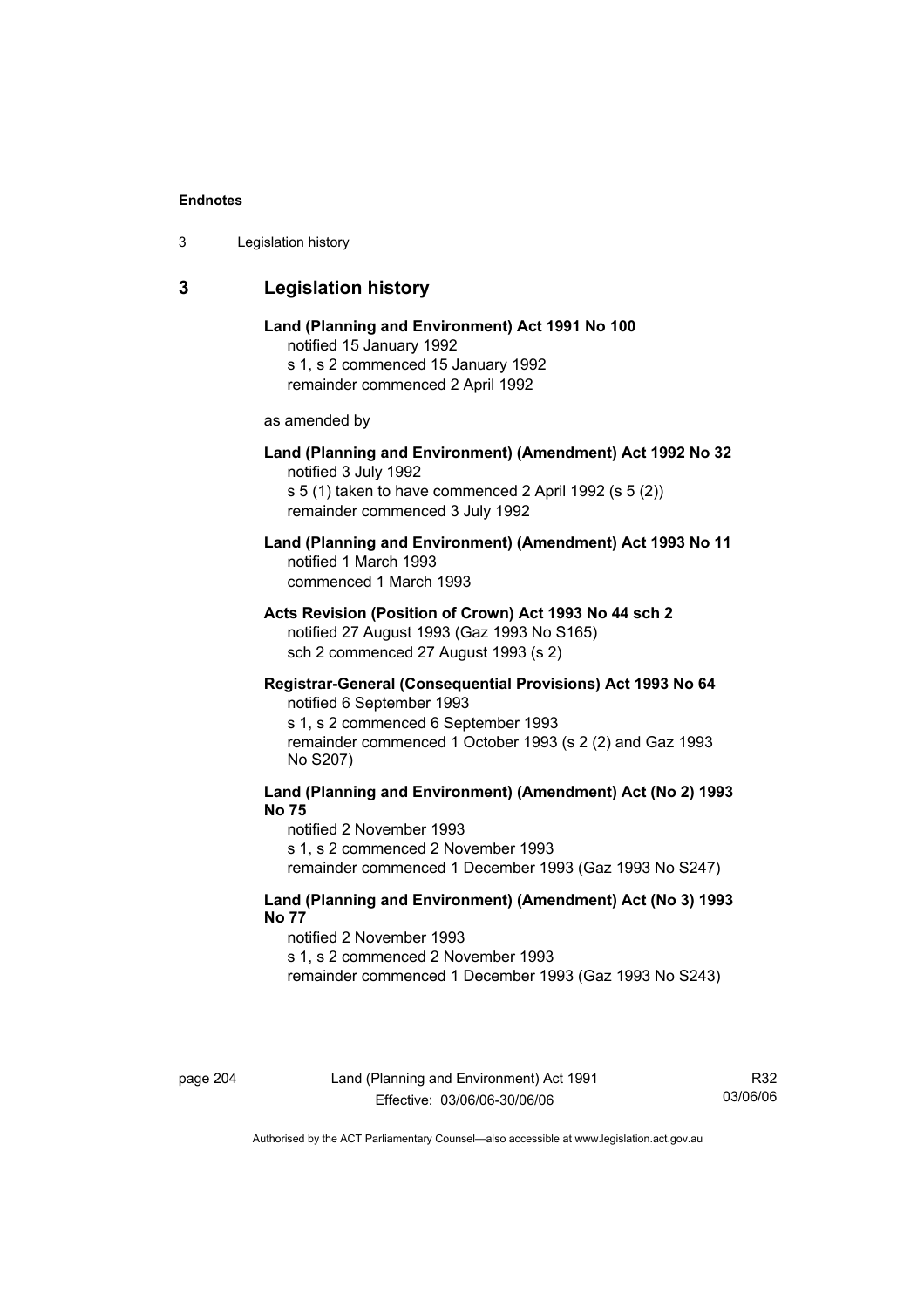|                                                                                                                                                                                                                 | Legislation history | 3 |
|-----------------------------------------------------------------------------------------------------------------------------------------------------------------------------------------------------------------|---------------------|---|
| Real Property (Consequential Provisions) Act 1993 No 90<br>notified 17 December 1993<br>s 1, s 2 commenced 17 December 1993<br>remainder commenced 1 January 1994 (s 2 (2) and Gaz 1993<br>No S270)             |                     |   |
| <b>Statute Law Revision Act 1994 No 26</b><br>notified 31 May 1994<br>commenced 31 May 1994                                                                                                                     |                     |   |
| <b>Public Sector Management (Consequential and Transitional</b><br>Provisions) Act 1994 No 38<br>notified 30 June 1994<br>s 1, s 2 commenced 30 June 1994<br>remainder commenced 1 July 1994 (Gaz 1994 No S142) |                     |   |
| Administrative Appeals (Consequential Amendments) Act 1994 No 60<br>notified 11 October 1994<br>s 1, s 2 commenced 11 October 1994<br>remainder commenced 14 November 1994 (s 2 (2) and Gaz 1994<br>No S250)    |                     |   |
| <b>Statute Law Revision (Penalties) Act 1994 No 81</b><br>notified 29 November 1994<br>s 1, s 2 commenced 29 November 1994<br>remainder commenced 29 November 1994 (Gaz 1994 No S269)                           |                     |   |
| <b>Statutory Offices (Miscellaneous Provisions) Act 1994 No 97</b><br>notified 15 December 1994<br>s 1, s 2 commenced 15 December 1994<br>remainder commenced 15 December 1994 (Gaz 1994 No S293)               |                     |   |
| Land (Planning and Environment) (Amendment) Act 1995 No 20<br>notified 5 September 1995<br>commenced 5 September 1995                                                                                           |                     |   |
| Land (Planning and Environment) (Amendment) Act (No 2) 1995<br><b>No 21</b><br>notified 5 September 1995<br>ss 1-3 commenced 5 September 1995<br>remainder commenced 1 January 1996 (Gaz 1995 No S316)          |                     |   |

R32 03/06/06 Land (Planning and Environment) Act 1991 Effective: 03/06/06-30/06/06

page 205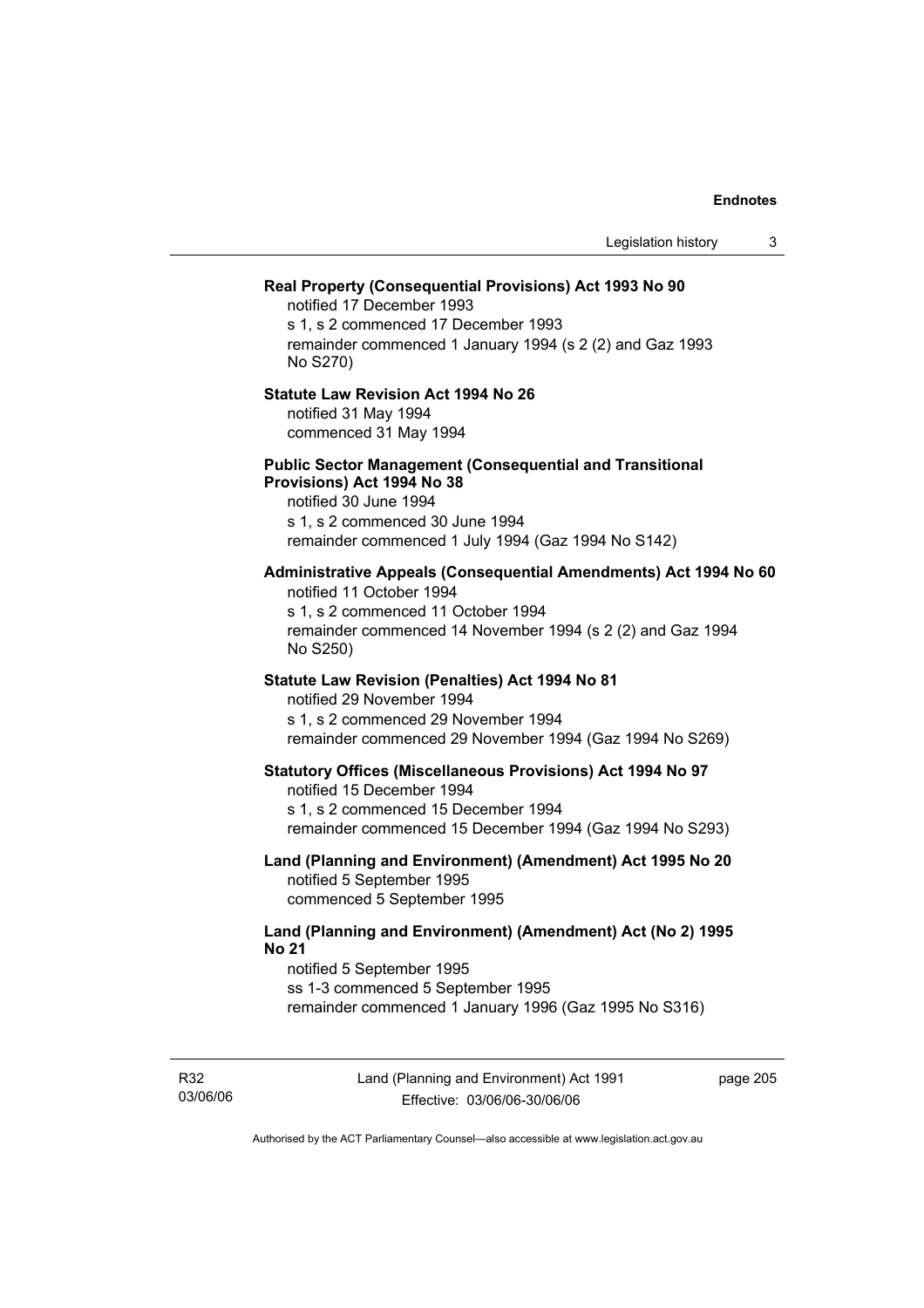| 3 | Legislation history |  |
|---|---------------------|--|
|---|---------------------|--|

# **Annual Reports (Government Agencies) (Consequential Provisions) Act 1995 No 25**

notified 5 September 1995 commenced 5 September 1995

#### **Land Titles (Consequential Amendments) Act 1995 No 54**

notified 20 December 1995 commenced 20 June 1996 (s 2)

### **Remuneration Tribunal (Consequential and Transitional Provisions) Act 1995 No 56**

notified 20 December 1995 commenced 21 December 1995 (s 2 and Gaz 1995 No S315)

### **Gungahlin Development Authority (Consequential Provisions) Act 1996 No 39**

notified 10 July 1996 commenced 19 August 1996 (s 2 and Gaz 1996 No S212)

#### **Land (Planning and Environment) (Amendment) Act 1996 No 62**  notified 3 December 1996 commenced 3 December 1996

#### **Land (Planning and Environment) (Amendment) Act (No 2) 1996 No 71**

notified 20 December 1996 ss 1-3 commenced 20 December 1996 remainder commenced 1 January 1997 (Gaz 1996 No S352)

### **Motor Traffic (Amendment) Act (No 3) 1996 No 83**

notified 20 December 1996 ss 1-3 commenced 20 December 1996 remainder commenced 1 January 1997 (Gaz 1996 No S353)

# **Land (Planning and Environment) (Amendment) Act (No 3) 1996 No 85**

notified 24 December 1996 s 1, s 2 commenced 24 December 1996 remainder commenced 24 June 1997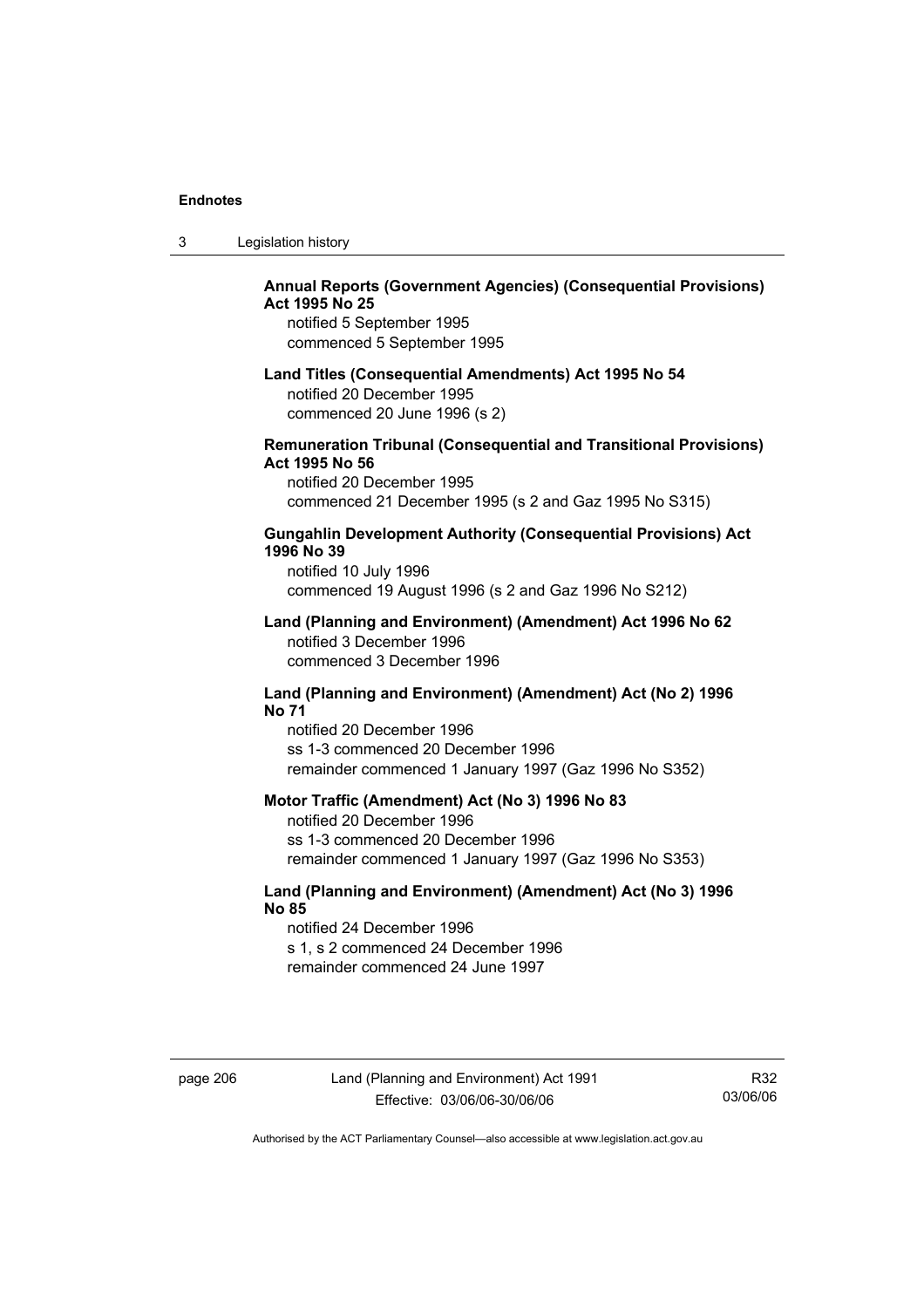# **Land (Planning and Environment) (Amendment) Act 1997 No 7**

notified 22 April 1997 ss 1-3 commenced 22 April 1997 remainder commenced 24 June 1997 (s 2 (2))

# **Remuneration Tribunal (Consequential Amendments) Act 1997 No 41 (as am by Act 2002 No 49 amdt 3.222)**

notified 19 September 1997 commenced 24 September 1997 (s 2 as am by Act 2002 No 49 amdt 3.222)

# **Environment Protection (Consequential Provisions) Act 1997 No 93**

notified 1 December 1997 s 1, s 2 commenced 1 December 1997 remainder commenced 1 June 1998

# **Land (Planning and Environment) (Amendment) Act (No 2) 1997 No 116**

notified 24 December 1997 commenced 24 December 1997

#### **Statute Law Revision (Penalties) Act 1998 No 54**

notified 27 November 1998 s 1, s 2 commenced 27 November 1998 remainder commenced 9 December 1998 (Gaz 1998 No 49)

# **Water Resources Act 1998 No 63 s 83**

notified 11 December 1998 (Gaz 1998 No S209) s 83 commenced 11 December 1998

# **Land (Planning and Environment) (Amendment) Act 1998 No 65**  notified 23 December 1998

commenced 23 December 1998

# **Land (Planning and Environment) (Amendment) Act 1999 No 40**  notified 16 July 1999 commenced 16 July 1999

# **Land Planning and Environment Amendment Act (No 2) 1999 No 73**  notified 15 December 1999 commenced 15 December 1999

R32 03/06/06 page 207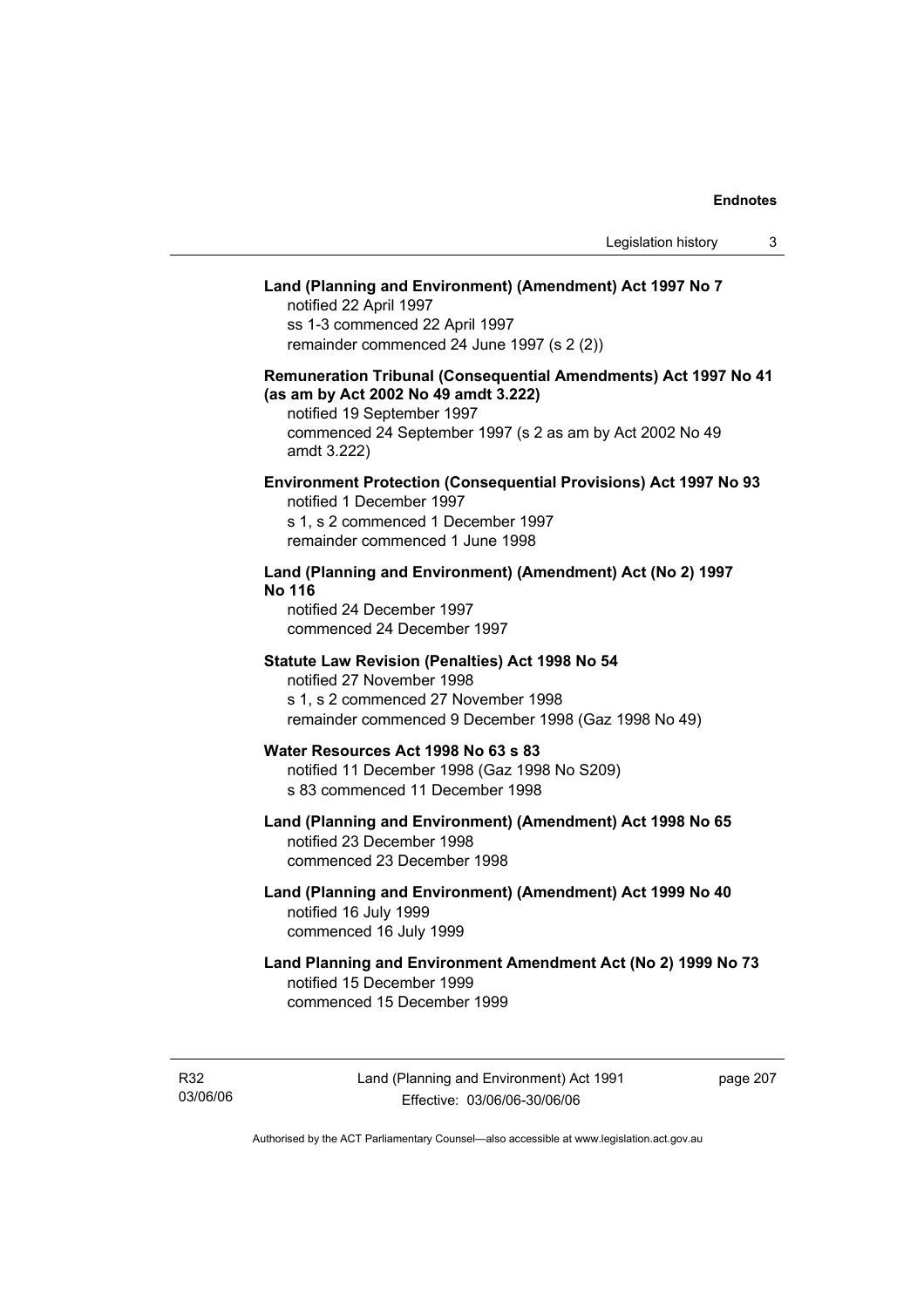$3<sub>1</sub>$ 

R32 03/06/06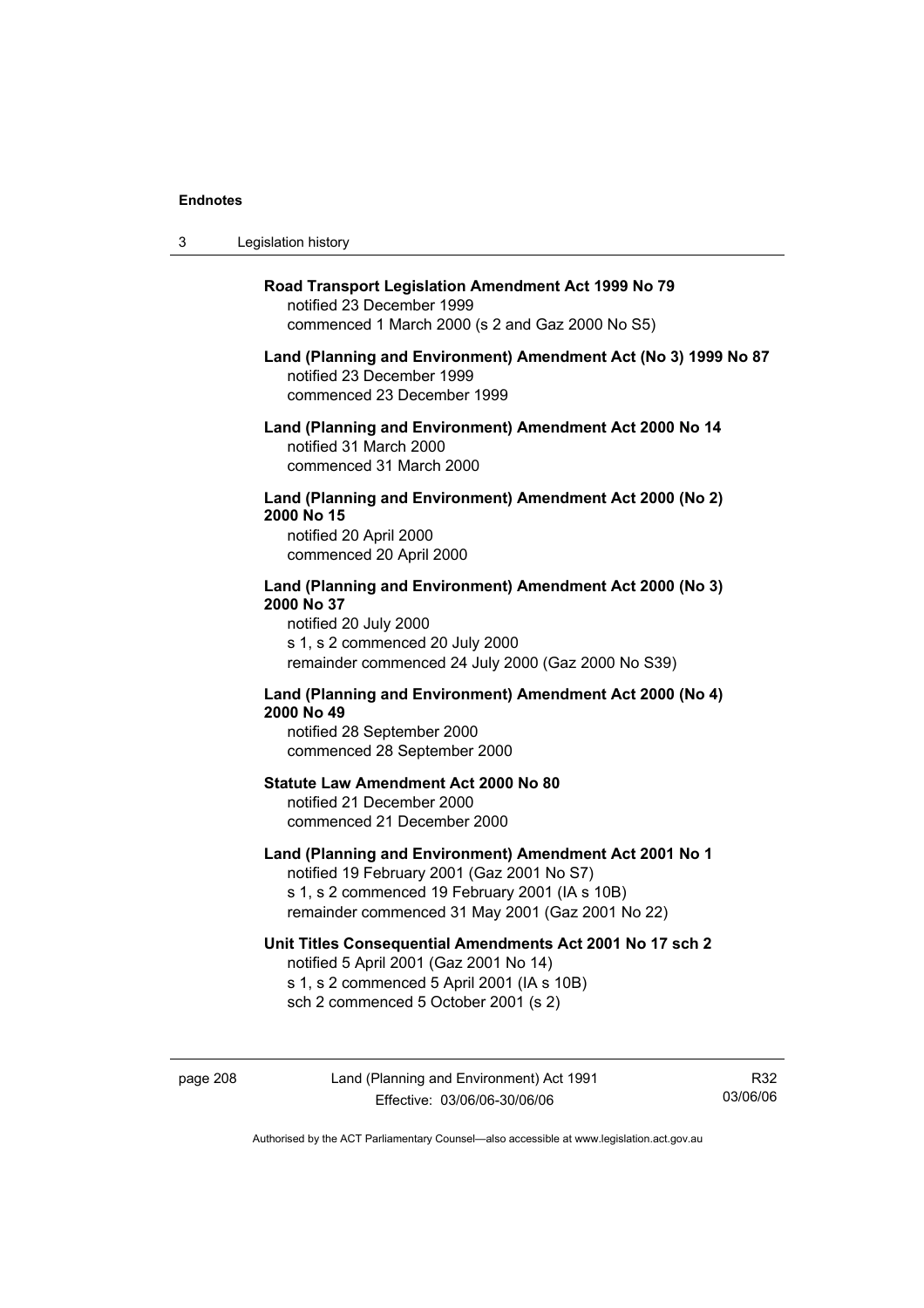#### **Tree Protection (Interim Scheme) Act 2001 No 20 s 54**

notified 3 April 2001 (Gaz 2001 No S16)

s 1, s 2 commenced 3 April 2001 (IA s 10B)

s 54 taken to have commenced 29 March 2001 (s 2)

#### **Land (Planning and Environment) Amendment Act 2001 (No 2) 2001 No 32**

notified 21 June 2001 (Gaz 2001 No S33) taken to have commenced 15 June 2001 (s 2)

#### **Legislation (Consequential Amendments) Act 2001 No 44 pt 207**

notified 26 July 2001 (Gaz 2001 No 30) s 1, s 2 commenced 26 July 2001 (IA s 10B) pt 207 commenced 12 September 2001 (s 2 and see Gaz 2001 No S65)

#### **Statute Law Amendment Act 2001 (No 2) 2001 No 56 pt 3.29**

notified 5 September 2001 (Gaz 2001 No S65) amdt 3.436 taken to have commenced 21 December 2000 (s 2 (2)) pt 3.29 remainder commenced 5 September 2001 (s 2 (1))

#### **Community Title Act 2001 No 58 s 101, s 102**

notified 10 September 2001 (Gaz 2001 No S66) s 1, s 2 commenced 10 September 2001 (IA s 10B) s 101, s 102 commenced 10 March 2002 (s 2 and LA s 79)

#### **Land (Planning and Environment) Amendment Act 2001 (No 3) 2001 No 73**

notified LR 12 September 2001 commenced 12 September 2001 (s 2)

# **Land (Planning and Environment) Amendment Act 2001 (No 4) 2001 No 80**

notified 10 September 2001 (Gaz 2001 No S66) s 1, s 2 commenced 10 September 2001 (IA s 10B) s 3, s 4 commenced 10 September 2001 (s 2 (1)) remainder commenced 12 September 2001 (s 2 (2))

# **Legislation Amendment Act 2002 No 11 pt 2.32**

notified LR 27 May 2002

s 1, s 2 commenced 27 May 2002 (LA s 75)

pt 2.32 commenced 28 May 2002 (s 2 (1))

R32 03/06/06 Land (Planning and Environment) Act 1991 Effective: 03/06/06-30/06/06

page 209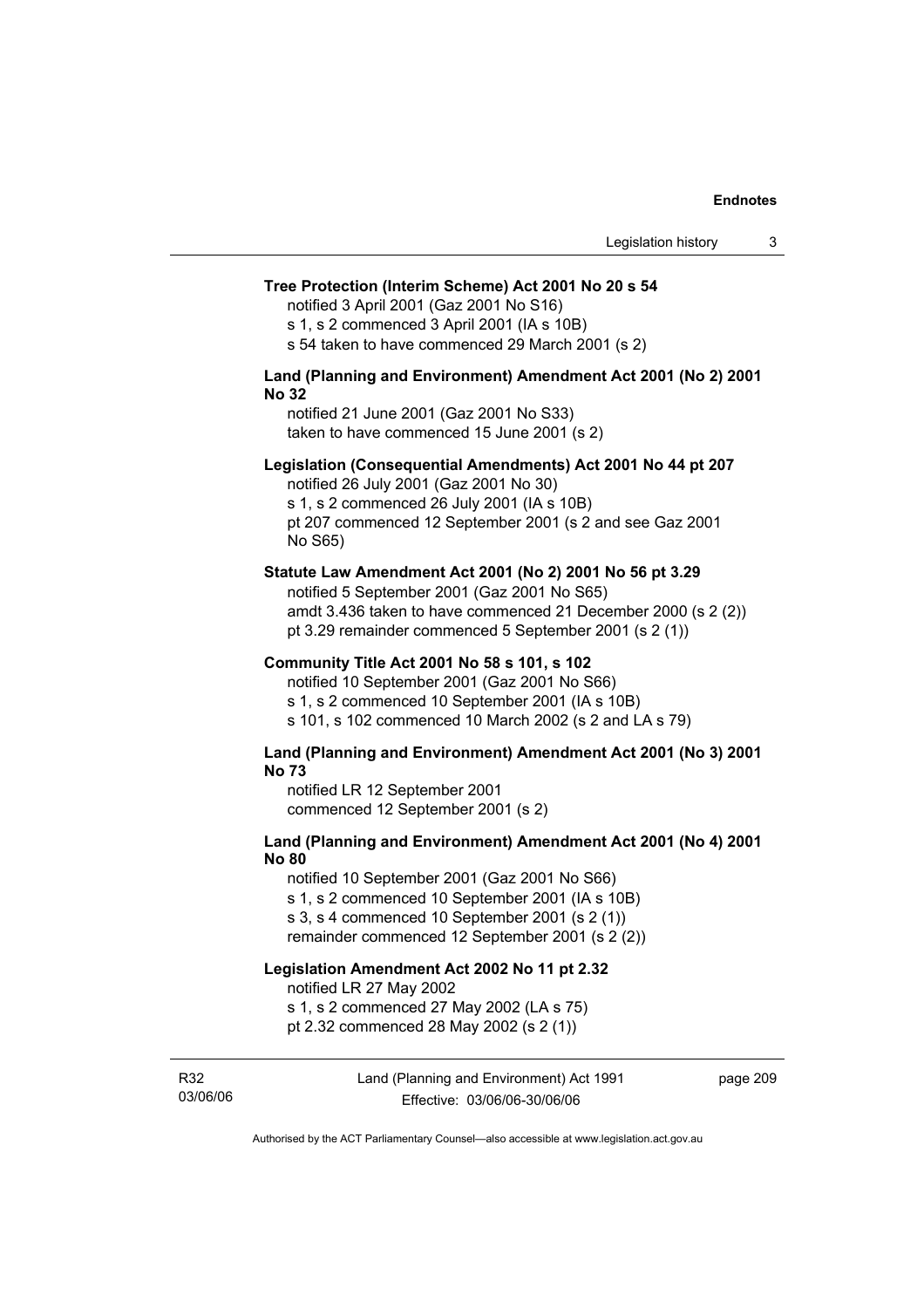| 3 | Legislation history |  |
|---|---------------------|--|
|---|---------------------|--|

# **Statute Law Amendment Act 2002 No 30 pt 3.38**

notified LR 16 September 2002 s 1, s 2 commenced 16 September 2002 (LA s 75) pt 3.38 commenced 17 September 2002 (s 2 (1))

#### **Land (Planning and Environment) Amendment Act 2002 No 37**

notified LR 10 October 2002

s 1, s 2 commenced 10 October 2002 (LA s 75 (1)) remainder commenced 11 October 2002 (s 2)

#### **Districts Act 2002 No 39 pt 1.4**

notified LR 10 October 2002

s 1, s 2 commenced 10 October 2002 (LA s 75 (1))

pt 1.4 commenced 11 October 2002 (s 2)

### **Statute Law Amendment Act 2002 (No 2) No 49 amdt 3.222**

notified LR 20 December 2002

s 1, s 2 taken to have commenced 7 October 1994 (LA s 75 (2))

amdt 3.222 commenced 24 September 1997 (s 2 (3))

*Note* This Act only amends the Remuneration Tribunal (Consequential Amendments) Act 1997 No 41.

#### **Planning and Land (Consequential Amendments) 2002 A2002-56 sch 1**

notified LR 20 December 2002 s 1, s 2 commenced 20 December 2002 (LA s 75 (1)) sch 1 commenced 1 July 2003 (s 2 and see Planning and Land Act 2002 A2002-55, s 2)

### **Cemeteries and Crematoria Act 2003 A2003-11 sch 1 pt 1.1**

notified LR 27 March 2003 s 1, s 2 commenced 27 March 2003 (LA s 75 (1)) sch 1 pt 1.1 commenced 27 September 2003 (s 2 and LA s 79)

# **Legislation (Gay, Lesbian and Transgender) Amendment Act 2003 A2003-14 sch 1 pt 1.20**

notified LR 27 March 2003 s 1, s 2 commenced 27 March 2003 (LA s 75 (1)) sch 1 pt 1.20 commenced 28 March 2003 (s 2)

R32 03/06/06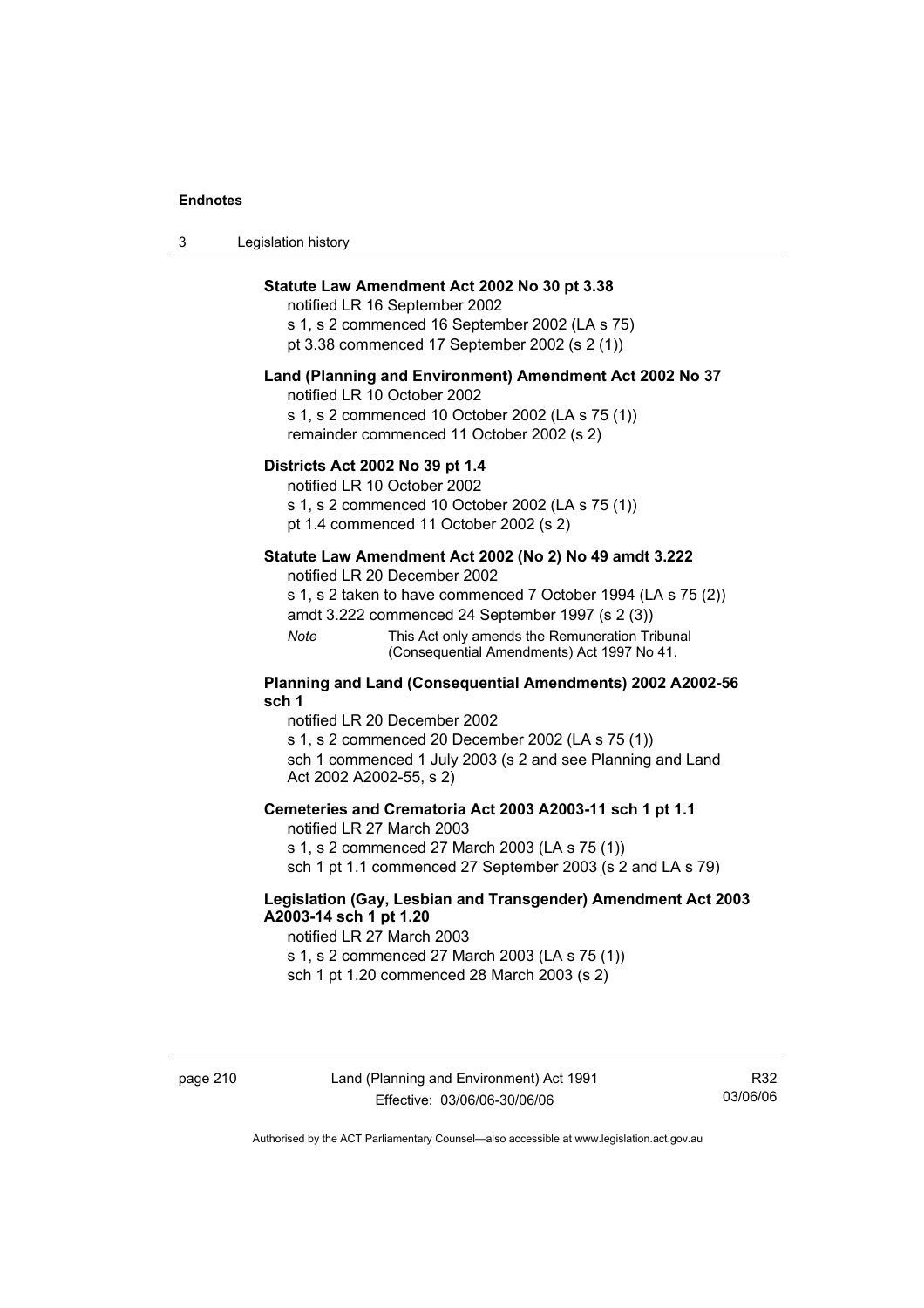# **Planning and Land Legislation Amendment Act 2003 A2003-30 sch 1 pt 1.1**

notified LR 30 June 2003

s 1, s 2 commenced 30 June 2003 (LA s 75 (1))

sch 1 pt 1.1 commenced 1 July 2003 (s 2 and see Planning and Land Act 2002 A2002-55, s 2)

#### **Land (Planning and Environment) (Compliance) Amendment Act 2003 A2003-34 pt 2, sch 1 pt 1.2, sch 2**

notified LR 7 July 2003

s 1, s 2 commenced 7 July 2003 (LA s 75 (1))

pt 2, sch 1 pt 1.2, sch 2 commenced 1 September 2003 (s 2 and CN2003-8)

# **Sexuality Discrimination Legislation Amendment Act 2004 A2004-2 sch 1 pt 1.9**

notified LR 18 February 2004

s 1, s 2 commenced 18 February 2004 (LA s 75 (1))

sch 1 pt 1.9 commenced 22 March 2004 (s 2 and CN2004-4)

#### **Construction Occupations Legislation Amendment Act 2004 A2004-13 sch 2 pt 2.16**

notified LR 26 March 2004

s 1, s 2 commenced 26 March 2004 (LA s 75 (1)) sch 2 pt 2.16 commenced 1 September 2004 (s 2 and see Construction Occupations (Licensing) Act 2004 A2004-12, s 2 and CN2004-8)

# **Criminal Code (Theft, Fraud, Bribery and Related Offences) Amendment Act 2004 A2004-15 sch 1 pt 1.27, sch 2 pt 2.48**

notified LR 26 March 2004

s 1, s 2 commenced 26 March 2004 (LA s 75 (1))

sch 1 pt 1.27, sch 2 pt 2.48 commenced 9 April 2004 (s 2 (1))

# **Gungahlin Drive Extension Authorisation Act 2004 A2004-27 s 16, s 17**

notified LR 26 May 2004

s 1, s 2 commenced 26 May 2004 (LA s 75 (1))

s 16, s 17 commenced 27 May 2004 (s 2)

page 211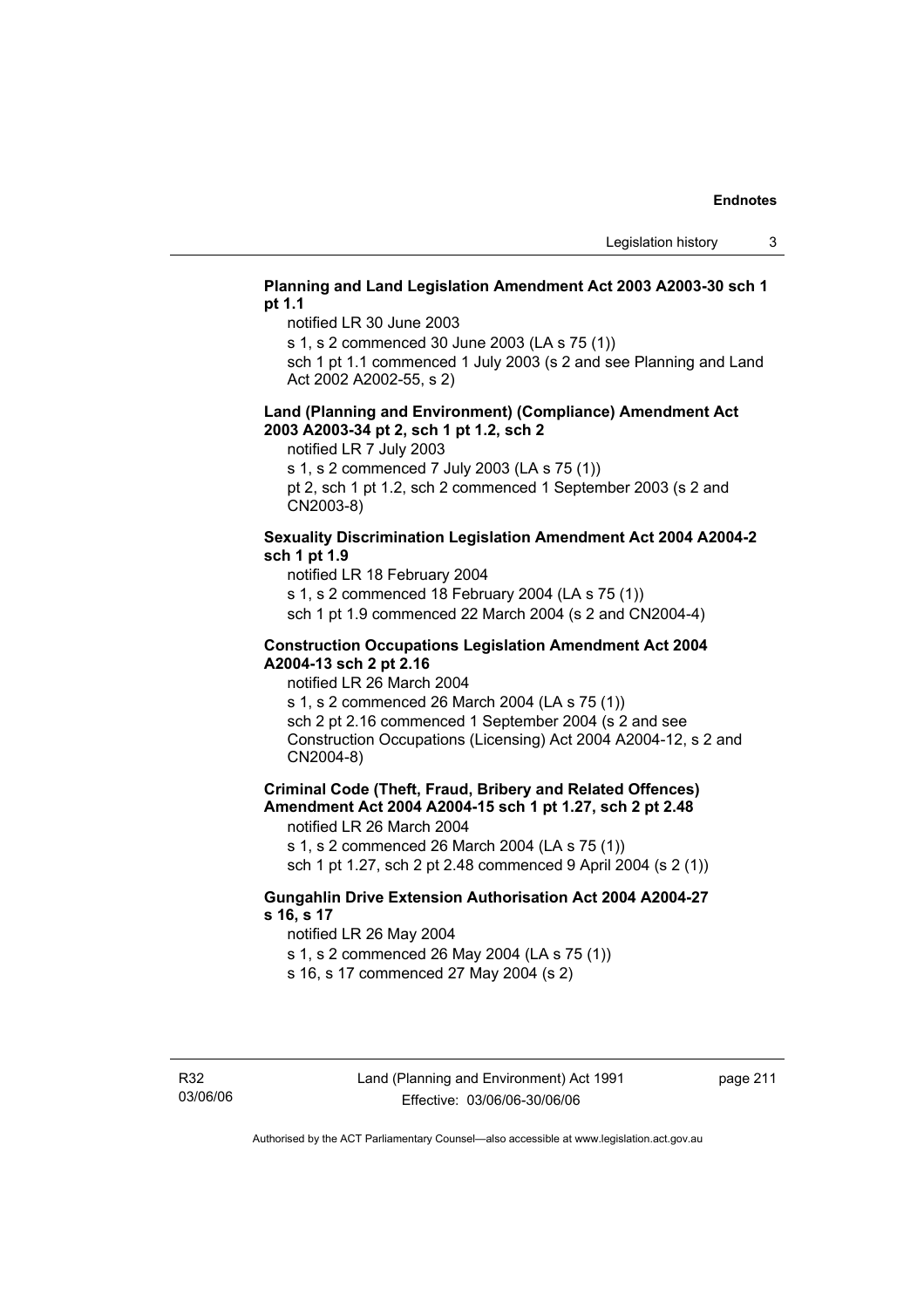| Legislation history<br>-3 |  |
|---------------------------|--|
|---------------------------|--|

#### **Statute Law Amendment Act 2004 A2004-42 sch 1 pt 1.3**

notified LR 11 August 2004 s 1, s 2 commenced 11 August 2004 (LA s 75 (1)) sch 1 pt 1.3 commenced 25 August 2004 (s 2 (1))

#### **Heritage Act 2004 A2004-57 sch 1 pt 1.5**

notified LR 9 September 2004 s 1, s 2 commenced 9 September 2004 (LA s 75 (1)) sch 1 pt 1.5 commenced 9 March 2005 (s 2 and LA s 79)

#### **Land (Planning and Environment) Amendment Act 2004 A2004-64**

notified LR 25 August 2004 s 1, s 2 commenced 25 August 2004 (LA s 75 (1)) remainder commenced 1 November 2004 (s 2 and CN2004-16)

#### **Statute Law Amendment Act 2005 A2005-20 sch 3 pt 3.31**

notified LR 12 May 2005 s 1, s 2 taken to have commenced 8 March 2005 (LA s 75 (2)) sch 3 pt 3.31 commenced 2 June 2005 (s 2 (1))

#### **Pest Plants and Animals Act 2005 A2005-21 sch 1 pt 1.1**

notified LR 12 May 2005 s 1, s 2 commenced 12 May 2005 (LA s 75 (1)) sch 1 pt 1.1 commenced 12 November 2005 (s 2 and LA s 79)

# **Unit Titles (Staged Development) Amendment Act 2005 A2005-37 sch 1 pt 1.1**

notified LR 26 August 2005 s 1, s 2 commenced 26 August 2005 (LA s 75 (1)) sch 1 pt 1.1 commenced 14 September 2005 (s 2 and CN2005-21)

#### **Land (Planning and Environment) Amendment Act 2005 A2005-49**

notified LR 6 September 2005 s 1, s 2 commenced 6 September 2005 (LA s 75 (1)) remainder commenced 7 September 2005 (s 2)

#### **Tree Protection Act 2005 A2005-51 sch 1 pt 1.3**

notified LR 29 September 2005 s 1, s 2 commenced 29 September 2005 (LA s 75 (1)) sch 1 pt 1.3 commenced 29 March 2006 (s 2 and LA s 79)

R32 03/06/06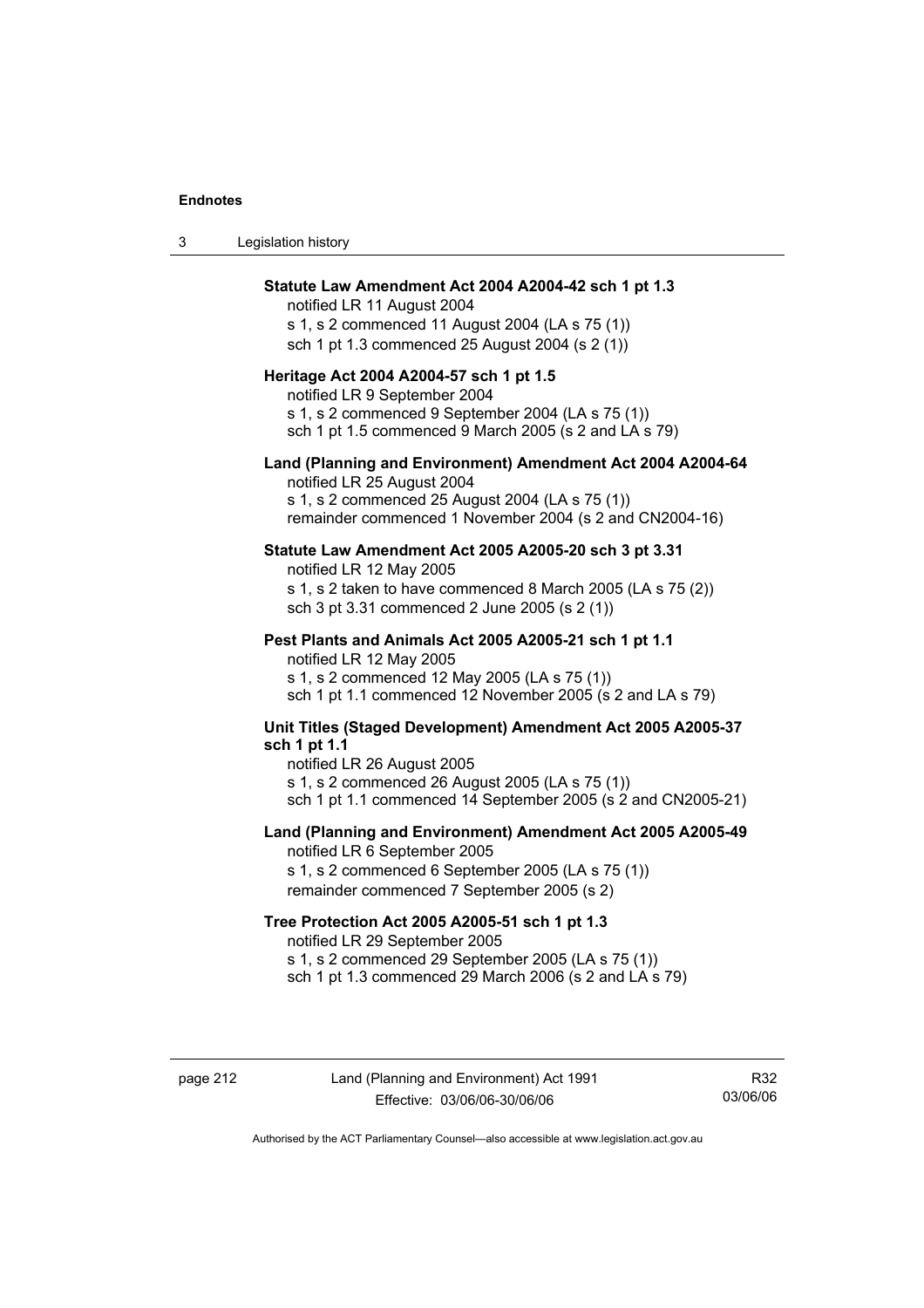# **Criminal Code (Administration of Justice Offences) Amendment Act 2005 A2005-53 sch 1 pt 1.17**

notified LR 26 October 2005 s 1, s 2 commenced 26 October 2005 (LA s 75 (1)) sch 1 pt 1.17 commenced 23 November 2005 (s 2)

#### **Statute Law Amendment Act 2005 (No 2) A2005-62 sch 1 pt 1.2**

notified LR 21 December 2005

s 1, s 2 commenced 21 December 2005 (LA s 75 (1)) sch 1 pt 1.2 commenced 11 January 2006 (s 2 (1))

#### **Civil Unions Act 2006 A2006-22 sch 1 pt 1.18**

notified LR 19 May 2006 s 1, s 2 commenced 19 May 2006 (LA s 75 (1)) sch 1 pt 1.18 awaiting commencement (s 2) *Note* default commencement under LA s 79: 19 November 2006

#### **Sentencing Legislation Amendment Act 2006 A2006-23 sch 1 pt 1.25**  notified LR 18 May 2006

s 1, s 2 commenced 18 May 2006 (LA s 75 (1)) sch 1 pt 1.25 commenced 2 June 2006 (s 2 (1) and see Crimes (Sentence Administration) Act 2005 A2005-59 s 2, Crimes (Sentencing) Act 2005 A2005-58, s 2 and LA s 79)

# **4 Amendment history**

| Title<br>title                      | am R23 LA                                                                                                                                           |
|-------------------------------------|-----------------------------------------------------------------------------------------------------------------------------------------------------|
| Name of Act<br>s 1                  | sub 2002 No 30 amdt 3.404                                                                                                                           |
| <b>Dictionary</b><br>s <sub>2</sub> | om 2001 No 44 amdt 1.2333<br>ins 2002 No 30 amdt 3.404                                                                                              |
| <b>Notes</b>                        |                                                                                                                                                     |
| s 3                                 | om 1993 No 44<br>ins 2002 No 30 amdt 3.404                                                                                                          |
|                                     | Offences against Act-application of Criminal Code etc                                                                                               |
| s <sub>4</sub>                      | om 2002 No 30 amdt 3.404<br>def <i>appeals board</i> ins 1993 No 77 s 4<br>def commissioner ins 1996 No 85 s 4<br>def conservator am 1994 No 97 sch |
|                                     |                                                                                                                                                     |

R32 03/06/06 Land (Planning and Environment) Act 1991 Effective: 03/06/06-30/06/06

page 213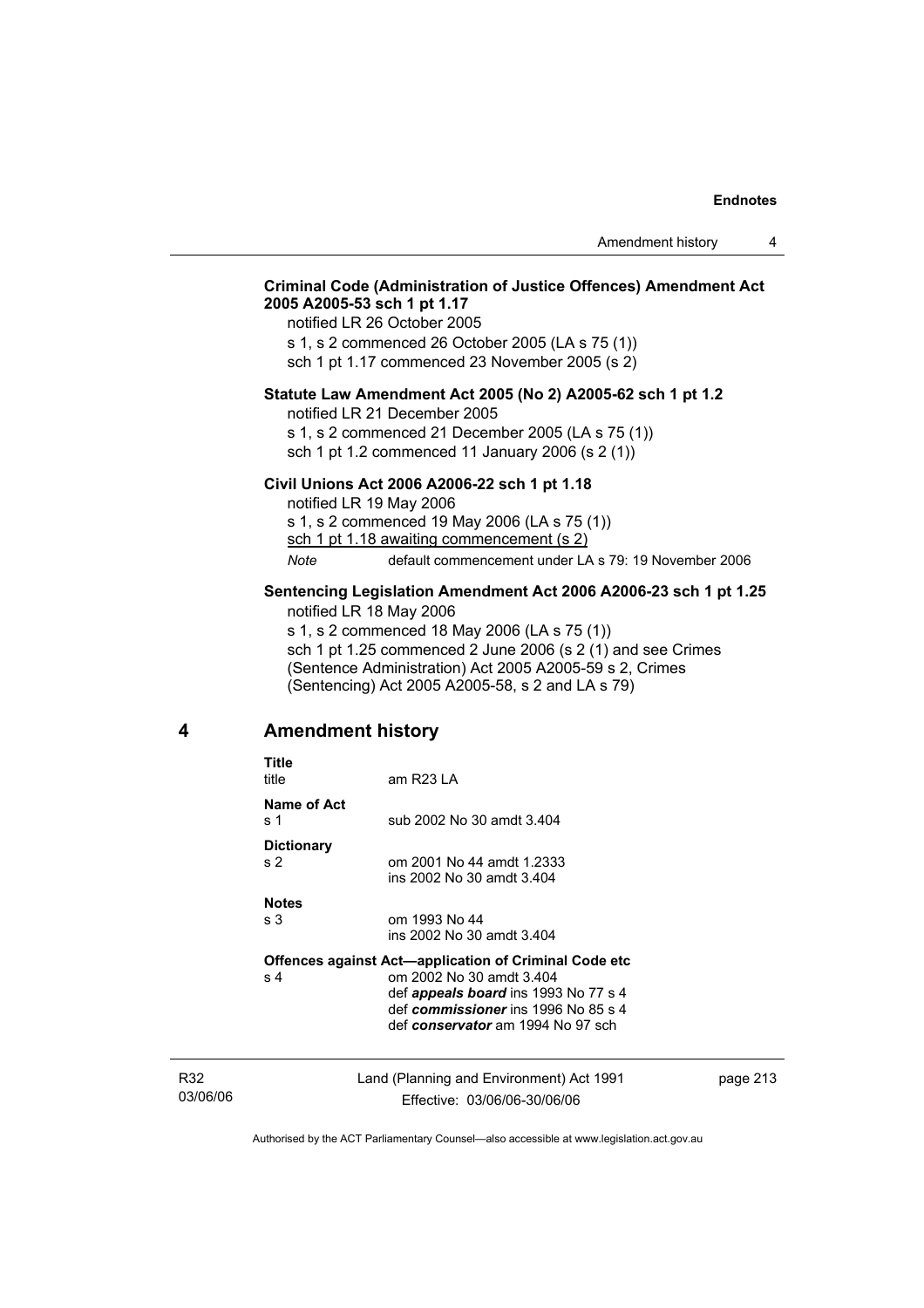| Amendment history<br>л |  |
|------------------------|--|
|------------------------|--|

| Preliminary<br>div 2.1 hdg<br>(prev pt 2 div 1 hdg) renum R6 LA<br>Definitions for pt 2<br>s 5<br>am 1996 Nos 71 and 85<br>def background papers am A2002-56 amdts 1.1-1.3,<br>amdt 1.24; A2004-57 amdts 1.8-1.11; pars renum R23 LA<br>(see A2004-57 amdt 1.12)<br>def Commonwealth Planning Act om 2002 No 30<br>amdt 3.405<br>def consultation notice ins 2002 No 30 amdt 3.406<br>def draft plan variation sub 2002 No 30 amdt 3.407,<br>A2002-56 amdt 1.4<br>def national authority om 2002 No 30 amdt 3.408<br>def national capital plan sub 2002 No 30 amdt 3.409<br>Stages and parts of the plan<br>om 2002 No 30 amdt 3.410<br>s 6<br>Territory plan-object and effect<br>div 2.2 hdg<br>(prev pt 2 div 2 hdg) renum R6 LA<br><b>Object of Territory plan</b><br>s 7 hdg<br>sub A2004-57 amdt 1.13<br>s 7<br>pars renum R23 LA (see A2004-57 amdt 1.15)<br><b>Effect of plan</b><br>am 1993 No 77; 1996 No 85<br>s 8 |  |  | def controlled activity am 1996 No 85 s 4<br>def determined fee om 2001 No 44 amdt 1.2334<br>def <i>Environment Minister</i> ins 1996 No 71 s 4<br>def Gungahlin central area ins 1996 No 39 s 8<br>def land management agreement ins 1999 No 73 s 4<br>sub 2001 No 44 amdt 1.2335<br>def pest animal ins 1997 No 7 s 4<br>def pest plant ins 1997 No 7 s 4<br>def <i>plan</i> sub 2001 No 44 amdt 1.2335<br>def <i>public land</i> ins 1996 No 85 s 4<br>def <i>public</i> street ins 1996 No 85 s 4<br>om 1999 No 79 sch 3<br>def registrar ins 1993 No 77 s 4<br>def <i>public</i> works om 1993 No 75 s 4<br>pres s 4 ins A2003-34 amdt 2.1 |
|-------------------------------------------------------------------------------------------------------------------------------------------------------------------------------------------------------------------------------------------------------------------------------------------------------------------------------------------------------------------------------------------------------------------------------------------------------------------------------------------------------------------------------------------------------------------------------------------------------------------------------------------------------------------------------------------------------------------------------------------------------------------------------------------------------------------------------------------------------------------------------------------------------------------------------|--|--|-------------------------------------------------------------------------------------------------------------------------------------------------------------------------------------------------------------------------------------------------------------------------------------------------------------------------------------------------------------------------------------------------------------------------------------------------------------------------------------------------------------------------------------------------------------------------------------------------------------------------------------------------|
|                                                                                                                                                                                                                                                                                                                                                                                                                                                                                                                                                                                                                                                                                                                                                                                                                                                                                                                               |  |  |                                                                                                                                                                                                                                                                                                                                                                                                                                                                                                                                                                                                                                                 |
|                                                                                                                                                                                                                                                                                                                                                                                                                                                                                                                                                                                                                                                                                                                                                                                                                                                                                                                               |  |  |                                                                                                                                                                                                                                                                                                                                                                                                                                                                                                                                                                                                                                                 |
|                                                                                                                                                                                                                                                                                                                                                                                                                                                                                                                                                                                                                                                                                                                                                                                                                                                                                                                               |  |  |                                                                                                                                                                                                                                                                                                                                                                                                                                                                                                                                                                                                                                                 |
|                                                                                                                                                                                                                                                                                                                                                                                                                                                                                                                                                                                                                                                                                                                                                                                                                                                                                                                               |  |  |                                                                                                                                                                                                                                                                                                                                                                                                                                                                                                                                                                                                                                                 |
|                                                                                                                                                                                                                                                                                                                                                                                                                                                                                                                                                                                                                                                                                                                                                                                                                                                                                                                               |  |  |                                                                                                                                                                                                                                                                                                                                                                                                                                                                                                                                                                                                                                                 |
|                                                                                                                                                                                                                                                                                                                                                                                                                                                                                                                                                                                                                                                                                                                                                                                                                                                                                                                               |  |  |                                                                                                                                                                                                                                                                                                                                                                                                                                                                                                                                                                                                                                                 |
|                                                                                                                                                                                                                                                                                                                                                                                                                                                                                                                                                                                                                                                                                                                                                                                                                                                                                                                               |  |  | am 1996 No 85; 2002 No 30 amdt 3.411; A2004-57 amdt 1.14;                                                                                                                                                                                                                                                                                                                                                                                                                                                                                                                                                                                       |
|                                                                                                                                                                                                                                                                                                                                                                                                                                                                                                                                                                                                                                                                                                                                                                                                                                                                                                                               |  |  |                                                                                                                                                                                                                                                                                                                                                                                                                                                                                                                                                                                                                                                 |

| page 214 |  |
|----------|--|
|----------|--|

page 214 Land (Planning and Environment) Act 1991 Effective: 03/06/06-30/06/06

R32 03/06/06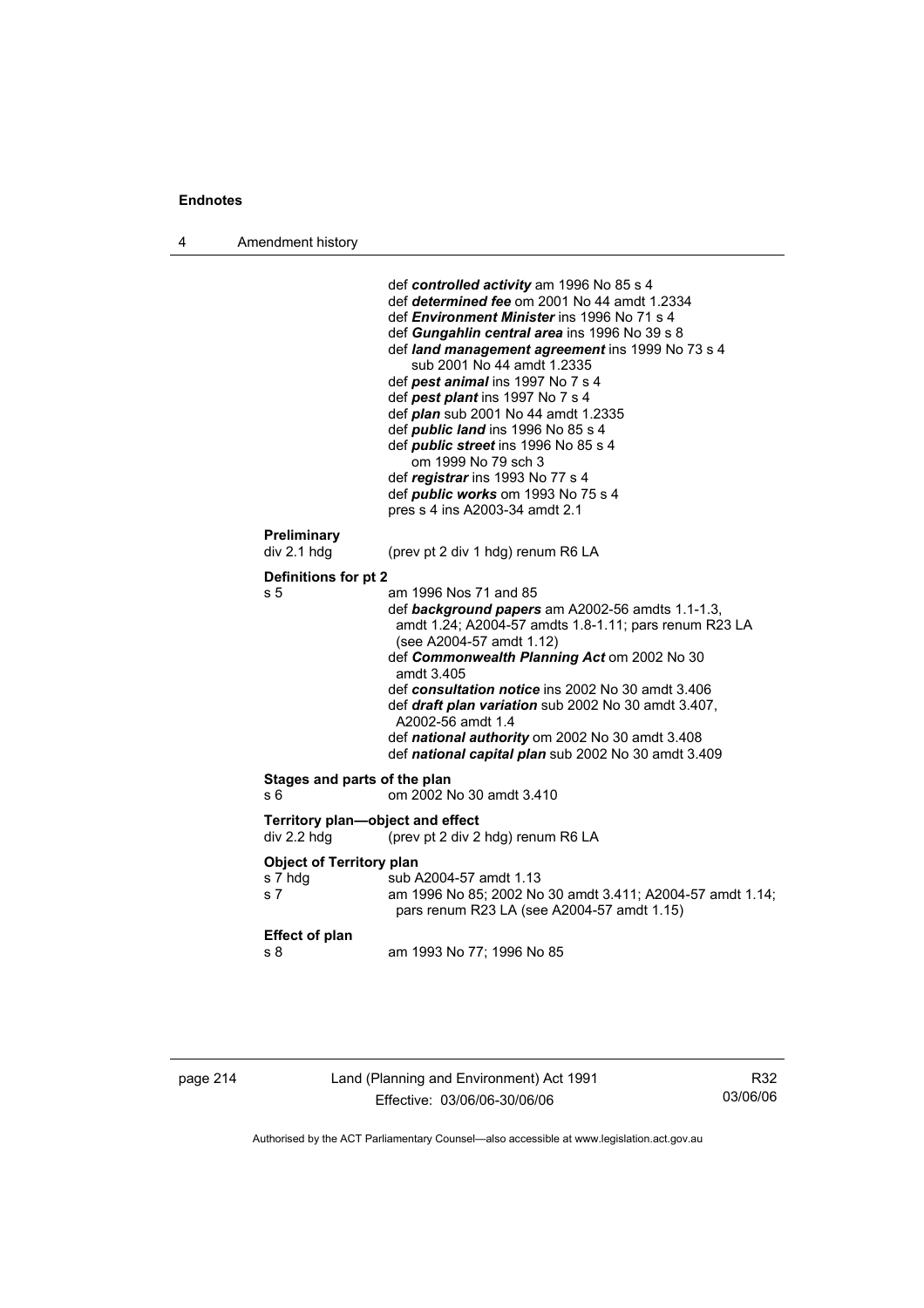#### **Effect of draft plan variation**

s 9 am 1996 No 85; 2000 No 37 s 4; 2001 No 44 amdt 1.2336; R6 LA (see 2001 No 44 amdt 1.2337); 2002 No 30 amdt 3.412, amdt 3.413; ss renum R9 LA (see 2002 No 30 amdt 3.414); A2002-56 amdt 1.5, amdt 1.6; pars renum R15 LA; A2004-57 amdt 1.16; ss renum R23 LA (see A2004-57 amdt 1.17) **Effect of interim heritage places register**  s 10 am A2002-56 amdt 1.23, amdt 1.24 om A2004-57 amdt 1.18 **Draft heritage places register and variations—lack of effect**  s 11 om A2004-57 amdt 1.18 **Territory plan—continuation and variation**  div 2.3 hdg (prev pt 2 div 3 hdg) renum R6 LA **Territory plan**  sdiv 2.3.1 hdg (prev pt 2 div 3 sdiv A hdg) renum R6 LA **Preparation of variations of Territory plan**  sdiv 2.3.2 hdg (prev pt 2 div 3 sdiv B hdg) renum R6 LA **Preparation of plan variations**  s 15 am 1996 No 85 sub A2002-56 amdt 1.7 **Consultation with conservator**  s 16 sub 1996 No 85 am A2002-56 amdt 1.24 **Consultation with heritage council**  s 17 am 2001 No 44 amdt 1.2338, amdt 1.2339; 2002 No 30 amdt 3.415, amdt 3.508; A2002-56 amdt 1.24 sub A2004-57 amdt 1.19 **Environmental reports and inquiries**  s 18 am 2002 No 30 amdt 3.416; A2002-56 amdt 1.24 **Public consultation—notification**  s 19 am 1993 No 75; 1996 No 85; 2000 No 37 s 5 sub 2001 No 44 amdt 1.2340 am 2002 No 30 amdt 3.417; A2002-56 amdt 1.8, amdt 1.23, amdt 1.24 **Public consultation—notice of interim effect etc**  s 19A ins 2001 No 44 amdt 1.2340 am 2002 No 30 amdt 3.418; A2004-57 amdt 1.20

R32 03/06/06 Land (Planning and Environment) Act 1991 Effective: 03/06/06-30/06/06

page 215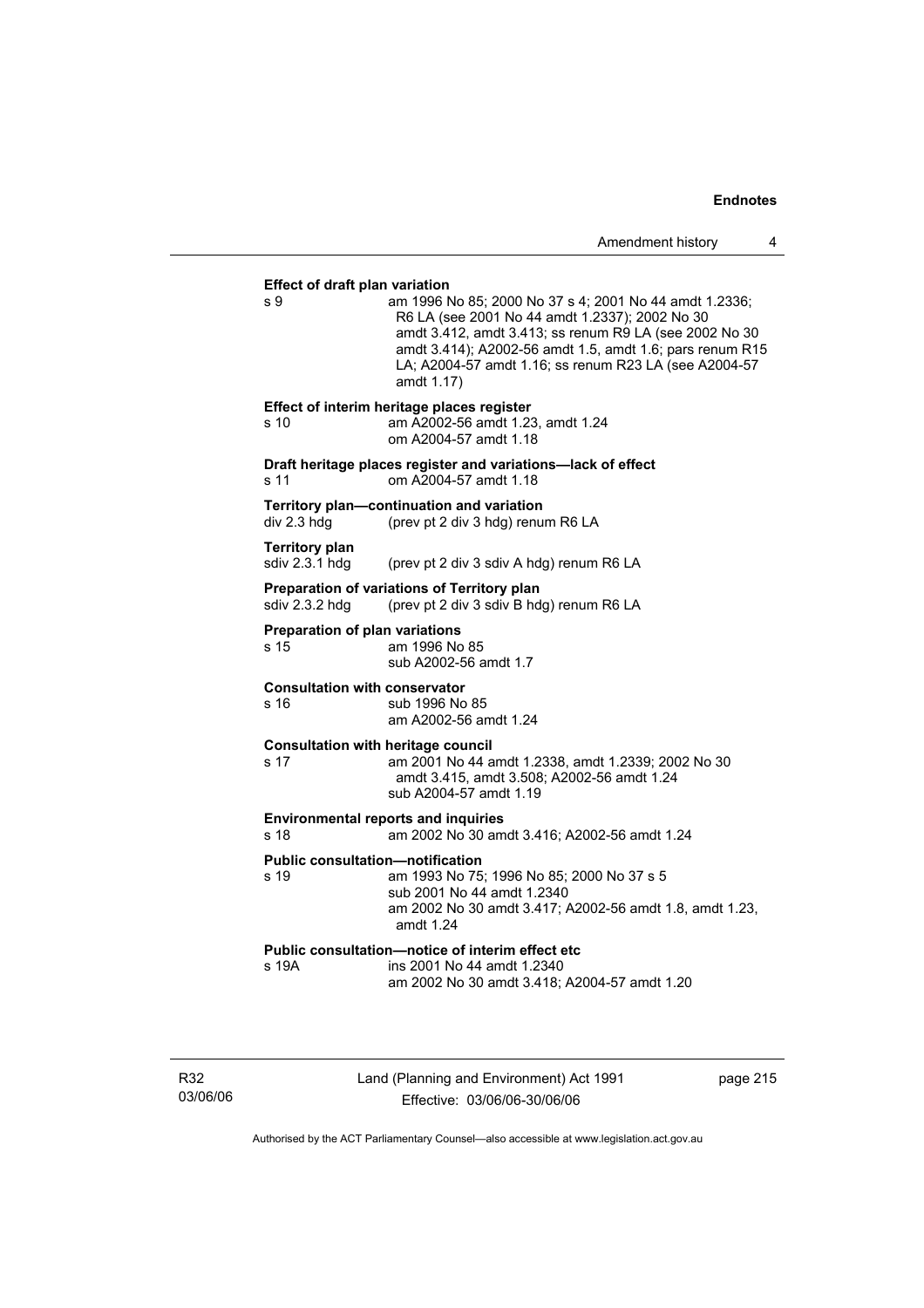| 4 | Amendment history                              |                                                                                                                                                                                                                                                     |
|---|------------------------------------------------|-----------------------------------------------------------------------------------------------------------------------------------------------------------------------------------------------------------------------------------------------------|
|   | s 19B                                          | Public consultation-availability of draft plan variation etc<br>ins 2001 No 44 amdt 1.2340<br>am 2002 No 30 amdt 3.419; A2002-56 amdt 1.9, amdt 1.10,<br>amdt 1.24; ss renum R12 LA (see A2002-56 amdt 1.11)                                        |
|   | s 19C                                          | Draft plan variations that do not affect rights<br>ins 2001 No 44 amdt 1.2340<br>sub A2002-56 amdt 1.12                                                                                                                                             |
|   | s 20                                           | Consultation with national capital authority<br>am 2002 No 30 amdt 3.420<br>sub A2002-56 amdt 1.12                                                                                                                                                  |
|   | <b>Public inspection of comments</b><br>s 21   | am 1996 No 85; 2002 No 30 amdt 3.421<br>sub A2002-56 amdt 1.13                                                                                                                                                                                      |
|   | s 22                                           | Revision, deferral or withdrawal of draft plan variations<br>am 1996 No 85; 2001 No 44 amdts 1.2341-1.2345; R6 LA<br>(see 2001 No 44 amdt 1.2346); 2002 No 30 amdt 3.422;<br>A2002-56 amdt 1.23, amdt 1.24                                          |
|   | sdiv 2.3.3 hdg                                 | <b>Executive approval and consideration by Legislative Assembly</b><br>(prev pt 2 div 3 sdiv C hdg) renum R6 LA                                                                                                                                     |
|   | s 24                                           | Submission of draft plan variation to Executive<br>am 1996 No 85; 2001 No 44 amdt 1.2347; 2002 No 30<br>amdt 3.422, amdt 3.423; A2002-56 amdt 1.23, amdt 1.24;<br>A2003-30 amdt 1.1; ss renum R12 LA (see A2003-30<br>amdt 1.2); A2004-57 amdt 1.21 |
|   | s <sub>25</sub>                                | <b>Consideration by Legislative Assembly committee</b><br>am A2002-56 amdt 1.23                                                                                                                                                                     |
|   | <b>Minister's powers</b><br>$s$ 26 hdg<br>s 26 | sub A2002-56 amdt 1.14<br>am 1996 No 85; 2001 No 44 amdts 1.2348-1.2350; 2002<br>No 30 amdt 3.424; A2002-56 amdts 1.15-1.17, amdt 1.23,<br>amdt 1.24                                                                                                |
|   | s 27                                           | Return of draft plan variation to authority<br>sub 2002 No 30 amdt 3.425<br>am A2002-56 amdt 1.18, amdt 1.19, amdt 1.23                                                                                                                             |
|   | s 28                                           | Notice of revival of deferred draft plan variation<br>am 2001 No 44 amdt 1.2351, amdt 1.2352; A2002-56<br>amdt 1.20, amdt 1.23, amdt 1.24                                                                                                           |

| page 216 |  |
|----------|--|
|----------|--|

# page 216 Land (Planning and Environment) Act 1991 Effective: 03/06/06-30/06/06

R32 03/06/06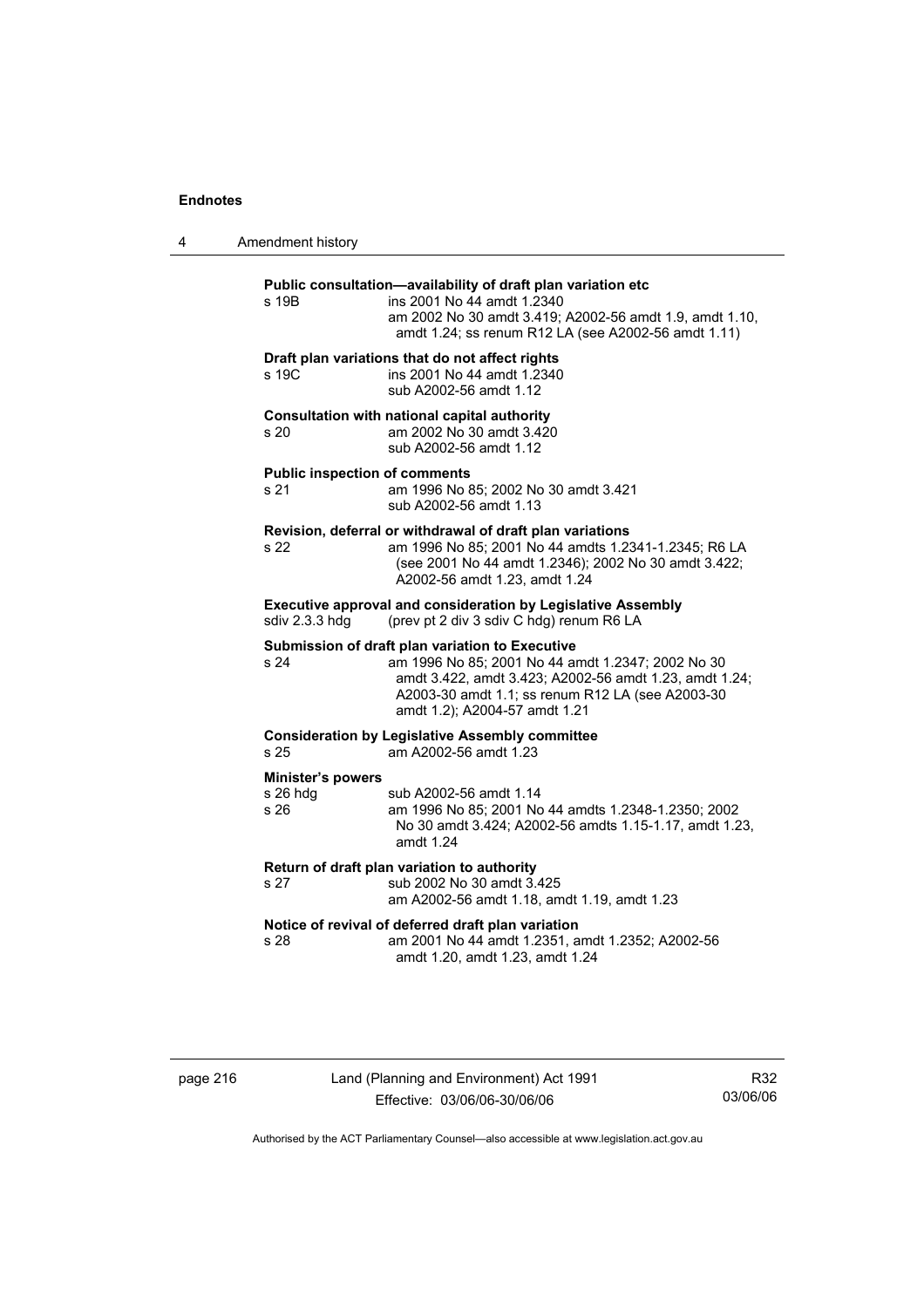| Amendment history |  |
|-------------------|--|
|-------------------|--|

| s <sub>29</sub>                                | <b>Consideration of plan variation by Legislative Assembly</b><br>am 1996 No 85; 2001 No 44 amdts 1.2353-1.2356,<br>amdt 1.2358; R6 LA (see 2001 No 44 amdt 1.2357); 2002<br>No 30 amdts 3.426-3.430; ss renum R9 LA (see 2002 No 30<br>amdt 3.431); A2002-56 amdt 1.20, amdt 1.21, amdt 1.23 |
|------------------------------------------------|-----------------------------------------------------------------------------------------------------------------------------------------------------------------------------------------------------------------------------------------------------------------------------------------------|
| s 30                                           | Rejection of plan variation by Legislative Assembly<br>om 2001 No 44 amdt 1.2359<br>ins 2001 No 44 amdt 1.2358<br>am A2002-56 amdt 1.21, amdt 1.24                                                                                                                                            |
| s 30A                                          | Partial rejection of plan variation by Legislative Assembly<br>ins 2001 No 44 amdt 1.2358<br>am 2002 No 30 amdt 3.432                                                                                                                                                                         |
| s 30B                                          | Partial rejection of plan variation-newspaper publication etc<br>ins 2001 No 44 amdt 1.2358<br>am A2002-56 amdt 1.21                                                                                                                                                                          |
| Plan variations-defined land<br>sdiv 2.3.4 hdg | (prev pt 2 div 3 sdiv D hdg) renum R6 LA                                                                                                                                                                                                                                                      |
| s 32                                           | Plan variations in relation to defined land<br>am 1996 No 85; 2001 No 44 amdts 1.2360-1.2366; R6 LA<br>(see 2001 No 44 amdt 1.2367); am A2002-56 amdt 1.24                                                                                                                                    |
| div 2.4 hdg                                    | <b>Australian Capital Territory Planning Authority</b><br>(prev pt 2 div 4 hdg) renum R6 LA<br>om A2002-56 amdt 1.22                                                                                                                                                                          |
| div 4 subdiv A hdg om 1996 No 85               | Establishment, constitution, functions and powers                                                                                                                                                                                                                                             |
| <b>Establishment of authority</b><br>s 33      | am 1996 No 85<br>sub 2002 No 30 amdt 3.433<br>om A2002-56 amdt 1.22                                                                                                                                                                                                                           |
| <b>Constitution</b><br>s 34                    | om 1996 No 85                                                                                                                                                                                                                                                                                 |
| <b>Functions</b><br>s 36                       | am 2002 No 30 amdt 3.434, amdt 3.435<br>om A2002-56 amdt 1.22                                                                                                                                                                                                                                 |
| <b>Executive policy directions</b><br>s 37     | am 1995 No 25; 1996 No 85; 2001 No 44 amdt 1.2368; R6 LA<br>(see 2001 No 44 amdt 1.2369); 2002 No 30 amdt 3.436<br>om A2002-56 amdt 1.22                                                                                                                                                      |
|                                                |                                                                                                                                                                                                                                                                                               |

R32 03/06/06 Land (Planning and Environment) Act 1991 Effective: 03/06/06-30/06/06

page 217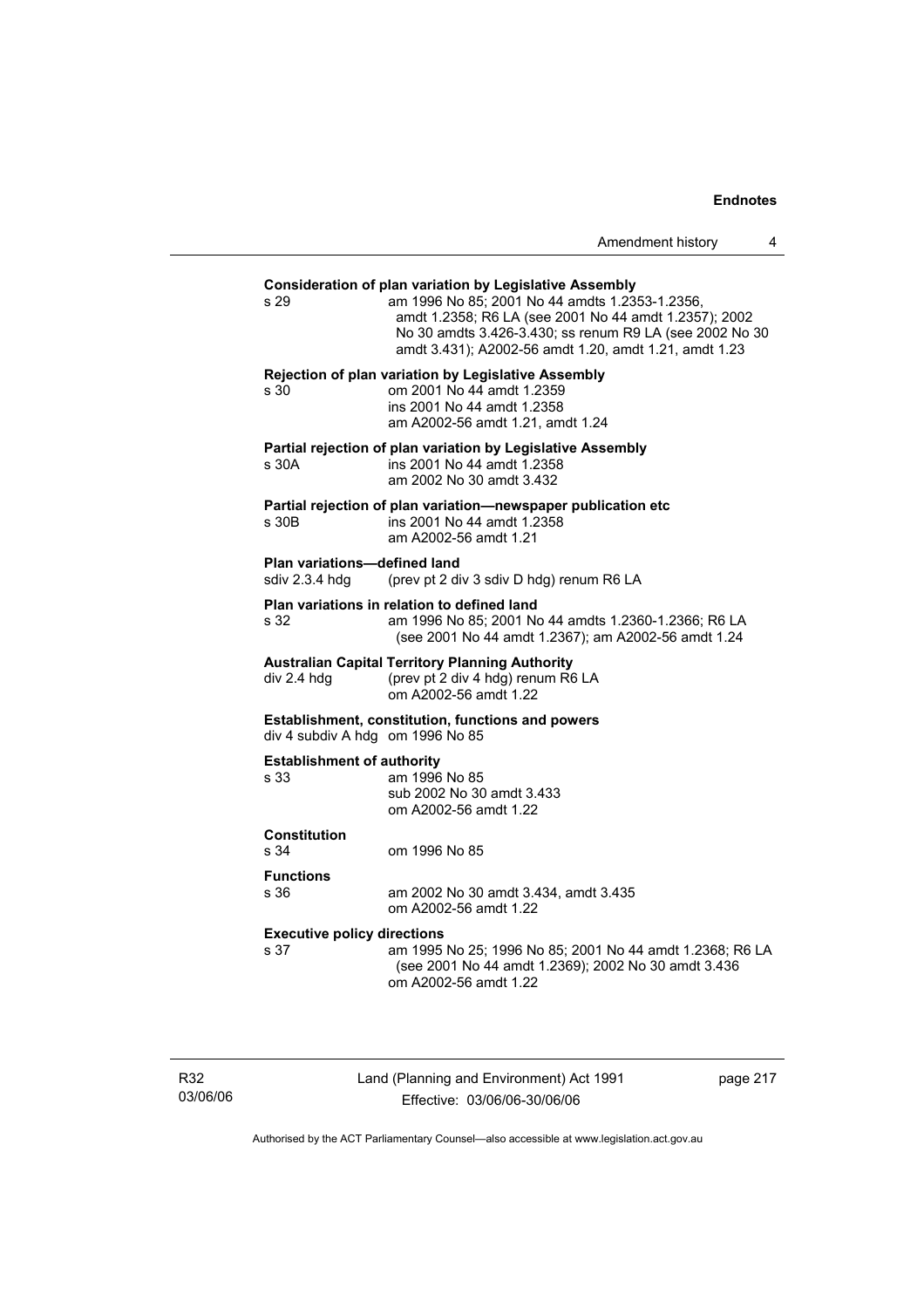4 Amendment history

**Power to enter into contracts**<br>s 38 am 1994 No am 1994 No 38 sub 2002 No 30 amdt 3.437 om A2002-56 amdt 1.22 **Annual report**  s 39 om 1995 No 25 **Delegation**  sub 2002 No 30 amdt 3.437 om A2002-56 amdt 1.22 **Staff**  s 41 am 2002 No 30 amdt 3.438 om A2002-56 amdt 1.22 **Effect of irregularity of appointment of chief planner**  s 42 om 1996 No 85 **Chief planner**  div 4 subdiv B hdg om 1996 No 85 **Chief planner**  s 43 om 1996 No 85 **Acting chief planner**  om 1996 No 85 **Remuneration and allowances**  s 45 am 1994 No 38 om 1995 No 56 **Leave of absence**  om 1996 No 85 **Disclosure of interests**  s 47 om 1996 No 85 **Other employment, remuneration, business etc**  s 48 om 1996 No 85 **Resignation**  s 49 om 1996 No 85 **Termination of appointment**  s 50 om 1996 No 85 **Miscellaneous**  (prev pt 2 div 5 hdg) renum R6 LA **Heritage**<br>pt 3 hdg om A2004-57 amdt 1.22

page 218 Land (Planning and Environment) Act 1991 Effective: 03/06/06-30/06/06

R32 03/06/06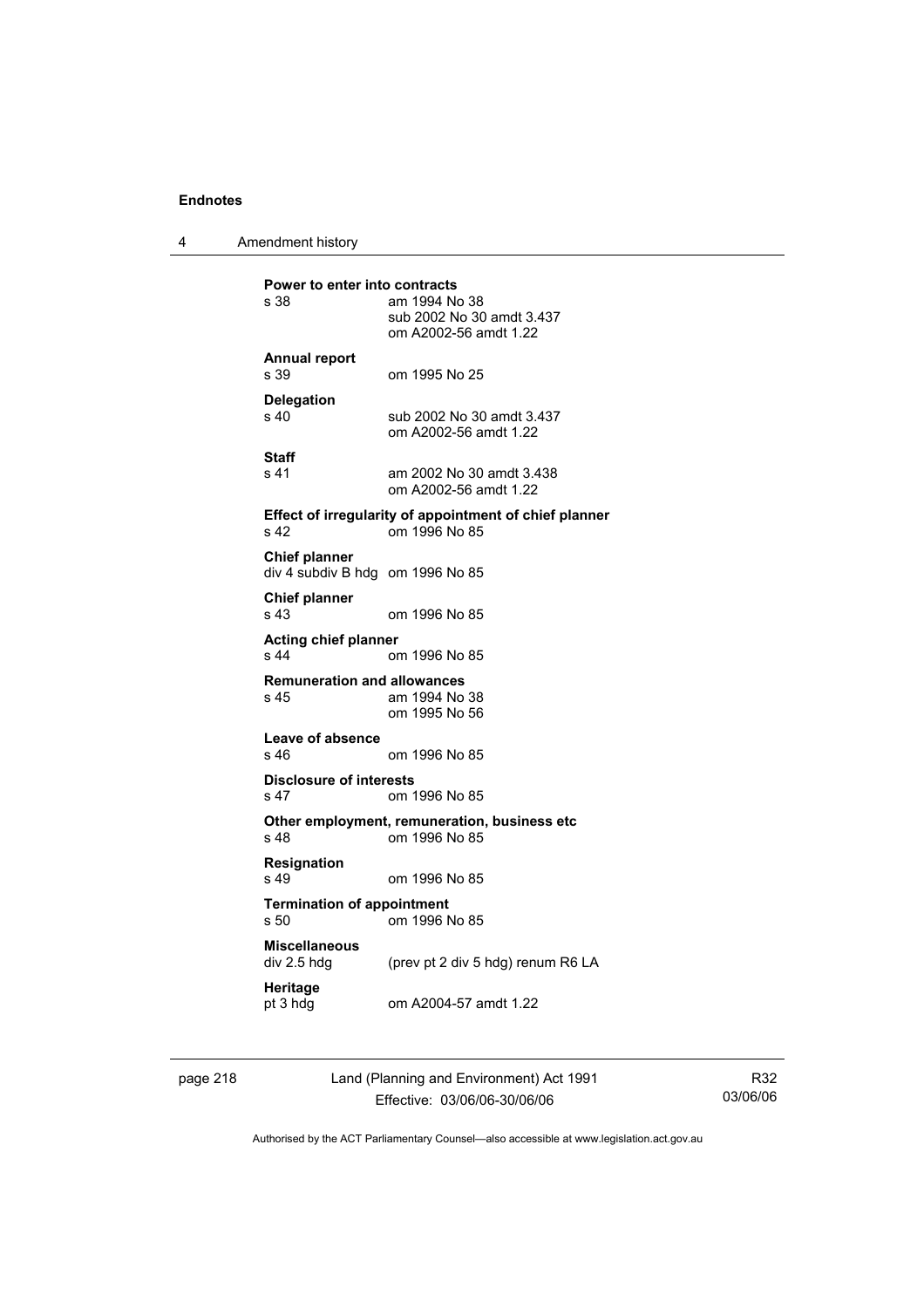| div 3.1 hdg                        | (prev pt 3 div 1 hdg) renum R6 LA                                                                                                                         |
|------------------------------------|-----------------------------------------------------------------------------------------------------------------------------------------------------------|
|                                    | om A2004-57 amdt 1.22                                                                                                                                     |
| Definitions for pt 3               |                                                                                                                                                           |
| s 52 hdg                           | sub 2002 No 30 amdt 3.439                                                                                                                                 |
| s <sub>52</sub>                    | am 2002 No 30 amdt 3.440, amdt 3.442                                                                                                                      |
|                                    | om A2004-57 amdt 1.22<br>def interim heritage places register ins 2001 No 44                                                                              |
|                                    | amdt 1.2370                                                                                                                                               |
|                                    | am 2002 No 30 amdt 3.441                                                                                                                                  |
|                                    | om A2004-57 amdt 1.22                                                                                                                                     |
|                                    | def interim variation ins 2001 No 44 amdt 1.2371                                                                                                          |
|                                    | om A2004-57 amdt 1.22                                                                                                                                     |
|                                    | Compliance with requirements for consultation or notification                                                                                             |
| s 53                               | om 2001 No 44 amdt 1.2372                                                                                                                                 |
|                                    | ins 2002 No 30 amdt 3.443<br>om A2004-57 amdt 1.22                                                                                                        |
|                                    |                                                                                                                                                           |
| Heritages places register          |                                                                                                                                                           |
| $div$ 3.2 hdg                      | (prev pt 3 div 2 hdg) renum R6 LA<br>om A2004-57 amdt 1.22                                                                                                |
|                                    | Content of heritage places register                                                                                                                       |
| s <sub>54</sub>                    | am 2002 No 30 amdt 3.444, amdt 3.445                                                                                                                      |
|                                    | om A2004-57 amdt 1.22                                                                                                                                     |
|                                    | Interim heritage places registers                                                                                                                         |
|                                    |                                                                                                                                                           |
| div 3.3 hdg                        | (prev pt 3 div 3 hdg) renum R6 LA                                                                                                                         |
|                                    | om A2004-57 amdt 1.22                                                                                                                                     |
| <b>Effect</b>                      |                                                                                                                                                           |
| sdiv 3.3.1 hdg                     | (prev pt 3 div 3 sdiv A hdg) renum R6 LA                                                                                                                  |
|                                    | om A2004-57 amdt 1.22                                                                                                                                     |
| <b>Effect of interim registers</b> |                                                                                                                                                           |
| s 55                               | om A2004-57 amdt 1.22                                                                                                                                     |
|                                    | Preparation, notification and submission of registers                                                                                                     |
| sdiv 3.3.2 hdg                     | (prev pt 3 div 3 sdiv B hdg) renum R6 LA                                                                                                                  |
|                                    | om A2004-57 amdt 1.22                                                                                                                                     |
| s 59                               | am 2001 No 44 amdt 1.2373; 2002 No 30 amdt 3.446<br>Application for inclusion of places in interim register<br>am 1993 No 77; 1996 No 71; ss renum R15 LA |

R32 03/06/06 Land (Planning and Environment) Act 1991 Effective: 03/06/06-30/06/06

page 219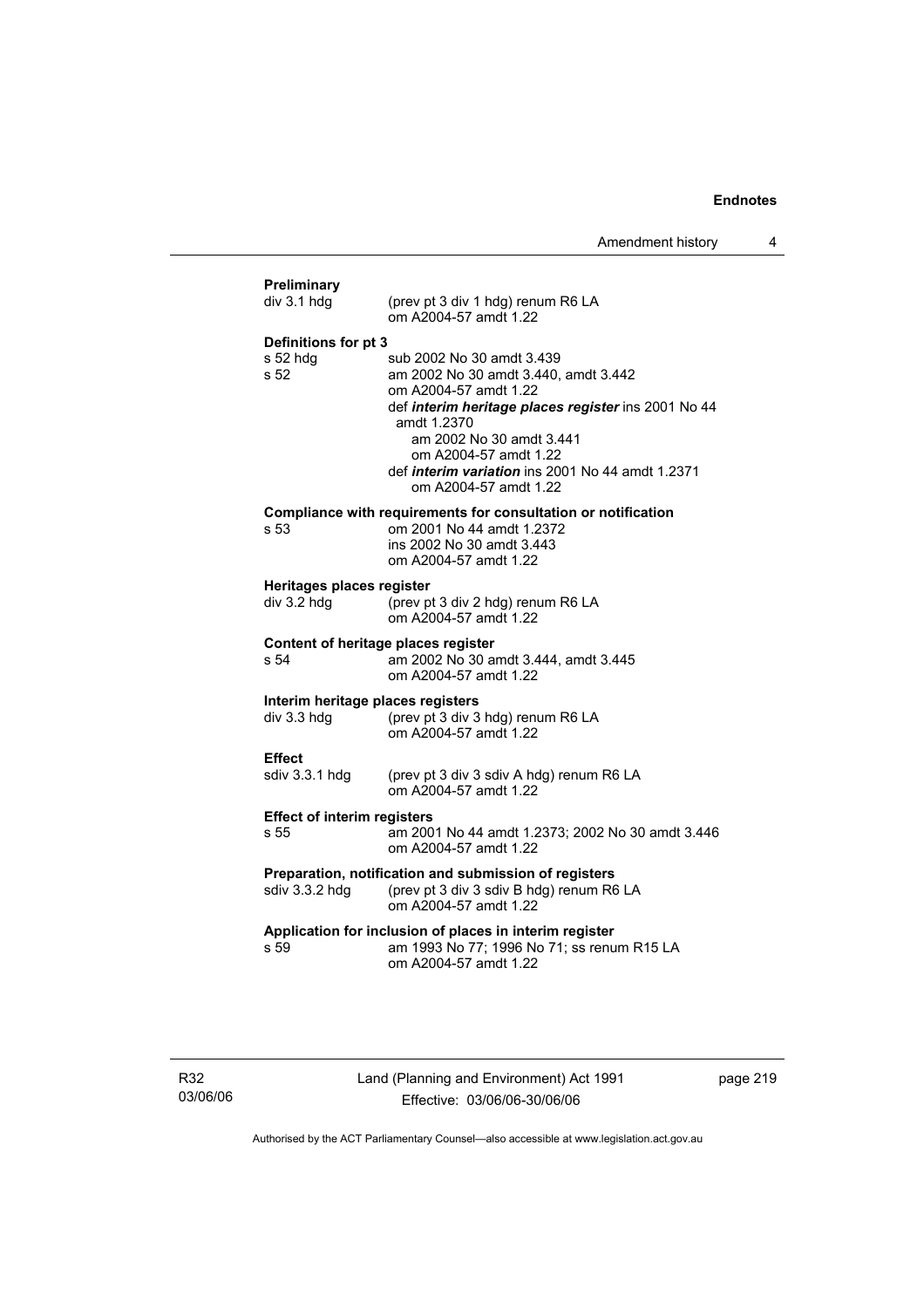4 Amendment history

| <b>Public notification</b><br>s 60           | am 1993 No 77; 1996 No 71; 2001 No 44 amdt 1.2374,<br>amdt 1.2375; R6 LA (see 2001 No 44 amdt 1.2376); 2002<br>No 30 amdt 3.447, amdt 3.448<br>om A2004-57 amdt 1.22                             |
|----------------------------------------------|--------------------------------------------------------------------------------------------------------------------------------------------------------------------------------------------------|
| s 61                                         | Notification of lessees and occupiers<br>am 2001 No 44 amdt 1.2377; 2002 No 30 amdt 3.508<br>om A2004-57 amdt 1.22                                                                               |
| Revision of interim register<br>s 62         | am 1993 No 77; 1996 No 71; 2001 No 44 amdts 1.2378-<br>1.2381; R6 LA (see 2001 No 44 amdt 1.2382); 2002 No 30<br>amdt 3.449, amdt 3.508<br>om A2004-57 amdt 1.22                                 |
| s 63 hdg<br>s 63                             | Submission of interim register to planning and land authority<br>am A2002-56 amdt 1.25<br>am 1993 No 77; 1996 No 71; 2001 No 44 amdt 1.2383;<br>A2002-56 amdt 1.25-1.29<br>om A2004-57 amdt 1.22 |
| <b>Acquisition</b><br>s 64                   | am A2002-56 amdt 1.30, amdt 1.31<br>om A2004-57 amdt 1.22                                                                                                                                        |
| div 3.4 hdg                                  | Acquisition of heritage places and objects<br>(prev pt 3 div 4 hdg) renum R6 LA<br>om A2004-57 amdt 1.22                                                                                         |
| <b>Notice of acquistion</b><br>s 65          | am 1993 No 77<br>om 1996 No 71                                                                                                                                                                   |
| <b>Aboriginal heritage</b><br>$div 3.5 h$ dg | (prev pt 3 div 5 hdg) renum R6 LA<br>om A2004-57 amdt 1.22                                                                                                                                       |
| Preliminary<br>sdiv 3.5.1 hdg                | (prev pt 3 div 5 sdiv A hdg) renum R6 LA<br>om A2004-57 amdt 1.22                                                                                                                                |
| Definitions for div 3.5<br>s 66              | sub 2002 No 30 amdt 3.450<br>om A2004-57 amdt 1.22                                                                                                                                               |
| sdiv 3.5.2 hdg                               | Reporting discoveries of unregistered Aboriginal places<br>(prev pt 3 div 5 sdiv B hdg) renum R6 LA<br>om A2004-57 amdt 1.22                                                                     |

page 220 Land (Planning and Environment) Act 1991 Effective: 03/06/06-30/06/06

R32 03/06/06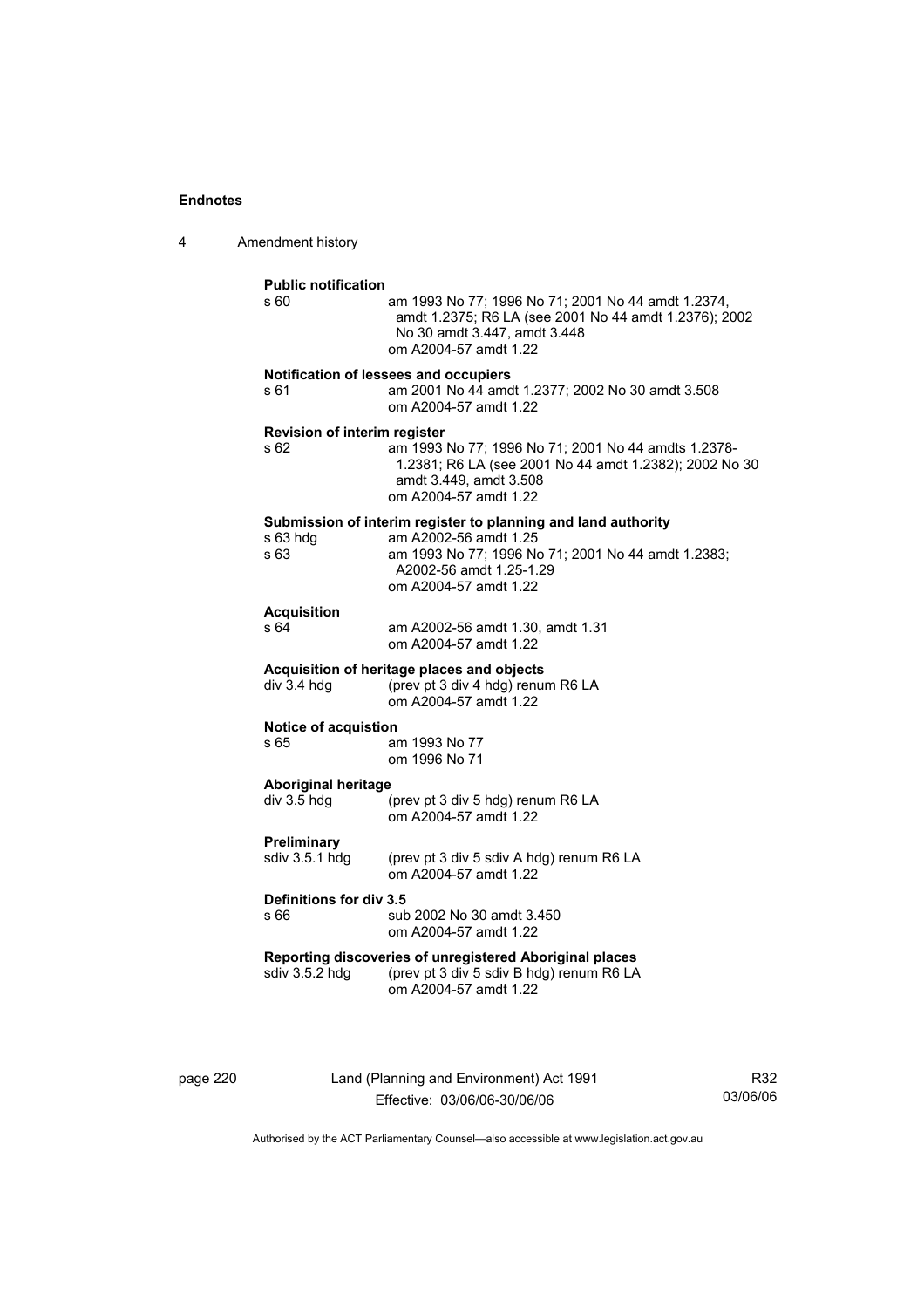|                 | <b>Reports</b>                                                      |                                                                                                                                                                                                |          |  |
|-----------------|---------------------------------------------------------------------|------------------------------------------------------------------------------------------------------------------------------------------------------------------------------------------------|----------|--|
|                 | s 67                                                                | am 1994 No 81<br>om A2004-57 amdt 1.22                                                                                                                                                         |          |  |
|                 | s 68                                                                | Aboriginal heritage discoveries-consideration of reports<br>am 2002 No 30 amdt 3.508<br>om A2004-57 amdt 1.22                                                                                  |          |  |
|                 | s 69                                                                | Aboriginal heritage discoveries—Ministerial directions and declarations<br>am 1993 No 77: 1996 No 71: 2001 No 44 amdts<br>1.2384-1.2386; 2002 No 30 amdts 3.451-3.454<br>om A2004-57 amdt 1.22 |          |  |
|                 | subdiv 3.5.3 hdq                                                    | <b>Protection of unregistered Aboriginal heritage</b><br>(prev pt 3 div 5 subdiv C hdg) renum R6 LA<br>om A2004-57 amdt 1.22                                                                   |          |  |
|                 | s 70.                                                               | Damaging unregistered Aboriginal places<br>am 1994 No 81<br>om A2004-57 amdt 1.22                                                                                                              |          |  |
|                 | s 71                                                                | Orders for protection of unregistered Aboriginal places-application of pt 6<br>am 1993 No 77; A2002-56 amdt 1.31; A2003-34 amdt 1.3<br>om A2004-57 amdt 1.22                                   |          |  |
|                 | Orders-reports by heritage council<br>s 72<br>om A2004-57 amdt 1.22 |                                                                                                                                                                                                |          |  |
|                 | s 73                                                                | <b>Orders-Ministerial directions and declarations</b><br>am 1993 No 77; 1996 No 71; 2001 No 44 amdts<br>1.2387-1.2389; 2002 No 30 amdt 3.455, 3.456<br>om A2004-57 amdt 1.22                   |          |  |
|                 | <b>Compensation claims</b><br>sdiv $3.5.4$ hdg                      | (prev pt 3 div 5 sdiv D hdg) renum R6 LA<br>om A2004-57 amdt 1.22                                                                                                                              |          |  |
|                 | Definitions for sdiv 3.5.4<br>s 74                                  | om A2004-57 amdt 1.22                                                                                                                                                                          |          |  |
|                 | Application of sdiv 3.5.4<br>s 75                                   | am 2002 No 30 amdt 3.457<br>om A2004-57 amdt 1.22                                                                                                                                              |          |  |
|                 | <b>Right to compensation</b><br>s 76                                | om A2004-57 amdt 1.22                                                                                                                                                                          |          |  |
|                 | s 77                                                                | Loss for which compensation is recoverable<br>am 2002 No 30 amdt 3.458<br>om A2004-57 amdt 1.22                                                                                                |          |  |
|                 | <b>Amount of compensation</b><br>s 78                               | om A2004-57 amdt 1.22                                                                                                                                                                          |          |  |
| R32<br>03/06/06 |                                                                     | Land (Planning and Environment) Act 1991<br>Effective: 03/06/06-30/06/06                                                                                                                       | page 221 |  |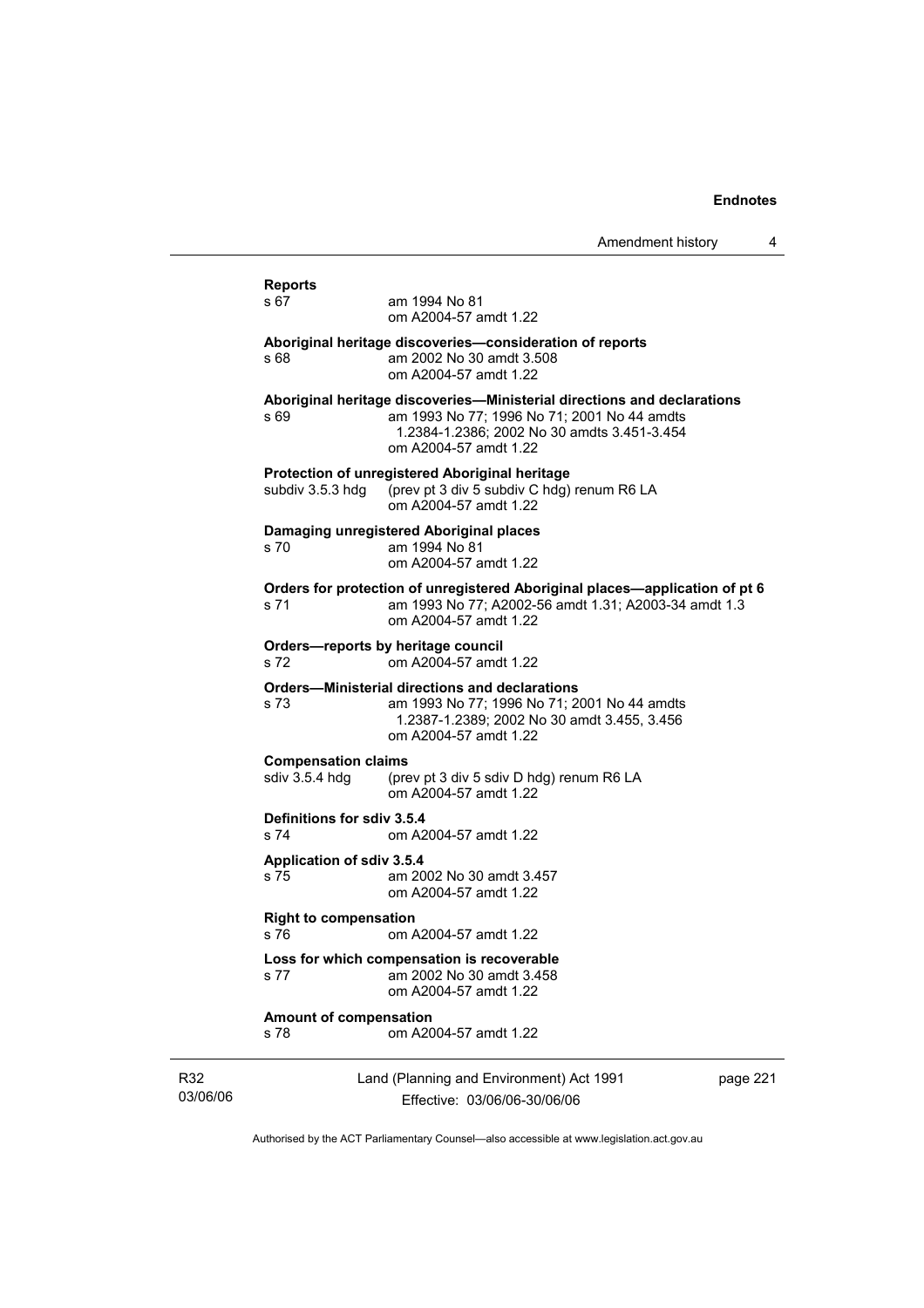4 Amendment history

| <b>Consultation with applicants</b><br>s 79                  | am 1996 No 71<br>om A2004-57 amdt 1.22                                                                            |  |  |  |
|--------------------------------------------------------------|-------------------------------------------------------------------------------------------------------------------|--|--|--|
| s 80                                                         | Notice of decisions about compensation<br>am 1993 No 77<br>sub 1996 No 71<br>om A2004-57 amdt 1.22                |  |  |  |
| sdiv 3.5.5 hdg                                               | <b>Consultation in relation to registers</b><br>(prev pt 3 div 5 sdiv E hdg) renum R6 LA<br>om A2004-57 amdt 1.22 |  |  |  |
| s 81                                                         | <b>Consultation with Aboriginal organisations</b><br>am 2002 No 30 amdt 3.459<br>om A2004-57 amdt 1.22            |  |  |  |
| <b>Restricted information</b>                                | sdiv 3.5.6 hdg (prev pt 3 div 5 sdiv F hdg) renum R6 LA<br>om A2004-57 amdt 1.22                                  |  |  |  |
| <b>Restricted information</b><br>s 82                        | am 1993 No 77; 1996 No 71; 2001 No 56 amdt 3.432; 2002<br>No 30 amdt 3.508<br>om A2004-57 amdt 1.22               |  |  |  |
| s 83                                                         | Publication of restricted information by public officials<br>om A2004-57 amdt 1.22                                |  |  |  |
| s 84                                                         | Publication of restricted information generally<br>am 1993 No 77; 1994 No 81; 1996 No 71<br>om A2004-57 amdt 1.22 |  |  |  |
| <b>Access to restricted information</b><br>s 85              | am 1996 No 71<br>om A2004-57 amdt 1.22                                                                            |  |  |  |
| <b>Administrative review</b><br>pt 3 div 6 hdg om 1996 No 71 |                                                                                                                   |  |  |  |
| <b>Review of decisions</b><br>s 86                           | am 1993 No 77<br>om 1996 No 71                                                                                    |  |  |  |
| div 3.6 hdg                                                  | Public access to heritage information<br>(prev pt 3 div 7 hdg) renum R6 LA<br>om A2004-57 amdt 1.22               |  |  |  |
| sdiv 3.6.1 hdg                                               | Information about administrative action<br>(prev pt 3 div 7 sdiv A hdg) renum R6 LA<br>om A2004-57 amdt 1.22      |  |  |  |
|                                                              |                                                                                                                   |  |  |  |

page 222 Land (Planning and Environment) Act 1991 Effective: 03/06/06-30/06/06

R32 03/06/06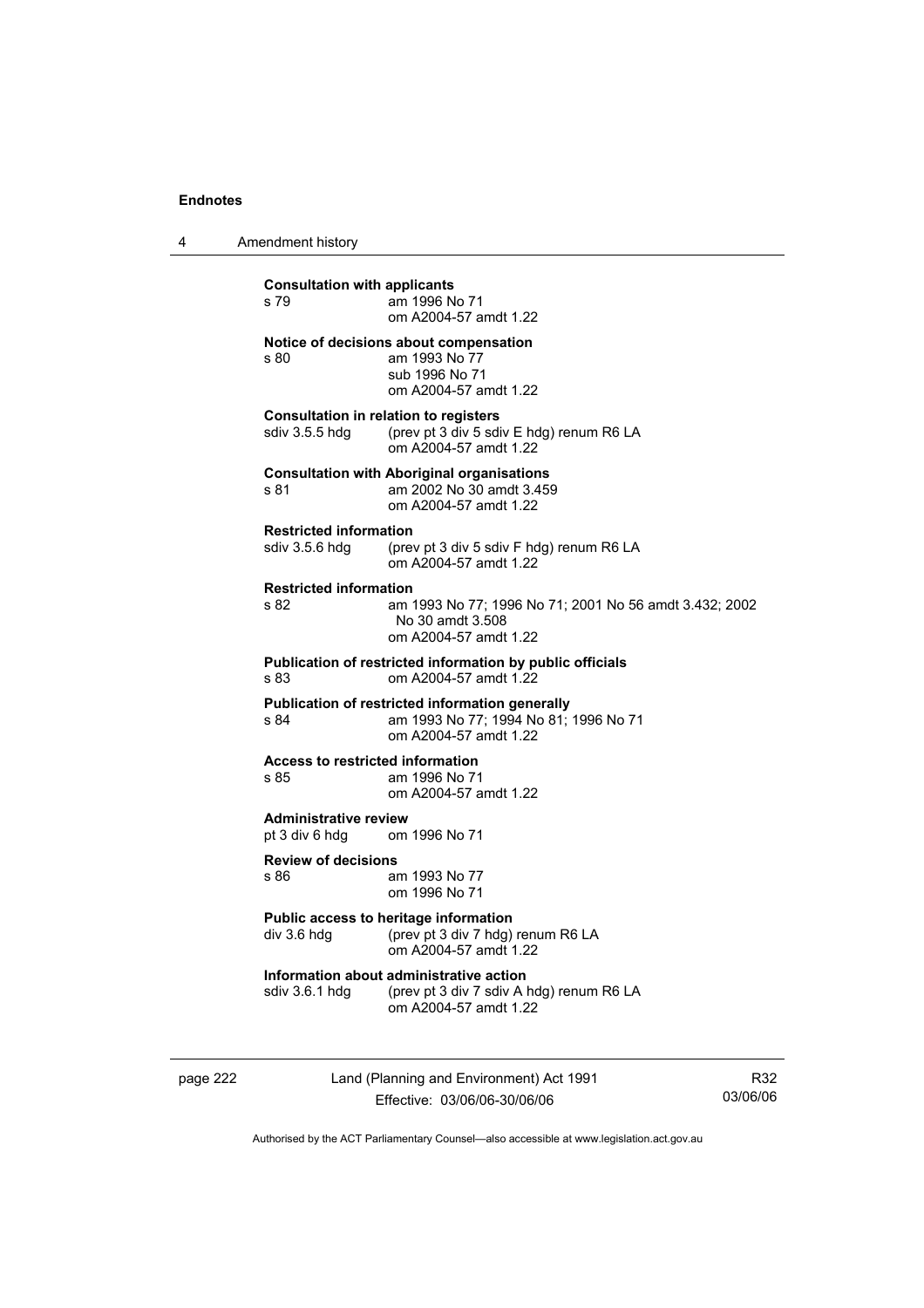| Amendment history |  |
|-------------------|--|
|-------------------|--|

| s 87                                         | om A2004-57 amdt 1.22                                                                                                                           |
|----------------------------------------------|-------------------------------------------------------------------------------------------------------------------------------------------------|
| Searching administrative records             | am 2001 No 44 amdt 1.2390, amdt 1.2391                                                                                                          |
| s 88                                         | om A2004-57 amdt 1.22                                                                                                                           |
| <b>Access to heritage registers</b>          | (prev pt 3 div 7 sdiv B hdg) renum R6 LA                                                                                                        |
| sdiv 3.6.2 hdg                               | om A2004-57 amdt 1.22                                                                                                                           |
| Searching heritage registers<br>s 89         | am 2001 No 44 amdt 1.2392, amdt 1.2393<br>sub 2002 No 30 amdt 3.460<br>om A2004-57 amdt 1.22                                                    |
| div 3.7 hdg                                  | <b>Australian Capital Territory Heritage Council</b><br>(prev pt 3 div 8 hdg) renum R6 LA<br>sub 2002 No 30 amdt 3.461<br>om A2004-57 amdt 1.22 |
| Preliminary                                  | (prev pt 3 div 8 sdiv A hdg) renum R6 LA                                                                                                        |
| sdiv 3.7.1 hdg                               | om 2002 No 30 amdt 3.461                                                                                                                        |
| Definitions for div 3.7                      | sub 2002 No 30 amdt 3.461                                                                                                                       |
| s 90                                         | om A2004-57 amdt 1.22                                                                                                                           |
| sdiv 3.7.2 hdg                               | <b>Establishment, functions and powers</b><br>(prev pt 3 div 8 sdiv B hdg) renum R6 LA<br>om 2002 No 30 amdt 3.461                              |
| <b>Establishment of heritage council</b>     | sub 2002 No 30 amdt 3.461                                                                                                                       |
| s 91                                         | om A2004-57 amdt 1.22                                                                                                                           |
| <b>Constitution</b><br>s 92                  | sub 2002 No 30 amdt 3.461<br>am A2002-56 amdt 1.32<br>om A2004-57 amdt 1.22                                                                     |
| <b>Functions of heritage council</b><br>s 93 | am 1995 No 25; 2001 No 44 amdt 1.2394<br>sub 2002 No 30 amdt 3.461<br>om A2004-57 amdt 1.22                                                     |
| <b>Ministerial directions</b>                | sub 2002 No 30 amdt 3.461                                                                                                                       |
| s 94                                         | om A2004-57 amdt 1.22                                                                                                                           |

R32 03/06/06 Land (Planning and Environment) Act 1991 Effective: 03/06/06-30/06/06

page 223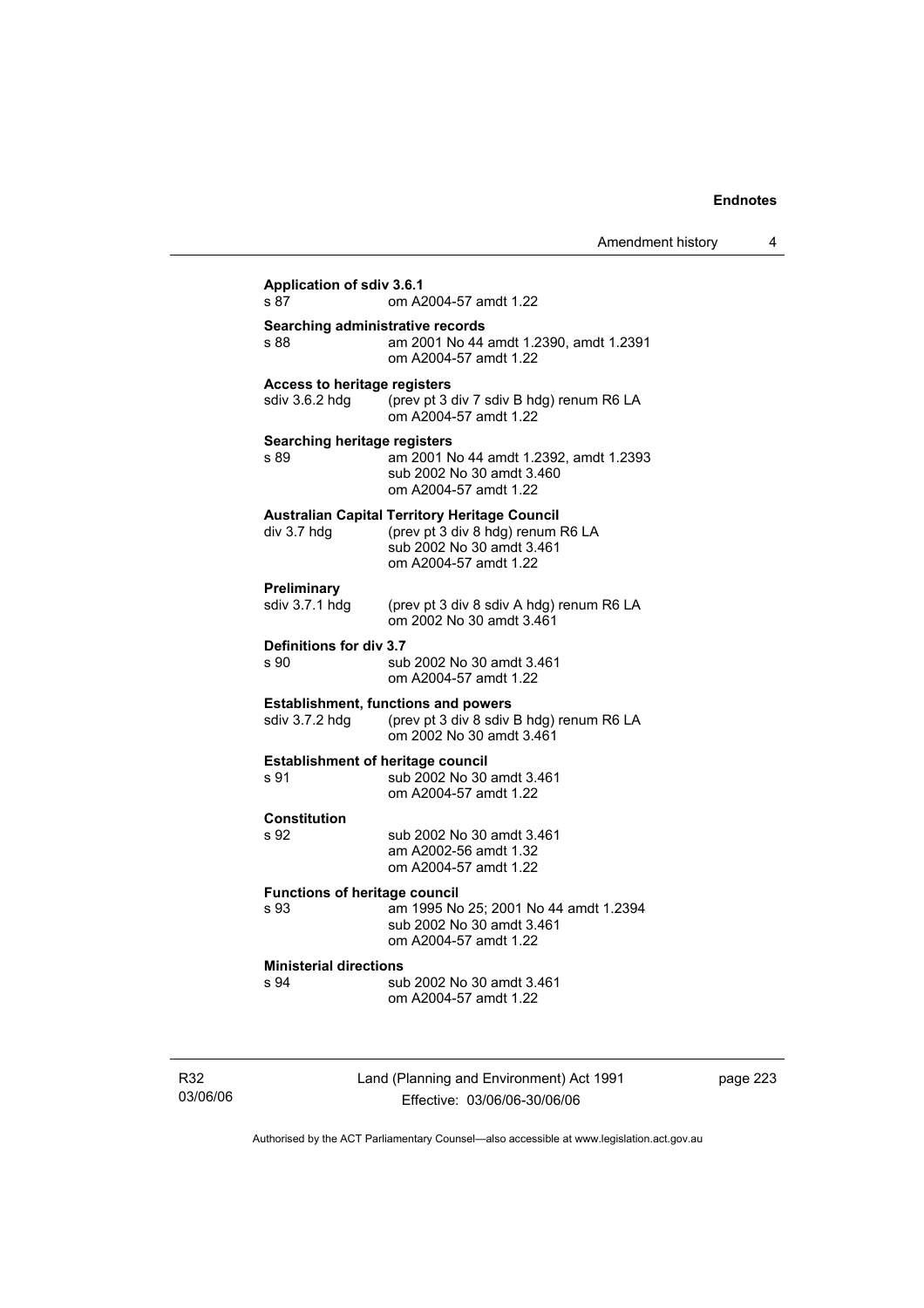4 Amendment history

| s 95                                               | om 1995 No 25<br>ins 2002 No 30 amdt 3.461<br>om A2004-57 amdt 1.22                                          |
|----------------------------------------------------|--------------------------------------------------------------------------------------------------------------|
| s 96                                               | <b>Appointment of expert members</b><br>sub 2002 No 30 amdt 3.461<br>om A2004-57 amdt 1.22                   |
| <b>Constitution and meetings</b><br>sdiv 3.7.3 hdq | (prev pt 3 div 8 sdiv C hdg) renum R6 LA<br>om 2002 No 30 amdt 3.461                                         |
| s 97                                               | Term of appointment of expert members<br>am 1996 No 85<br>sub 2002 No 30 amdt 3.461<br>om A2004-57 amdt 1.22 |
| s 98                                               | Conditions of appointment of expert members generally<br>sub 2002 No 30 amdt 3.461<br>om A2004-57 amdt 1.22  |
| s 99                                               | Chairperson, deputy chairperson and secretary<br>sub 2002 No 30 amdt 3.461<br>om A2004-57 amdt 1.22          |
| Leave of absence<br>s 100                          | sub 2002 No 30 amdt 3.461<br>om A2004-57 amdt 1.22                                                           |
| <b>Disclosure of interests</b><br>s 101            | sub 2002 No 30 amdt 3.461<br>om A2004-57 amdt 1.22                                                           |
| <b>Ending of appointments</b><br>s 102             | om 1997 No 41<br>ins 2002 No 30 amdt 3.461<br>om A2004-57 amdt 1.22                                          |
| <b>Calling meetings</b><br>s 103                   | am 1997 No 41<br>sub 2002 No 30 amdt 3.461<br>om A2004-57 amdt 1.22                                          |
| <b>Procedure at meetings</b><br>s 104              | sub 2002 No 30 amdt 3.461<br>om A2004-57 amdt 1.22                                                           |
| Delegation to secretary<br>s 105                   | sub 2002 No 30 amdt 3.461<br>om A2004-57 amdt 1.22                                                           |

page 224 Land (Planning and Environment) Act 1991 Effective: 03/06/06-30/06/06

R32 03/06/06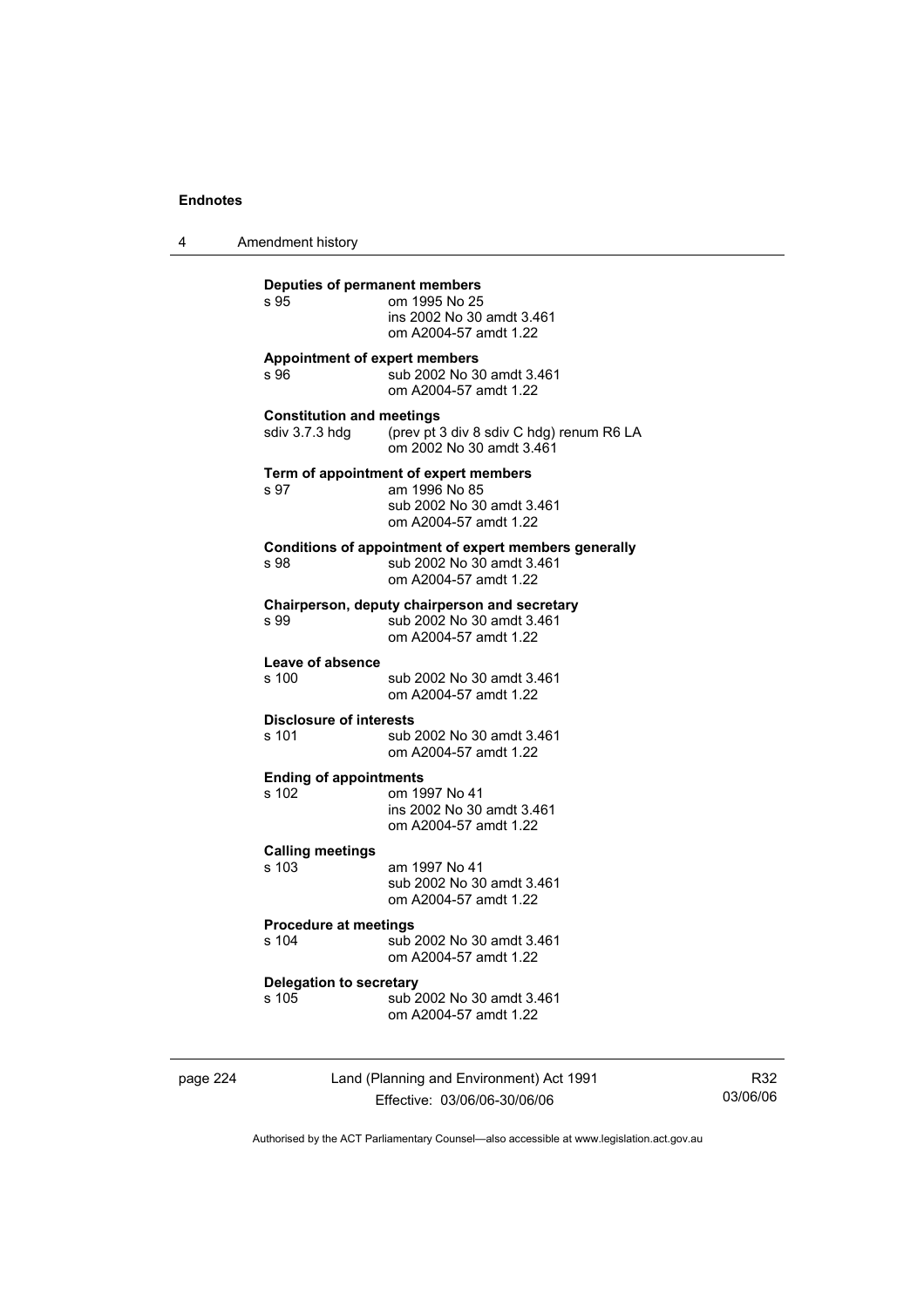Amendment history 4

**Termination of appointment**  s 106 om 2002 No 30 amdt 3.461 **Acting members**  s 107 om 2002 No 30 amdt 3.461 **Convening meetings**  s 108 om 2002 No 30 amdt 3.461 **Procedure at meetings**  s 109 om 2002 No 30 amdt 3.461 **Quorum**  om 2002 No 30 amdt 3.461 **Preliminary**  div 4.1 hdg (prev pt 4 div 1 hdg) renum R6 LA<br>div 4.1 note ins A2002-56 amdt 1.33  $ins$  A2002-56 amdt 1.33 **Definitions for pt 4**  s 111 am 1996 No 71 **Preliminary assessments**<br>div 4.2 hdg (prev pt (prev pt 4 div 2 hdg) renum R6 LA **Directions**  s 113 am 1996 No 85 **Submission to Minister**  s 116 am 1996 No 85; 2001 No 44 amdt 1.2395, amdt 1.2396 **Public inspection**  s 117 am 1993 No 77; 1996 No 71 sub 1996 No 85 am 2000 No 37 s 6; 2001 No 44 amdts 1.2397-1.2400; R6 LA (see 2001 No 44 amdt 1.2401); A2002-56 amdt 1.34 **Assessments**  div 4.3 hdg (prev pt 4 div 3 hdg) renum R6 LA **Form and content**  sdiv 4.3.1 hdg (prev pt 4 div 3 sdiv A hdg) renum R6 LA **Direction of assessments**  sdiv 4.3.2 hdg (prev pt 4 div 3 sdiv B hdg) renum R6 LA **Decisions to direct assessments**  s 121 am 2000 No 37 s 7; ss renum R15 LA **Directions**  s 123 am 1996 No 85; 2001 No 44 amdt 1.2402, amdt 1.2403; R6 LA (see 2001 No 44 amdt 1.2404)

R32 03/06/06 Land (Planning and Environment) Act 1991 Effective: 03/06/06-30/06/06

page 225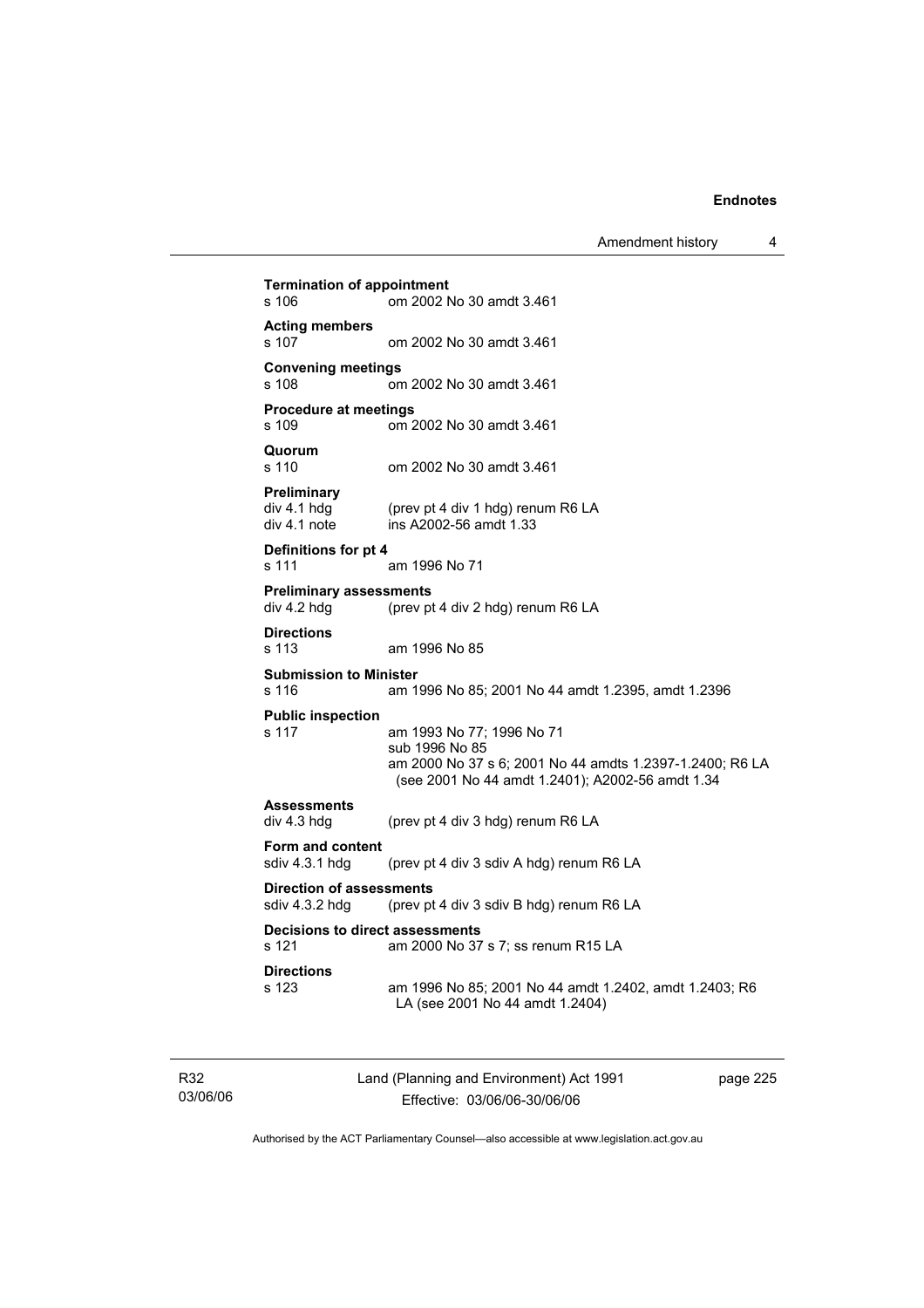| 4 | Amendment history                              |                                                                                                                                                                                                                                          |
|---|------------------------------------------------|------------------------------------------------------------------------------------------------------------------------------------------------------------------------------------------------------------------------------------------|
|   | sdiv 4.3.3 hdg                                 | Preparation, evaluation and consideration by Legislative Assembly<br>(prev pt 4 div 3 sdiv C hdg) renum R6 LA                                                                                                                            |
|   | s 125                                          | Environmental impact statements-consultation and public inspection<br>am 1993 No 77; 1996 No 71; 2000 No 37 s 8; 2001 No 44<br>amdt .2405, amdt 1.2406; 2001 No 56 amdt 3.433; R6 LA<br>(see 2001 No 44 amdt 1.2407); A2002-56 amdt 1.35 |
|   | <b>Consultation</b><br>s 128                   | am 2001 No 44 amdts 1.2408-1.2410                                                                                                                                                                                                        |
|   | s 132                                          | <b>Presentation to Legislative Assembly and public inspection</b><br>am 2001 No 44 amdt 1.2411; 2002 No 30 amdt 3.462                                                                                                                    |
|   | <b>Exclusion of material</b><br>s 133          | am 2002 No 30 amdt 3.463                                                                                                                                                                                                                 |
|   | <b>Exemptions</b><br>s 134                     | am 2001 No 44 amdts 1.2412-1.2414                                                                                                                                                                                                        |
|   | <b>Inquiries</b><br>div 4.4 hdg                | (prev pt 4 div 4 hdg) renum R6 LA                                                                                                                                                                                                        |
|   | sdiv 4.4.1 hdg                                 | <b>Establishment of panels and terms of reference</b><br>(prev pt 4 div 4 sdiv A hdg) renum R6 LA                                                                                                                                        |
|   | <b>Remuneration</b><br>s 137                   | om 1997 No 41                                                                                                                                                                                                                            |
|   | <b>Terms of reference</b><br>s 138             | am 2001 No 44 amdt 1.2415, amdt 1.2416                                                                                                                                                                                                   |
|   | <b>Notification</b><br>s 139                   | am 2001 No 44 amdt 1.2417, amdt 1.2418                                                                                                                                                                                                   |
|   | Inquiry reports<br>sdiv 4.4.2 hdg              | (prev pt 4 div 4 sdiv B hdg) renum R6 LA                                                                                                                                                                                                 |
|   | s 141                                          | Presentation to Legislative Assembly and public inspection<br>am 2001 No 44 amdt 1.2419; 2002 No 30 amdt 3.464                                                                                                                           |
|   | <b>Exclusion of material</b><br>s 142          | am 2002 No 30 amdt 3.465, amdt 3.466                                                                                                                                                                                                     |
|   | <b>Procedures and powers</b><br>sdiv 4.4.3 hdg | (prev pt 4 div 4 sdiv C hdg) renum R6 LA                                                                                                                                                                                                 |
|   | Definitions for sdiv 4.4.3<br>s 143            | sub 2002 No 30 amdt 3.467<br>def authorised person sub 2002 No 30 amdt 3.467<br>def occupier ins 2002 No 30 amdt 3.467<br>def <i>place</i> sub 2002 No 30 amdt 3.467                                                                     |

page 226 Land (Planning and Environment) Act 1991 Effective: 03/06/06-30/06/06

R32 03/06/06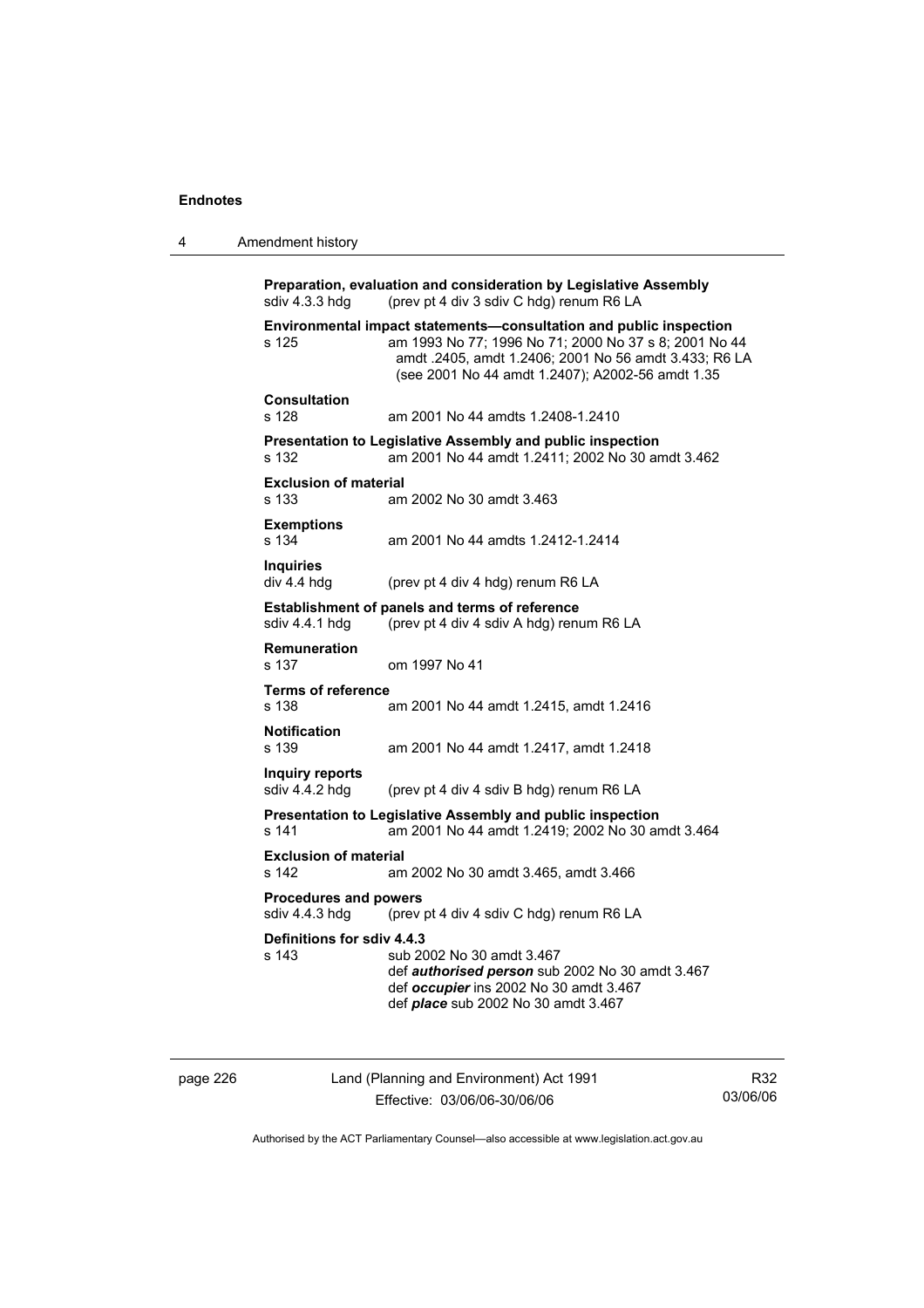Amendment history 4 **Notice of inquiry hearings**  s 144 am 2001 No 44 amdts 1.2420-1.2422 **General procedure**  s 146 am 2002 No 30 amdt 3.468; A2005-53 amdt 1.88 **Special hearings—consultation with interested persons**  s 147 am 2002 No 30 amdt 3.508 **Assessments for purpose of inquiries**  s 148 am 2002 No 30 amdt 3.469 **Powers in relation to witnesses etc**<br>s 149 am 1994 No 81 am 1994 No 81 sub A2005-53 amdt 1.89 **Victimisation of witnesses**  s 150 am 1994 No 81 om A2005-53 amdt 1.90 **Powers of search and inspection**  s 154 am 1994 No 81 **Application of Criminal Code, ch 7**  s 155 am 1994 No 81 om A2004-15 amdt 2.105 ins A2005-53 amdt 1.91 **Contempt of panel**  s 156 am 1994 No 81; 2002 No 30 amdt 3.470 sub A2005-53 amdt 1.91 **Protection of panel members and witnesses**  s 157 am 2002 No 30 amdt 3.471 **Administrative review**  pt 4 div 5 hdg om 1996 No 71 **Review of decisions**  s 158 am 1993 No 77 om 1996 No 71 **Preliminary**  (prev pt 5 div 1 hdg) renum R6 LA **Definitions for pt 5**  s 159 hdg sub 2002 No 30 amdt 3.472<br>s 159 s 159 s am 1993 No 90: 1995 No 54 am 1993 No 90; 1995 No 54; 1996 No 85; 1999 No 79 sch 3; 2001 No 17 amdt 2.9; 2002 No 30 amdt 3.473, amdt 3.477 def *lease* sub 2002 No 30 amdt 3.474 def *market value* ins 2002 No 30 amdt 3.475 def *provision* ins 2002 No 30 amdt 3.475 def *repealed* Act om 2002 No 30 amdt 3.476

R32 03/06/06 Land (Planning and Environment) Act 1991 Effective: 03/06/06-30/06/06

page 227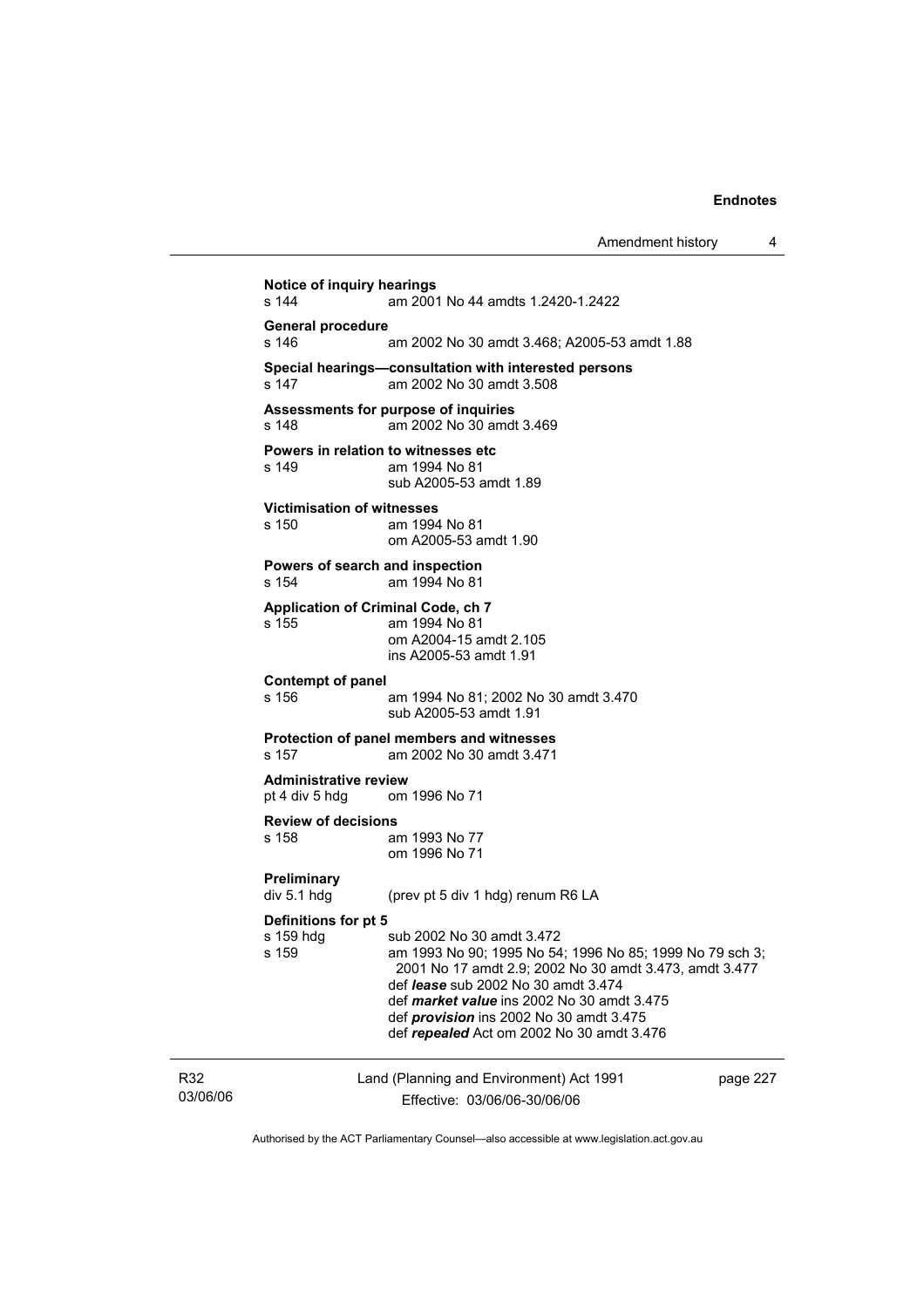| 4 | Amendment history |
|---|-------------------|
|---|-------------------|

|          | s 159A                                   | Meaning of concessional lease for Act<br>ins A2005-49 s 4                                                                                                                   |                 |
|----------|------------------------------------------|-----------------------------------------------------------------------------------------------------------------------------------------------------------------------------|-----------------|
|          | <b>Application of pt 5</b><br>s 160      | am A2002-56 amdt 1.36                                                                                                                                                       |                 |
|          | Leases<br>div 5.2 hdg                    | (prev pt 5 div 2 hdg) renum R6 LA                                                                                                                                           |                 |
|          | <b>Effect qualified</b><br>s 160A        | ins 1999 No 73 s 5                                                                                                                                                          |                 |
|          | s 160B                                   | Planning and land authority may grant leases<br>ins A2002-56 amdt 1.37                                                                                                      |                 |
|          | <b>Granting of leases</b><br>s 161       | am 1993 No 11; 1996 No 85; 2001 No 44 amdts<br>1.2423-1.2425; R6 LA (see 2001 No 44 amdt 1.2426);<br>A2002-56 amdt 1.38, amdt 1.78                                          |                 |
|          | <b>Fees for granting leases</b><br>s 162 | om 2001 No 44 amdt 1.2427                                                                                                                                                   |                 |
|          | s 163                                    | Leases to community organisations<br>am 1993 No 11; 2001 No 44 amdt 1.2428, amdt 1.2429; 2002<br>No 30 amdt 3.478; A2002-56 amdt 1.39, amdt 1.78; ss renum<br><b>R15 LA</b> |                 |
|          | <b>Special leases</b><br>s 164           | am 1993 No 11; 2001 No 44 amdt 1.2428, amdt 1.2429;<br>A2002-56 amdt 1.40, amdt 1.78; ss renum R15 LA                                                                       |                 |
|          | s 165                                    | Authority to consider proposed leases<br>am 1993 No 11; 1996 No 39<br>om 1996 No 85                                                                                         |                 |
|          | s 166                                    | Inquiries and assessments in relation to granting of leases<br>am A2002-56 amdt 1.41, amdt 1.42                                                                             |                 |
|          | s 166A                                   | Grants of leases after inquiries or assessments<br>ins A2002-56 amdt 1.42                                                                                                   |                 |
|          | s 167                                    | Eligibility for certain classes of leases<br>am 1996 No 85; 2001 No 44 amdt 1.2428, amdt 1.2429;<br>A2002-56 amdt 1.78                                                      |                 |
|          | Authority need not grant lease<br>s 168  | sub A2002-56 amdt 1.43                                                                                                                                                      |                 |
|          | <b>Payment for leases</b><br>s 169       | am 2000 No 37 s 9; A2002-56 amdt 1.78                                                                                                                                       |                 |
|          | s 170                                    | Failure to accept and execute lease<br>am 2002 No 30 amdt 3.479; A2002-56 amdt 1.78                                                                                         |                 |
| page 228 |                                          | Land (Planning and Environment) Act 1991<br>Effective: 03/06/06-30/06/06                                                                                                    | R32<br>03/06/06 |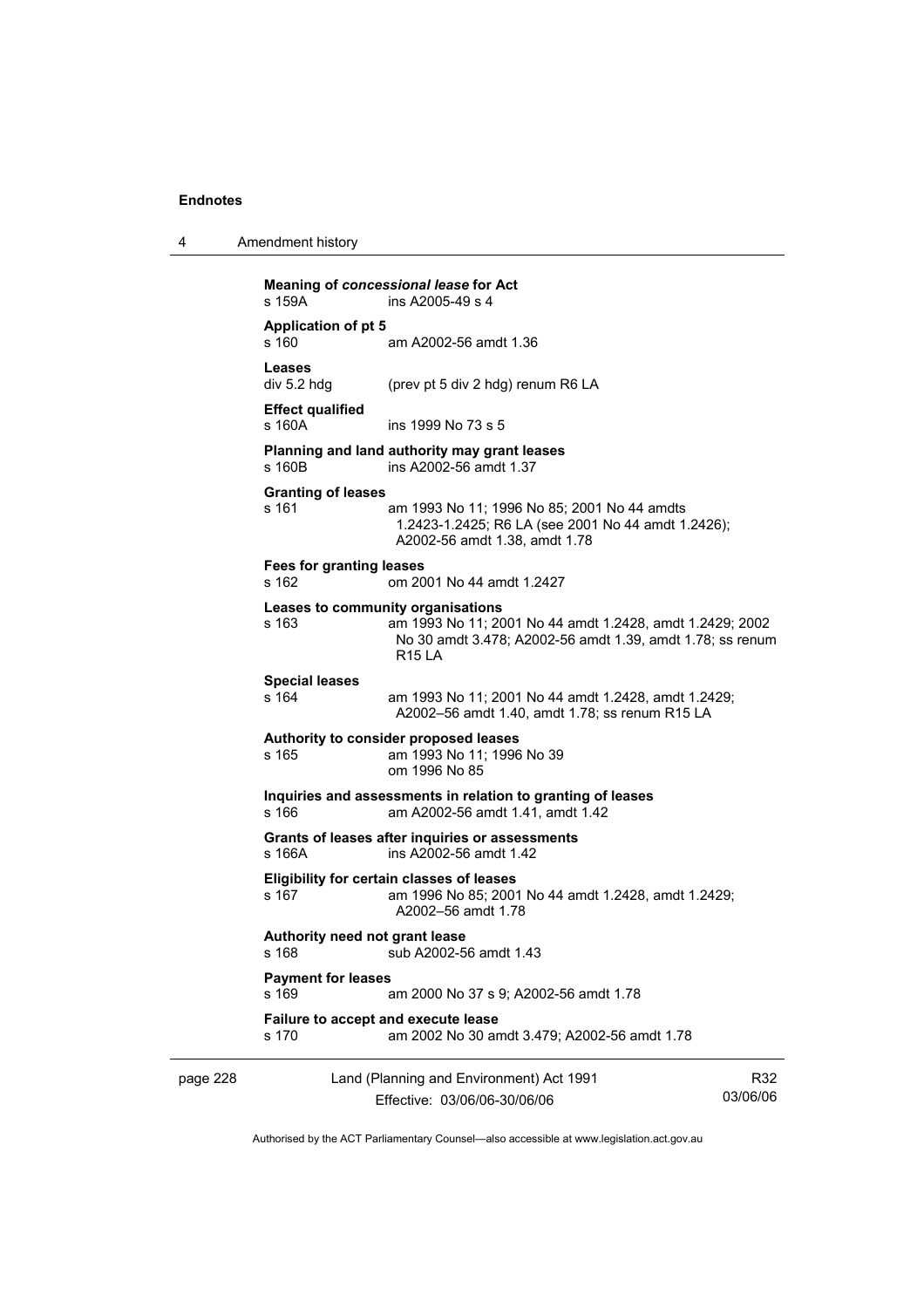# **Grant of further residential leases**  s 171 am 1996 No 85; 2001 No 44 amdt 1.2429, amdt 1.2430 sub A2002-56 amdt 1.44 **Grant of further rural leases**  s 171A ins 1996 No 85 am 1999 No 73 s 6; 2001 No 32 s 4, s 5; 2001 No 44 amdt 1.2429, amdt 1.2430; R6 LA (see 2001 No 32 s 6); A2002-56 amdt 1.45, amdt 1.46, amdt 1.78; pars, ss renum R15 LA **Grant of further leases for purposes other than residential or rural**  s 172 am 1996 No 85; 2001 No 44 amdt 1.2429; amdt 1.2430 sub A2002–56 amdt 1.47 **Grant of further lease—unit titles**  s 172A ins 1996 No 85 sub 2001 No 17 amdt 2.10 am A2002-56 amdt 1.48, amdt 1.78; A2005-20 amdt 3.181 **Grant of further lease–community title**  s 172B ins 2001 No 58 s 102 am A2002–56 amdt 1.49, amdt 1.78 **No right to use, flow and control of water**  s 172C (prev s 172B) ins 1998 No 63 renum 2001 No 58 s 101 **Lessee's rights in relation to improvements**  s 173 am 1996 No 85; A2002–56 amdts 1.50-1.54, amdt 1.78, amdt 1.79; ss renum R12 LA (see A2002-56 amdt 1.55) **Deciding value of improvements**  s 174 am 1996 No 85; A2002–56 amdt 1.79 **Use of land for leased purpose**  s 175 am 1996 No 85 **Variation of rent**  s 176 am A2002-56 amdt 1.79 **Review of variations of rent**  s 177 am A2002-56 amdt 1.56, amdt 1.79 **Refund on lease surrender or termination**  s 178 am 2001 No 44 amdt 1.2428, amdt 1.2429; A2002-56

amdt 1.79 sub A2004-64 s 4

R32 03/06/06 Land (Planning and Environment) Act 1991 Effective: 03/06/06-30/06/06

page 229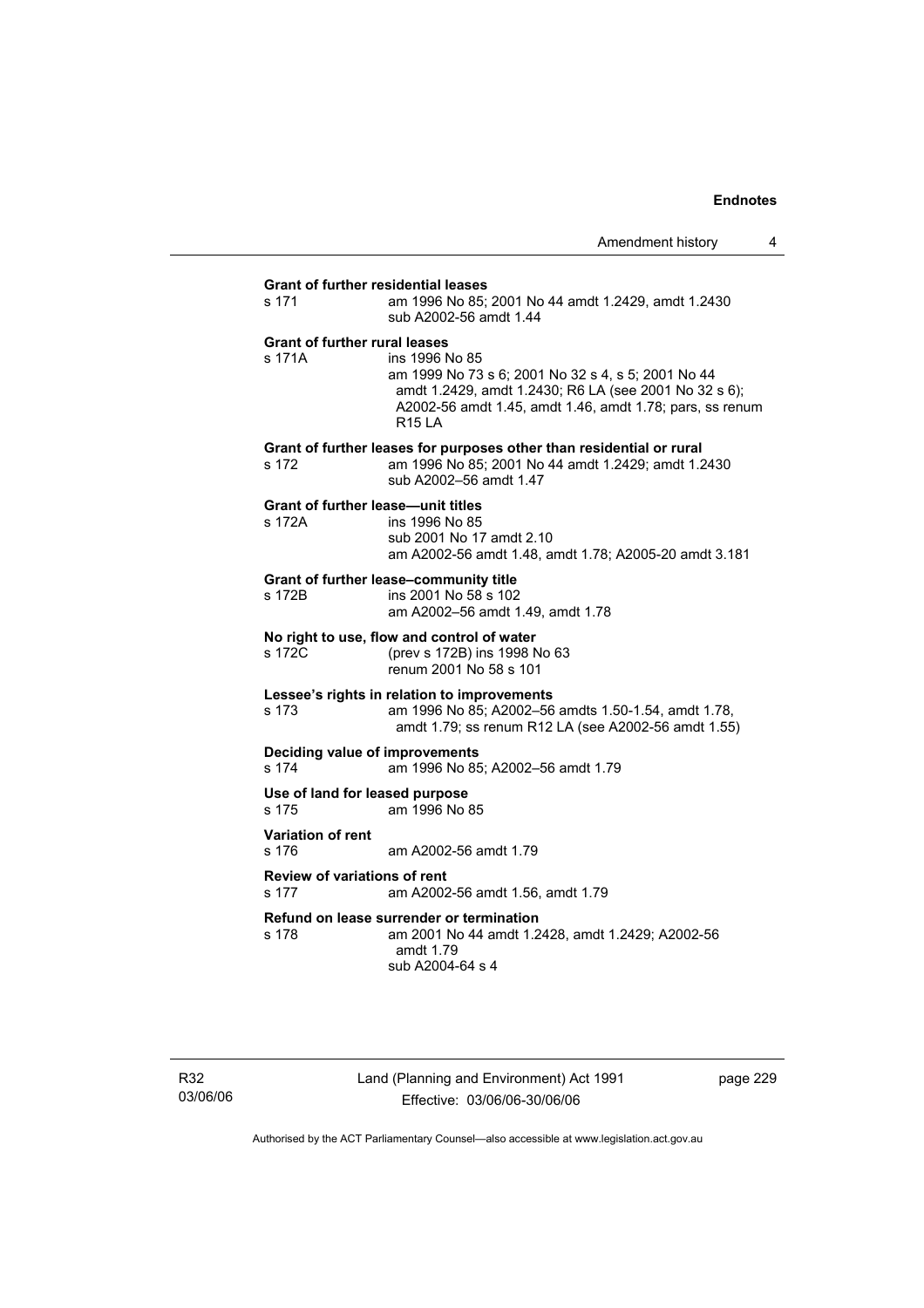4 Amendment history

| s 179                                     | am 1996 No 85; 2001 No 17 amdt 2.11; 2001 No 44<br>amdt 1.2431, amdt 1.2432; R6 LA (see 2001 No 44<br>amdt 1.2433); A2002-56 amdt 1.57, amdt 1.79; A2005-37<br>amdt $1.1$                                                                                           |
|-------------------------------------------|---------------------------------------------------------------------------------------------------------------------------------------------------------------------------------------------------------------------------------------------------------------------|
| s 180                                     | Transfer of land subject to building and development provision<br>am 1996 No 85; 2001 No 44 amdt 1.2434, amdt 1.2435;<br>A2002-56 amdt 1.58, amdt 1.59, amdt 1.79; A2004-2<br>amdt 1.31; A2004-64 ss 5-7; ss renum R22 LA (see<br>A2004-64 s 8); A2006-22 amdt 1.69 |
| s 181                                     | Mortgage of leasehold subject to building and development provision<br>am 1996 No 85                                                                                                                                                                                |
| $s$ 183                                   | Power of lessee to sublet part of building or land in certain cases<br>am 1995 No 20                                                                                                                                                                                |
| <b>Variation of leases</b><br>div 5.3 hdg | (prev pt 5 div 3 hdg) renum R6 LA                                                                                                                                                                                                                                   |
| <b>Effect qualified</b><br>s 183A         | ins 1999 No 73 s 7                                                                                                                                                                                                                                                  |
| s 184                                     | Application to surrender and regrant of leases<br>am 1996 No 62<br>sub 1996 No 85                                                                                                                                                                                   |
| s 184A                                    | Variation of nominal rent lease-change of use charge<br>ins 1996 No 85<br>am 2001 No 1 s 4; A2002-56 amdt 1.60, amdt 1.79; ss renum<br><b>R15 LA</b>                                                                                                                |
| s 184B                                    | New change of use charge formula<br>ins 1996 No 85<br>am 1998 No 65; 1999 No 40 s 4; 2000 No 14 s 4; 2000 No 49<br>s <sub>4</sub><br>om 2001 No 1 s 5                                                                                                               |
| s 184C                                    | Change of use charge for variations of nominal rent leases<br>ins 1996 No 85<br>am 2000 No 49 s 5; 2001 No 1 s 6<br>sub 2001 No 80 s 3<br>am A2002-56 amdt 1.79                                                                                                     |
| Variation of rental leases<br>s 184D      | ins 1996 No 85<br>am A2002-56 amdt 1.61, amdt 1.78                                                                                                                                                                                                                  |
| s 185                                     | Advice of rent payable on variation of lease<br>am A2002-56 amdt 1.62, amdt 1.78                                                                                                                                                                                    |

page 230 Land (Planning and Environment) Act 1991 Effective: 03/06/06-30/06/06

R32 03/06/06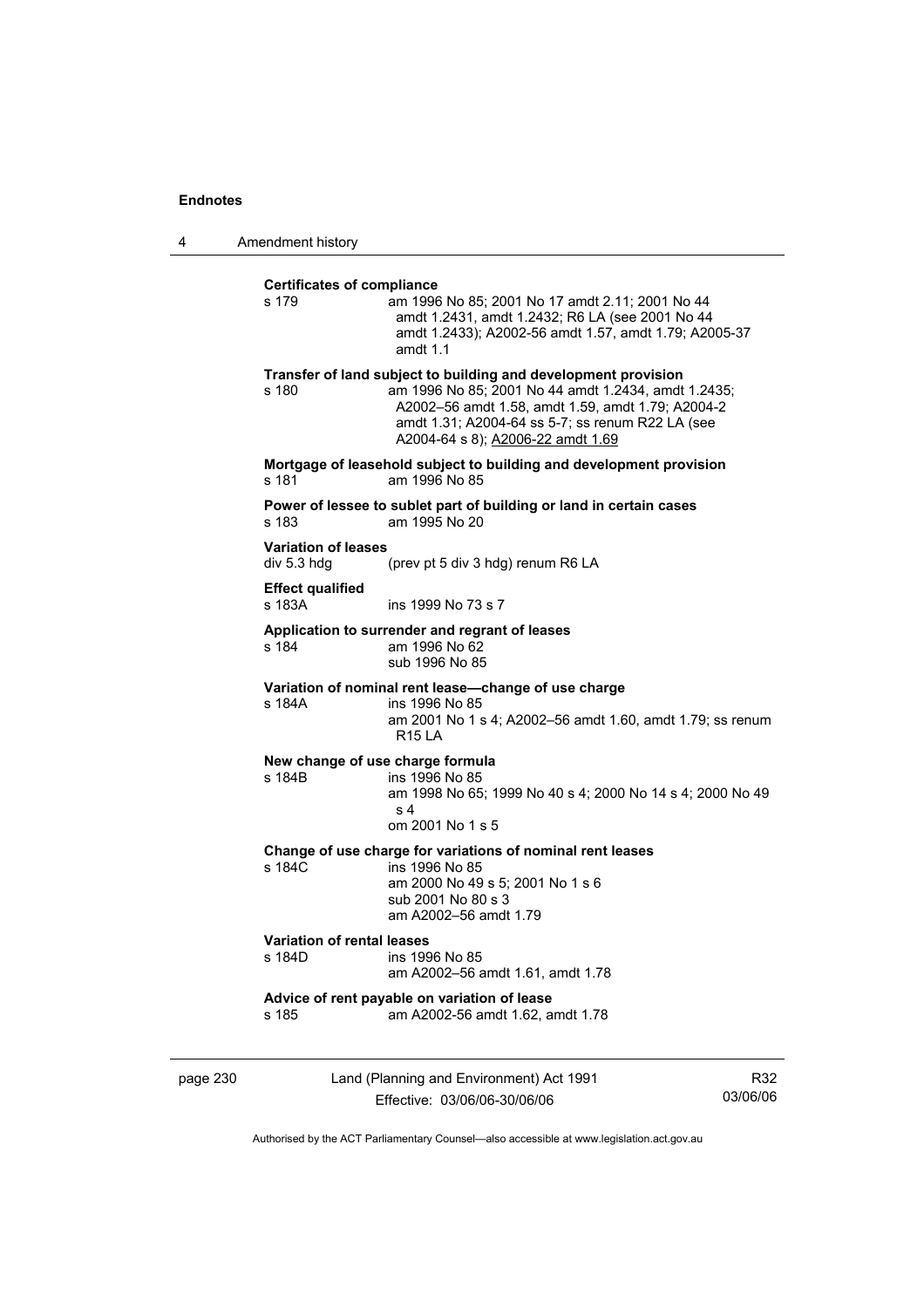| Variation of lease to pay out rent       | am 1996 No 85; 2001 No 44 amdt 1.2436, amdt 1.2437;                                                                                                                                                                                                                                                                                                                                                                                        |
|------------------------------------------|--------------------------------------------------------------------------------------------------------------------------------------------------------------------------------------------------------------------------------------------------------------------------------------------------------------------------------------------------------------------------------------------------------------------------------------------|
| s 186                                    | A2002-56 amdt 1.79; ss renum R15 LA                                                                                                                                                                                                                                                                                                                                                                                                        |
| No variations to extend term             | ins 1996 No 85                                                                                                                                                                                                                                                                                                                                                                                                                             |
| s 186A                                   | am A2002-56 amdt 1.78                                                                                                                                                                                                                                                                                                                                                                                                                      |
| <b>Restrictions on rural leases</b>      | (prev pt 5 div 3AA hdg) ins 1999 No 73 s 8                                                                                                                                                                                                                                                                                                                                                                                                 |
| div 5.4 hdg                              | renum R6 LA                                                                                                                                                                                                                                                                                                                                                                                                                                |
| <b>Definitions for div 5.4</b><br>s 186B | ins 1999 No 73 s 8<br>def <i>dealing</i> ins 1999 No 73 s 8<br>def discharge amount ins 1999 No 73 s 8<br>def earlier index number ins 1999 No 73 s 8<br>def <i>holding period</i> ins 1999 No 73 s 8<br>def <i>index number</i> ins 1999 No 73 s 8<br>def <i>later index number</i> ins 1999 No 73 s 8<br>def <i>long lease</i> ins 1999 No 73 s 8<br>def short lease ins 1999 No 73 s 8<br>def special Pialligo lease ins 1999 No 73 s 8 |
| Land management agreements<br>s 186C     | ins 1999 No 73 s 8<br>am 2001 No 44 amdt 1.2438, amdt 1.2439; A2002-56<br>amdt 1.63, amdt 1.64, amdt 1.78; A2004-42 amdt 1.6                                                                                                                                                                                                                                                                                                               |
| Dealings with rural leases<br>s 186D     | ins 1999 No 73 s 8<br>am 2001 No 32 s 7; R6 LA (see 2001 No 32 s 8); A2002-56<br>amdt 1.65, amdt 1.78; A2003-14 amdt 1.67, amdt 1.68                                                                                                                                                                                                                                                                                                       |
| Discharge amount                         | ins 1999 No 73 s 8                                                                                                                                                                                                                                                                                                                                                                                                                         |
| s 186E                                   | am A2003-34 amdt 2.2                                                                                                                                                                                                                                                                                                                                                                                                                       |
| s 186F                                   | Discharge amount-special Pialligo leases<br>ins 1999 No 73 s 8<br>am 2001 No 56 amdt 3.434                                                                                                                                                                                                                                                                                                                                                 |
| Index numbers<br>s 186G                  | ins 1999 No 73 s 8                                                                                                                                                                                                                                                                                                                                                                                                                         |
| No subdivision or consolidation          | ins 1999 No 73 s 8                                                                                                                                                                                                                                                                                                                                                                                                                         |
| s 186H                                   | am A2002-56 amdt 1.78                                                                                                                                                                                                                                                                                                                                                                                                                      |

R32 03/06/06 Land (Planning and Environment) Act 1991 Effective: 03/06/06-30/06/06

page 231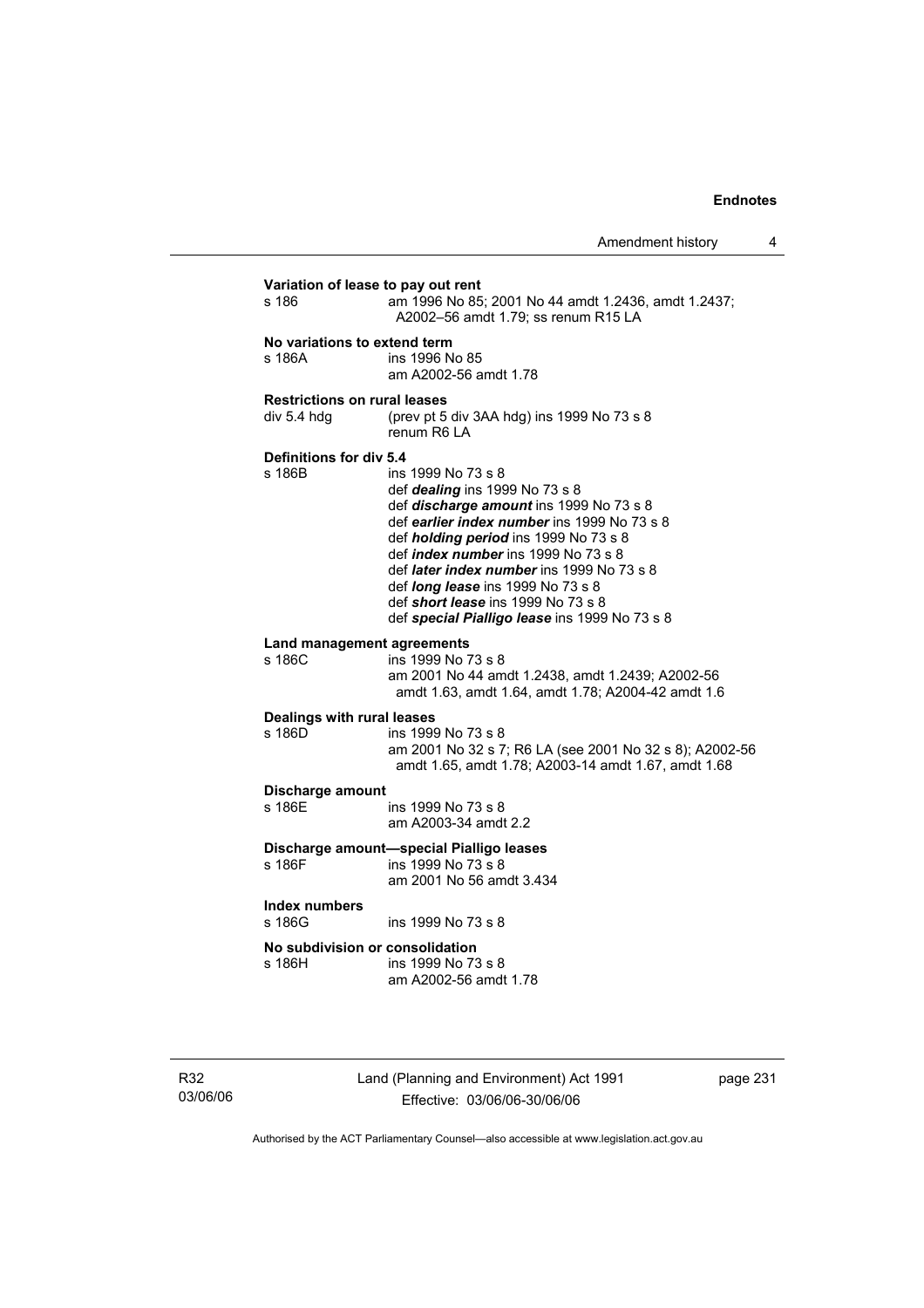4 Amendment history

| page 232 |                                                     | Land (Planning and Environment) Act 1991                                                                                                                      | R32 |
|----------|-----------------------------------------------------|---------------------------------------------------------------------------------------------------------------------------------------------------------------|-----|
|          | <b>Public land</b><br>sdiv 5.7.2 hdg                | (prev pt 5 div 5 sdiv B hdg) renum R6 LA                                                                                                                      |     |
|          | Definitions for div 5.7<br>s 191 hdg                | sub 2002 No 30 amdt 3.480                                                                                                                                     |     |
|          | Preliminary<br>sdiv 5.7.1 hdg                       | (prev pt 5 div 5 sdiv A hdg) renum R6 LA                                                                                                                      |     |
|          | <b>Public land</b><br>div 5.7 hdg                   | (prev pt 5 div 5 hdg) renum R6 LA                                                                                                                             |     |
|          | <b>Evidence of ending of lease</b><br>s 190         | sub A2002-56 amdt 1.68                                                                                                                                        |     |
|          | How land may be recovered<br>s 189                  | sub A2002-56 amdt 1.68                                                                                                                                        |     |
|          | <b>Termination of leases</b><br>s 188               | am 1996 No 85; A2002-56 amdt 1.67, amdt 1.78, amdt 1.79;<br>ss renum R15 LA                                                                                   |     |
|          | Recovery of land<br>div 5.6 hdg                     | (prev pt 5 div 4 hdg) renum R6 LA                                                                                                                             |     |
|          | s 187C                                              | Change of use charge for consolidations and subdivisions<br>ins 1996 No 85<br>am 2000 No 49 s 7; 2001 No 1 s 9<br>sub 2001 No 80 s 4<br>am A2002-56 amdt 1.79 |     |
|          | New change of use charge formula<br>s 187B          | ins 1996 No 85<br>am 1998 No 65; 1999 No 40 s 5; 2000 No 14 s 5; 2000 No 49<br>s 6<br>om 2001 No 1 s 8                                                        |     |
|          | s 187A                                              | Consolidation and subdivision-change of use charge<br>ins 1996 No 85<br>am 2001 No 1 s 7; A2002-56 amdt 1.66, amdt 1.79; ss renum<br>R15 LA                   |     |
|          | s 187                                               | Application-nominal rent leases of territory land<br>om 1993 No 75<br>ins 1996 No 85                                                                          |     |
|          | <b>Effect qualified</b><br>s 187AA                  | ins as s 187A 1999 No 73 s 9<br>renum 2000 No 80 amdt 3.8                                                                                                     |     |
|          | <b>Consolidation and subdivision</b><br>div 5.5 hdg | (prev pt 5 div 3A hdg) ins 1996 No 85<br>renum R6 LA                                                                                                          |     |

Effective: 03/06/06-30/06/06

03/06/06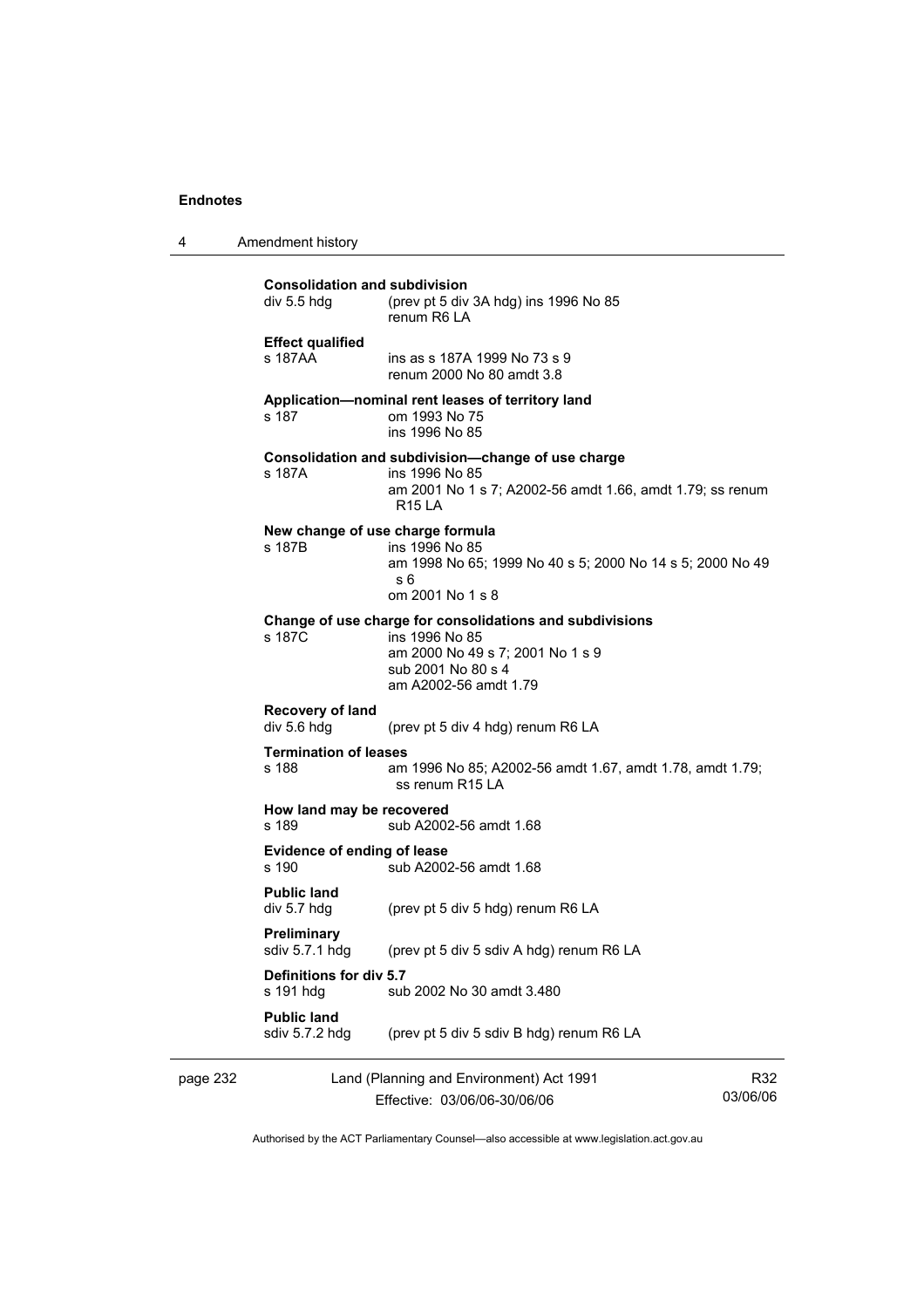| s 192 hdg<br>s 192                                 | Recommendations to planning and land authority<br>am A2002-56 amdt 1.69<br>am 1996 No 85; A2002-56 amdt 1.70 |          |
|----------------------------------------------------|--------------------------------------------------------------------------------------------------------------|----------|
| <b>Management of public land</b><br>sdiv 5.7.3 hdg | (prev pt 5 div 5 sdiv C hdg) renum R6 LA                                                                     |          |
| <b>Reserved areas</b><br>s 193                     | am 1996 No 85; A2004-57 amdt 1.23                                                                            |          |
| <b>Management objectives</b><br>s 195              | am 2001 No 44 amdt 1.2440; 2002 No 30 amdt 3.481                                                             |          |
| <b>Plans of management</b><br>sdiv 5.7.4 hdg       | (prev pt 5 div 5 sdiv D hdg) renum R6 LA                                                                     |          |
| <b>Public consultation</b><br>s 200                | am 2001 No 44 amdt 1.2441, amdt 1.2442                                                                       |          |
| <b>Minister's powers</b><br>s 204                  | am 2001 No 44 amdts 1.2443-1.2446                                                                            |          |
| Referral back to conservator<br>s 205              | am 2001 No 44 amdt 1.2447, amdt 1.2448                                                                       |          |
| s 206                                              | Notice of revival of deferred draft plan of management<br>sub 2001 No 44 amdt 1.2449                         |          |
| s 207                                              | Notification, presentation, disallowance and date of effect<br>am 2001 No 44 amdt 1.2450, amdt 1.2451        |          |
| <b>Leases and licences</b><br>sdiv 5.7.5 hdg       | (prev pt 5 div 5 sdiv E hdg) renum R6 LA                                                                     |          |
| Leases-generally<br>s 208                          | am A2002-56 amdt 1.78                                                                                        |          |
| <b>Grant of leases</b><br>s 209                    | am 1993 No 11, A2002-56 amdt 1.71                                                                            |          |
| Licences<br>s 210                                  | am 1992 No 32; 1996 No 71; 2001 No 44<br>amdts 1.2452-1.2454; A2002-56 amdt 1.78; A2003-34 s 4,<br>s 5       |          |
| s 211                                              | Miner's rights in relation to public land<br>am 2002 No 30 amdt 3.482                                        |          |
| <b>Administrative review</b><br>pt 5 div 6 hdg     | om 1996 No 71                                                                                                |          |
| <b>Notice of decisions</b><br>s 212                | am 1993 No 77<br>om 1996 No 71                                                                               |          |
|                                                    | Land (Planning and Environment) Act 1991                                                                     | page 233 |

R32 03/06/06

and (Planning and Environment) Act 199 Effective: 03/06/06-30/06/06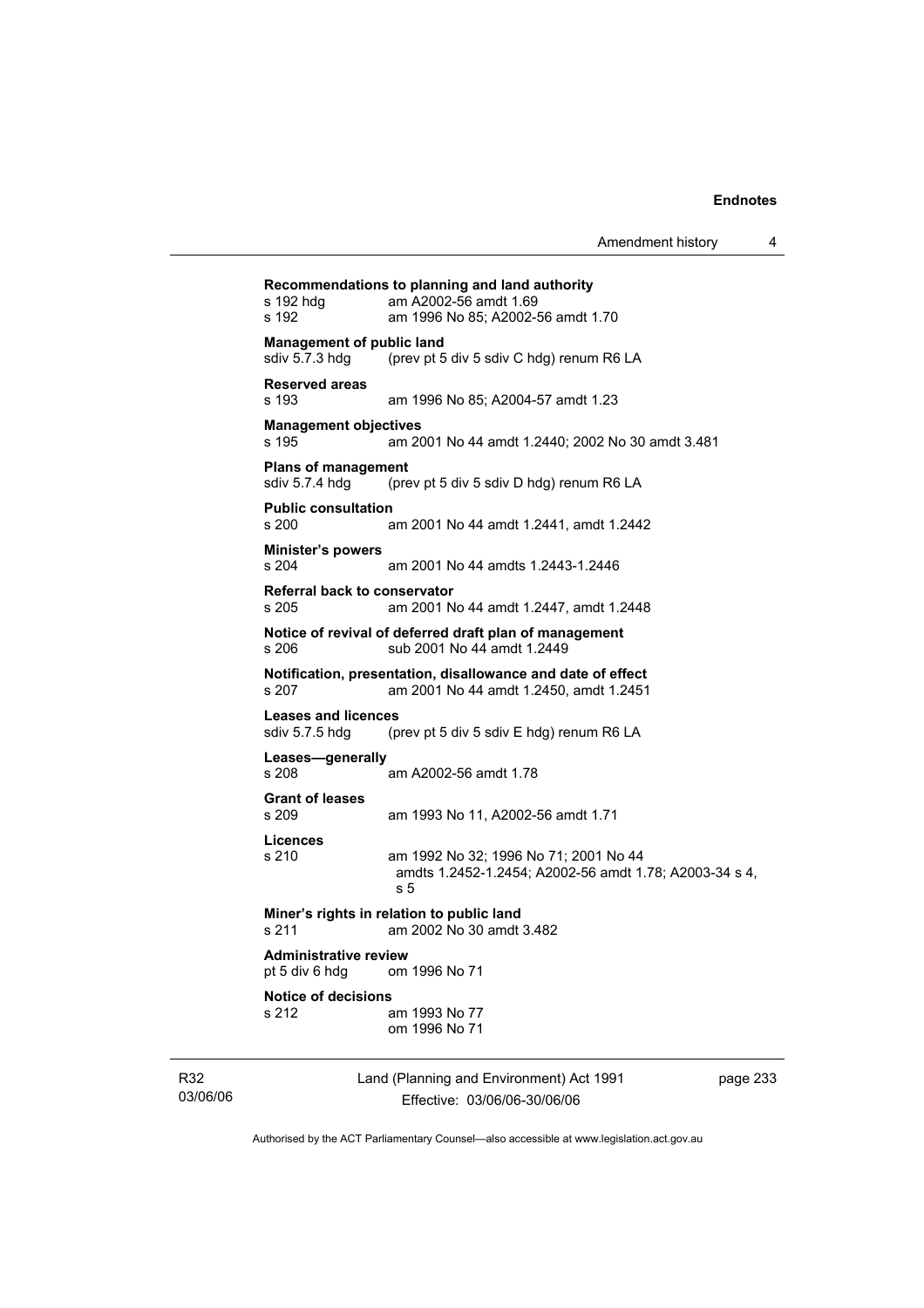4 Amendment history

**Review by appeals board**  s 213 **Sub 1993 No 77**  om 1996 No 71 **Notice of decisions under s 174, s 177, s 178 or s 184**  s 213A **ins 1993** No 77 am 1994 No 60 om 1996 No 71 **Review by administrative appeals tribunal**  s 213B **ins 1993** No 77 om 1996 No 71 **Lessee may surrender lease or part of lease**  s 214 am A2002-56 amdt 1.72, amdt 1.78 **Miscellaneous**  div 5.8 hdg (prev pt 5 div 7 hdg) renum R6 LA **Reduction of rent and relief from provisions of lease**  s 215 sub 2002 No 30 amdt 3.483 am A2002-56 amdt 1.78 **Access to leased land from roads and road related areas**  s 216 am 1996 No 85 sub 1999 No 79 sch 3 am A2002-56 amdt 1.73, amdt 1.74, amdt 1.78; ss renum R12 LA (see A2002-56 amdt 1.75) **Notification of certain leases**  s 216A ins 1993 No 11 am 1996 No 85 sub 2002 No 30 amdt 3.484 am 2002 No 39 amdt 1.4 sub A2002-56 amdt 1.76 **Licences in relation to land that is not public land**  am 2001 No 44 amdts 1.2455-1.2457 am A2002-56 amdt 1.78; A2003-34 s 6, s 7 **Rights to extract minerals**  s 219 am A2002-56 amdt 1.78 **False or misleading statements in relation to leases**  am 1994 No 81 sub A2002-56 amdt 1.77 om A2004-15 amdt 2.105 **Preliminary**  div 6.1 hdg (prev pt 6 div 1 hdg) renum R6 LA

page 234 Land (Planning and Environment) Act 1991 Effective: 03/06/06-30/06/06

R32 03/06/06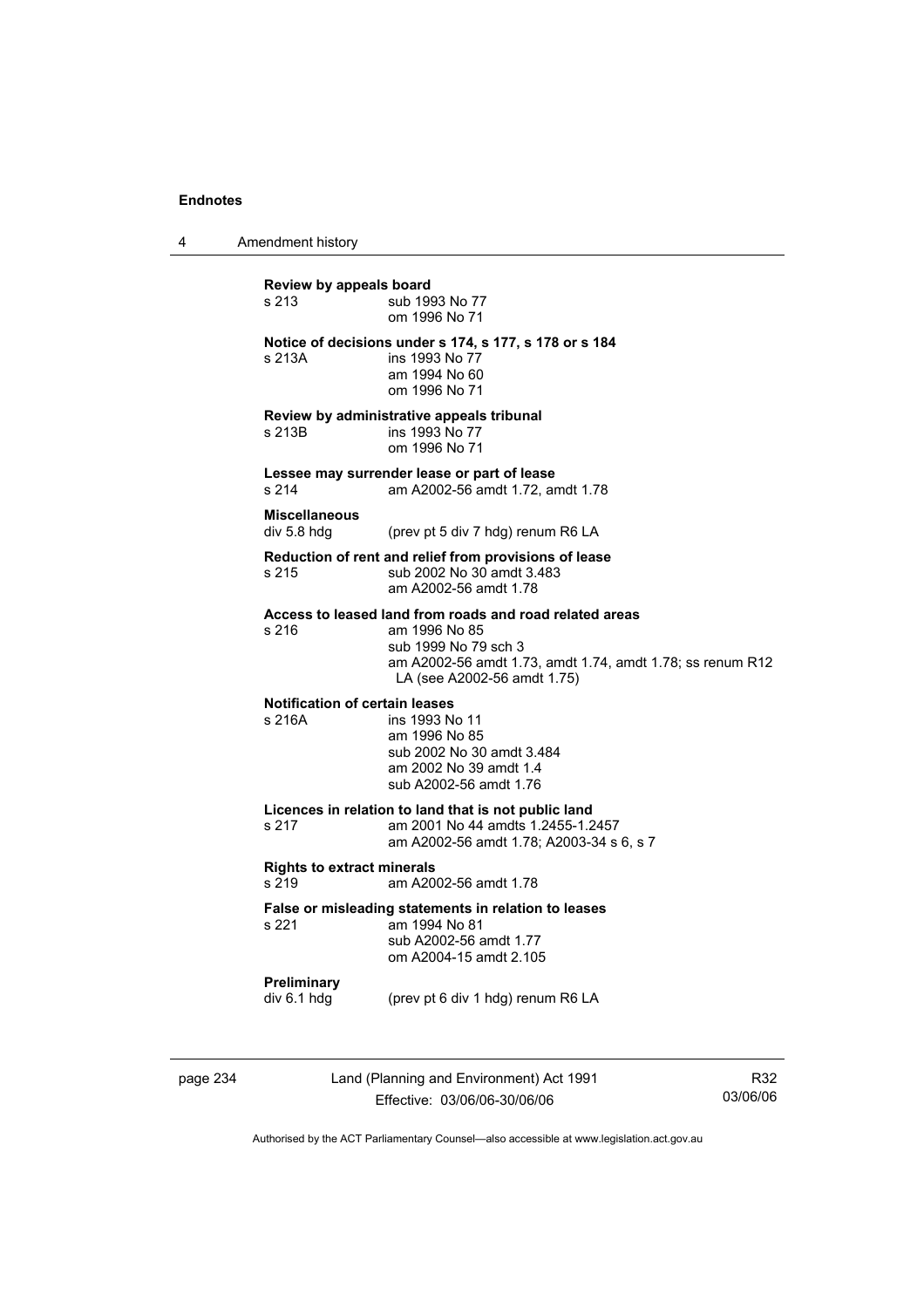# **Definitions for pt 6**  s 222 hdg sub 2002 No 30 amdt 3.485 s 222 am 1996 No 85; 1997 No 116; 2000 No 37 s 10; 2002 No 30 amdt 3.486, amdt 3.491 def *approval* sub A2002-56 amdt 1.80 def *building work* sub 2002 No 30 amdt 3.487; A2004-13 amdt 2.73 def *consolidation* sub 2002 No 30 amdt 3.487 def *damage* ins A2005-51 amdt 1.4 def *declared site* ins A2005-51 amdt 1.4 def *development* am A2003-34 amdt 1.4; pars renum R15 LA; A2004-57 amdt 1.24 def *Executive* ins 2002 No 30 amdt 3.488 def *inspector* ins A2003-34 amdt 2.3 def *lease* sub 2002 No 30 amdt 3.489 def *lessee* sub 2002 No 30 amdt 3.489 def *order* sub A2003-34 amdt 1.5 def *original decision* ins A2002-56 amdt 1.81 def *prohibited groundwork* ins A2005-51 amdt 1.4 def *prohibition notice* ins A2003-34 amdt 1.6 def *protected tree* ins A2005-51 amdt 1.4 def *protection zone* ins A2005-51 amdt 1.4 def *registered tree* ins A2005-51 amdt 1.4 def *regulated tree* ins A2005-51 amdt 1.4 def *relevant authority* sub A2002-56 amdt 1.82 def *subdivision* sub 2002 No 30 amdt 3.489 def *tree management plan* ins A2005-51 amdt 1.4 def *variation* ins 2002 No 30 amdt 3.490 **Meaning of** *variation* **for pt 6<br>s 223 <b>com** 1996 N om 1996 No 85 ins 2002 No 30 amdt 3.492 **Approvals**  div 6.2 hdg (prev pt 6 div 2 hdg) renum R6 LA **Preliminary**  pt 6 div 2 sdiv A hdg om 1996 No 85 **Interpretation**  s 224 om 1996 No 85 **General**  sdiv 6.2.1 hdg (prev pt 6 div 2 sdiv B hdg) renum R6 LA **Offence—development**  s 225 am 1996 No 85

R32 03/06/06 Land (Planning and Environment) Act 1991 Effective: 03/06/06-30/06/06

page 235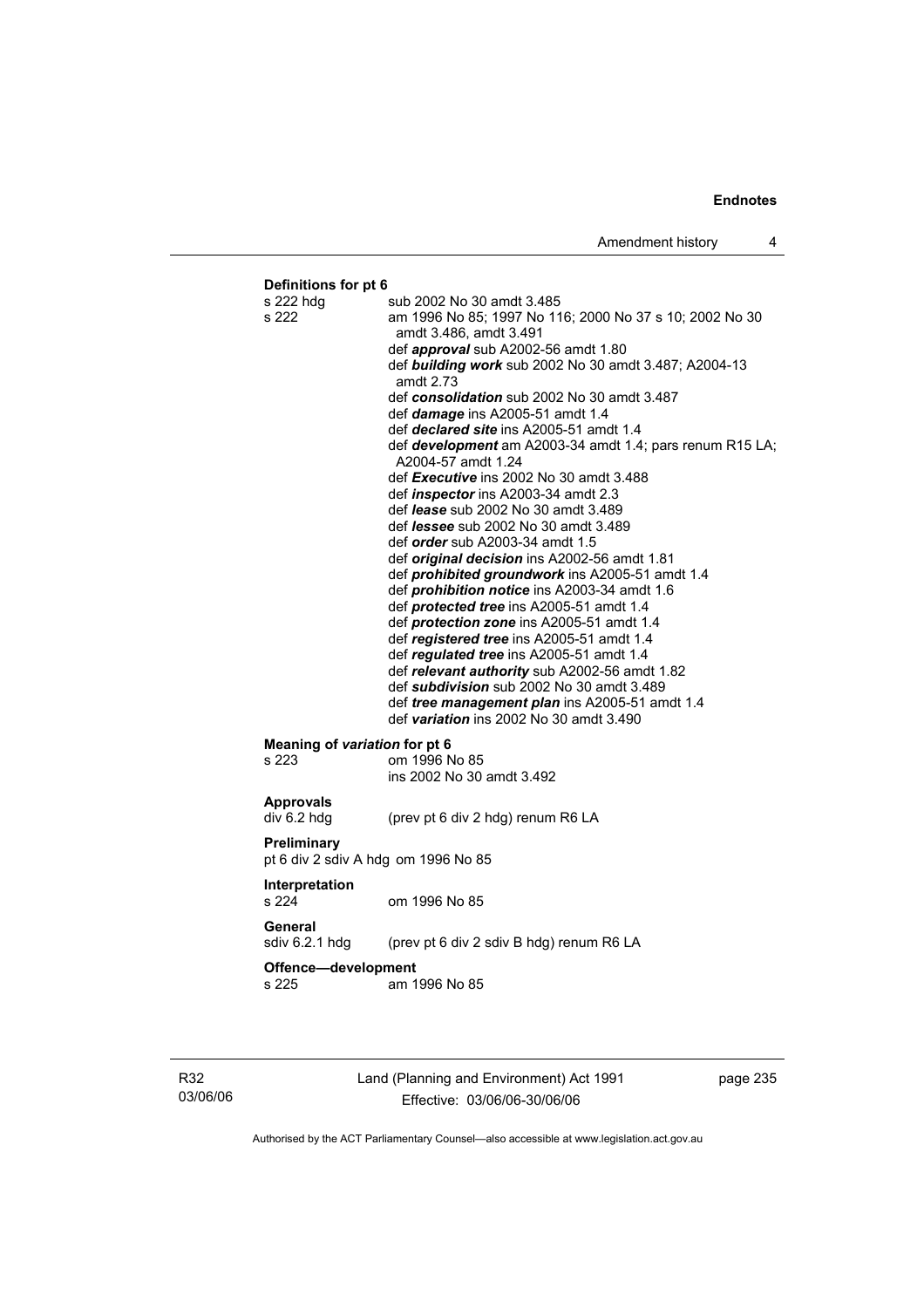| 4 | Amendment history |
|---|-------------------|
|---|-------------------|

# **Application to undertake development**

| s 226 | am 1996 No 85: 1999 No 73 s 10: 2001 No 44               |
|-------|----------------------------------------------------------|
|       | amdts 1.2458-1.2460: 2001 No 73 s 4, s 5: 2001 No 80     |
|       | ss 5-7; R6 LA (see 2001 No 44 amdt 1.2461 and 2001 No 73 |
|       | s 6); A2002-56 amdts 1.83-1.85, amdt 1.133, amdt. 1.134  |
|       |                                                          |

#### **Register of applications, approvals, orders and lease and development conditions**

| s 227 hdg | sub 2000 No 37 s 11                                      |
|-----------|----------------------------------------------------------|
| s 227     | am 2000 No 37 s 11: 2001 No 44 amdt 1.2462. amdt 1.2463: |
|           | R6 LA (see 2001 No 44 amdt 1.2464); A2002-56 amdt 1.86,  |
|           | amdt 1.87, amdt 1.134; A2004-57 amdt 1.25; pars renum    |
|           | R23 LA (see A2004-57 amdt 1.26); A2005-51 amdt 1.5; pars |
|           | renum R30 LA (see A2005-51 amdt 1.6)                     |
|           |                                                          |

# **Restrictions on inspection of applications**

am 1996 No 85; A2002-56 amdt 1.88, amdt 1.134

#### **Notice of application**

| s 229 | am 1993 No 90; 1995 No 54; 1996 No 71; 1996 No 85; 1997 |
|-------|---------------------------------------------------------|
|       | No 93: 2000 No 37 s 12: 2001 No 20 s 54: 2002 No 30     |
|       | amdt 3.508: A2002-56 amdt 1.89. amdt 1.134: A2003-30    |
|       | amdt 1.3; ss renum R15 LA: A2004-57 amdt 1.27; A2005-51 |
|       | amdt $1.7$                                              |

# **Direction that applications to be submitted to Minister**

| s 229A hdg | sub 2001 No 44 amdt 1.2465                               |
|------------|----------------------------------------------------------|
| s 229A     | ins 1996 No 85                                           |
|            | am 1999 No 87 s 3; 2001 No 44 amdts 1.2466-1.2472; R6 LA |
|            | (see 2001 No 44 amdt 1.2473); 2002 No 30 amdt 3.493,     |
|            | amdt 3.494                                               |
|            | sub A2002-56 amdt 1.90                                   |
|            | am A2004-57 amdt 1.28, amdt 1.29; ss renum R23 LA (see   |
|            | A2004-57 amdt 1.30); A2005-51 amdt 1.8, amdt 1.9;        |
|            | ss renum R30 LA (see A2005-51 amdt 1.10)                 |
|            |                                                          |

### **Minister may decide some applications**

| s 229B | ins A2002-56 amdt 1.90                                    |
|--------|-----------------------------------------------------------|
|        | am A2004-27 s 16; A2004-57 amdt 1.31; A2005-51 amdt 1.11; |
|        | pars renum R30 LA (see A2005-51 amdt 1.12)                |
|        |                                                           |

# **Approvals**

am 1993 No 77; 1996 No 71 sub 1996 No 85 am 2000 No 37 s 13

page 236 Land (Planning and Environment) Act 1991 Effective: 03/06/06-30/06/06

R32 03/06/06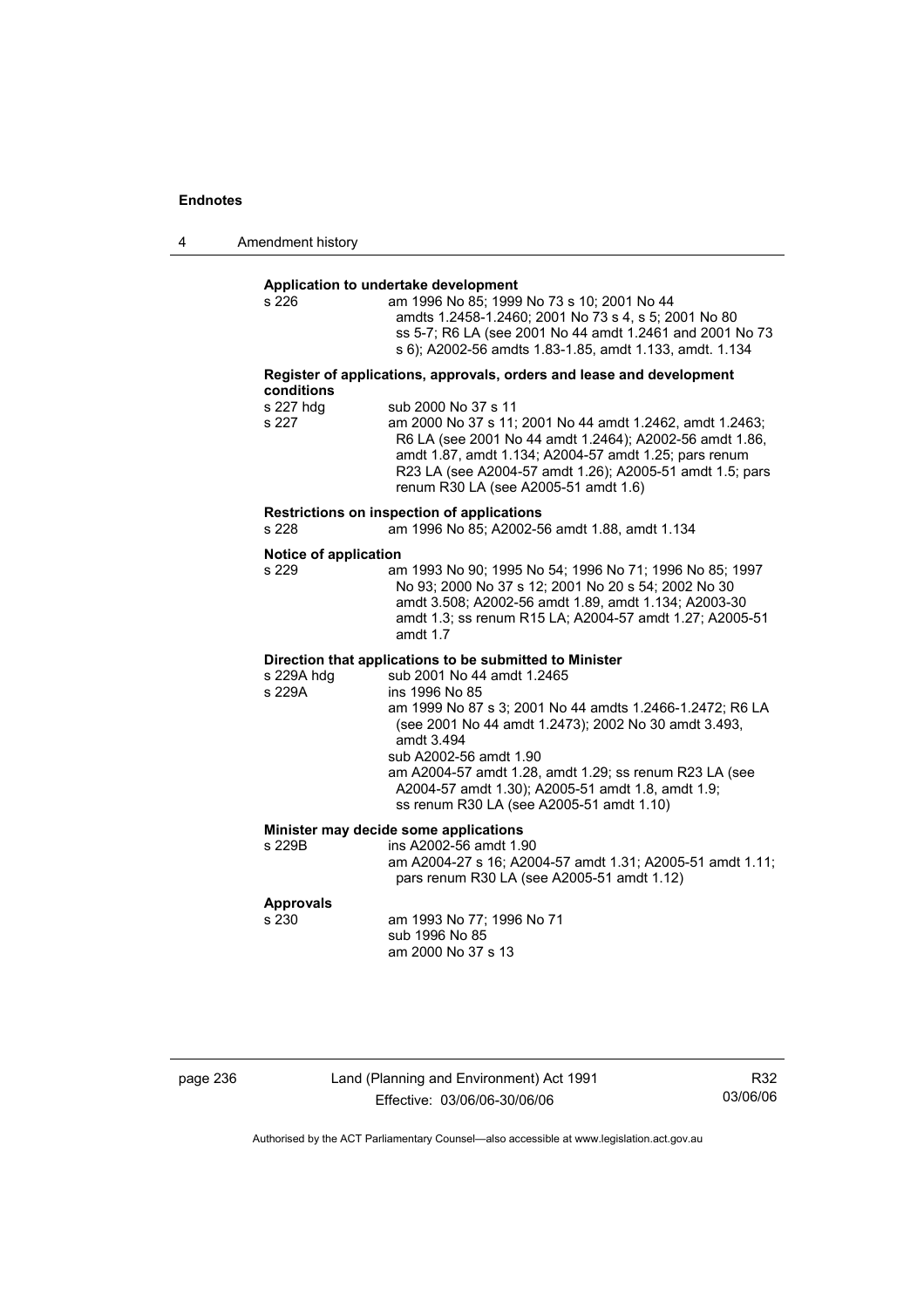**Matters to be considered by relevant authority**  s 231 am 1996 No 85; 2002 No 30 amdt 3.495; A2002-56 amdt 1.91, amdt 1.134, amdt 1.135; A2004-27 s 17 sub A2004-57 amdt 1.32 am A2005-51 amdt 1.13, amdt 1.14; ss renum R30 LA (see A2005-51 amdt 1.15) **Duty of applicants**  s 232 am 2001 No 44 amdt 1.2474, amdt 1.2475; 2002 No 30 amdt 3.508; A2002-56 amdt 1.92-1.94, amdt 1.134; ss renum R12 La (see A2002-56 amdt 1.95) **More information**  s 233 am 1996 No 85; A2002-56 amdt 1.135 **Effect of failure to give further information**  s 234 am 1996 No 85; A2002-56 amdt 1.135 **Duties of concurring authorities**  s 235 am 1996 No 39 om 1996 No 85 **Objections**<br>sdiv 6.2.2 hdg (prev pt 6 div 2 sdiv C hdg) renum R6 LA **Objections—general**  s 237 am 1996 No 85; 1997 No 116; 2000 No 37 s 14; A2002-56 amdt 1.96, amdt 1.134; ss renum R12 LA (see A2002-56 amdt 1.97) **Inspection of objections**  s 238 am 1993 No 77; 1996 No 71; A2002-56 amdt 1.134 **Identity of objectors**<br> **IS** 239 am A2002-56 amdt 1.98, amdt 1.134 **Circumstances in which Executive approves applications, other than lease variations, subdivisions, consolidations**  s 240 om 1996 No 85 **Circumstances in which Executive approves applications for lease variations, subdivisions, consolidations**  s 241 om 1996 No 85 **Approvals**  sdiv 6.2.3 hdg (prev pt 6 div 2 sdiv D hdg) renum R6 LA **Approvals—notices to applicants and registrar-general**  s 242 am 1992 No 32; 1993 No 64 sub 1996 No 85; A2002-56 amdt 1.99

R32 03/06/06 Land (Planning and Environment) Act 1991 Effective: 03/06/06-30/06/06

page 237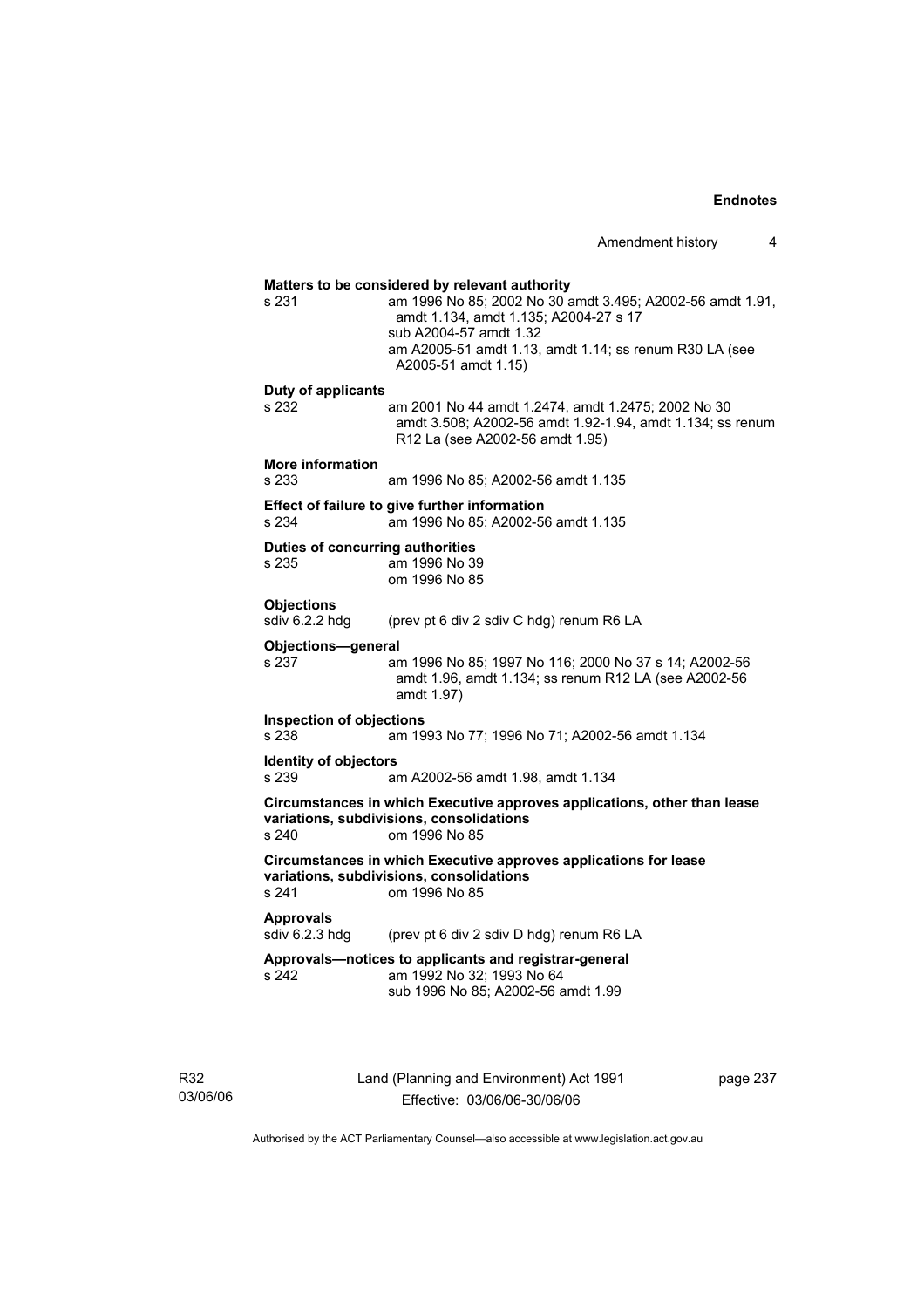4 Amendment history

|          | s 243                                                                                           | Notification of approval or refusal of application<br>am 1993 No 77; 1996 Nos 71 and 85; 2000 No 37 s 15;<br>A2002-56 amdt 1.100, amdt 1.101, amdt 1.135; ss renum<br>R12 LA (see A2002-56 amdt 1.102) |                 |
|----------|-------------------------------------------------------------------------------------------------|--------------------------------------------------------------------------------------------------------------------------------------------------------------------------------------------------------|-----------------|
|          | Notification if more than 1 objector<br>s 244<br>am 1996 No 85; A2002-56 amdt 1.103, amdt 1.134 |                                                                                                                                                                                                        |                 |
|          | s 244A                                                                                          | Notice of decision to heritage council<br>ins A2004-57 amdt 1.33                                                                                                                                       |                 |
|          | Notice of decision to conservator<br>s 244B                                                     | ins A2005-51 amdt 1.16                                                                                                                                                                                 |                 |
|          | <b>Conditional approvals</b><br>s 245                                                           | am 1996 No 85; 2001 No 80 s 8, s 9; A2002-56<br>amdt 1.104-1.106, amdt 1.134; pars renum R15 LA;<br>A2004-57 amdt 1.34                                                                                 |                 |
|          | sdiv 6.2.4 hdg                                                                                  | Reconsideration of applications for approval<br>ins A2002-56 amdt 1.107                                                                                                                                |                 |
|          | Definitions for sdiv 6.2.4<br>s 245A                                                            | ins A2002-56 amdt 1.107<br>def new application ins A2002-56 amdt 1.107<br>def original application ins A2002-56 amdt 1.107<br>def original decision ins A2002-56 amdt 1.107                            |                 |
|          | <b>Applications for reconsideration</b><br>s 246                                                | om 1996 No 85<br>ins A2002-56 amdt 1.107<br>am A2003-30 amdt 1.4                                                                                                                                       |                 |
|          | <b>Reconsideration of decisions</b><br>s 246A<br>ins A2002-56 amdt 1.107                        |                                                                                                                                                                                                        |                 |
|          | s 246B                                                                                          | No action by planning and land authority within time<br>ins A2002-56 amdt 1.107                                                                                                                        |                 |
|          | s 246C                                                                                          | Notice of decision on reconsideration<br>ins A2002-56 amdt 1.107                                                                                                                                       |                 |
|          | Approvals-miscellaneous<br>sdiv 6.2.5 hdg                                                       | ins A2002-56 amdt 1.107                                                                                                                                                                                |                 |
|          | <b>Minor amendments</b><br>s 247                                                                | am 1996 No 85; 2002 No 30 amdt 3.508; 2002 No 37 ss 4-6;<br>ss (4), (5) om R10 LA; pars renum R10 LA; A2002-56<br>amdt 1.108, amdt 1.135                                                               |                 |
|          | <b>Corrections</b><br>s 248                                                                     | am 1996 No 85; A2002-56 amdt 1.109                                                                                                                                                                     |                 |
| page 238 |                                                                                                 | Land (Planning and Environment) Act 1991<br>Effective: 03/06/06-30/06/06                                                                                                                               | R32<br>03/06/06 |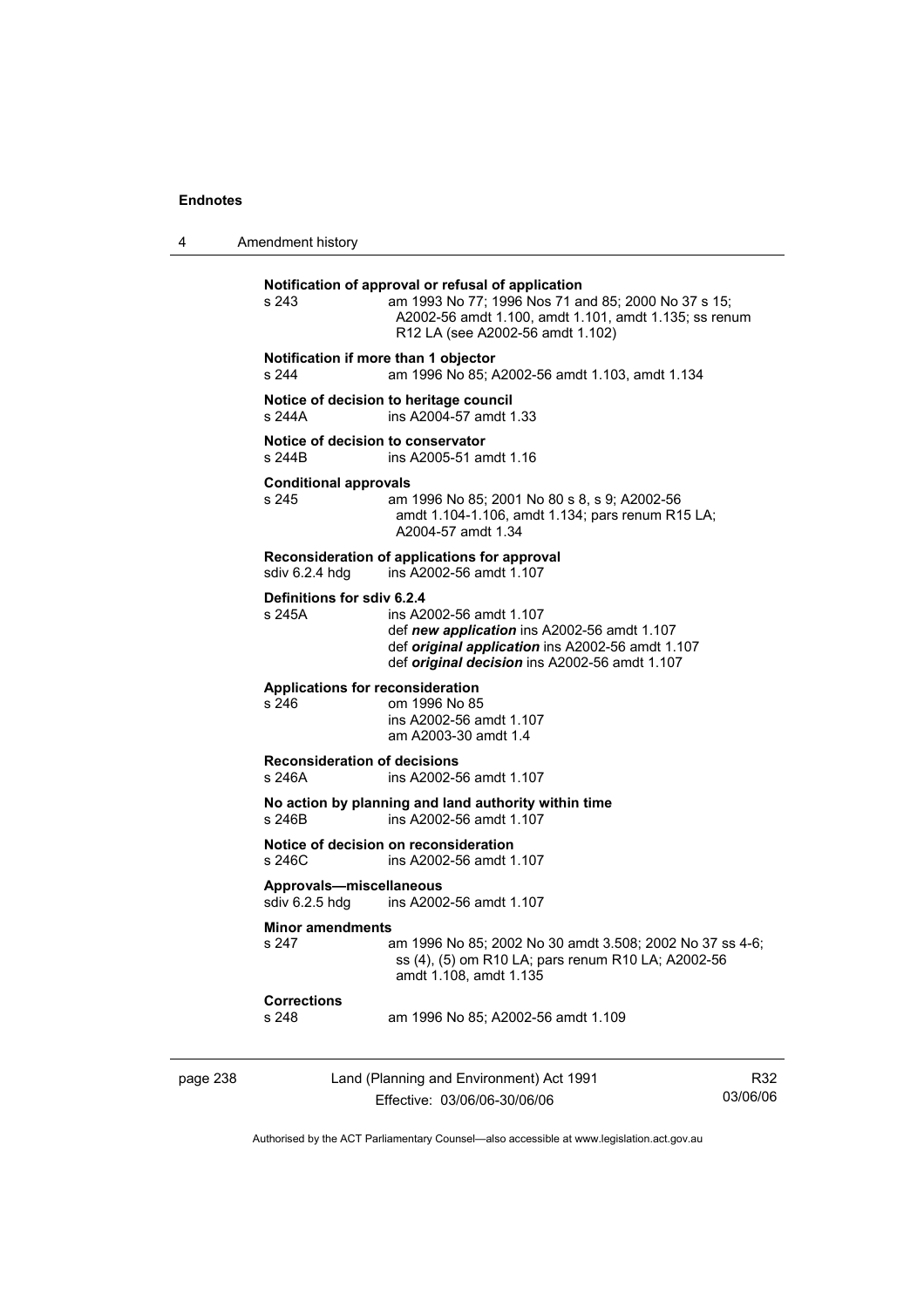Amendment history 4

**When approvals take effect**  s 249 sub 1993 No 77 am 1996 No 71; 1996 No 85; 2002 No 30 amdt 3.496 sub A2002-56 amdt 1.110 am A2005-62 amdt 1.4 **Execution of approvals for variations of leases**  s 250 sub 1996 No 85 am A2002-56 amdt 1.133 **End of approvals**  s 251 am 1996 No 85; A2002-56 amdt 1.111 **Extension of time**  am 1996 No 85; A2002-56 amdt 1.134 **Revocation of approval**  s 253 am A2002-56 amdt 1.112; A2004-57 amdt 1.35 **Powers of Supreme Court**<br>sdiv 6.2.6 hdg ins A200 ins A2003-34 amdt 1.7 **Injunctions to require compliance with approvals**  s 253A ins A2003-34 amdt 1.7 **Orders**<br>div 6.3 hdg (prev pt 6 div 3 hdg) renum R6 LA sub A2003-34 s 8 **Making of orders**  ins A2003-34 s 8 **Applications to planning and land authority for orders**  om 1996 No 85 ins 1997 No 7 am 2001 No 44 amdt 1.2476-1.2478; A2002-56 amdt 1.113 sub A2003-34 s 8 am A2004-57 amdt 1.36; pars renum R23 LA (see A2004-57 amdt 1.37); A2005-21 amdt 1.1; pars renum R27 LA (see A2005-21 amdt 1.2); A2005-51 amdt 1.17 **Decision on application to planning and land authority for order**  s 254A ins A2003-34 s 8 am A2005-21 amdt 1.3 **Proposed orders on planning and land authority's own initiative**  s 255 sub A2003-34 s 8 am A2004-57 amdt 1.38; pars renum R23 LA (see A2004-57 amdt 1.39) ; A2005-21 amdt 1.4; pars renum R27 LA (see A2005-21 amdt 1.5); A2005-51 amdt 1.18

R32 03/06/06 Land (Planning and Environment) Act 1991 Effective: 03/06/06-30/06/06

page 239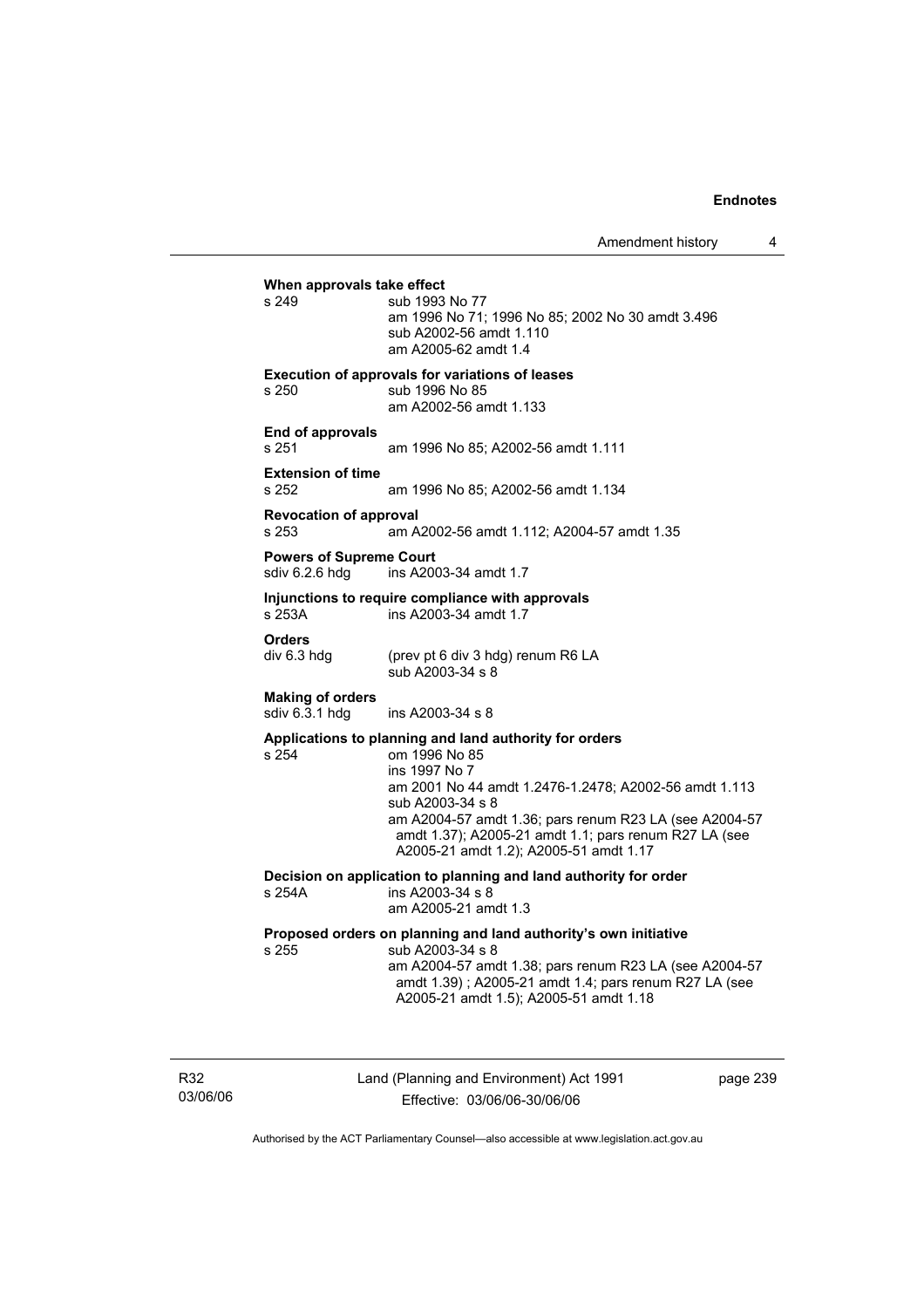4 Amendment history page 240 Land (Planning and Environment) Act 1991 Effective: 03/06/06-30/06/06 Authorised by the ACT Parliamentary Counsel—also accessible at www.legislation.act.gov.au **Decision on proposed order on planning and land authority's own initiative**  s 256 am 1993 No 77; 1996 No 71; 1996 No 83; 1996 No 85; 1997 No 7; 1999 No 73 s 11; 1999 No 79 sch 3; 2001 No 44 amdt 1.2479; 2002 No 30 amdt 3.508; A2002-56 amdts 1.114-1.117, amdt 1.134 sub A2003-34 s 8 **Effect of certain orders**  s 256A ins 1997 No 7 om A2003-34 s 8 **Content of orders**  s 257 am 1993 Nos 64 and 77; 1996 No 71; 2002 No 30 amdt 3.508; A2002-56 amdt 1.118, amdt 1.119, amdt 1.134 sub A2003-34 s 8 am A2005-51 amdt 1.19 **Notice of making orders**  ins A2003-34 s 8 am A2005-21 amdt 1.6; pars renum R27 LA (see A2005-21 amdt 1.7); A2005-51 amdt 1.20 **Who is bound by an order?**  s 257B ins A2003-34 s 8 **Contravening orders**  s 258 am 1993 No 77; 1996 No 71; A2002-56 amdt 1.120 sub A2003-34 s 8 **Ending of orders**  s 258A ins A2003-34 s 8 **Notice ending orders**  s 258B ins A2003-34 s 8 **Effect of orders about pest animals or plants**  s 258C ins A2003-34 s 8 om A2005-21 amdt 1.8 **Rectification work**  sdiv 6.3.2 hdg ins A2003-34 s 8 **Definitions for sdiv 6.3.2**  am 1993 No 77; 1996 No 71; A2002-56 amdt 1.121, amdt 1.134 sub A2003-34 s 8 **Direction to carry out rectification work**<br>s 259A ins A2003-34 s 8 ins A2003-34 s 8 **Contravening direction to carry out rectification work**  s 259B ins A2003-34 s 8

R32 03/06/06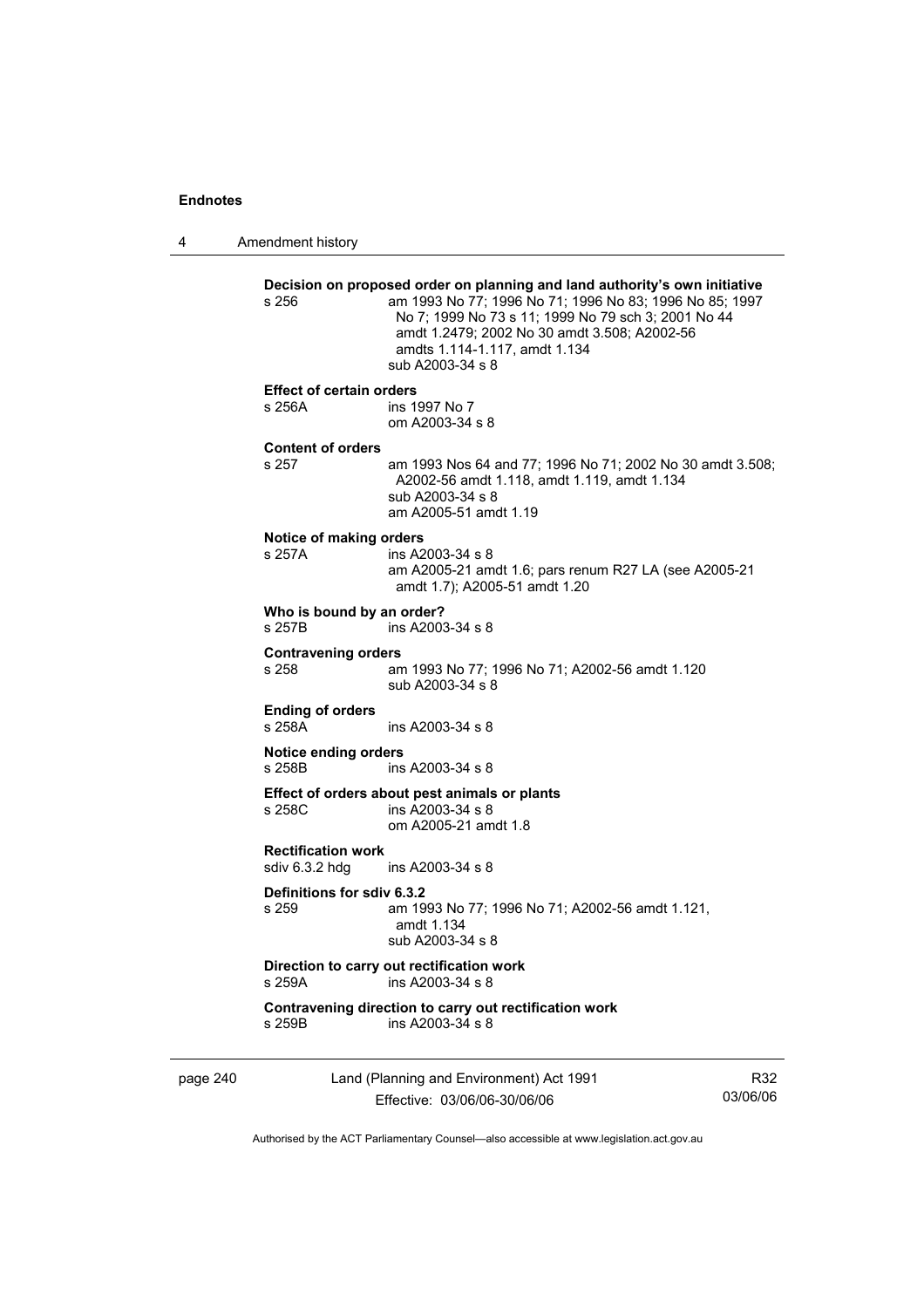Amendment history 4

**Authorisation to carry out rectification work**   $ins A2003-34 s 8$ **Obstructing etc authorised people**<br>s 259D ins A2003-34 s 8  $ins A2003-34 s 8$ **Liability for cost of rectification work**  s 259E ins A2003-34 s 8 **Determination of criteria for deferral of rectification work cost**  s 259F ins A2003-34 s 8 **Application for deferral of rectification work cost**  ins A2003-34 s 8 **Deferral of rectification work cost**  s 259H ins A2003-34 s 8 **Security for deferred rectification work cost**  s 259I ins A2003-34 s 8 **Payment of deferred rectification work cost**  s 259J ins A2003-34 s 8 **Prohibition notices and injunctions**  sdiv 6.3.3 hdg ins A2003-34 s 8 **Prohibition notices—making**  s 260 am 1993 Nos 64 and 77; 1996 No 71; A2002-56 amdt 1.122 sub A2003-34 s 8 **Contravening prohibition notices**  s 260A ins A2003-34 s 8 **Prohibition notices—ending**   $ins A2003 - 34 s 8$ **Injunctions to restrain contravention of orders or prohibition notices**  s 260C ins A2003-34 s 8 **Other matters**  sdiv 6.3.4 hdg ins A2003-34 s 8 om A2005-21 amdt 1.9 **Declaration of pest animal or pest plant**  s 261 sub A2003-34 s 8 om A2005-21 amdt 1.9 **Inspection and seizure powers**  div 6.4 hdg (prev pt 6 div 4 hdg) renum R6 LA sub A2003-34 amdt 2.4

# **Preliminary**<br>sdiv 6.4.1 hdg

(prev pt 6 div 4 sdiv A hdg) renum R6 LA

R32 03/06/06 Land (Planning and Environment) Act 1991 Effective: 03/06/06-30/06/06

page 241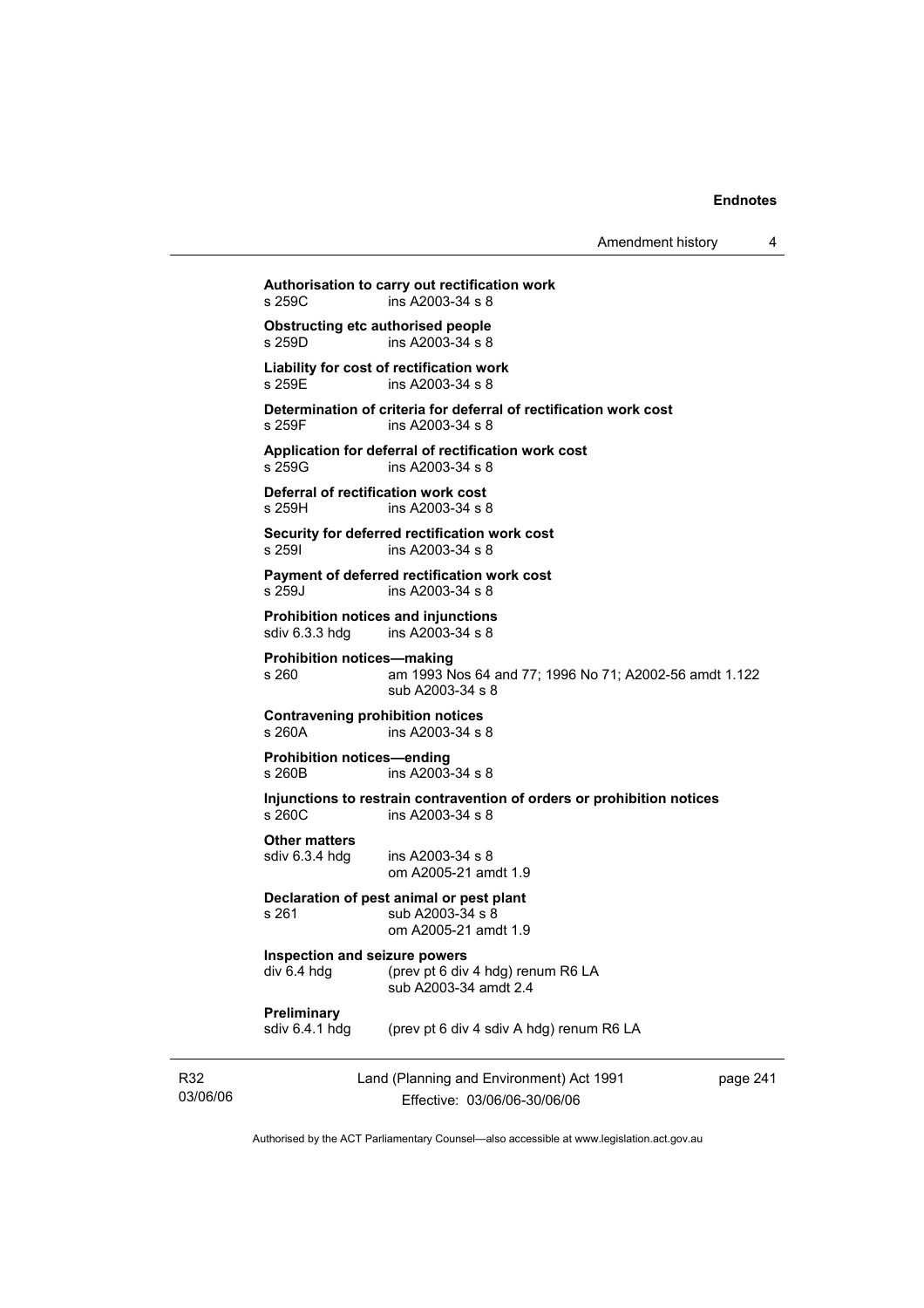4 Amendment history **Definitions for div 6.4**  sub 2002 No 30 amdt 3.497 def *connected* ins 2002 No 30 amdt 3.497 def *occupier* ins 2002 No 30 amdt 3.497 def *offence* ins 2002 No 30 amdt 3.497 **Appointment of inspectors**  s 263 am A2002-56 amdt 1.134 sub A2003-34 amdt 2.5 **Identity cards**  s 264 am A2002-56 amdt 1.134 sub A2003-34 amdt 1.8 am A2005-20 amdt 3.182; ss renum R24 LA (see A2005-20 amdt 3.183) **Power not to be exercised before identity card shown**<br>s 265 am 1994 No 81: A2002-56 amdt 1.134 am 1994 No 81; A2002-56 amdt 1.134 sub A2003-34 amdt 1.8 **Inspection**  sdiv 6.4.2 hdg (prev pt 6 div 4 sdiv B hdg) renum R6 LA **Display of identity cards**  om A2003-34 amdt 1.9 **Powers of inspection**  s 269 am 1994 No 81 **Work carried out at direction of inspector**  s 270 om A2003-34 amdt 1.9 **Disposal of seized things**  s 272 am A2002-56 amdt 1.123, amdt 1.134 sub A2006-23 amdt 1.210 **Obstruction of inspectors**  s 274 am 1994 No 81 om A2004-15 amdt 2.105 **Commissioner for land and planning**<br>div 6.5 hdg (prev pt 6 div 4A hd (prev pt 6 div 4A hdg) ins 1996 No  $85$  renum R6 LA om A2002-56 amdt 1.124 **Commissioner for land and planning**  s 274A ins 1996 No 85 am 2002 No 11 amdt 2.66 sub 2002 No 30 amdt 3.498 om A2002-56 amdt 1.124

page 242 Land (Planning and Environment) Act 1991 Effective: 03/06/06-30/06/06

R32 03/06/06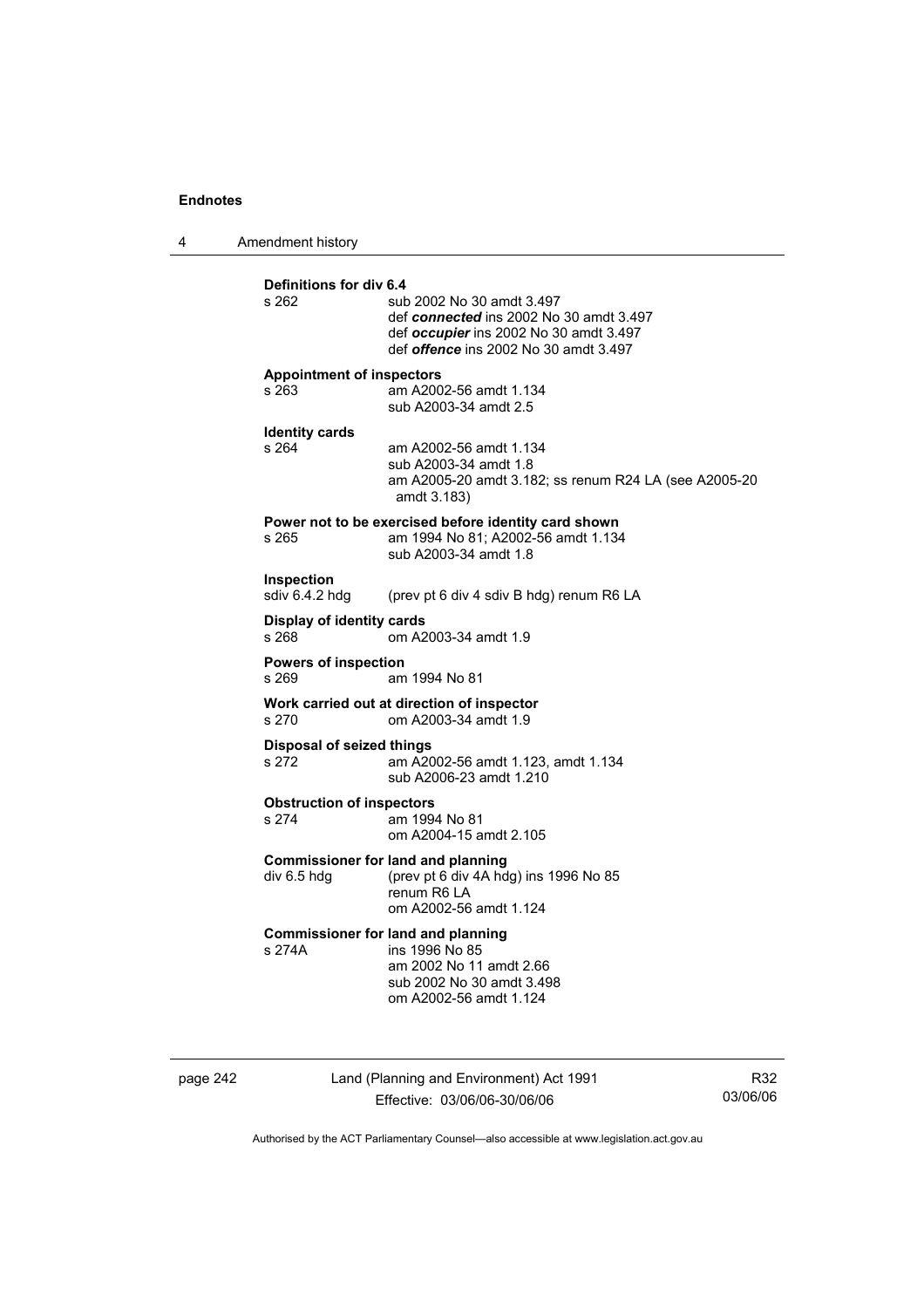Amendment history 4

| <b>Term of office</b><br>s 274B              | ins 1996 No 85<br>sub 2002 No 30 amdt 3.498<br>om A2002-56 amdt 1.124                                                 |
|----------------------------------------------|-----------------------------------------------------------------------------------------------------------------------|
| Leave of absence<br>s 274C                   | ins 1996 No 85<br>sub 2002 No 30 amdt 3.498<br>om A2002-56 amdt 1.124                                                 |
| Leave of absence<br>s 274D                   | ins 1996 No 85<br>om 2002 No 30 amdt 3.498                                                                            |
| <b>Acting appointments</b><br>s 274F         | ins 1996 No 85<br>om 2002 No 30 amdt 3.498                                                                            |
| <b>Resignation</b><br>s 274F                 | ins 1996 No 85<br>om 2002 No 30 amdt 3.498                                                                            |
| s 274G                                       | Suspension and removal of commissioner<br>ins 1996 No 85<br>am 2002 No 30 amdts 3.499-3.501<br>om A2002-56 amdt 1.124 |
| <b>Retirement</b><br>s 274H                  | ins 1996 No 85<br>om A2002-56 amdt 1.124                                                                              |
| <b>Delegation</b><br>s 2741                  | ins 1996 No 85<br>sub 2002 No 30 amdt 3.502<br>om A2002-56 amdt 1.124                                                 |
| <b>Protection from suit</b><br>s 274J        | ins 1996 No 85<br>am 2002 No 30 amdt 3.503<br>om A2002-56 amdt 1.124                                                  |
| <b>Miscellaneous</b><br>div 6.6 hdg          | (prev pt 6 div 5 hdg) renum R6 LA                                                                                     |
| <b>Review of decisions</b><br>sdiv 6.6.1 hdg | (prev pt 6 div 5 sdiv A hdg) renum R6 LA                                                                              |

page 243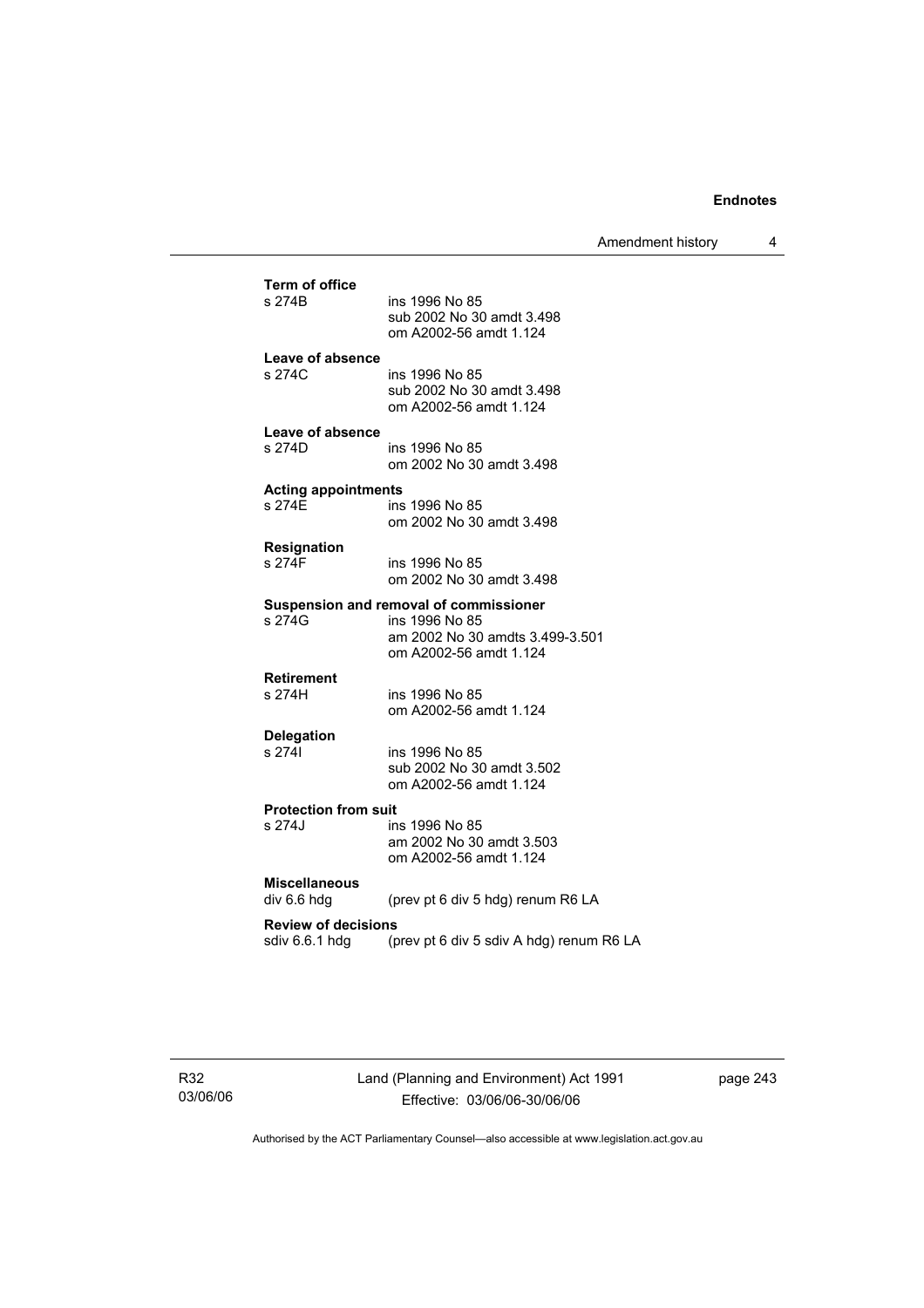4 Amendment history

## **AAT review—general**

| s 275                                     | am 1993 No 77<br>sub 1996 No 71<br>am 1996 No 85<br>sub A2002-56 amdt 1.125<br>am A2004-57 amdt 1.40; ss renum R23 LA (see A2004-57<br>amdt 1.41)                                                                                                  |
|-------------------------------------------|----------------------------------------------------------------------------------------------------------------------------------------------------------------------------------------------------------------------------------------------------|
| s 275A                                    | Approvals subject to entity's satisfaction<br>ins A2002-56 amdt 1.125                                                                                                                                                                              |
| s 276 hdg<br>s 276                        | Review of decisions-objectors and third parties to approvals<br>sub A2003-34 amdt 2.6<br>am 1993 No 77; 1996 No 71; 1996 No 85; 1997 No 116; 2000<br>No 15 s 4; 2000 No 37 s 16; A2002-56 amdt 1.126; ss renum<br>R12 LA (see A2002-56 amdt 1.127) |
| s 277                                     | Review of decisions-orders and prohibition notices<br>am 1993 No 77<br>sub 1996 No 7; A2003-34 amdt 1.10                                                                                                                                           |
| <b>Notification of objectors</b><br>s 278 | am 1993 No 77; 1996 No 71; 1996 No 85; 2002 No 30<br>amdt 3.508; A2002-56 amdt 1.128, amdt 1.129; ss renum<br>R12 LA (see A2002-56 amdt 1.130)                                                                                                     |
| s 279 hdg<br>s 279                        | Application for review by objectors-notification to applicants<br>sub A2003-34 amdt 2.7<br>am 1993 No 77; 1996 No 71; 1996 No 85                                                                                                                   |
| s 279A                                    | Challenge to validity of certain decisions<br>ins 1999 No 87 s 4<br>am A2002-56 amdt 1.131                                                                                                                                                         |
| s 280                                     | Applicants and objectors may be made parties to proceedings<br>sub 1993 No 77<br>om 1996 No 71                                                                                                                                                     |
| s 281                                     | Failure to comply with certain notification requirements<br>om 1996 No 71                                                                                                                                                                          |
| General<br>sdiv $6.6.2$ hdg               | (prev pt 6 div 5 sdiv B hdg) renum R6 LA                                                                                                                                                                                                           |
| <b>Regulations</b><br>s 282               | am 1992 No 32; 1996 No 85; 2000 No 37 s 17; 2001 No 44<br>amdts 1.2480-1.2482; A2002-56 amdt 1.132; pars renum<br><b>R15 LA</b>                                                                                                                    |

page 244 Land (Planning and Environment) Act 1991 Effective: 03/06/06-30/06/06

R32 03/06/06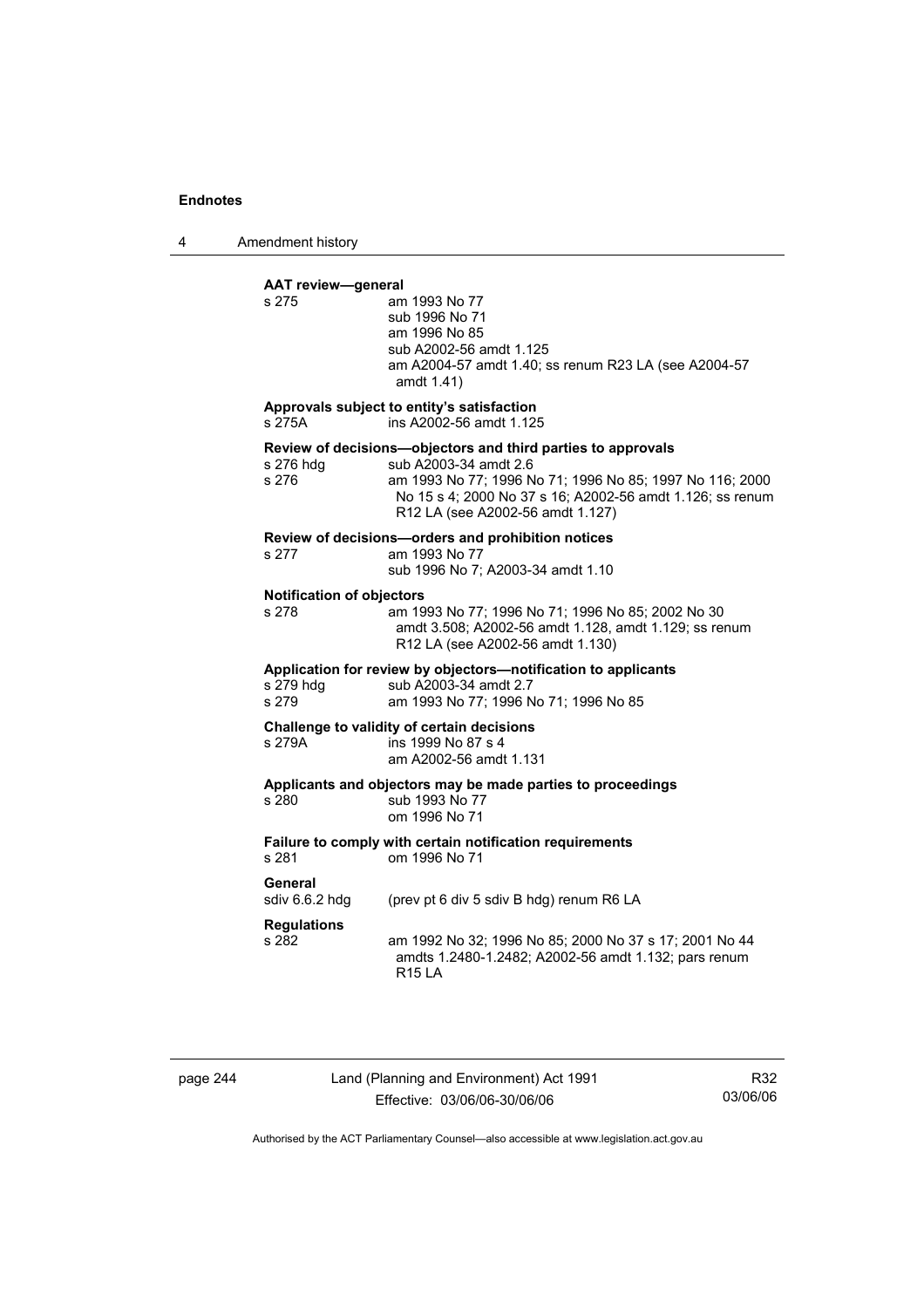### **Administrative appeals**  (prev pt 6A hdg) ins 1993 No 77

|                                | sub 1996 No 71<br>renum R6 LA                              |
|--------------------------------|------------------------------------------------------------|
| Preliminary                    |                                                            |
| pt 6A div 1 hdg                | ins 1993 No 77                                             |
|                                | om 1996 No 71                                              |
| <b>AAT review of decisions</b> |                                                            |
| s 282A                         | ins 1993 No 77                                             |
|                                | sub 1996 No 71                                             |
|                                | am 1996 No 85; 1999 No 73 s 12; 2000 No 15 s 5; 2001 No 56 |
|                                | amdt 3.435                                                 |
|                                | sub A2002-56 amdt 1.136                                    |

am A2004-42 amdt 1.7; A2004-57 amdt 1.42

# **Establishment of land planning and appeals board** pt 6A div 2 hdg ins 1993 No 77

pt 6A div 2 hdg

om 1996 No 71

**Establishment of board**  ins 1993 No 77

om 1996 No 71

# **Appointment of members**

ins 1993 No 77 om 1996 No 71

# **Remuneration and allowances**

ins 1993 No 77 om 1996 No 71

## **Acting appointments**

s 282E ins 1993 No 77 om 1996 No 71

# **Deputy chairperson to act for chairperson**

ins 1993 No 77 om 1996 No 71

## **Delegation**

ins 1993 No 77 om 1996 No 71

### **Leave of absence**

s 282H ins 1993 No 77 om 1996 No 71

# **Other terms and conditions**

ins 1993 No 77 om 1996 No 71

R32 03/06/06 Land (Planning and Environment) Act 1991 Effective: 03/06/06-30/06/06

page 245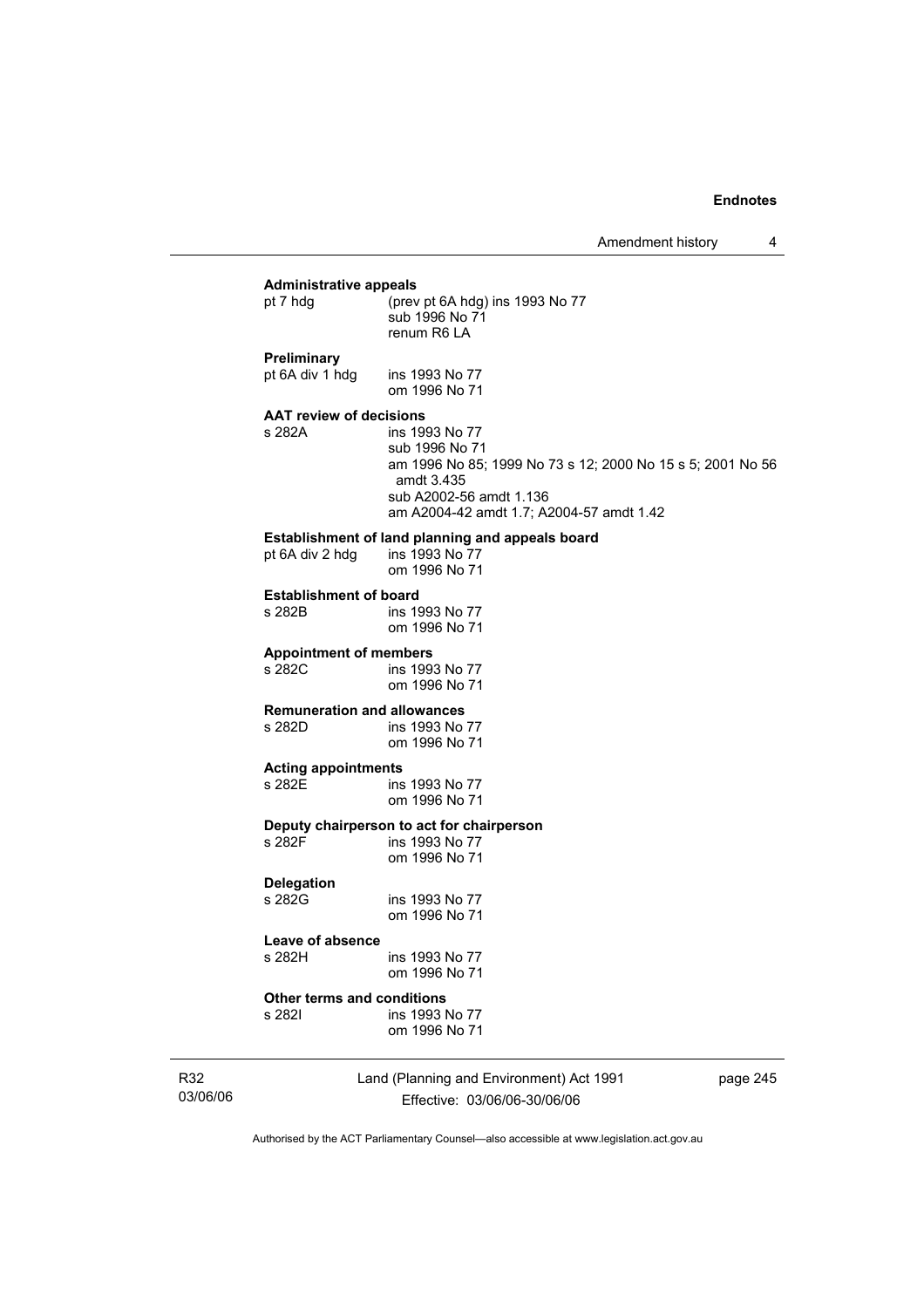4 Amendment history

| <b>Resignation</b>                                                     | ins 1993 No 77                                                                     |
|------------------------------------------------------------------------|------------------------------------------------------------------------------------|
| s 282J                                                                 | om 1996 No 71                                                                      |
| <b>Removal from office</b>                                             | ins 1993 No 77                                                                     |
| s 282K                                                                 | om 1996 No 71                                                                      |
| <b>Organisation of appeals board</b><br>pt 6A div 3 hdg ins 1993 No 77 | om 1996 No 71                                                                      |
| <b>Disclosure of interests</b>                                         | ins 1993 No 77                                                                     |
| s 282L                                                                 | om 1996 No 71                                                                      |
| <b>Arrangement of business</b>                                         | ins 1993 No 77                                                                     |
| s 282M                                                                 | om 1996 No 71                                                                      |
| <b>Constitution of appeals board</b>                                   | ins 1993 No 77                                                                     |
| s 282N                                                                 | om 1996 No 71                                                                      |
| <b>Member presiding</b>                                                | ins 1993 No 77                                                                     |
| s 282P                                                                 | om 1996 No 71                                                                      |
| s 2820                                                                 | Member of appeals board ceasing to be available<br>ins 1993 No 77<br>om 1996 No 71 |
| <b>Places of sitting</b>                                               | ins 1993 No 77                                                                     |
| s 282R                                                                 | om 1996 No 71                                                                      |
| pt 6A div 4 hdg ins 1993 No 77                                         | Review by the appeals board of decisions<br>om 1996 No 71                          |
| <b>Reviewable decisions</b>                                            | ins 1993 No 77                                                                     |
| s 282S                                                                 | om 1996 No 71                                                                      |
| s 282T                                                                 | Persons who may apply to appeals board<br>ins 1993 No 77<br>om 1996 No 71          |
| Manner of applying for review                                          | ins 1993 No 77                                                                     |
| s 282U                                                                 | om 1996 No 71                                                                      |

page 246 Land (Planning and Environment) Act 1991 Effective: 03/06/06-30/06/06

R32 03/06/06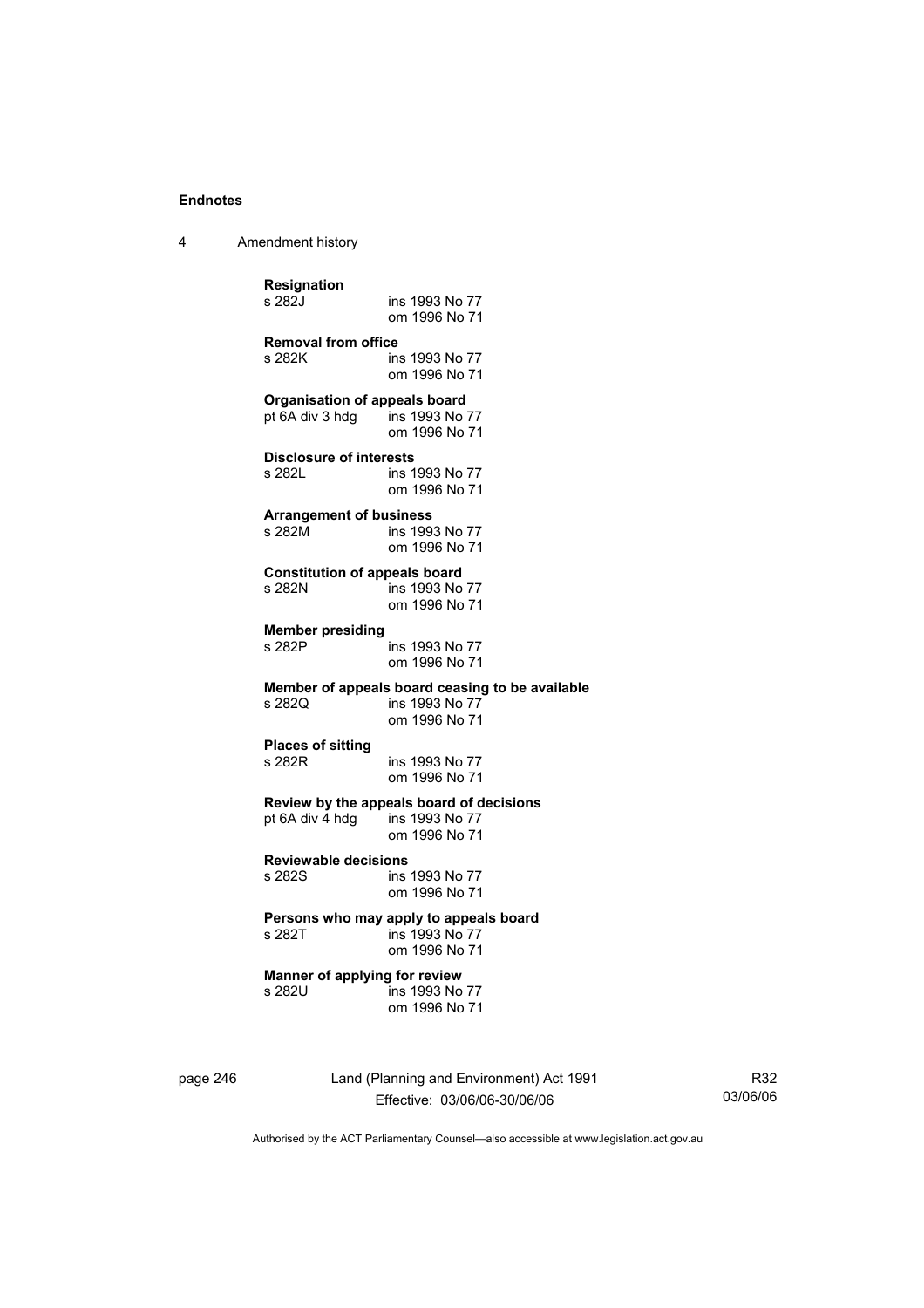Amendment history 4

**Parties to proceedings before appeals board**  ins 1993 No 77 om 1996 No 71 **Representation before appeals board**  s 282W ins 1993 No 77 om 1996 No 71 **Procedure of appeals board**  s 282X ins 1993 No 77 om 1996 No 71 **Conferences**  s 282Y ins 1993 No 77 om 1996 No 71 **Hearings to be in public**  s 282Z ins 1993 No 77 om 1996 No 71 **Lodging of material documents with appeals board**  ins 1993 No 77 om 1996 No 71 **Power of appeals board to obtain additional statements**  s 282ZB **ins 1993** No 77 om 1996 No 71 **Opportunity to make submissions**  ins 1993 No 77 om 1996 No 71 **Powers of appeals board**  ins 1993 No 77 om 1996 No 71 **Operation and implementation of a decision that is subject to review**  s 282ZE ins 1993 No 77 om 1996 No 71 **Power of appeals board to dismiss application or strike out party**  ins 1993 No 77 om 1996 No 71 **Review by appeals board**  ins 1993 No 77 om 1996 No 71 **Return of documents etc at completion of proceeding**  s 282ZH ins 1993 No 77 om 1996 No 71

R32 03/06/06 Land (Planning and Environment) Act 1991 Effective: 03/06/06-30/06/06

page 247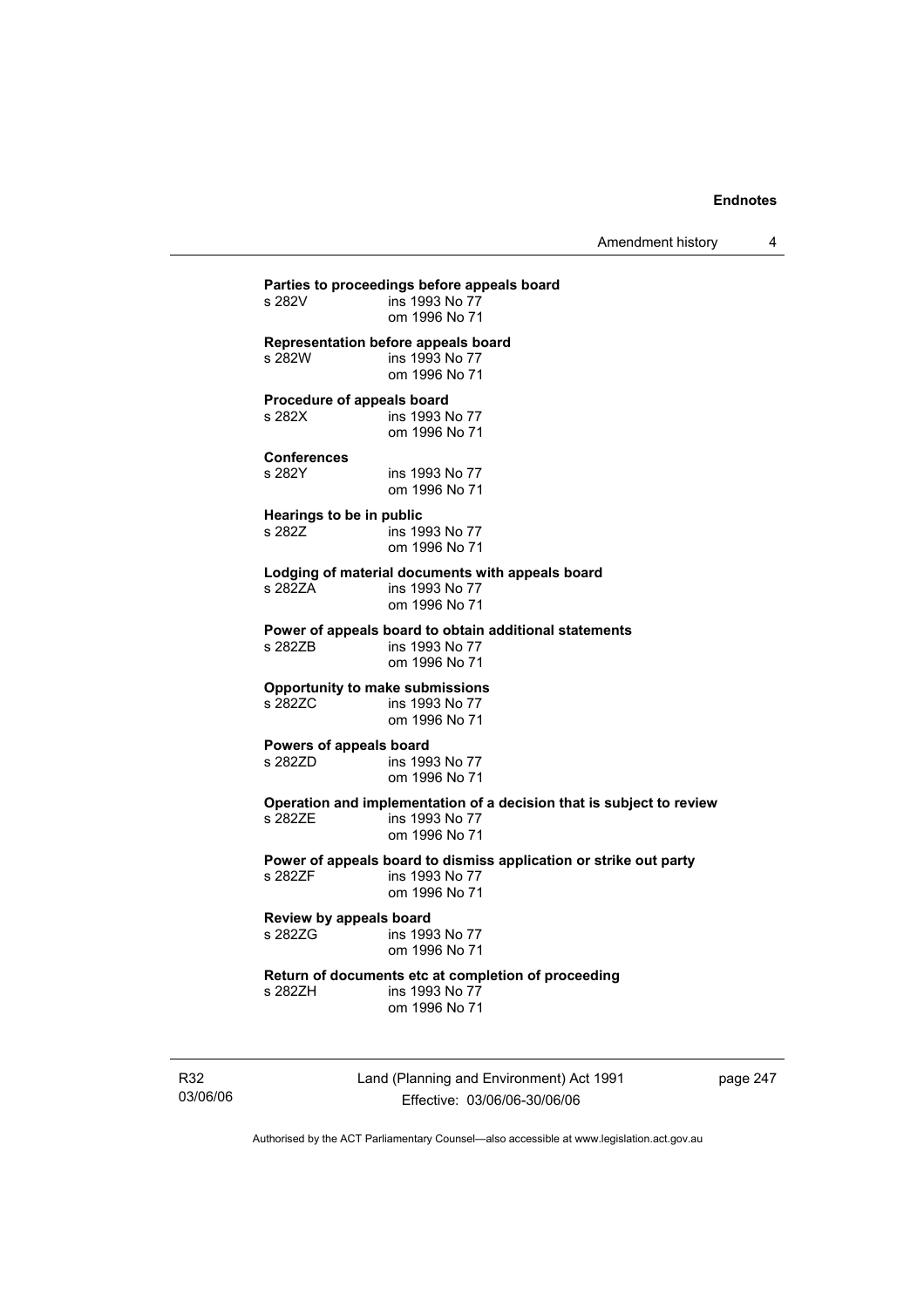4 Amendment history

**Appeals to Supreme Court from decisions of the appeals board**  ins 1993 No 77 om 1996 No 71 **Operation and implementation of a decision that is subject to appeal**  s 282ZJ ins 1993 No 77 om 1996 No 71 **Reference of questions of law to Supreme Court**  s 282ZK ins 1993 No 77 om 1996 No 71 **Sending of documents to, and disclosure of documents by, the Supreme Court**  ins 1993 No 77 om 1996 No 71 **Miscellaneous**  pt 6A div 5 hdg ins 1993 No 77 om 1996 No 71 **Protection of members, representatives and witnesses**  s 282ZM ins 1993 No 77 om 1996 No 71 **Failure of witness to attend**  s 282ZN ins 1993 No 77 om 1996 No 71 **Refusal to answer questions**  s 282ZP ins 1993 No 77 om 1996 No 71 **False or misleading evidence**  ins 1993 No 77 om 1996 No 71 **Contempt of appeals board**  s 282ZR ins 1993 No 77 om 1996 No 71 **Registry**  ins 1993 No 77 om 1996 No 71 **Registrar**  s 282ZT ins 1993 No 77 om 1996 No 71

page 248 Land (Planning and Environment) Act 1991 Effective: 03/06/06-30/06/06

R32 03/06/06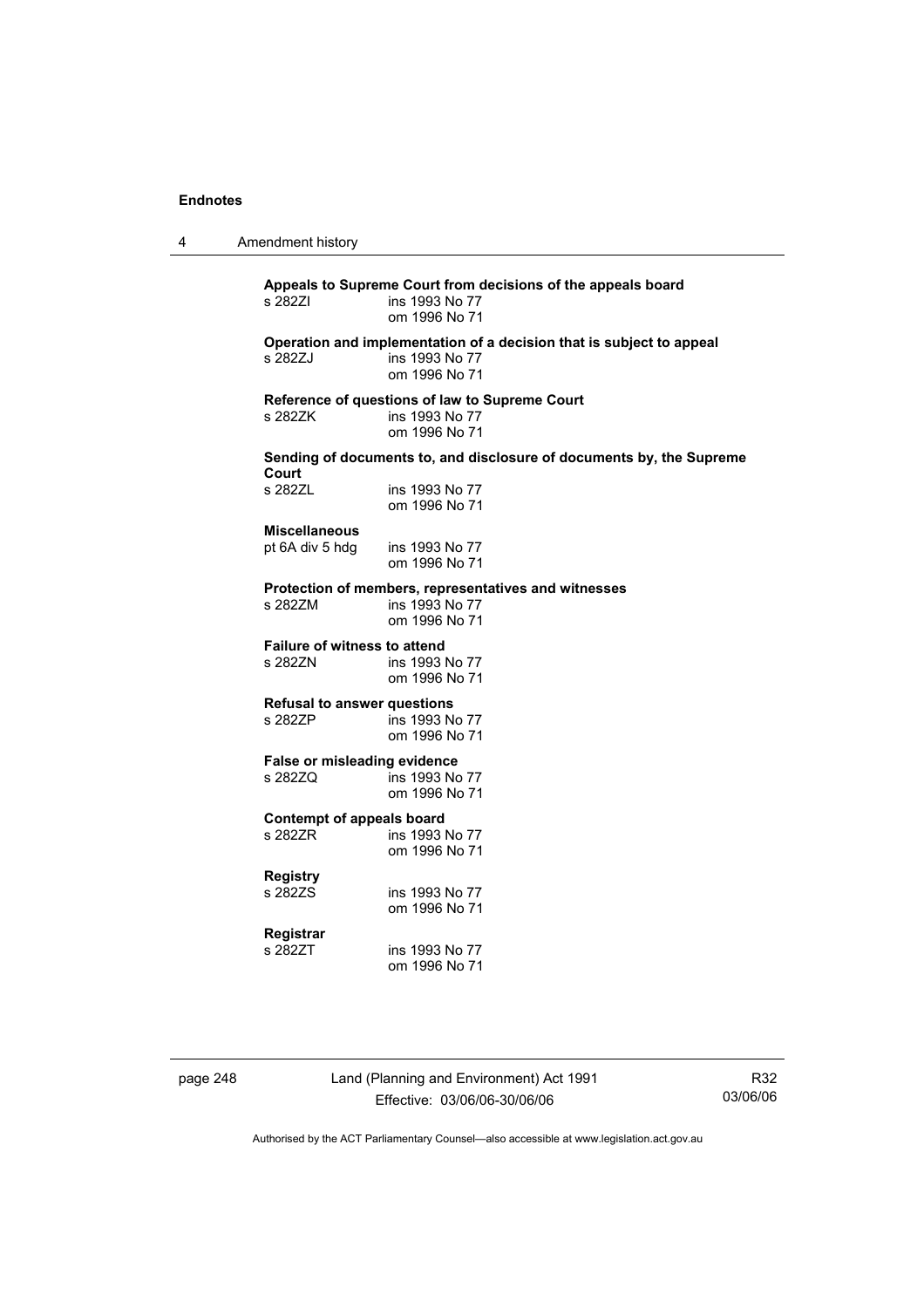|                       | <b>Giving of notices</b>                      |                                                                                                                                                             |
|-----------------------|-----------------------------------------------|-------------------------------------------------------------------------------------------------------------------------------------------------------------|
|                       | s 2827U                                       | ins 1993 No 77<br>am 1994 No 38<br>om 1996 No 71                                                                                                            |
|                       | <b>Lodging of documents</b>                   |                                                                                                                                                             |
|                       | s 282ZV                                       | ins 1993 No 77<br>om 1996 No 71                                                                                                                             |
|                       | <b>Miscellaneous</b><br>pt 8 hdg              | (prev pt 7 hdg) renum R6 LA                                                                                                                                 |
|                       | <b>Delegation by Executive</b>                |                                                                                                                                                             |
|                       | s 283                                         | am 1996 No 39; 2002 No 30 amdt 3.504; A2002-56<br>amdt 1.137; A2003-30 amdt 1.5, amdt 1.6<br>sub A2005-20 amdt 3.184<br>(2)-(4) exp 2 June 2006 (s 283 (4)) |
|                       | s 284                                         | Power of administrative appeals tribunal and Supreme Court<br>sub 1993 No 77; 1996 No 71                                                                    |
|                       | <b>Corporations-penalites</b><br>s 285        | am 1994 No 26<br>om R5 LRA                                                                                                                                  |
|                       | s 286                                         | Acts and omissions of representatives<br>sub A2004-15 amdt 1.31                                                                                             |
|                       | <b>Determination of fees</b><br>s 287         | sub 2001 No 44 amdt 1.2483                                                                                                                                  |
| <b>Approved forms</b> |                                               |                                                                                                                                                             |
|                       | s 287A                                        | ins 2001 No 44 amdt 1.2483<br>am 2002 No 30 amdt 3.505<br>sub A2002-56 amdt 1.138                                                                           |
|                       | <b>Regulation-making power</b>                |                                                                                                                                                             |
|                       | s 288                                         | am 1994 No 81<br>sub 2001 No 44 amdt 1.2483                                                                                                                 |
|                       | <b>Transitional</b>                           |                                                                                                                                                             |
|                       | pt 9 hdg                                      | (prev pt 8 hdg) ins 2000 No 80 amdt 3.9<br>renum R6   A                                                                                                     |
|                       | <b>Status of leases and licences</b><br>s 289 | ins 2000 No 80 amdt 3.9<br>am 2002 No 30 amdt 3.506                                                                                                         |
|                       | s 290                                         | Continued application of certain repealed Acts and provisions<br>ins 2000 No 80 amdt 3.9                                                                    |
|                       |                                               |                                                                                                                                                             |

R32 03/06/06 Land (Planning and Environment) Act 1991 Effective: 03/06/06-30/06/06

page 249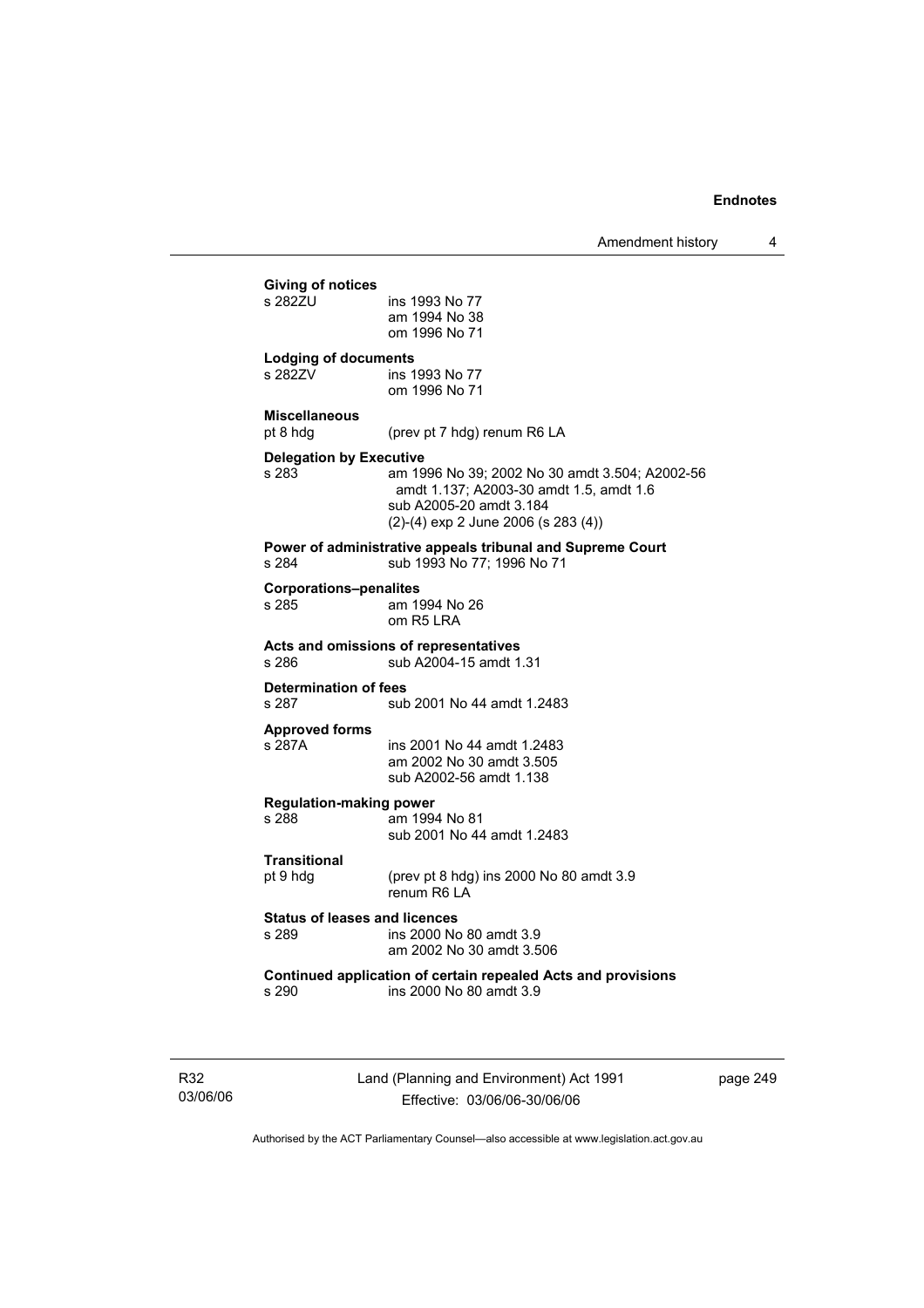4 Amendment history page 250 Land (Planning and Environment) Act 1991 R32 **Conversion of Commonwealth leases**  s 291 ins 2001 No 56 amdt 3.436 am A2003-34 s 9 (4), (5) exp 1 December 2003 (s 291 (5)) **Consent under City Area Leases Ordinance 1936, s 28**  s 292 ins A2002-56 amdt 1.139 exp 1 July 2004 (s 292 (3)) **Proceedings and evidence**  s 293 ins A2003-30 amdt 1.7 exp 1 July 2004 (s 293 (9)) **Territory plan variation—omission of heritage places register**  s 294 ins A2004-57 amdt 1.43 **Management objectives for public land**  sch 1 am A2003-11 amdt 1.1 **Criteria for assessment of heritage significance of places**  sch 2 ss renum R23 LA om A2004-57 amdt 1.44 **Decisions reviewable by AAT**  sch 4 am 1993 No 75; 1996 No 39 om 1996 No 85 ins A2002-56 amdt 1.140 am A2004-57 amdt 1.45; items renum R23 LA (see A2004-57 amdt 1.46) **Activities subject to orders**  sch 5 hdg am A2003-34 amdt 1.11 sch 5 am 1993 No 75; 1995 No 21; 1996 No 85; 1997 No 7; 1998 No 54; 1999 No 73 s 13; 1999 No 79 sch 3; 2000 No 37 s 18; R6 LA; A2003-34 amdt 2.8; A2004-57 amdt 1.47; A2005-21 amdt 1.10; items renum R27 LA (see A2005-21 amdt 1.11) **Dictionary**  ins 2002 No 30 amdt 3.507 am A2002-56 amdt 1.141; A2003-14 amdt 1.69 def *Aboriginal object* om A2004-56 amdt 1.48 def *Aboriginal project* ins 2002 No 30 amdt 3.507 def *Aboriginal place* ins 2002 No 30 amdt 3.507 om A2004-56 amdt 1.48 def *Aboriginal tradition* ins 2002 No 30 amdt 3.507 om A2004-56 amdt 1.48 def *application* ins 2002 No 30 amdt 3.507 def *approval* ins 2002 No 30 amdt 3.507 def *assessment* ins 2002 No 30 amdt 3.507 def *authorised person* ins 2002 No 30 amdt 3.507 sub A2003-34 amdt 1.12

Effective: 03/06/06-30/06/06

03/06/06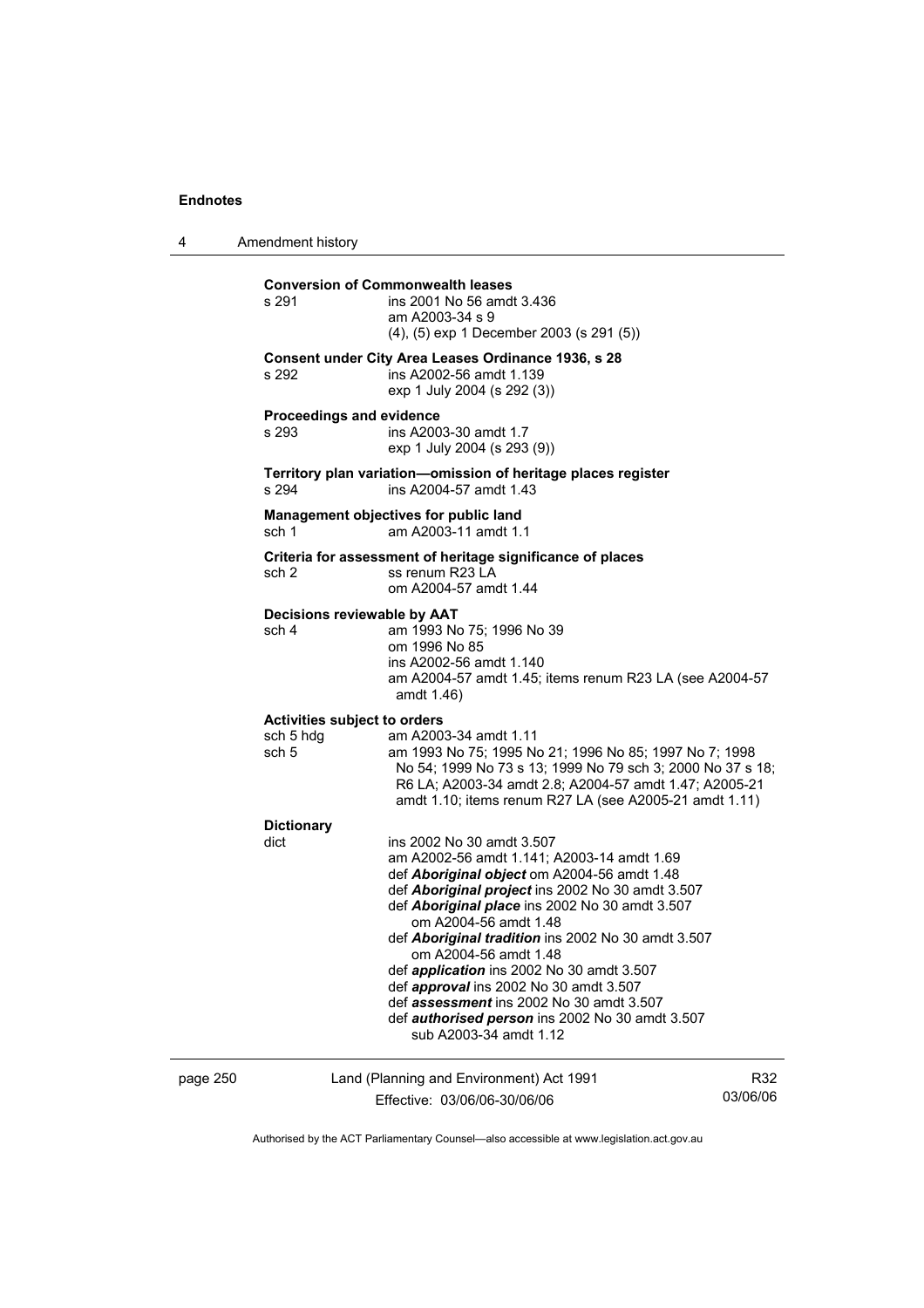def *authority* ins 2002 No 30 amdt 3.507 om A2002-56 amdt 1.142 def *background papers* ins 2002 No 30 amdt 3.507 def *building* ins 2002 No 30 amdt 3.507 def *building and development provision* ins 2002 No 30 amdt 3.507 def *building work* ins 2002 No 30 amdt 3.507 def *cemetery* ins A2003-11 amdt 1.2 def *chairperson* ins 2002 No 30 amdt 3.507 om A2004-56 amdt 1.48 def *commissioner* ins 2002 No 30 amdt 3.507 om A2002-56 amdt 1.143 def *compensation* ins 2002 No 30 amdt 3.507 om A2004-56 amdt 1.48 def *concessional lease* ins A2005-49 s 5 def *connected* ins 2002 No 30 amdt 3.507 def *conservation* ins 2002 No 30 amdt 3.507 om A2004-56 amdt 1.48 def *conservator* ins 2002 No 30 amdt 3.507 def *consolidation* ins 2002 No 30 amdt 3.507 def *consultation notice* ins 2002 No 30 amdt 3.507 def *controlled activity* ins 2002 No 30 amdt 3.507 def *damage* ins A2005-51 amdt 1.21 def *dealing* ins 2002 No 30 amdt 3.507 def *declared site* ins A2005-51 amdt 1.21 def *defined decision* ins 2002 No 30 amdt 3.507 def *deputy chairperson* ins 2002 No 30 amdt 3.507 om A2004-56 amdt 1.48 def *development* ins 2002 No 30 amdt 3.507 def *discharge amount* ins 2002 No 30 amdt 3.507 def *draft plan variation* ins 2002 No 30 amdt 3.507 def *earlier index number* ins 2002 No 30 amdt 3.507 def *environmental impact* ins 2002 No 30 amdt 3.507 def *environmental impact statement* ins 2002 No 30 amdt 3.507 def *environmental report* ins 2002 No 30 amdt 3.507 def *Environment Minister* ins 2002 No 30 amdt 3.507 def *Executive* ins 2002 No 30 amdt 3.507 def *expert member* ins 2002 No 30 amdt 3.507 om A2004-56 amdt 1.48 def *formal error* ins 2002 No 30 amdt 3.507 def *Gungahlin central area* ins 2002 No 30 amdt 3.507 om A2003-30 amdt 1.8 def *heritage direction* ins A2004-57 amdt 1.49 def *heritage council* ins 2002 No 30 amdt 3.507 om A2004-56 amdt 1.49

R32 03/06/06 Land (Planning and Environment) Act 1991 Effective: 03/06/06-30/06/06

page 251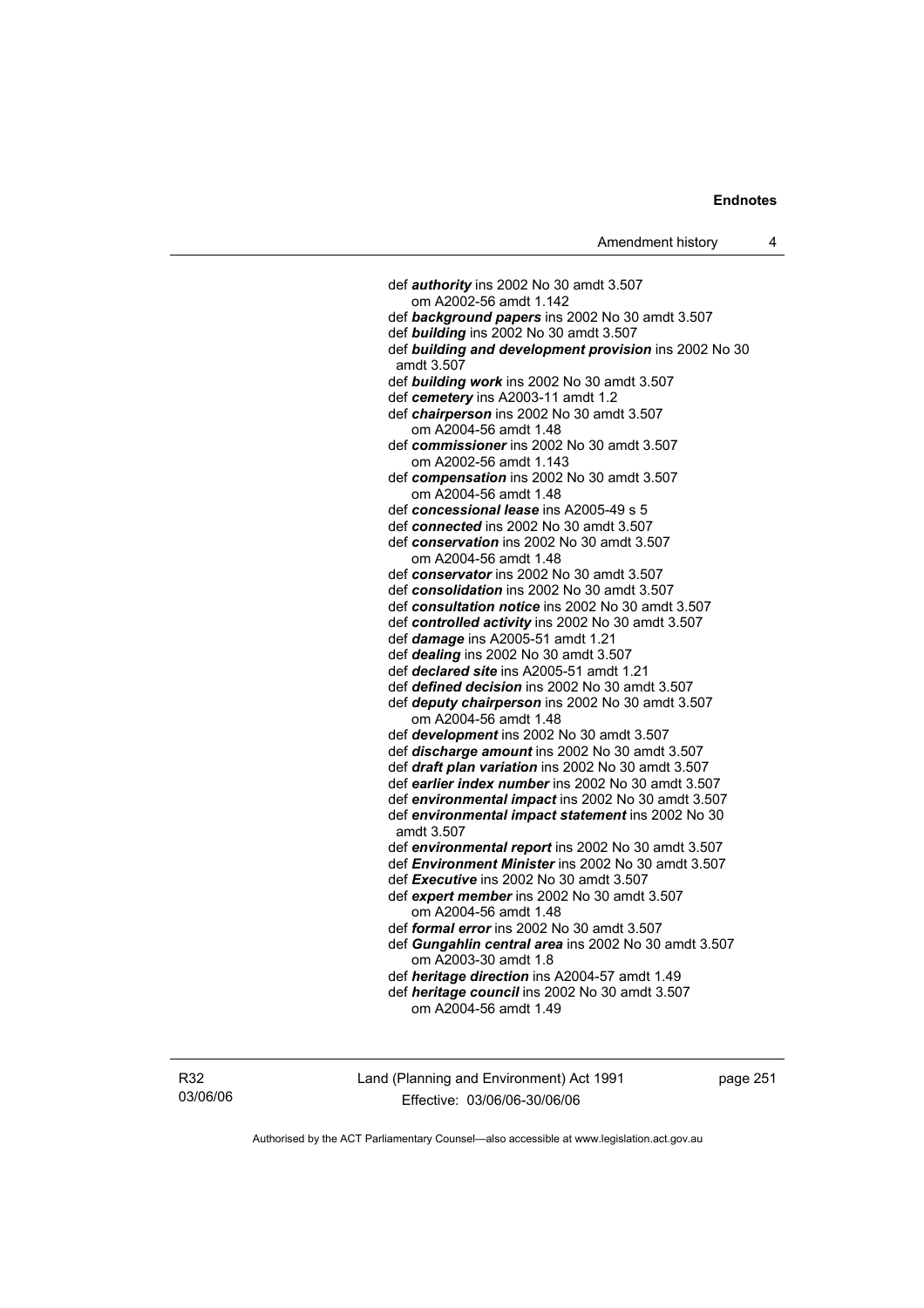4 Amendment history

 def *heritage object* ins 2002 No 30 amdt 3.507 om A2004-56 amdt 1.49 def *heritage objects register* ins 2002 No 30 amdt 3.507 om A2004-56 amdt 1.49 def *heritage place* ins 2002 No 30 amdt 3.507 om A2004-56 amdt 1.49 def *heritage places register* ins 2002 No 30 amdt 3.507 om A2004-56 amdt 1.49 def *heritage significance* ins 2002 No 30 amdt 3.507 sub A2004-56 amdt 1.49 def *holding period* ins 2002 No 30 amdt 3.507 def *index number* ins 2002 No 30 amdt 3.507 def *inquiry* ins 2002 No 30 amdt 3.507 def *inspector* ins A2003-34 amdt 2.9 def *interim heritage places register* ins 2002 No 30 amdt 3.507 om A2004-56 amdt 1.50 def *interim variation* ins 2002 No 30 amdt 3.507 om A2004-56 amdt 1.50 def *land* ins 2002 No 30 amdt 3.507 def *land management agreement* ins 2002 No 30 amdt 3.507 def *later index number* ins 2002 No 30 amdt 3.507 def *lease* ins 2002 No 30 amdt 3.507 def *lessee* ins 2002 No 30 amdt 3.507 def *long lease* ins 2002 No 30 amdt 3.507 def *market value* ins 2002 No 30 amdt 3.507 def *member* ins 2002 No 30 amdt 3.507 om A2004-56 amdt 1.50 def *national capital plan* ins 2002 No 30 amdt 3.507 def *natural environment* ins 2002 No 30 amdt 3.507 def *new application* ins A2002-56 amdt 1.144 def *newspaper* ins 2002 No 30 amdt 3.507 def *nominal rent lease* ins 2002 No 30 amdt 3.507 def *objection* ins 2002 No 30 amdt 3.507 def *occupier* ins 2002 No 30 amdt 3.507 def *offence* ins 2002 No 30 amdt 3.507 def *order* ins 2002 No 30 amdt 3.507 def *original application* ins A2002-56 amdt 1.144 def *original decision* ins A2002-56 amdt 1.144 def *panel* ins 2002 No 30 amdt 3.507 def *permanent member* ins 2002 No 30 amdt 3.507 om A2004-56 amdt 1.50 def *pest animal* ins 2002 No 30 amdt 3.507 sub A2003-34 amdt 1.13 om A2005-21 amdt 1.12

page 252 Land (Planning and Environment) Act 1991 Effective: 03/06/06-30/06/06

R32 03/06/06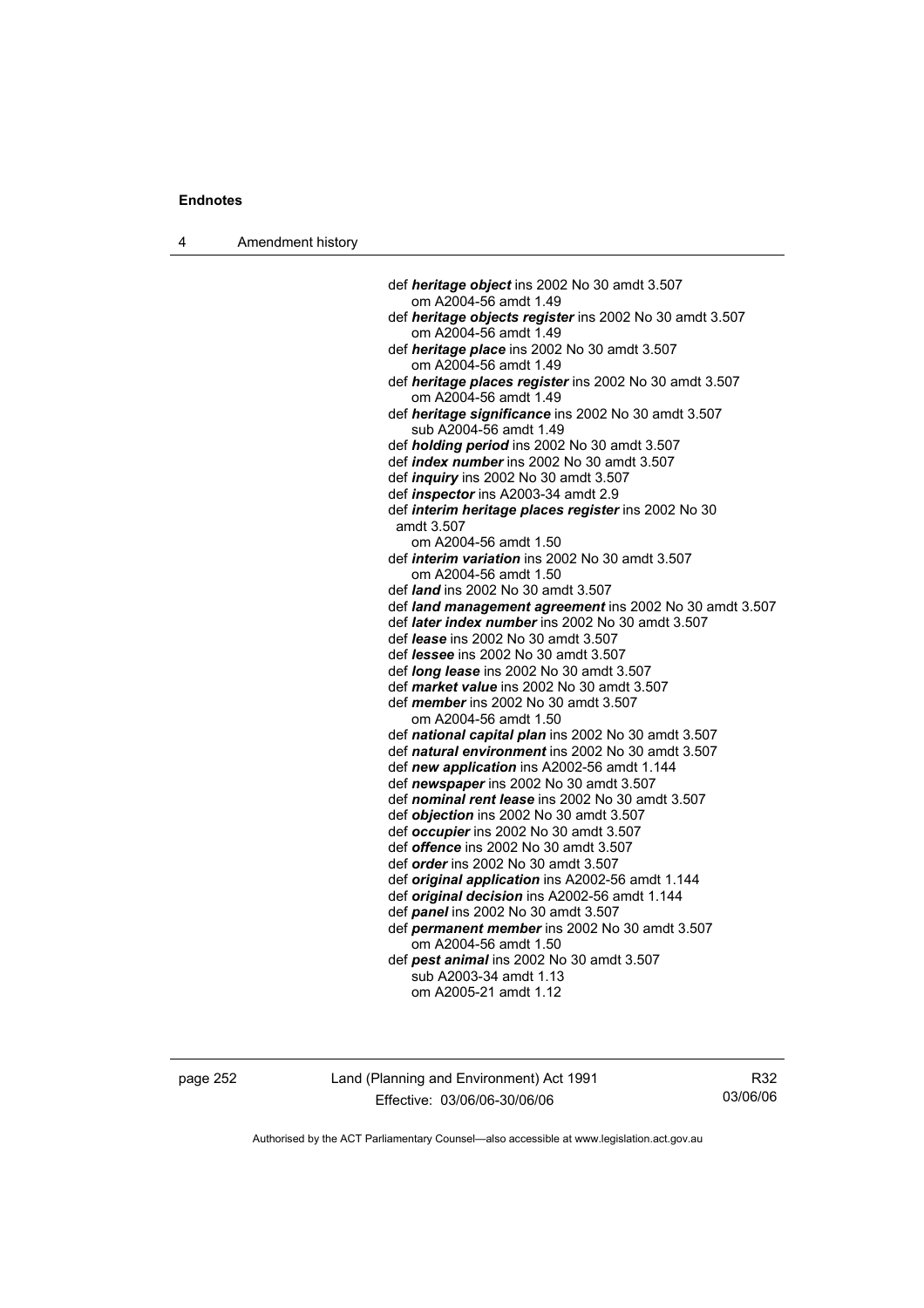def *pest plant* ins 2002 No 30 amdt 3.507 sub A2003-34 amdt 1.14 om A2005-21 amdt 1.12 def *place* ins 2002 No 30 amdt 3.507 def *plan* ins 2002 No 30 amdt 3.507 def *plan of management* ins 2002 No 30 amdt 3.507 def *preliminary assessment* ins 2002 No 30 amdt 3.507 def *prescribed period* ins 2002 No 30 amdt 3.507 def *prohibited groundwork* ins A2005-51 amdt 1.21 def *prohibition notice* ins A2003-34 amdt 1.15 def *proponent* ins 2002 No 30 amdt 3.507 def *protected tree* ins A2005-51 amdt 1.21 def *protection zone* ins A2005-51 amdt 1.21 def *provision* ins 2002 No 30 amdt 3.507 def *public car park* ins 2002 No 30 amdt 3.507 def *public environment report* ins 2002 No 30 amdt 3.507 def *public land* ins 2002 No 30 amdt 3.507 def *rectification work* ins A2003-34 amdt 1.15 def *registered* ins 2002 No 30 amdt 3.507 om A2004-56 amdt 1.50 def *registered lease* ins 2002 No 30 amdt 3.507 def *registered proprietor* ins 2002 No 30 amdt 3.507 def *registered tree* ins A2005-51 amdt 1.21 def *registration* ins 2002 No 30 amdt 3.507 om A2004-56 amdt 1.50 def *regulated tree* ins A2005-51 amdt 1.21 def *relevant Aboriginal organisation* ins 2002 No 30 amdt 3.507 om A2004-56 amdt 1.50 def *relevant authority* ins 2002 No 30 amdt 3.507 def *relevant Minister* ins 2002 No 30 amdt 3.507 def *rental lease* ins 2002 No 30 amdt 3.507 def *residential lease* ins 2002 No 30 amdt 3.507 def *restricted information* ins 2002 No 30 amdt 3.507 om A2004-56 amdt 1.50 def *rural lease* ins 2002 No 30 amdt 3.507 def *secretary* ins 2002 No 30 amdt 3.507 om A2004-56 amdt 1.50 def *short lease* ins 2002 No 30 amdt 3.507 def *special Pialligo lease* ins 2002 No 30 amdt 3.507 def *structure* ins 2002 No 30 amdt 3.507 def *subdivision* ins 2002 No 30 amdt 3.507 def *sublease* ins 2002 No 30 amdt 3.507 def *sublessee* ins 2002 No 30 amdt 3.507 def *territory authority* ins 2002 No 30 amdt 3.507 def *damage* ins A2005-51 amdt 1.4

R32 03/06/06 Land (Planning and Environment) Act 1991 Effective: 03/06/06-30/06/06

page 253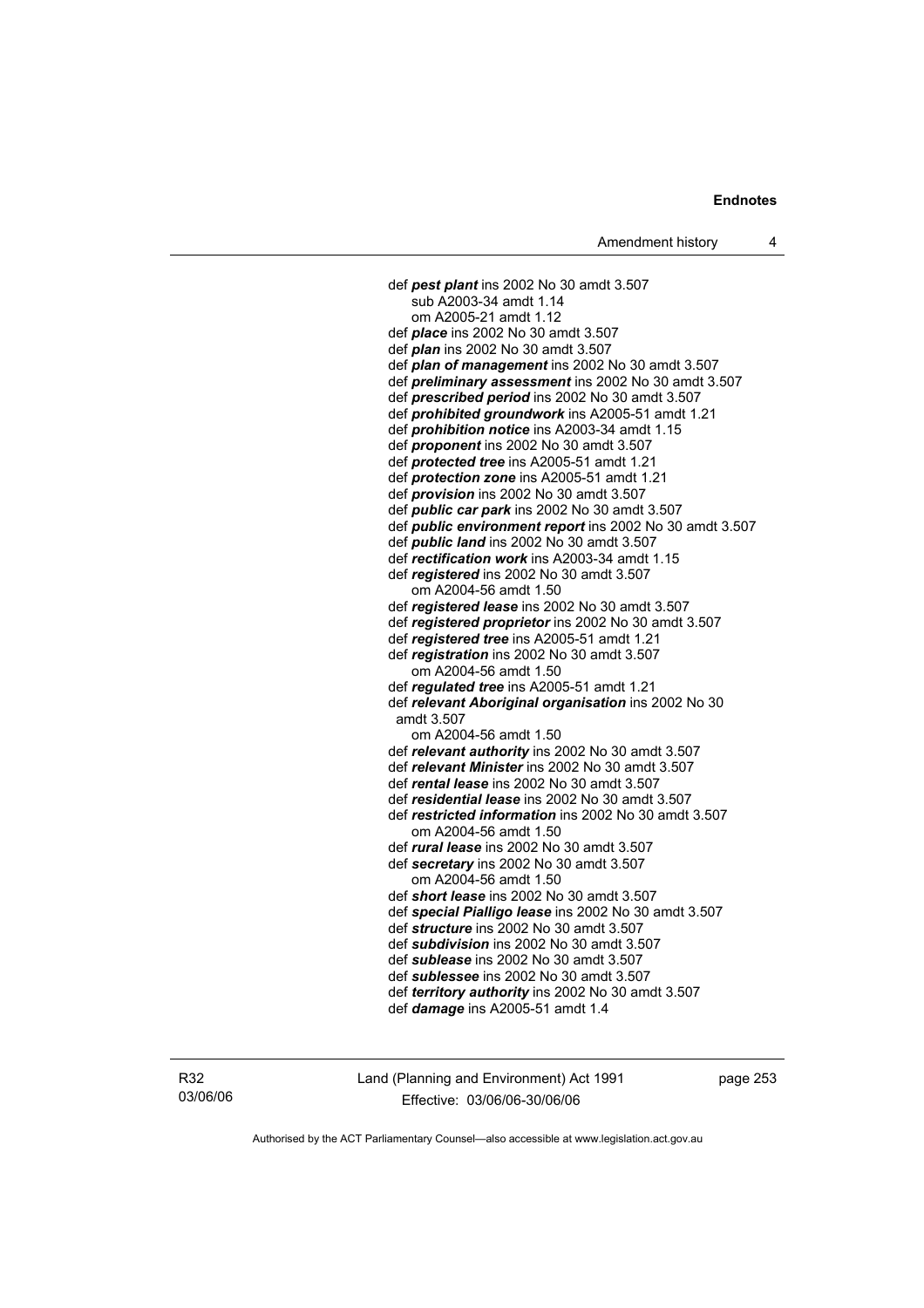def *unregistered* ins 2002 No 30 amdt 3.507 om A2004-56 amdt 1.50 def *variation***, for part 3 (Heritage)** ins 2002 No 30 amdt 3.507 om A2004-56 amdt 1.50 def *variation***, of a lease** ins 2002 No 30 amdt 3.507 def *variation***, of a plan** ins 2002 No 30 amdt 3.507 def *variation***, of a plan of management** ins 2002 No 30 amdt 3.507

## **5 Earlier republications**

Some earlier republications were not numbered. The number in column 1 refers to the publication order.

Since 12 September 2001 every authorised republication has been published in electronic pdf format on the ACT legislation register. A selection of authorised republications have also been published in printed format. These republications are marked with an asterisk (\*) in column 1. Electronic and printed versions of an authorised republication are identical.

| <b>Republication No Amendments to</b> |                  | <b>Republication date</b> |
|---------------------------------------|------------------|---------------------------|
| 1                                     | Act 1993 No 90   | 31 January 1994           |
| $\overline{2}$                        | Act 1994 No 97   | 28 February 1995          |
| 3                                     | Act 1997 No 7    | 24 June 1997              |
| 4                                     | Act 1998 No 65   | 28 February 1999          |
| 5                                     | Act 2000 No 15   | 30 May 2000               |
| 6*                                    | Act 2001 No 80   | 5 October 2001            |
| 7                                     | Act 2001 No 80   | 11 March 2002             |
| 8                                     | Act 2002 No 11   | 28 May 2002               |
| 9                                     | Act 2002 No 30   | 17 September 2002         |
| 10                                    | Act 2002 No 39   | 11 October 2002           |
| 10(RI)                                | Act 2002 No 39 + | 11 October 2002           |
| 11                                    | A2003-14         | 28 March 2003             |
| $12 \overline{ }$                     | A2003-30         | 1 July 2003               |
| 13                                    | A2003-34         | 1 September 2003          |
| $14*$                                 | A2003-34         | 27 September 2003         |
|                                       |                  |                           |

page 254 Land (Planning and Environment) Act 1991 Effective: 03/06/06-30/06/06

R32 03/06/06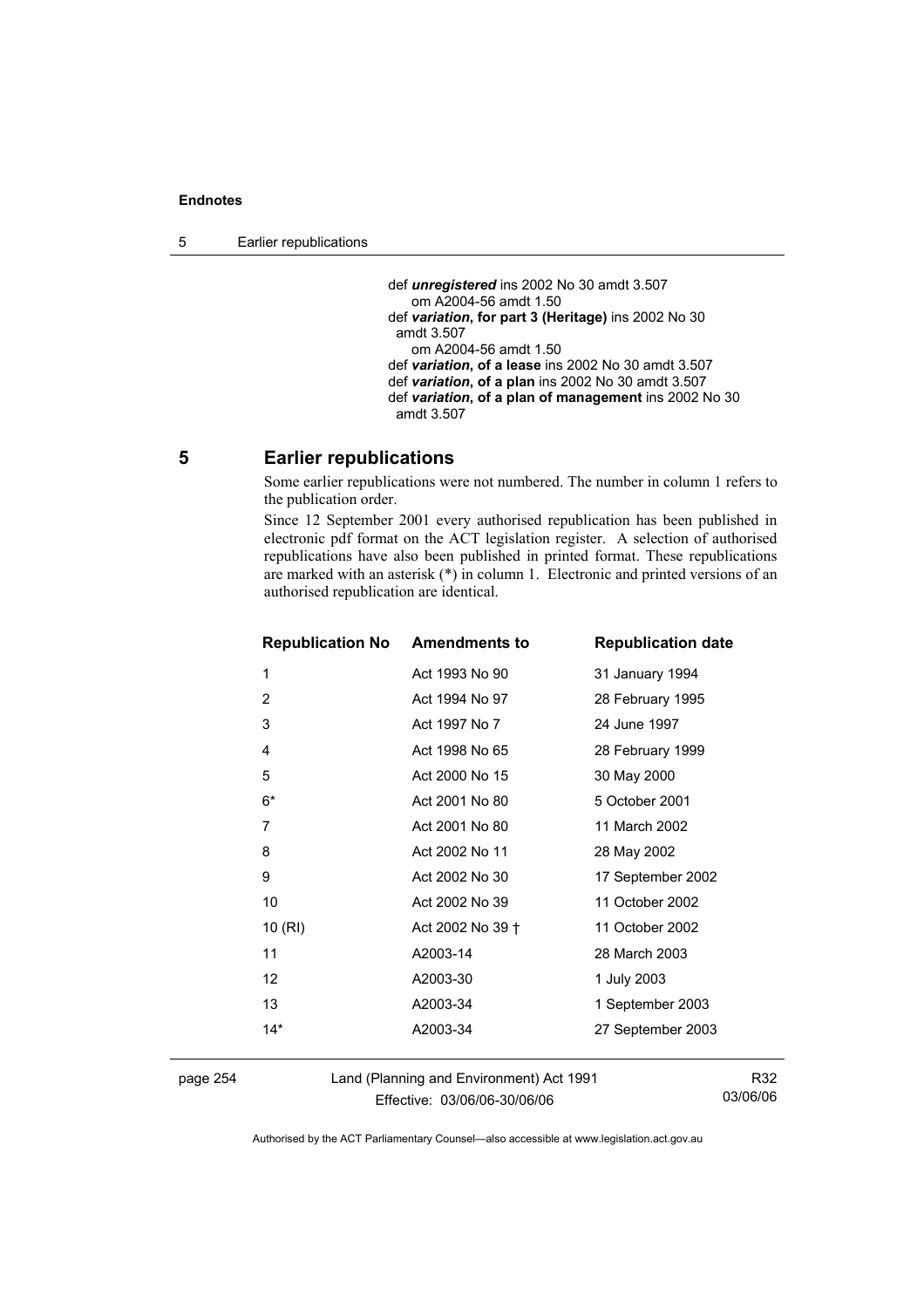Earlier republications 5

| <b>Republication No Amendments to</b> |          | <b>Republication date</b> |
|---------------------------------------|----------|---------------------------|
| 15                                    | A2003-34 | 2 December 2003           |
| 16                                    | A2004-2  | 22 March 2004             |
| 17                                    | A2004-15 | 9 April 2004              |
| 18                                    | A2004-27 | 27 May 2004               |
| 19                                    | A2004-27 | 2 July 2004               |
| 20                                    | A2004-42 | 25 August 2004            |
| 21                                    | A2004-42 | 1 September 2004          |
| 22 (RI)                               | A2004-64 | 18 January 2005           |
| 23 (RI)                               | A2004-64 | 1 April 2005              |
| $24*$                                 | A2005-21 | 2 June 2005               |
| 25                                    | A2005-49 | 7 September 2005          |
| 26                                    | A2005-49 | 14 September 2005         |
| 27 (RI)                               | A2005-53 | 25 January 2006           |
| 28 (RI)                               | A2005-53 | 25 January 2006           |
| 29 (RI)                               | A2005-62 | 25 January 2006           |
| 30                                    | A2005-62 | 29 March 2006             |
| 31                                    | A2006-23 | 2 June 2006               |

† includes retrospective amendments by Act 2002 No 49

R32 03/06/06 Land (Planning and Environment) Act 1991 Effective: 03/06/06-30/06/06

page 255